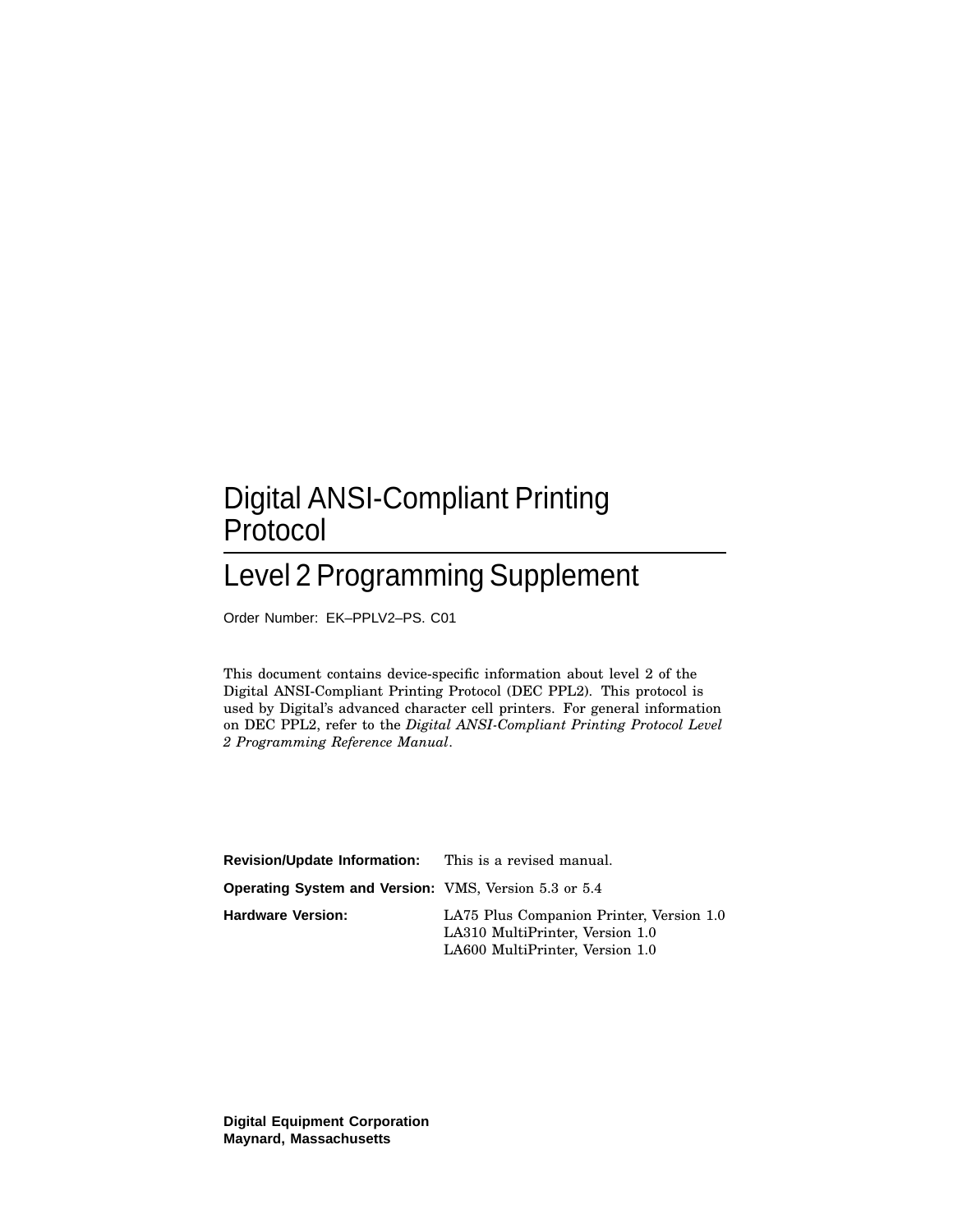#### **First Printing, October 1991 Revised, November 1992 Revised, July 1994**

Digital Equipment Corporation makes no representations that the use of its products in the manner described in this publication will not infringe on existing or future patent rights, nor do the descriptions contained in this publication imply the granting of licenses to make, use, or sell equipment or software in accordance with the description.

Possession, use, or copying of the software described in this publication is authorized only pursuant to a valid written license from Digital or an authorized sublicensor.

© Digital Equipment Corporation 1991, 1992, 1994. All Rights Reserved.

The postpaid Reader's Comments forms at the end of this document request your critical evaluation to assist in preparing future documentation.

The following are trademarks of Digital Equipment Corporation: DEC, LA210, LA310, LA324, LA424, LA50, LA70, LA75, LA75 Plus, LA600, LN01, LN03, LN03 Plus, and the DIGITAL logo.

ANSI is a registered trademark of the American National Standards Institute, Inc. Epson is a registered trademark of Seiko Epson Corporation. IBM and Proprinter are registered trademarks of International Business Machines Corporation. PostScript is a registered trademark of Adobe Systems, Inc.

S2696

This document was prepared using VAX DOCUMENT Version 2.1.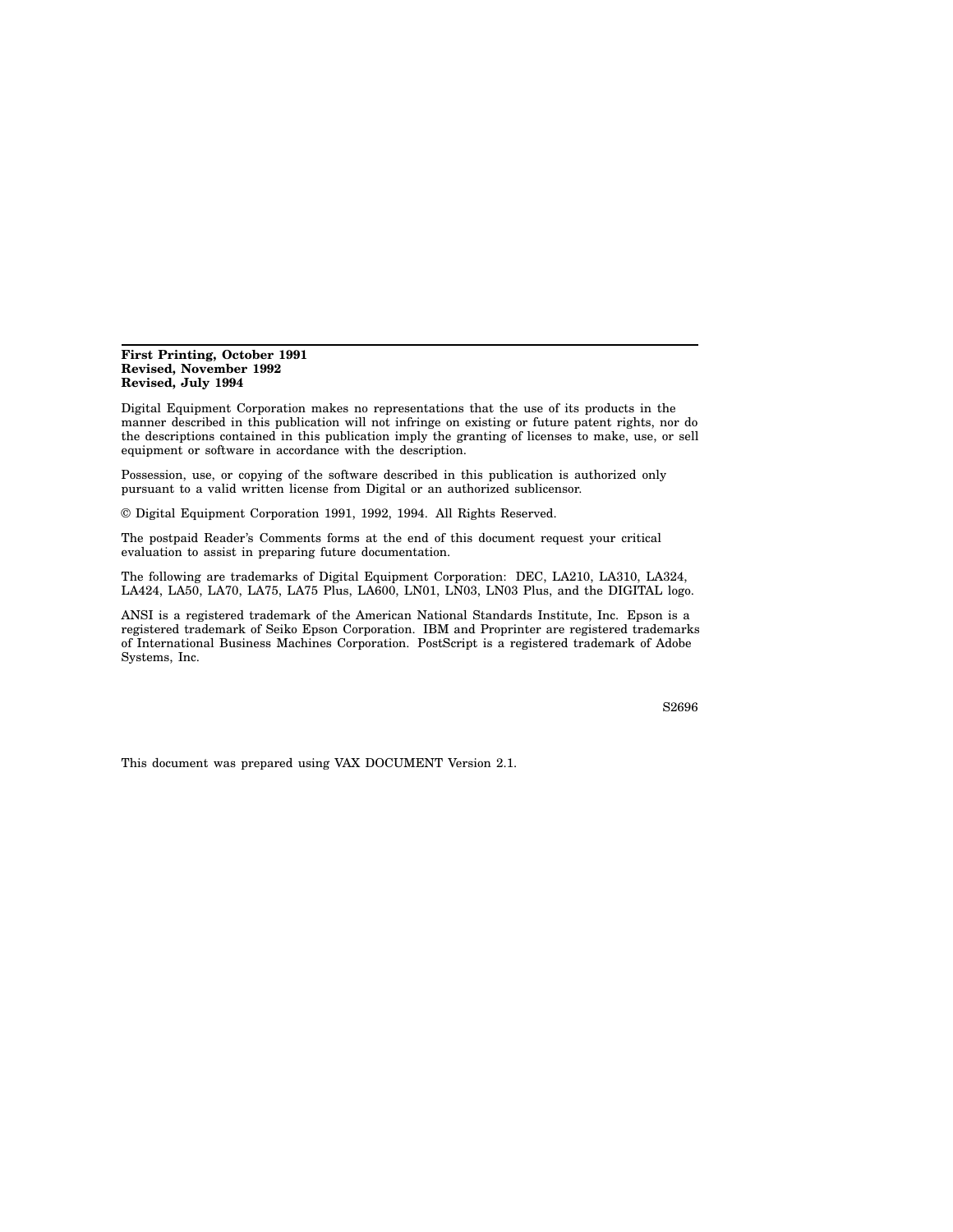# **Contents**

|  |  |  |  |  |  |  |  |  |  |  |  |  |  |  |  |  |  |  | <br>XIII |
|--|--|--|--|--|--|--|--|--|--|--|--|--|--|--|--|--|--|--|----------|
|  |  |  |  |  |  |  |  |  |  |  |  |  |  |  |  |  |  |  |          |

# **Part I LA75 Plus Companion Printer**

### **1 General Information About the LA75 Plus Companion Printer**

| 1.1 | Description of the LA75 Plus Companion Printer           | $1 - 1$ |
|-----|----------------------------------------------------------|---------|
| 1.2 | DEC PPL2 Extensions and Exceptions                       | $1 - 2$ |
| 1.3 | Alternate Protocols Supported by the LA75 Plus Companion |         |
|     |                                                          | $1 - 3$ |
| 1.4 |                                                          | $1 - 3$ |
| 1.5 | Cartridges Supported by the LA75 Plus Companion Printer  | $1 - 4$ |

#### **2 Physical Page Characteristics of the LA75 Plus Companion Printer**

| 2.1           | $2 - 1$ |
|---------------|---------|
| $2.2^{\circ}$ | $2 - 2$ |
| 2.3           | $2 - 3$ |
| 24            | $2 - 4$ |
| 2.5           | $2 - 4$ |
| -2.6          | $2 - 4$ |
| 27            |         |
|               |         |

## **3 Initial State Values for the LA75 Plus Companion Printer**

| 3.1 |  |  |
|-----|--|--|
|-----|--|--|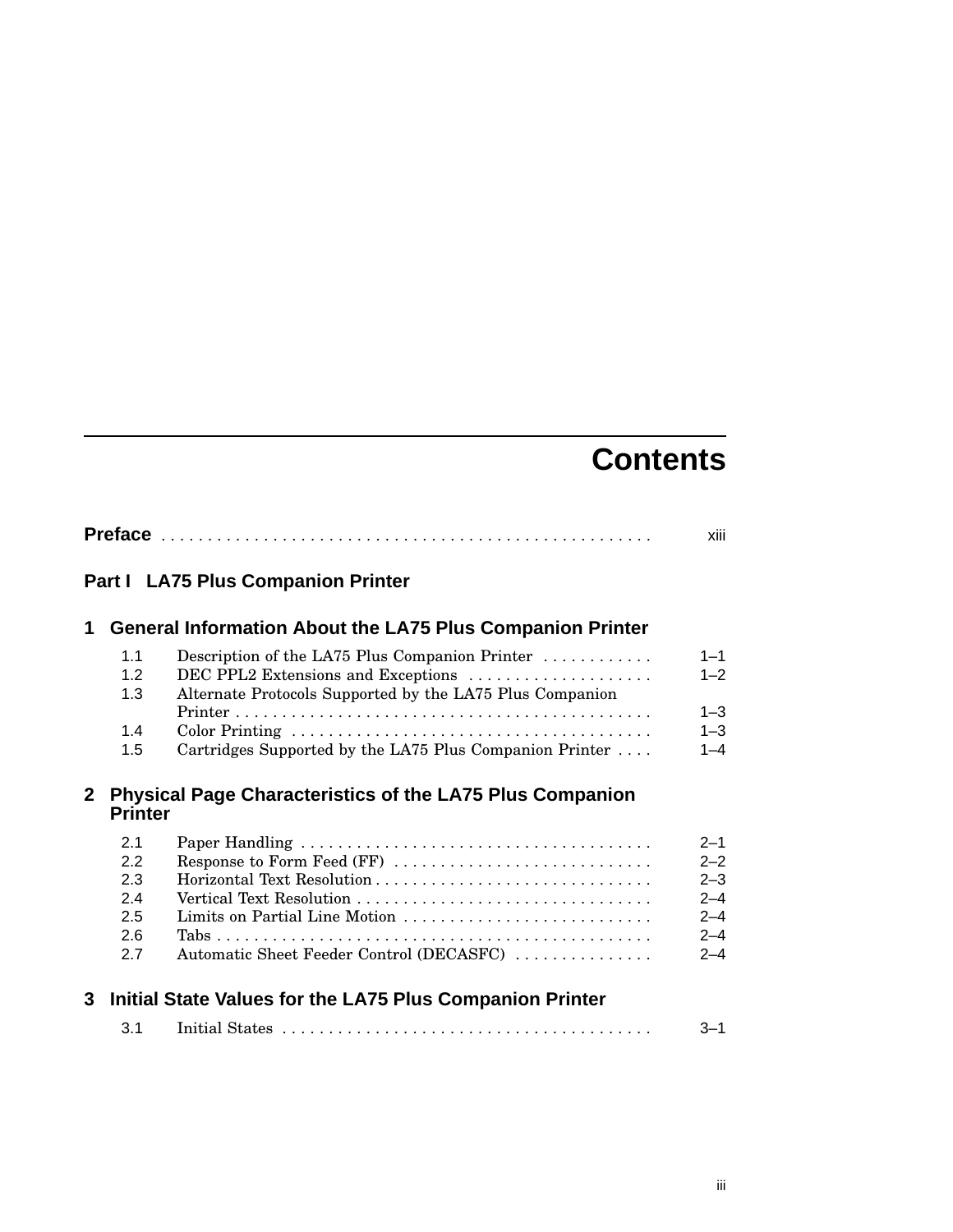#### **4 Status and Error Reporting for the LA75 Plus Companion Printer**

| 4.1   |                                           | $4 - 1$ |
|-------|-------------------------------------------|---------|
| 4.2   | Secondary Device Attributes Report (DA2R) | $4 - 2$ |
| 4.3   |                                           | $4 - 3$ |
| 4.3.1 |                                           | $4 - 4$ |
| 4.3.2 |                                           | $4 - 4$ |
| 4.3.3 | Alternate Protocol Error                  | $4 - 4$ |
| 4.3.4 |                                           | 4–4     |

### **5 Fonts and Character Attributes on the LA75 Plus Companion Printer**

|   | 5.1                        | Built-In Font Repertory                                       | $5 - 1$ |  |  |  |  |  |  |
|---|----------------------------|---------------------------------------------------------------|---------|--|--|--|--|--|--|
|   | 5.2                        | Additional Character Sets                                     | $5 - 3$ |  |  |  |  |  |  |
|   | 5.3                        | Cartridge Font Repertory                                      | $5 - 3$ |  |  |  |  |  |  |
|   | 5.4                        | Select Graphic Rendition (SGR) - Cartridge Font Selection     | $5 - 5$ |  |  |  |  |  |  |
|   | 5.5                        | Font Status Report (DECFSR)                                   | $5 - 6$ |  |  |  |  |  |  |
|   | 5.6                        |                                                               | $5 - 6$ |  |  |  |  |  |  |
|   | 5.7                        | Download Font (DECDLD)                                        | $5 - 6$ |  |  |  |  |  |  |
|   | 5.8                        |                                                               | $5 - 8$ |  |  |  |  |  |  |
|   | 5.9                        |                                                               | $5 - 8$ |  |  |  |  |  |  |
|   | 5.9.1                      | Select Bar Code Attributes (DECSBCA)                          | $5 - 8$ |  |  |  |  |  |  |
| 6 | <b>Printer</b>             | Sixel Graphics Considerations on the LA75 Plus Companion      |         |  |  |  |  |  |  |
|   | 6.1                        |                                                               | $6 - 1$ |  |  |  |  |  |  |
| 7 |                            | <b>Control Characters for the LA75 Plus Companion Printer</b> |         |  |  |  |  |  |  |
|   | 7.1                        |                                                               | $7 - 1$ |  |  |  |  |  |  |
|   | 7.2                        |                                                               | $7 - 1$ |  |  |  |  |  |  |
|   | Part II LA310 MultiPrinter |                                                               |         |  |  |  |  |  |  |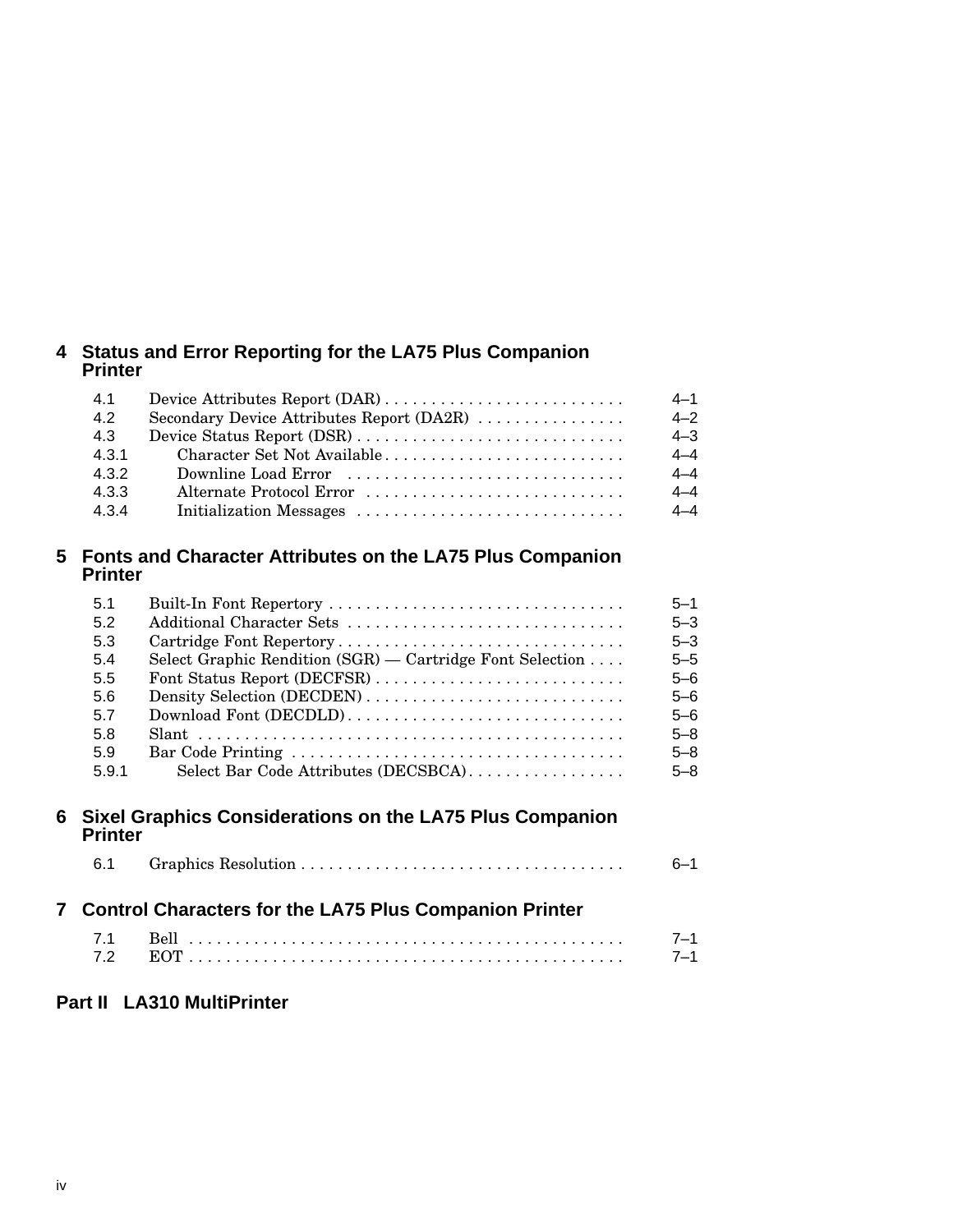#### **8 General Information About the LA310 MultiPrinter**

| $8 - 1$ |
|---------|
| $8 - 2$ |
| $8 - 3$ |
| $8 - 4$ |
|         |

# **9 Physical Page Characteristics of the LA310 MultiPrinter**

| 9.1 |                            | $9 - 1$ |
|-----|----------------------------|---------|
| 9.2 |                            | $9 - 2$ |
| 9.3 | Horizontal Text Resolution | $9 - 3$ |
| 94  |                            | $9 - 3$ |
| 9.5 |                            | $9 - 4$ |
| 9.6 |                            | $9 - 4$ |

#### **10 Initial State Values for the LA310 MultiPrinter**

| 10.1 |  |  |  |
|------|--|--|--|
|------|--|--|--|

### **11 Status and Error Reporting for the LA310 MultiPrinter**

|        |                                           | $11 - 1$ |
|--------|-------------------------------------------|----------|
| 11.2   | Secondary Device Attributes Report (DA2R) | $11 - 2$ |
| 11.3   |                                           | $11 - 3$ |
| 11.3.1 |                                           | $11 - 4$ |
| 11.3.2 |                                           | $11 - 4$ |
| 11.3.3 |                                           | $11 - 5$ |
| 11.3.4 |                                           | $11 - 5$ |

### **12 Fonts and Character Attributes on the LA310 MultiPrinter**

|      |                                                           | $12 - 1$ |
|------|-----------------------------------------------------------|----------|
| 12.2 | Additional Character Sets                                 | $12 - 3$ |
| 12.3 |                                                           | $12 - 3$ |
| 12.4 | Select Graphic Rendition (SGR) — Cartridge Font Selection | $12 - 4$ |
| 12.5 | Density Selection (DECDEN)                                | $12 - 4$ |
| 12.6 |                                                           | $12 - 5$ |
|      |                                                           | $12 - 7$ |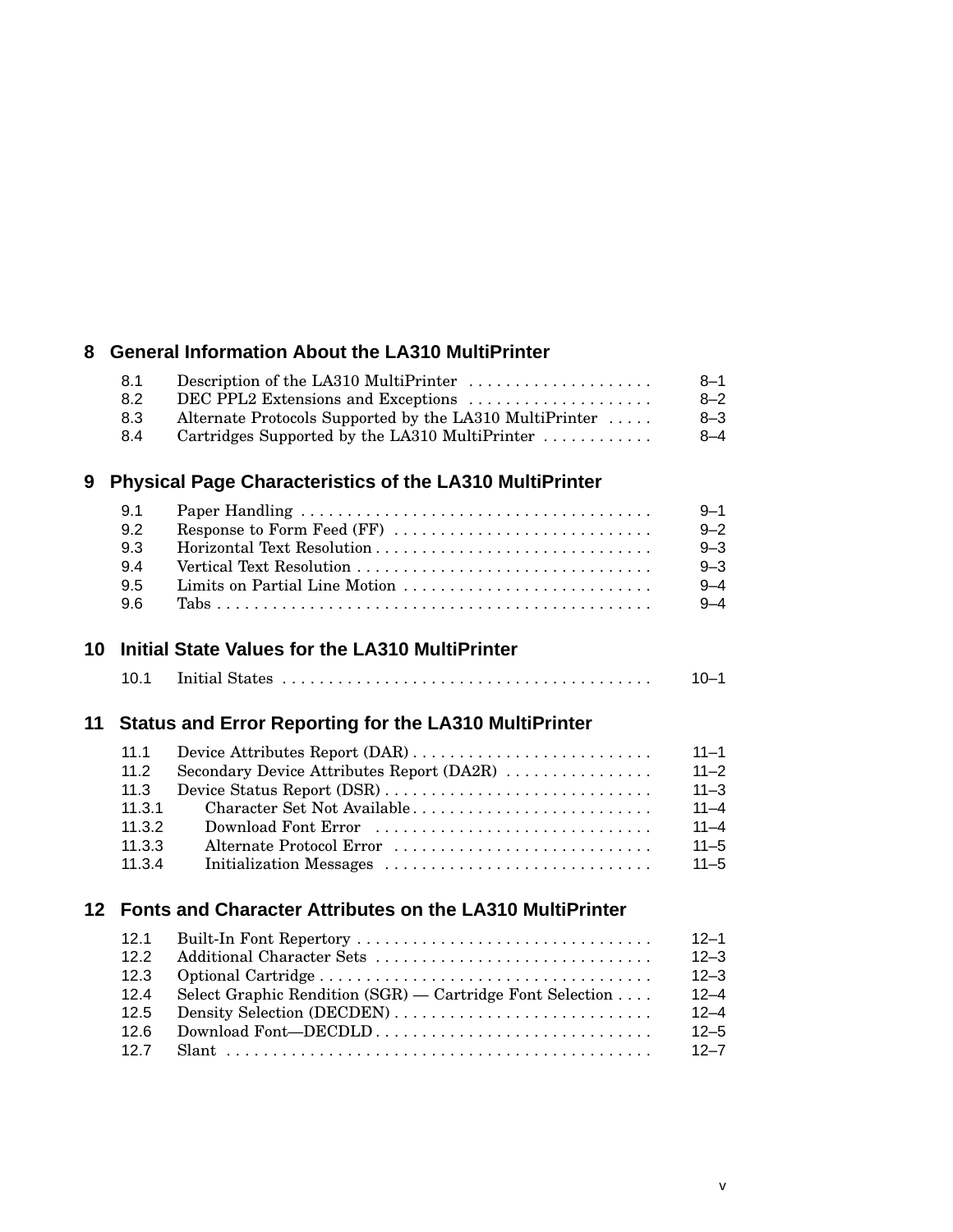| 13 Sixel Graphics Considerations on the LA310 MultiPrinter |                                                  |                      |  |
|------------------------------------------------------------|--------------------------------------------------|----------------------|--|
|                                                            |                                                  | $13 - 1$             |  |
|                                                            | 14 Control Characters for the LA310 MultiPrinter |                      |  |
| 14 1<br>14.2                                               |                                                  | $14 - 1$<br>$14 - 1$ |  |

# **Part III LA600 MultiPrinter**

# **15 General Information About the LA600 MultiPrinter**

| 15.1 | Description of the LA600 MultiPrinter $\dots\dots\dots\dots\dots\dots$ | $15 - 1$ |
|------|------------------------------------------------------------------------|----------|
| 15.2 | DEC PPL2 Extensions and Exceptions                                     | $15 - 2$ |
| 15.3 | Alternate Protocols Supported by the LA600 MultiPrinter                | $15 - 3$ |
| 15.4 | Additional Interfaces with Additional Protocols                        | $15 - 4$ |
| 15.5 | Color Printing Provided by the LA600 MultiPrinter $\dots\dots\dots$    | $15 - 4$ |
| 15.6 | Cartridges Supported by the LA600 MultiPrinter $\dots\dots\dots\dots$  | $15 - 4$ |

# **16 Physical Page Characteristics of the LA600 MultiPrinter**

| 16.1  |                                        | $16 - 1$ |
|-------|----------------------------------------|----------|
| 16.2  | Response to Form Feed (FF)             | $16 - 2$ |
| 16.3  | Automatic Sheet Feeder Control         | $16 - 3$ |
| 16.4  | Paper Tray Selection (DECSITF)         | $16 - 4$ |
| 16.5  | Paper Exit Control (DECPEC)            | $16 - 4$ |
| 16.6  | Printhead Gap Control (DECPHGC)        | $16 - 4$ |
| 16.7  | Horizontal Text Resolution             | $16 - 5$ |
| 16.8  |                                        | $16 - 6$ |
| 16.9  |                                        | $16 - 7$ |
| 16.10 |                                        | $16 - 7$ |
| 16.11 | Logical Page to Physical Sheet Mapping | $16 - 8$ |
| 16.12 |                                        | $16 - 8$ |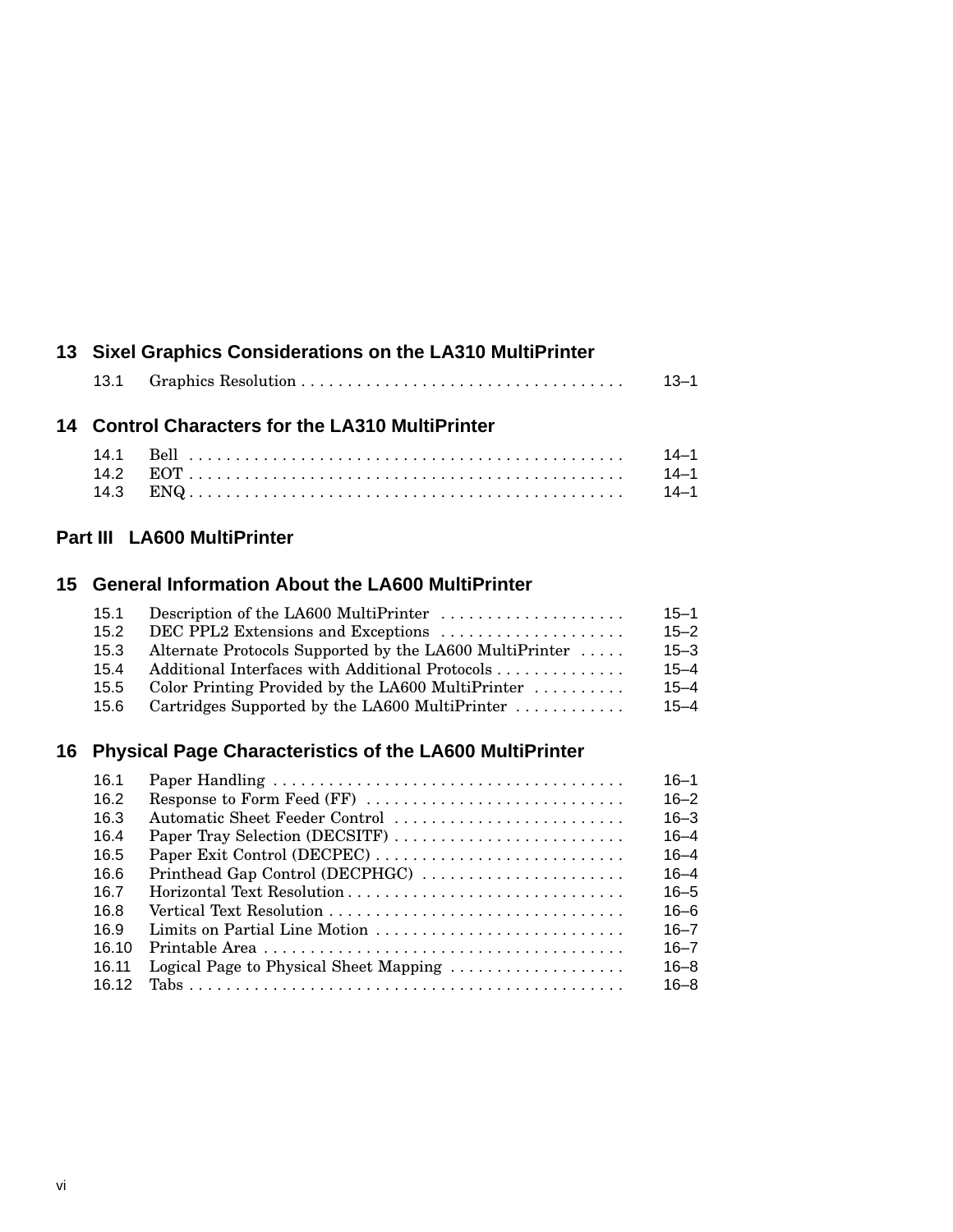| 17 |                                                                                                                    | <b>Initial State Values for the LA600 MultiPrinter</b>                                                                                                                                                                                         |                                                                                                                                                                 |
|----|--------------------------------------------------------------------------------------------------------------------|------------------------------------------------------------------------------------------------------------------------------------------------------------------------------------------------------------------------------------------------|-----------------------------------------------------------------------------------------------------------------------------------------------------------------|
|    | 17.1                                                                                                               |                                                                                                                                                                                                                                                | $17 - 1$                                                                                                                                                        |
| 18 |                                                                                                                    | <b>Status and Error Reporting for the LA600 MultiPrinter</b>                                                                                                                                                                                   |                                                                                                                                                                 |
|    | 18.1<br>18.2<br>18.3<br>18.3.1<br>18.3.2                                                                           | Device Attributes Report (DAR)<br>Secondary Device Attributes Report (DA2R)<br>Device Status Report (DSR)<br>Character beyond the Right Margin<br>Initialization Messages                                                                      | $18 - 1$<br>$18 - 2$<br>$18 - 3$<br>$18 - 5$<br>$18 - 5$                                                                                                        |
| 19 |                                                                                                                    | <b>Fonts and Character Attributes on the LA600 MultiPrinter</b>                                                                                                                                                                                |                                                                                                                                                                 |
|    | 19.1<br>19.2<br>19.3<br>19.4<br>19.5<br>19.6<br>19.7<br>19.8                                                       | Built-In Font Repertory<br>Additional Cartridge-based Fonts and Character Sets<br>Font Selection (SGR)<br>Character Size Selection<br>Printing Control Characters                                                                              | $19 - 1$<br>$19 - 4$<br>$19 - 4$<br>$19 - 5$<br>$19 - 7$<br>$19 - 7$<br>$19 - 15$<br>$19 - 16$                                                                  |
| 20 |                                                                                                                    | <b>Bar Code Printing on the LA600 MultiPrinter</b>                                                                                                                                                                                             |                                                                                                                                                                 |
|    | 20.1<br>20.2<br>20.3<br>20.4<br>20.5<br>20.5.1<br>20.5.2<br>20.6<br>20.6.1<br>20.6.2<br>20.6.3<br>20.6.4<br>20.6.5 | Start or Stop Bar Codes (DECBAR)<br>Select Bar Code Attributes (DECSBCA)<br>Line Printer Emulation<br>DEC PPL2 Emulation<br>Bar Code Characteristics<br>Parity and the Center Code<br>Intercharacter Gap<br>Number of Characters in a Bar Code | $20 - 1$<br>$20 - 2$<br>$20 - 2$<br>$20 - 5$<br>$20 - 6$<br>$20 - 6$<br>$20 - 10$<br>$20 - 13$<br>$20 - 13$<br>$20 - 13$<br>$20 - 13$<br>$20 - 14$<br>$20 - 14$ |
|    | 20.6.6<br>20.7<br>20.7.1<br>20.7.2<br>20.7.3                                                                       | Characteristics of the Supported Bar Code Styles                                                                                                                                                                                               | $20 - 14$<br>$20 - 14$<br>$20 - 16$<br>$20 - 18$<br>$20 - 21$                                                                                                   |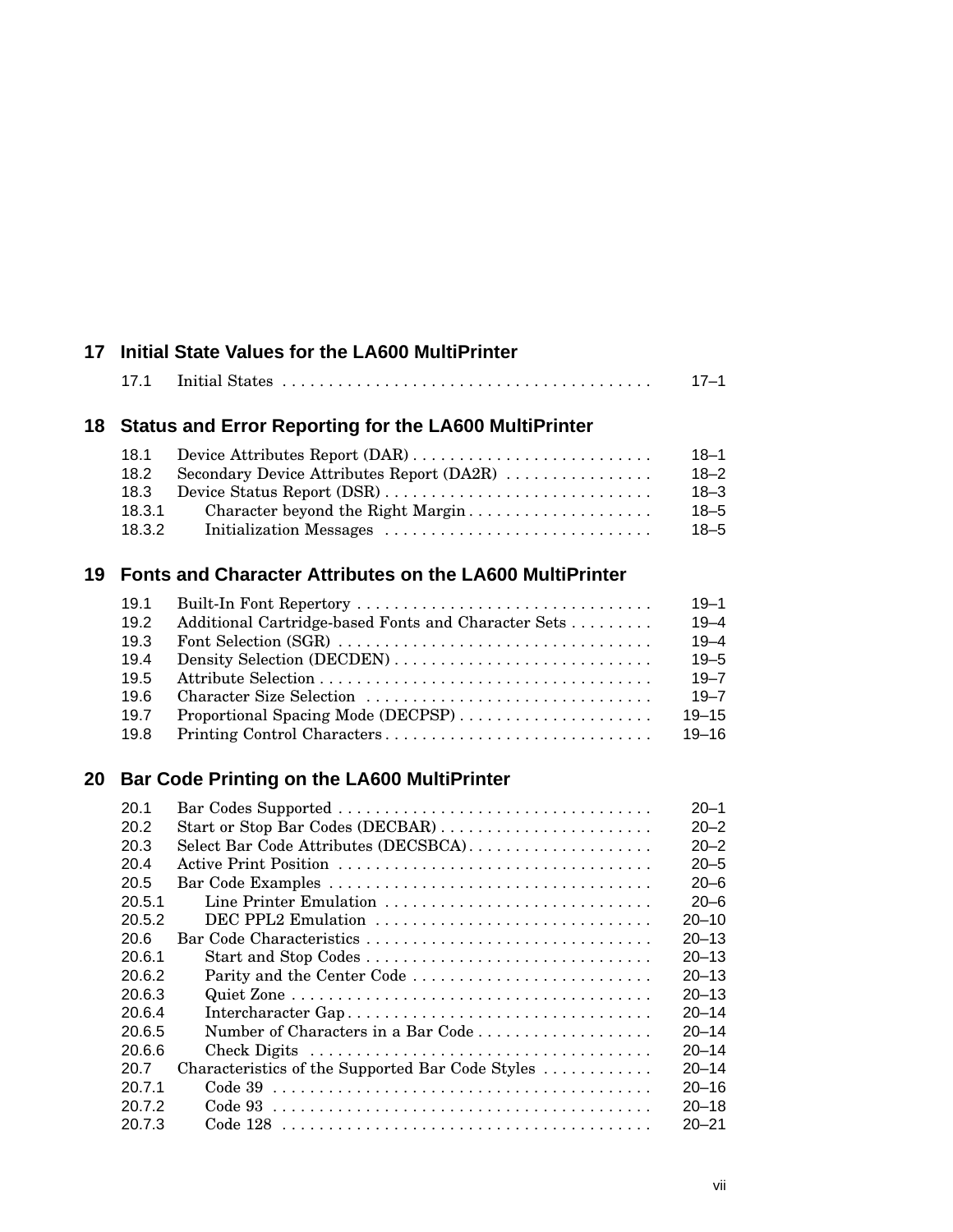| 20.7.5<br>20.7.6<br>Industrial 2 of $5 \ldots \ldots \ldots \ldots \ldots \ldots \ldots \ldots \ldots \ldots$<br>20.7.7<br>Interleaved 2 of $5, \ldots, \ldots, \ldots, \ldots, \ldots, \ldots, \ldots, \ldots, \ldots$<br>20.7.8<br>20.7.9<br>20.7.10<br>20.7.11<br>20.7.12<br><b>Sixel Graphics Considerations on the LA600 MultiPrinter</b><br>21<br>21.1<br><b>Control Characters for the LA600 MultiPrinter</b><br>22<br>$22 - 1$<br>22.1<br>22.2<br><b>Part IV Appendixes</b><br><b>Printer Communication Interfaces</b><br>A<br>Data Communication Interfaces<br>A.1<br>A.2<br>$A-1$<br>$A-2$<br>A.2.1<br>Serial Data Character Format<br>A.2.2<br>Serial Data Synchronization<br>$A-2$ | 20.7.4 |                                                                                                  | $20 - 24$ |
|------------------------------------------------------------------------------------------------------------------------------------------------------------------------------------------------------------------------------------------------------------------------------------------------------------------------------------------------------------------------------------------------------------------------------------------------------------------------------------------------------------------------------------------------------------------------------------------------------------------------------------------------------------------------------------------------|--------|--------------------------------------------------------------------------------------------------|-----------|
|                                                                                                                                                                                                                                                                                                                                                                                                                                                                                                                                                                                                                                                                                                |        |                                                                                                  | $20 - 24$ |
|                                                                                                                                                                                                                                                                                                                                                                                                                                                                                                                                                                                                                                                                                                |        |                                                                                                  | $20 - 25$ |
|                                                                                                                                                                                                                                                                                                                                                                                                                                                                                                                                                                                                                                                                                                |        |                                                                                                  | $20 - 26$ |
|                                                                                                                                                                                                                                                                                                                                                                                                                                                                                                                                                                                                                                                                                                |        |                                                                                                  | $20 - 26$ |
|                                                                                                                                                                                                                                                                                                                                                                                                                                                                                                                                                                                                                                                                                                |        |                                                                                                  | $20 - 26$ |
|                                                                                                                                                                                                                                                                                                                                                                                                                                                                                                                                                                                                                                                                                                |        |                                                                                                  | $20 - 26$ |
|                                                                                                                                                                                                                                                                                                                                                                                                                                                                                                                                                                                                                                                                                                |        |                                                                                                  | $20 - 27$ |
|                                                                                                                                                                                                                                                                                                                                                                                                                                                                                                                                                                                                                                                                                                |        |                                                                                                  | $20 - 28$ |
|                                                                                                                                                                                                                                                                                                                                                                                                                                                                                                                                                                                                                                                                                                |        |                                                                                                  |           |
|                                                                                                                                                                                                                                                                                                                                                                                                                                                                                                                                                                                                                                                                                                |        |                                                                                                  | $21 - 1$  |
|                                                                                                                                                                                                                                                                                                                                                                                                                                                                                                                                                                                                                                                                                                |        |                                                                                                  |           |
|                                                                                                                                                                                                                                                                                                                                                                                                                                                                                                                                                                                                                                                                                                |        |                                                                                                  |           |
|                                                                                                                                                                                                                                                                                                                                                                                                                                                                                                                                                                                                                                                                                                |        |                                                                                                  | $22 - 1$  |
|                                                                                                                                                                                                                                                                                                                                                                                                                                                                                                                                                                                                                                                                                                |        |                                                                                                  |           |
|                                                                                                                                                                                                                                                                                                                                                                                                                                                                                                                                                                                                                                                                                                |        |                                                                                                  |           |
|                                                                                                                                                                                                                                                                                                                                                                                                                                                                                                                                                                                                                                                                                                |        |                                                                                                  | $A-1$     |
|                                                                                                                                                                                                                                                                                                                                                                                                                                                                                                                                                                                                                                                                                                |        |                                                                                                  |           |
|                                                                                                                                                                                                                                                                                                                                                                                                                                                                                                                                                                                                                                                                                                |        |                                                                                                  |           |
|                                                                                                                                                                                                                                                                                                                                                                                                                                                                                                                                                                                                                                                                                                |        |                                                                                                  |           |
|                                                                                                                                                                                                                                                                                                                                                                                                                                                                                                                                                                                                                                                                                                | A.3    | The Parallel Port $\ldots \ldots \ldots \ldots \ldots \ldots \ldots \ldots \ldots \ldots \ldots$ | $A-4$     |

# **B Comparison of DEC PPL2 Commands by Printer**

# **C DEC PPL2 Command Dictionary Supplement**

| $DECLANS - Load$ Answerback $\ldots \ldots \ldots \ldots \ldots \ldots$ | $C-2$   |
|-------------------------------------------------------------------------|---------|
|                                                                         | $C-4$   |
| $DECPEC - Paper Ext1 Control \n \n \n \n \n \n$                         | $C-5$   |
|                                                                         | $C - 6$ |
| DECSITF — Select Input Tray Failover                                    | $C-7$   |
|                                                                         | $C-9$   |
|                                                                         |         |

A.4 Automatic Port Selection . . . . . . . . . . . . . . . . . . . . . . . . . . . . . . . A–5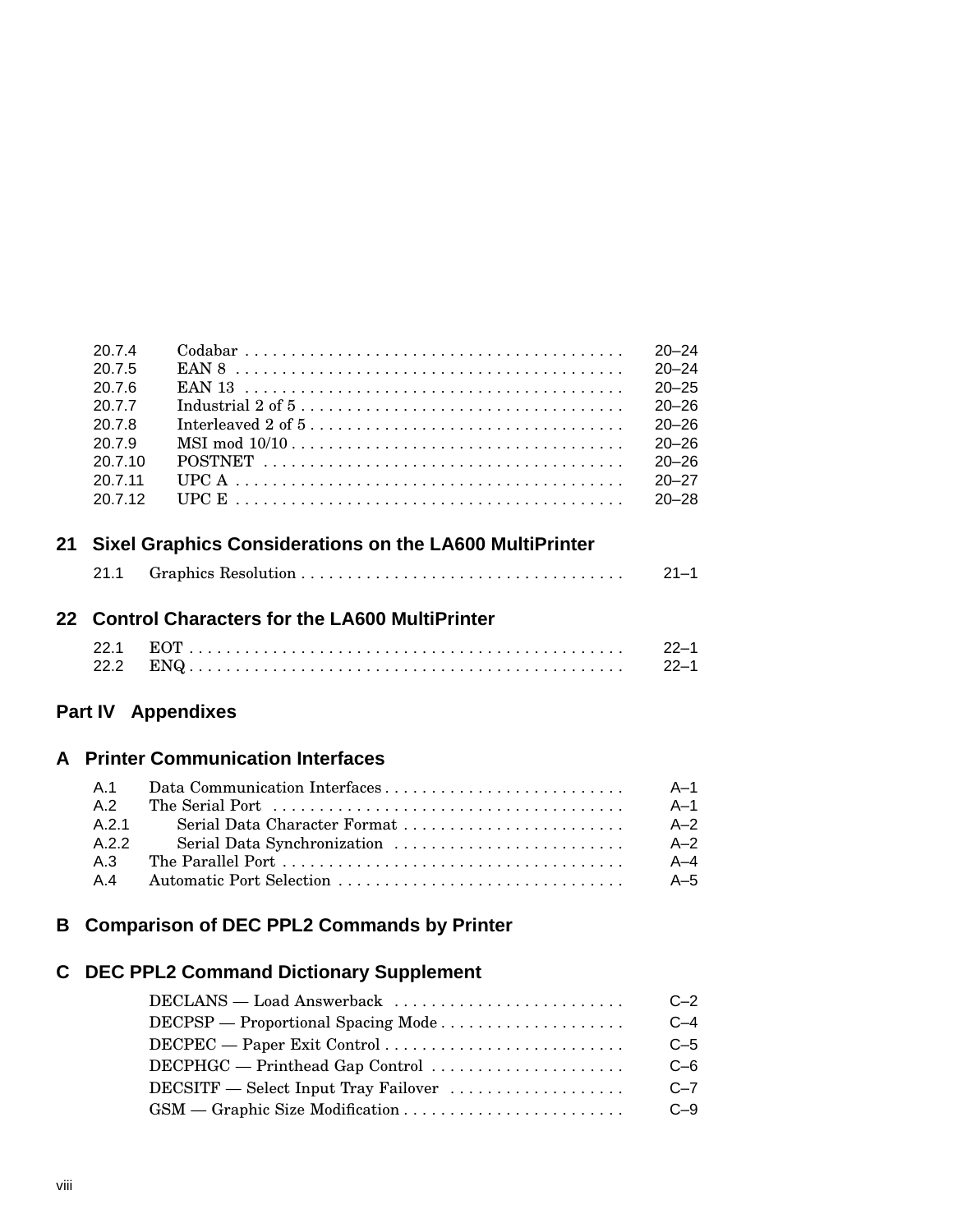# **Index**

# **Figures**

| $19 - 1$ | CRM Output Example                                                                                   | $19 - 16$ |
|----------|------------------------------------------------------------------------------------------------------|-----------|
| $20 - 1$ | Extended Code 39 ASCII Character Set                                                                 | $20 - 17$ |
| $20 - 2$ | Extended Code 93 ASCII Character Set                                                                 | $20 - 19$ |
| $20 - 3$ | Reference Table for Code 93 Check Character Calculation                                              | $20 - 20$ |
| $20 - 4$ | Example: Code 93 Characters for "Code 93"                                                            | $20 - 20$ |
| $20 - 5$ | Extended Code 128 ASCII Character Set                                                                | $20 - 22$ |
| $20 - 6$ | Example: Code 128 Characters for                                                                     |           |
|          | $"0034012345123456789" \ldots \ldots \ldots \ldots \ldots \ldots \ldots \ldots \ldots \ldots \ldots$ | $20 - 23$ |
| $20 - 7$ | Example: EAN 13 Characters for $401234598765$ "                                                      | $20 - 25$ |
| $20 - 8$ | Example: MSI mod $10/10$ Characters for "987654"                                                     | $20 - 27$ |
| $20 - 9$ | Example: UPC A Characters for "01234567890" $\ldots$                                                 | $20 - 28$ |

# **Tables**

| $1 - 1$ |                                             | $1 - 2$ |
|---------|---------------------------------------------|---------|
| $1 - 2$ |                                             | $1 - 3$ |
| $2 - 1$ | Horizontal Text Resolution and Fallbacks    | $2 - 3$ |
| $2 - 2$ | Text Vertical Pitch Fallbacks               | $2 - 4$ |
| $2 - 3$ | DECASFC Response                            | $2 - 5$ |
| $3 - 1$ | Initial State Values                        | $3 - 1$ |
| $4 - 1$ | Generic DAR Replies                         | $4 - 2$ |
| $4 - 2$ | Alias DAR Replies                           | $4 - 2$ |
| $4 - 3$ |                                             | $4 - 3$ |
| $4 - 4$ | Initialization Messages                     | $4 - 4$ |
| $5 - 1$ | Supported Character Sets                    | $5 - 2$ |
| $5 - 2$ | Available Cartridge Fonts                   | $5 - 4$ |
| $5 - 3$ | SGR Values for Cartridge Font Selection     | $5 - 5$ |
| $5 - 4$ | DECDEN Ps Selection                         | $5 - 6$ |
| $5 - 5$ | DECDLD Recommended Parameters Matrix        | $5 - 7$ |
| $5 - 6$ | DECDLD Acceptable Parameters Matrix         | $5 - 7$ |
| $5 - 7$ |                                             | $5 - 8$ |
| $5 - 8$ | Allowed Combinations of Pn Values and Pitch | $5 - 9$ |
| $6 - 1$ | Graphics Pitch Fallbacks                    | $6 - 1$ |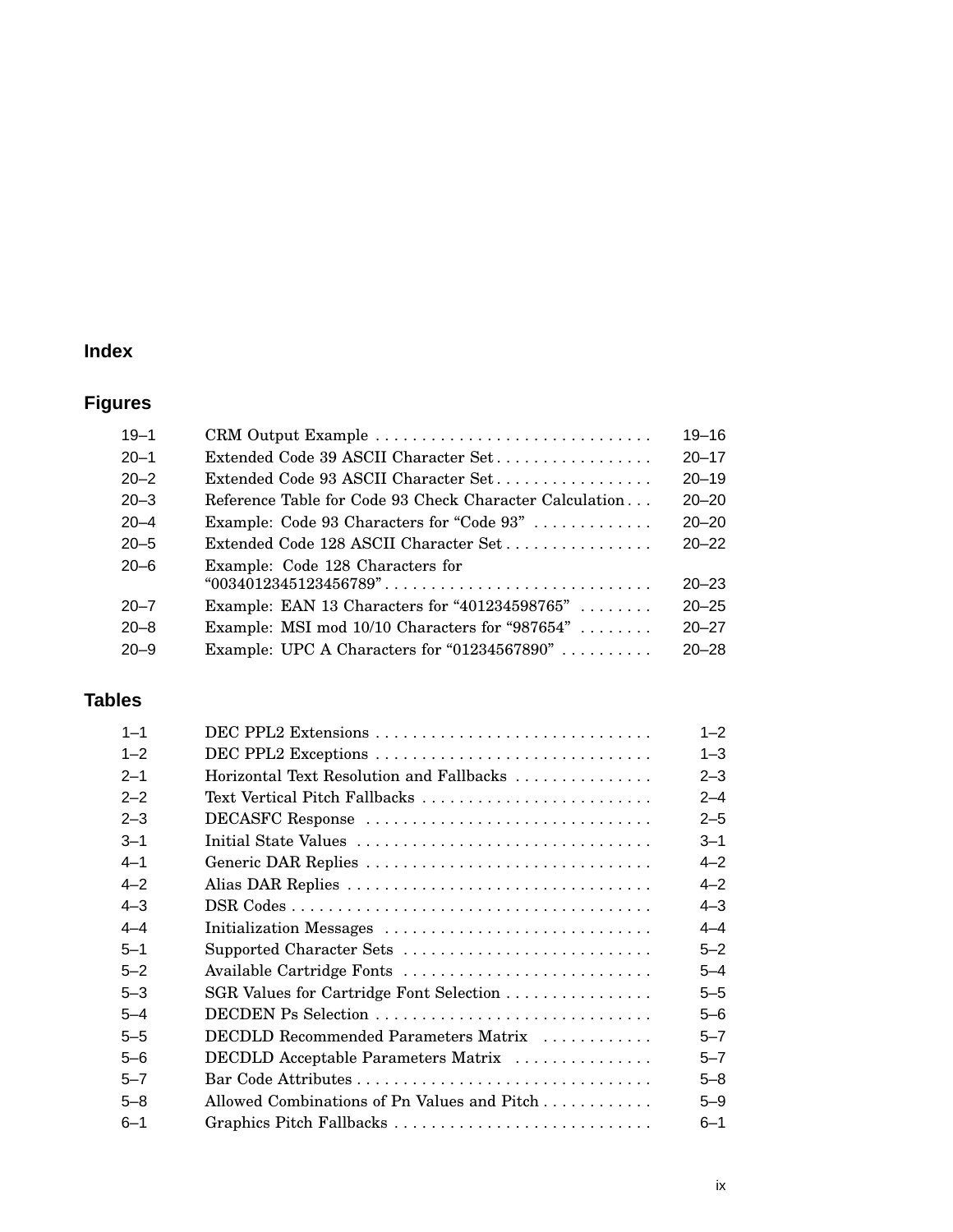| $6 - 2$  |                                            | $6 - 3$  |
|----------|--------------------------------------------|----------|
| $8 - 1$  | DEC PPL2 Extensions                        | $8 - 2$  |
| $8 - 2$  |                                            | $8 - 3$  |
| $8 - 3$  | SOCS/ROCS Commands for Each Emulation Mode | $8 - 3$  |
| $9 - 1$  | Horizontal Text Resolution and Error       | $9 - 3$  |
| $9 - 2$  | Text Vertical Pitch Fallbacks              | $9 - 4$  |
| $10 - 1$ | Initial State Values for LA310             | $10 - 1$ |
| $11 - 1$ | Generic DAR Replies                        | $11 - 2$ |
| $11 - 2$ | Alias DAR Replies                          | $11 - 2$ |
| $11 - 3$ | DA2R Response Parameters for LA310         | $11 - 3$ |
| $11 - 4$ |                                            | $11 - 4$ |
| $11 - 5$ | Initialization Messages                    | $11 - 5$ |
| $12 - 1$ | Supported Character Sets                   | $12 - 2$ |
| $12 - 2$ | Available Optional Cartridge               | $12 - 4$ |
| $12 - 3$ | DECDEN Parameters for LA310                | $12 - 5$ |
| $12 - 4$ | DECDLD Font Set Sizes (Pss)                | $12 - 5$ |
| $12 - 5$ | DECDLD Matrix Width (Pcmw)                 | $12 - 6$ |
| $12 - 6$ | DECDLD Matrix Heights (Pcmh)               | $12 - 6$ |
| $12 - 7$ | DECDLD Erase Control (Pe)                  | $12 - 7$ |
| $13 - 1$ | Graphics Pitch Fallbacks                   | $13 - 1$ |
| $13 - 2$ | Graphics Grid Size Fallbacks               | $13 - 2$ |
| $15 - 1$ |                                            | $15 - 2$ |
| $15 - 2$ | DEC PPL2 Exceptions                        | $15 - 2$ |
| $15 - 3$ | SOCS/ROCS Commands for Each Emulation Mode | $15 - 3$ |
| $16 - 1$ | Ps Parameters for DECASFC                  | $16 - 3$ |
| $16 - 2$ | Ps Parameters for DECPEC                   | $16 - 4$ |
| $16 - 3$ | Ps Parameters for DECPHGC                  | $16 - 4$ |
| $16 - 4$ | Horizontal Text Resolution and Error       | $16 - 5$ |
| $16 - 5$ | Text Vertical Pitch Fallbacks              | $16 - 7$ |
| $17 - 1$ |                                            | $17 - 1$ |
| $18 - 1$ | Generic DAR Replies                        | $18 - 2$ |
| $18 - 2$ | Alias DAR Replies                          | $18 - 2$ |
| $18 - 3$ | DA2R Response Parameters for LA600         | $18 - 3$ |
| $18 - 4$ |                                            | $18 - 4$ |
| $18 - 5$ | Initialization Messages                    | $18 - 5$ |
| $19 - 1$ | Supported Character Sets                   | $19 - 2$ |
| $19 - 2$ | SGR Parameters for Font Selection          | $19 - 4$ |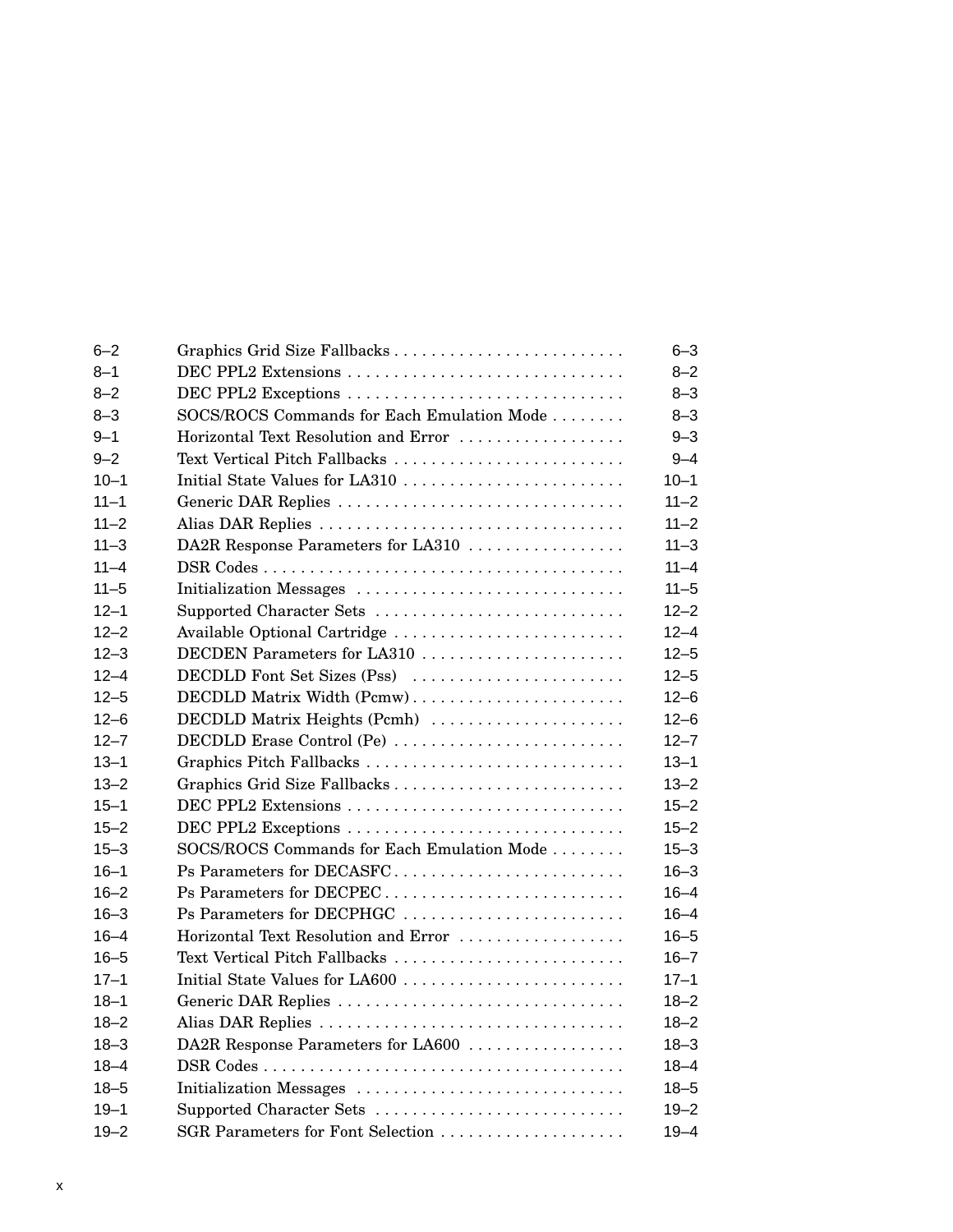| $19 - 3$ | DECDEN Parameters for LA600                                 | $19 - 5$    |
|----------|-------------------------------------------------------------|-------------|
| $19 - 4$ | Typestyles and Print Densities                              | $19 - 6$    |
| $19 - 5$ | Graphic Size Modification Parameters                        | $19 - 8$    |
| $19 - 6$ | Data Block Proportional Character Width                     | $19 - 8$    |
| $20 - 1$ |                                                             | $20 - 3$    |
| $20 - 2$ | Supported Values for the Widths of Wide and Narrow          |             |
|          |                                                             | $20 - 4$    |
| $20 - 3$ | Bar Code Styles: Characteristics Summary                    | $20 - 14$   |
| $21 - 1$ | Graphics Pitch Fallbacks                                    | $21 - 1$    |
| $21 - 2$ |                                                             | $21 - 2$    |
| $A-1$    |                                                             | $A - 3$     |
| $B-1$    | Comparison of DEC PPL2 Commands                             | $B-2$       |
| $B-2$    | Comparing Extensions to the DEC PPL2 Protocol $\dots \dots$ | <b>B-11</b> |
| $B-3$    | Comparing Exceptions to the Protocol                        | $B-16$      |
| $B-4$    | Alternative Protocols                                       | $B-17$      |
|          |                                                             |             |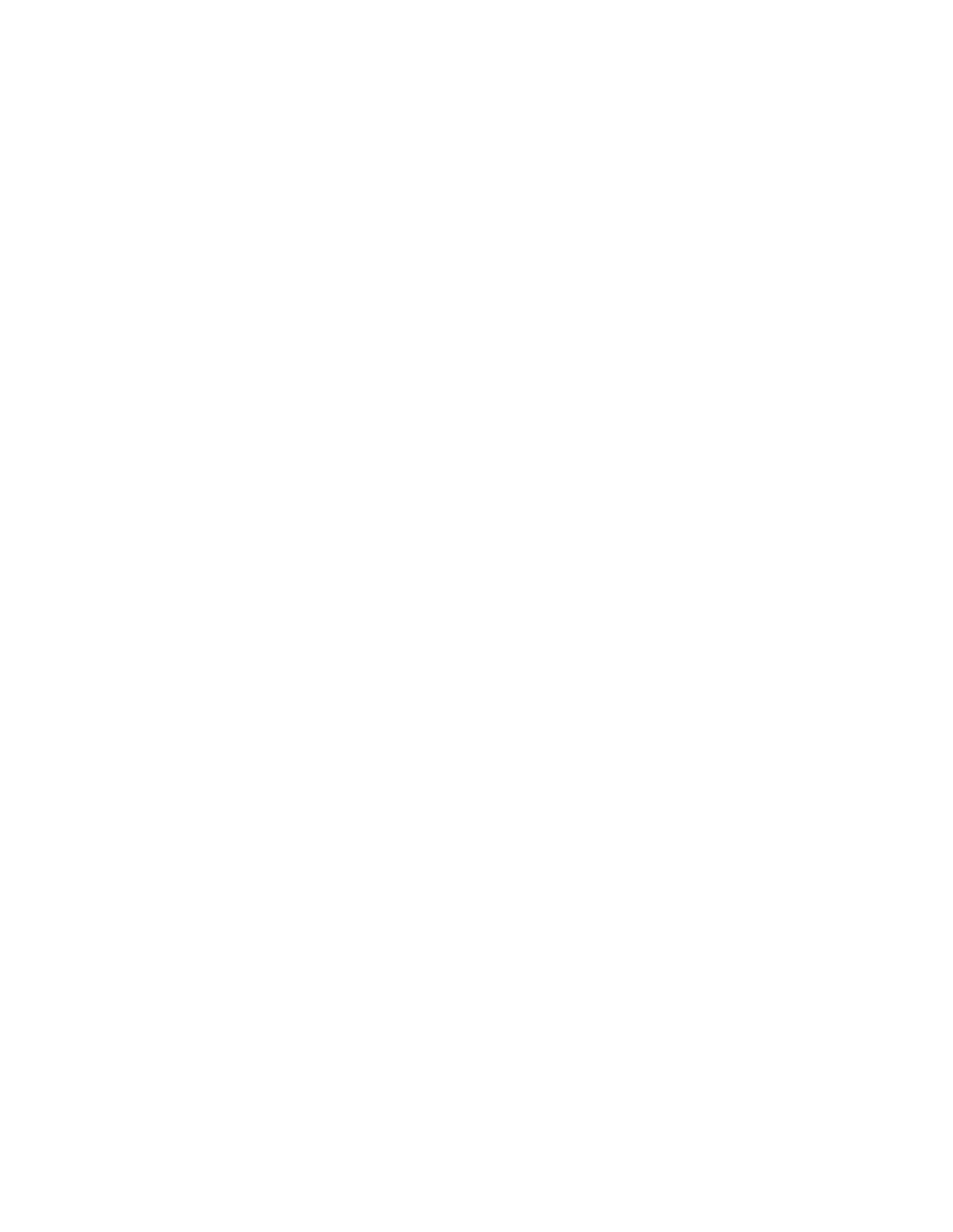# **Preface**

The *Level 2 Programming Supplement* contains supplemental information about Digital's ANSI-Compliant Printing Protocol level 2 (DEC PPL2). This manual contains information that is specific to the Digital printers that implement this protocol. It is assumed that the reader has the *Digital ANSI-Compliant Printing Protocol Level 2 Programming Reference Manual*, which provides general information about DEC PPL2.

# **Purpose of this Manual**

This manual provides device-specific information for Digital ANSI-Compliant Printing Protocol level 2 (DEC PPL2) on the LA75 Plus Companion Printer, the LA310 MultiPrinter, and the LA600 MultiPrinter.

# **Intended Audience for this Manual**

The *Level 2 Programming Supplement* is for programmers interested in:

- Creating applications for specific Digital ANSI-Compliant Printing Protocol level 2 printers.
- Understanding how and why documents may appear different if printed on different Digital printers.

# **Organization of this Manual**

This manual is divided into four parts:

- Part 1 contains device-specific information about the implementation of DEC PPL2 for the LA75 Plus Companion printer.
- Part 2 contains device-specific information about the implementation of DEC PPL2 for the LA310 MultiPrinter.
- Part 3 contains device-specific information about the implementation of DEC PPL2 for the LA600 MultiPrinter.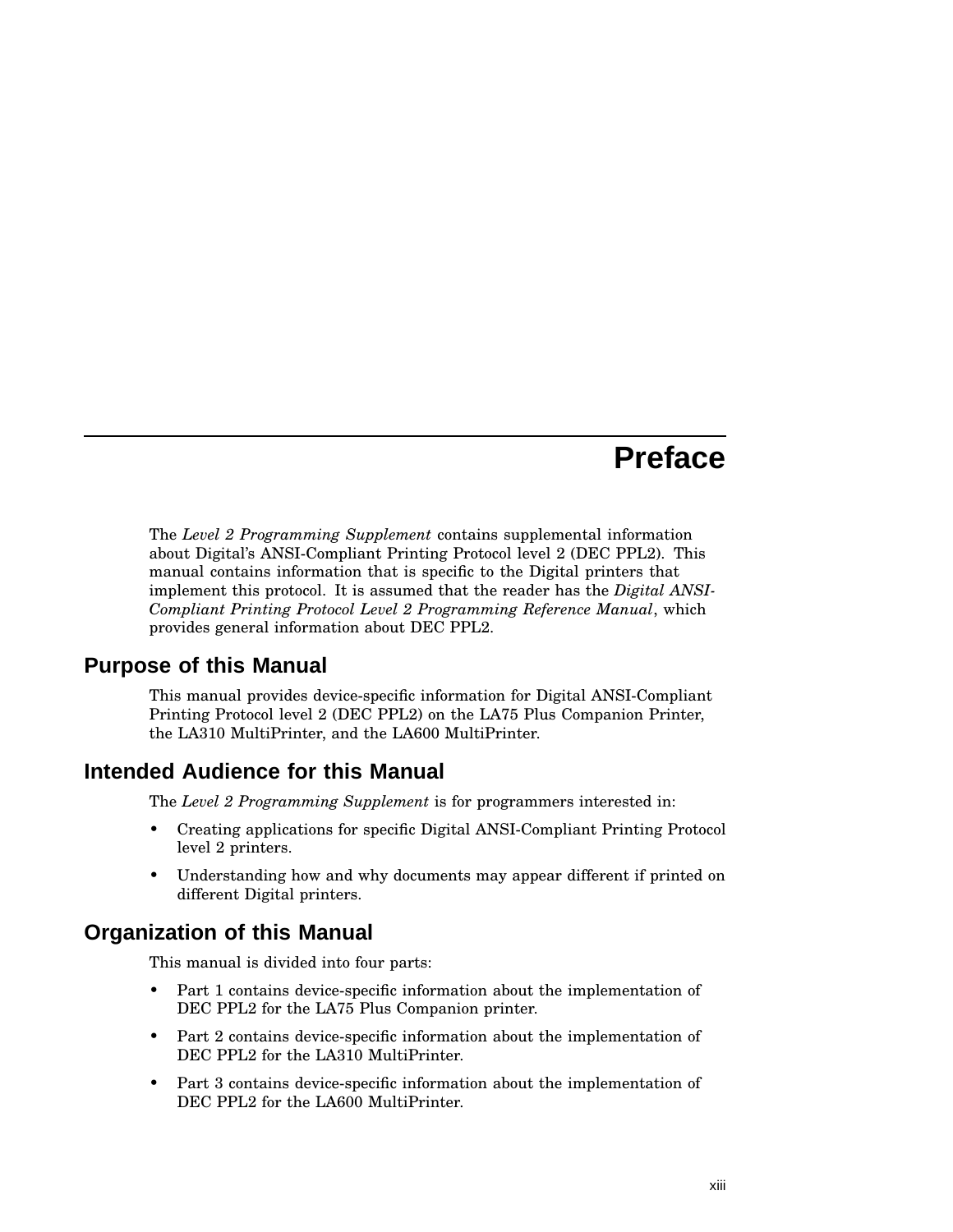• Part 4 contains appendixes of reference information.

# **Conventions Used In This Manual**

The term DEC PPL2 is used throughout the manual to indicate the Digital ANSI-Compliant Printing Protocol level 2. The following conventions are used throughout this manual:

| <b>Convention</b>     | <b>Meaning</b>                                                                                                                                                                                                 |  |  |
|-----------------------|----------------------------------------------------------------------------------------------------------------------------------------------------------------------------------------------------------------|--|--|
| <b>UPPERCASE</b>      | Symbols for Digital ANSI-Compliant Printing Protocol level 2<br>commands are printed in text in uppercase.                                                                                                     |  |  |
| Italics               | Indicates variables in Digital ANSI-Compliant Printing Protocol level 2<br>commands.                                                                                                                           |  |  |
| monospaced<br>type    | Illustrates a Digital ANSI-Compliant Printing Protocol level 2<br>command. Below each character is a column/row number that indicates<br>the coded character's position in a standard code table. For example: |  |  |
|                       | $CSI$ 2 ! $V$<br>$9/11$ $3/2$ $2/1$ $7/6$                                                                                                                                                                      |  |  |
| DEC PPL2              | Digital ANSI-Compliant Printing Protocol level 2                                                                                                                                                               |  |  |
| Command<br>Dictionary | Refers to Chapter 7 in the Digital ANSI-Compliant Printing Protocol<br>Level 2 Programming Reference Manual                                                                                                    |  |  |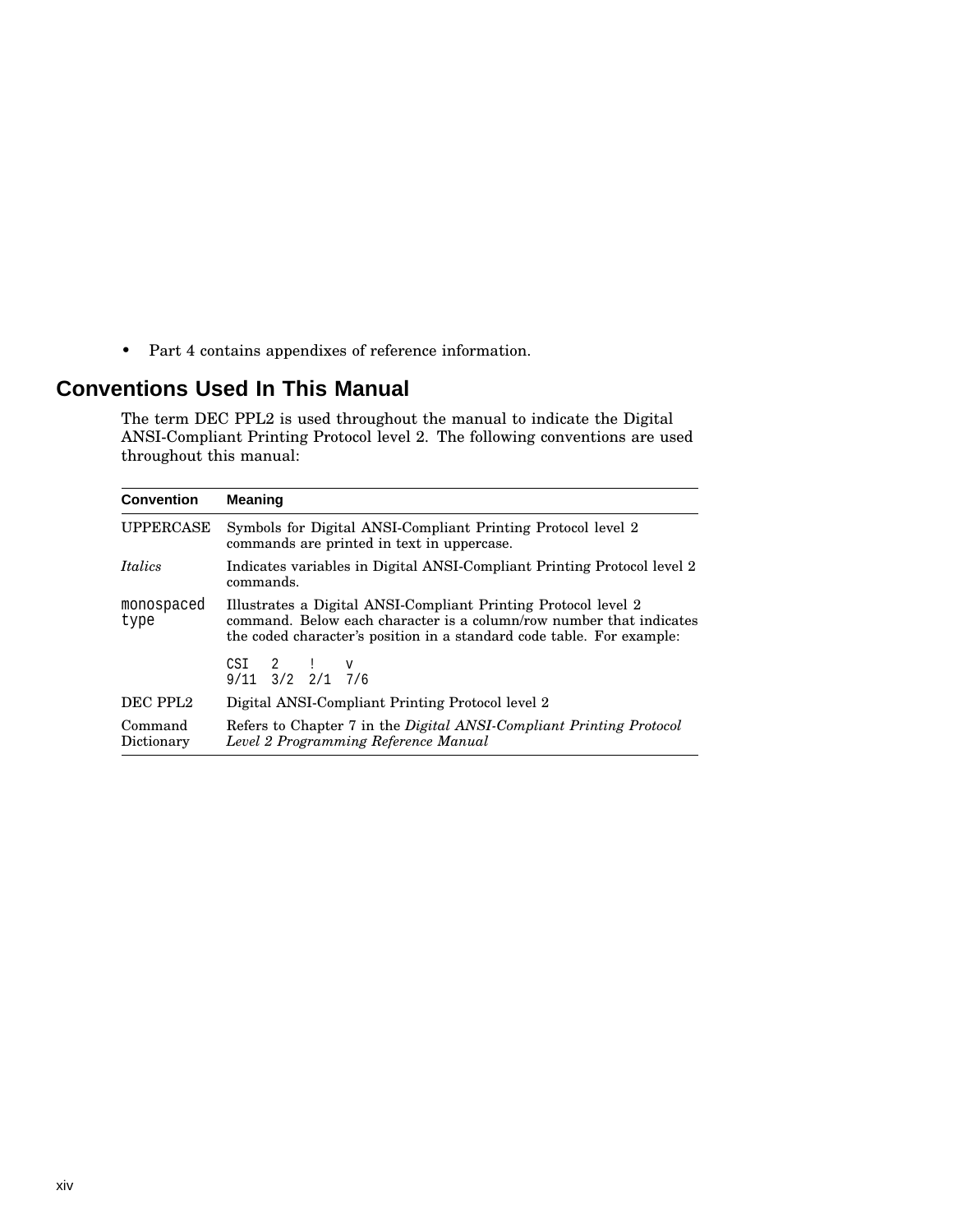# **Part I LA75 Plus Companion Printer**

Part I of the *Digital ANSI-Compliant Printing Protocol Level 2 Programming Supplement* describes the DEC PPL2 protocol as implemented by the LA75 Plus Companion Printer.

- Chapter 1 describes the basic features and characteristics of the LA75 Plus Companion Printer.
- Chapter 2 describes the printing of the physical page on the LA75 Plus Companion Printer.
- Chapter 3 describes the initial state of the printer.
- Chapter 4 describes how status and error messages are handled.
- Chapter 5 describes the fonts and font cartridges available on the LA75 Plus Companion Printer.
- Chapter 6 describes the sixel graphics considerations for the LA75 Plus Companion Printer.
- Chapter 7 describes the control characters and their functions on the LA75 Plus Companion Printer.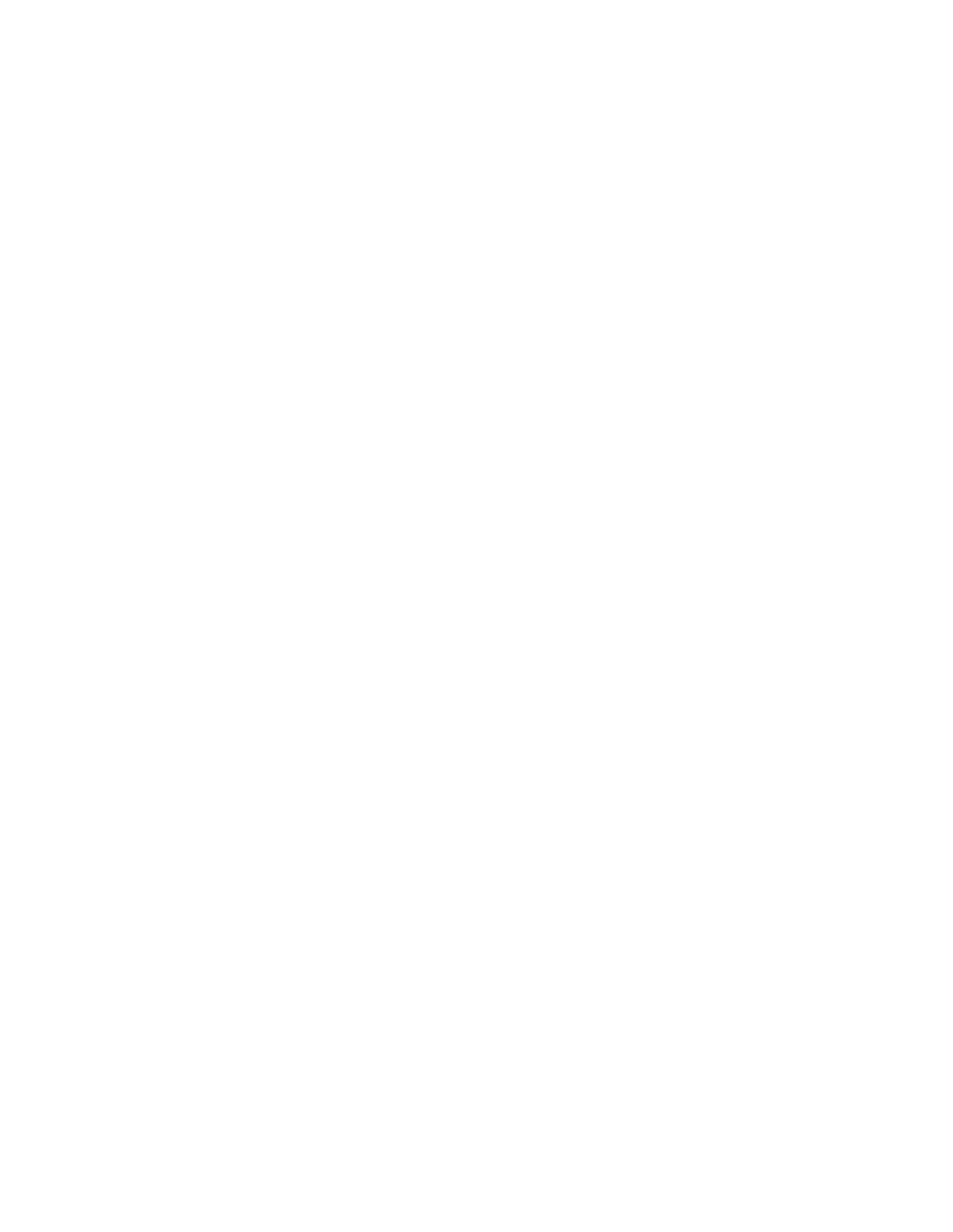# **1**

# **General Information About the LA75 Plus Companion Printer**

This chapter contains the following information about the LA75 Plus Companion Printer:

- Description of the LA75 Plus Companion Printer, Section 1.1
- Protocol extensions and exceptions, Section 1.2
- Alternate protocols for this printer, Section 1.3
- Color printing, Section 1.4
- Cartridges, Section 1.5

# **1.1 Description of the LA75 Plus Companion Printer**

The LA75 Plus Companion Printer is a narrow-carriage, impact dot-matrix printer. Designed for personal desktop printing, it is also suitable for general business applications. It has flexible paper handling, and it is capable of printing on continuous pinfeed paper, single sheets, multiple-part forms, and envelopes. An Automatic Sheet Feeder (LA75Y-SF) is available, as an option, to hold and automatically load up to 80 sheets of cut paper. The print quality is suitable for limited word processing in a small-to-medium computer environment.

The LA75 Plus Companion Printer:

- Is a 24-pin printer.
- Can print in six colors, in addition to black, once the color ribbon (PN LA75R-KC) is installed.
- Has a Document on Demand capability (automatic or manual), which prevents wasting forms or paper between printing jobs.
- Has an Automatic Viewing capability, which allows the user to see the last printed line after a job has finished.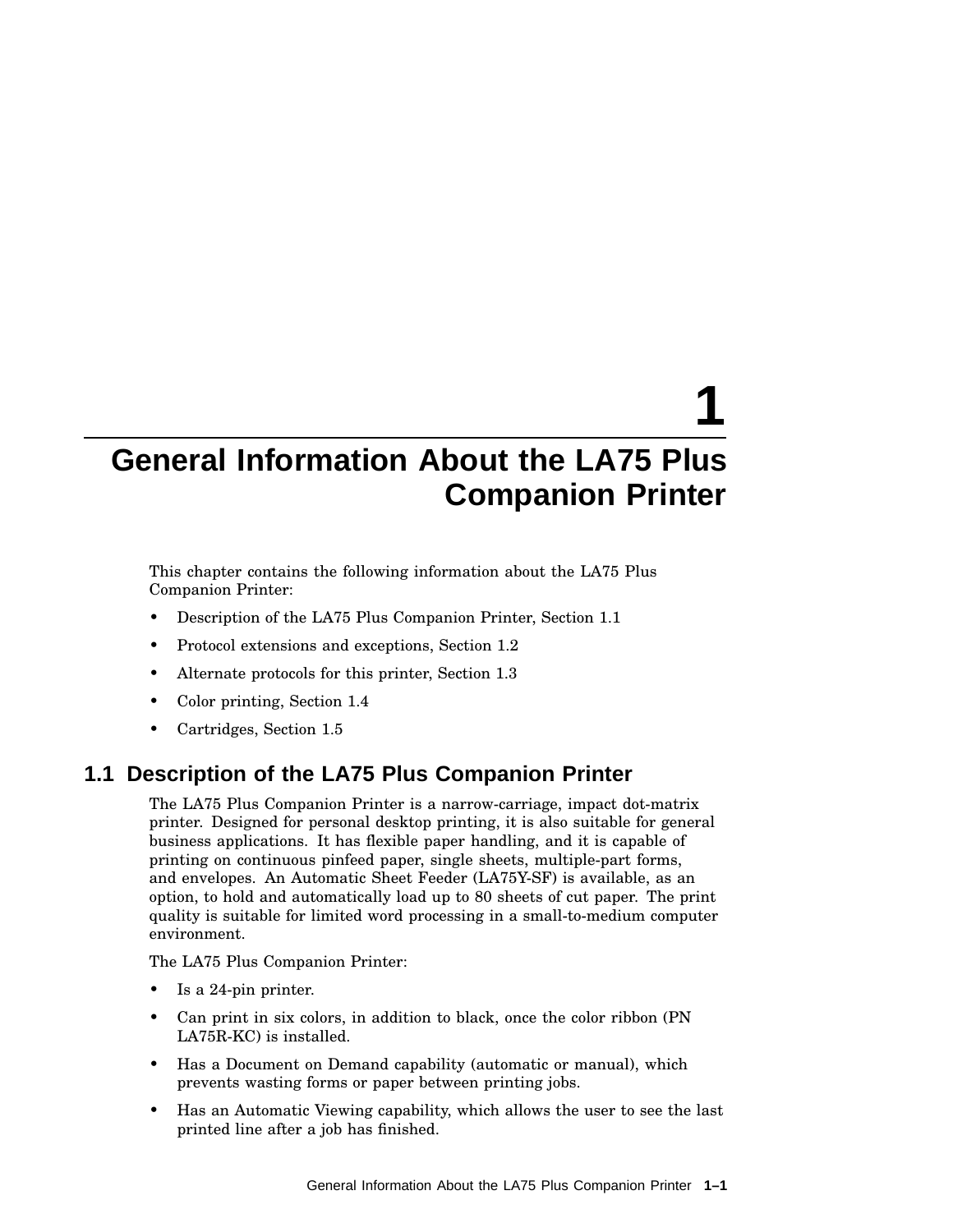#### **General Information About the LA75 Plus Companion Printer 1.1 Description of the LA75 Plus Companion Printer**

- Can be connected simultaneously to serial and parallel ports, and switches automatically between them when data is received.
- Is compatible with the IBM Proprinter X24E, which is the default protocol at power-up when the parallel port is used.

Refer to the *LA75 Plus Companion Printer Installation and User Guide* for information about installing and using the LA75 Plus Companion Printer.

# **1.2 DEC PPL2 Extensions and Exceptions**

**Note**

References are made in this manual to Chapter 7 (Command Dictionary) of the associated manual *Digital ANSI-Compliant Printing Protocol Level 2 Programming Reference Manual*. For brevity, that chapter is called "Command Dictionary."

The implementation of DEC PPL2 on the LA75 Plus Companion Printer involves a number of extensions and exceptions, which are summarized in Table 1–1 and Table 1–2. For further information, see Table 18–1, and also refer to the Command Dictionary.

| Table 1-1 DEC PPL2 Extensions |  |
|-------------------------------|--|
|-------------------------------|--|

| <b>Extensions</b>      |  |
|------------------------|--|
| Sixel graphics         |  |
| Sheet feeder           |  |
| Hebrew character sets  |  |
| Katakana character set |  |
| Greek character sets   |  |
| Turkish character sets |  |
| Color                  |  |
| Metric line spacing    |  |
| Download Font (DECDLD) |  |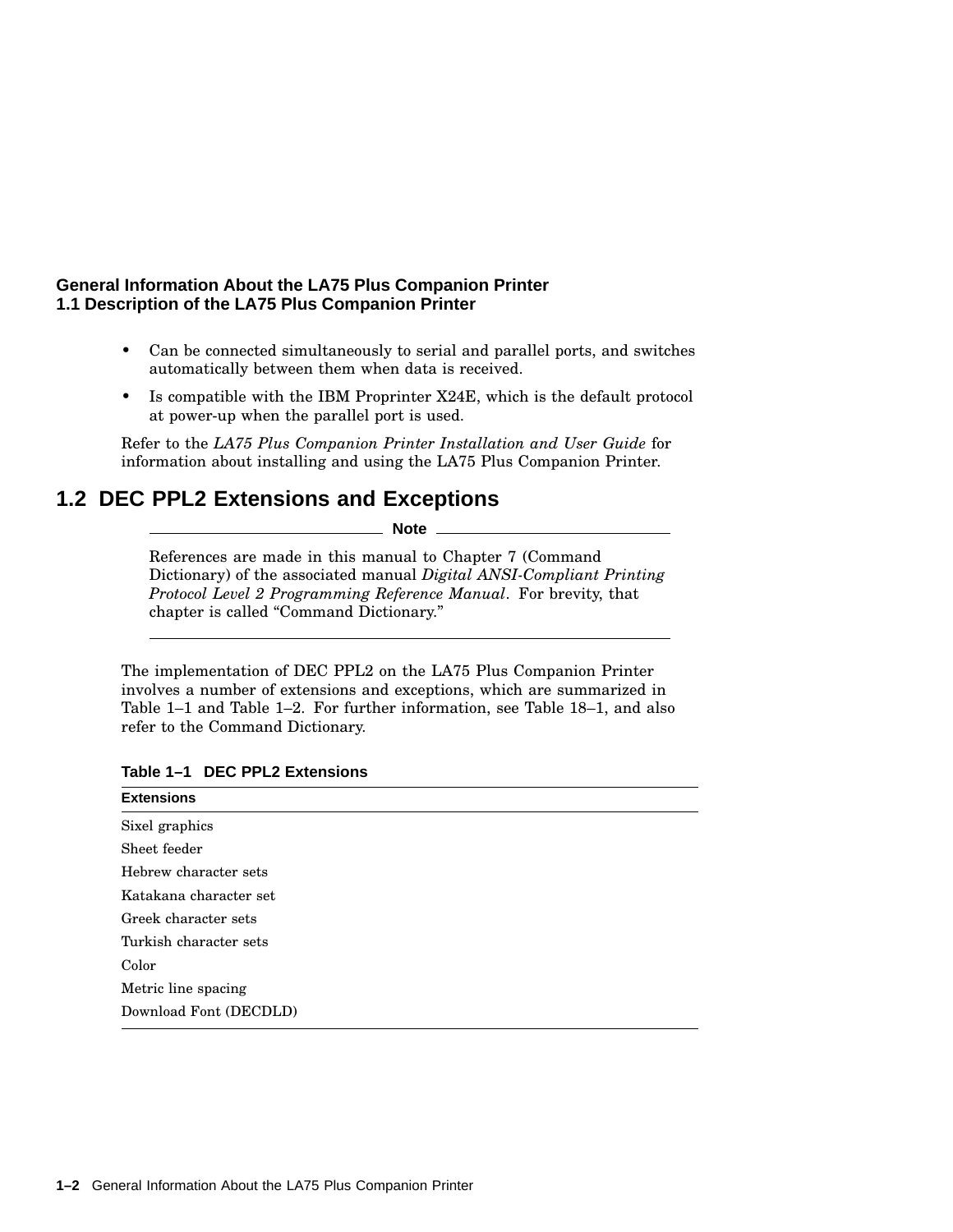#### **General Information About the LA75 Plus Companion Printer 1.2 DEC PPL2 Extensions and Exceptions**

**Table 1–2 DEC PPL2 Exceptions**

| <b>Exceptions</b>                                                  |
|--------------------------------------------------------------------|
| Bell                                                               |
| LA210, LA120, LA50 alias Device Attributes Report (DAR) parameters |
| Control Representation Mode (CRM)                                  |
| Protocol switching                                                 |
| Horizontal Page Width Alignment (DECHPWA)                          |
| Bar code printing (DECSBA, DECBAR)                                 |

# **1.3 Alternate Protocols Supported by the LA75 Plus Companion Printer**

This part of the manual describes the DEC PPL2 protocol as implemented on the LA75 Plus Companion Printer. The LA75 Plus Companion Printer also emulates the protocol for printing on the IBM Proprinter X24E. The protocol is changed using either the Select Other Coding System (SOCS)/Return from Other Coding System (ROCS) command combination, or the Select IBM Proprinter Mode (DECIPEM) command. These commands are described in the Command Dictionary.

# **1.4 Color Printing**

For color printing the LA75 Plus Companion Printer uses a ribbon with four colors. The four ribbon colors can be selected individually and in combinations, making it possible to print up to eight different colors:

Yellow — (ribbon color) Magenta — (ribbon color) Cyan — (ribbon color) Black — (ribbon color) Red — (magenta and yellow) Green — (yellow and cyan)  $Blue - (magenta and cyan)$ White  $-$  (no printing)

The LA75 Plus Companion Printer supports the Select Graphic Rendition (SGR) color text parameters listed in the Command Dictionary.

In Sixel Graphics mode, the LA75 Plus Companion Printer prints black and white or color sixels, using the 8-color columns from the HLS and RGB color maps in the Sixel Graphics chapter of the Reference Manual.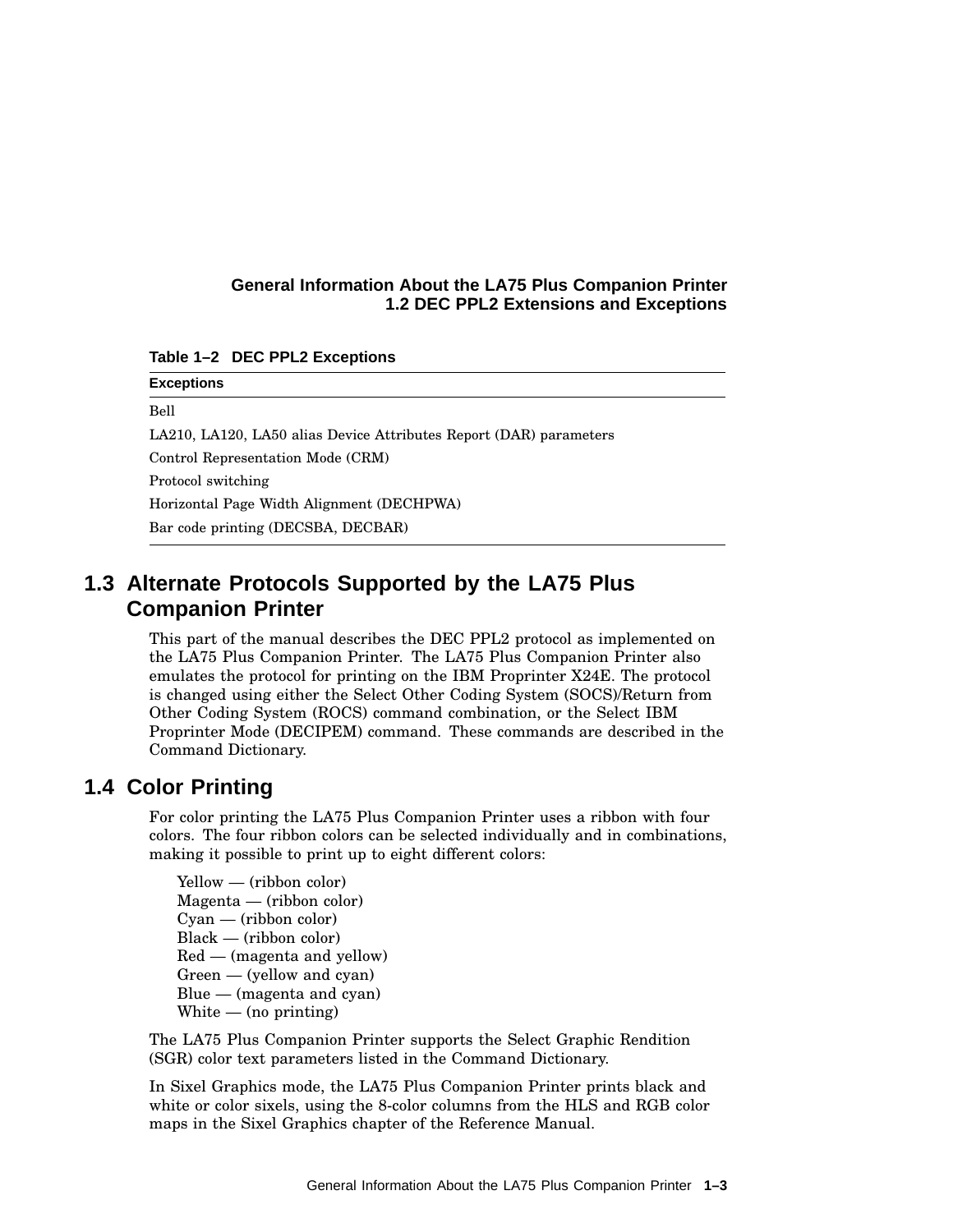**General Information About the LA75 Plus Companion Printer 1.5 Cartridges Supported by the LA75 Plus Companion Printer**

# **1.5 Cartridges Supported by the LA75 Plus Companion Printer**

The LA75 Plus Companion Printer supports optional font cartridges. To insert the cartridge, turn the printer power off, insert the cartridge, and turn the power back on. If you insert the cartridge while the printer is powered on, the printer may not be able to select and use the cartridge.

Cartridges contain alternate character sets or typestyles. Select "print setup" while in setup mode to print full details of the contents of the installed cartridge. See Chapter 5, Fonts and Character Attributes on the LA75 Plus Companion Printer, for further information.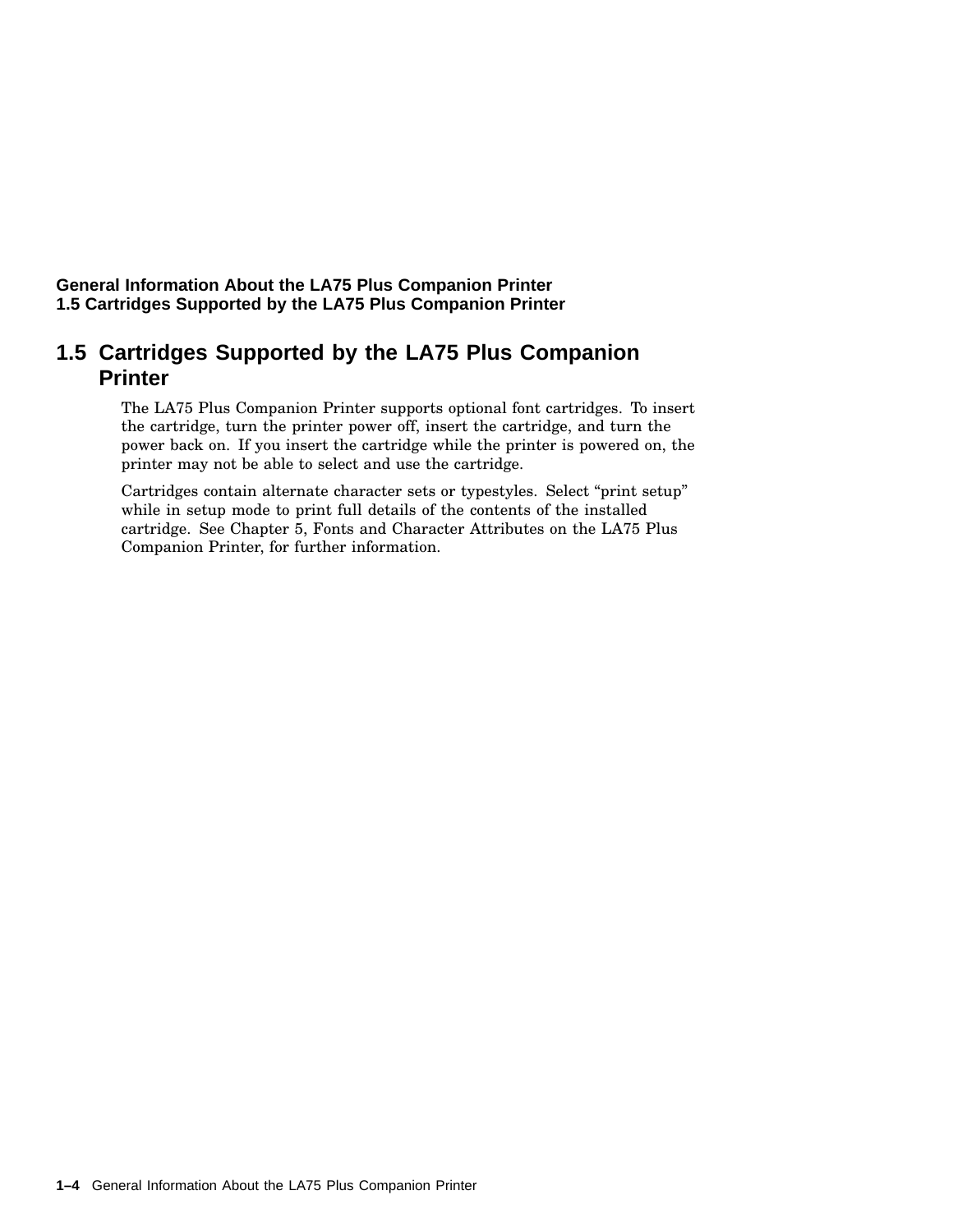# **2 Physical Page Characteristics of the LA75 Plus Companion Printer**

This chapter explains how the LA75 Plus Companion Printer handles the transfer of the logical page in memory to the physical paper. Topics include:

- Paper handling, Section 2.1
- Response to a Form Feed request, Section 2.2
- Horizontal text resolution, Section 2.3
- Vertical text resolution, Section 2.4
- Limits on partial line motion, Section 2.5
- Tab support, Section 2.6
- Automatic sheet feeder control, Section 2.7

In this chapter the top of form paper position is defined as the position of line 1 on the page. This position does not change with the top margin setting. The form length is defined by the setup feature or by the Set Lines Per Page (DECSLPP) command.

#### **2.1 Paper Handling**

This section summarizes the paper feed modes and loading processes for the LA75 Plus Companion Printer.

#### **Fanfold Paper — Rear Feed/Top or Rear Output (Push Tractor Mode)**

Paper is considered autoloaded when the printer loads it automatically at power-up or when the user presses the Form Feed (FF) button.

Paper is considered manually loaded when the user inserts it using the platen knob.

The LA75 Plus Companion Printer can detect the top of the first form only.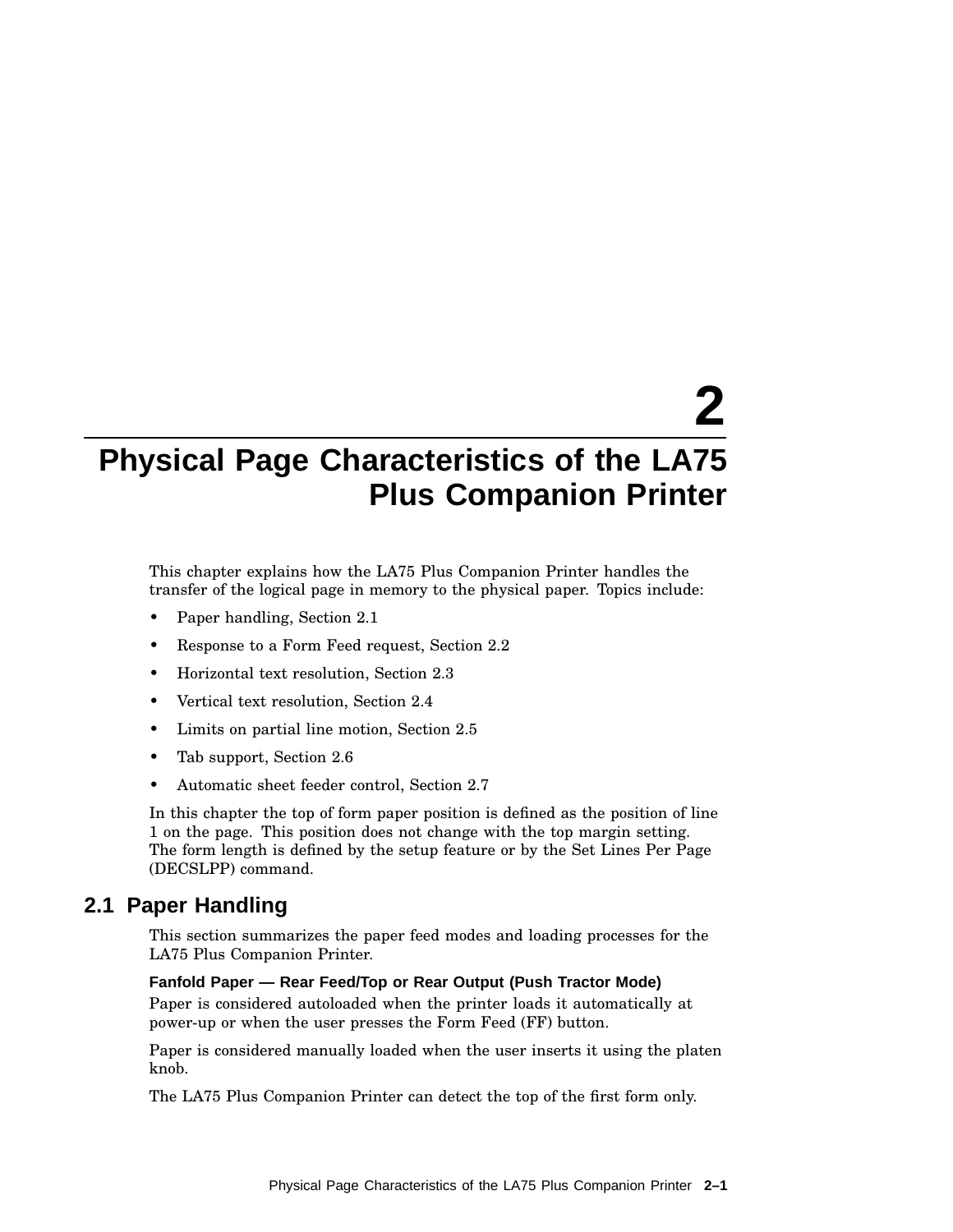#### **Physical Page Characteristics of the LA75 Plus Companion Printer 2.1 Paper Handling**

The LA75 Plus Companion Printer uses the form length, as determined by the setup feature or by the Set Lines Per Page (DECSLPP) command, to compute the tops of forms other than the first.

#### **Fanfold Paper — Bottom Feed/Rear Output (Pull Tractor Mode)**

In this mode there is no autoload function, so the printer cannot detect the top of form.

The power-up paper position is assumed to be the top of form.

#### **Cut Sheet Paper — Manual Feed/Top Insertion and Top Output (Friction Mode)**

Paper is considered autoloaded when the printer loads it automatically at power-up or when the user presses the Form Feed (FF) button.

Paper is considered manually loaded when the user inserts it using the platen knob.

#### **Automatic Sheet Feeder (Friction Mode)**

When the sheet feeder is installed and selected there is no manual load function.

Sheets are automatically loaded when the user presses the Form Feed (FF) button or when characters are received to be printed.

#### **Manual Feed Mode with Sheet Feeder Installed**

The sheet feeder can be deselected by the DECASFC command.

When the sheet feeder is deselected, paper can be inserted manually.

In this mode, the printer works as in Cut sheet paper/Manual feed, except that the backward motion features (Parking and Viewing) are disabled.

To reactivate Automatic Sheet Feed mode, the DECASFC command must be used. Alternatively, the sheet feeder can be reselected by turning the printer power off, then on again.

### **2.2 Response to Form Feed (FF)**

The following information refers to paper motion when the Form Feed (FF) control code is received; actions that occur when the user presses the Form Feed (FF) button are not covered.

#### **Fanfold Paper — Rear Feed**

When paper is autoloaded, Form Feed (FF) advances the paper to the next top of form.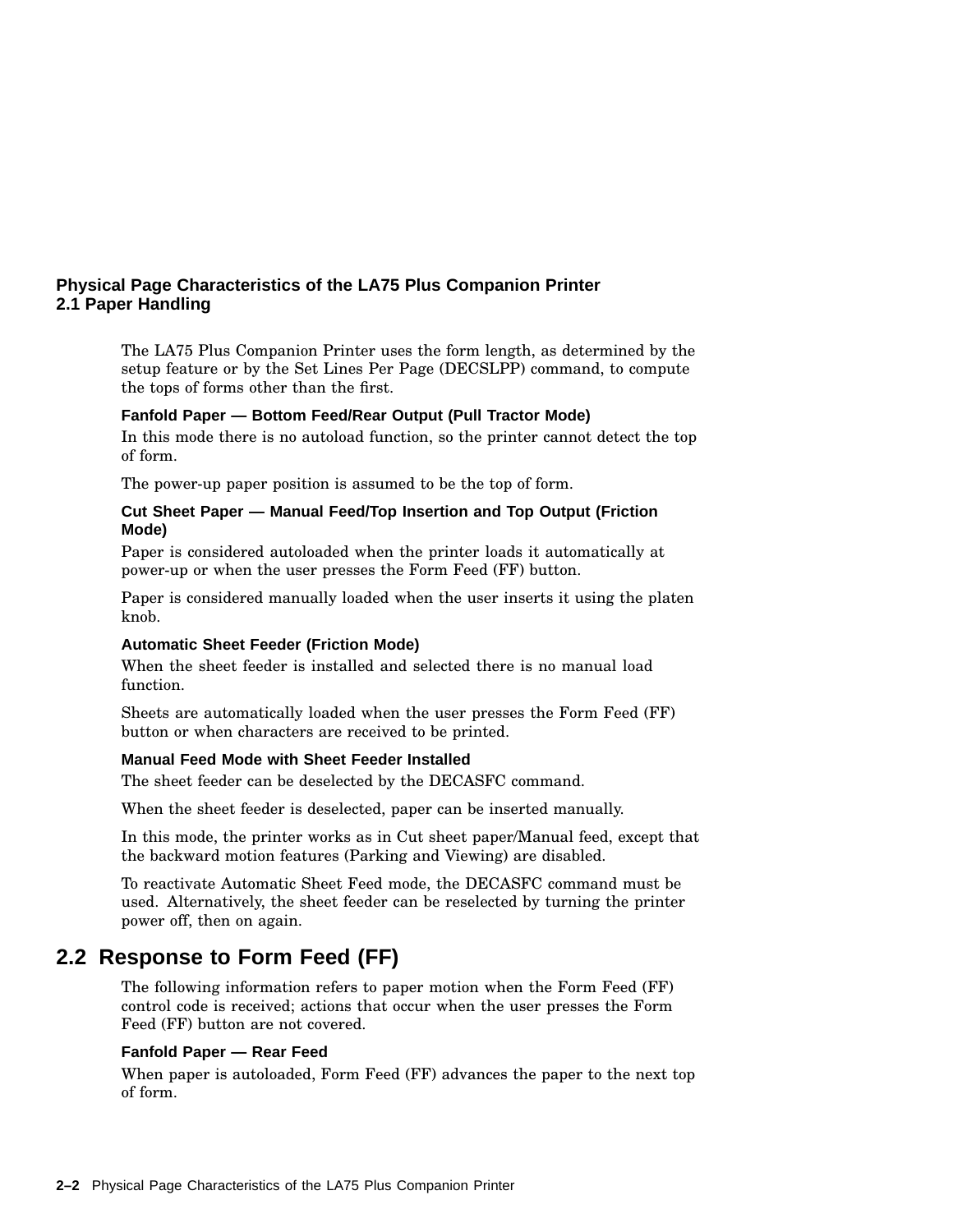#### **Physical Page Characteristics of the LA75 Plus Companion Printer 2.2 Response to Form Feed (FF)**

#### **Fanfold Paper — Bottom Feed**

The LA75 Plus Companion Printer assumes that the paper position prior to any paper motion is the reference for the first top of form. Form Feed (FF) advances the paper to the next top of form.

#### **Cut Sheet Paper — Manual Feed**

If paper is not currently loaded, Form Feed (FF) is stored and does not load paper. If paper is currently loaded, Form Feed (FF) ejects the current sheet if the physical paper length is equal to, or shorter than, the logical paper length, as defined during setup or by DECSLPP. If the physical paper length is larger that the logical paper length, Form Feed (FF) advances paper to the next top of form.

#### **Automatic Sheet Feeder**

When the sheet feeder is installed and paper is currently loaded, Form Feed (FF) ejects the current sheet. If no paper is currently loaded, Form Feed (FF) inserts a sheet to top of form. When the sheet feeder is not selected (deselected by DECASFC), Form Feed (FF) is treated the same as in Cut sheet paper, Manual feed.

## **2.3 Horizontal Text Resolution**

The LA75 Plus Companion Printer uses approximations for some of the pitches listed under Set Horizontal Pitch (DECSHORP) in the Command Dictionary. These approximations, or fallbacks for text resolution, are given in Table 2–1. All other pitches, as listed in the Command Dictionary, are printed exactly by the LA75 Plus Companion Printer without fallbacks.

**Note**

For Sixel Graphics mode resolution fallbacks, see Table 6–1.

|                     | <b>Actual</b> |                       |  |
|---------------------|---------------|-----------------------|--|
| <b>Target Pitch</b> | 1/2880 inch   | <b>Fallback Pitch</b> |  |
| 6.6                 | 436           | 6.605                 |  |
| 8.25                | 348           | 8.2759                |  |
| 13.2                | 218           | 13.21                 |  |
| 16.5                | 174           | 16.55                 |  |
| 10.3                | 288           | 10                    |  |

**Table 2–1 Horizontal Text Resolution and Fallbacks**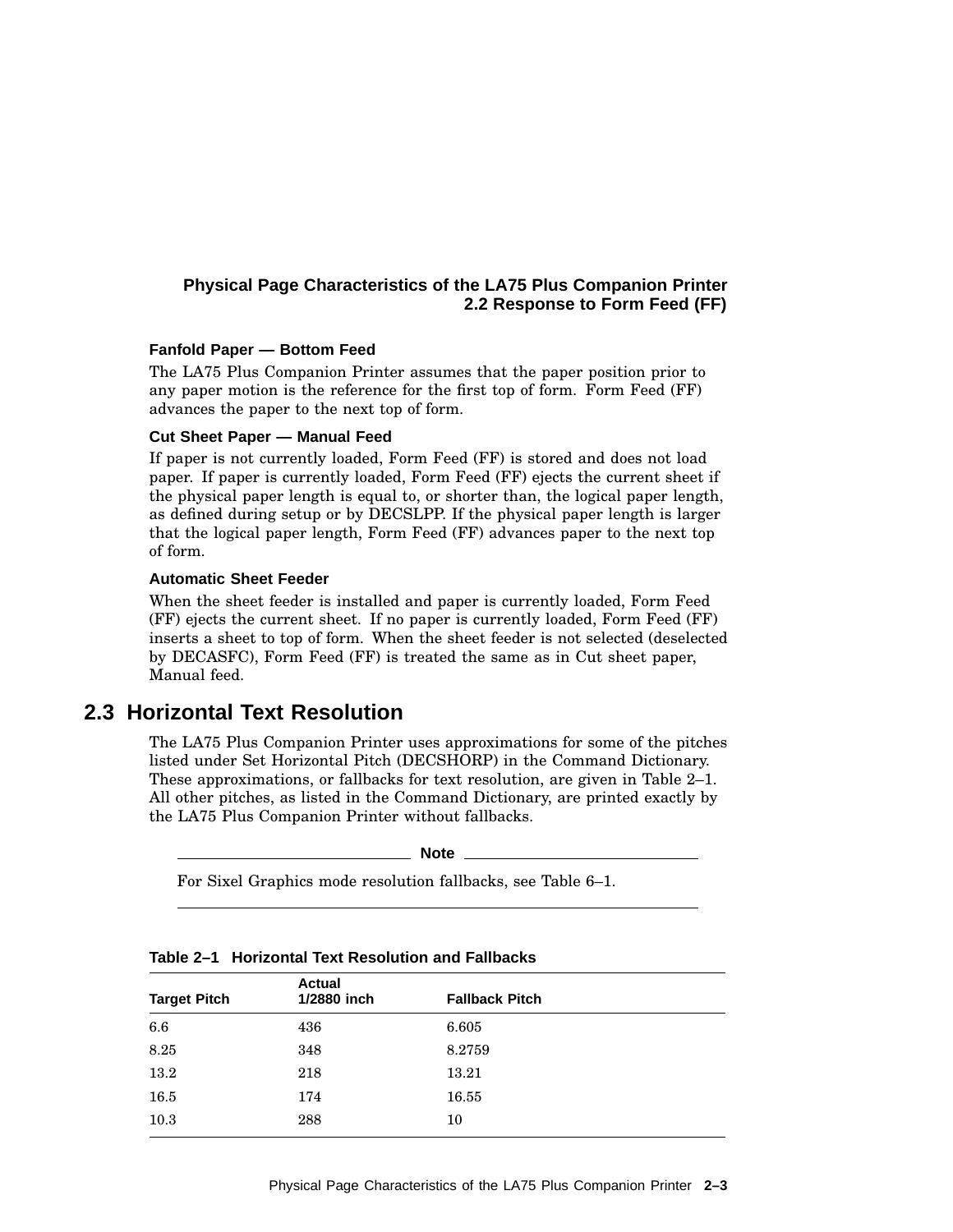#### **Physical Page Characteristics of the LA75 Plus Companion Printer 2.4 Vertical Text Resolution**

### **2.4 Vertical Text Resolution**

The LA75 Plus Companion Printer supports the metric line spacing parameters under Set Vertical Pitch (DECVERP) in the Command Dictionary.

The LA75 Plus Companion Printer uses approximations for the metric line spacing parameters. These approximations are given in Table 2–2.

| 1981 1981 1991 1991 1992 1994   |                      |                                     |  |
|---------------------------------|----------------------|-------------------------------------|--|
| <b>Target Pitch</b>             | Actual<br>1/720 inch | <b>Fallback Pitch</b>               |  |
| $1$ line/cm<br>$(2.54$ line/in) | 283                  | $1.002$ line/cm<br>$2.544$ line/in  |  |
| 2 line/cm<br>$(5.08$ line/in)   | 142                  | $1.996$ line/cm<br>$5.070$ line/in  |  |
| 4 line/cm<br>$(10.16$ line/in)  | 71                   | $3.992$ line/cm<br>$10.141$ line/in |  |

**Table 2–2 Text Vertical Pitch Fallbacks**

# **2.5 Limits on Partial Line Motion**

When the automatic sheet feeder is installed, the LA75 Plus Companion Printer limits the PLU count to 12, or 1 inch. This is due to vertical backup limitations.

In bottom feed mode, the LA75 Plus Companion Printer ignores PLU and PLD sequences due to mechanical limitations.

In all feed modes, the LA75 Plus Companion Printer ignores PLU and PLD sequences when within 1.3 inches (3.3 cm) from the bottom of the paper.

### **2.6 Tabs**

The LA75 Plus Companion Printer supports a maximum of 144 horizontal tabs and a maximum of 252 vertical tabs.

# **2.7 Automatic Sheet Feeder Control (DECASFC)**

The automatic sheet feeder supported by the LA75 Plus Companion Printer has only one tray. This causes the DECASFC sequence to perform a conditional Sheet Feed.

If the sheet feeder is not installed, the printer performs a conditional Sheet Feed on receipt of DECASFC.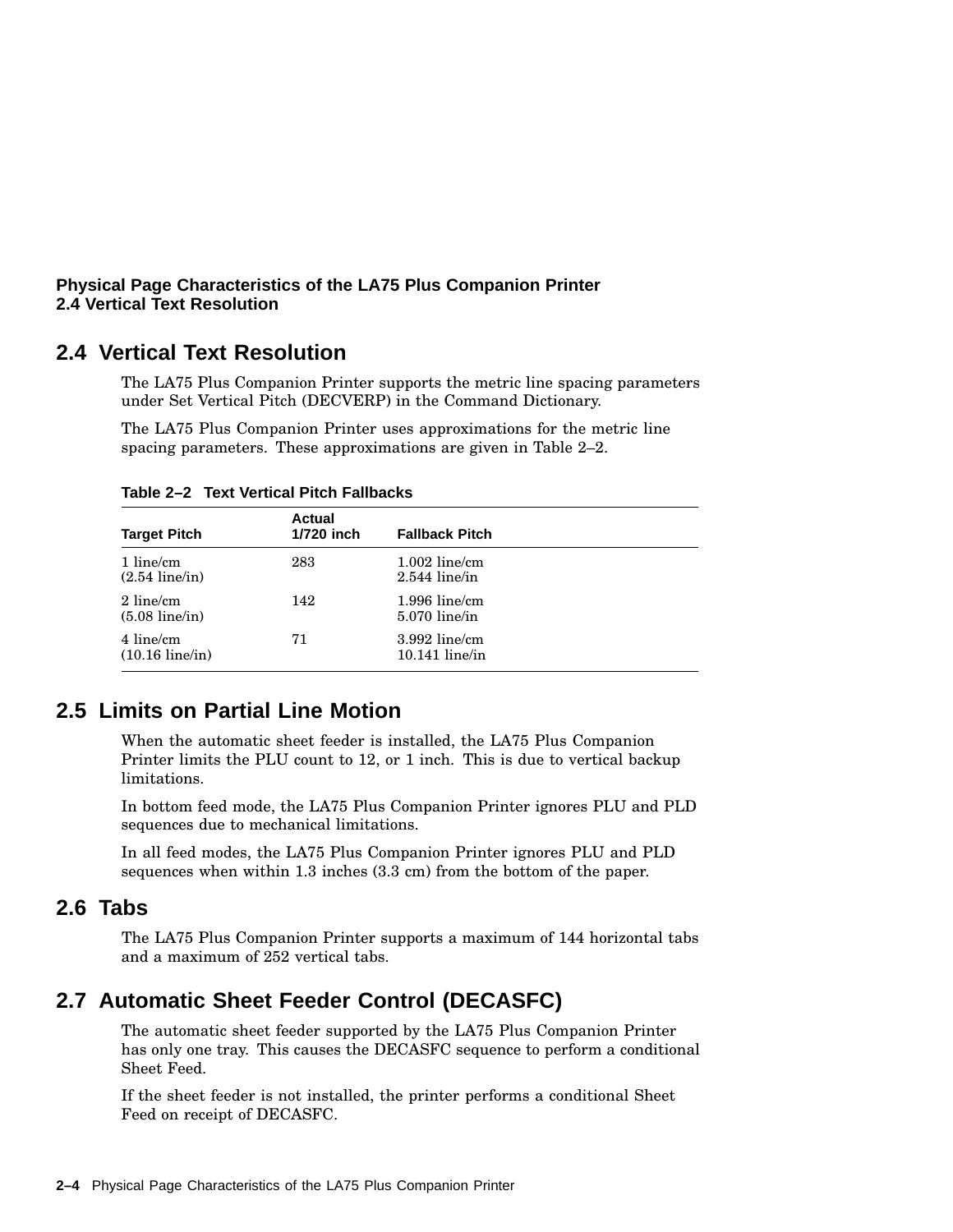#### **Physical Page Characteristics of the LA75 Plus Companion Printer 2.7 Automatic Sheet Feeder Control (DECASFC)**

The sheet feeder is selected automatically if it is installed at the time of power-up. The actions taken by the LA75 Plus Companion Printer in response to the DECASFC sequence are given in Table 2–3.

|  | Table 2-3 DECASFC Response |  |
|--|----------------------------|--|
|--|----------------------------|--|

| Ps      | <b>Action</b>                                                                                      |
|---------|----------------------------------------------------------------------------------------------------|
| 0 to 98 | Performs a conditional Sheet Feed and selects the sheet feeder if not<br>already selected.         |
| 99      | Performs a conditional Sheet Feed and deselects the sheet feeder,<br>then enters manual feed mode. |

When the sheet feeder option is installed, but is deselected by sending DECASFC with Ps = 99, you can insert a single sheet manually in the appropriate slot on the sheet feeder and load it by pressing the Form Feed (FF) button.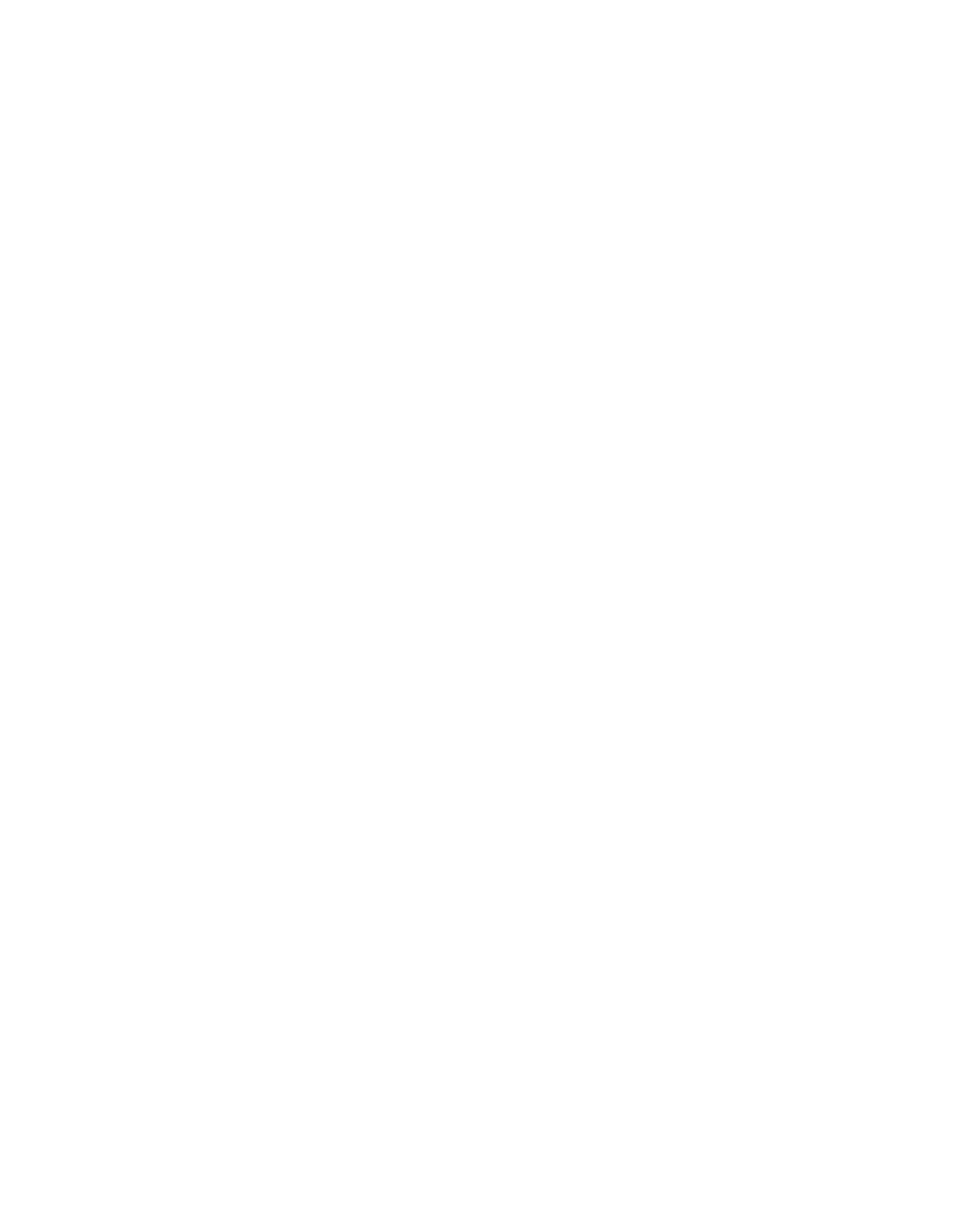# **3**

# **Initial State Values for the LA75 Plus Companion Printer**

This chapter lists the values used by the LA75 Plus Companion Printer for:

- A power-up reset or a recall of factory default values
- The Select Conformance Level (DECSCL) command
- The Soft Terminal Reset (DECSTR) or Reset to Initial State (RIS) commands

#### **3.1 Initial States**

Table 3–1 lists the initial state values used by the LA75 Plus Companion Printer. The printer always powers up in Ready mode if no error is detected.

| Variable or<br><b>Control Function</b> | <b>DECSCL</b> | Power-Up         | <b>DECSTR</b><br><b>RIS</b> | Recall<br><b>Factory</b><br><b>Defaults</b><br>(Setup) |
|----------------------------------------|---------------|------------------|-----------------------------|--------------------------------------------------------|
| Protocol                               | Unchanged     | NVM <sup>3</sup> | Unchanged                   | Port.<br>dependent                                     |
| Origin (DECHPWA)                       | Unchanged     | $\Omega$         | Unchanged                   | $\theta$                                               |
| Vertical pitch                         | 6 line/in     | <b>NVM</b>       | <b>NVM</b>                  | 6 line/in                                              |
| Horizontal pitch                       | $10$ char/in  | <b>NVM</b>       | <b>NVM</b>                  | $10$ char/in                                           |
| Active position                        | Origin        | Origin           | Origin                      | $O$ rigin $4$                                          |

**Table 3–1 Initial State Values**

 $\rm ^3NVM$  indicates that the initial state value is stored in nonvolatile memory.

<sup>4</sup>Device performs conditional Form Feed on exit from setup.

(continued on next page)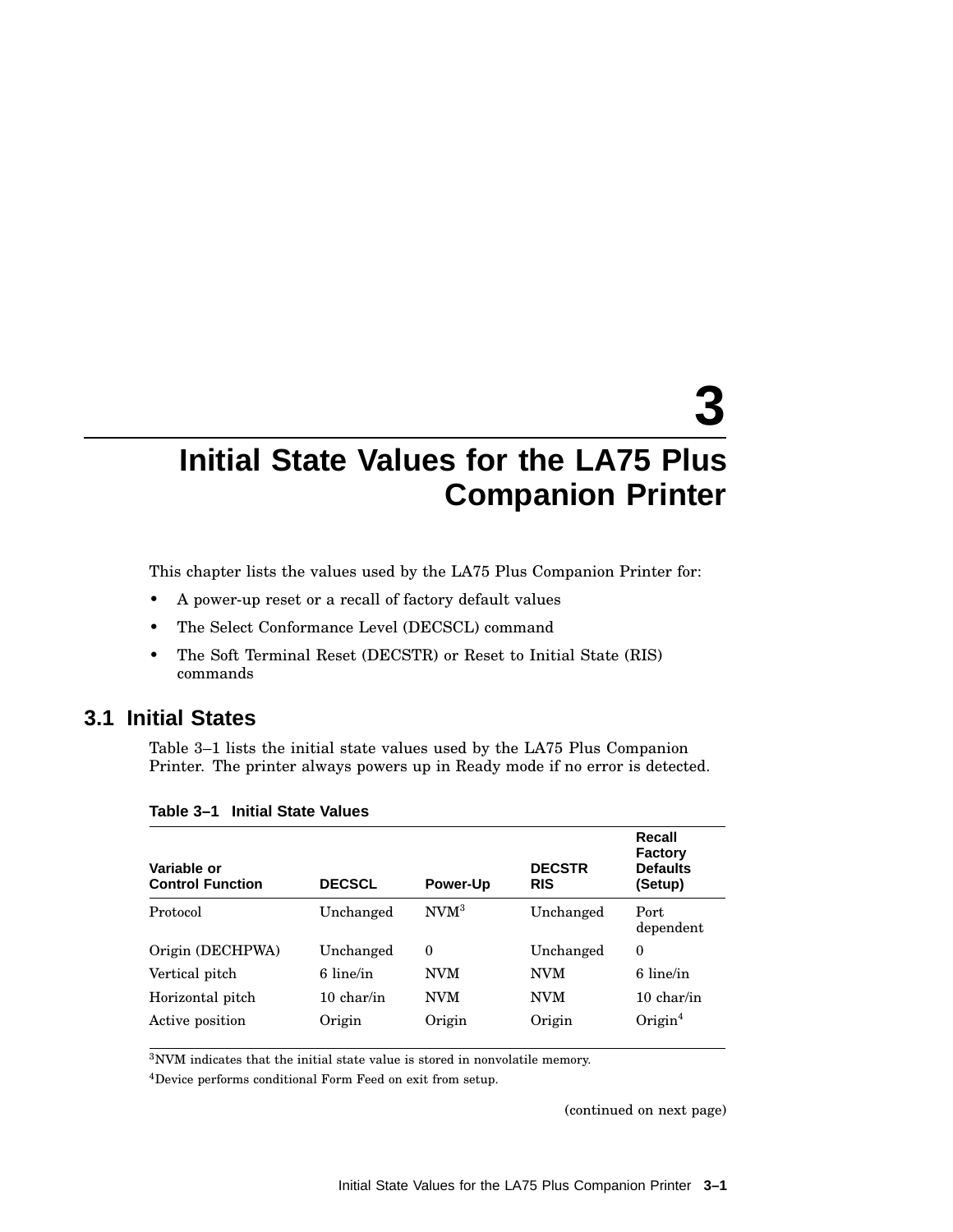#### **Initial State Values for the LA75 Plus Companion Printer 3.1 Initial States**

| Variable or<br><b>Control Function</b> | <b>DECSCL</b>  |                | <b>DECSTR</b><br><b>RIS</b> | Recall<br><b>Factory</b><br><b>Defaults</b> |
|----------------------------------------|----------------|----------------|-----------------------------|---------------------------------------------|
|                                        |                | Power-Up       |                             | (Setup)                                     |
| Horizontal Tabs <sup>1</sup>           | Every eight    | Every eight    | Every eight                 | Every eight                                 |
| Line Feed/New Line                     | Reset          | <b>NVM</b>     | <b>NVM</b>                  | Reset                                       |
| CR/New Line Mode                       | Reset          | <b>NVM</b>     | <b>NVM</b>                  | Reset                                       |
| <b>SGR</b> Attributes                  | Disabled       | Disabled       | Disabled                    | Disabled                                    |
| DECGCI - All color<br>numbers (Pc)     | Black          | Black          | Black                       | Black                                       |
| Density control<br>(SW or forced)      | Unchanged      | <b>NVM</b>     | Unchanged                   | SW control                                  |
| Density<br>(SW control)                | Draft          | Draft          | Draft                       | Draft                                       |
| <b>Unidirectional Print</b><br>Mode    | Reset          | Reset          | Reset                       | Reset                                       |
| Vertical Tabs <sup>2</sup>             | Every line     | Every line     | Every line                  | Every line                                  |
| G0 Character Set                       | <b>ASCII</b>   | <b>NVM</b>     | <b>NVM</b>                  | <b>ASCII</b>                                |
| G1 Character Set                       | <b>ASCIL</b>   | <b>ASCII</b>   | <b>ASCII</b>                | <b>ASCII</b>                                |
| G <sub>2</sub> Character Set           | User Pref.     | User Pref.     | User Pref.                  | User Pref.                                  |
| G3 Character Set                       | User Pref.     | User Pref.     | User Pref.                  | User Pref.                                  |
| GL Character Set                       | G <sub>0</sub> | G <sub>0</sub> | G <sub>0</sub>              | G <sub>0</sub>                              |
| <b>GR</b> Character Set                | G <sub>2</sub> | G <sub>2</sub> | G <sub>2</sub>              | G <sub>2</sub>                              |
| Autowrap Mode                          | Set            | <b>NVM</b>     | <b>NVM</b>                  | Set                                         |
| User Preference Set                    | DEC Supp.      | <b>NVM</b>     | Unchanged                   | DEC Supp.                                   |
| <b>Unsolicited Status</b><br>Reports   | Disabled       | Disabled       | Unchanged                   | Disabled                                    |
| <b>Initialization Message</b>          | Unchanged      | <b>NVM</b>     | Unchanged                   | Disabled                                    |
| Downloaded Fonts                       | Deleted        | None           | Unchanged                   | None                                        |

#### **Table 3–1 (Cont.) Initial State Values**

<sup>1</sup>Horizontal tabs are set every eight columns, starting with column  $9(9,17,...)$ . All entries in the tab table are initialized. It is incorrect to initialize only those entries that are addressable on the currently selecte

<sup>2</sup>Vertical tabs are set every line or Vertical Advance Increment (VAI). All entries in the tab table are initialized. It is incorrect to initialize only those entries that are addressable on the currently selected paper size.

(continued on next page)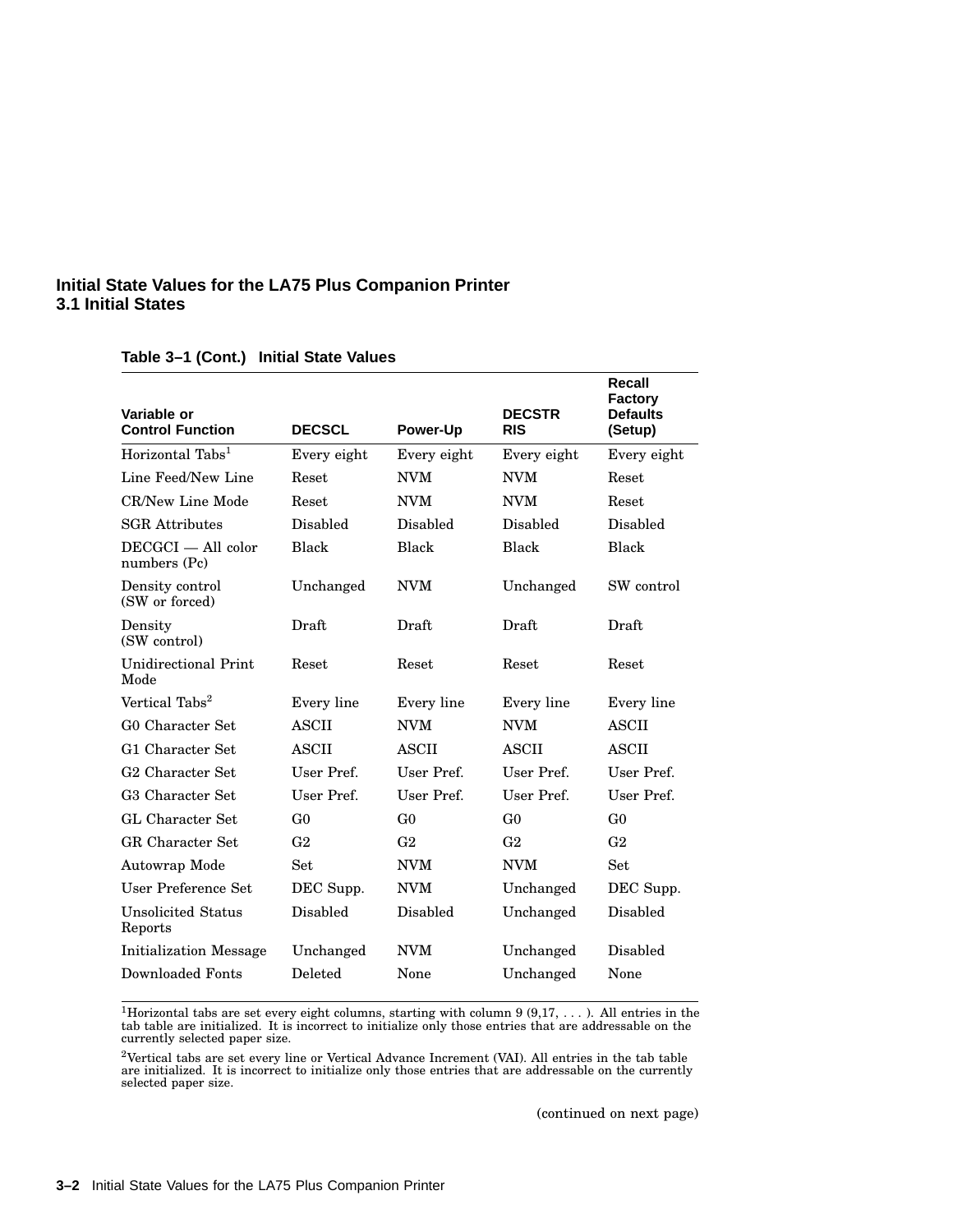#### **Initial State Values for the LA75 Plus Companion Printer 3.1 Initial States**

| Variable or<br><b>Control Function</b> | <b>DECSCL</b> | Power-Up    | <b>DECSTR</b><br><b>RIS</b> | Recall<br><b>Factory</b><br><b>Defaults</b><br>(Setup) |
|----------------------------------------|---------------|-------------|-----------------------------|--------------------------------------------------------|
| Typestyle (SGR #)                      | 10            | <b>NVM</b>  | <b>NVM</b>                  | 10                                                     |
| Auto Advance                           | Unchanged     | <b>NVM</b>  | Unchanged                   | Disabled                                               |
| Bell                                   | Unchanged     | <b>NVM</b>  | Unchanged                   | 1 beep                                                 |
| <b>CRM</b>                             | Unchanged     | Read button | Unchanged                   | Reset                                                  |
| C <sub>1</sub> Receive                 | 8-bit         | 8-bit       | Unchanged                   | 8-bit                                                  |
| Device ID (DA)                         | Unchanged     | <b>NVM</b>  | Unchanged                   | Conformance<br>level 2                                 |
| Form Length                            | 11 in.        | <b>NVM</b>  | <b>NVM</b>                  | 11 in.                                                 |
| Margins                                | Paper edge    | Paper edge  | Paper edge                  | Paper edge                                             |

#### **Table 3–1 (Cont.) Initial State Values**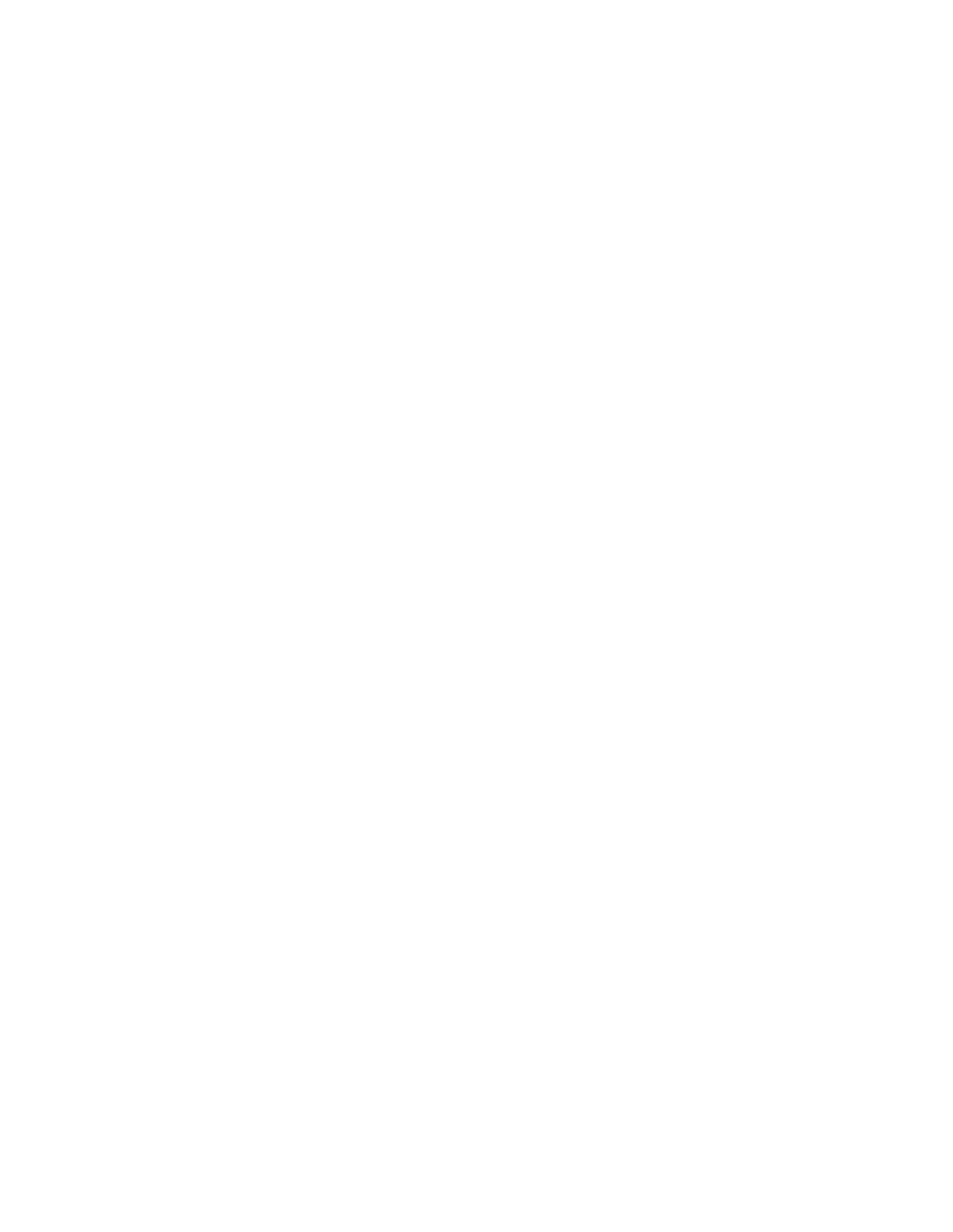# **4**

# **Status and Error Reporting for the LA75 Plus Companion Printer**

This chapter explains how the LA75 Plus Companion Printer provides status information and handles error conditions. The topics include:

- Device Attributes Report, Section 4.1
- Secondary Device Attributes Report, Section 4.2
- Device Status Report, Section 4.3

#### **Note**

Device attribute and status reports are applicable only to the serial interface. Reports are not sent across the parallel interface.

# **4.1 Device Attributes Report (DAR)**

The Device Attributes Report identifies the LA75 Plus Companion Printer to the host. During setup the user may specify that the printer identify itself as a generic level 2 printer or as a previous model Digital printer. See DAR in the Command Dictionary for more information.

When the Printer ID setup feature is set to conformance level 2, the generic DAR response is returned. The generic DAR response always begins with Ps1 = ?72. Subsequent parameters are shown in Table 4–1. Parameters are separated by a semicolon (;).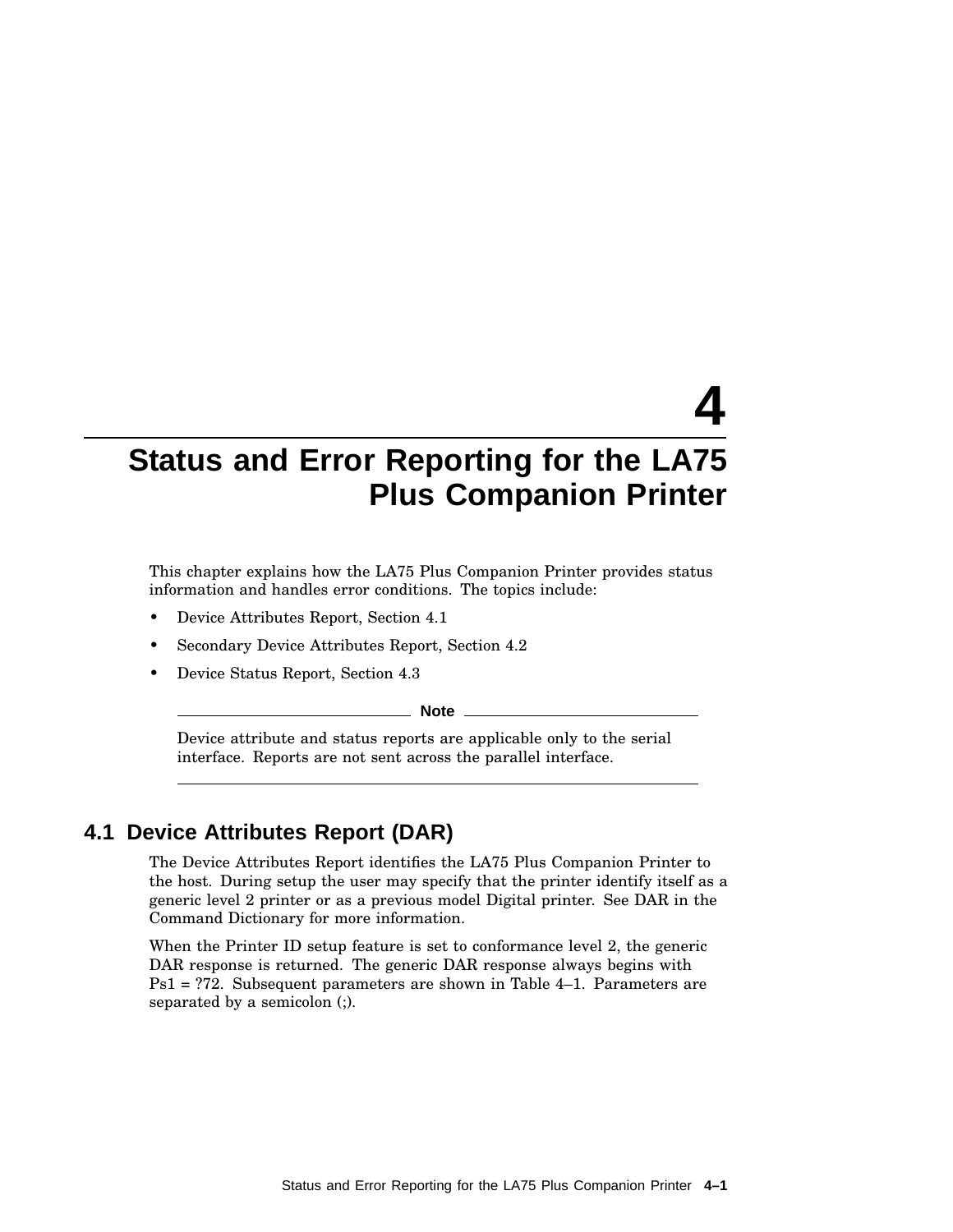#### **Status and Error Reporting for the LA75 Plus Companion Printer 4.1 Device Attributes Report (DAR)**

| <b>Description</b>                                                                     | <b>Comment</b>                                                            |
|----------------------------------------------------------------------------------------|---------------------------------------------------------------------------|
| Color                                                                                  | Sent only if a color ribbon is installed                                  |
| <b>Sixels</b>                                                                          |                                                                           |
| Katakana extension                                                                     |                                                                           |
| Sheet feeder                                                                           | Sent only if the sheet feeder is installed                                |
| Dynamically Reloadable<br>Character Sets (DRCS), also<br>known as "download extension" | Sent only if downline load capability is<br>enabled by the setup facility |
| Hebrew extension                                                                       |                                                                           |
| Metric line spacing extension                                                          |                                                                           |
| Greek extension                                                                        |                                                                           |
| Turkish extension                                                                      |                                                                           |
|                                                                                        |                                                                           |

**Table 4–1 Generic DAR Replies**

When the Printer ID setup feature is set to LA50, LA120, or LA210, an alias DAR response is returned. The alias DAR responses are shown in Table 4–2. Parameters are separated by a semicolon (;).

**Table 4–2 Alias DAR Replies**

| Ps1 | <b>Additional</b><br><b>Parameter</b> | <b>Printer ID Selection</b> |
|-----|---------------------------------------|-----------------------------|
| ?2  |                                       | LA120                       |
| ?10 | 3                                     | LA210                       |
| ?17 |                                       | LA50                        |

# **4.2 Secondary Device Attributes Report (DA2R)**

The Secondary Device Attributes Report (DA2R) sent by the LA75 Plus Companion Printer uses the value  $54$  for parameter Ps1. This value identifies the printer model as the LA75 Plus Companion Printer. Parameter Ps2 provides the firmware version. There are no additional parameters.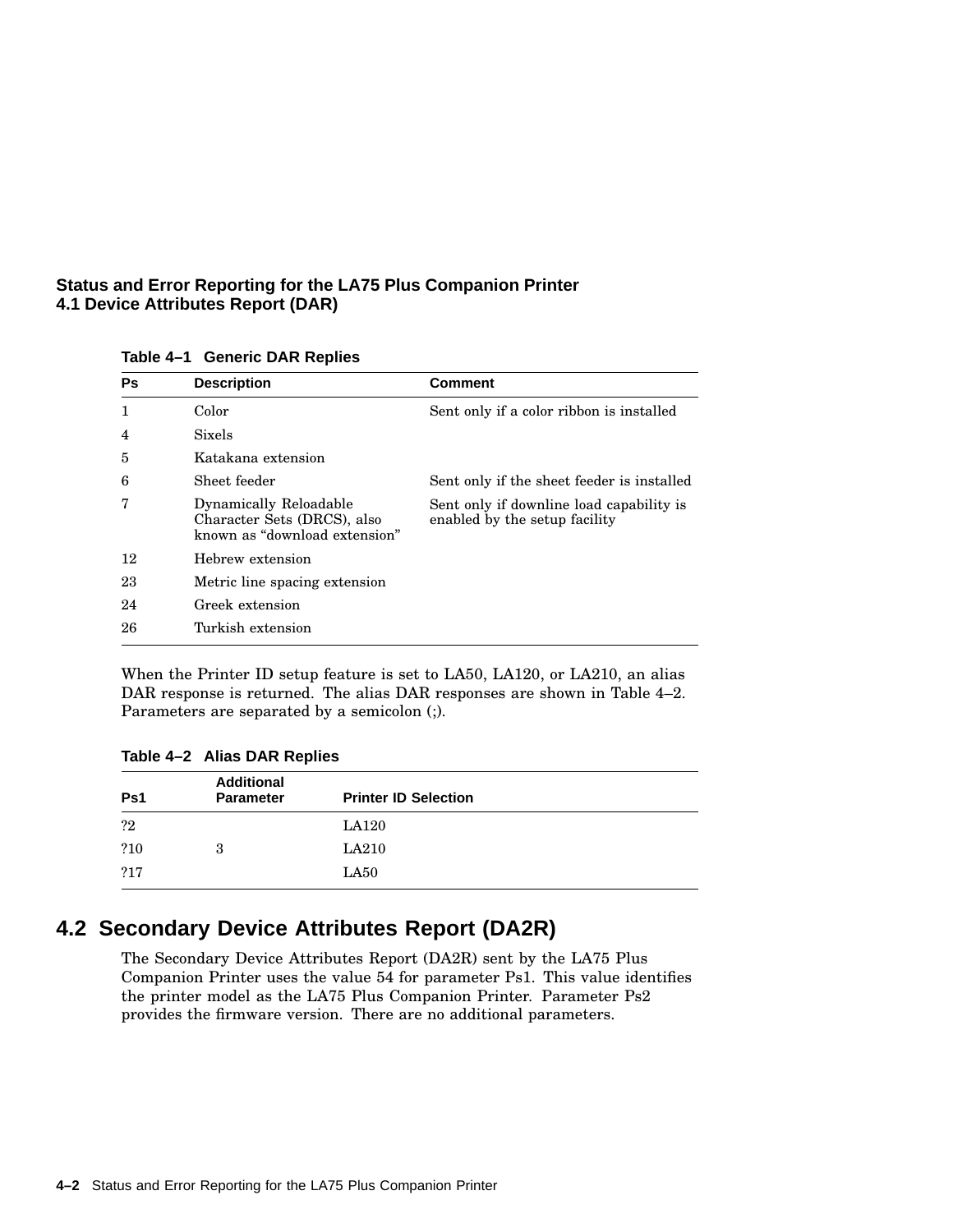#### **Status and Error Reporting for the LA75 Plus Companion Printer 4.3 Device Status Report (DSR)**

# **4.3 Device Status Report (DSR)**

The codes generated by the LA75 Plus Companion Printer for the extended Device Status Report (DSR) are given in Table 4–3. When the LA75 Plus Companion Printer sends more than one code, only the first is preceded by a question mark (?).

| <b>Ps</b> | <b>Description</b>                                 | <b>Reference</b> |
|-----------|----------------------------------------------------|------------------|
| ?20       | No malfunction                                     |                  |
| ?21       | Hardware failure (State)                           |                  |
| ?22       | Communication failure (Event)                      |                  |
| ?23       | Input buffer overflow (Event)                      |                  |
| ?24       | Printer deselected (State)                         |                  |
| ?26       | Cover open (State)                                 |                  |
| ?27       | Paper out (State)                                  |                  |
| ?30       | ASF installed — no ASF error (State)               |                  |
| ?32       | Paper jam or ASF error (State)                     |                  |
| ?40       | Character set not available (Event)                | Section 4.3.1    |
| ?42       | Section 4.3.2<br>Downline load error (Event)       |                  |
| ?45       | Character beyond right margin (Event)              |                  |
| ?55       | Section 11.3.3<br>Alternate protocol error (Event) |                  |
| ?57       | First report since initialization (Event)          | Section 4.3.4    |

**Table 4–3 DSR Codes**

Definitions for "Event" and "State" in Table 4-3 are given in the Command Dictionary, under DSR.

The following table gives two DSR examples:

| <b>Extended Report</b>                           | <b>Meaning</b>                         |
|--------------------------------------------------|----------------------------------------|
| ESC $\lceil 0 \ln \text{ESC} \rceil$ ? 20 : 30 n | No error, ASF installed                |
| ESC $\lceil 3 n$ ESC $\lceil ? 32 n \rceil$      | ASF installed, cannot clear paper path |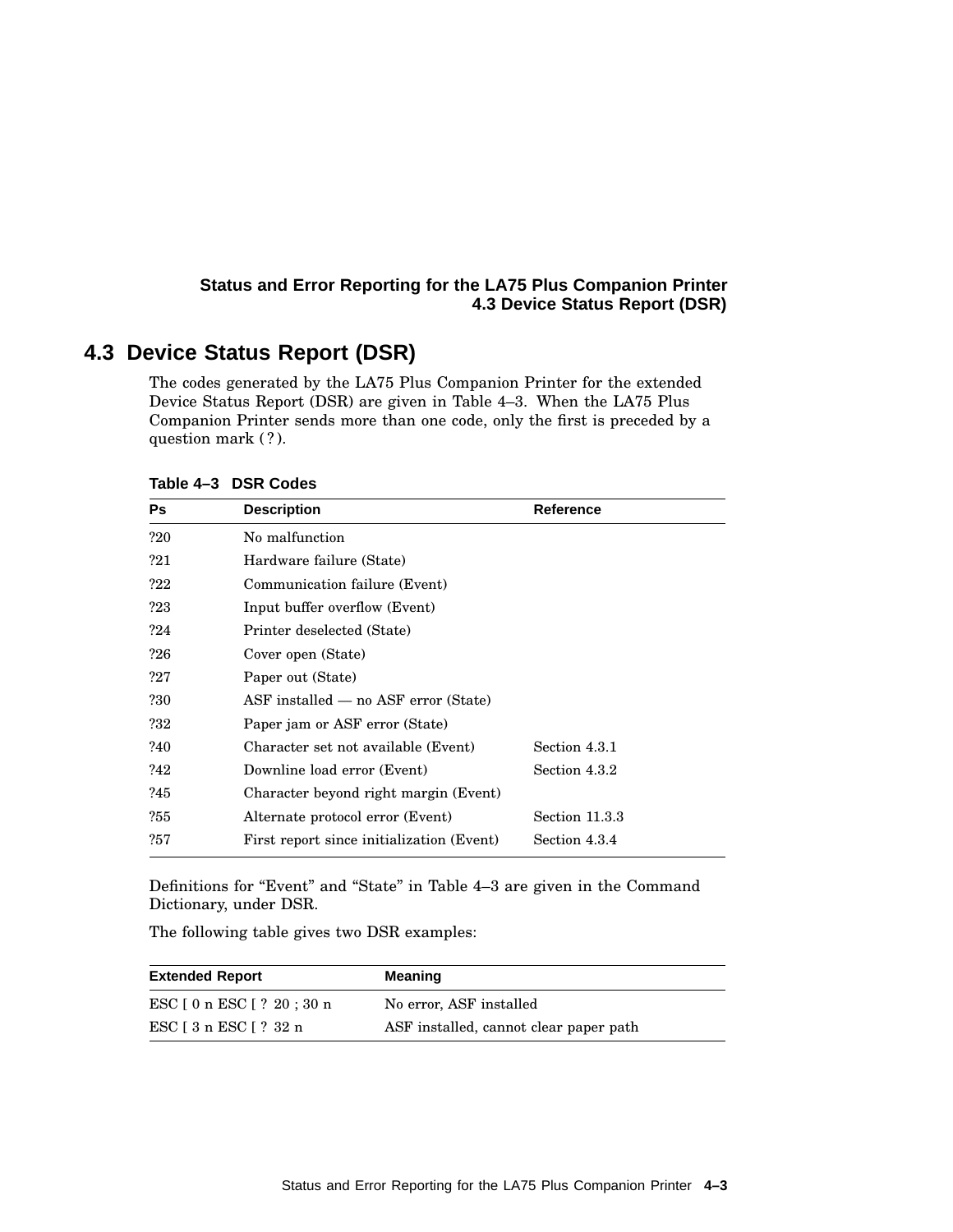#### **Status and Error Reporting for the LA75 Plus Companion Printer 4.3 Device Status Report (DSR)**

#### **4.3.1 Character Set Not Available**

The character set not available code is sent if the device attempts to print from a character set that has been addressed by Select Character Set (SCS), but is not available in any print density, from any source. Sources include built-in, cartridge, and downloaded fonts.

#### **4.3.2 Downline Load Error**

A downline load error is sent under any of the following conditions:

- The downloaded font file sent to the printer exceeds the printer's download capacity.
- The entire download sequence is ignored. See DECDLD (download font) in the Command Dictionary.
- A DECDLD sequence is received, but the printer has been set to extended input buffer size (no download capability) by the setup facility.

#### **4.3.3 Alternate Protocol Error**

The alternate protocol error code is sent by the printer if a user attempts to select an alternate protocol that is not available in the printer.

#### **4.3.4 Initialization Messages**

Whenever the LA75 Plus Companion Printer completes a power-on sequence, and the setup feature DEC 9 (Initialization Message) is enabled, an unsolicited extended Device Status Report (DSR) is sent, reflecting the state of the LA75 Plus Companion Printer at this point. The parameter value of the initial brief report is Device Ready ( $Ps = 0$ ) or Device Not Ready ( $Ps = 3$ ), as appropriate.

The first parameter value of the extended report uses the "First report since" initialization'' value from Table 4–3. If any additional error conditions are present, the parameter values for these errors are also reported.

Table 4–4 shows the possible initialization messages.

| <b>Extended Report</b>                                | <b>Meaning</b>                                             |
|-------------------------------------------------------|------------------------------------------------------------|
| ESC $\lceil 0 \ln \text{ESC} \rceil$ ? 57 ; 20 n      | Printer just switched on, ready to print                   |
| ESC $\lceil 0 \ln \text{ESC} \rceil$ ? 57 ; 20 ; 30 n | Printer just switched on, ready to print,<br>ASF installed |
| $\text{ESC}$ [ 3 n $\text{ESC}$ [ ? 5 7 ; 2 7 n       | Printer just switched on, paper out                        |

**Table 4–4 Initialization Messages**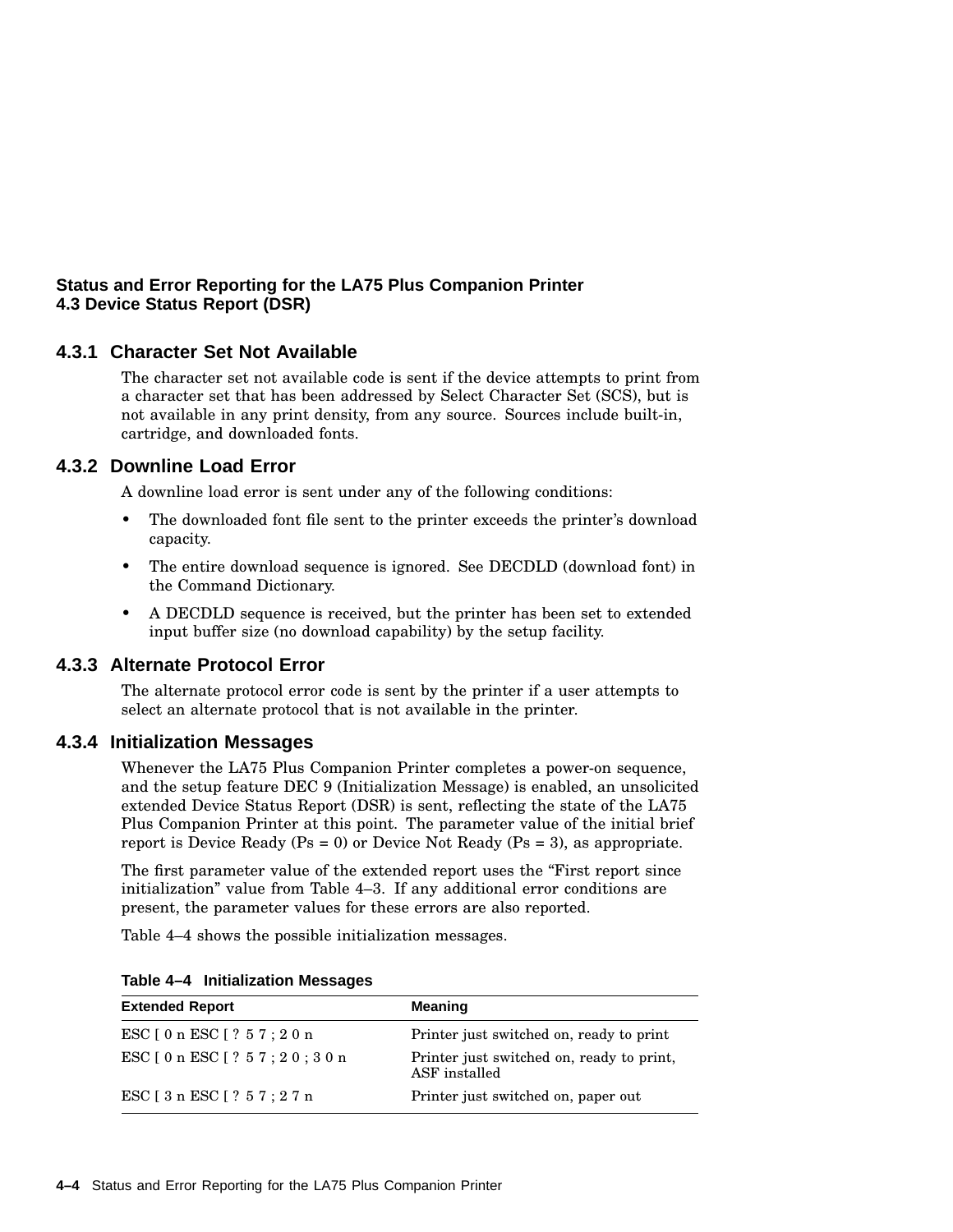#### **Status and Error Reporting for the LA75 Plus Companion Printer 4.3 Device Status Report (DSR)**

If an error condition other than paper out exists when the printer is powered up (hardware failure; cover open; carriage error; ASF installed, paper path cannot be cleared), the initialization message is not sent until the error condition is cleared.

The extended report is sent after the initial XON character is sent, following a power-up. It is provided for applications or symbionts that need to know if the device has been powered on recently and may be reset to an unknown state. This feature can be enabled or disabled during setup. Refer to Section A.4 for information on the interaction of this feature with automatic port selection.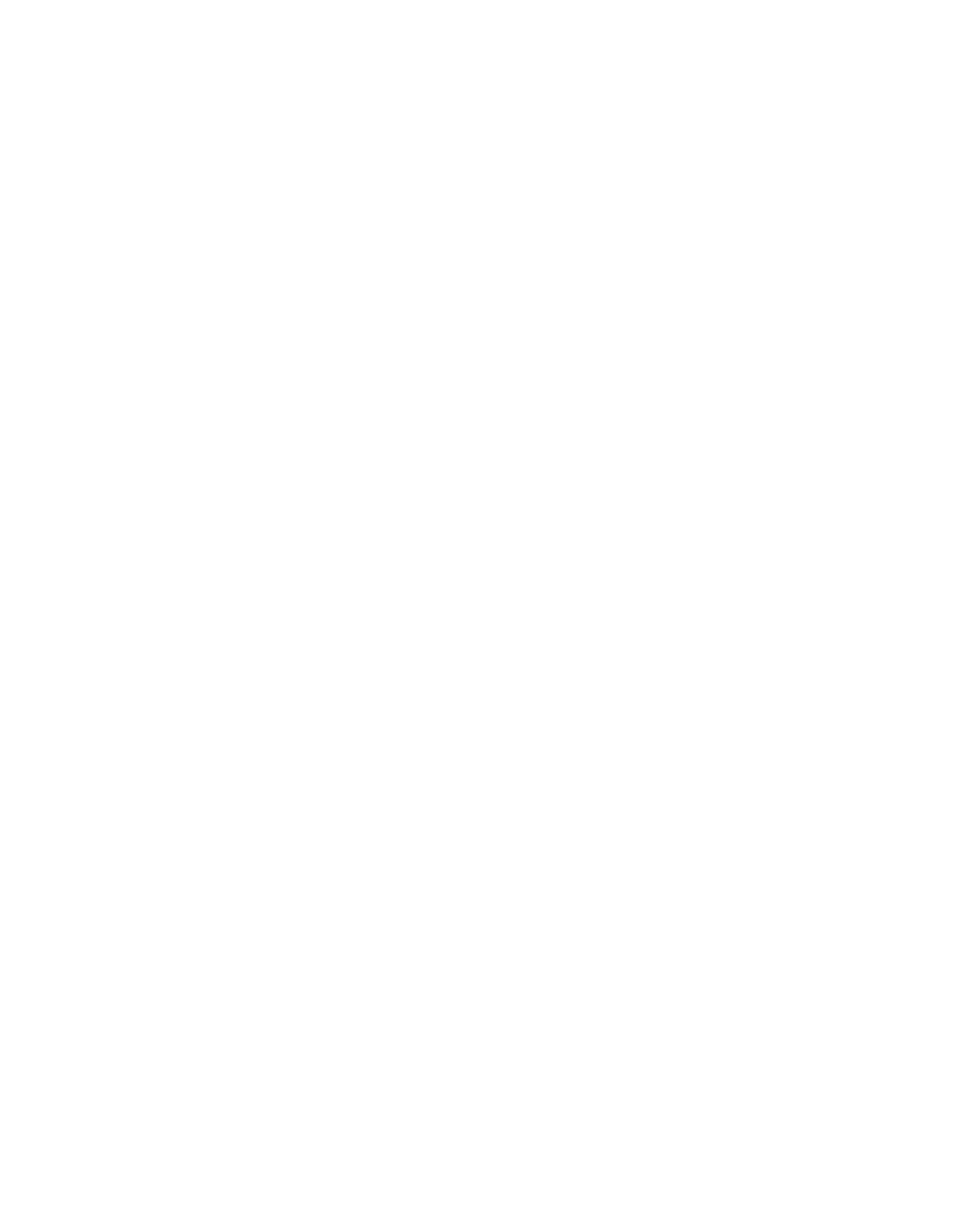# **5**

# **Fonts and Character Attributes on the LA75 Plus Companion Printer**

This chapter gives information on:

- The built-in font repertory, Section 5.1
- Additional character sets, Section 5.2
- Cartridge font repertory, Section 5.3
- Select Graphic Rendition (SGR) command for cartridge font selection, Section 5.4
- Font status reporting, Section 5.5
- Density selection, Section 5.6
- Download font, Section 5.7
- Slant, Section 5.8
- Bar code printing, Section 5.9

# **5.1 Built-In Font Repertory**

The built-in font repertory of the LA75 Plus Companion Printer includes all character sets listed in Table 5–1 (at all pitches and densities), with two exceptions:

- ISO Latin-2 Supplemental
- ISO Latin-Cyrillic Supplemental

These two character sets are supported by means of a cartridge, and are selectable by DECAUPSS.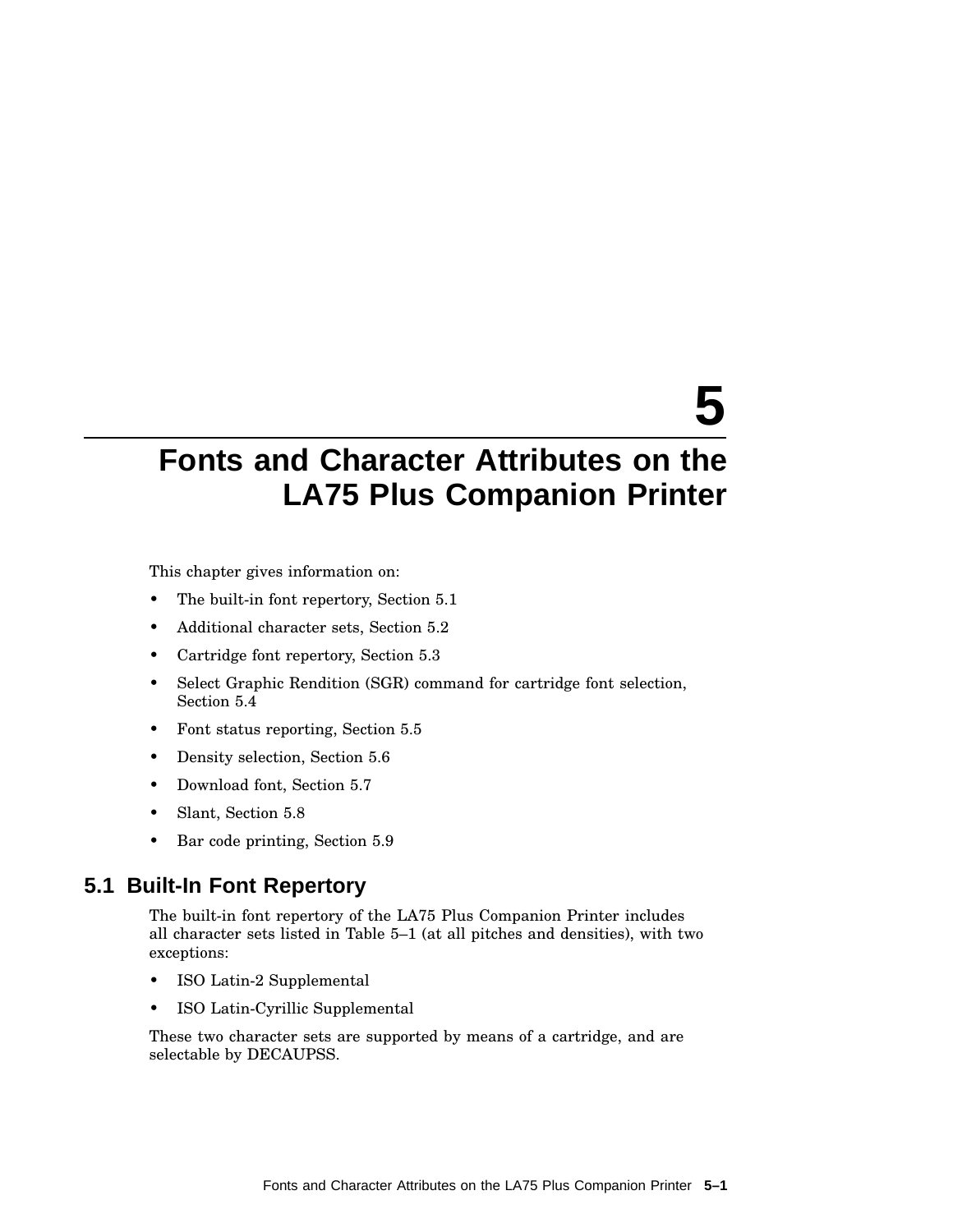# **Fonts and Character Attributes on the LA75 Plus Companion Printer 5.1 Built-In Font Repertory**

| <b>Character Set</b>                        | I <sub>2</sub> F Designator<br><b>Characters</b> | Code      |
|---------------------------------------------|--------------------------------------------------|-----------|
| 94-Character Sets                           |                                                  |           |
| <b>British</b>                              | A                                                | 4/1       |
| <b>ASCII</b>                                | B                                                | 4/2       |
| DEC Dutch                                   | $\overline{4}$                                   | 3/4       |
| DEC Finnish                                 | 5                                                | 3/5       |
| French                                      | $\mathbf R$                                      | 5/2       |
| DEC French-Canadian                         | 9                                                | 3/9       |
| German                                      | $\bf K$                                          | 4/11      |
| DEC Hebrew Supplemental <sup>1</sup>        | "4"                                              | 2/2, 3/4  |
| DEC 7-Bit Hebrew <sup>1</sup>               | $\% =$                                           | 2/5, 3/13 |
| ISO Italian                                 | Y                                                | 5/9       |
| Legal                                       | %4                                               | 2/5, 3/4  |
| JIS Katakana <sup>1</sup>                   | $\mathbf I$                                      | 4/9       |
| JIS Roman                                   | J                                                | 4/10      |
| DEC Norwegian/Danish                        | 6                                                | 3/6       |
| ISO Spanish                                 | Z                                                | 5/10      |
| DEC Swedish                                 | 7                                                | 3/7       |
| DEC Swiss                                   | $=$                                              | 3/13      |
| Norwegian/Danish                            |                                                  | 6/0       |
| DEC Supplemental <sup>1</sup>               | %5                                               | 2/5, 3/5  |
| DEC Technical <sup>1</sup>                  | $\,>$                                            | 3/14      |
| DEC Special Graphics                        | $\theta$                                         | 3/0       |
| <b>DEC</b> Portuguese                       | %6                                               | 2/5, 3/6  |
| DEC 7-Bit Turkish $1$                       | %2                                               | 2/5, 3/2  |
| DEC 8-Bit Turkish Supplemental <sup>1</sup> | $%$ 0                                            | 2/5, 3/0  |
| $DEC$ Greek Supplemental <sup>1</sup>       | "?                                               | 2/2, 3/15 |

# **Table 5–1 Supported Character Sets**

 $^1$ Character sets that can be designated by DECAUPSS  $^1$ 

(continued on next page)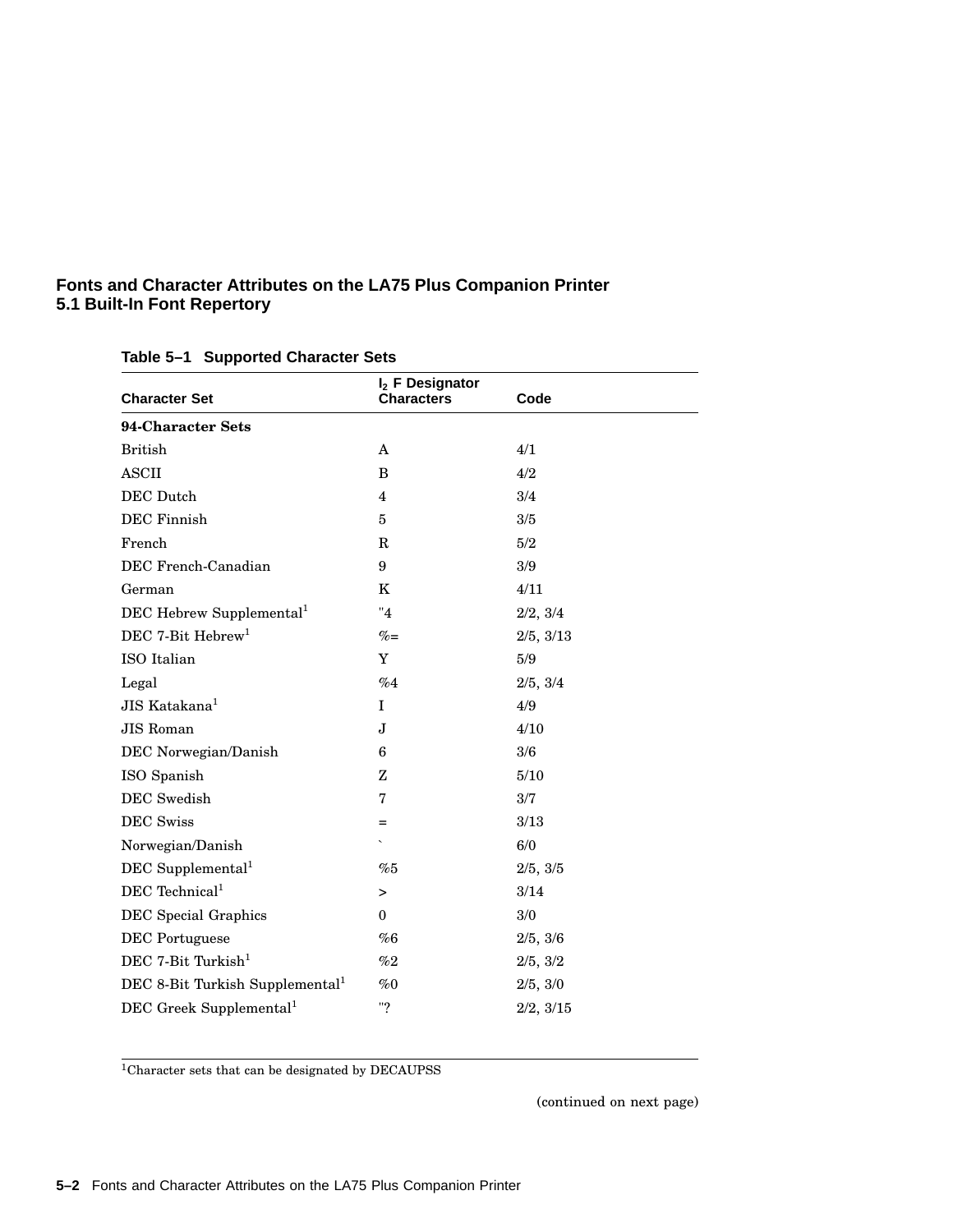# **Fonts and Character Attributes on the LA75 Plus Companion Printer 5.1 Built-In Font Repertory**

| <b>Character Set</b>                         | $I2 F$ Designator<br><b>Characters</b> | Code |
|----------------------------------------------|----------------------------------------|------|
| 96-Character Sets                            |                                        |      |
| ISO Latin-1 Supplemental <sup>1</sup>        | A                                      | 4/1  |
| ISO Latin-2 Supplemental <sup>1</sup>        | B                                      | 4/2  |
| ISO Latin-Greek Supplemental <sup>1</sup>    | F                                      | 4/6  |
| ISO Latin-Hebrew Supplemental <sup>1</sup>   | н                                      | 4/8  |
| ISO Latin-Cyrillic Supplemental <sup>1</sup> | L                                      | 4/12 |
| ISO Latin-5 Supplemental <sup>1</sup>        | М                                      | 4/13 |

**Table 5–1 (Cont.) Supported Character Sets**

# **5.2 Additional Character Sets**

Additional character sets in a character set cartridge are available for selection if the cartridge was installed at the time the printer was powered up. These additional character sets are addressable in the same way as the built-in sets:

- Through setup selection (G0 Character set or User Preference Character set)
- Through the Select Character Set (SCS) escape sequence or the Assign User Preference Supplemental Set (DECAUPSS) escape sequence if the character set selected is a valid choice (see Table 5–1).

The Select Graphic Rendition (SGR) escape sequence is not needed for selecting fonts when the character sets provided by the cartridge are designed in the built-in typestyle.

# **5.3 Cartridge Font Repertory**

Cartridge fonts that are available are listed in Table 5–2.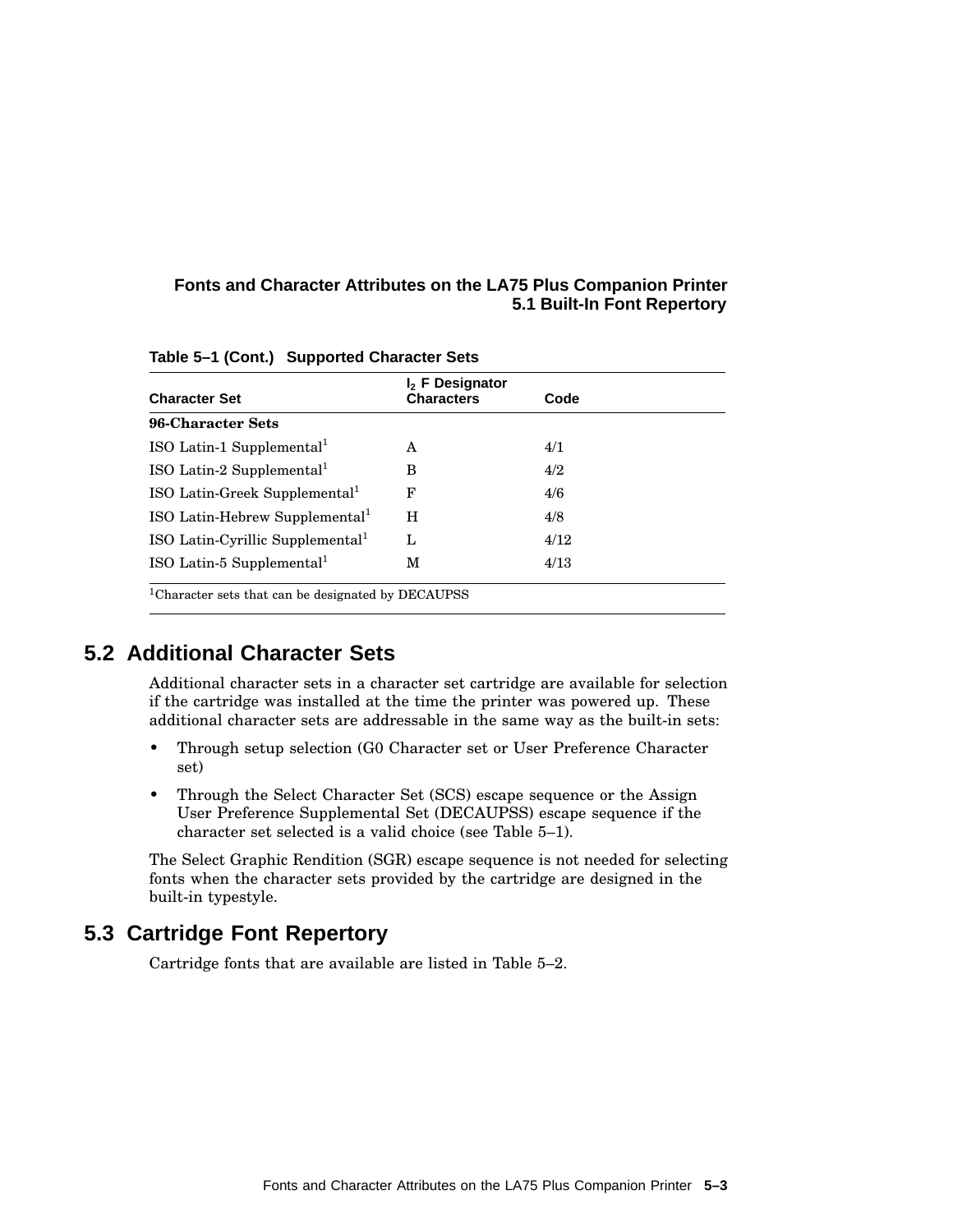#### **Fonts and Character Attributes on the LA75 Plus Companion Printer 5.3 Cartridge Font Repertory**

| Part<br><b>Number</b> | Cartridge<br><b>Name</b>          | <b>Character Sets in the Cartridge</b>                                                                                                                                                                                                                                                      |
|-----------------------|-----------------------------------|---------------------------------------------------------------------------------------------------------------------------------------------------------------------------------------------------------------------------------------------------------------------------------------------|
| LA75Y-CA              | Letter<br>Gothic Font             | DEC PPL2 mode:<br>ASCII, 14 National Replacement Character $(NRC)^1$ sets,<br>DEC Supplemental, Legal, ISO Latin-1 Supplemental<br>Proprinter mode, IBM code pages:<br>USA (437), Multilingual (850), Portugal (860), Norway<br>(865), Spain (220), Canada-French (863), German GS<br>(190) |
| $LA75Y-CB$            | Orator Font                       | DEC PPL2 mode:<br>ASCII, 14 NRC <sup>1</sup> sets, DEC Supplemental, Legal, ISO<br>Latin-1 Supplemental<br>Proprinter mode, IBM code pages:<br>USA (437), Multilingual (850), Portugal (860), Norway<br>(865), Spain (220), Canada-French (863), German GS<br>(190)                         |
| $LA75Y-CC$            | Prestige<br>Elite Font            | DEC PPL2 mode:<br>ASCII, 14 $NRC1$ sets DEC Supplemental, Legal, ISO<br>Latin-1 Supplemental<br>Proprinter mode, IBM code pages:<br>USA (437), Multilingual (850), Portugal (860), Norway<br>(865), Spain (220), Canada-French (863), German GS<br>(190)                                    |
| LA75YCD               | OCR-A Font                        | DEC PPL2 mode:<br><b>ASCII</b><br>Proprinter mode, IBM code page:<br><b>USA (437)</b>                                                                                                                                                                                                       |
| LA75Y-CE              | OCR-B Font                        | DEC PPL2 mode:<br>ASCII, ISO Latin-1 Supplemental<br>Proprinter mode, IBM code pages:<br>USA (437), Multilingual (850)                                                                                                                                                                      |
| $LA75Y-CF$            | ISO Latin-2<br>Cyrillic<br>Hebrew | DEC PPL2 mode:<br>ISO Latin-2 Supplemental, ISO Latin-Cyrillic Supplemental                                                                                                                                                                                                                 |
|                       |                                   | Proprinter mode, IBM code pages:<br>ISO Latin-2 (852), Russian (866), Hebrew (862)                                                                                                                                                                                                          |

#### **Table 5–2 Available Cartridge Fonts**

<sup>1</sup>For the list of National Replacement Character (NRC) sets that are available, see Appendix A in the *Digital ANSI-Compliant Printing Protocol Level 2 Programming Reference Manual*.

(continued on next page)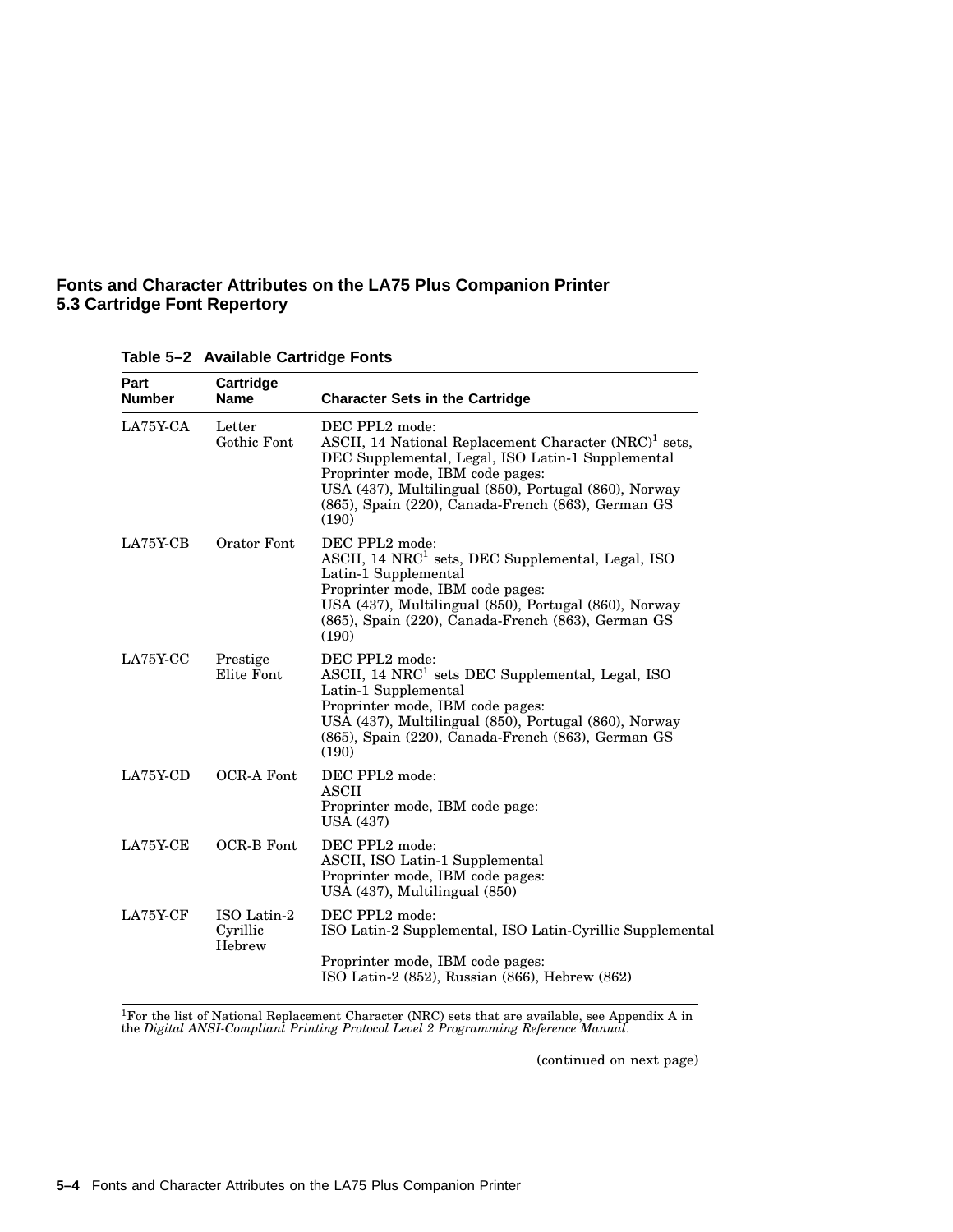## **Fonts and Character Attributes on the LA75 Plus Companion Printer 5.3 Cartridge Font Repertory**

| Part<br><b>Number</b> | Cartridge<br><b>Name</b>                    | <b>Character Sets in the Cartridge</b>                                                                                                                               |
|-----------------------|---------------------------------------------|----------------------------------------------------------------------------------------------------------------------------------------------------------------------|
| LA75Y-CG              | ISO Latin-2<br>Cyrillic<br>Hebrew-<br>David | DEC PPL2 mode:<br>ISO Latin-2 Supplemental,<br>ISO Latin-Cyrillic Supplemental<br>Proprinter mode, IBM code pages:<br>ISO Latin-2 (852), Russian (866), Hebrew (862) |

**Table 5–2 (Cont.) Available Cartridge Fonts**

A comprehensive listing of the contents of the installed cartridge is performed by the printer in setup mode.

For details of other cartridges that may be available, contact your Digital sales representative.

The LA75 Plus Companion Printer applies all built-in algorithmic transformations (bold, slant, density, underlining, and so on) to the alternative typestyle or character set in the same way as it does to the built-in fonts. All characters in the alternative typestyle or character sets can be printed at any of the horizontal pitches supported by the printer.

# **5.4 Select Graphic Rendition (SGR) — Cartridge Font Selection**

The supported font selection Ps values for Select Graphic Rendition (SGR) are given in Table 5–3.

| Ps            | <b>Assignment</b>                                               |
|---------------|-----------------------------------------------------------------|
| <sup>10</sup> | Built-in typestyle, downloaded font, or character set cartridge |
| $11 - 16$     | Downloaded font                                                 |
| -17           | Cartridge typestyle or downloaded font                          |
| $18 - 19$     | Downloaded font                                                 |

**Table 5–3 SGR Values for Cartridge Font Selection**

Each downloaded font file is assigned one of the above SGR numbers. Different downloaded font files may be assigned the same SGR if they are of different character sets or different densities.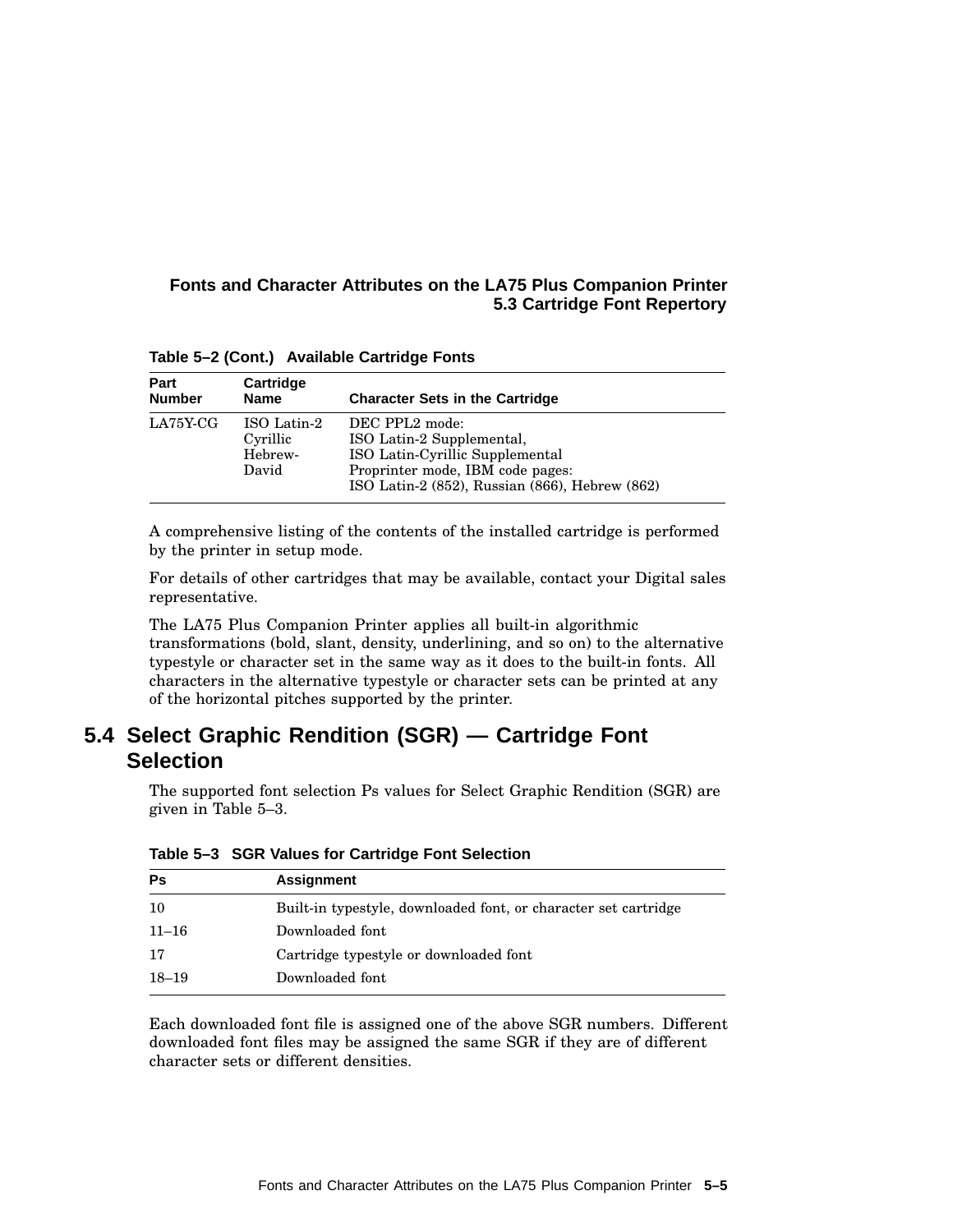## **Fonts and Character Attributes on the LA75 Plus Companion Printer 5.5 Font Status Report (DECFSR)**

# **5.5 Font Status Report (DECFSR)**

The SGR parameter, described under DECFSR in the Command Dictionary, is always 17 if a font cartridge is installed. DECFSR does not report built-in fonts or downloaded fonts.

# **5.6 Density Selection (DECDEN)**

Supported Ps values for DECDEN are given in Table 5–4.

| Ps             | <b>Selection</b>                                              |
|----------------|---------------------------------------------------------------|
| $\mathbf{0}$   | Selects the default (draft) print density (highest speed).    |
| -1             | Selects draft print density (highest speed).                  |
| $\overline{2}$ | Selects letter-quality print density (highest quality).       |
| 3              | Select memo, falls back to near letter-quality print quality. |
| $\overline{4}$ | Selects near letter-quality print quality.                    |

#### **Table 5–4 DECDEN Ps Selection**

Printing in draft and letter-quality requires dedicated fonts. Near letter-quality is generated algorithmically from the draft font.

**Note**

There is an interaction between DECDEN and the setup feature Generic 5 (Print Quality Control).

If the Print Quality Control feature is set to ''software control,'' DECDEN is active. If the Print Quality Control feature is set to "Draft" locked" or "LQ locked," the print quality is locked to draft or LQ and subsequent DECDEN commands are stored. When the print quality is unlocked by the front panel switch, the LA75 Plus Companion Printer processes the stored DECDEN command.

# **5.7 Download Font (DECDLD)**

The LA75 Plus supports the values given in Table 5–5 for the DECDLD parameters Pu (font usage), Pss (font set size), Pcmw and Pcmh (character cell matrix size), and only the combinations given in Table 5–5 are supported.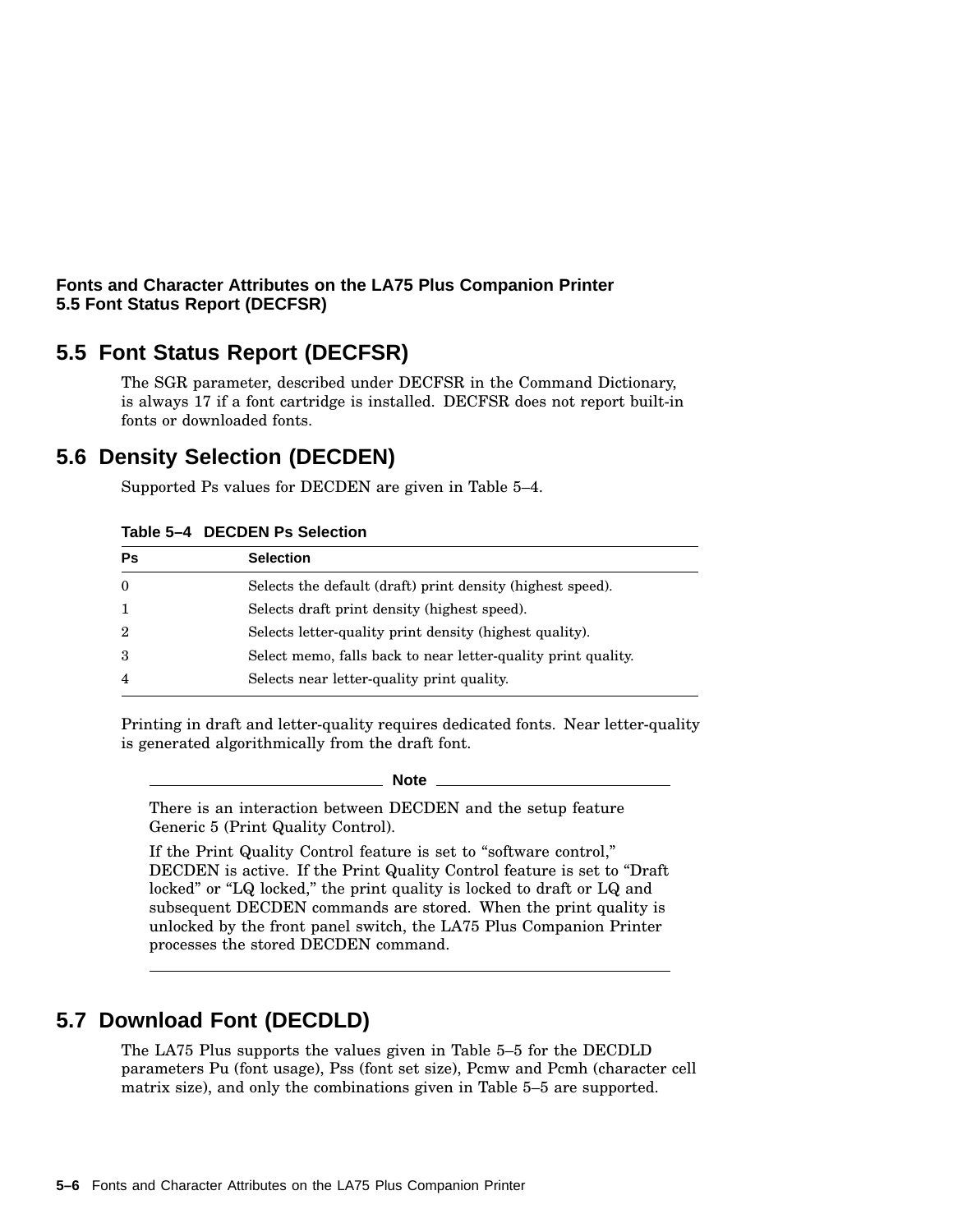### **Fonts and Character Attributes on the LA75 Plus Companion Printer 5.7 Download Font (DECDLD)**

Any sequence with other values or any other combination of values is ignored or changed to a valid configuration as given in Table 5–6.

| Pu<br><b>Font Usage</b> | <b>Pss</b><br><b>Font Set Size</b> | Pcmw<br><b>Matrix Width</b> | Pcmh<br><b>Matrix Height</b> | <b>Print Density</b>          |
|-------------------------|------------------------------------|-----------------------------|------------------------------|-------------------------------|
|                         |                                    | 9                           | 24                           | Normal text<br>$dr$ aft       |
|                         | 3                                  | 27                          | 24                           | Normal text<br>letter-quality |
| $\overline{2}$          | 1                                  | 12                          | 30                           | Full cell draft               |
| $\mathbf{2}$            | 3                                  | 36                          | 30                           | Full cell letter-<br>quality  |

**Table 5–5 DECDLD Recommended Parameters Matrix**

|  |  |  | Table 5-6 DECDLD Acceptable Parameters Matrix |  |
|--|--|--|-----------------------------------------------|--|
|--|--|--|-----------------------------------------------|--|

| Pu<br><b>Font Usage</b> | <b>Pss</b><br><b>Font Set Size</b> | <b>Pcmw</b><br><b>Matrix Width</b> | Pcmh<br><b>Matrix Height</b> | <b>Print Density</b>          |
|-------------------------|------------------------------------|------------------------------------|------------------------------|-------------------------------|
| 1                       | 0                                  | 9                                  | 24                           | Normal text<br>draft          |
| $\overline{2}$          | $\theta$                           | 12                                 | 30                           | Full cell draft               |
| $\mathbf{1}$            | $0 \text{ or } 1$                  | 12                                 | 30                           | Normal text<br>draft          |
| 1                       | 3                                  | 36                                 | 30                           | Normal text<br>letter-quality |

The LA75 Plus font file download capability is limited by the following considerations :

- The LA75 Plus supports font file downloading if the input buffer size is configured to standard size by the setup facility.
- The LA75 Plus supports two font buffers only. As a result, only the Pf*n* ''Font Number'' values 1 and 2 are supported, and any other value causes the DECDLD sequence to be ignored.
- Each buffer has sufficient capacity for one full-cell 96-character character set.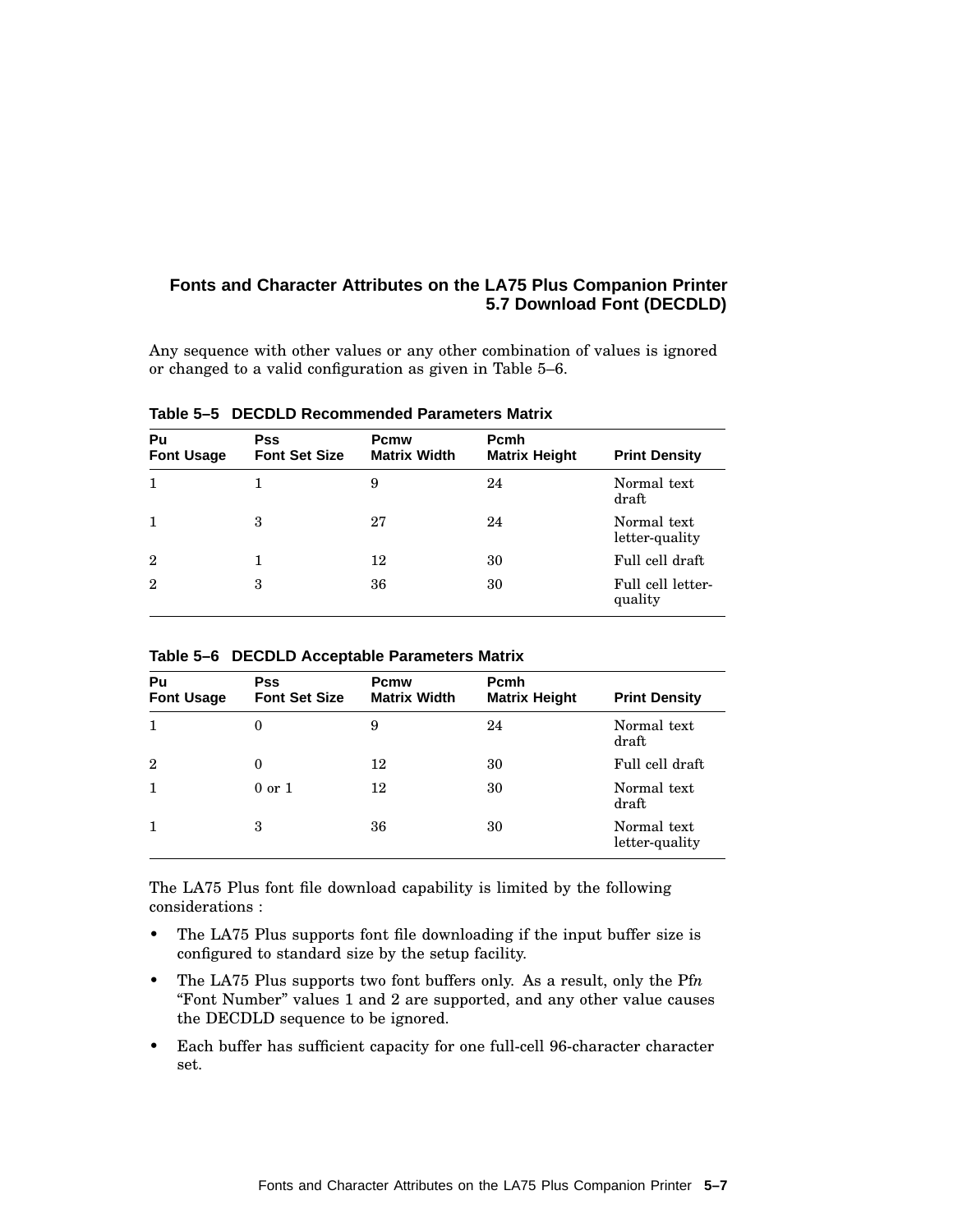### **Fonts and Character Attributes on the LA75 Plus Companion Printer 5.7 Download Font (DECDLD)**

• If the input buffer size is configured to extended size by the setup facility, the LA75 Plus has no download capability. As a result, any DECDLD sequence is ignored.

# **5.8 Slant**

The LA75 Plus supports the Select Graphic Rendition (SGR) attribute for slant by algorithmically slanting the characters. See SGR in the Command Dictionary.

# **5.9 Bar Code Printing**

The LA75 Plus Companion Printer supports built-in bar code 3 of 9 through the DECBAR and DECSBCA commands.

# **5.9.1 Select Bar Code Attributes (DECSBCA)**

Table 5–7 shows the bar code attributes supported by the LA75 Plus Companion Printer.

| <b>Parameter</b> | <b>Description</b>           | <b>Supported Values</b>                                     | Default if<br>Zero |
|------------------|------------------------------|-------------------------------------------------------------|--------------------|
| Pn2              | Narrow bars and spaces       | $9(0.0125$ inch, $4.7$ pitch)<br>18 (0.025 inch, 2.3 pitch) | 9                  |
| Pn3              | Quiet zone                   | $180(0.25$ inch, leading and<br>trailing edges)             | 180                |
| Pn4              | Wide bars and spaces         | 27 (0.0375 inch, 4.7 pitch)<br>54 (0.075 inch, 2.3 pitch)   | 27                 |
| Pn5              | Intercharacter gap           | 18 (0.025 inch, 4.7 pitch)<br>36 (0.050 inch, 2.3 pitch)    | 18                 |
| Pn <sub>6</sub>  | Height of bars               | 96 (0.133 inch)                                             | 96                 |
| Ps7              | Control characters           | None (parameter is ignored)                                 |                    |
| Ps8              | Orientation                  | None (parameter is ignored)                                 |                    |
| Ps9              | Human-readable<br>characters | All Ps9 values for DECSBCA in<br>the Command Dictionary     |                    |

**Table 5–7 Bar Code Attributes**

The LA75 Plus Companion Printer ignores the following values:

• Received values for Pn3 and Pn6. The printer always used the value given in Table 5–7.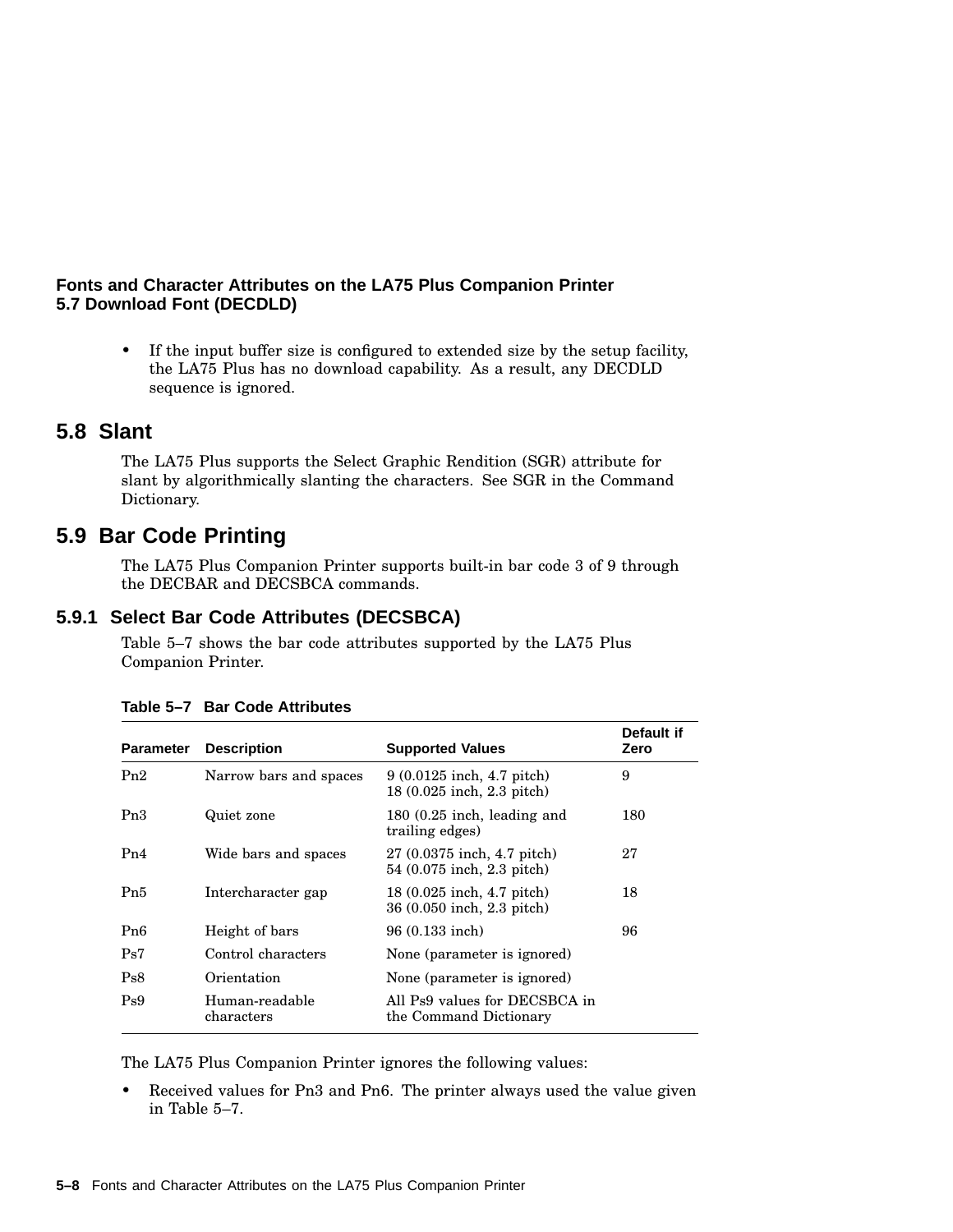## **Fonts and Character Attributes on the LA75 Plus Companion Printer 5.9 Bar Code Printing**

- Parameter Ps7. The LA75 Plus Companion Printer does not support control characters in bar codes.
- Parameter Ps8. The LA75 Plus Companion Printer always uses portrait orientation.

The values assigned to Pn2, Pn4, and Pn5 must be consistent with the pitch. Table 5–8 shows the allowed combinations of Pn parameters and pitch.

| Pn <sub>2</sub> | Pn4 | Pn <sub>5</sub> | <b>Pitch</b> |  |
|-----------------|-----|-----------------|--------------|--|
| 9               | 27  | 18              | 4.7          |  |
| 18              | 54  | 36              | 2.3          |  |

**Table 5–8 Allowed Combinations of Pn Values and Pitch**

Human-readable characters are printed centered below the bar code equivalent. They are printed at 10 characters/inch in the currently selected print density, with no printing attribute enabled.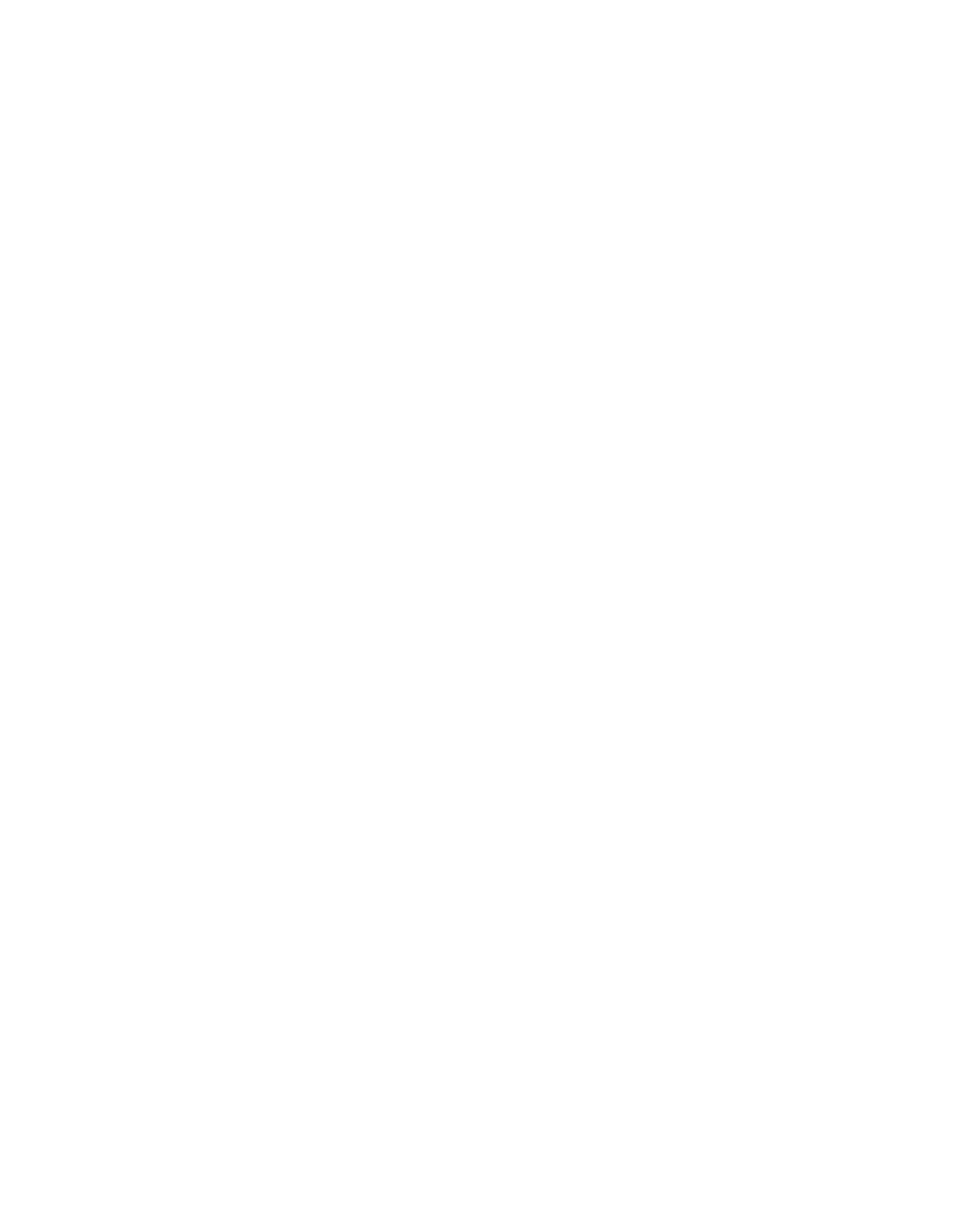# **6**

# **Sixel Graphics Considerations on the LA75 Plus Companion Printer**

This chapter explains the graphics resolution capability of the LA75 Plus Companion Printer.

# **6.1 Graphics Resolution**

Table 6–1 shows the values that the printer uses for macro value Ps1 of the Sixel Graphics mode protocol selector.

| <b>Macro Value</b> | <b>Horizontal Grid</b><br>Size (Inches) | <b>Aspect Ratio</b><br>(Vertical: Horizontal) |  |
|--------------------|-----------------------------------------|-----------------------------------------------|--|
| 0 or none          | $1/144$ in $(0.0069)$                   | 200:100                                       |  |
| 1                  | $1/144$ in $(0.0069)$                   | 200:100                                       |  |
| 2, fall back to:   | $1/180$ in $(0.0056)$                   | 250:100                                       |  |
| 3, fall back to:   | $1/180$ in $(0.0056)$                   | 250:100                                       |  |
| 4                  | $1/180$ in $(0.0056)$                   | 250:100                                       |  |
| 5, fall back to:   | $1/144$ in $(0.0069)$                   | 200:100                                       |  |
| 6, fall back to:   | $1/144$ in $(0.0069)$                   | 200:100                                       |  |
| 7, fall back to:   | $1/144$ in $(0.0069)$                   | 200:100                                       |  |
| 8, fall back to:   | $1/144$ in $(0.0069)$                   | 200:100                                       |  |
| 9                  | $1/72$ in $(0.0139)$                    | 100:100                                       |  |

**Table 6–1 Graphics Pitch Fallbacks**

In Table 6–1 the comments "fall back to:" mean that for the given macro value, the horizontal grid size and aspect ratio values on that row are fallback values.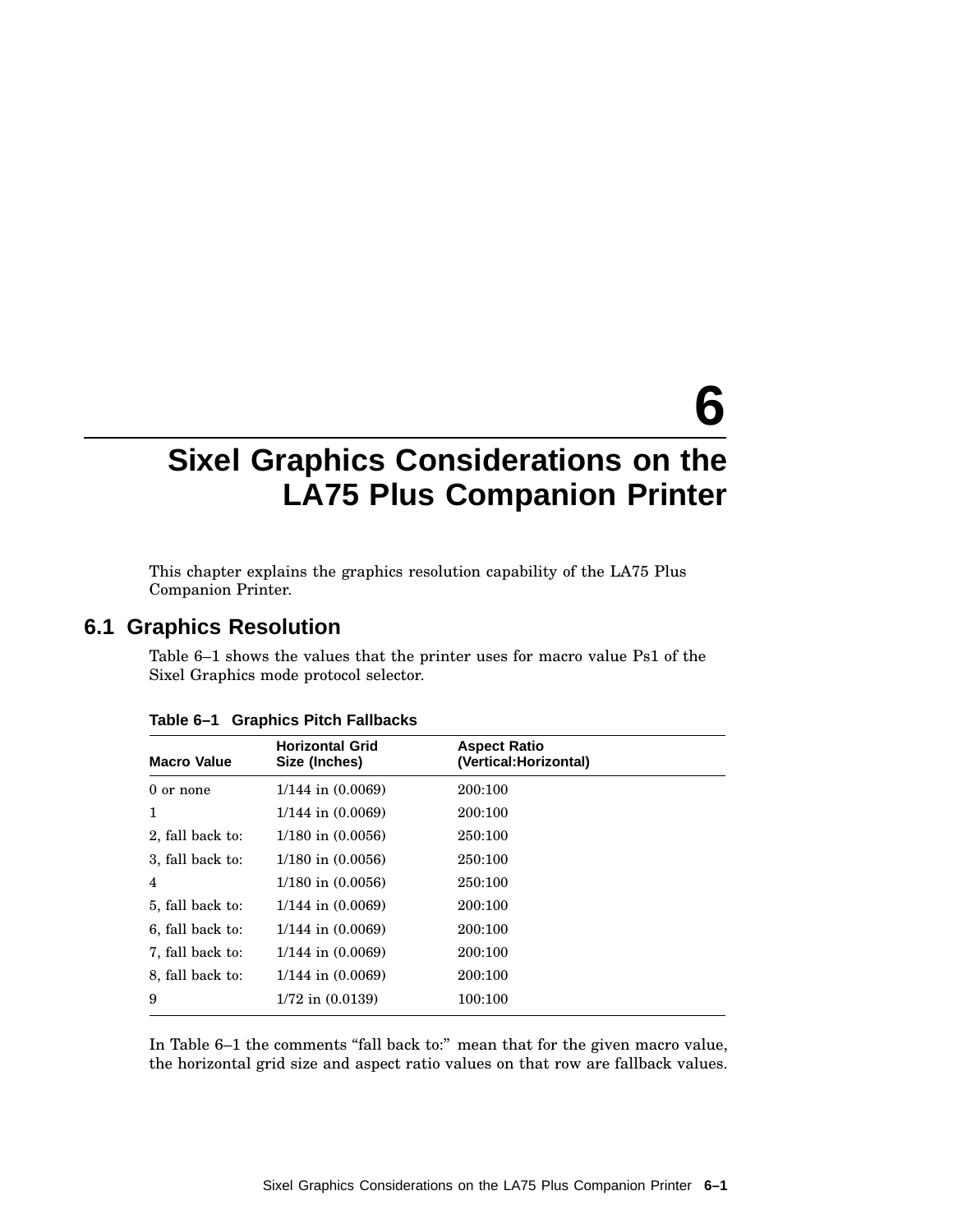### **Sixel Graphics Considerations on the LA75 Plus Companion Printer 6.1 Graphics Resolution**

Table 6–2 shows the horizontal grid size (HGS) and vertical grid size (VGS) fallbacks relative to the requested horizontal grid size and the aspect ratio. The printer attempts to preserve the requested aspect ratio without exceeding the requested horizontal grid size (as defined by Pn3 of the protocol selector).

The aspect ratio is provided by Ps1 or Set Raster Attributes (DECGRA).

First the printer ensures that the aspect ratio is one of the supported values (1:1, 2:1, 2.5:1):

- If aspect ratio is less than 1.5:1, fall back to 1:1
- If aspect ratio is greater than or equal to 1.5:1 and less than 2.25:1, fall back to 2:1
- If aspect ratio is greater than or equal to 2.25:1, fall back to 2.5:1

Then the printer computes the HGS and VGS values that best match the aspect ratio and requested Pn3 value.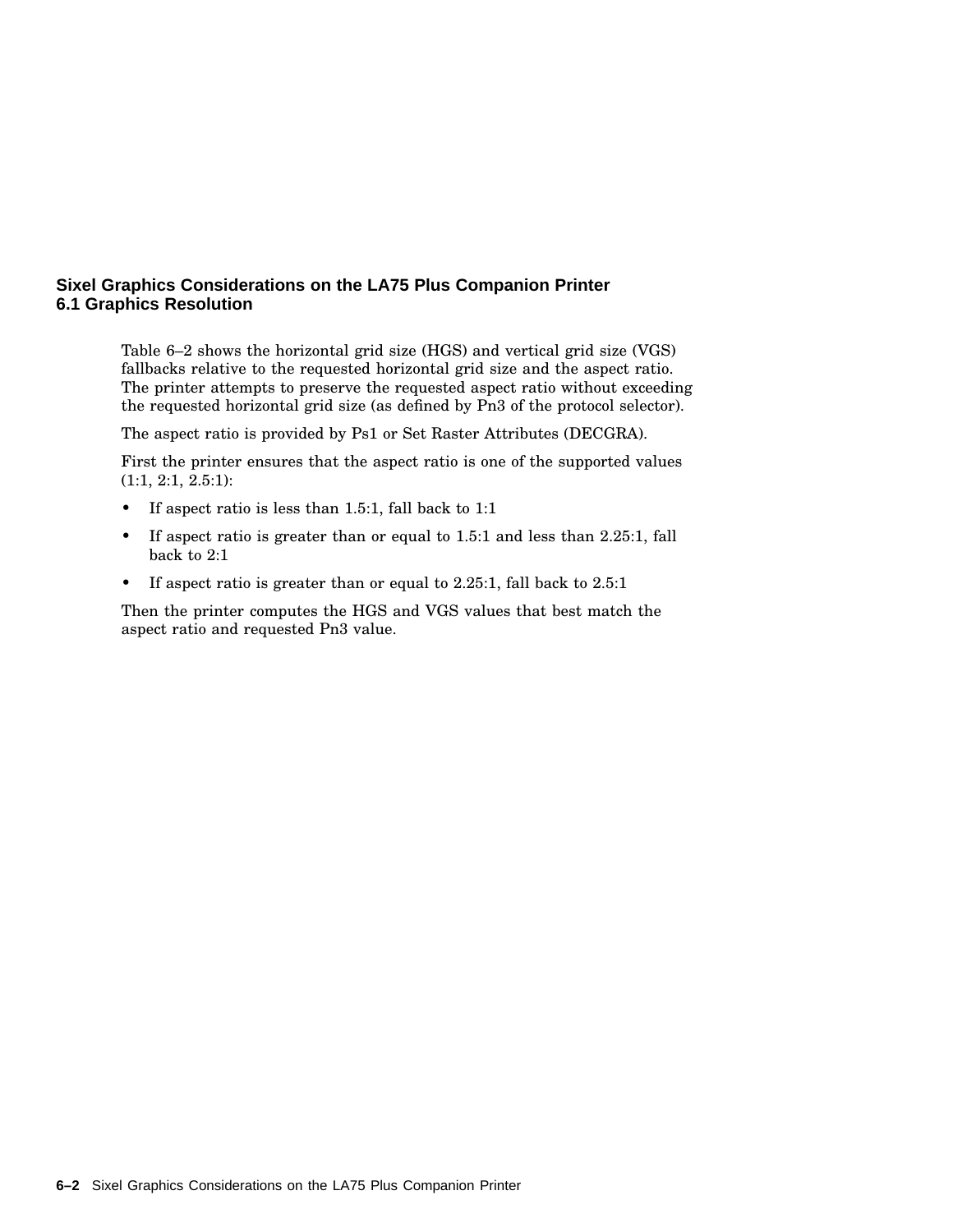## **Sixel Graphics Considerations on the LA75 Plus Companion Printer 6.1 Graphics Resolution**

|                                      |                                         |            | <b>Vertical Grid Size by Aspect</b><br>Ratio with HGS Fallbacks (If Any) |                                                                 |  |  |
|--------------------------------------|-----------------------------------------|------------|--------------------------------------------------------------------------|-----------------------------------------------------------------|--|--|
| Pn <sub>3</sub><br><b>Decipoints</b> | <b>Horizontal</b><br><b>Grid Size</b>   | 1:1        | 2:1                                                                      | 2.5:1                                                           |  |  |
| 0 or none                            | No change to HGS and VGS defined by Ps1 |            |                                                                          |                                                                 |  |  |
| $1, 2$ and $3$                       | Fall back to 4 decipoints               |            |                                                                          |                                                                 |  |  |
| 4                                    | $1/180$ in                              | $1/180$ in | $1/90$ in                                                                | $1/72$ in                                                       |  |  |
| 5                                    | $1/144$ in                              | $1/144$ in | $1/72$ in                                                                | VGS fall back to<br>$1/72$ in<br>HGS fall back to<br>$1/180$ in |  |  |
| 6, 7                                 | Fall back to 5 decipoints               |            |                                                                          |                                                                 |  |  |
| 8                                    | $1/90$ in                               | $1/90$ in  | $1/45$ in                                                                | $1/36$ in                                                       |  |  |
| 9                                    | Fall back to 8 decipoints               |            |                                                                          |                                                                 |  |  |
| 10                                   | $1/72$ in                               | $1/72$ in  | $1/36$ in                                                                | VGS fall back to<br>$1/36$ in<br>HGS fall back to<br>$1/90$ in  |  |  |
| $11 - 15$                            | Fall back to 10 decipoints              |            |                                                                          |                                                                 |  |  |
| 16                                   | $1/45$ in                               | $1/45$ in  | VGS fall back to<br>$1/36$ in<br>HGS fall back to<br>$1/72$ in           | VGS fall back to<br>$1/36$ in<br>HGS fall back to<br>$1/90$ in  |  |  |
| $17 - 19$                            | Fall back to 16 decipoints              |            |                                                                          |                                                                 |  |  |
| 20                                   | $1/36$ in                               | $1/36$ in  | VGS fallback to<br>$1/36$ in<br>HGS fall back to<br>$1/72$ in            | VGS fall back to<br>$1/36$ in<br>HGS fall back to<br>$1/90$ in  |  |  |
| >20                                  | Fall back to 20 decipoints              |            |                                                                          |                                                                 |  |  |

#### **Table 6–2 Graphics Grid Size Fallbacks**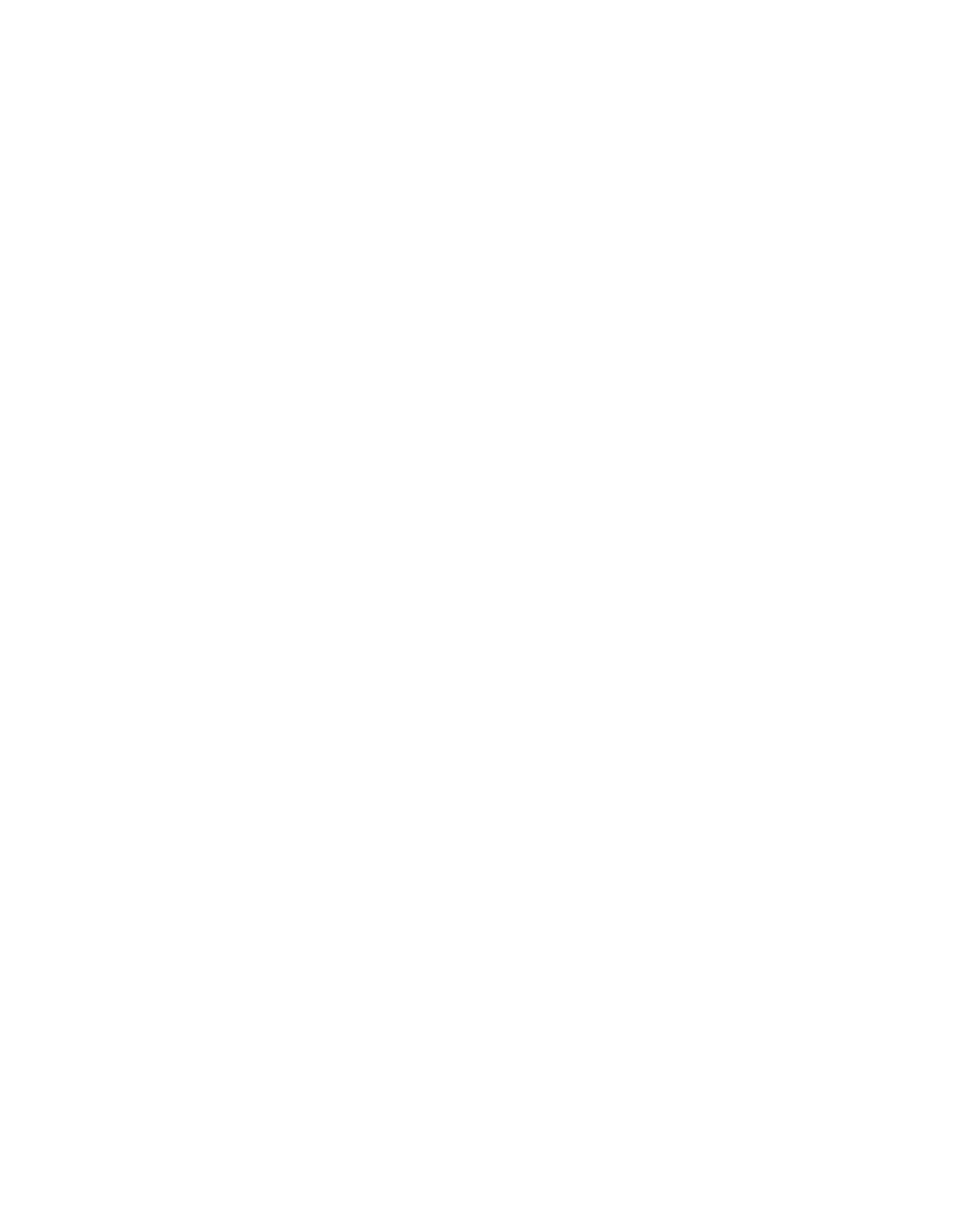# **Control Characters for the LA75 Plus Companion Printer**

**7**

This chapter describes the control characters for the LA75 Plus Companion Printer and their functions. The control characters are:

- Bell, described in Section 7.1
- EOT, described in Section 7.2

# **7.1 Bell**

The LA75 Plus Companion Printer has an audio indicator, or bell. The bell can be configured using setup to sound one beep, sound three beeps, sound continuously, or not to sound at all when an error occurs. When the device receives a BEL (Bell) control character, it always sounds one beep.

# **7.2 EOT**

When Disconnect on EOT is enabled by the setup facility, the DTR signal on the serial port is dropped for 5 seconds when the EOT control code is received. This feature applies only if the serial port is active. See the setup feature Disconnect on EOT (DEC 8), in the *LA75 Plus Companion Printer Installation and User Guide*.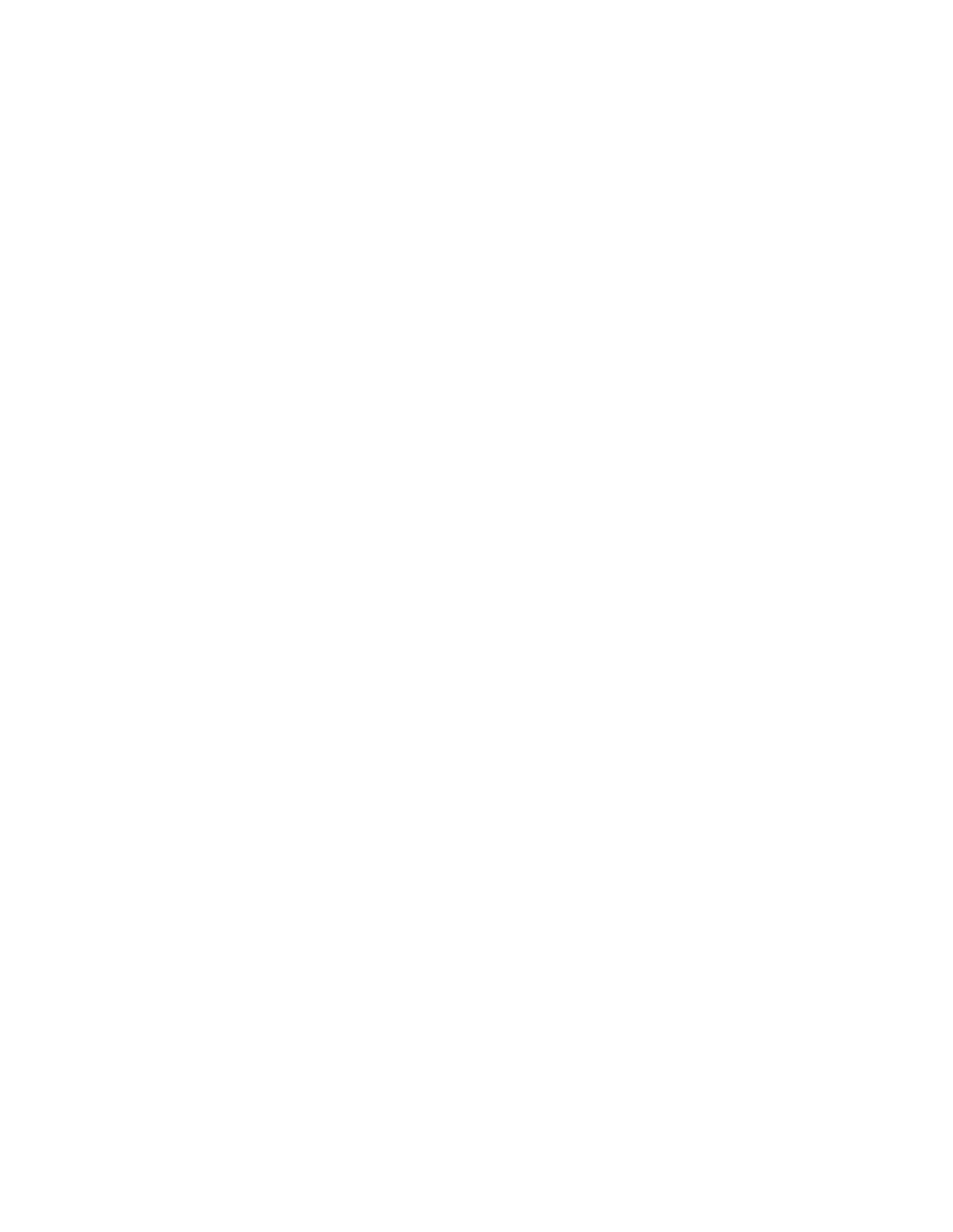# **Part II LA310 MultiPrinter**

Part II of the *Digital ANSI-Compliant Printing Protocol Level 2 Programming Supplement* describes the DEC PPL2 protocol as implemented by the LA310 MultiPrinter.

- Chapter 8 describes the basic features and characteristics of the LA310 MultiPrinter.
- Chapter 9 describes the the printing of the physical page on the LA310 MultiPrinter.
- Chapter 10 describes the initial state of the printer.
- Chapter 11 describes how status and error messages are handled.
- Chapter 12 describes the fonts and font cartridges available on the LA310 MultiPrinter.
- Chapter 13 describes the sixel graphics considerations for the LA310 MultiPrinter.
- Chapter 14 describes the control characters and their functions on the LA310 MultiPrinter.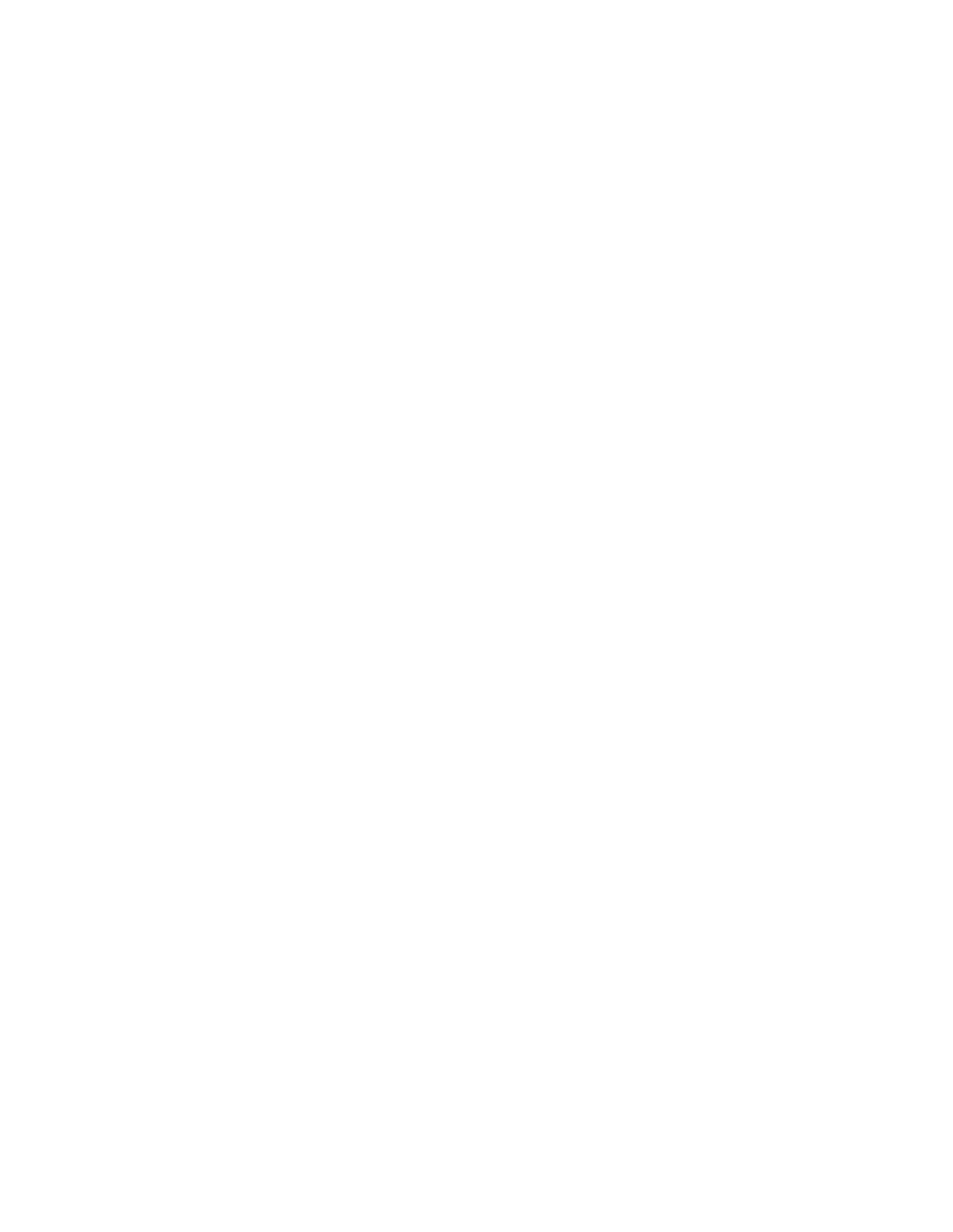# **8**

# **General Information About the LA310 MultiPrinter**

This chapter contains the following information about the LA310 MultiPrinter:

- Description of the LA310 MultiPrinter, Section 8.1
- Protocol extensions and exceptions, Section 8.2
- Alternate protocols, Section 8.3
- Cartridges, Section 8.4

# **8.1 Description of the LA310 MultiPrinter**

The LA310 MultiPrinter is a wide-carriage impact dot-matrix printer, designed for general business applications. It has flexible paper handling, and is capable of printing on continuous pinfeed paper, single sheets, multiple-part forms, and envelopes. A Pull Tractor is available as an option for greater accuracy in positioning multiple-part forms. The print quality is suitable for word processing in a small-to-medium computer environment.

The LA310 MultiPrinter:

- Is a 9-pin printer.
- Has a Document on Demand capability (automatic or manual), which prevents wasting forms or paper between printing jobs.
- Has an Automatic Viewing capability, which allows the user to see the last printed line after a job has finished.
- Can be connected at the same time to serial and parallel ports, and switches automatically between them when data is received.
- Has protocol switching. The protocol can be switched from the front panel or by software (see Section 8.3). Also, different protocols can be assigned to the serial and parallel ports. The printer will switch to the assigned protocol when a port is selected.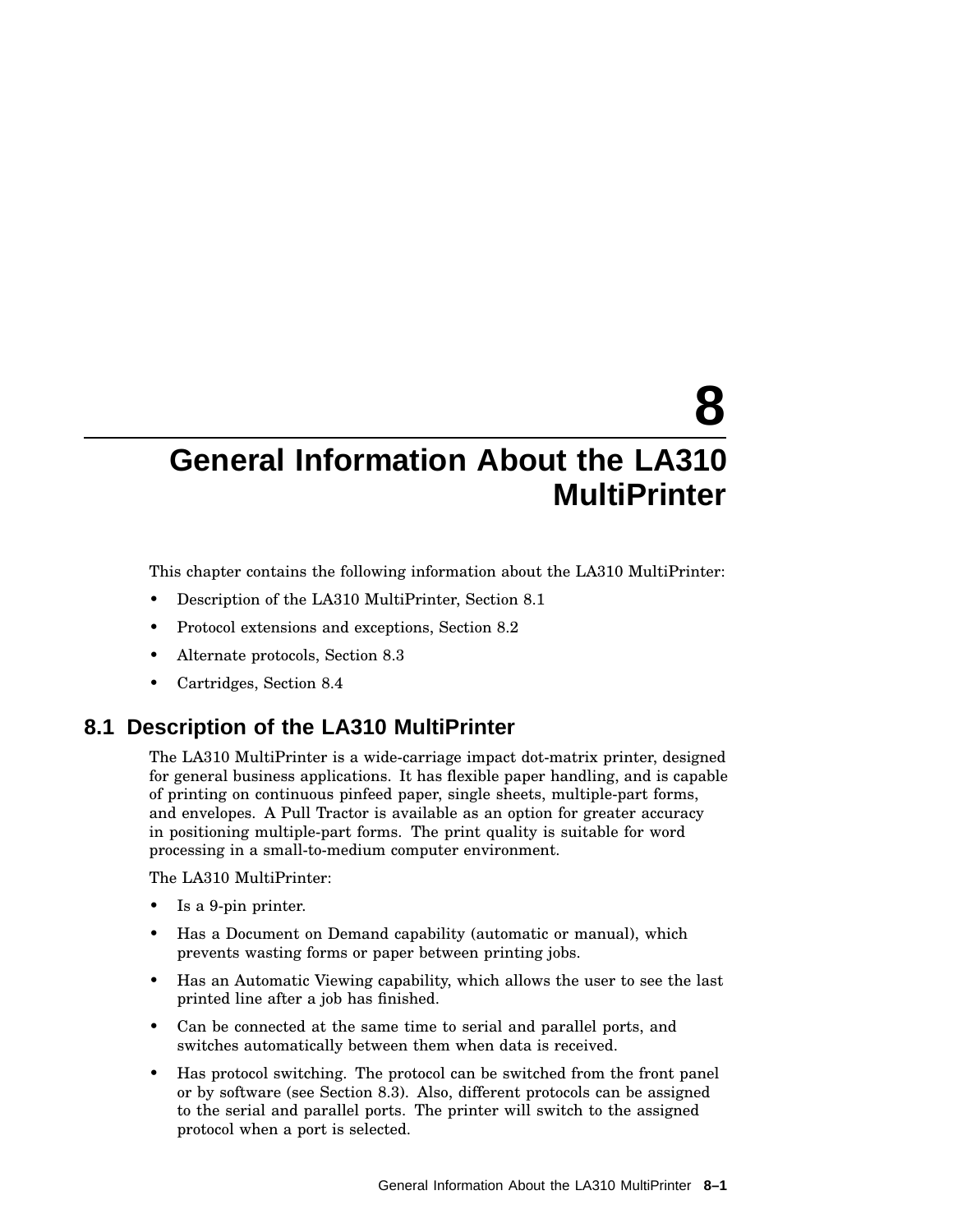#### **General Information About the LA310 MultiPrinter 8.1 Description of the LA310 MultiPrinter**

• Has a slot for optional cartridges for one of the following:

Additional protocol emulations Fonts Additional character sets Refer to Section 8.4.

For information about installing and using the LA310 MultiPrinter, see the *LA310 MultiPrinter Installation/User's Guide*.

# **8.2 DEC PPL2 Extensions and Exceptions**

**Note**

References are made in this manual to Chapter 7 (Command Dictionary) of the associated manual *Digital ANSI-Compliant Printing Protocol Level 2 Programming Reference Manual*. For brevity in this document, that chapter is called "Command Dictionary."

The implementation of DEC PPL2 on the LA310 MultiPrinter involves a number of extensions and exceptions, which are summarized in Table 8–1 and Table 8–2. For further information, see Table 11–1, and also refer to the Command Dictionary.

|  |  | Table 8-1 DEC PPL2 Extensions |
|--|--|-------------------------------|
|--|--|-------------------------------|

| <b>Extensions</b>      |
|------------------------|
| Download font (DECDLD) |
| Sixel graphics         |
| Hebrew character sets  |
| Katakana character set |
| Greek character sets   |
| Turkish character sets |
| Metric line spacing    |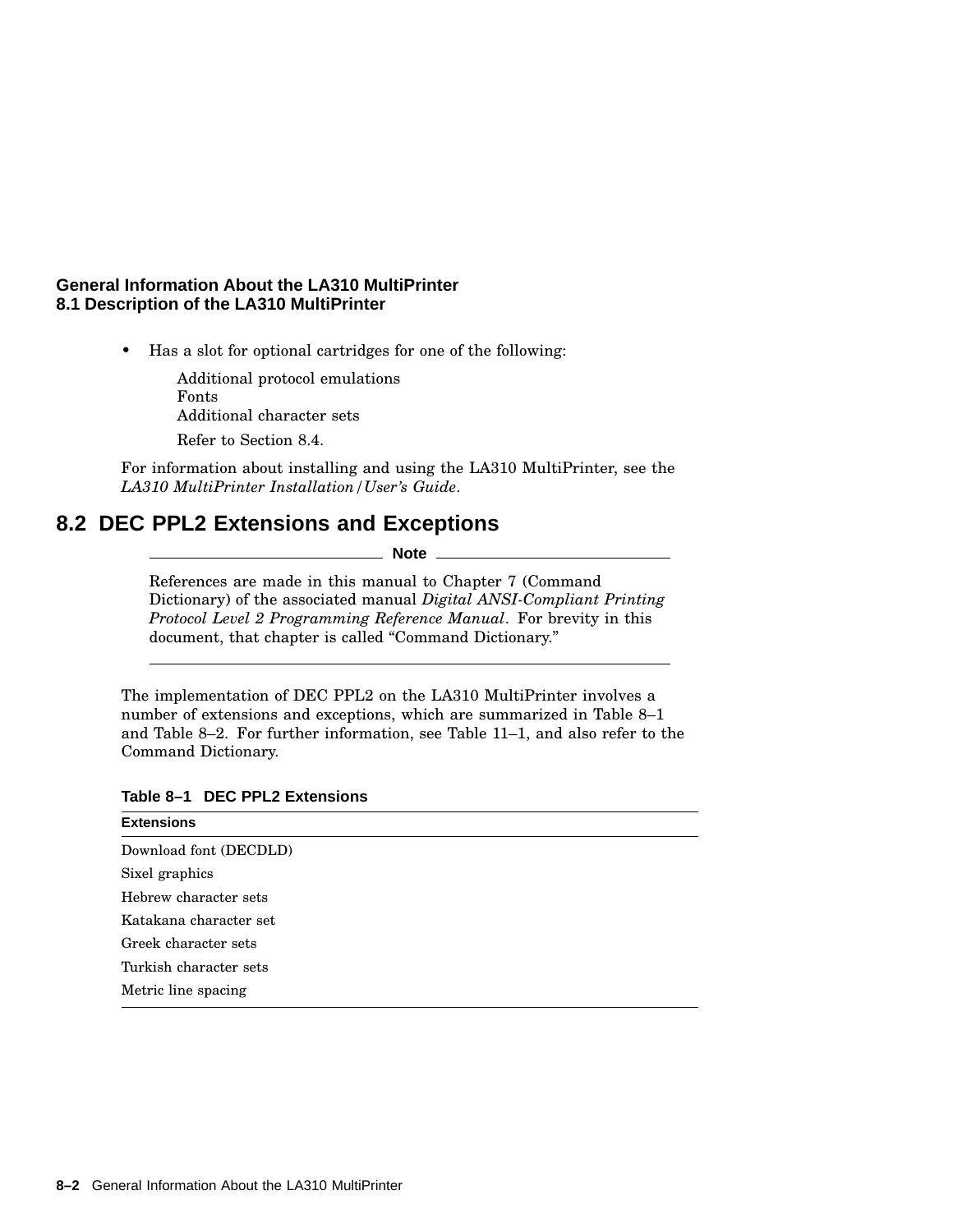#### **General Information About the LA310 MultiPrinter 8.2 DEC PPL2 Extensions and Exceptions**

**Table 8–2 DEC PPL2 Exceptions**

| <b>Exceptions</b>                                                 |
|-------------------------------------------------------------------|
| Bell                                                              |
| LA210, LA120, LA50 alias Device Attributes Report (DA) parameters |
| Control Representation Mode (CRM)                                 |
| Protocol switching                                                |
| Horizontal Page Width Alignment (DECHPWA)                         |
| Loading Factory NVR (DECFNVR)                                     |
| Answerback (DECLANS, ENQ)                                         |
| Automatic Test Mode (DECSATM, DECCKSR)                            |

# **8.3 Alternate Protocols Supported by the LA310 MultiPrinter**

This part of the manual describes the DEC PPL2 protocol as implemented on the LA310 MultiPrinter. The LA310 MultiPrinter also emulates the protocols for printing on the following devices:

- IBM Proprinter III
- Epson FX-1050

The protocol mode is changed using either the Select Other Coding System (SOCS)/Return from Other Coding System (ROCS) command combination or the IBM Proprinter Emulation Mode (DECIPEM) command. These commands are described in the Command Dictionary.

Table 8–3 lists the SOCS/ROCS command sequence to enter emulation mode for each of the protocols supported by the LA310 MultiPrinter.

#### **Table 8–3 SOCS/ROCS Commands for Each Emulation Mode**

| <b>Emulation Mode</b> | <b>SOCS/ROCS Command</b>   |  |
|-----------------------|----------------------------|--|
| <b>IBM</b> Proprinter | $\text{ESC }$ $\text{R}$ = |  |
| <b>EPSON ESC/P</b>    | ESC % SP 2                 |  |
| Return to DEC PPL2    | ESC % @                    |  |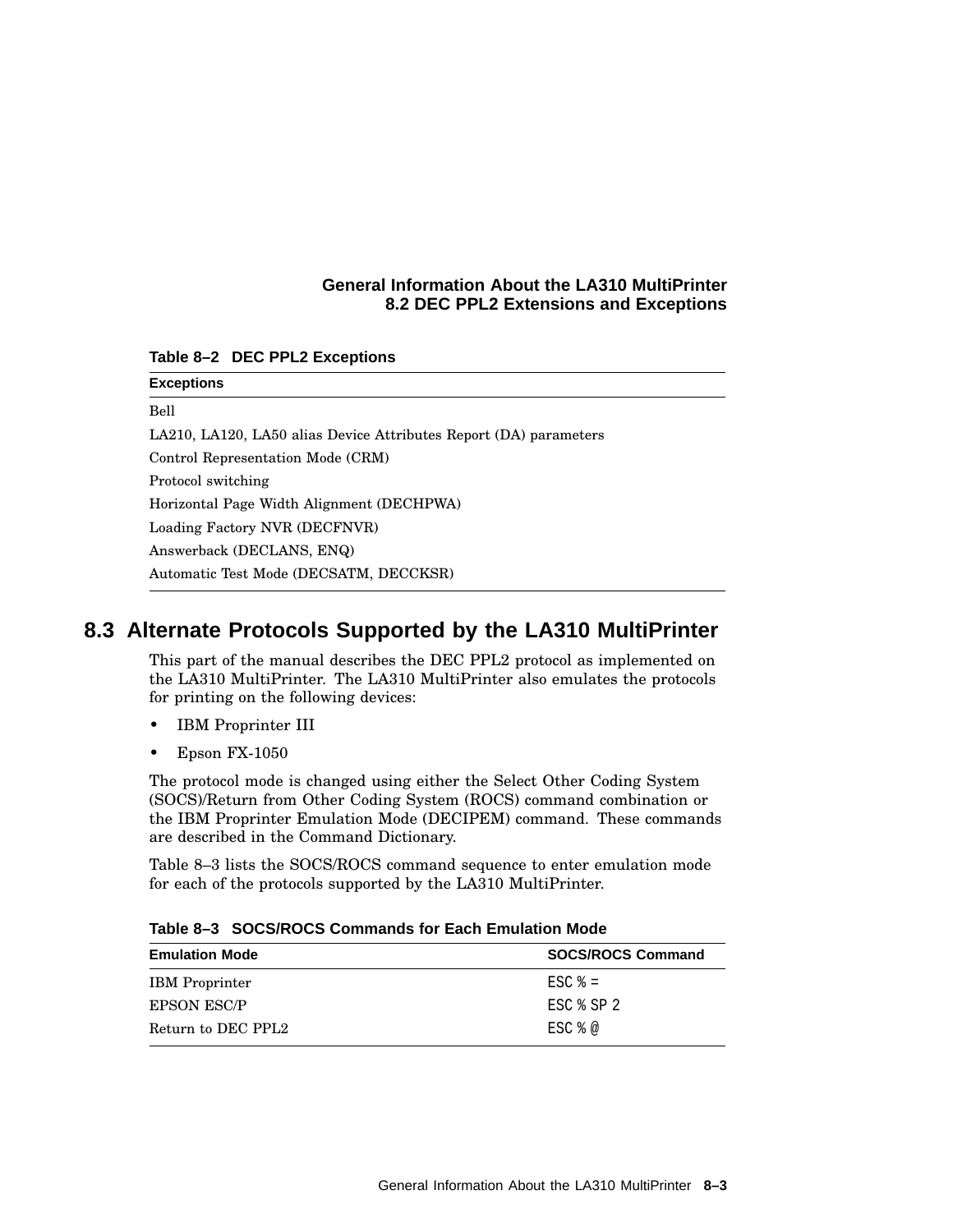#### **General Information About the LA310 MultiPrinter 8.4 Cartridges Supported by the LA310 MultiPrinter**

# **8.4 Cartridges Supported by the LA310 MultiPrinter**

The LA310 MultiPrinter has a slot for an optional cartridge. Cartridges are available to supply the following additional capabilities:

- Fonts
- Protocol emulations
- Additional character sets

To insert the cartridge, turn the printer power off, insert the cartridge, and turn the power back on. If you insert the cartridge while the printer is powered on, the printer may not be able to select and use the cartridge. Select PRINT while in setup mode to print full details of the contents of the installed cartridge. See the *LA310 MultiPrinter Installation/User's Guide* for further information about installing and using cartridges.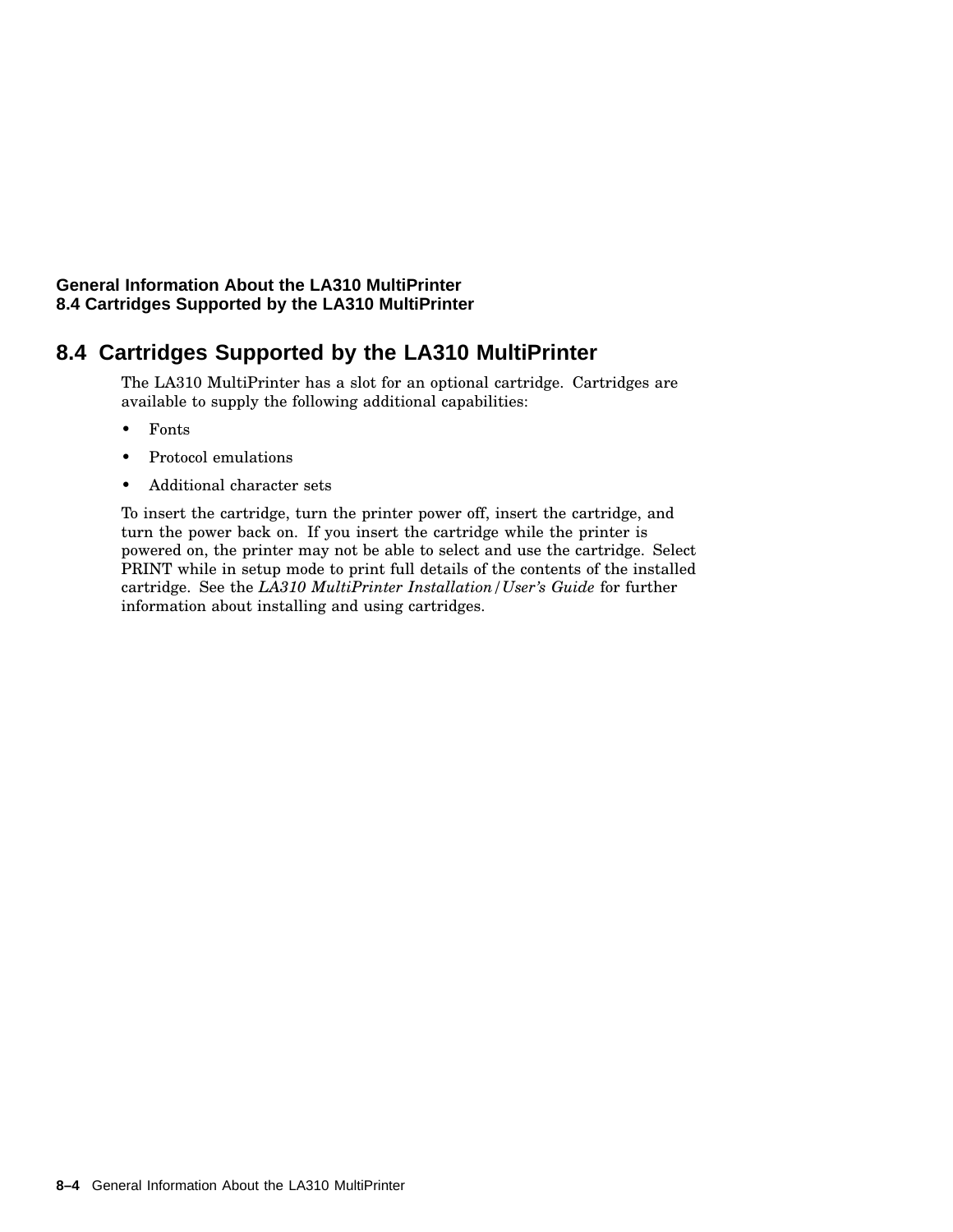# **9**

# **Physical Page Characteristics of the LA310 MultiPrinter**

This chapter explains how the LA310 MultiPrinter printer handles the transfer of the logical page in memory to the physical paper. Topics include:

- Paper handling, Section 9.1
- Response to a Form Feed request, Section 9.2
- Horizontal text resolution, Section 9.3
- Vertical text resolution, Section 9.4
- Limits on partial line motion, Section 9.5
- Tab support, Section 9.6

In this chapter the top of form paper position is defined as the position of line 1 on the page. This position does not change with the top margin setting. The form length is defined by the setup feature or by the Set Lines Per Page (DECSLPP) command.

# **9.1 Paper Handling**

This section summarizes the paper feed modes and loading processes for the LA310 MultiPrinter.

**Note**

In both paper-feed modes, if paper is loaded before the printer is powered on, the paper position is assumed to be the top of form.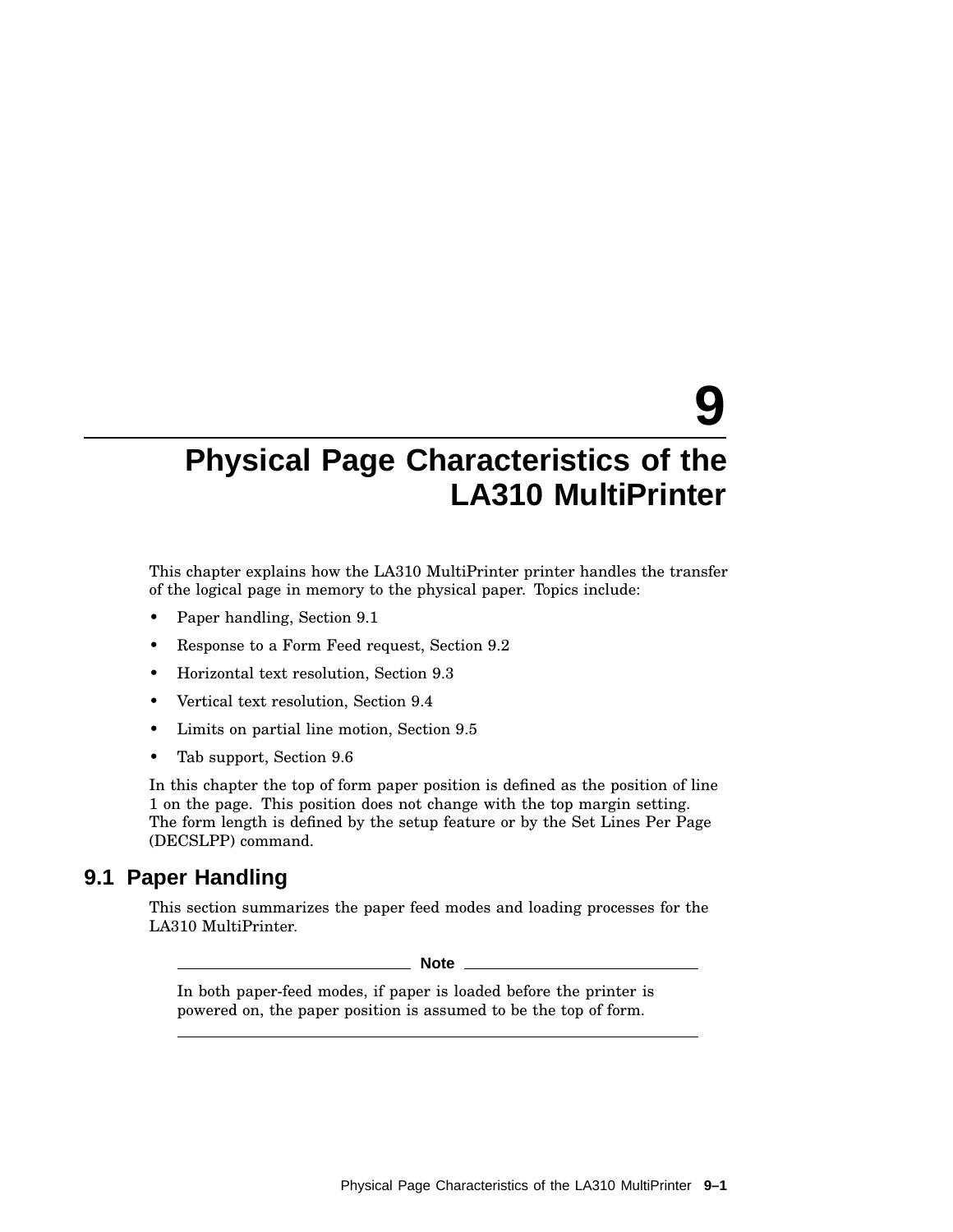#### **Physical Page Characteristics of the LA310 MultiPrinter 9.1 Paper Handling**

#### **Fanfold Paper — Rear Feed/Top or Rear Output (Push Tractor Mode and Pull Tractor Option)**

Paper is considered autoloaded when the printer loads it automatically at power-up or when the user presses the Form Feed (FF) button.

Paper is considered manually loaded when the user inserts it using the platen knob.

The LA310 MultiPrinter can detect the top of the first form only.

The LA310 MultiPrinter uses the form length, as determined by the setup feature or by the Set Lines Per Page (DECSLPP) command, to compute the tops of forms other than the first.

#### **Cut Sheet Paper — Manual Feed/Top Insertion and Top Output (Friction Mode)**

Paper is considered autoloaded when the printer loads it automatically at power-up or when the user presses the Form Feed (FF) button.

Paper is considered manually loaded when the user inserts it using the platen knob.

# **9.2 Response to Form Feed (FF)**

The following information refers to paper motion when the Form Feed (FF) control code is received; actions that occur when the user presses the Form Feed (FF) button are not covered.

#### **Fanfold Paper — Rear Feed**

When paper is autoloaded, Form Feed (FF) advances the paper to the next top of form.

#### **Cut Sheet Paper — Manual Feed**

If paper is not currently loaded, Form Feed (FF) is stored and does not load paper. If paper is currently loaded, Form Feed (FF) ejects the current sheet if the physical paper length is equal to, or shorter than, the logical paper length, as defined during setup or by DECSLPP. If the physical paper length is larger that the logical paper length, Form Feed (FF) advances paper to the next top of form.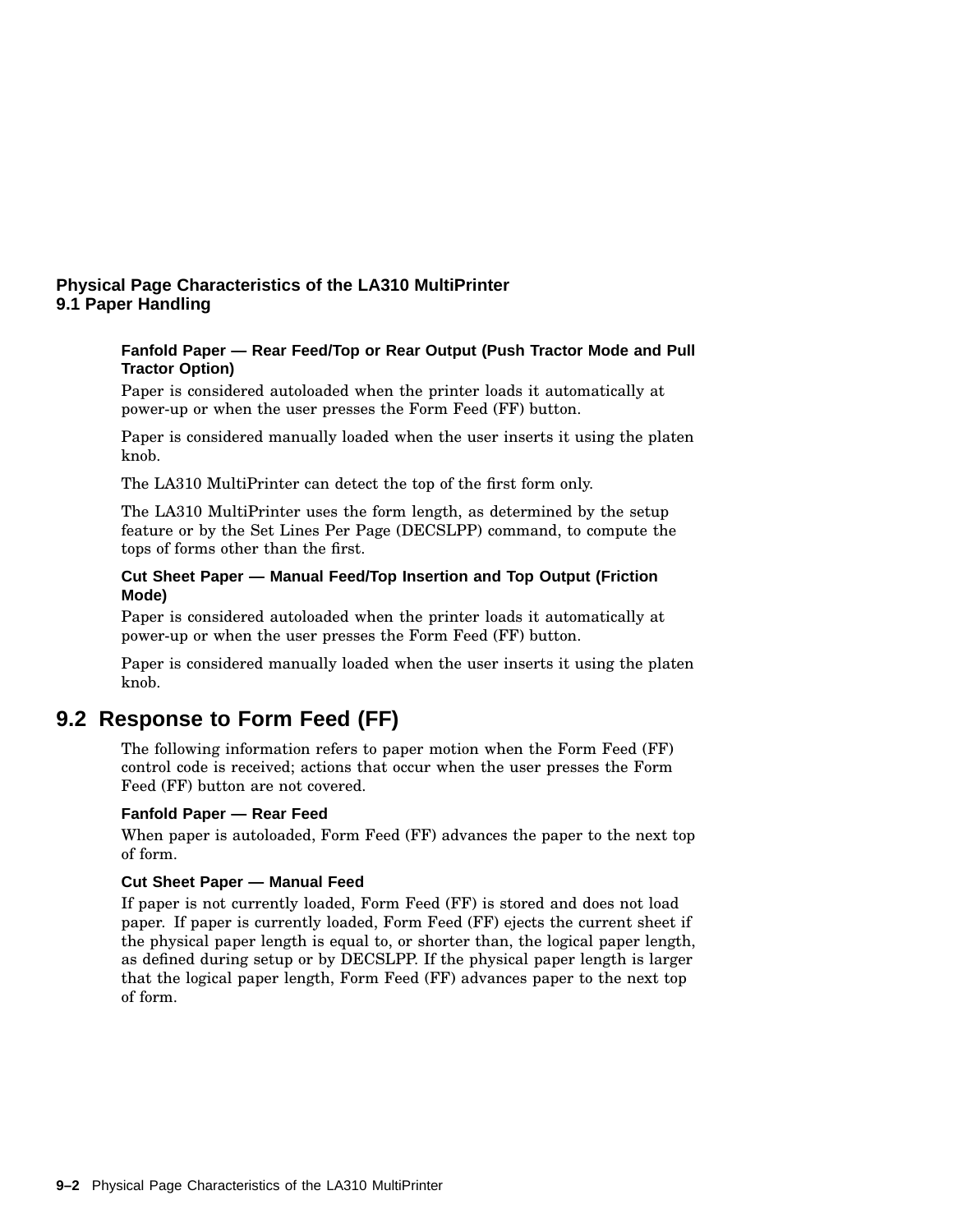#### **Physical Page Characteristics of the LA310 MultiPrinter 9.3 Horizontal Text Resolution**

# **9.3 Horizontal Text Resolution**

The LA310 supports a horizontal resolution of 1/7920" internally, allowing it to maintain accurate positioning for all horizontal pitches. When translating to the physical resolution of 1/720", positioning accuracy will be lost for the pitches indicated in Table 9–1, but in all cases it will be no more than 1/1440". This error does not accumulate from character to character so there is no overall error accumulation across a line of text.

**Note**

For Sixel Graphics mode resolution fallbacks, see Table 13–2.

| <b>Target Pitch</b> | Actual in 1/7920" | Actual in 1/720" | Error    |
|---------------------|-------------------|------------------|----------|
| 5                   | 1584              | 144              | None     |
| 6                   | 1320              | 120              | None     |
| 6.6                 | 1200              | 109.091          | ±1/1440" |
| 8.25                | 960               | 87.273           | ±1/1440" |
| 10                  | 792               | 72               | None     |
| 12                  | 660               | 60               | None     |
| 13.2                | 600               | 54.545           | ±1/1440" |
| 15                  | 528               | 48               | None     |
| 16.5                | 480               | 43.637           | ±1/1440" |
| 17.1(14/240")       | 462               | 42               | None     |
| 18                  | 440               | 40               | None     |

**Table 9–1 Horizontal Text Resolution and Error**

# **9.4 Vertical Text Resolution**

The LA310 MultiPrinter supports the metric line spacing parameters under Set Vertical Pitch (DECVERP) in the Command Dictionary.

The LA310 MultiPrinter uses approximations for the metric line spacing parameters. These approximations are given in Table 9–2.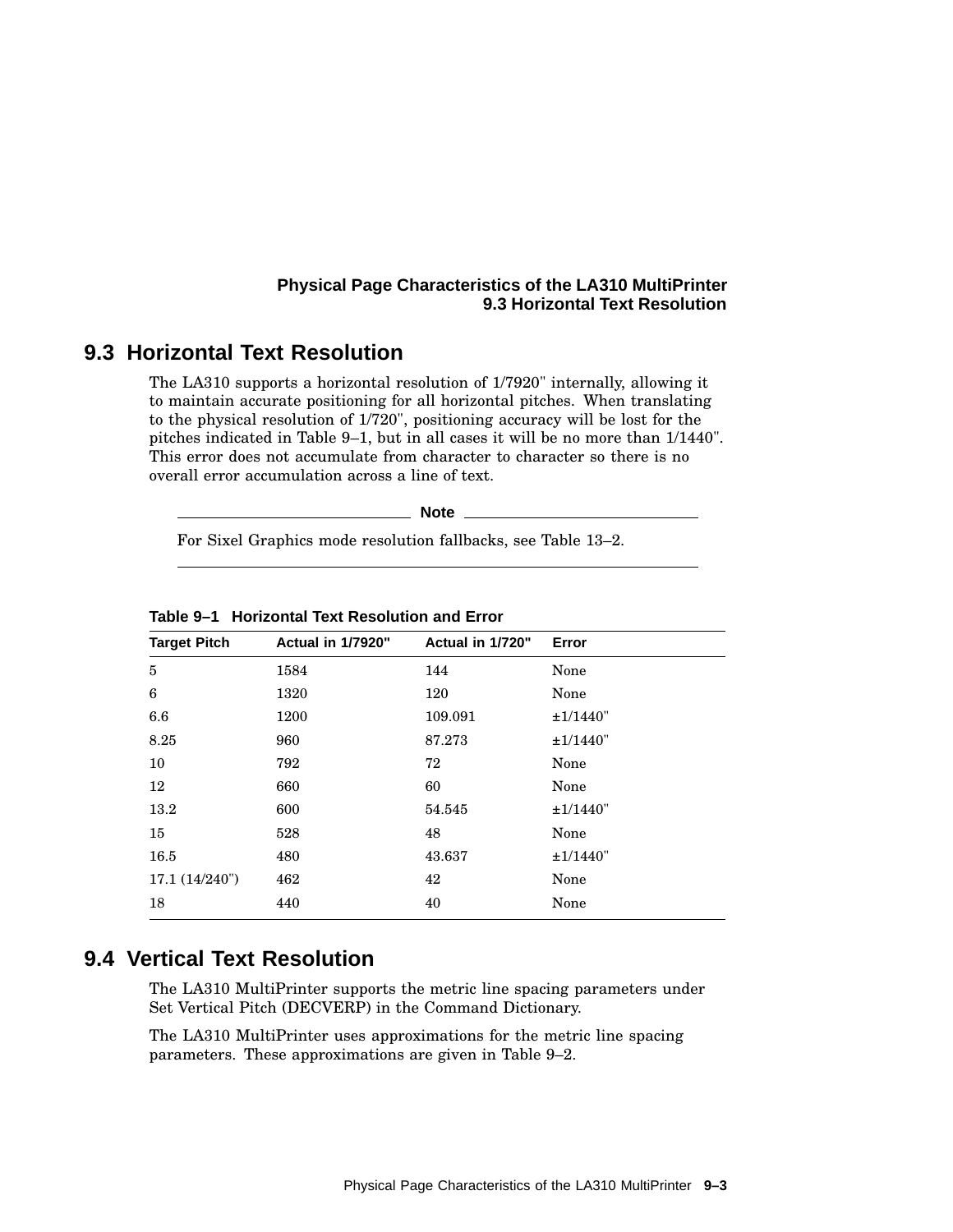#### **Physical Page Characteristics of the LA310 MultiPrinter 9.4 Vertical Text Resolution**

| <b>Target Pitch</b>                  | Actual in<br>1/2160" | <b>Fallback pitch</b>              | Error per A4 page |
|--------------------------------------|----------------------|------------------------------------|-------------------|
| 1 lpcm $(2.54 \text{ lpi})$          | 850                  | 1.0046318 lpcm<br>2.54117647 lpi   | $0.14$ mm         |
| $2 \text{ lpcm} (5.08 \text{ lpi})$  | 425                  | 2.00092635 lpcm<br>5.08235294 lpi  | $0.13$ mm         |
| $4 \text{ lpcm} (10.16 \text{ lpi})$ | 213                  | 3.99245869 lpcm<br>10.14084507 lpi | $0.57$ mm         |

**Table 9–2 Text Vertical Pitch Fallbacks**

# **9.5 Limits on Partial Line Motion**

The LA310 MultiPrinter limits the Partial Line Up (PLU) count to 12, due to mechanical limitations.

When using cut sheet media, due to mechanical limitations in the LA310 MultiPrinter, partial line movement is limited to two levels between 125 mm and 50 mm from the bottom of the sheet. The number of levels of partial line movement is maintained similarly, but with a limit of 2 instead of 12.

When the printer detects the end of the media, when using continuous or cut-sheet media, although printing is enabled, the Partial Line Up (PLU) command and the Partial Line Down (PLD) command are not executed. As a result, there is no partial line motion for the last 50 mm of the media.

# **9.6 Tabs**

The LA310 MultiPrinter supports a maximum of 256 horizontal tabs and a maximum of 252 vertical tabs.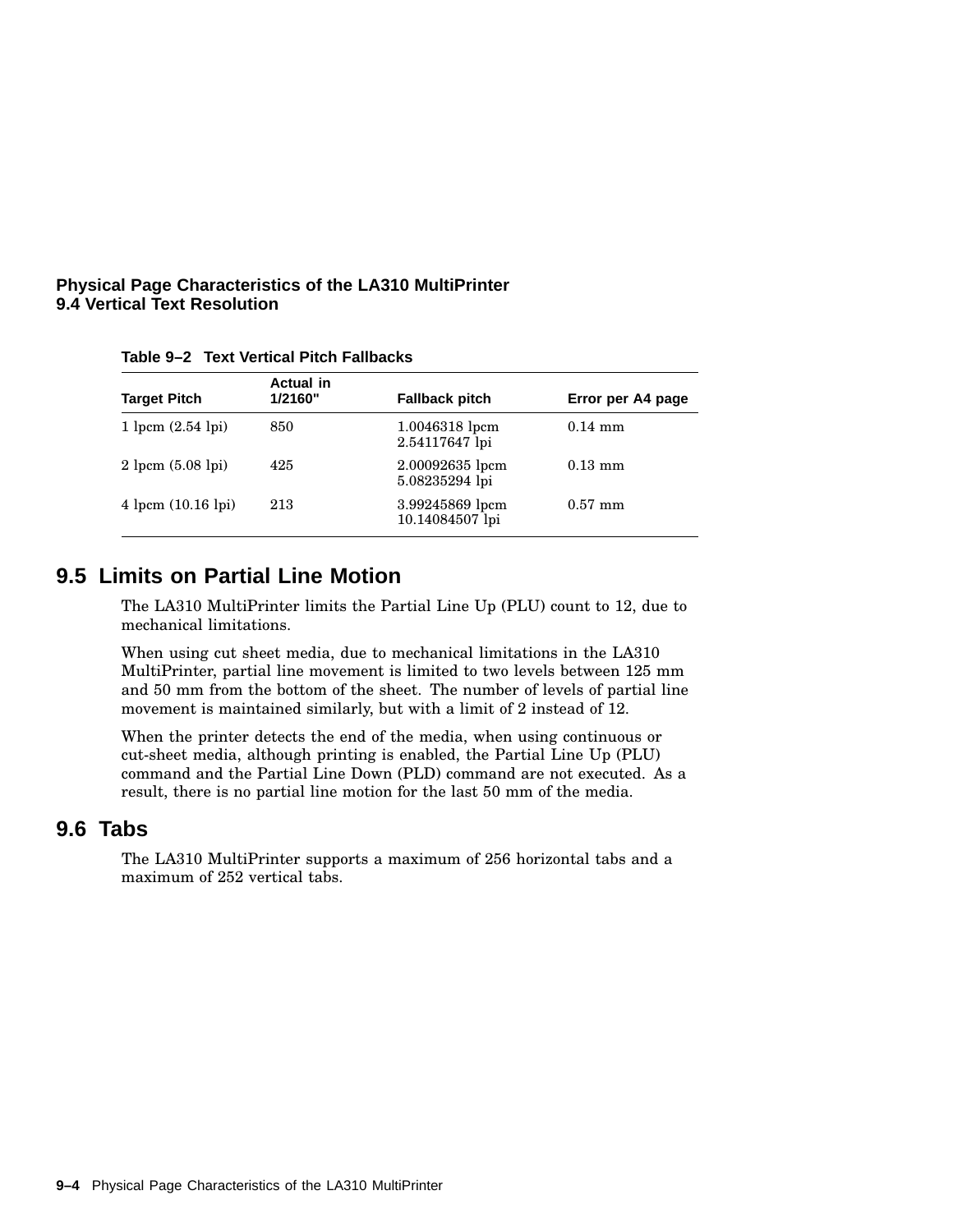# **10 Initial State Values for the LA310 MultiPrinter**

This chapter lists the values used by the LA310 MultiPrinter printer for:

- A power-up reset or a recall of factory default values
- The Select Conformance Level (DECSCL) command
- The Soft Terminal Reset (DECSTR) or Reset to Initial State (RIS) commands

# **10.1 Initial States**

Table 10–1 lists the initial state values used by the LA310 MultiPrinter. The printer always powers up in Ready mode if no error is detected.

| Variable or<br><b>Control Function</b> | <b>DECSCL</b> | Power-Up         | <b>DECSTR</b><br><b>RIS</b> | Recall<br><b>Factory</b><br><b>Defaults</b><br>(Setup) |
|----------------------------------------|---------------|------------------|-----------------------------|--------------------------------------------------------|
| Protocol                               | Unchanged     | NVM <sup>1</sup> | Unchanged                   | Port.<br>Dependent                                     |
| Origin (DECHPWA)                       | Unchanged     | $\theta$         | Unchanged                   | $\theta$                                               |
| Vertical pitch                         | 6 lpi         | <b>NVM</b>       | <b>NVM</b>                  | 6 lpi                                                  |
| Horizontal pitch                       | $10$ cpi      | <b>NVM</b>       | <b>NVM</b>                  | $10$ cpi                                               |
| Active position                        | Origin        | Origin           | Origin                      | $O$ rigin $^2$                                         |

**Table 10–1 Initial State Values for LA310**

 $^1\rm NVM$  indicates that the initial state value is stored in the nonvolatile memory of the LA310.

<sup>2</sup>Device performs conditional form feed on exit from setup

(continued on next page)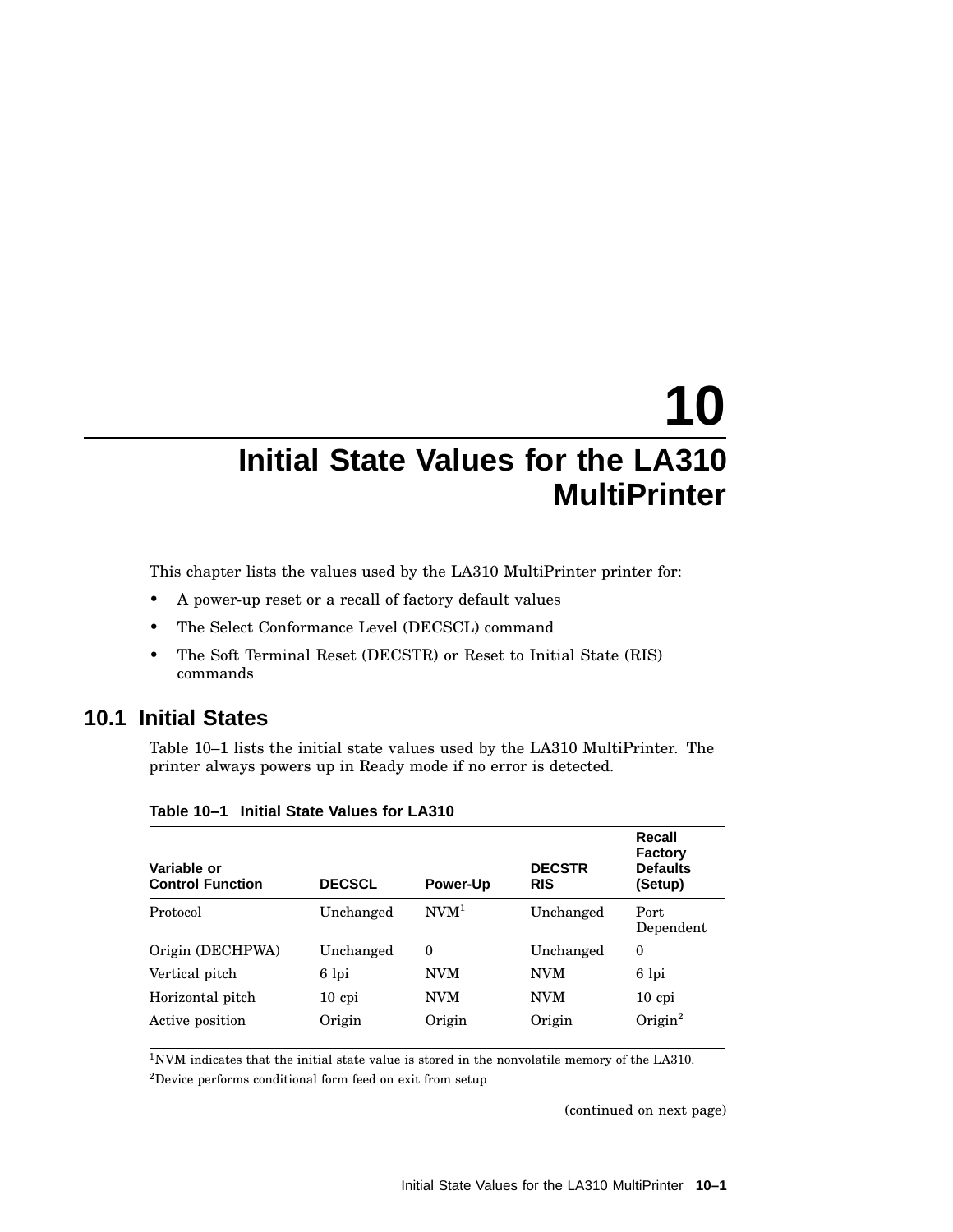#### **Initial State Values for the LA310 MultiPrinter 10.1 Initial States**

| Variable or<br><b>Control Function</b> | <b>DECSCL</b>  | Power-Up       | <b>DECSTR</b><br><b>RIS</b> | Recall<br><b>Factory</b><br><b>Defaults</b><br>(Setup) |
|----------------------------------------|----------------|----------------|-----------------------------|--------------------------------------------------------|
| Horizontal tabs <sup>3</sup>           | Every eight    | Every eight    | Every eight                 | Every eight                                            |
| Line Feed/New Line                     | Reset          | <b>NVM</b>     | <b>NVM</b>                  | Reset                                                  |
| CR/New Line Mode                       | Reset          | <b>NVM</b>     | <b>NVM</b>                  | Reset                                                  |
| <b>SGR</b> attributes                  | Disabled       | Disabled       | Disabled                    | Disabled                                               |
| Density (DECDEN)                       | Draft          | <b>NVM</b>     | <b>NVM</b>                  | Draft<br>(Software)<br>control)                        |
| Unidirectional Print<br>Mode           | Reset          | Reset          | Reset                       | Reset                                                  |
| Vertical tabs <sup>4</sup>             | Every line     | Every line     | Every line                  | Every line                                             |
| G0 character set                       | <b>ASCII</b>   | <b>NVM</b>     | <b>NVM</b>                  | <b>ASCII</b>                                           |
| G1 character set                       | <b>ASCII</b>   | <b>ASCII</b>   | <b>ASCII</b>                | <b>ASCII</b>                                           |
| G <sub>2</sub> character set           | User Pref.     | User Pref.     | User Pref.                  | User Pref.                                             |
| G <sub>3</sub> character set           | User Pref.     | User Pref.     | User Pref.                  | User Pref.                                             |
| GL character set                       | G <sub>0</sub> | G <sub>0</sub> | G <sub>0</sub>              | G <sub>0</sub>                                         |
| GR character set                       | G <sub>2</sub> | G <sub>2</sub> | G <sub>2</sub>              | G <sub>2</sub>                                         |
| User Preference Set                    | DEC Supp.      | <b>NVM</b>     | Unchanged                   | DEC Supp.                                              |
| Autowrap Mode                          | <b>Set</b>     | <b>NVM</b>     | <b>NVM</b>                  | Set.                                                   |
| Unsolicited status<br>reports          | Disabled       | Disabled       | Unchanged                   | Disabled                                               |
| <b>Initialization Message</b>          | Unchanged      | <b>NVM</b>     | Unchanged                   | <b>Disabled</b>                                        |
| Downloaded fonts                       | Deleted        | None           | Unchanged                   | None                                                   |
| Typestyle $(SGR \#)$                   | 10             | <b>NVM</b>     | <b>NVM</b>                  | 10                                                     |
| Auto Advance                           | Unchanged      | <b>NVM</b>     | Unchanged                   | Disabled                                               |

#### **Table 10–1 (Cont.) Initial State Values for LA310**

 ${}^{3}$ Horizontal tabs are set every eight columns, starting with column 9 (9,17, . . . ). All entries in the tab table are initialized. Initializing only those entries that are addressable on the currently selected paper

<sup>4</sup>Vertical tabs are set every line or Vertical Advance Increment (VAI). All entries in the tab table are initialized. Initializing only those entries that are addressable on the currently selected paper size is incorrect.

(continued on next page)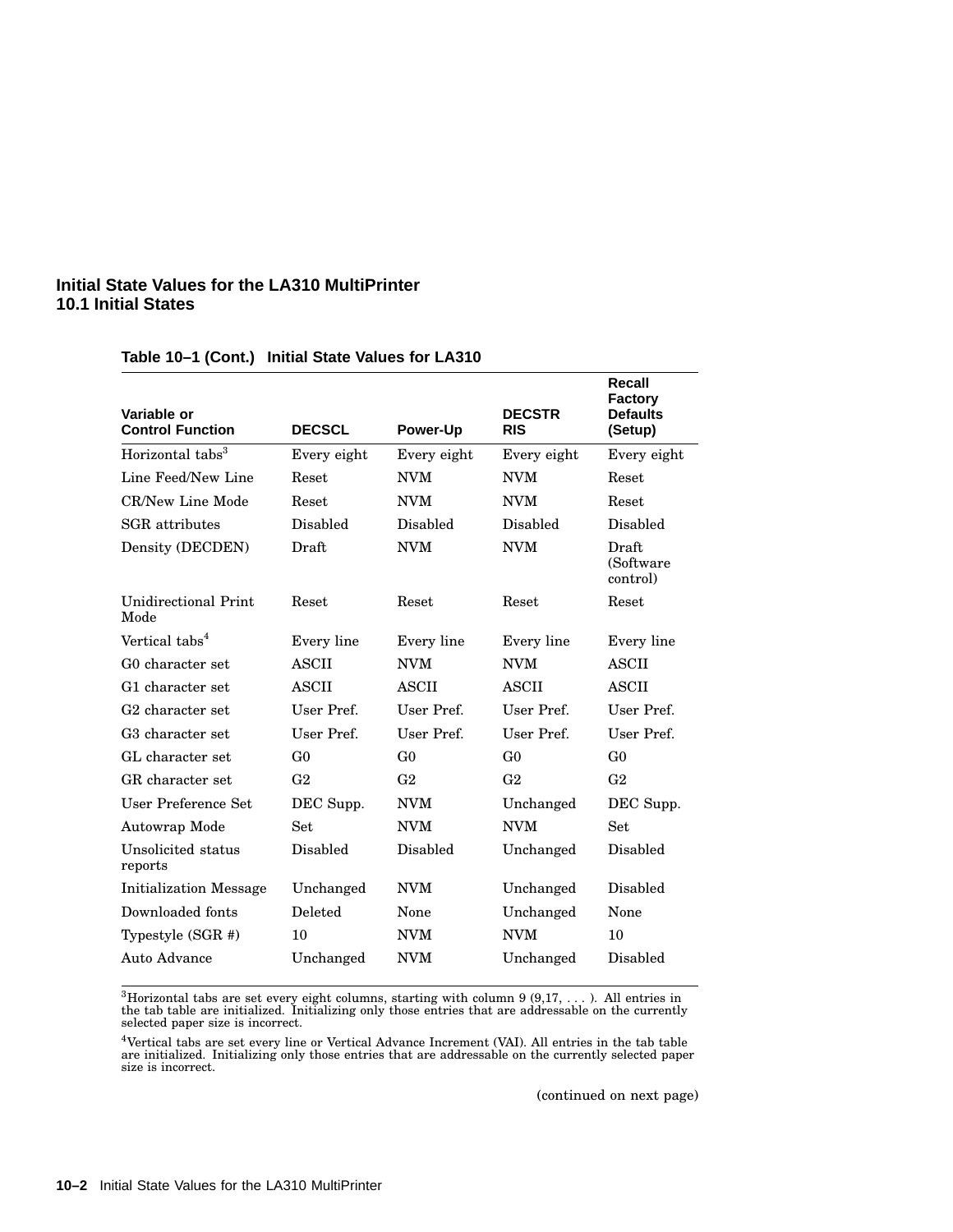## **Initial State Values for the LA310 MultiPrinter 10.1 Initial States**

| Variable or<br><b>Control Function</b> | <b>DECSCL</b> | Power-Up              | <b>DECSTR</b><br><b>RIS</b> | Recall<br><b>Factory</b><br><b>Defaults</b><br>(Setup) |
|----------------------------------------|---------------|-----------------------|-----------------------------|--------------------------------------------------------|
| Paper Position at<br>power-up          | Unchanged     | Line 1                | Unchanged                   | Line 1                                                 |
| <b>CRM</b>                             | Unchanged     | Disabled <sup>5</sup> | Unchanged                   | Disabled                                               |
| C <sub>1</sub> Receive                 | 8-Bit         | 8-Bit                 | Unchanged                   | 8-Bit                                                  |
| Device ID (DA)                         | Unchanged     | <b>NVM</b>            | Unchanged                   | DEC PPL <sub>2</sub>                                   |
| Form Length                            | 11"           | <b>NVM</b>            | <b>NVM</b>                  | 11"                                                    |
| Margins                                | Paper edge    | Paper edge            | Paper edge                  | Paper edge                                             |
| Automatic Test Mode                    | Unchanged     | Disabled              | Unchanged                   | Disabled                                               |

#### **Table 10–1 (Cont.) Initial State Values for LA310**

<sup>5</sup>When CRM is enabled by software, it can only be disabled by software or by powering down the printer. When CRM is enabled, the protocol switching commands that cause a power-up reset are not performed. The LA310 can also enable DUMP printing from the printer front panel. This mode cannot be disabled by software.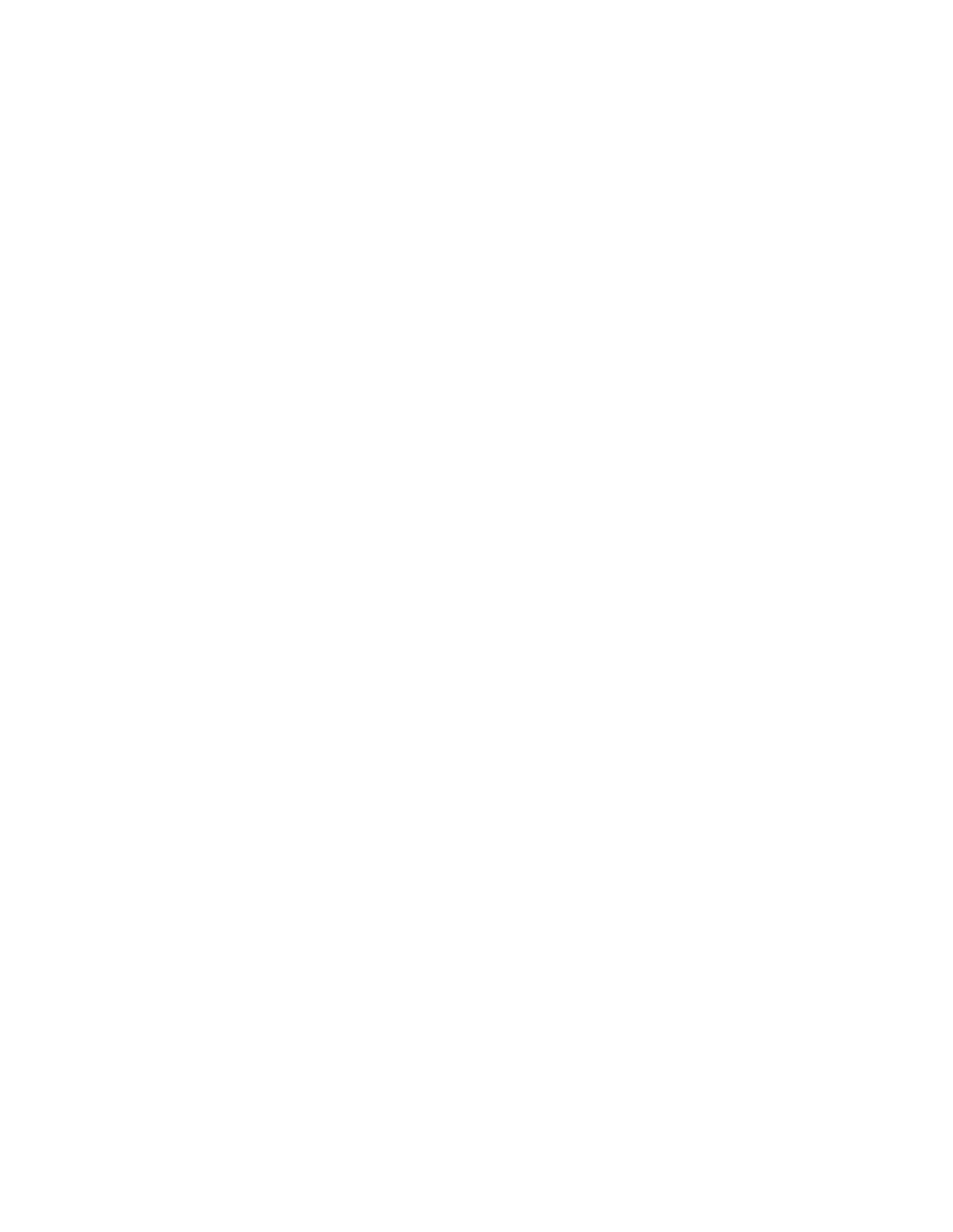# **11 Status and Error Reporting for the LA310 MultiPrinter**

This chapter explains how the LA310 MultiPrinter printer provides status information and handles error conditions. The topics include:

- Device Attributes Report, Section 11.1
- Secondary Device Attributes Report, Section 11.2
- Device Status Report, Section 11.3

#### **Note**

Device attribute and status reports are applicable only to the serial interface. Reports are not sent across the parallel interface.

# **11.1 Device Attributes Report (DAR)**

The Device Attributes Report identifies the LA310 MultiPrinter to the host. During setup the user may specify that the printer identify itself as a generic level 2 printer or as a previous model Digital printer. See DAR in the Command Dictionary for more information.

When the Printer ID setup feature is set to conformance level 2, the generic DAR response is returned. The generic DAR response always begins with Ps1 = ?72. Subsequent parameters are shown in Table 11–1. Parameters are separated by a semicolon (; ).

Status and Error Reporting for the LA310 MultiPrinter **11–1**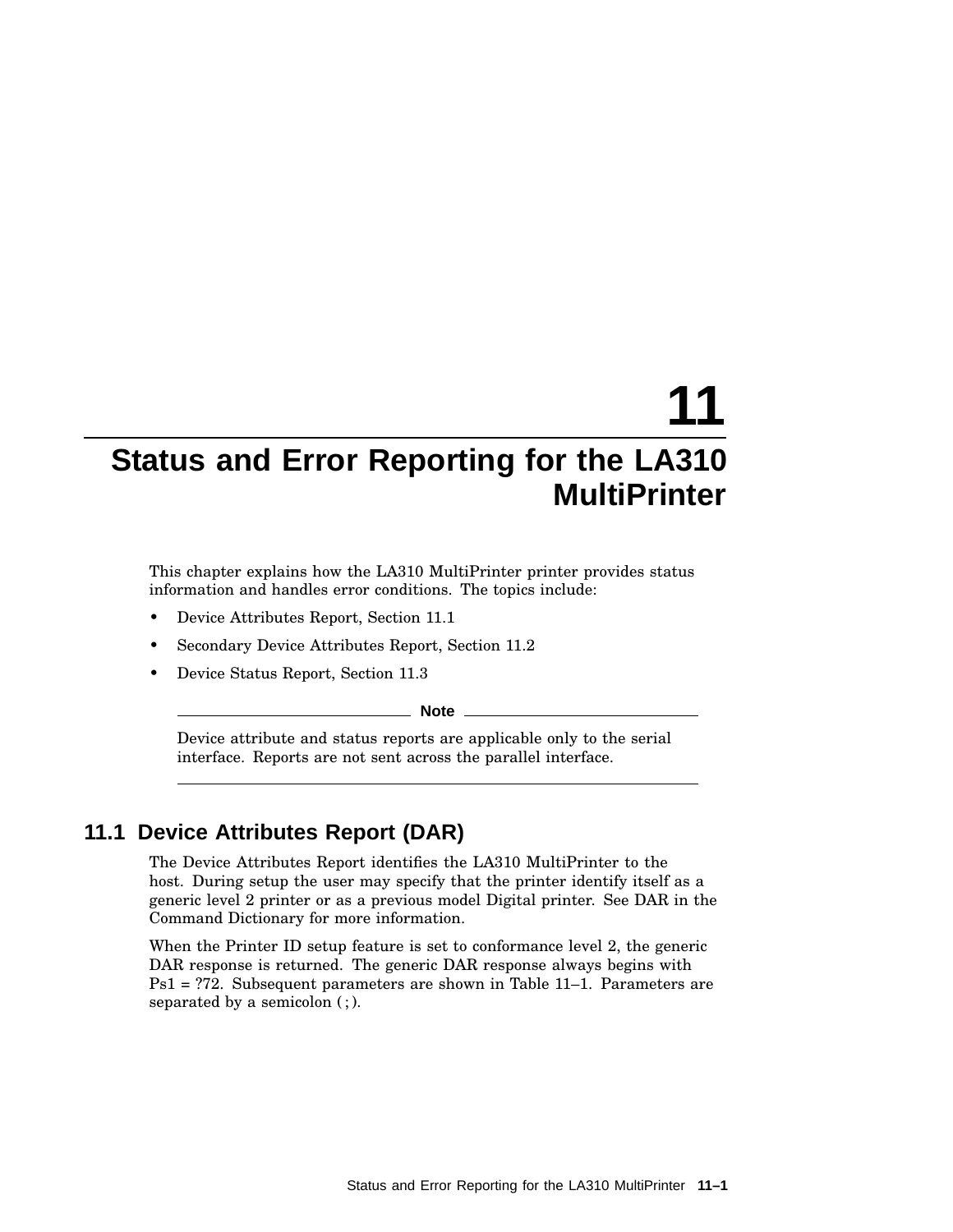#### **Status and Error Reporting for the LA310 MultiPrinter 11.1 Device Attributes Report (DAR)**

**Table 11–1 Generic DAR Replies**

| Ps             | <b>Description</b>                                                                        |
|----------------|-------------------------------------------------------------------------------------------|
| $\overline{4}$ | Sixels                                                                                    |
| 5              | Katakana character set                                                                    |
| 7              | Dynamically Redefinable Character Sets (DRCS), also known as "download<br>font extension" |
| 12             | Hebrew character set                                                                      |
| 23             | Metric line spacing extension                                                             |
| 24             | Greek extension                                                                           |
| 26             | Turkish extension                                                                         |

When the Printer ID setup feature is set to LA50, LA120, or LA210, an alias DAR response is returned. The alias DAR responses are shown in Table 11–2. Parameters are separated by a semicolon (;).

**Table 11–2 Alias DAR Replies**

| Ps1 | <b>Additional</b><br><b>Parameter</b> | <b>Printer ID Selection</b> |
|-----|---------------------------------------|-----------------------------|
| ?2  |                                       | LA120                       |
| ?10 | 3                                     | LA210                       |
| ?17 |                                       | LA50                        |

# **11.2 Secondary Device Attributes Report (DA2R)**

The Secondary Device Attributes Report (DA2R) identifies the following information about the LA310:

- The printer model
- The major and minor firmware revision
- The presence of protocols other than DEC PPL2
- The firmware edit revision

The parameters of the DA2R response cannot be changed by software or from the front panel. Table 11–3 lists the DA2R parameters supported by the LA310.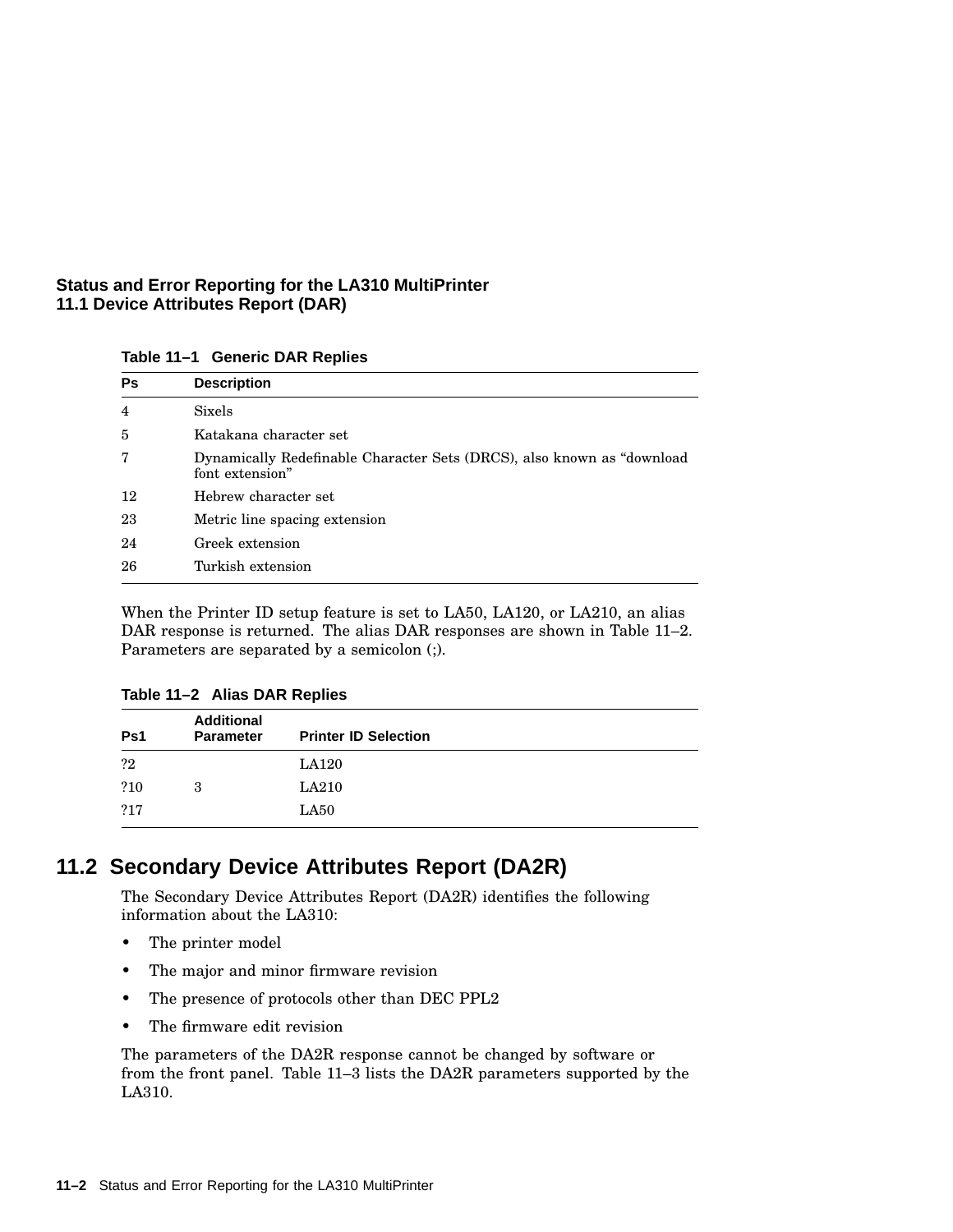#### **Status and Error Reporting for the LA310 MultiPrinter 11.2 Secondary Device Attributes Report (DA2R)**

The optional pull tractor cannot be detected by the LA310 firmware because of a hardware limitation; therefore, it cannot be reported by the DA2R.

| <b>Character</b><br>Form  | Code        | <b>Description</b>            |  |  |
|---------------------------|-------------|-------------------------------|--|--|
| Ps1                       |             |                               |  |  |
| 59                        | 3/53/9      | LA310                         |  |  |
|                           |             | Ps <sub>2</sub>               |  |  |
| x x                       | $3/x$ $3/x$ | Firmware version $x.x$        |  |  |
| 10                        | 3/13/0      | Version 1.0-yy                |  |  |
|                           |             | Ps3                           |  |  |
| $\theta$                  | 3/0         | Always reported as "0"        |  |  |
|                           |             | Ps4                           |  |  |
| 20                        | $3/2$ $3/0$ | IBM + EPSON FX-1050 emulation |  |  |
| ??                        | 3/? 3/?     | IBM + Optional emulation†     |  |  |
|                           |             | Ps <sub>5</sub>               |  |  |
| $\mathcal{Y} \mathcal{Y}$ | $3/y$ $3/y$ | Firmware edit revision yy     |  |  |
| 00                        | 3/0.3/0     | Version x.x-00                |  |  |

**Table 11–3 DA2R Response Parameters for LA310**

†The value of Ps4 when an optional emulation cartridge is installed is equal to 4 plus the parameter supplied by the emulation cartridge. The value of 4 reflects the IBM Proprinter III emulation, which is always present. The EPSON FX-1050 emulation is assigned a value of 16, making the normal value of Ps4 20 (4+16).

# **11.3 Device Status Report (DSR)**

The codes generated by the LA310 MultiPrinter for the extended Device Status Report (DSR) are given in Table 11–4. When the LA310 MultiPrinter sends more than one code, only the first is preceded by a question mark (?).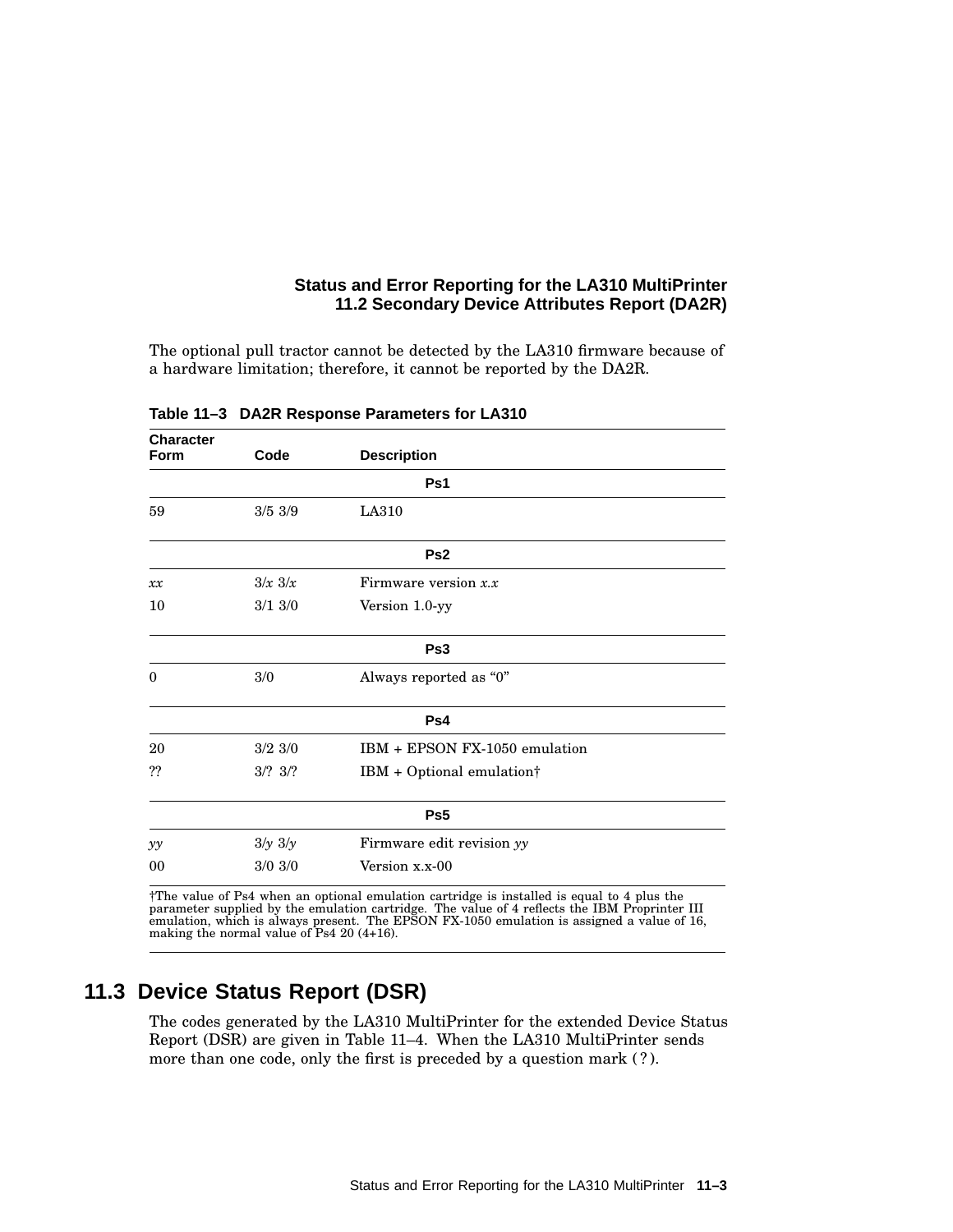## **Status and Error Reporting for the LA310 MultiPrinter 11.3 Device Status Report (DSR)**

| <b>Ps</b> | <b>Description</b>                        | <b>Reference</b> |  |
|-----------|-------------------------------------------|------------------|--|
| ?20       | No malfunction                            |                  |  |
| ?22       | Communication failure (Event)             |                  |  |
| ?23       | Input buffer overflow (Event)             |                  |  |
| ?24       | Printer deselected (State)                |                  |  |
| ?26       | Cover open (State)                        |                  |  |
| ?27       | Paper out (State)                         |                  |  |
| ?40       | Character set not available (Event)       | Section 11.3.1   |  |
| ?42       | Downline load error (Event)               | Section $11.3.2$ |  |
| ?45       | Character beyond right margin (Event)     |                  |  |
| ?55       | Alternate protocol error (Event)          | Section 11.3.3   |  |
| ?57       | First report since initialization (Event) | Section 11.3.4   |  |

Definitions for "Event" and "State" in Table 11-4 are given in the Command Dictionary, under DSR.

The following table gives two DSR examples:

| <b>Extended Report</b>                    | Meaning                     |
|-------------------------------------------|-----------------------------|
| ESC $\lceil 0 n$ ESC $\lceil ? 20 \rceil$ | No error                    |
| ESC $\lceil 3 n$ ESC $\rceil$ ? 24 : 26 n | Printer offline; cover open |

# **11.3.1 Character Set Not Available**

This error occurs when a character is to be printed and the currently designated character set is not available at any print density from any source, including built-in, cartridge, or downloaded font files.

# **11.3.2 Download Font Error**

This error occurs when Download Font (DECDLD) sequence is ignored because of some error condition. Refer to the discussion of DECDLD in the Command Dictionary.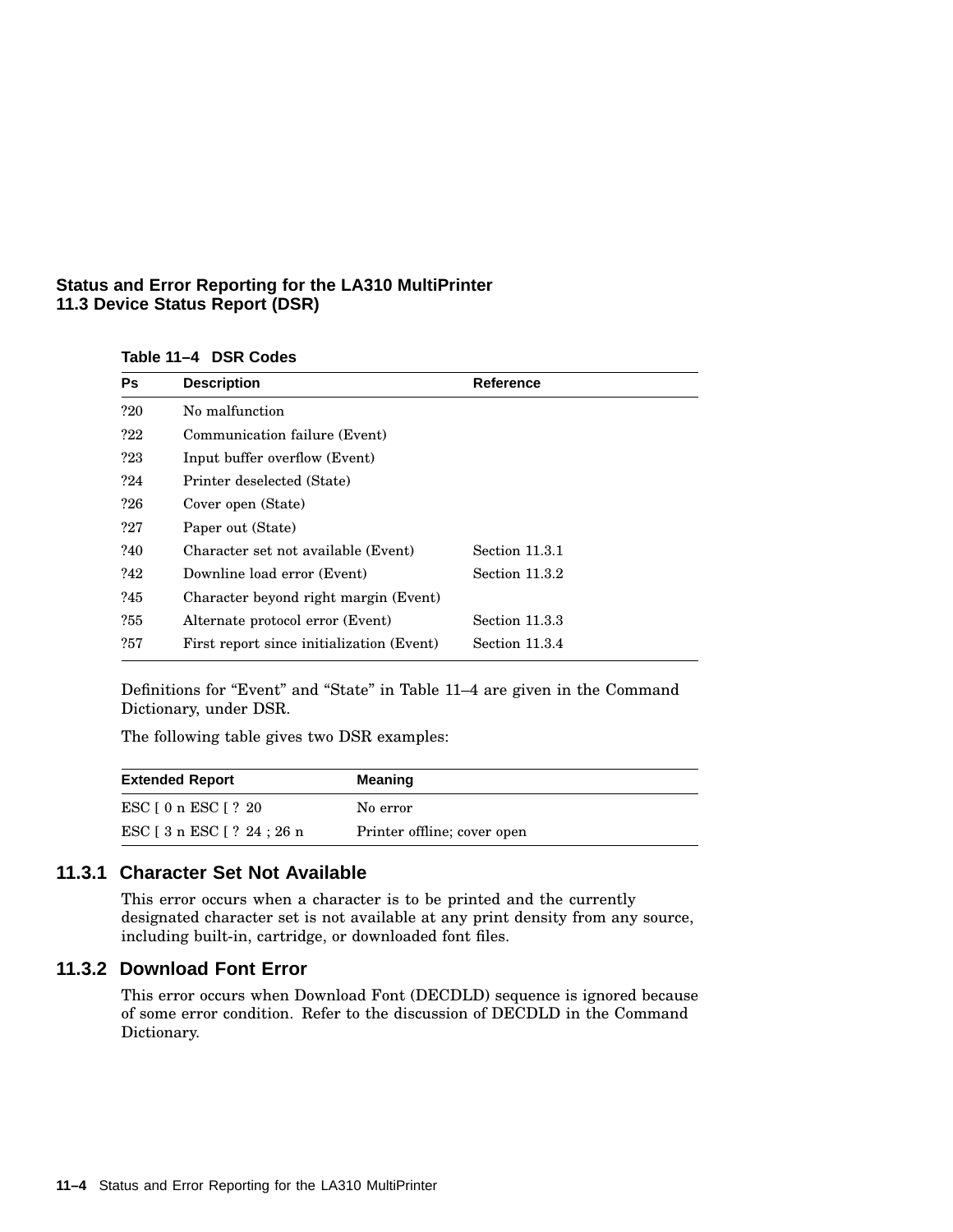#### **Status and Error Reporting for the LA310 MultiPrinter 11.3 Device Status Report (DSR)**

**Note**

When the "Input Buffer" feature is set to 32K, no fonts can be downloaded into the LA310 MultiPrinter and the DECDLD sequence is ignored.

# **11.3.3 Alternate Protocol Error**

This error occurs when an alternate protocol that is not available in the printer (built-in or in a cartridge) is selected with the Select Other Coding System (SOCS) command.

#### **11.3.4 Initialization Messages**

If the serial port becomes active when the automatic port selection is enabled, and this feature is enabled with the INIT. REPORT feature in the DEC PPL2 sub-menu, an unsolicited extended Device Status Report (DSR) is issued reflecting the state of the printer when the LA310 MultiPrinter completes a power-on.

The parameter value of the initial brief report indicates "Device Ready"  $(P_s=0)$ or ''Device Not Ready'' (Ps=3), as appropriate.

The first parameter value of the extended report uses the "First report since initialization'' value from Table 11–4. If any additional error conditions are present, the parameter values for these errors are also reported.

Table 11–5 shows the possible initialization messages.

| <b>Extended Report</b>                           | <b>Meaning</b>                           |
|--------------------------------------------------|------------------------------------------|
| ESC $\lceil 0 \ln \text{ESC} \rceil$ ? 57 ; 20 n | Printer ready to print; just switched on |
| ESC $\lceil 3n$ ESC $\rceil$ ? 57 ; 26 n         | Printer just switched on; cover open     |
| $\text{ESC}$ [ 3 n $\text{ESC}$ [ ? 5 7 ; 2 7 n  | Printer just switched on; paper out      |

**Table 11–5 Initialization Messages**

If an error condition other than paper out exists when the printer is powered up (hardware failure, carriage error), the initialization message is not sent until the error condition is cleared.

The extended report is sent after the initial XON character is sent, following a power-up. It is provided for applications or symbionts that need to know if the device has been powered on recently and may be reset to an unknown state.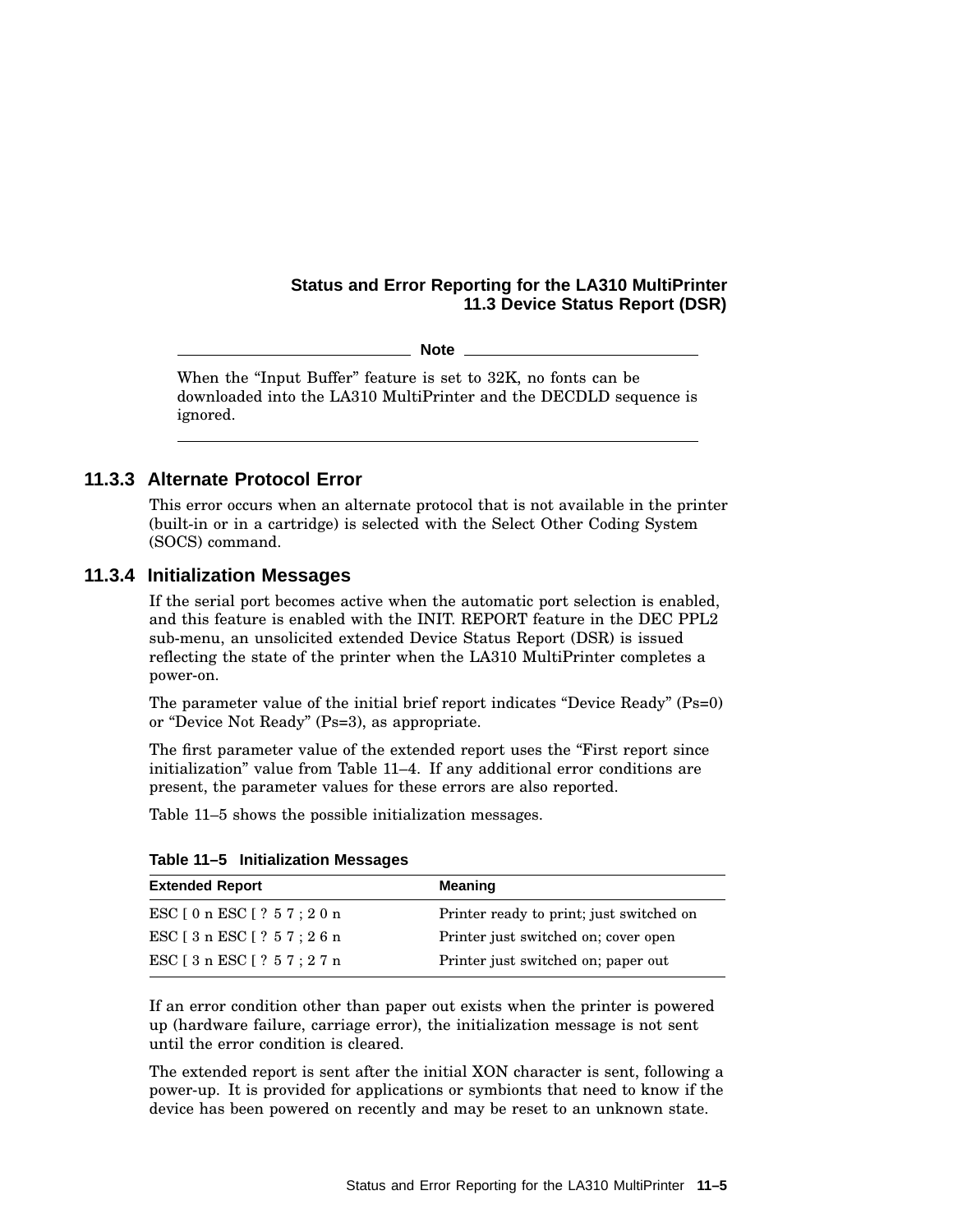#### **Status and Error Reporting for the LA310 MultiPrinter 11.3 Device Status Report (DSR)**

This feature can be enabled or disabled during setup. Refer to Section A.4 for information on the interaction of this feature with automatic port selection.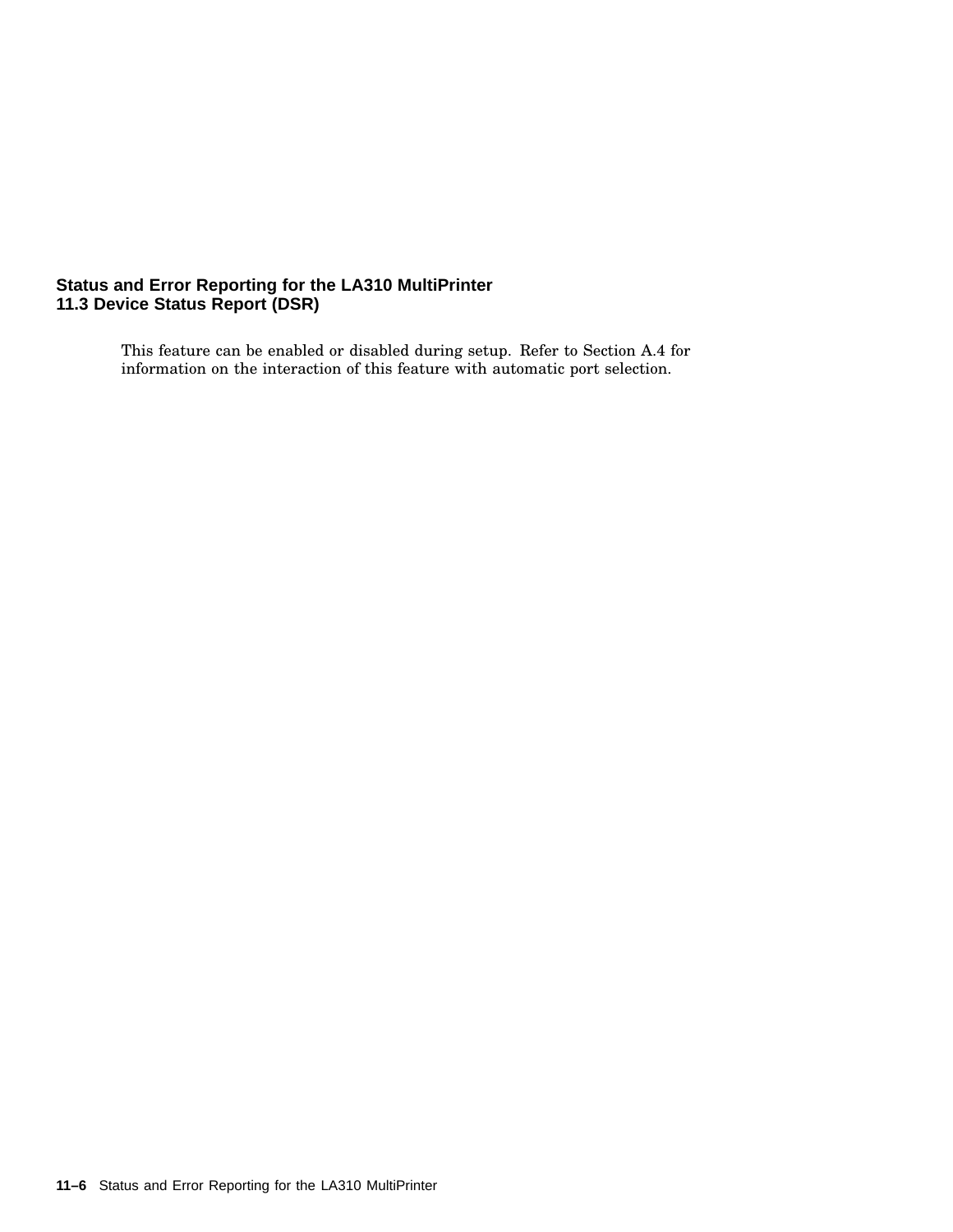# **12**

# **Fonts and Character Attributes on the LA310 MultiPrinter**

This chapter gives information on:

- The built-in font repertory, Section 12.1
- Additional character sets, Section 12.2
- The optional cartridge, Section 12.3
- Select Graphic Rendition (SGR) command for cartridge font selection, Section 12.4
- Density selection, Section 12.5
- Download font, Section 12.6
- Slant, Section 12.7

## **12.1 Built-In Font Repertory**

The built-in font repertory of the LA310 MultiPrinter includes all character sets listed in Table 12–1 (at all pitches and densities), with two exceptions:

- ISO Latin-2 Supplemental
- ISO Latin-Cyrillic Supplemental

These two character sets are provided in an optional cartridge. Refer to Section 12.3.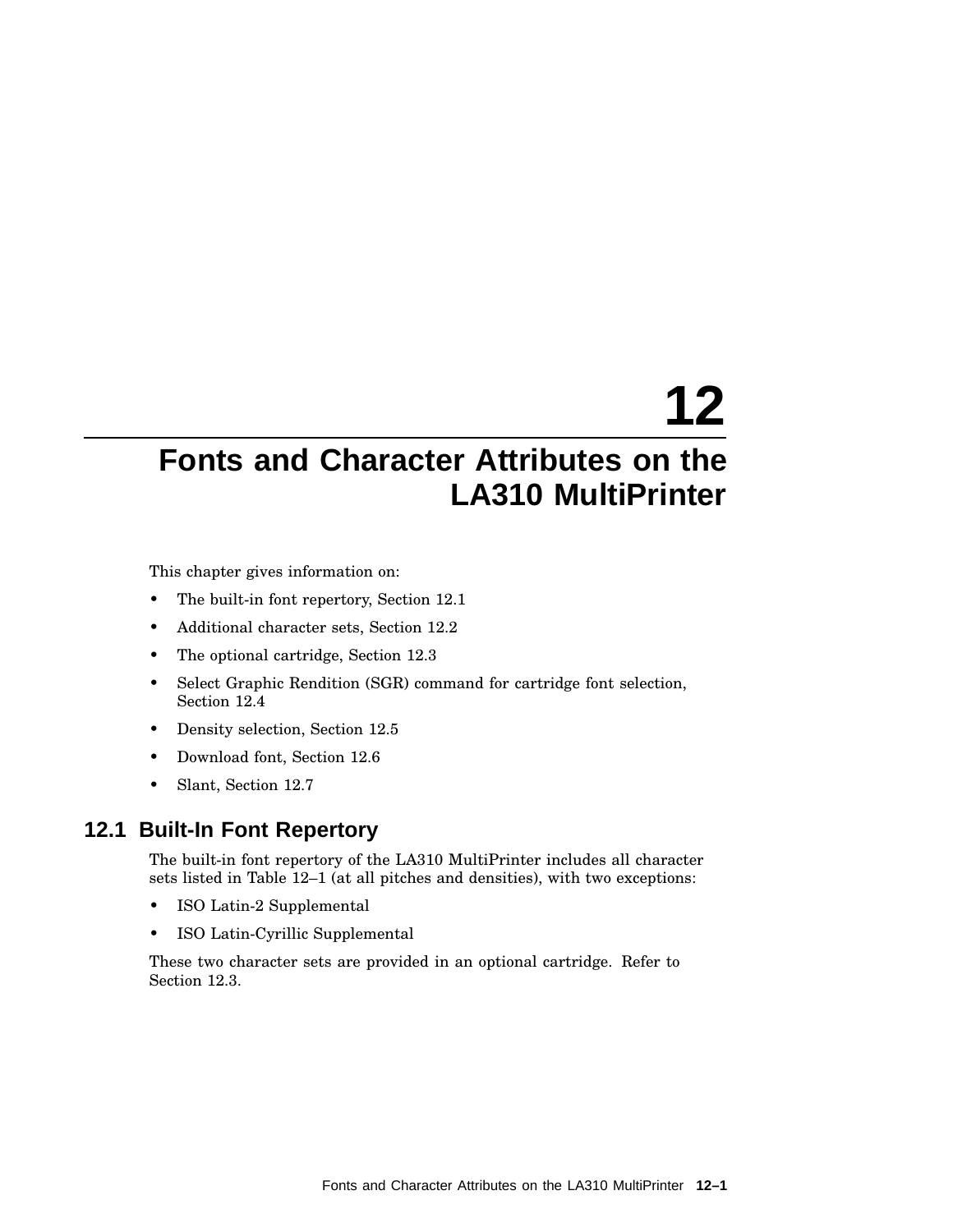## **Fonts and Character Attributes on the LA310 MultiPrinter 12.1 Built-In Font Repertory**

| <b>Character Set</b>                        | I <sub>2</sub> F Designator<br><b>Characters</b> | Code      |
|---------------------------------------------|--------------------------------------------------|-----------|
| 94-Character Sets                           |                                                  |           |
| <b>British</b>                              | A                                                | 4/1       |
| <b>ASCII</b>                                | B                                                | 4/2       |
| DEC Dutch                                   | $\overline{4}$                                   | 3/4       |
| DEC Finnish                                 | 5                                                | 3/5       |
| French                                      | $\mathbf R$                                      | 5/2       |
| DEC French-Canadian                         | 9                                                | 3/9       |
| German                                      | K                                                | 4/11      |
| DEC Hebrew Supplemental <sup>1</sup>        | "4"                                              | 2/2, 3/4  |
| DEC 7-Bit Hebrew <sup>1</sup>               | $\% =$                                           | 2/5, 3/13 |
| ISO Italian                                 | Y                                                | 5/9       |
| Legal                                       | %4                                               | 2/5, 3/4  |
| JIS Katakana <sup>1</sup>                   | $\mathbf I$                                      | 4/9       |
| JIS Roman                                   | J                                                | 4/10      |
| DEC Norwegian/Danish                        | 6                                                | 3/6       |
| ISO Spanish                                 | Z                                                | 5/10      |
| DEC Swedish                                 | 7                                                | 3/7       |
| <b>DEC Swiss</b>                            | $=$                                              | 3/13      |
| Norwegian/Danish                            |                                                  | 6/0       |
| DEC Supplemental <sup>1</sup>               | %5                                               | 2/5, 3/5  |
| DEC Technical <sup>1</sup>                  | $\, >$                                           | 3/14      |
| <b>DEC</b> Special Graphics                 | $\mathbf{0}$                                     | 3/0       |
| <b>DEC</b> Portuguese                       | %6                                               | 2/5, 3/6  |
| DEC 7-Bit Turkish $1$                       | $\%2$                                            | 2/5, 3/2  |
| DEC 8-Bit Turkish Supplemental <sup>1</sup> | $%$ <sup>0</sup>                                 | 2/5, 3/0  |
| $DEC$ Greek Supplemental <sup>1</sup>       | "?                                               | 2/2, 3/15 |

# **Table 12–1 Supported Character Sets**

 $^1$ Character sets that can be designated by DECAUPSS  $^1$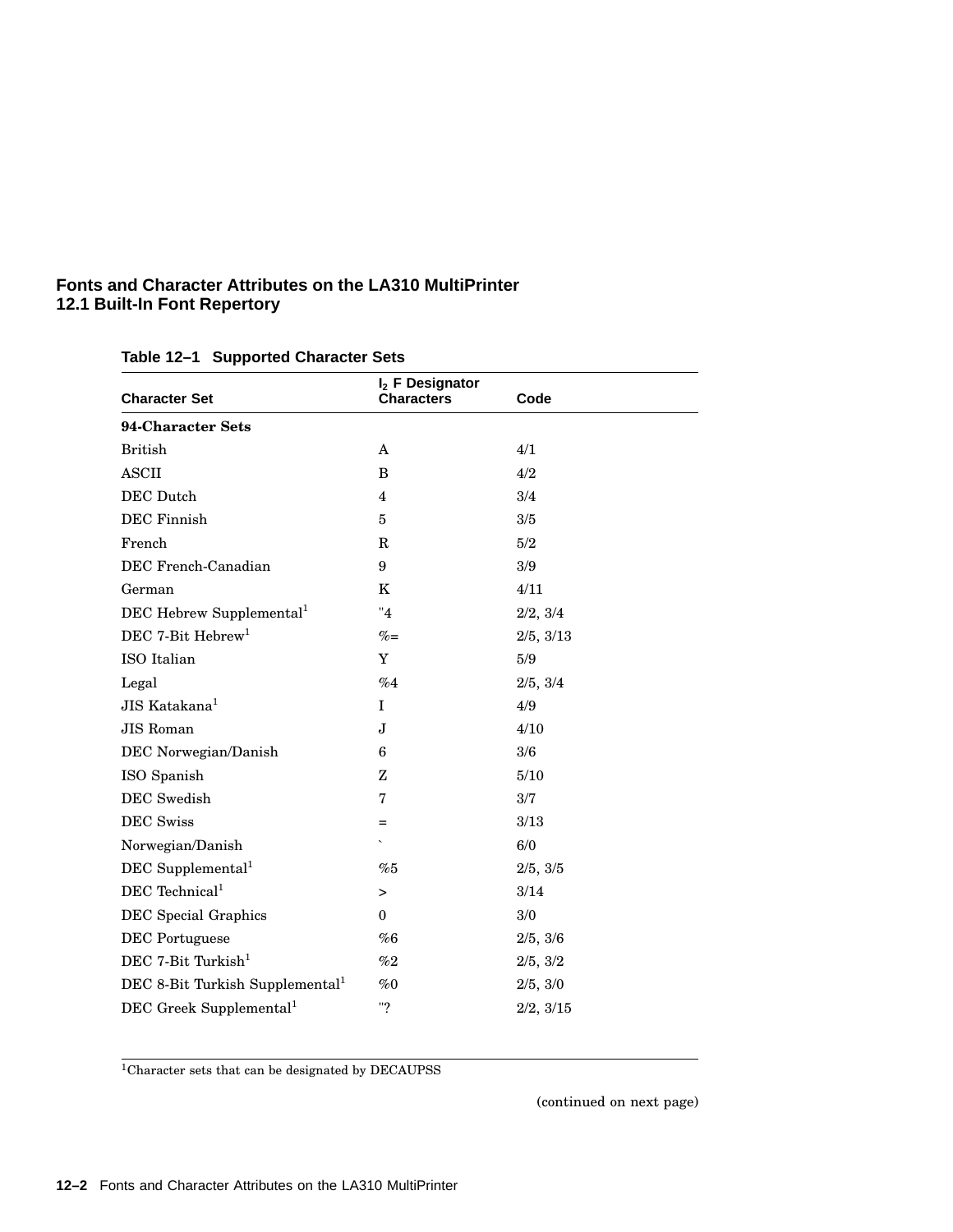#### **Fonts and Character Attributes on the LA310 MultiPrinter 12.1 Built-In Font Repertory**

| <b>Character Set</b>                         | $I2 F$ Designator<br><b>Characters</b> | Code |  |
|----------------------------------------------|----------------------------------------|------|--|
| 96-Character Sets                            |                                        |      |  |
| ISO Latin-1 Supplemental <sup>1</sup>        | A                                      | 4/1  |  |
| ISO Latin-2 Supplemental <sup>1</sup>        | B                                      | 4/2  |  |
| ISO Latin-Greek Supplemental <sup>1</sup>    | F                                      | 4/6  |  |
| ISO Latin-Hebrew Supplemental <sup>1</sup>   | H                                      | 4/8  |  |
| ISO Latin-Cyrillic Supplemental <sup>1</sup> | L                                      | 4/12 |  |
| ISO Latin-5 Supplemental <sup>1</sup>        | М                                      | 4/13 |  |

**Table 12–1 (Cont.) Supported Character Sets**

# **12.2 Additional Character Sets**

Additional character sets in a character set cartridge are available for selection if the cartridge was installed at the time the printer was powered up. These additional character sets are addressable in the same way as the built-in sets:

- Through setup selection (G0 Character set or User Preference Character set)
- Through the Select Character Set (SCS) escape sequence or the Assign User Preference Supplemental Set (DECAUPSS) escape sequence if the character set selected is a valid choice (see Table 12–1)

The Select Graphic Rendition (SGR) escape sequence is not needed for selecting fonts when the character sets provided by the cartridge are designed in the built-in typestyle.

# **12.3 Optional Cartridge**

The optional cartridge is described in Table 12–2.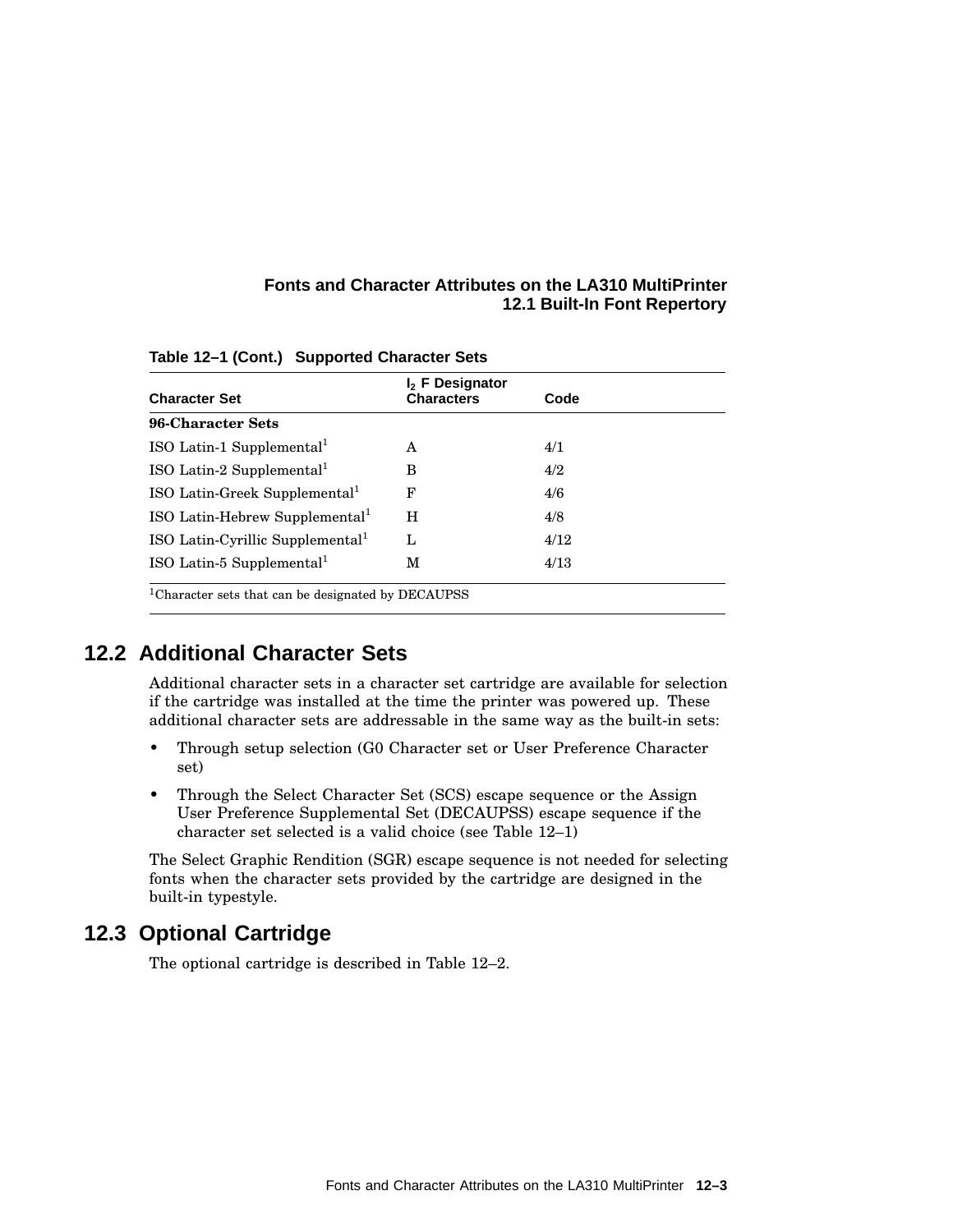#### **Fonts and Character Attributes on the LA310 MultiPrinter 12.3 Optional Cartridge**

| Part<br><b>Number</b> | Cartridge<br><b>Name</b> | <b>Character Sets in the Cartridge</b>                                          |
|-----------------------|--------------------------|---------------------------------------------------------------------------------|
| LA31X-CA              | ISO Latin-2<br>Cyrillic  | DEC PPL2 mode:<br>ISO Latin-2 Supplemental, ISO Latin-Cyrillic Supplemental     |
|                       |                          | Proprinter and EPSON modes, IBM code pages:<br>ISO Latin-2 (852), Russian (866) |

**Table 12–2 Available Optional Cartridge**

A comprehensive listing of the contents of the installed cartridge is performed by the printer in setup mode.

For details of other cartridges that may be available, contact your Digital sales representative.

The LA310 MultiPrinter applies all built-in algorithmic transformations (bold, slant, density, underlining, and so on) to the alternative typestyle or character set in the same way as it does to the built-in fonts. All characters in the alternative typestyle or character sets can be printed at any of the horizontal pitches supported by the printer.

# **12.4 Select Graphic Rendition (SGR) — Cartridge Font Selection**

In the LA310 MultiPrinter, all ten font selection parameter values of the Select Graphic Rendition (SGR) command are assigned the built-in Courier typestyle. Font cartridges, when present, override these default font assignments.

The LA310 MultiPrinter suports one font cartridge position. Each typestyle in the font cartridge will provide an SGR parameter value that will be assigned to the typestyle, overriding the default assignment of the built-in typestyle at power-up. Each LA310 font cartridge may provide one or two typestyles.

# **12.5 Density Selection (DECDEN)**

The LA310 MultiPrinter supports built-in fonts for the Draft, High-Speed Draft, and Near Letter Quality 2 (NLQ2) densities. An additional Near Letter Quality (NLQ1) font is generated algorithmically from the Draft font.

Table 12–3 specifies the supported values for the DECDEN command.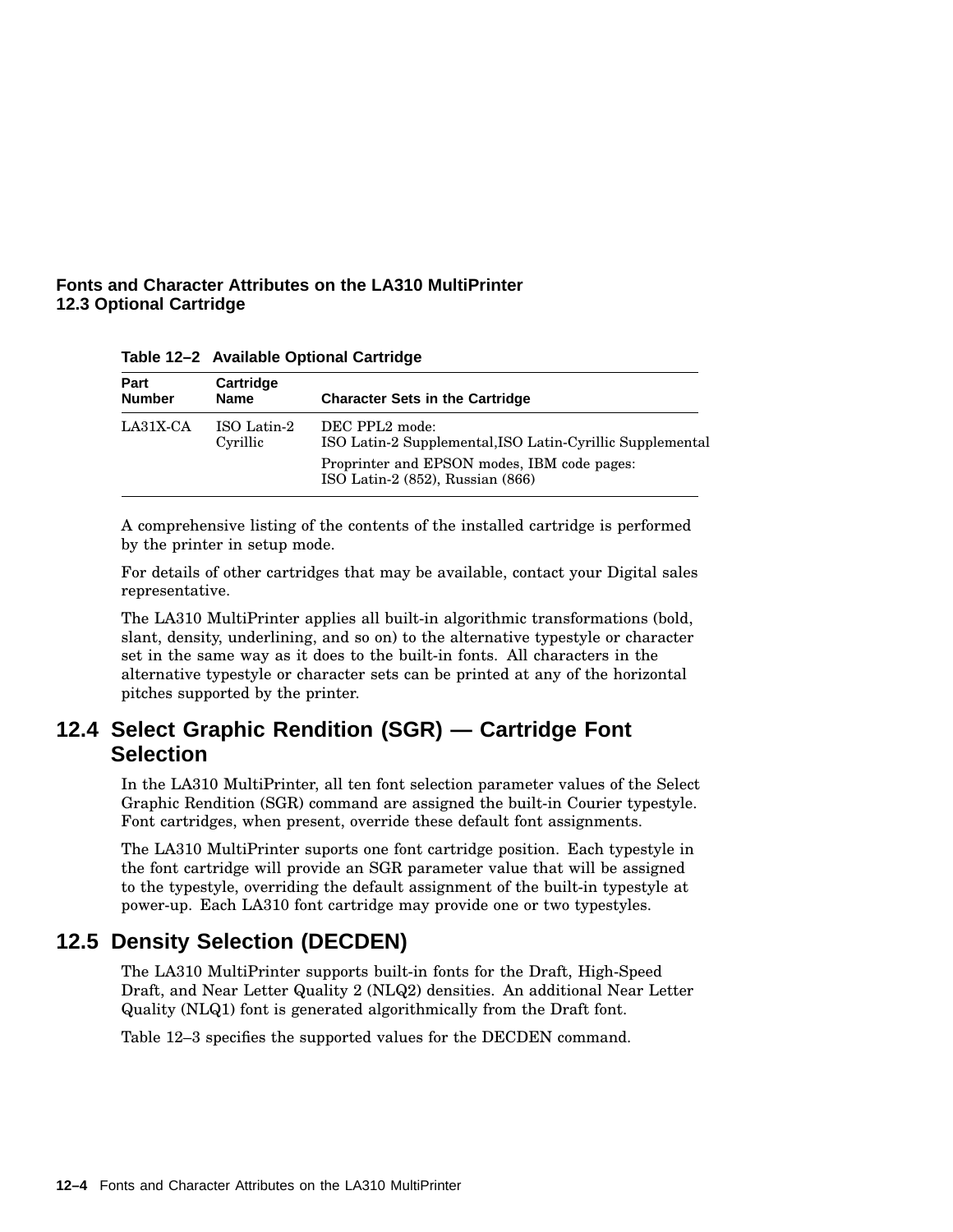#### **Fonts and Character Attributes on the LA310 MultiPrinter 12.5 Density Selection (DECDEN)**

| Ps<br><b>Selection</b> |                                                     |
|------------------------|-----------------------------------------------------|
| $\bf{0}$               | Selects High Speed Draft print density.             |
|                        | Selects High Speed Draft print density.             |
| $\overline{2}$         | Selects Near Letter Quality 2 (NLQ2) print density. |
| 3                      | Selects Draft print density.                        |
| $\overline{4}$         | Selects Near Letter Quality 1 (NLQ1) print density. |

**Table 12–3 DECDEN Parameters for LA310**

**Note**

There is an interaction between DECDEN and the PRINT QUALITY feature in the GENERAL set-up menu.

If the PRINT QUALITY feature is set to "software control," DECDEN is active. If it is set to "HSD Locked," "NLQ1 Locked," or "NLQ2 Locked," the print quality is locked to the appropriate setting and subsequent DECDEN commands are stored. When the print quality is unlocked by the front panel switch, the LA310 MultiPrinter processes the stored DECDEN commands.

The bold, overline, and slant attributes are not available in High Speed Draft (HSD) mode. When these attributes and the High Speed Draft density are both specified, the LA310 MultiPrinter will temporarily use the Draft density for printing.

# **12.6 Download Font—DECDLD**

The Pss parameter of the DECDLD command indicates the print density for the downloaded font. The font set sizes associated with the print densities supported by the LA310 are given in Table 12–4. For more information on DECDLD, refer to the Command Dictionary.

**Table 12–4 DECDLD Font Set Sizes (Pss)**

| <b>Pss</b> | <b>Print Density</b>                                                                      |                          |
|------------|-------------------------------------------------------------------------------------------|--------------------------|
| $\theta$   | $\operatorname*{Draft}% \nolimits_{\Delta}\left( t\right) =\operatorname*{Draft}(\Delta)$ |                          |
|            |                                                                                           | (continued on next page) |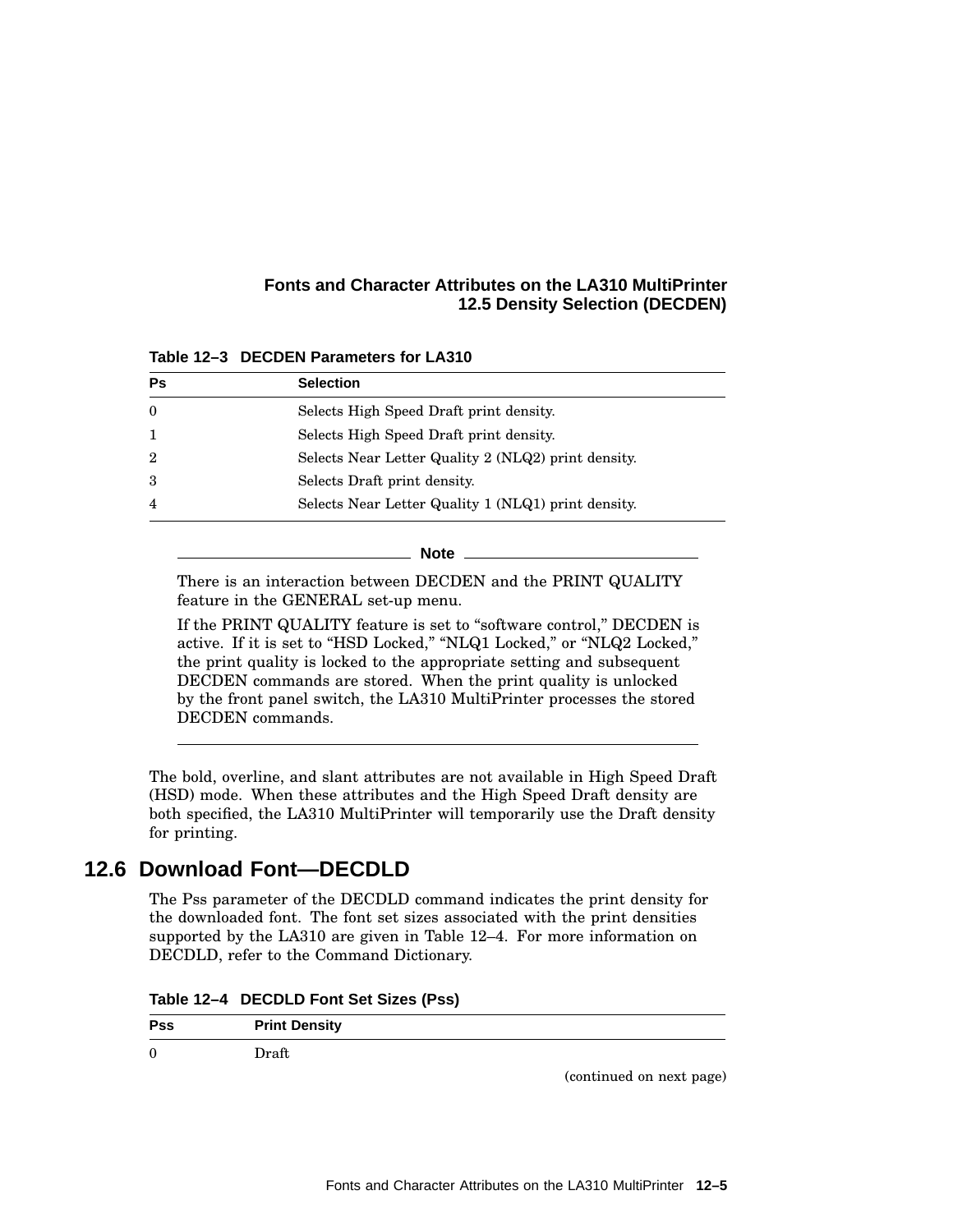#### **Fonts and Character Attributes on the LA310 MultiPrinter 12.6 Download Font—DECDLD**

#### **Table 12–4 (Cont.) DECDLD Font Set Sizes (Pss)**

| <b>Pss</b>     | <b>Print Density</b>  |
|----------------|-----------------------|
| 1              | Draft                 |
| 3              | Near Letter Quality 2 |
| $\overline{4}$ | High Speed Draft      |

The Near Letter Quality (NLQ1) density for a downloaded font file is generated algorithmically by the LA310 from the downloaded Draft font file.

The supported DECDLD matrix widths for the LA310 are given in Table 12–5.

**Table 12–5 DECDLD Matrix Width (Pcmw)**

| Pcmw | <b>Print Density</b>              |
|------|-----------------------------------|
| 8    | Normal text High Speed Draft      |
| -11  | Normal text Draft (default)       |
| 23   | Normal text Near Letter Quality 2 |

The DECDLD matrix heights for the LA310 MultiPrinter are given in Table 12–6.

**Table 12–6 DECDLD Matrix Heights (Pcmh)**

| Pcmh | <b>Print Density</b>              |
|------|-----------------------------------|
| 8    | Normal text High Speed Draft      |
| 8    | Normal text Draft (default)       |
| 16   | Normal text Near Letter Quality 2 |

Any sequence with inconsistent density parameters (Pss and Pcmw) is ignored. For instance, a Pss value of 0, meaning Draft, with a Pcmw of 16, meaning a Near Letter Quality 2 matrix width, will cause the sequence to be ignored.

The Erase Control (Pe) parameter differs from the description in the Command Dictionary. The parameter values recognized by the LA310 are given in Table 12–7.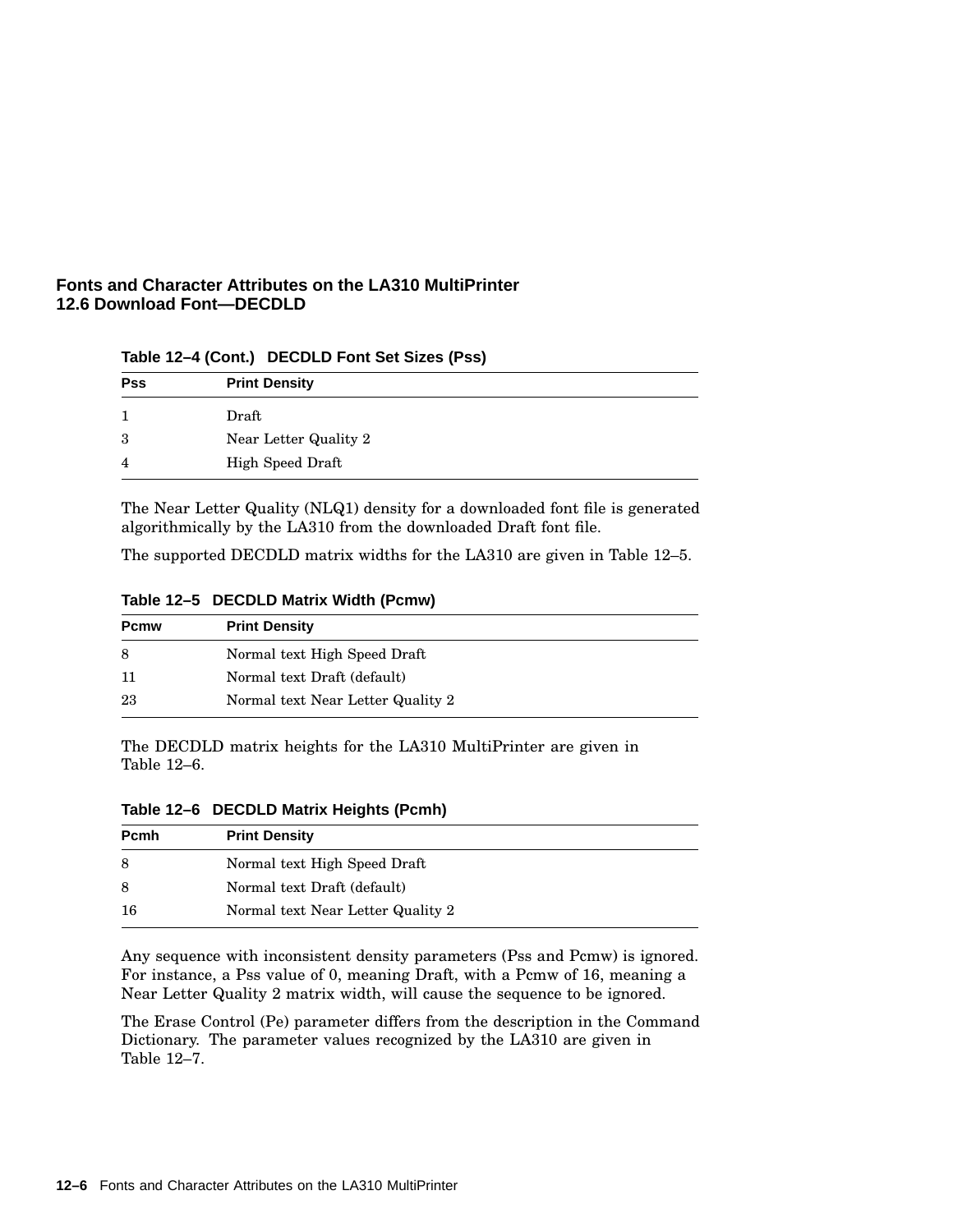### **Fonts and Character Attributes on the LA310 MultiPrinter 12.6 Download Font—DECDLD**

**Table 12–7 DECDLD Erase Control (Pe)**

| Pe             | <b>Erase Control</b>                                                |
|----------------|---------------------------------------------------------------------|
| $\theta$       | Erase all characters in all set sizes in the specified font buffer. |
| 1              | Erase only the characters that are loaded.                          |
| $\overline{2}$ | Erase all characters in all set sizes in all font buffers.          |
| 3              | Erase all characters in the specified set size and font buffer.     |

The LA310 Multiprinter allows you to load fonts for three different densities into a font buffer. You must use a Pe value of 3 when downloading more than one density into a font buffer to prevent previously loaded fonts in a different density from being erased.

The LA310 font file download capability is limited by the following considerations:

- Full cell fonts ( $Pu = 2$ ) are not supported by the LA310 MultiPrinter. A DECDLD protocol selector with a Pu value of 2 will be ignored by the LA310 MultiPrinter.
- The LA310 MultiPrinter supports 2 font buffers, each supporting Draft, High-Speed Draft, and Near Letter Quality 2 (NLQ2) densities. The Near Letter Quality (NLQ1) density for the downloaded font file can be generated algorithmically by the printer from the downloaded Draft font file.

DECDLD control string error handling differs from the description in the Command Dictionary. If the Dscs string is found to be invalid, the remainder of the control string is ignored, but the effects of any parameters (such as Pe, Erase Control) will take effect.

# **12.7 Slant**

The LA310 MultiPrinter supports the Select Graphic Rendition (SGR) attribute for slant by algorithmically slanting the characters.

Slant is performed in one pass with double horizontal resolution. In draft and HSD modes, printing is slower in slant than in normal draft mode. Slant is performed in the same way for NLQ1 and and NLQ2 modes, but without any impact on the normal printing speed for these densities.

See SGR in the Command Dictionary.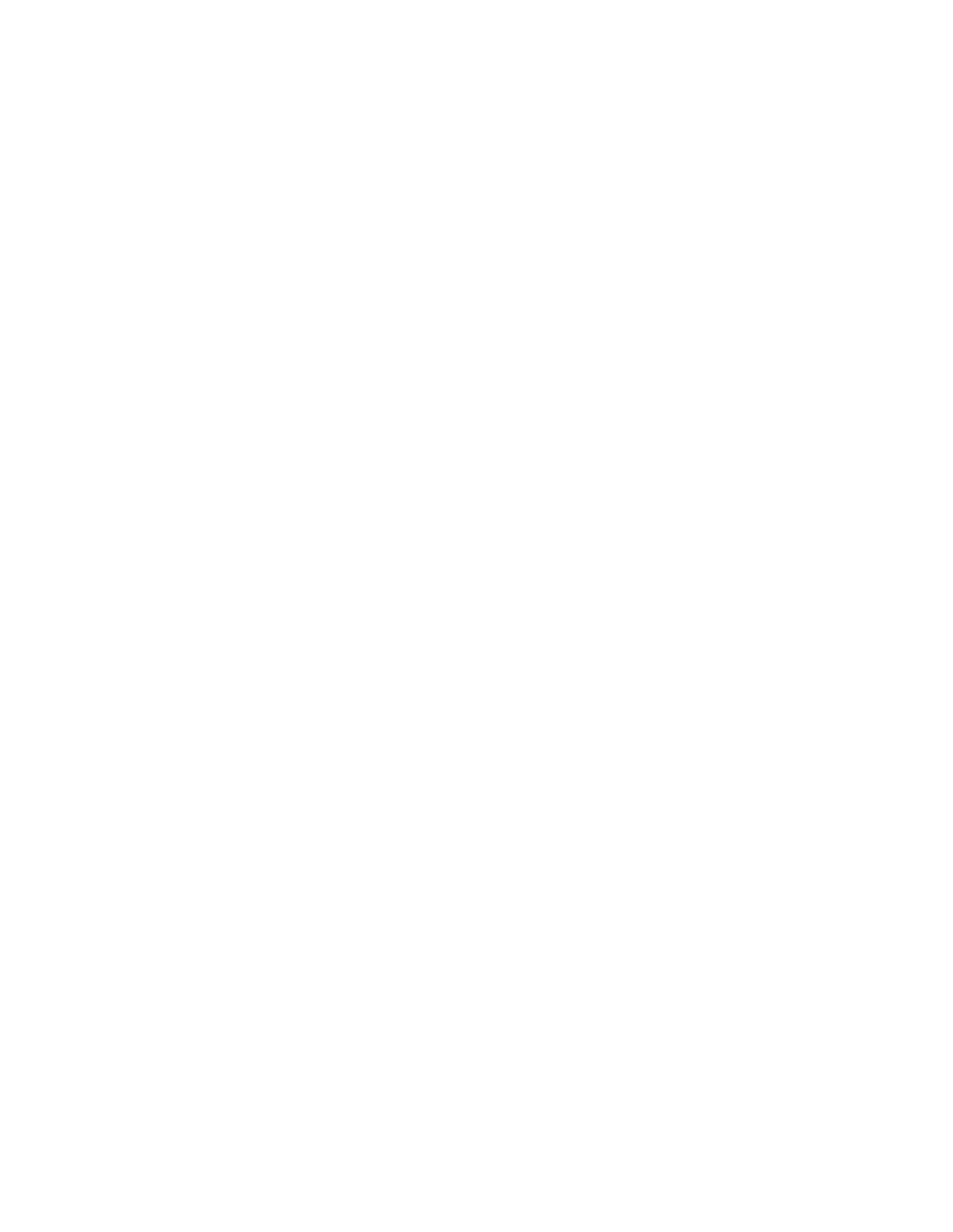# **13**

# **Sixel Graphics Considerations on the LA310 MultiPrinter**

This chapter explains the graphics resolution capability of the LA310 MultiPrinter.

# **13.1 Graphics Resolution**

Since the LA310 does not support a physical horizontal resolution of 1/660", it needs to "fall back" to a different grid size when some grid sizes are requested. Table 13–1 shows the values that the LA310 uses for the macro parameter (Ps1) of the Sixel Graphics mode protocol selector.

| <b>Macro Value</b> | <b>Horizontal Grid</b><br>Size (inches) | <b>Actual Aspect Ratio (Vert</b><br>pixels:horiz pixels) | <b>Target Aspect</b><br>Ratio |
|--------------------|-----------------------------------------|----------------------------------------------------------|-------------------------------|
| 0 or None          | $1/144$ " $(.0069)$                     | 200:100                                                  | 200:100                       |
| 1                  | $1/144$ " (.0069)                       | 200:100                                                  | 200:100                       |
| 2, fallback to:    | $1/180$ " (.0056)                       | 250:100                                                  | 450:100                       |
| 3, fallback to:    | $1/180$ " (.0056)                       | 250:100                                                  | 300:100                       |
| 4,                 | $1/180$ " (.0056)                       | 250:100                                                  | 250:100                       |
| 5, fallback to:    | $1/144$ " $(.0069)$                     | 200:100                                                  | 183:100                       |
| 6, fallback to:    | $1/144$ " $(.0069)$                     | 200:100                                                  | 150:100                       |
| 7, fallback to:    | $1/144$ " $(.0069)$                     | 200:100                                                  | 130:100                       |
| 8, fallback to:    | $1/144$ " $(.0069)$                     | 200:100                                                  | 112:100                       |
| 9 fallback to:     | $1/72$ " $(.0139)$                      | 100:100                                                  | 100:100                       |
| >9                 | $1/144$ " (.0069)                       | 200:100                                                  | 200:100                       |

**Table 13–1 Graphics Pitch Fallbacks**

Table 13–2 shows the horizontal grid size (HGS) and vertical grid size (VGS) fallbacks relative to the requested horizontal grid size and the aspect ratio.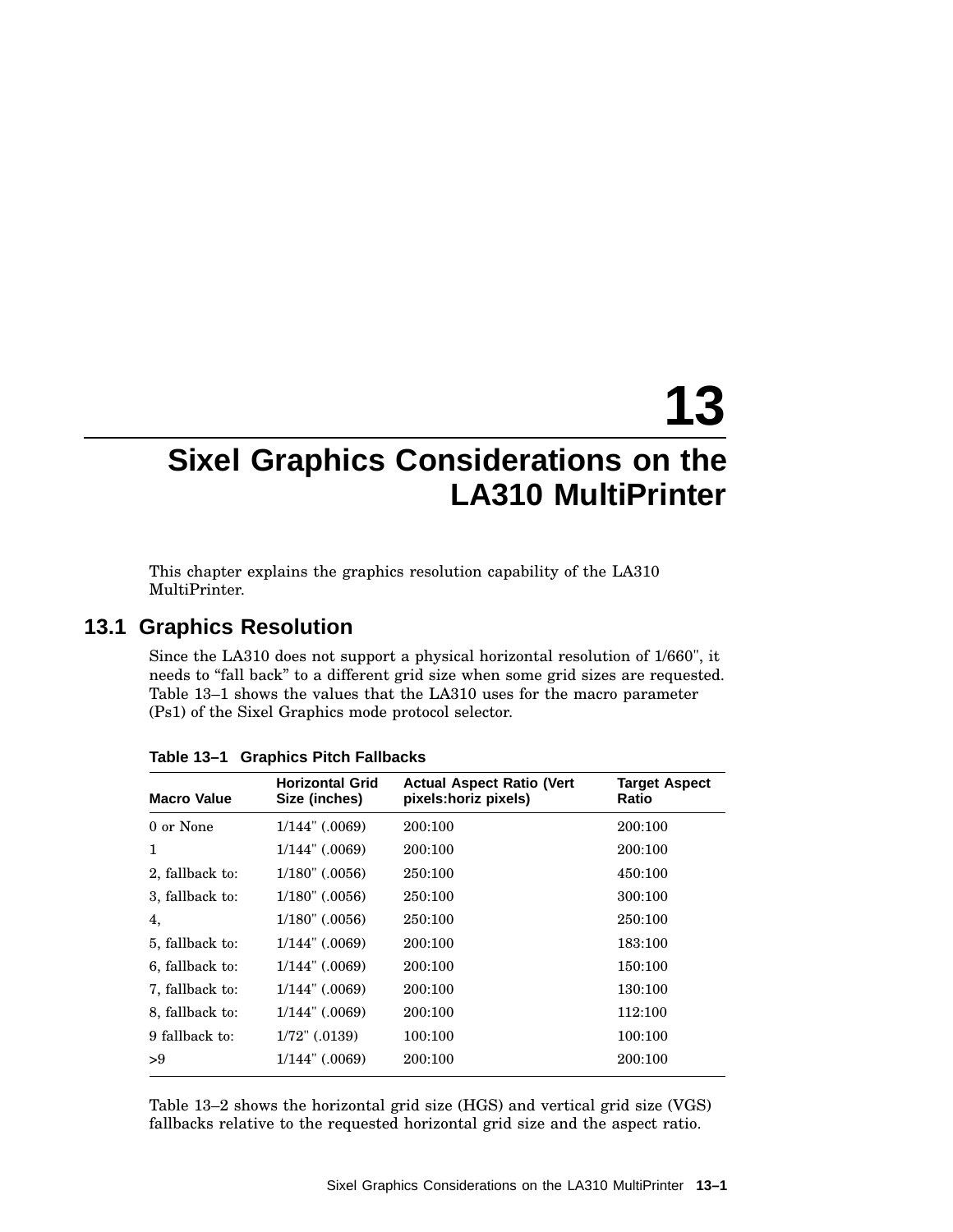#### **Sixel Graphics Considerations on the LA310 MultiPrinter 13.1 Graphics Resolution**

The printer attempts to preserve the requested aspect ratio without exceeding the requested horizontal grid size (as defined by Pn3 of the protocol selector).

The aspect ratio is provided by Ps1 or Set Raster Attributes (DECGRA).

First the printer ensures that the aspect ratio is one of the supported values (1:1, 2:1, 2.5:1):

- If aspect ratio is less than 1.5:1, fall back to 1:1
- If aspect ratio is greater than or equal to 1.5:1 and less than 2.25:1, fall back to 2:1
- If aspect ratio is greater than or equal to 2.25:1, fall back to 2.5:1

Then the printer computes the HGS and VGS values that best match the aspect ratio and requested Pn3 value.

|                          |                                |                                         | <b>Vertical Grid Size by Aspect</b><br>Ratio with HGS Fallbacks (If Any) |                                                         |  |
|--------------------------|--------------------------------|-----------------------------------------|--------------------------------------------------------------------------|---------------------------------------------------------|--|
| Pn3<br><b>Decipoints</b> | Horizontal<br><b>Grid Size</b> | 1:1                                     | 2:1                                                                      | 2.5:1                                                   |  |
| 0 or none                |                                | No change to HGS and VGS defined by Ps1 |                                                                          |                                                         |  |
| $1 - 3$                  |                                | Fallback to 4 decipoints                |                                                                          |                                                         |  |
| 4                        | 1/180"                         | $1/144$ " <sup>1,2</sup>                | $1/72"$ <sup>1</sup>                                                     | 1/72"                                                   |  |
| 5                        | 1/144"                         | $1/144$ <sup>"2</sup>                   | 1/72"                                                                    | VGS fallback<br>to 1/72"<br>HGS fallback<br>to $1/180"$ |  |
| $6-9$                    | Fallback to 5 decipoints       |                                         |                                                                          |                                                         |  |
| 10                       | 1/72"                          | 1/72"                                   | VGS fallback to 1/72"<br>HGS fallback to<br>$1/144$ " <sup>2</sup>       | VGS fallback<br>to 1/72"<br>HGS fallback<br>to $1/180"$ |  |
| >10                      | Fallback to 10 decipoints      |                                         |                                                                          |                                                         |  |

#### **Table 13–2 Graphics Grid Size Fallbacks**

<sup>1</sup>Aspect ratio is not preserved with this combination.

<sup>2</sup>The vertical grid size of  $1/144$ " is approximated by two passes of the printhead shifted by  $1/216$ ".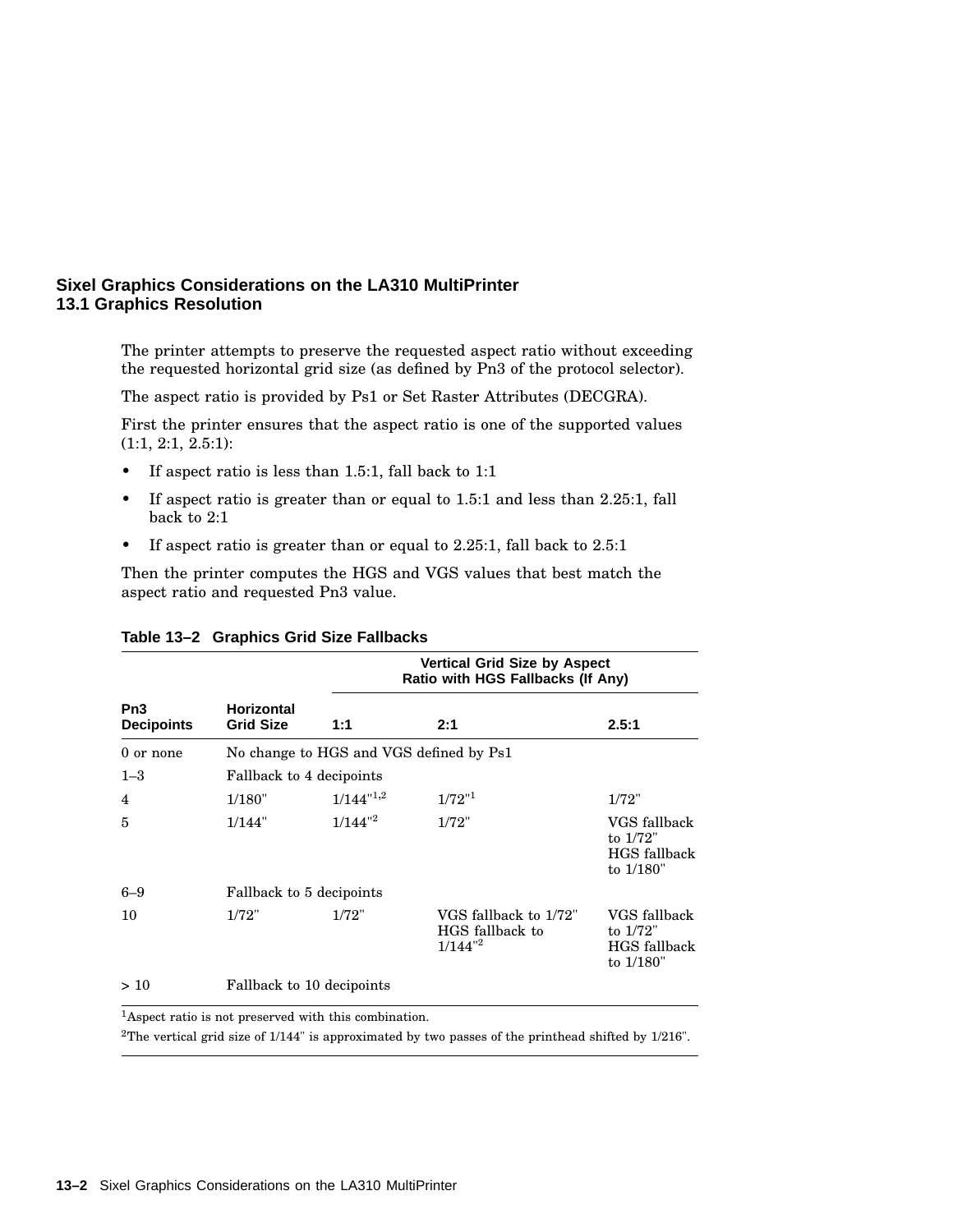# **14 Control Characters for the LA310 MultiPrinter**

This chapter describes the control characters for the LA310 MultiPrinter and their functions. The control characters are:

- Bell, described in Section 14.1
- EOT, described in Section 14.2
- ENQ, described in Section 14.3

## **14.1 Bell**

The LA310 MultiPrinter has an audio indicator, or bell. The bell can be configured using setup to sound one beep, to sound three beeps, to sound continuously, or not to sound at all when an error occurs. When the device receives a Bell (BEL) control character, it always sounds one beep.

# **14.2 EOT**

When "DISCON/EOT" is enabled by the setup facility, the DTR signal on the serial port is dropped for 5 seconds when the End of Transmission (EOT) control code is received. This feature applies only if the serial port is active. See the setup feature DISCON/EOT, in the *LA310 MultiPrinter Installation /User's Guide*.

## **14.3 ENQ**

When "ANSWERBACK/ENQ" is enabled by the setup facility, the answerback message is sent by the printer on receipt of the Enquire (ENQ) character. This feature only applies when the serial port is active. See the setup feature ANSWERBACK/ENQ in the *LA310 MultiPrinter Installation/User's Guide*. Also see the Load Answerback (DECLANS) command in Appendix C.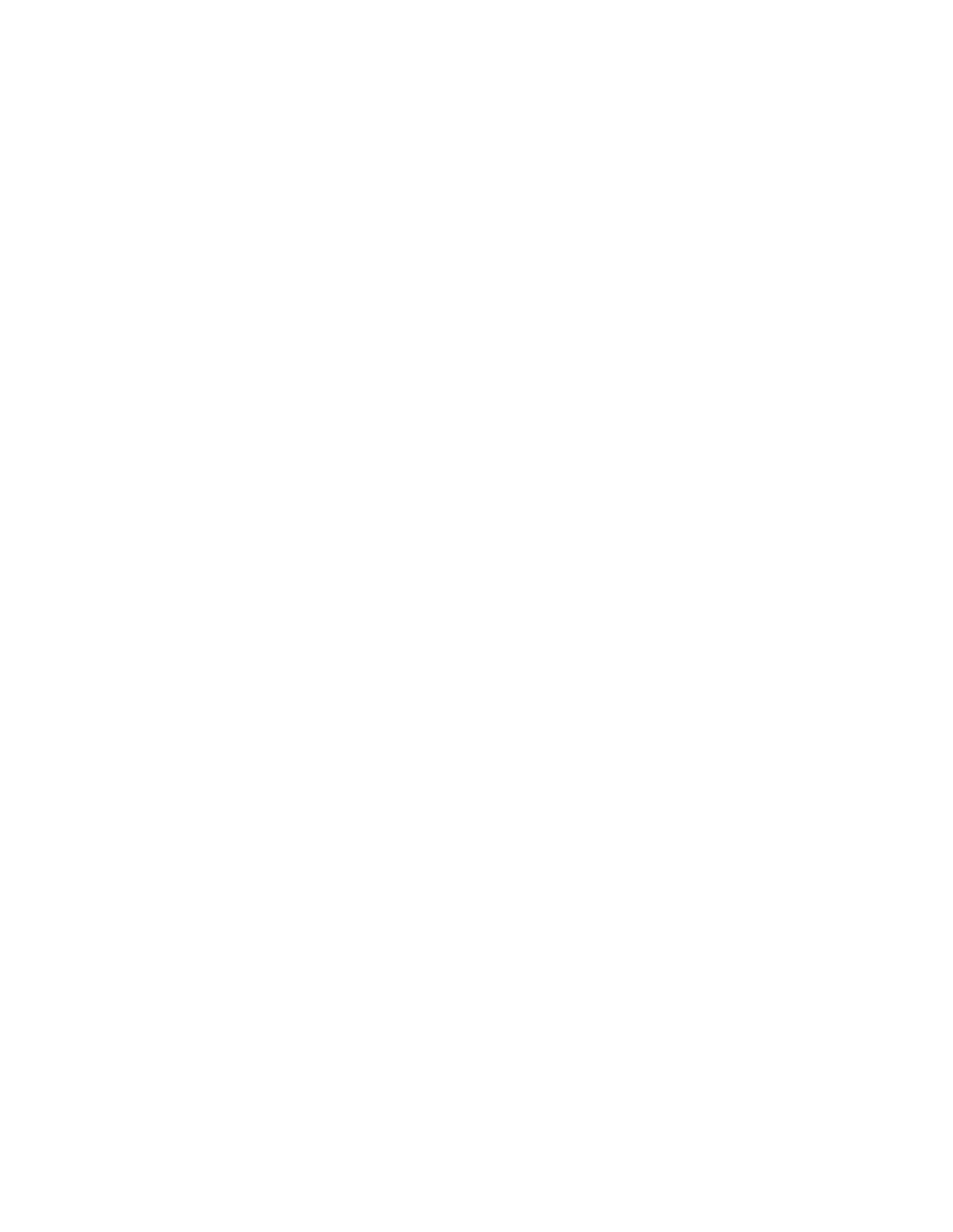# **Part III LA600 MultiPrinter**

Part III of the *Digital ANSI-Compliant Printing Protocol Level 2 Programming Supplement* describes the DEC PPL2 protocol as implemented by the LA600 MultiPrinter.

- Chapter 15 describes the basic features and characteristics of the LA600 MultiPrinter.
- Chapter 16 describes the the printing of the physical page on the LA600 MultiPrinter.
- Chapter 10 describes the initial state of the printer.
- Chapter 18 describes how status and error messages are handled.
- Chapter 19 describes the fonts and font cartridges available on the LA600 MultiPrinter and its bar code capability.
- Chapter 21 describes the sixel graphics considerations for the LA600 MultiPrinter.
- Chapter 22 describes the control characters and their functions on the LA600 MultiPrinter.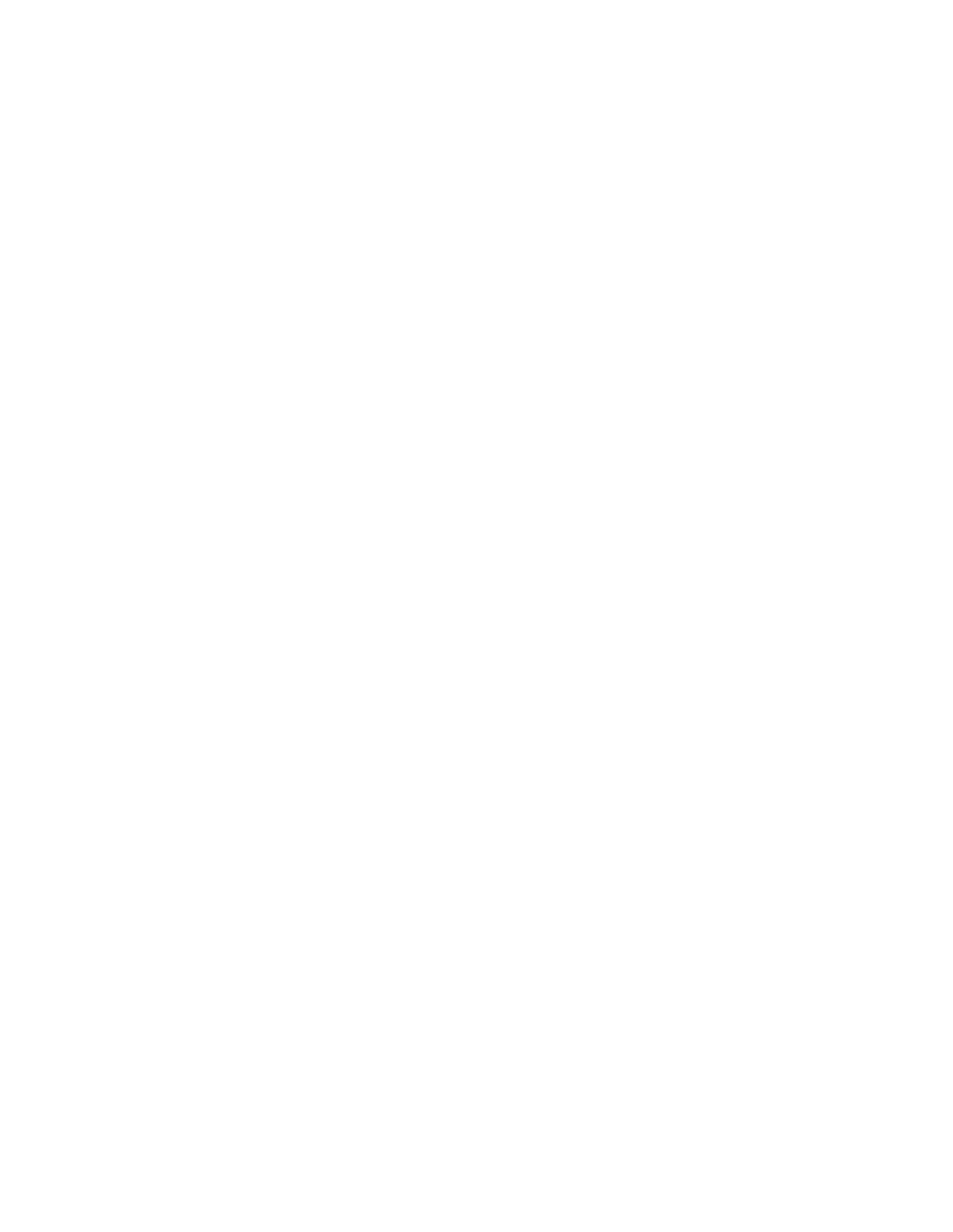# **15 General Information About the LA600 MultiPrinter**

This chapter contains the following information about the LA600 MultiPrinter:

- Description of the LA600 MultiPrinter, Section 15.1
- Protocol extensions and exceptions, Section 15.2
- Alternate protocols, Section 15.3
- Additional interfaces with additional protocols, Section 15.4
- Color printing, Section 15.5
- Cartridges, Section 15.6

# **15.1 Description of the LA600 MultiPrinter**

The LA600 MultiPrinter is a high-speed impact dot-matrix printer, designed for general business applications. With flexible paper-handling capabilities, the LA600 MultiPrinter can print on continuous pinfeed paper and multiple part forms, single sheets, envelopes, and labels. The automatic sheet feeder can accept up to three input trays, for standard single sheets, heavy stock, multicopy forms, and envelopes. The print quality is suitable for word processing in a small-to-medium computer environment.

The LA600 MultiPrinter:

- Is a 24-pin printer, with a vertical density of 180 dpi.
- Can print in six colors, in addition to black and white.
- Has a Document on Demand capability (automatic or manual), which prevents wasting forms or paper between printing jobs.
- Accepts optional boards called Personality Modules that provide other interfaces and protocols.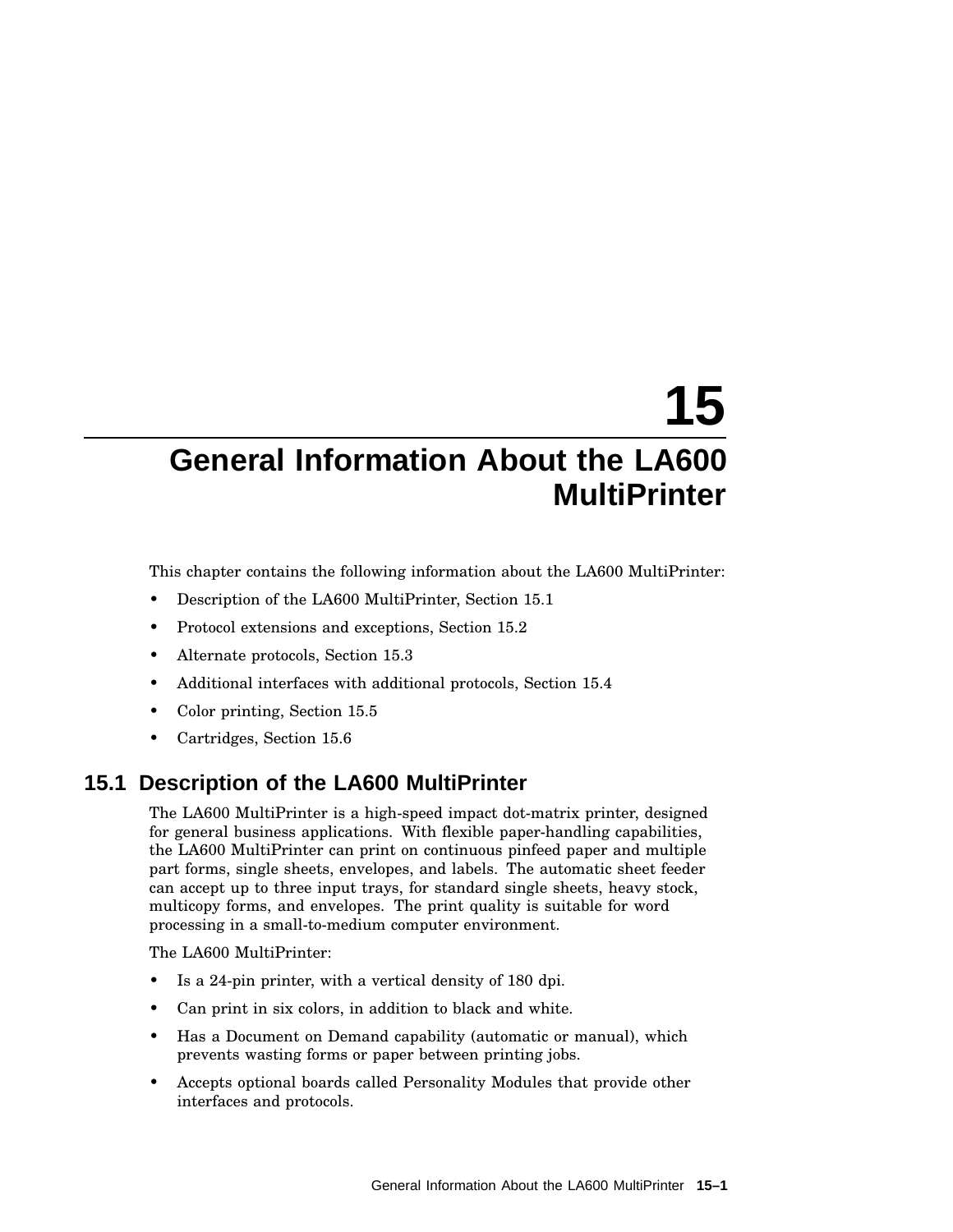#### **General Information About the LA600 MultiPrinter 15.1 Description of the LA600 MultiPrinter**

- Can be connected at the same time to serial and parallel ports, and switches automatically between them when data is received.
- Has a slot for optional cartridges for additional fonts or character sets.

# **15.2 DEC PPL2 Extensions and Exceptions**

#### **Note**

References are made in this manual to Chapter 7 (Command Dictionary) of the associated manual *Digital ANSI-Compliant Printing Protocol Level 2 Programming Reference Manual*. For brevity in this document, that chapter is called "Command Dictionary."

The implementation of DEC PPL2 on the LA600 MultiPrinter involves a number of extensions and exceptions, which are summarized in Table 15–1 and Table 15–2. For further information, refer to the Command Dictionary.

| <b>Extensions</b>       |  |
|-------------------------|--|
| Sixel graphics          |  |
| Cyrillic character sets |  |
| Hebrew character sets   |  |
| Katakana character set  |  |
| Greek character sets    |  |
| Turkish character sets  |  |
| Metric line spacing     |  |
| Color                   |  |
| Sheet feeder            |  |
|                         |  |

| Table 15-1 DEC PPL2 Extensions |  |  |
|--------------------------------|--|--|
|--------------------------------|--|--|

#### **Exceptions**

LA210, LA120, LA50 alias Device Attributes Report (DA) parameters Control Representation Mode (CRM)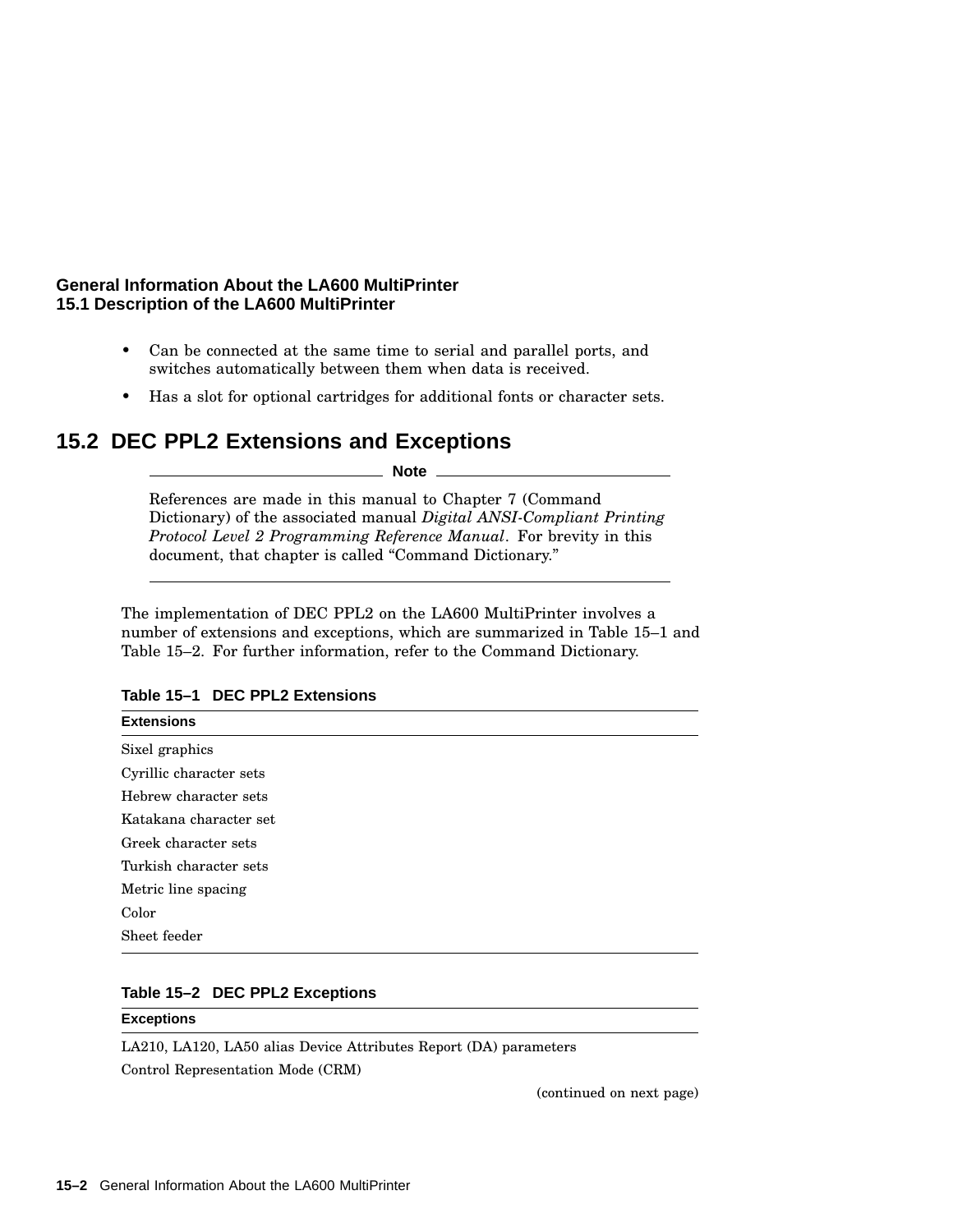#### **General Information About the LA600 MultiPrinter 15.2 DEC PPL2 Extensions and Exceptions**

#### **Table 15–2 (Cont.) DEC PPL2 Exceptions**

| <b>Exceptions</b>                         |  |  |  |
|-------------------------------------------|--|--|--|
| Protocol switching                        |  |  |  |
| Horizontal Page Width Alignment (DECHPWA) |  |  |  |
| Answerback (DECLANS, ENQ)                 |  |  |  |
| Proportional Spacing (DECPSP)             |  |  |  |
| Graphic Size Modification (GSM)           |  |  |  |
| Select Input Tray Failover (DECSITF)      |  |  |  |
| Paper Exit Control (DECPEC)               |  |  |  |
| Printhead Gap Setting (DECPHGC)           |  |  |  |
| Bar Code Printing (DECSBCA, DECBAR)       |  |  |  |
|                                           |  |  |  |

# **15.3 Alternate Protocols Supported by the LA600 MultiPrinter**

This part of the manual describes the DEC PPL2 protocol as implemented on the LA600 MultiPrinter. The LA600 MultiPrinter also emulates the protocols for printing on the following devices:

- IBM Proprinter XL24
- Epson LQ1060/2550

The protocol mode is changed using either the Select Other Coding System (SOCS)/Return from Other Coding System (ROCS) command combination or the IBM Proprinter Emulation Mode (DECIPEM) command. These commands are described in the Command Dictionary.

Table 15–3 lists the SOCS/ROCS command sequence to enter emulation mode for each of the protocols supported by the LA600 MultiPrinter.

| Table 15–3 SOCS/ROCS Commands for Each Emulation Mode |  |  |  |  |  |  |
|-------------------------------------------------------|--|--|--|--|--|--|
|-------------------------------------------------------|--|--|--|--|--|--|

| <b>Emulation Mode</b> | <b>SOCS/ROCS Command</b>   |
|-----------------------|----------------------------|
| <b>IBM</b> Proprinter | $\text{ESC }$ $\text{R}$ = |
| <b>EPSON ESC/P</b>    | $RSC$ $%$ SP $2$           |
| Return to DEC PPL2    | $FSC \approx \omega$       |
|                       |                            |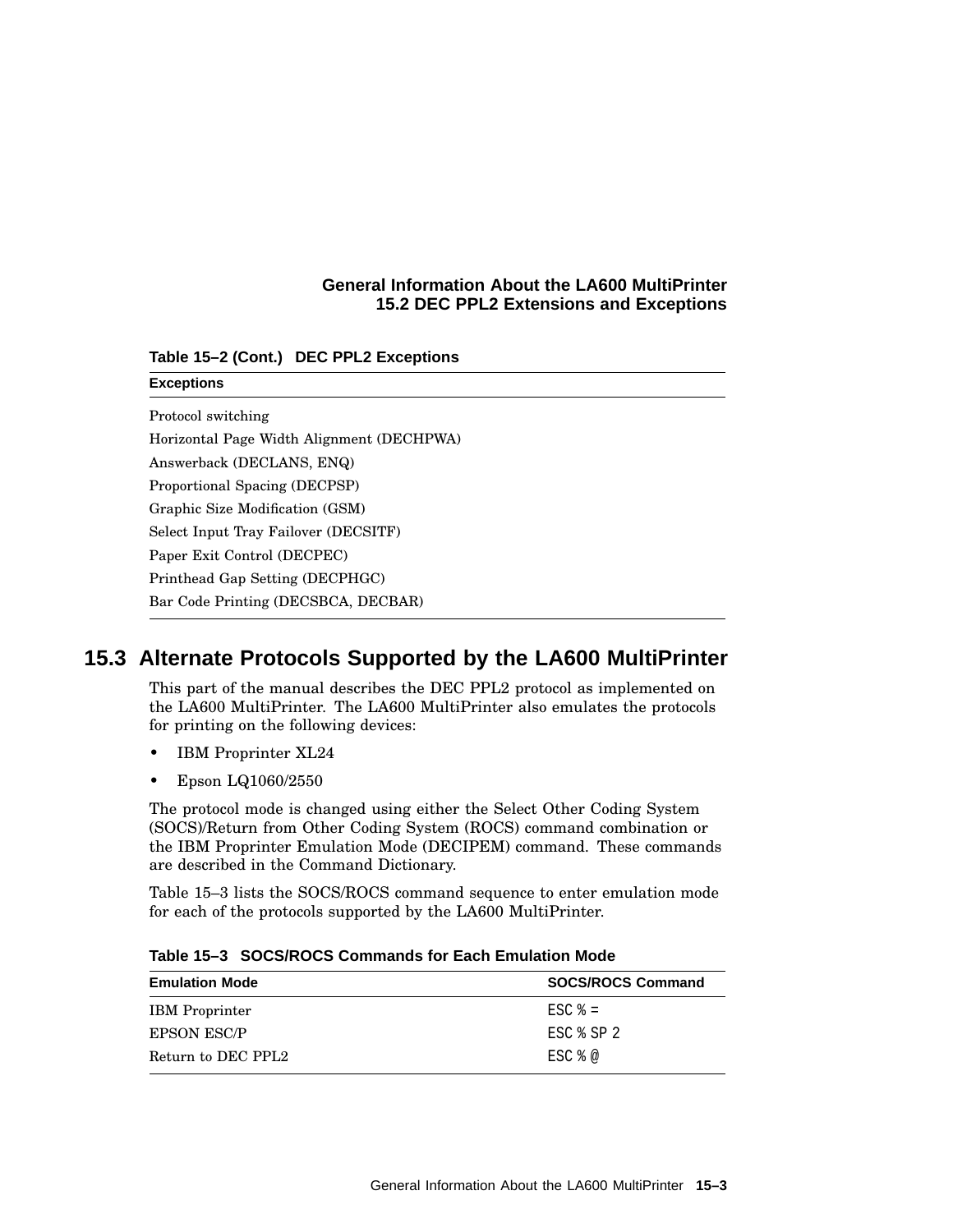#### **General Information About the LA600 MultiPrinter 15.4 Additional Interfaces with Additional Protocols**

# **15.4 Additional Interfaces with Additional Protocols**

Optional boards, called Personality Modules, are available for the LA600 MultiPrinter, as follows:

LA60X-SI Serial/Parallel with IBM, EPSON, and Philips protocols LA60X-CX IBM COAX LA60X-TX IBM TWINAX LA60X-ET Ethernet

# **15.5 Color Printing Provided by the LA600 MultiPrinter**

With the optional four-color ribbon installed, the LA600 MultiPrinter produces up to eight different colors:

Yellow Magenta Cyan Black Red (magenta and yellow) Green (yellow and cyan) Blue (magenta and cyan) White (no printing)

Eight colors can be produced from the four-color ribbon (yellow, magenta, cyan, and black) because they can be selected individually and in combinations.

The LA600 MultiPrinter supports the Select Graphic Rendition (SGR) color text parameters listed in the Command Dictionary. In Sixel Graphics mode, the LA600 MultiPrinter prints black and white or color sixels, using the 8-color columns from the HLS and RGB color maps in the Sixel Graphics chapter of the Reference Manual.

# **15.6 Cartridges Supported by the LA600 MultiPrinter**

The LA600 MultiPrinter has a slot for an optional cartridge, and cartridges are available to supply additional fonts and character sets. For more information, consult your Digital Sales Representative.

Before inserting the cartridge, turn the printer power off. Then insert the cartridge, and turn the power back on. If you insert the cartridge while the printer is powered on, the printer may not be able to select and use the cartridge. Select PRINT TEST 3 in setup mode to print the fonts and character sets including the cartridge-based fonts and character sets supported by the printer. A few lines of text in each font are also printed.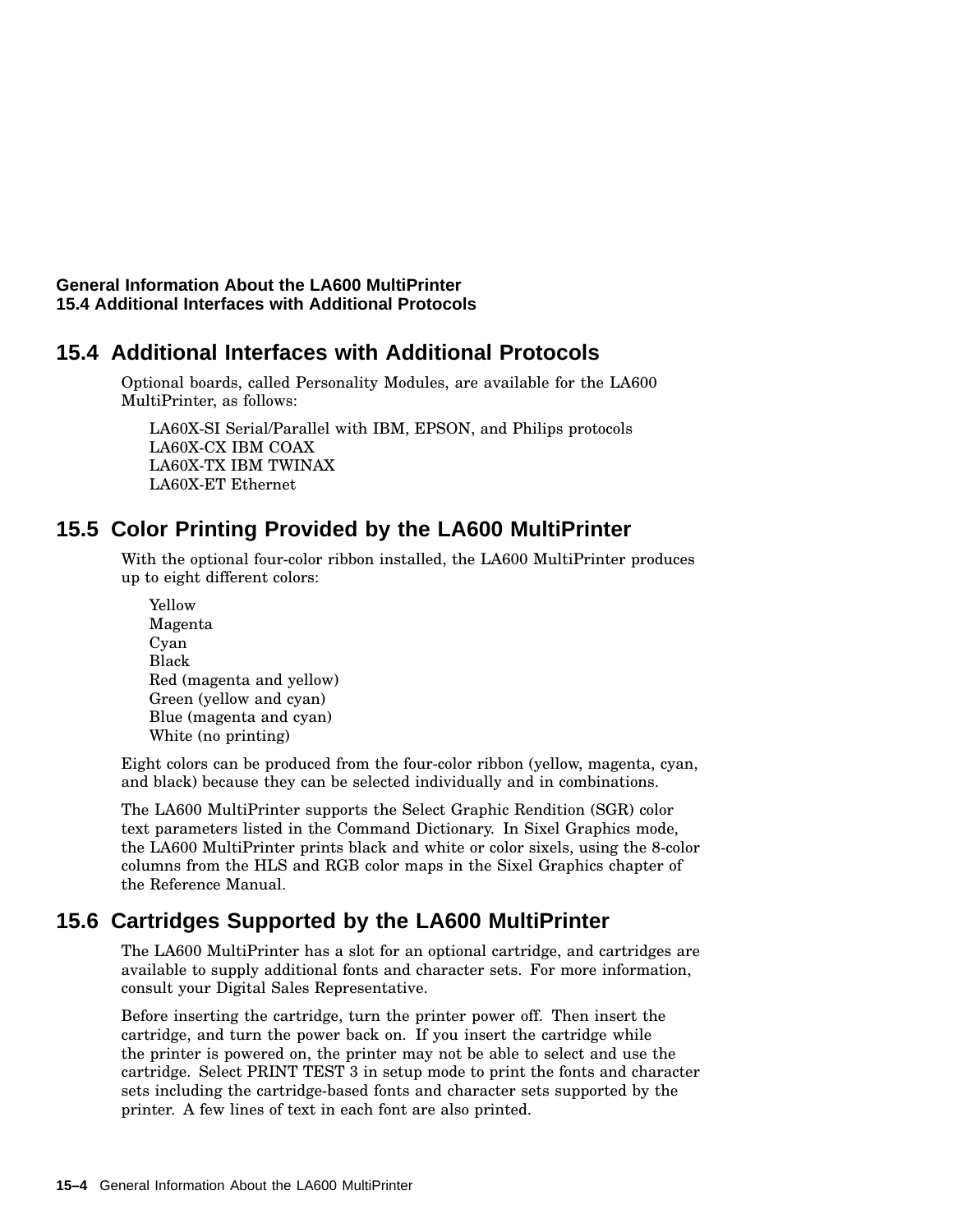# **16**

# **Physical Page Characteristics of the LA600 MultiPrinter**

This chapter explains how the LA600 MultiPrinter printer handles the transfer of the logical page in memory to the physical paper. Topics include:

- Paper handling, Section 16.1
- Automatic Sheet Feeder control, Section 16.3
- Response to a Form Feed request, Section 16.2
- Paper tray selection, Section 16.4
- Paper exit selection, Section 16.5
- Printhead gap control, Section 16.6
- Horizontal text resolution, Section 16.7
- Vertical text resolution, Section 16.8
- Limits on partial line motion, Section 16.9
- Size of the print area, Section 16.10
- Logical page to physical sheet mapping, Section 16.11
- Tab support, Section 16.12

In this chapter the top of form paper position is defined as the position of line 1 on the page. This position does not change with the top margin setting. The form length is defined by the setup feature or by the Set Lines Per Page (DECSLPP) command.

# **16.1 Paper Handling**

This section summarizes the three paper feed modes and loading processes for the LA600 MultiPrinter.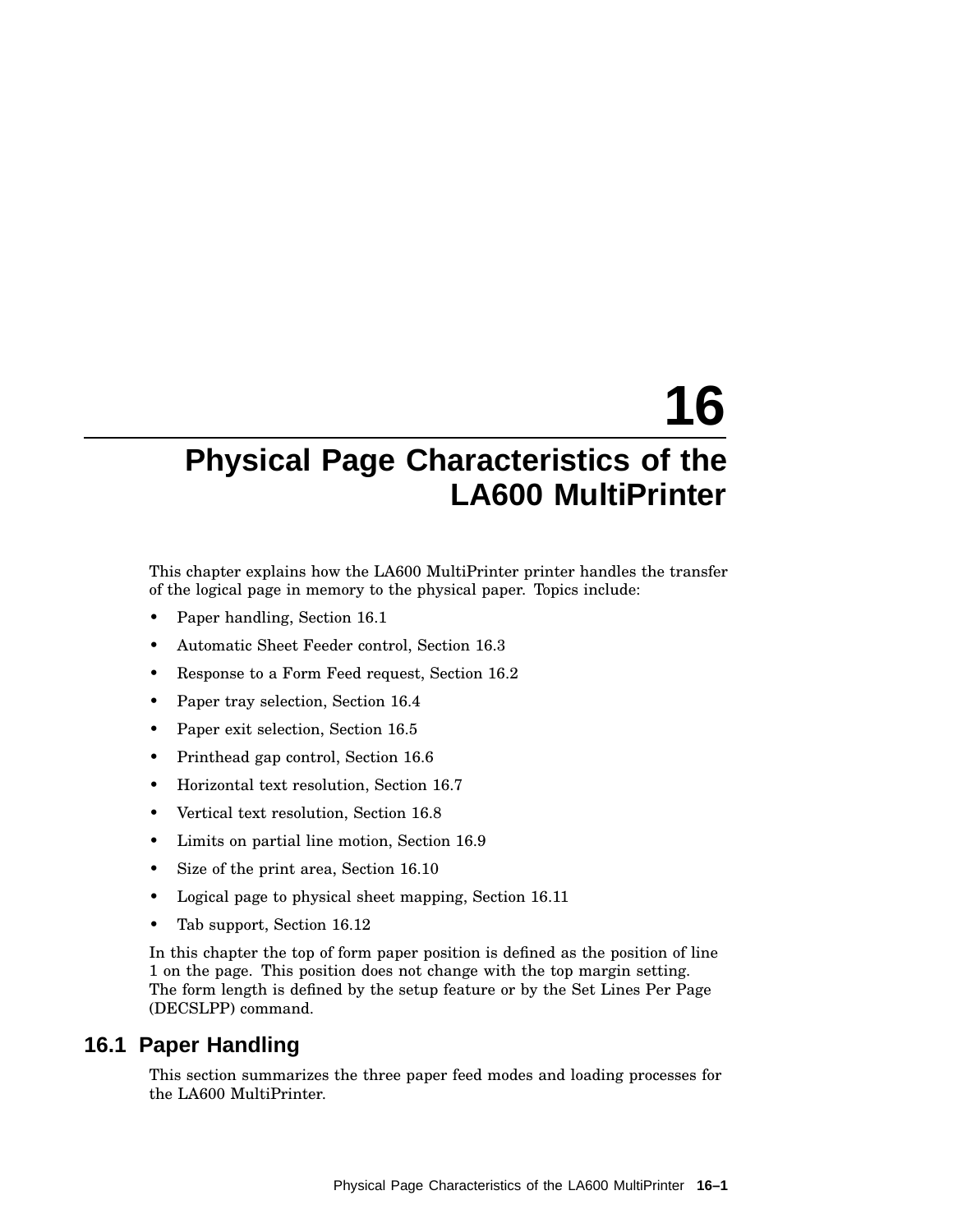#### **Physical Page Characteristics of the LA600 MultiPrinter 16.1 Paper Handling**

#### **Fanfold Paper — Front Feed/Rear Output (Tractor Mode)**

Paper in parked position loads automatically when data is received.

At power-up, when the LA600 MultiPrinter is not at line 1, column 1, or in parked position, the printer performs a conditional Form Feed to reset Top of Form (TOF). The LA600 MultiPrinter can detect the top of the first form only.

The LA600 MultiPrinter uses the form length, as determined by the setup feature or by the Set Lines Per Page (DECSLPP) command, to compute the tops of forms other than the first.

#### **Cut Sheet Paper — Manual Feed/Front Insertion and Top or Front Output (Friction Mode)**

Paper is automatically ejected if present in the paper path at power-up.

Paper is automatically loaded when paper is pre-inserted and the first data is received.

#### **Cut Sheet Paper — Automatic Sheet Feed/Top Insertion and Top or Front Output (Friction Mode)**

Paper is automatically ejected if present in the paper path at power-up.

Paper is automatically loaded when paper is already inserted and the first data is received.

# **16.2 Response to Form Feed (FF)**

The following information refers to paper motion when the Form Feed (FF) control code is received; actions that occur when the user presses the Form Feed button are not covered.

#### **Fanfold Paper — Front Feed**

When paper is loaded, FF advances the paper to the next top of form.

#### **Cut Sheet Paper — Manual Feed**

If paper is not present, FF causes no action. If paper is pre-inserted, FF causes no action (paper remains unaffected). If paper is loaded, FF ejects the sheet.

#### **Automatic Sheet Feeder — Top Feed**

If the selected bin is empty of paper, FF has no action. If the selected bin contains paper, FF has no action (paper remains unaffected). If paper is loaded into the bin, FF ejects the sheet.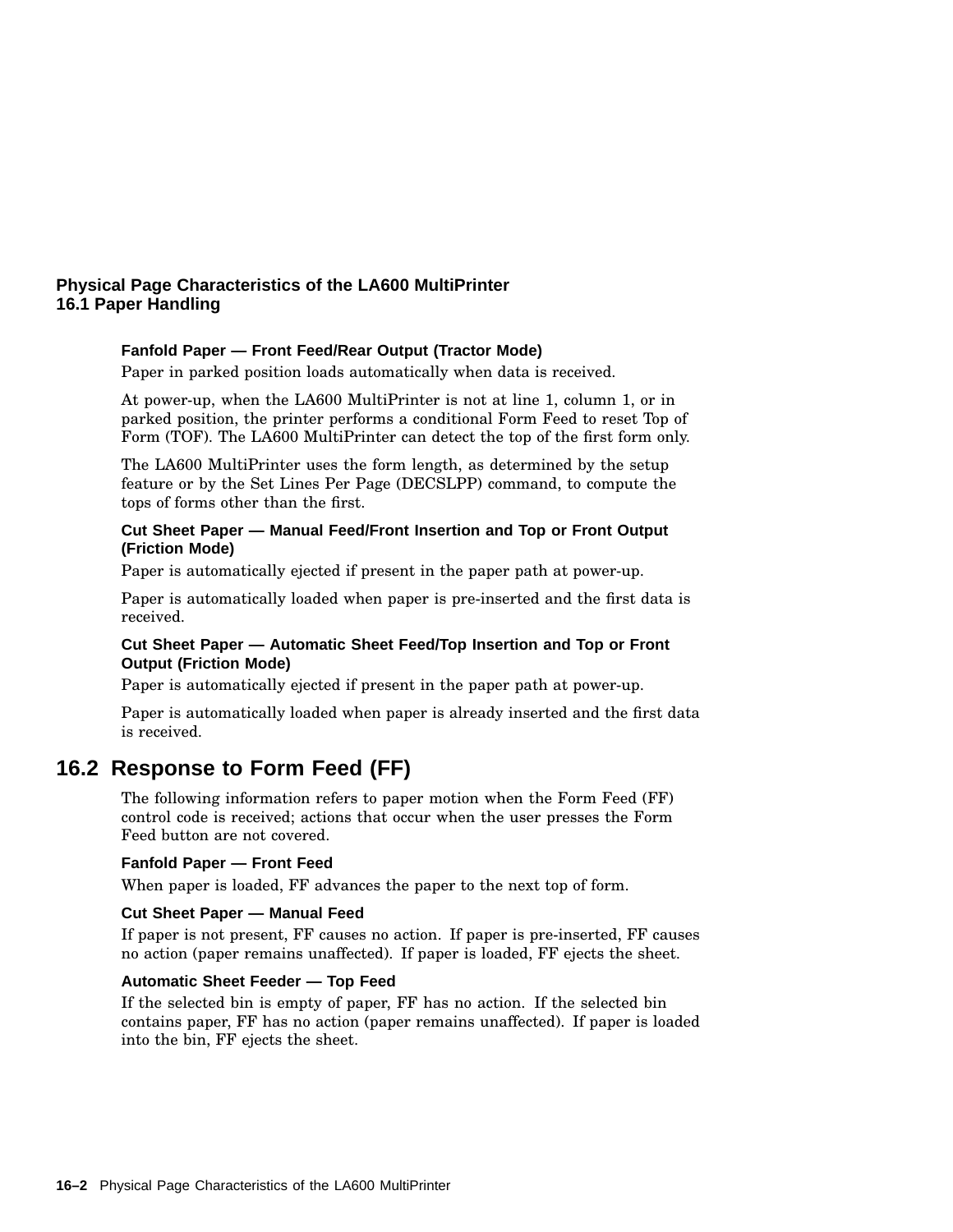#### **Physical Page Characteristics of the LA600 MultiPrinter 16.2 Response to Form Feed (FF)**

**Note**

If the paper source is modified via the command DECASFC or the Operator Panel, the current cut sheet is ejected and the fanfold paper is parked automatically.

# **16.3 Automatic Sheet Feeder Control**

To control its optional Automatic Sheet Feeder (ASF), the LA600 MultiPrinter uses the Automatic Sheet Feeder Control (DECASFC) command. If the sheet feeder is not installed, the LA600 performs a conditional sheet feed on receipt of the DECASFC. Table 16–1 provides the DECASFC parameters.

| Ps             | <b>Action</b>                                            |
|----------------|----------------------------------------------------------|
| $\theta$       | No selection change; conditional sheet feed is performed |
| $1 - 3$        | Select tray 1–3; conditional sheet feed is performed     |
| $\overline{4}$ | Tractor feed                                             |
| 99             | Manual feed                                              |

**Table 16–1 Ps Parameters for DECASFC**

If the active selection was tractor feed  $(Ps = 4)$  prior to a selecting a cut sheet tray input ( $Ps = 1-3$  or 99), the LA600 attempts to perform a parking function automatically, under the following conditions:

- 1. The latest printed fanfold form is fed forward to tear-off position.
- 2. The printer goes offline, waiting for the Start/Stop key to be pressed. (At this stage, the user must remove the last form by tearing it off, and then press Start/Stop.)
- 3. The fanfold paper is moved back to the park position.

DECASFC resets the printhead gap control setting to the Automatic Gap Control (AGC) mode.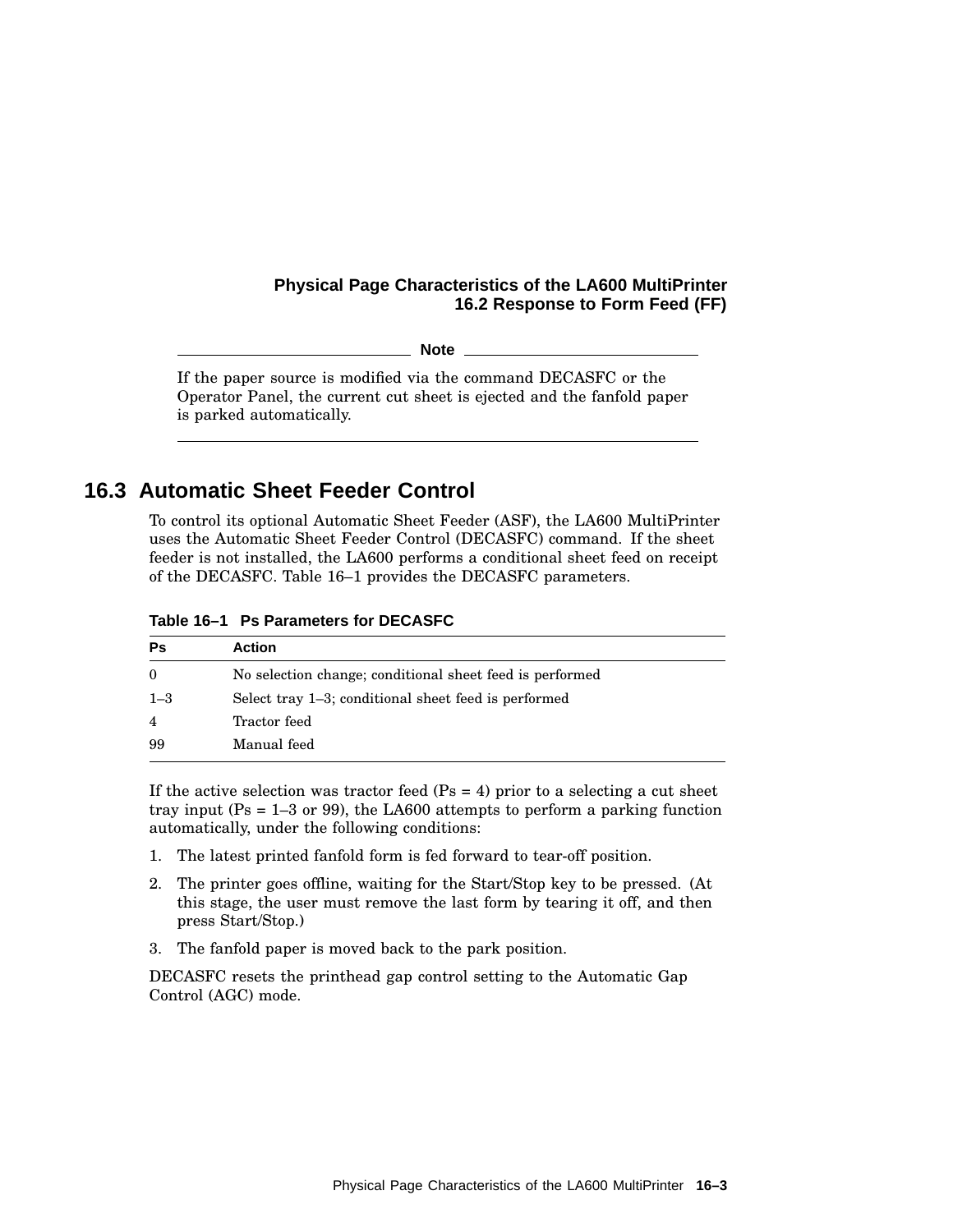**Physical Page Characteristics of the LA600 MultiPrinter 16.4 Paper Tray Selection (DECSITF)**

# **16.4 Paper Tray Selection (DECSITF)**

The LA600 supports the command Select Input Tray Failover (DECSITF). When all of the paper trays in the composite tray definition are empty, a ''paper out'' condition occurs. Printing resumes when any of these trays is reloaded.

The LA600 supports the Ps2–Psn values from 1 to 3, with a maximum of 3 parameters. The printer does **not** support the combination Ps2, Ps3=1,3.

DECSITF causes a conditional sheet feed.

# **16.5 Paper Exit Control (DECPEC)**

The LA600 supports the Paper Exit Control command, which applies to cut sheets only, as defined in Table 16–2.

| Table 16-2 Ps Parameters for DECPEC |
|-------------------------------------|
|-------------------------------------|

| Ps                | <b>Selected Paper Exit</b>                                                  |
|-------------------|-----------------------------------------------------------------------------|
| $0 \text{ or } 1$ | Paper stacker (top)                                                         |
|                   | Front paper exit—confirmed by Start/Stop $^1$                               |
|                   | Front paper exit—not confirmed by Start/Stop $^2$                           |
|                   | $\mathbf{m}$ . The set of the set of $\mathbf{m}$ , the set of $\mathbf{m}$ |

 $1$ To resume printing, the user must remove the printed cut sheet from the front paper exit and press the Start/Stop key on the Operator Panel.

<sup>2</sup>The application controls the printing of the next sheet.

# **16.6 Printhead Gap Control (DECPHGC)**

The LA600 supports the Printhead Gap Control (DECPHGC) command, which sets the distance between the printhead and the platen, as defined in Table 16–3.

**Table 16–3 Ps Parameters for DECPHGC**

| Ps       | <b>Selected Mode</b>                                         |
|----------|--------------------------------------------------------------|
| $\Omega$ | Automatic Gap Control (AGC)                                  |
| $1 - 6$  | Programmable Copy Control (PCC), defined by number of copies |

The default mode is AGC. The AGC procedure is automatically activated when the paper is inserted and one of the following conditions occurs: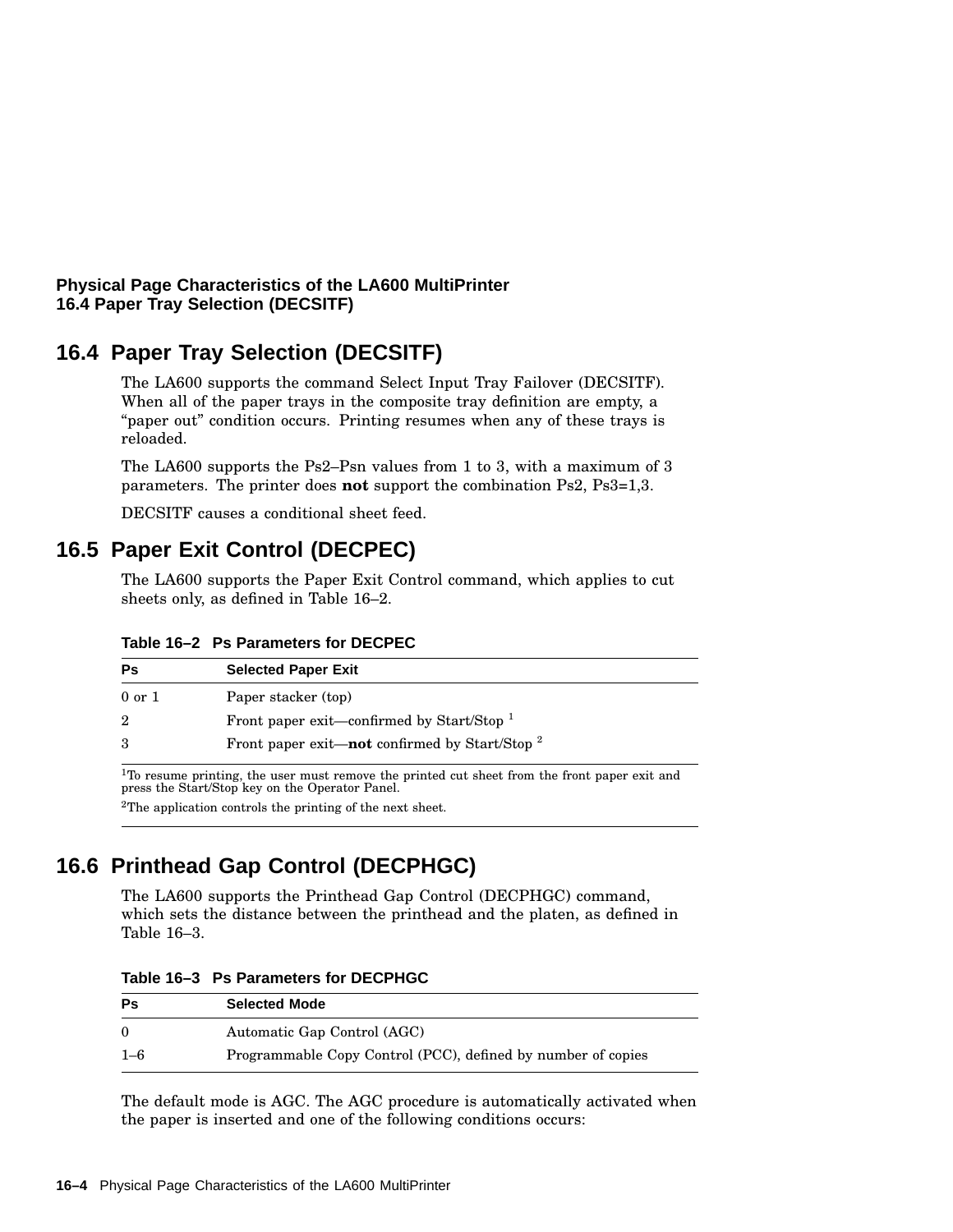### **Physical Page Characteristics of the LA600 MultiPrinter 16.6 Printhead Gap Control (DECPHGC)**

- The paper source has changed.
- Paper is inserted manually.
- Fanfold paper has moved from the parked position.
- Power-up has occurred.
- Printing resumes after an offline condition, which the resulted from either user action on the Start/Stop key or a fault.
- A DECPHGC command is received with Ps=0 on the previous page or prior to loading the paper.
- Paper is loaded at the time DECPHGC with Ps=0 is processed.

In AGC mode, the printer adjusts the printhhead after performing a paper thickness measurement at the active position. This reference point is the first print line, and the horizontal position is defined by setup, ''ADJUSTMENT'' feature, "AGC" function.

In PCC mode, the AGC function is inhibited. PCC mode remains active as long as the current paper or form is not ejected and the paper source does not change. The mode is reset when a DECASFC command with Ps=0 is received.

## **16.7 Horizontal Text Resolution**

The LA600 maintains accurate positioning for all horizontal pitches. When translating to the physical resolution of 1/720", positioning accuracy will be lost for the pitches indicated in Table 16–4, but in all cases it will be no more than 1/1440". This error does not accumulate from character to character, so there is no overall error accumulation across a line of text.

**Note**

For Sixel Graphics mode resolution fallbacks, see Table 21–2.

| <b>Target Pitch</b> | Selected HAI in<br><b>Centipoints</b> | Actual in 1/720" | Error                    |
|---------------------|---------------------------------------|------------------|--------------------------|
| -5                  | 1440                                  | 144              | None                     |
|                     |                                       |                  | (continued on next page) |

**Table 16–4 Horizontal Text Resolution and Error**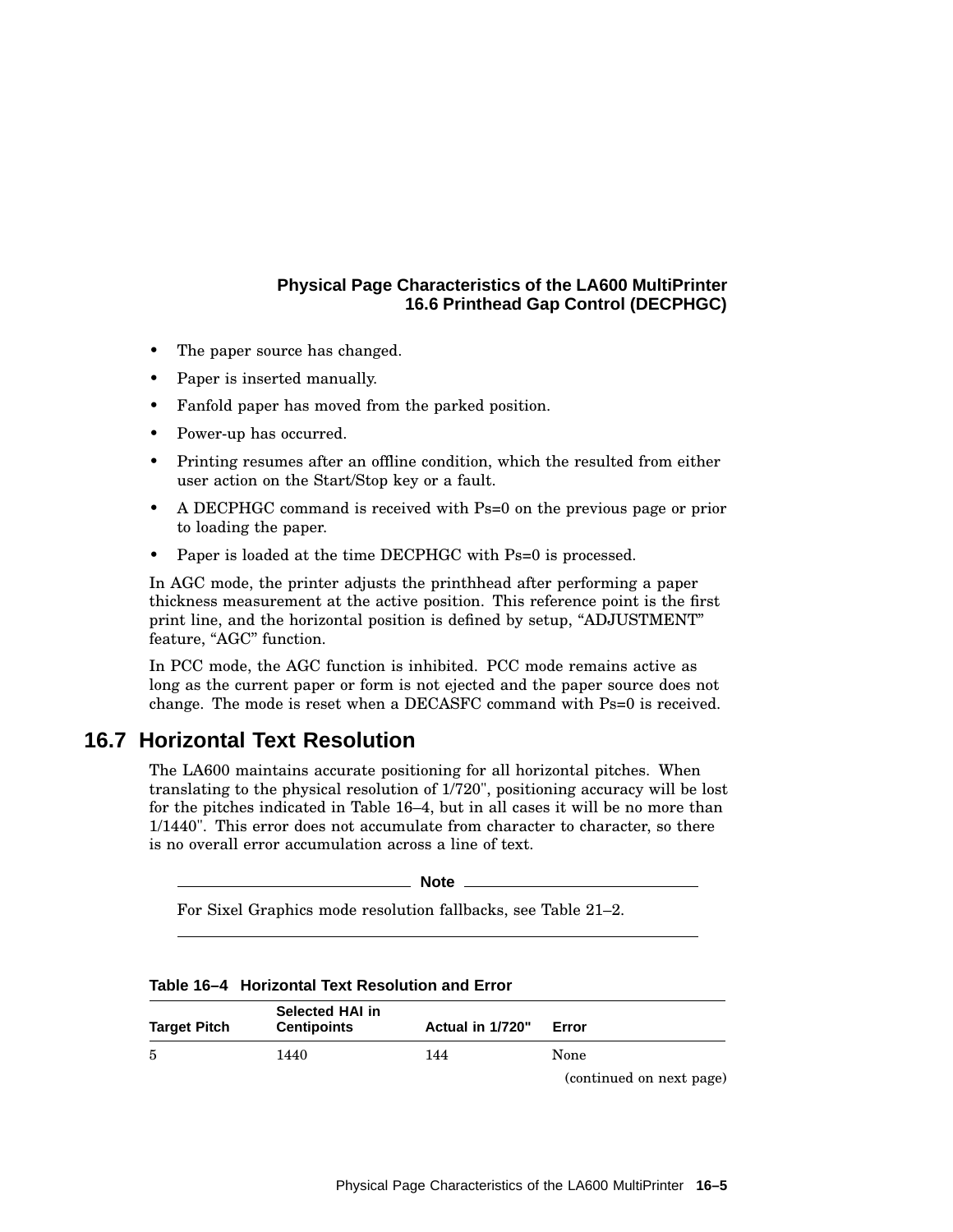### **Physical Page Characteristics of the LA600 MultiPrinter 16.7 Horizontal Text Resolution**

| <b>Target Pitch</b> | <b>Selected HAI in</b><br><b>Centipoints</b> | Actual in 1/720" | Error                   |
|---------------------|----------------------------------------------|------------------|-------------------------|
| 6                   | 1200                                         | 120              | None                    |
| 6.6                 | 1090                                         | 108.667          | $\pm 1/2160$ " (6.625)  |
| 8.25                | 872                                          | 86.667           | $\pm 1/2160$ " (8.308)  |
| 8.55(28/240")       | 840                                          | 84               | None 8.57               |
| 9                   | 800                                          | 80               | None                    |
| 10                  | 720                                          | 72               | None                    |
| 12                  | 600                                          | 60               | None                    |
| 13.2                | 545                                          | 54.333           | $\pm 1/2160$ " (13.252) |
| 15                  | 480                                          | 48               | None                    |
| 16.5                | 436                                          | 43.333           | $\pm 1/2160$ " (16.615) |
| 17.1 (14/240")      | 420                                          | 42               | None                    |
| 18                  | 400                                          | 40               | None                    |

**Table 16–4 (Cont.) Horizontal Text Resolution and Error**

Horizontal pitch is modified by the Graphic Size Modification (GSM) command, as described in Section 19.6. Horizontal pitch is not modified by the typestyle selection, except for Data Block, for which proportional spacing is forced, described in Section 19.7.

# **16.8 Vertical Text Resolution**

The LA600 MultiPrinter supports a vertical resolution of 1/2160" internally, allowing it to maintain accurate positioning for all line spacings using English units.

The LA600 MultiPrinter also supports the metric line spacing parameters under Set Vertical Pitch (DECVERP) in the Command Dictionary.

The LA600 MultiPrinter uses approximations for the metric line spacing parameters. These approximations are given in Table 16–5.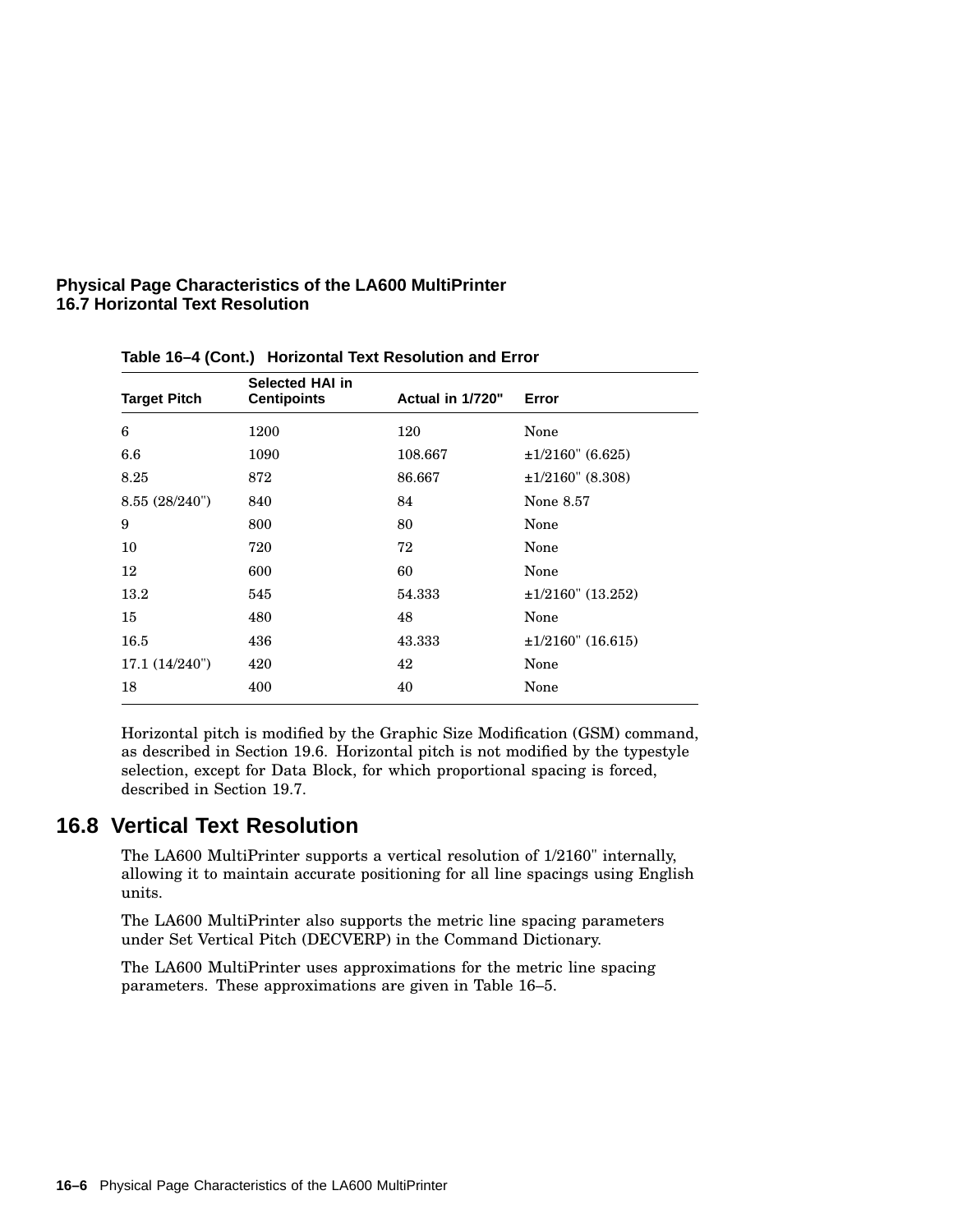#### **Physical Page Characteristics of the LA600 MultiPrinter 16.8 Vertical Text Resolution**

| <b>Target Pitch</b>                  | Actual in<br>1/2160" | <b>Fallback pitch</b>              | Error per A4 page |
|--------------------------------------|----------------------|------------------------------------|-------------------|
| 1 lpcm $(2.54 \text{ lpi})$          | 850                  | 1.0046318 lpcm<br>2.54117647 lpi   | $0.14$ mm         |
| $2 \text{ lpcm} (5.08 \text{ lpi})$  | 425                  | 2.00092635 lpcm<br>5.08235294 lpi  | $0.13 \text{ mm}$ |
| $4 \text{ lpcm} (10.16 \text{ lpi})$ | 213                  | 3.99245869 lpcm<br>10.14084507 lpi | $0.57$ mm         |

**Table 16–5 Text Vertical Pitch Fallbacks**

# **16.9 Limits on Partial Line Motion**

The LA600 MultiPrinter does not limit the Partial Line Up (PLU) and Partial Line Down (PLD) motions within the printable area. Therefore, for cut sheet media fed manually or with the Automatic Sheet Feeder (ASF), the LA600 does not limit the PLU/PLD motion within the printable area.

# **16.10 Printable Area**

The maximum print line length for the LA600 is 13.6 inches.

The maximum form length for fanfold paper, set by the command DECSLPP, is 21.8 inches, while it is 22 inches if set via the Operator Panel. For manually fed single sheets, the maximum length is 16.3 inches, and for single sheets fed by the ASF, it is 12.2 inches.

For the LA600, the minimum print line length set by the command Set Page Width Alignment (DECHPWA) is 5/12 inch; set by the command Set Left and Right Margins (DECSLRM), the minimum print line length is 4/10 inch. When the page width requested via DECHPWA is less than 5/12", the LA600 sets the page width to 5/12" and the origin as defined by *Pn1*. When the left and right margins selected via DECSLRM are less than 4/10" (converting the number of columns into distance using the active horizontal pitch), the LA600 sets the left margin according to *Pn1* and sets the right margin at a distance of 4/10" from the left margin.

The minimum vertical print space, set by the command DECSTBM, is 4/6 inch. When set via the Operator Panel, the minimum page length is 3 inches.

An attempt to set margins below the minimum value causes the printer to interpret top margin *Pn1* and to set bottom margin *Pn2* below 4/6".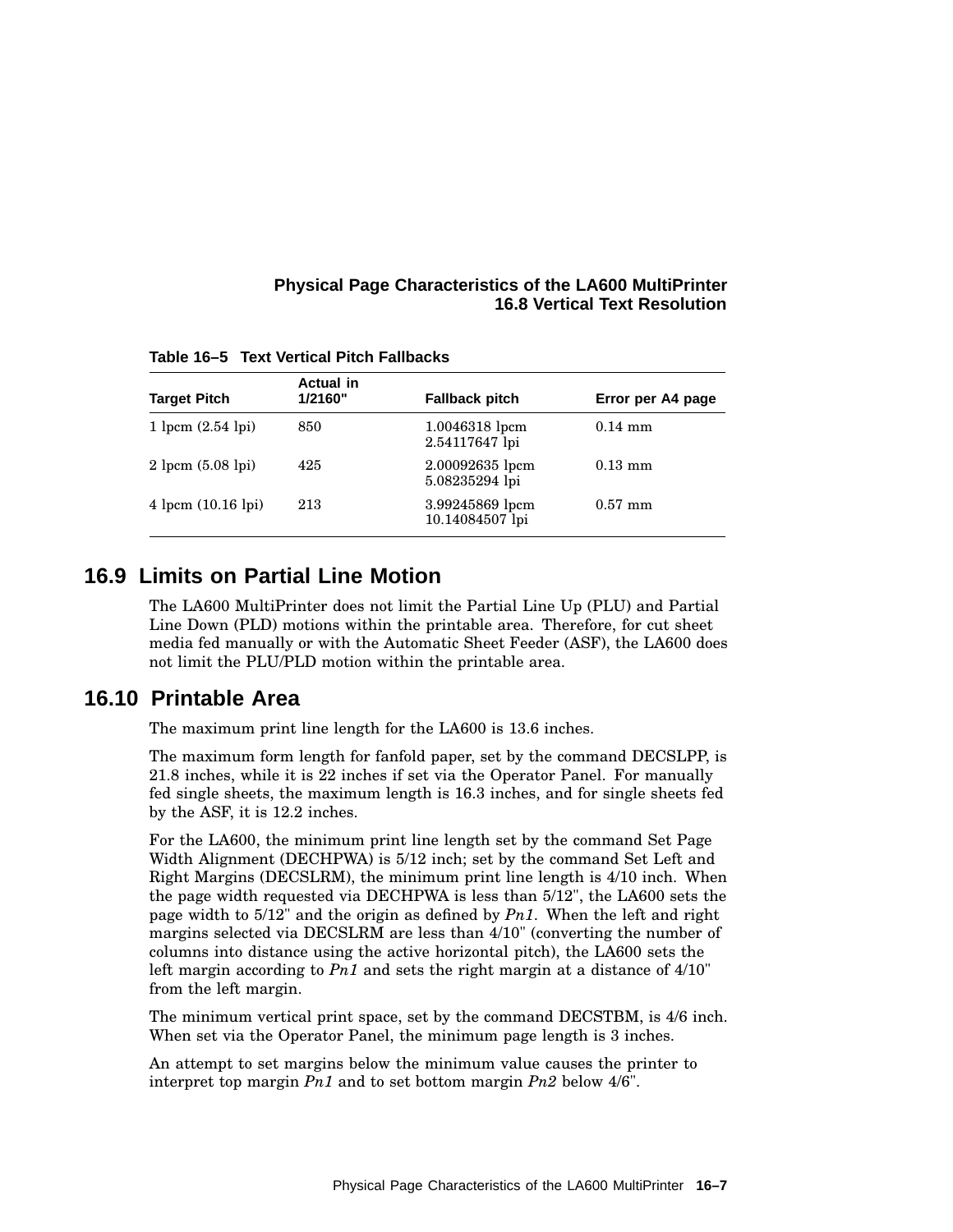#### **Physical Page Characteristics of the LA600 MultiPrinter 16.10 Printable Area**

If *Pn=0*, the device enters *no forms mode*. This mode is accessible via command sequence only. In this mode the Form Feed button on the Operator Panel is **not** processed as a Line Feed. The function of the button is unchanged.

# **16.11 Logical Page to Physical Sheet Mapping**

To control page length for cut-sheet paper, the LA600 MultiPrinter uses the paper-in sensor. (The printer does not use a page-length setup menu nor the Set Lines Per Physical Page—DECSLPP—command.)

Simulating page length with cut-sheet paper can be achieved, however, with the command Set Top and Bottom Margins (DECSTBM). This method is effective because the bottom margin acts as the end of the page.

# **16.12 Tabs**

The LA600 MultiPrinter supports a maximum of 128 horizontal tabs and a maximum of 128 vertical tabs.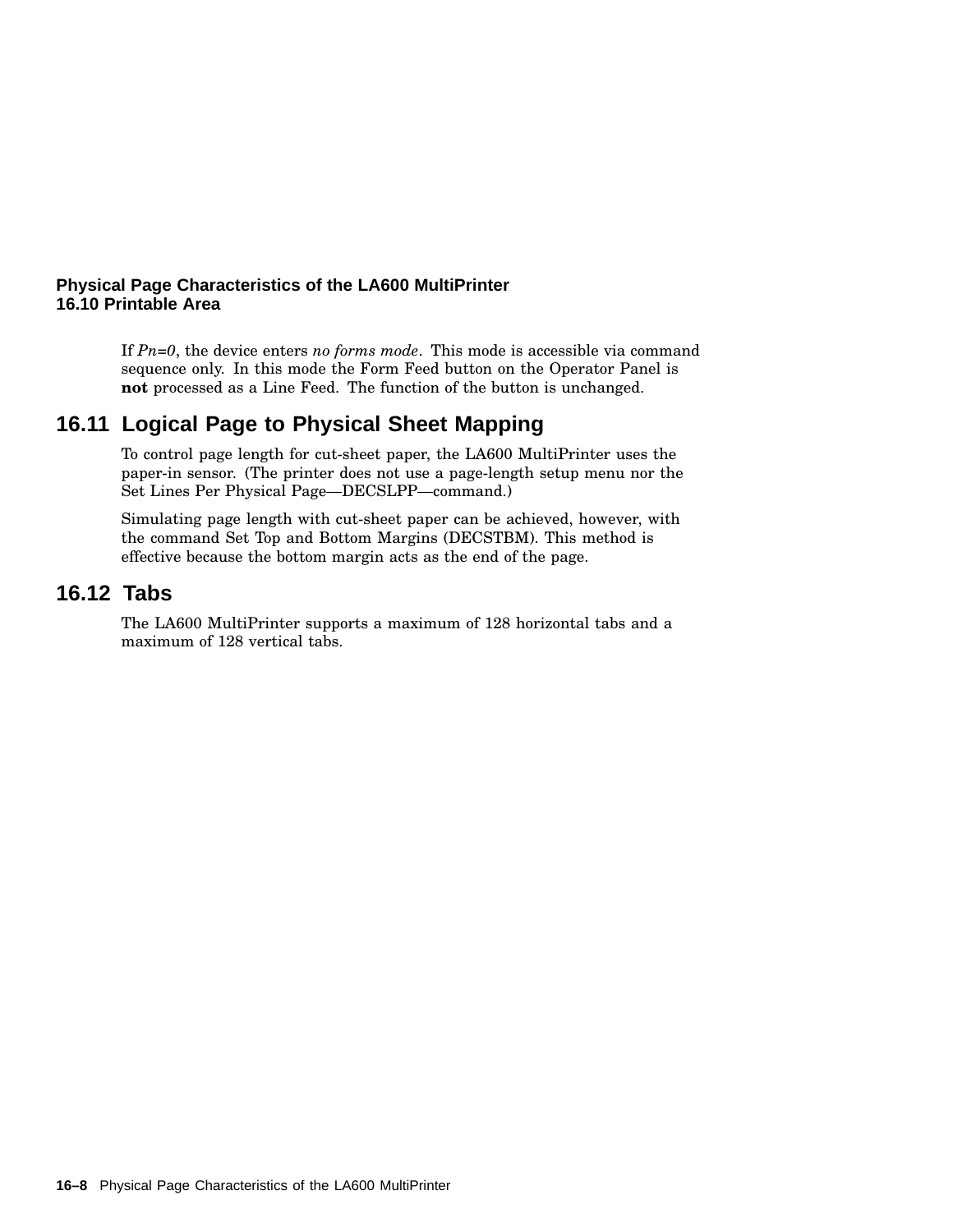# **17 Initial State Values for the LA600 MultiPrinter**

This chapter lists the values used by the LA600 MultiPrinter printer for:

- A power-up reset or a recall of factory default values
- The Select Conformance Level (DECSCL) command
- The Soft Terminal Reset (DECSTR) or Reset to Initial State (RIS) commands

# **17.1 Initial States**

Table 17–1 lists the initial state values used by the LA600 MultiPrinter. The printer always powers up in Ready mode if no error is detected.

| Variable or<br><b>Control Function</b> | <b>DECSCL</b> | Power-Up         | <b>DECSTR</b><br><b>RIS</b> | Recall<br><b>Factory</b><br><b>Defaults</b><br>(Setup) |
|----------------------------------------|---------------|------------------|-----------------------------|--------------------------------------------------------|
| Active Macro                           | Unchanged     | NVM <sup>1</sup> | Unchanged                   | Macro 1                                                |
| Protocol                               | Unchanged     | <b>NVM</b>       | DEC PPL2 <sup>8</sup>       | DEC PPL <sub>2</sub>                                   |
| Origin (DECHPWA)                       | Unchanged     | $\theta$         | Unchanged                   | $\theta$                                               |
| Vertical pitch                         | 6 lpi         | <b>NVM</b>       | <b>NVM</b>                  | 6 lpi                                                  |
| Proportional mode                      | Reset         | Reset            | <b>Reset</b>                | Reset                                                  |
| Horizontal pitch                       | $10$ cpi      | <b>NVM</b>       | <b>NVM</b>                  | $10$ cpi                                               |

**Table 17–1 Initial State Values for LA600**

 $^1\rm{NVM}$  indicates that the initial state value is stored in the nonvolatile memory of the LA600.

<sup>8</sup>RIS does not affect protocol (different behavior than DECSTR).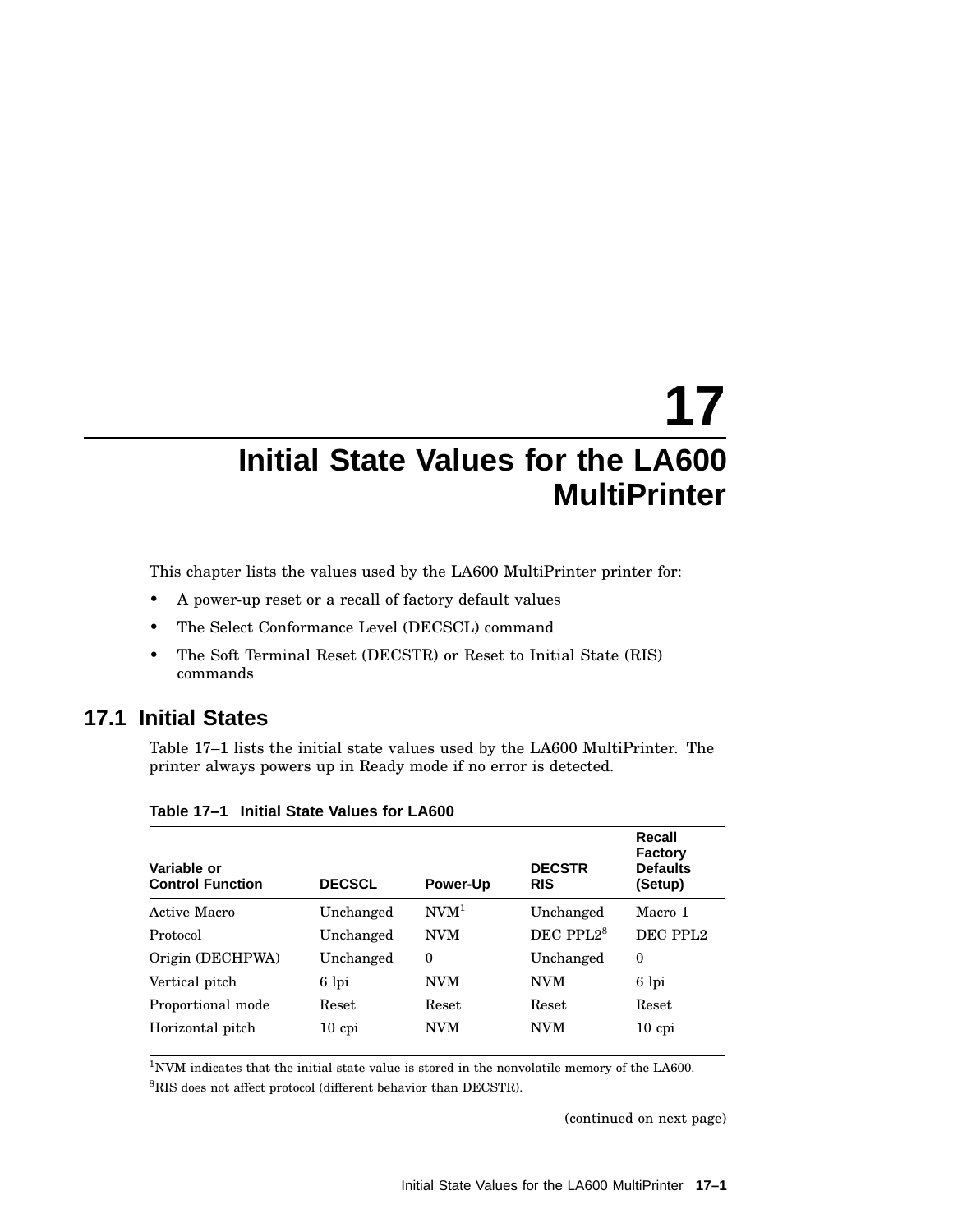#### **Initial State Values for the LA600 MultiPrinter 17.1 Initial States**

| Variable or                             |                       |                       | <b>DECSTR</b>         | Recall<br><b>Factory</b><br><b>Defaults</b> |
|-----------------------------------------|-----------------------|-----------------------|-----------------------|---------------------------------------------|
| <b>Control Function</b>                 | <b>DECSCL</b>         | Power-Up              | <b>RIS</b>            | (Setup)                                     |
| Vertical tabs                           | Reset                 | Reset                 | Reset                 | Reset                                       |
| Active position                         | $\text{Original}^2$   | Origin                | Origin                | $\text{Original}^2$                         |
| Horizontal tabs <sup>3</sup>            | Every eight           | Every eight           | Every eight           | Every eight                                 |
| Line Feed/New Line                      | Reset                 | <b>NVM</b>            | <b>NVM</b>            | Reset                                       |
| CR/New Line Mode                        | Reset                 | <b>NVM</b>            | <b>NVM</b>            | Reset                                       |
| <b>SGR</b> attributes                   | Disabled              | Disabled              | Disabled              | Disabled                                    |
| SGR fonts                               | Courier               | <b>NVM</b>            | <b>NVM</b>            | Courier                                     |
| <b>GSM</b>                              | 100%                  | 100%                  | 100%                  | 100%                                        |
| Density (DECDEN)                        | Draft                 | NVM <sup>6</sup>      | NVM <sup>6</sup>      | Draft                                       |
| Bar Coding (DECBAR)                     | Reset                 | Reset                 | Reset                 | Reset                                       |
| <b>Bar Code Attributes</b><br>(DECSBCA) | $Code 39-$<br>Default | $Code 39-$<br>Default | $Code 39-$<br>Default | $Code 39-$<br>Default                       |
| DECGCI-All color<br>numbers (Pc)        | Black                 | Black                 | Black                 | Black                                       |
| <b>Unidirectional Print</b><br>Mode     | Reset                 | Reset                 | Reset                 | Reset                                       |
| Vertical tabs <sup>4</sup>              | Every line            | Every line            | Every line            | Every line                                  |
| G0 character set                        | <b>ASCII</b>          | <b>NVM</b>            | <b>NVM</b>            | <b>ASCII</b>                                |
| G1 character set                        | <b>ASCII</b>          | <b>ASCII</b>          | <b>ASCII</b>          | <b>ASCII</b>                                |
| G <sub>2</sub> character set            | User Pref.            | User Pref.            | User Pref.            | User Pref.                                  |
| G <sub>3</sub> character set            | User Pref.            | User Pref.            | User Pref.            | User Pref.                                  |
| GL character set                        | G <sub>0</sub>        | G <sub>0</sub>        | G <sub>0</sub>        | G <sub>0</sub>                              |

#### **Table 17–1 (Cont.) Initial State Values for LA600**

 ${\rm ^2D}$ evice performs conditional form feed on exit from setup.

 ${}^{3}$ Horizontal tabs are set every eight columns, starting with column 9 (9,17, . . .). All entries in the tab table are initialized. Initializing only those entries that are addressable on the currently selected paper size is incorrect.

<sup>4</sup>Vertical tabs are set every line or Vertical Advance Increment (VAI). All entries in the tab table are initialized. Initializing only those entries that are addressable on the currently selected paper size is incorrect.

 $6$ Print density at power-up is determined by two set-up features: the "FONT" feature provides a selection between *Draft* and any other type style that is available in the NLQ or LQ print densities; the "PRINT QUALITY" feature provides a selection between NLQ and LQ, on if "FONT" is not set to *Draft*.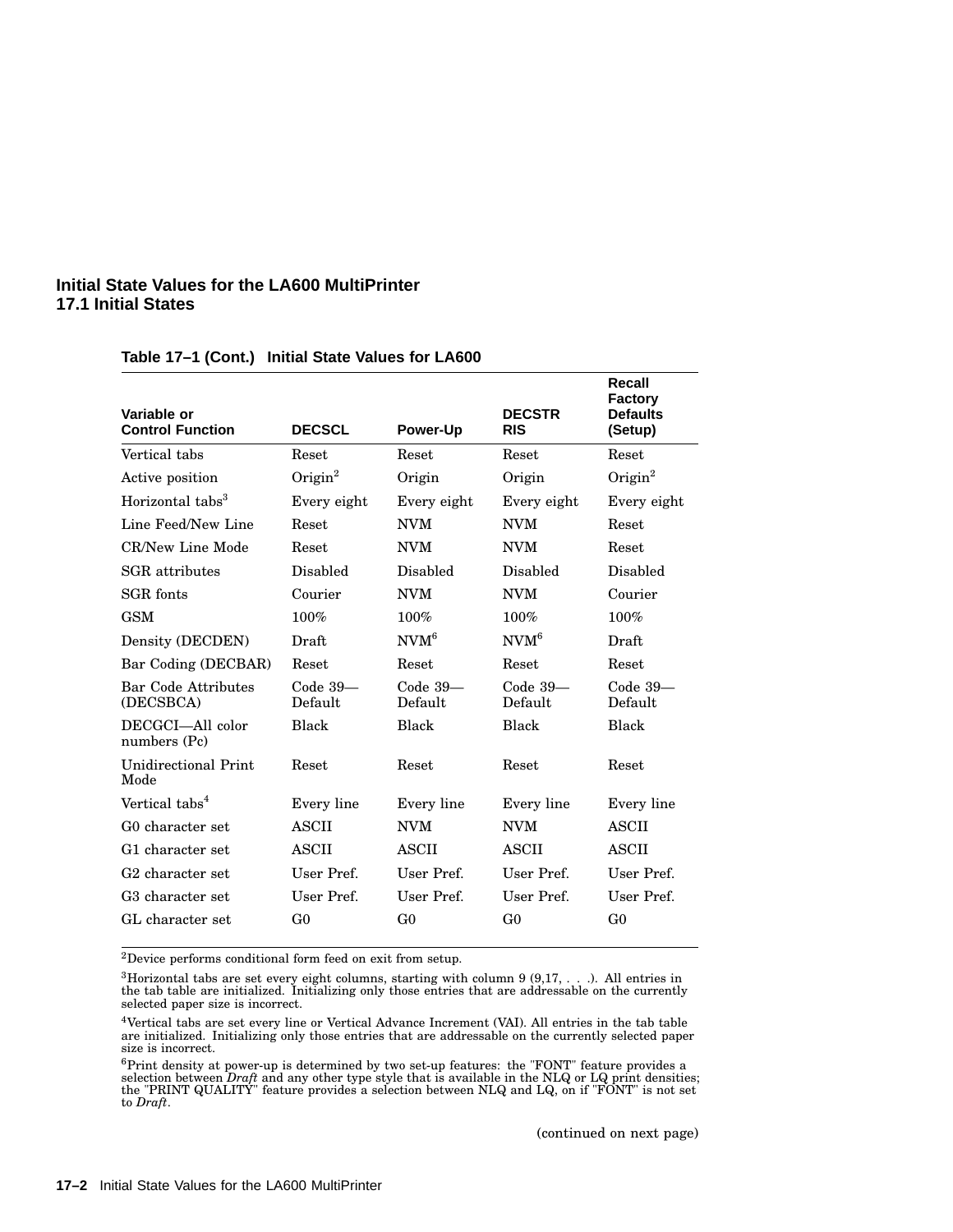## **Initial State Values for the LA600 MultiPrinter 17.1 Initial States**

|                                                          |                |                       |                             | Recall<br><b>Factory</b>                    |
|----------------------------------------------------------|----------------|-----------------------|-----------------------------|---------------------------------------------|
| Variable or<br><b>Control Function</b>                   | <b>DECSCL</b>  | Power-Up              | <b>DECSTR</b><br><b>RIS</b> | <b>Defaults</b><br>(Setup)                  |
| GR character set                                         | G <sub>2</sub> | G <sub>2</sub>        | G <sub>2</sub>              | G <sub>2</sub>                              |
| User Preference Set                                      | DEC Supp.      | <b>NVM</b>            | <b>NVM</b>                  | DEC Supp.                                   |
| Autowrap Mode                                            | <b>Set</b>     | <b>NVM</b>            | <b>NVM</b>                  | <b>Set</b>                                  |
| Unsolicited status<br>reports                            | Disabled       | Disabled              | Unchanged                   | Disabled                                    |
| Initialization message                                   | Disabled       | <b>NVM</b>            | <b>NVM</b>                  | Disabled                                    |
| Typestyle $(SGR \#)$                                     | 10             | <b>NVM</b>            | <b>NVM</b>                  | 10                                          |
| <b>CRM</b>                                               | Unchanged      | Disabled <sup>5</sup> | Unchanged                   | Disabled                                    |
| C1 Receive                                               | 8-Bit          | 8-Bit                 | Unchanged                   | 8-Bit                                       |
| Device ID (DA)                                           | Unchanged      | <b>NVM</b>            | <b>NVM</b>                  | DEC PPL <sub>2</sub>                        |
| Form length                                              | 11"            | <b>NVM</b>            | <b>NVM</b>                  | 11"                                         |
| Paper Source<br>(DECASFC) and Tray<br>Failover (DECSITF) | Unchanged      | <b>NVM</b>            | <b>NVM</b>                  | Tractor                                     |
| Paper Exit (DECPEC)                                      | Unchanged      | <b>NVM</b>            | <b>NVM</b>                  | <b>Stacker</b>                              |
| Printhead Gap Control<br>(DECPHGC)                       | AGC mode       | AGC mode              | AGC mode                    | AGC mode                                    |
| Margins                                                  | Paper edge     | <b>NVM</b>            | <b>NVM</b>                  | Paper edge                                  |
| Answerback message                                       | Unchanged      | <b>NVM</b>            | Unchanged                   | Message<br>unchanged in<br>NVM <sup>7</sup> |
| Answerback/ENQ                                           | Unchanged      | <b>NVM</b>            | <b>NVM</b>                  | Message<br>unchanged in<br>NVM <sup>7</sup> |
| Tear off                                                 | Unchanged      | <b>NVM</b>            | <b>NVM</b>                  | Disabled                                    |
| Pre-Separation                                           | Unchanged      | <b>NVM</b>            | <b>NVM</b>                  | Disabled                                    |

#### **Table 17–1 (Cont.) Initial State Values for LA600**

<sup>5</sup>Note that, when CRM is enabled by software, it can be disabled only by software or by powering down the printer. Protocol switching commands that would cause a reset are not performed when CRM is enabled. The LA600 can also enable DUMP printing from the printer front panel. This mode cannot be disabled by software.

 ${\rm ^7The}$  factory default answerback message is no answerback message. The LA600 will send no message even if answerback is enabled through Set-Up.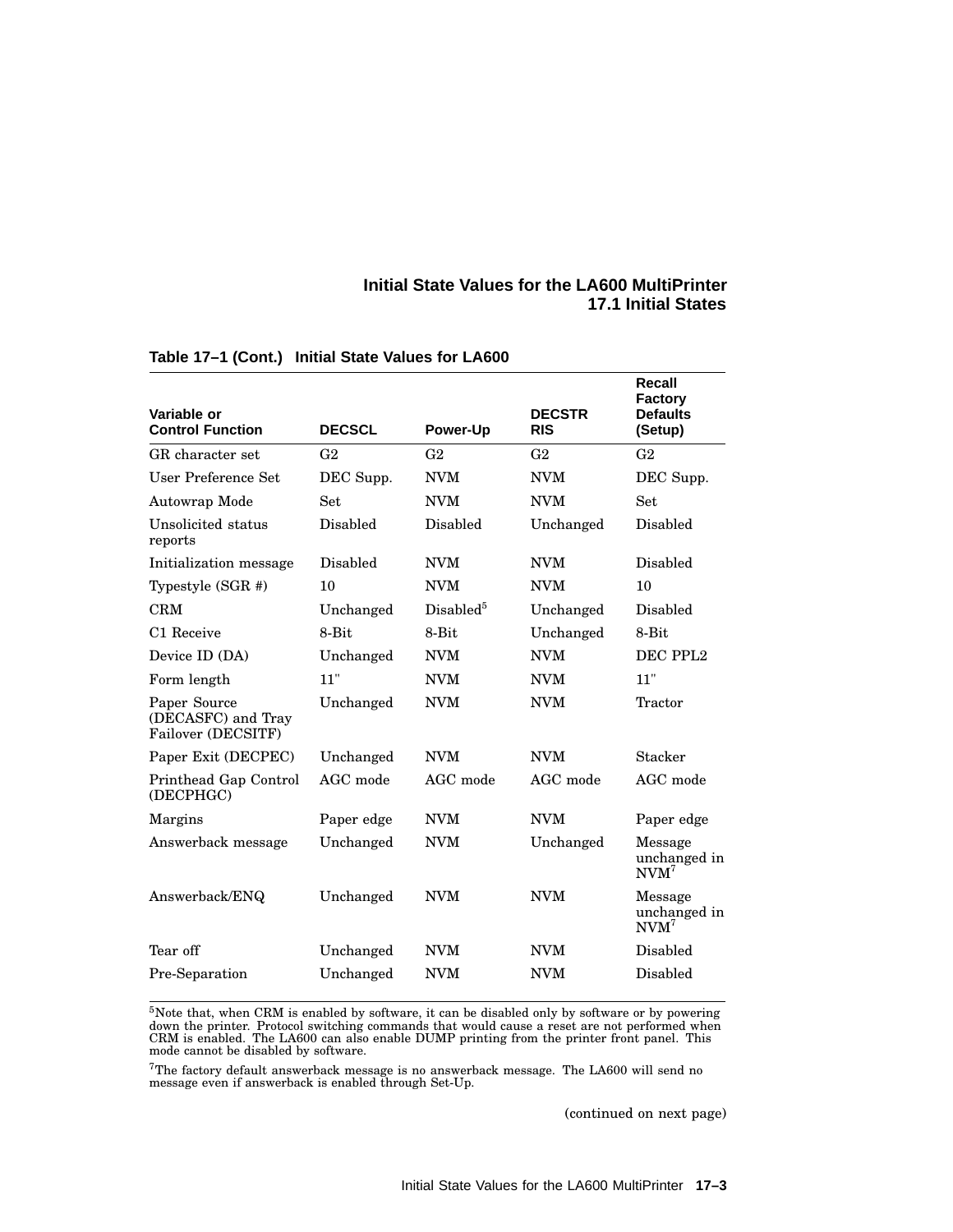### **Initial State Values for the LA600 MultiPrinter 17.1 Initial States**

| Variable or<br><b>Control Function</b> | <b>DECSCL</b> | <b>Power-Up</b> | <b>DECSTR</b><br><b>RIS</b> | Recall<br><b>Factory</b><br><b>Defaults</b><br>(Setup) |
|----------------------------------------|---------------|-----------------|-----------------------------|--------------------------------------------------------|
| <b>EOT</b> Disconnect                  | Unchanged     | <b>NVM</b>      | <b>NVM</b>                  | Disabled                                               |

**Table 17–1 (Cont.) Initial State Values for LA600**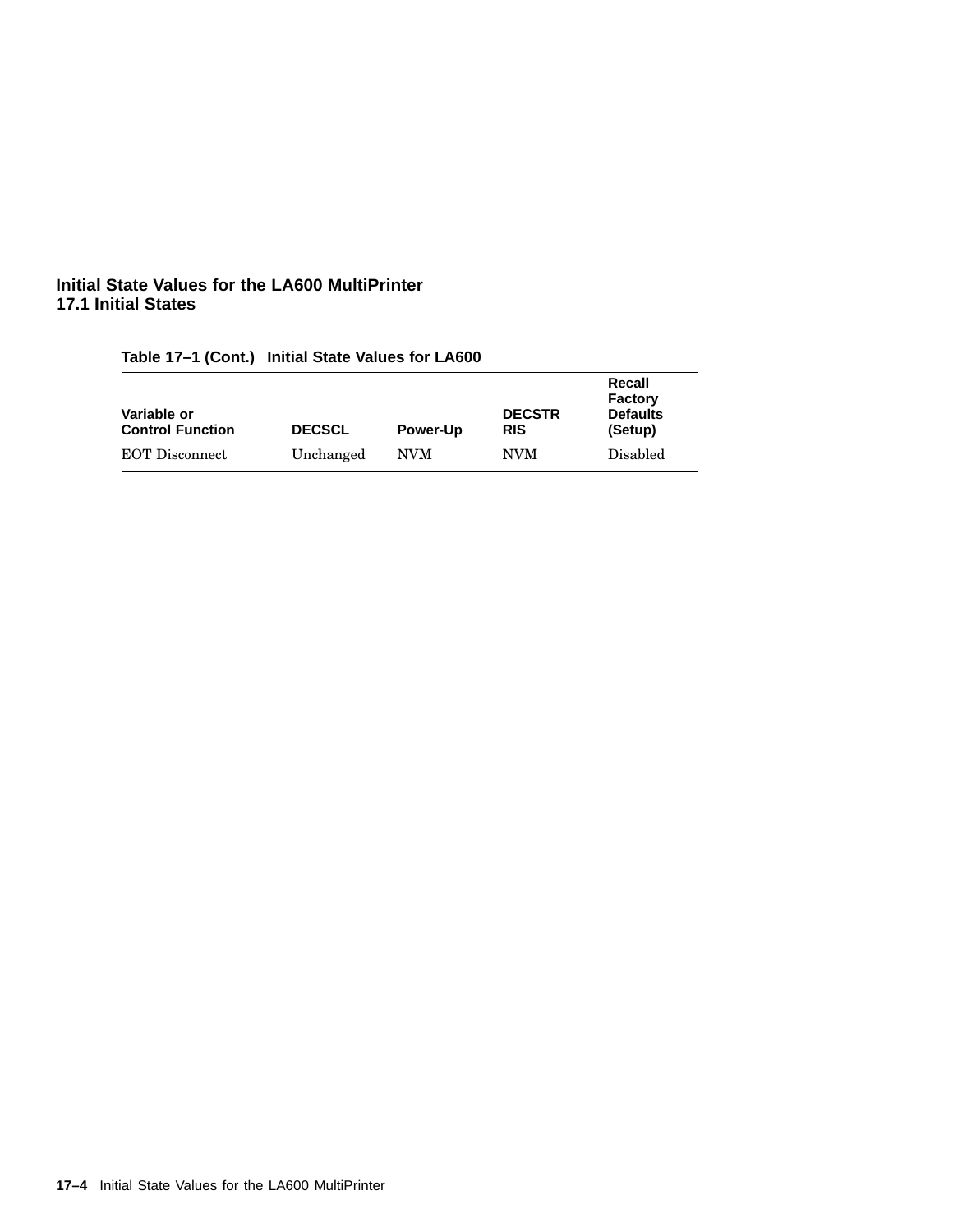# **18**

# **Status and Error Reporting for the LA600 MultiPrinter**

This chapter explains how the LA600 MultiPrinter printer provides status information and handles error conditions. The topics include:

- Device Attributes Report, Section 18.1
- Secondary Device Attributes Report, Section 18.2
- Device Status Report, Section 18.3

#### **Note**

Device attribute and status reports are applicable only to the serial interface. Reports are not sent across the parallel interface.

# **18.1 Device Attributes Report (DAR)**

The Device Attributes Report identifies the LA600 MultiPrinter to the host. During setup the user may specify that the printer identify itself as a generic level 2 printer or as a previous model Digital printer. See DAR in the Command Dictionary for more information.

When the Printer ID setup feature is set to conformance level 2, the generic DAR response is returned. The generic DAR response always begins with Ps1 = ?72. Subsequent parameters are shown in Table 18–1. Parameters are separated by a semicolon (; ).

Status and Error Reporting for the LA600 MultiPrinter **18–1**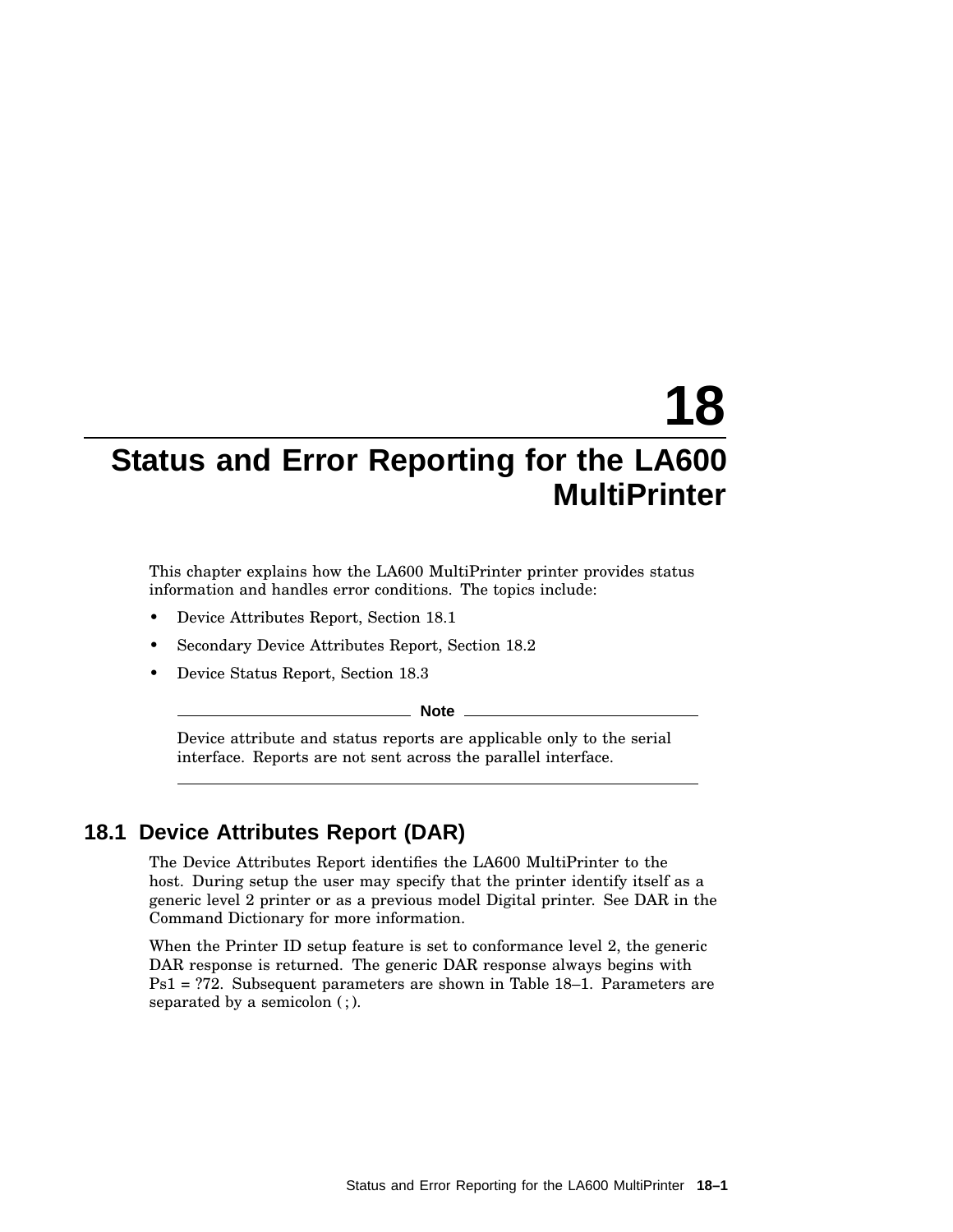#### **Status and Error Reporting for the LA600 MultiPrinter 18.1 Device Attributes Report (DAR)**

| Ps           | <b>Description</b>            |
|--------------|-------------------------------|
| $\mathbf{1}$ | Color                         |
| 4            | <b>Sixels</b>                 |
| 5            | Katakana character set        |
| 6            | Sheet feeder (if installed)   |
| 12           | Hebrew character set          |
| 23           | Metric line spacing extension |
| 24           | Greek extension               |
| 25           | Cyrillic                      |
| 26           | Turkish extension             |
| 29           | Cutting device (if installed) |

**Table 18–1 Generic DAR Replies**

When the Printer ID setup feature is set to LA120, or LA210, an alias DAR response is returned. The alias DAR responses are shown in Table 18–2. Parameters are separated by a semicolon (;).

**Table 18–2 Alias DAR Replies**

| Ps1 | <b>Additional</b><br><b>Parameter</b> | <b>Printer ID Selection</b> |  |
|-----|---------------------------------------|-----------------------------|--|
| ?2  |                                       | LA120                       |  |
| ?10 | 3                                     | LA210                       |  |

# **18.2 Secondary Device Attributes Report (DA2R)**

The Secondary Device Attributes Report (DA2R) identifies the LA600 by providing the following information:

- The printer model
- The major and minor firmware revision
- The presence of protocols other than DEC PPL2
- The firmware edit revision

The parameters of the DA2R response cannot be changed by software or from the front panel. Table 18–3 lists the DA2R parameters supported by the LA600.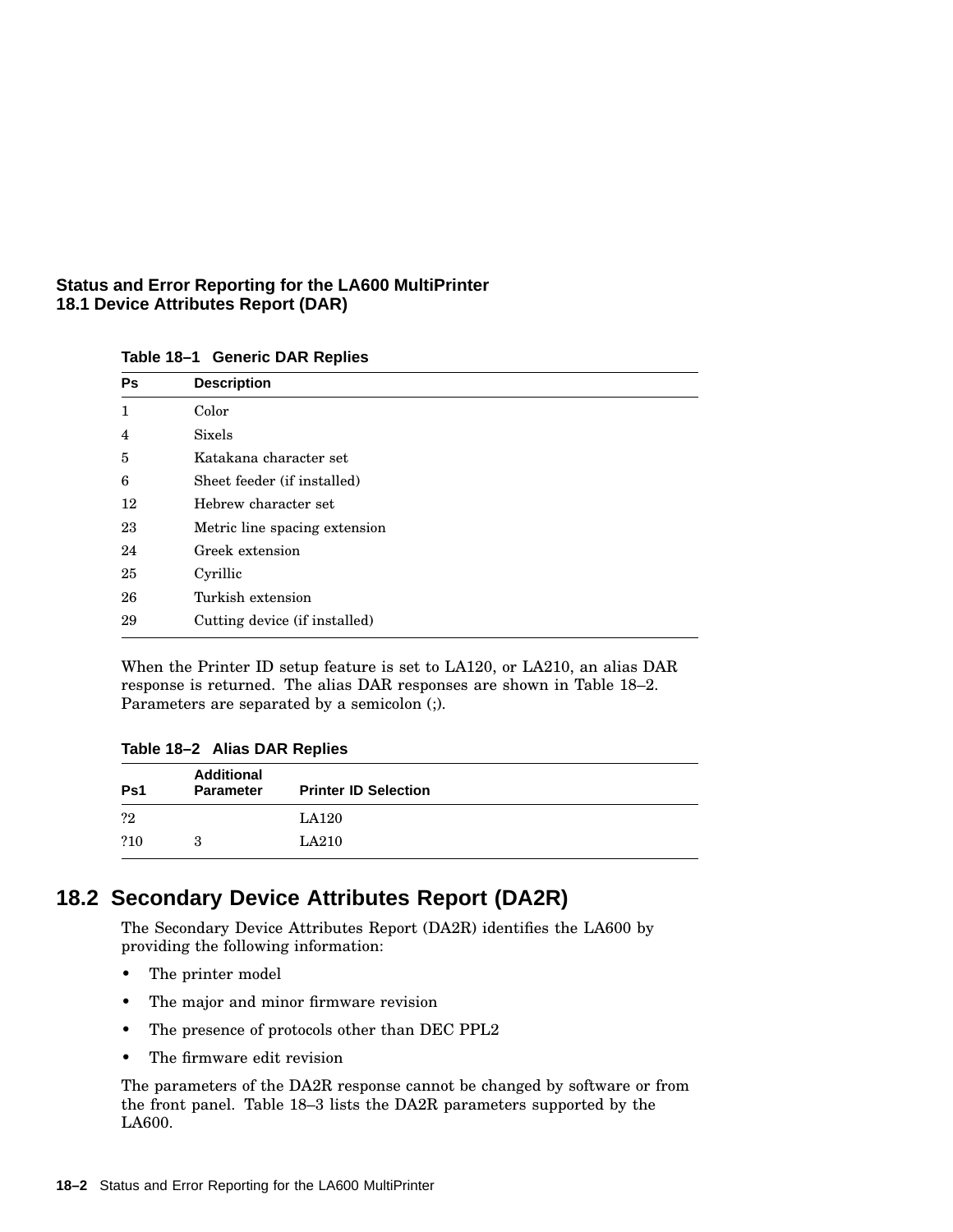## **Status and Error Reporting for the LA600 MultiPrinter 18.2 Secondary Device Attributes Report (DA2R)**

| <b>Character</b><br>Form  | Code        | <b>Description</b>                  |  |  |  |
|---------------------------|-------------|-------------------------------------|--|--|--|
|                           | Ps1         |                                     |  |  |  |
| 63                        | 3/63/3      | <b>LA600</b>                        |  |  |  |
|                           |             | Ps <sub>2</sub>                     |  |  |  |
| x x                       | $3/x$ $3/x$ | Firmware version $x.x$              |  |  |  |
| 10                        | 3/13/0      | Version 1.0-yy                      |  |  |  |
|                           |             | Ps3                                 |  |  |  |
| $\theta$                  | 3/0         | No ASF, no Cutting Device installed |  |  |  |
| 1                         | 3/1         | ASF installed, no Cutting Device    |  |  |  |
| $\overline{2}$            | 3/2         | No ASF, Cutting Device installed    |  |  |  |
| 12                        | 3/13/2      | ASF and Cutting Device installed    |  |  |  |
|                           |             | Ps4                                 |  |  |  |
| 20                        | 3/23/0      | IBM XL24 + EPSON LQ2550 emulation   |  |  |  |
|                           |             | Ps <sub>5</sub>                     |  |  |  |
| $\mathcal{Y} \mathcal{Y}$ | $3/y$ $3/y$ | Firmware edit revision yy           |  |  |  |
| 00                        | 3/0.3/0     | Version x.x-00                      |  |  |  |

#### **Table 18–3 DA2R Response Parameters for LA600**

# **18.3 Device Status Report (DSR)**

The codes generated by the LA600 MultiPrinter for the extended Device Status Report (DSR) are given in Table 18–4. When the LA600 MultiPrinter sends more than one code, a question mark (?) precedes only the first.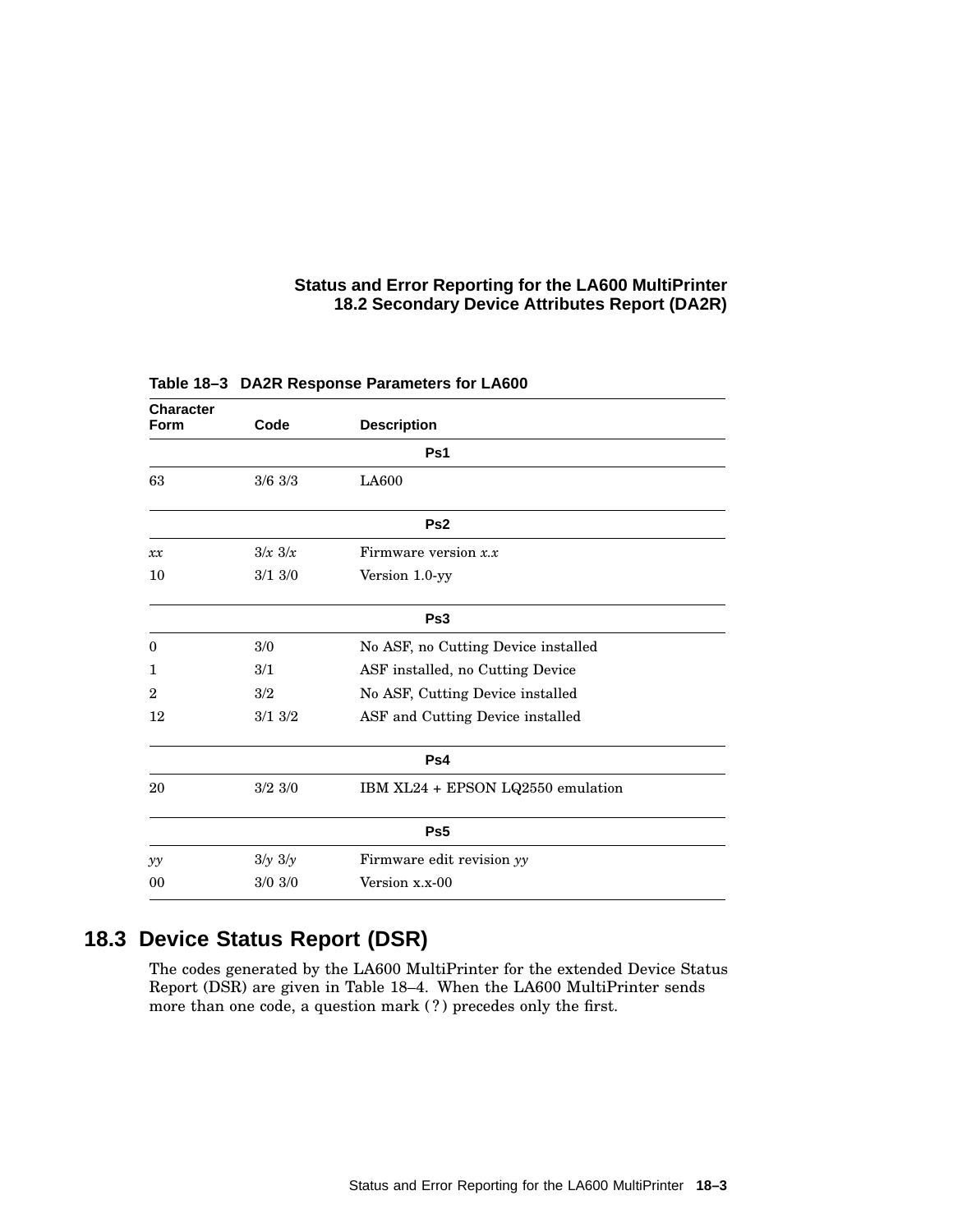### **Status and Error Reporting for the LA600 MultiPrinter 18.3 Device Status Report (DSR)**

| Table 18-4 DSR Codes |  |  |
|----------------------|--|--|
|----------------------|--|--|

| Ps  | <b>Description</b>                        | <b>Reference</b> |
|-----|-------------------------------------------|------------------|
| ?20 | No malfunction                            |                  |
| ?21 | Hardware failure (State)                  |                  |
| ?22 | Communication failure (Event)             |                  |
| ?23 | Input buffer overflow (Event)             |                  |
| ?24 | Printer offline (State)                   |                  |
| ?26 | Cover open (State)                        |                  |
| ?27 | Paper out (State)                         |                  |
| ?30 | ASF installed (State)                     |                  |
| ?32 | Paper jam or ASF error (Event)            |                  |
| ?45 | Character beyond right margin (Event)     | Section 18.3.1   |
| ?57 | First report since initialization (Event) | Section 18.3.2   |
| ?58 | Cutting device installed (State)          |                  |
| ?61 | Cutting device error (Event)              |                  |
|     |                                           |                  |

Definitions for "Event" and "State" in Table 18-4 are given in the Command Dictionary, under DSR.

The following table gives two DSR examples:

| <b>Extended Report</b>                                                       | <b>Meaning</b>              |
|------------------------------------------------------------------------------|-----------------------------|
| ESC $\lceil 0 n$ ESC $\lceil ? 20 \rceil$                                    | No error                    |
| ESC $\lceil 3 \text{ n }$ ESC $\lceil ? \text{ } 24 \text{ : } 26 \text{ n}$ | Printer offline; cover open |

Some errors, including all that require operator intervention, trigger unsolicited error reports when they occur, if unsolicited error reports are enabled. (In a shared environment, any action that would block a printer queue requires notification of the host system.)

The LA600 maintains a minimum of 30 error conditions. When the error buffer is full, a status message is stored in a status message buffer for transmission. If another event occurs and the transmission of the previous message did not start within a timeout of 600 milliseconds, the new message buffer is skipped. As soon as the interface is enabled, a message stored in the status message buffer is transferred. In any case, therefore, the power-on status message is transmitted.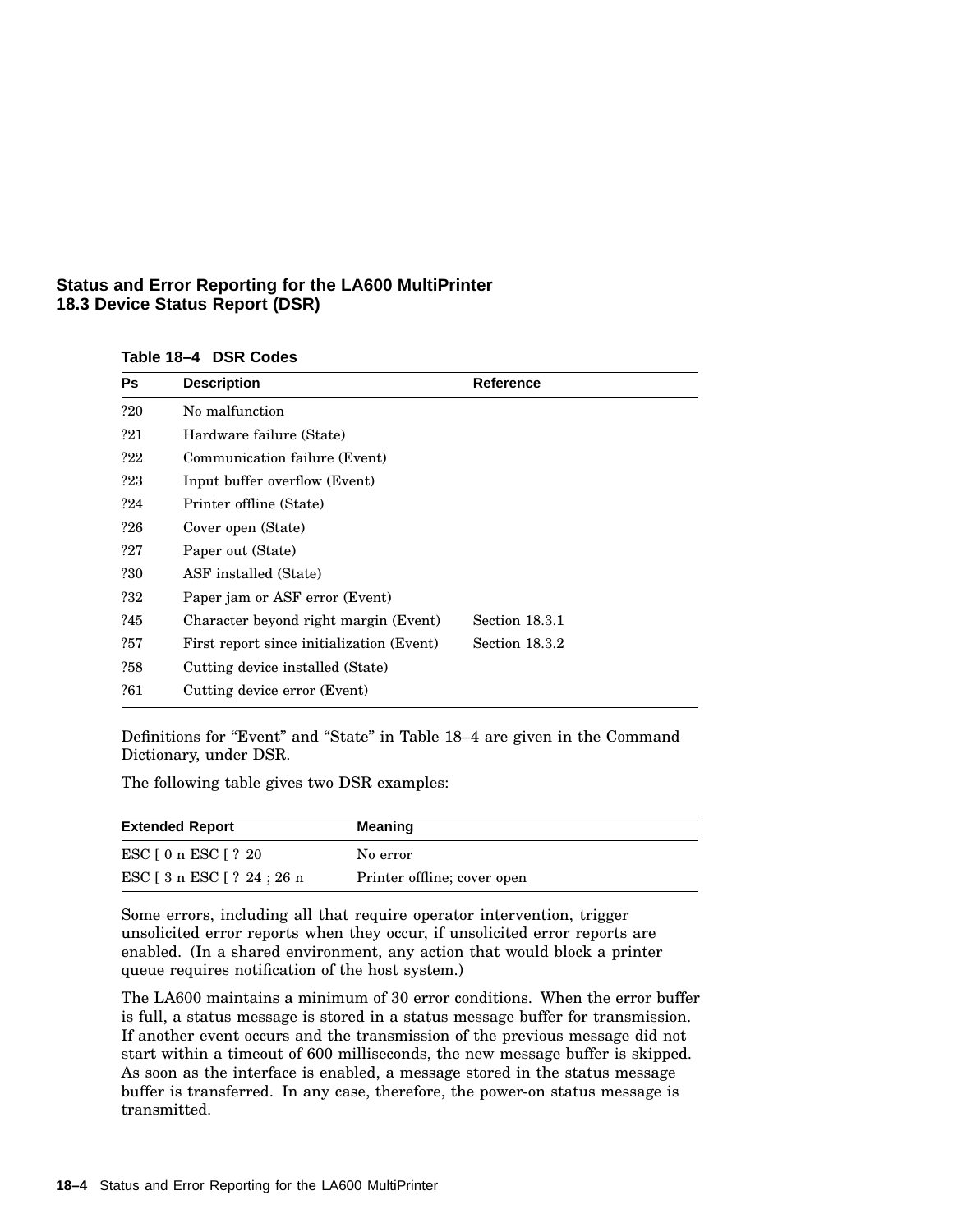#### **Status and Error Reporting for the LA600 MultiPrinter 18.3 Device Status Report (DSR)**

### **18.3.1 Character beyond the Right Margin**

This error occurs when a character is to be printed beyond the right margin and is truncated as a result. It does not occur when Autowrap Mode (DECAWM) is set.

#### **18.3.2 Initialization Messages**

If the serial port becomes active when the automatic port selection is enabled, and this feature is enabled with the INIT. REPORT feature in the DEC PPL2 sub-menu, an unsolicited extended Device Status Report (DSR) is issued reflecting the state of the printer when the LA600 MultiPrinter completes a power-on.

The parameter value of the initial brief report indicates "Device Ready"  $(Ps=0)$ or ''Device Not Ready'' (Ps=3), as appropriate.

The first parameter value of the extended report uses the "First report since initialization'' value from Table 18–4. If any additional error conditions are present, the parameter values for these errors are also reported.

Table 18–5 shows the possible initialization messages.

| <b>Extended Report</b>                           | <b>Meaning</b>                           |
|--------------------------------------------------|------------------------------------------|
| ESC $\lceil 0 \ln \text{ESC} \rceil$ ? 57 ; 20 n | Printer ready to print; just switched on |
| ESC $\lceil 3n$ ESC $\rceil$ ? 57 ; 26 n         | Printer just switched on; cover open     |
| ESC $\lceil 3 n$ ESC $\rceil$ ? 57 ; 27 n        | Printer just switched on; paper out      |

## **Table 18–5 Initialization Messages**

If an error condition other than paper out exists when the printer is powered up (hardware failure, carriage error), the initialization message is not sent until the error condition is cleared.

The extended report is sent after the initial XON character is sent, following a power-up. It is provided for applications or symbionts that need to know if the device has been powered on recently and may be reset to an unknown state. This feature can be enabled or disabled during setup.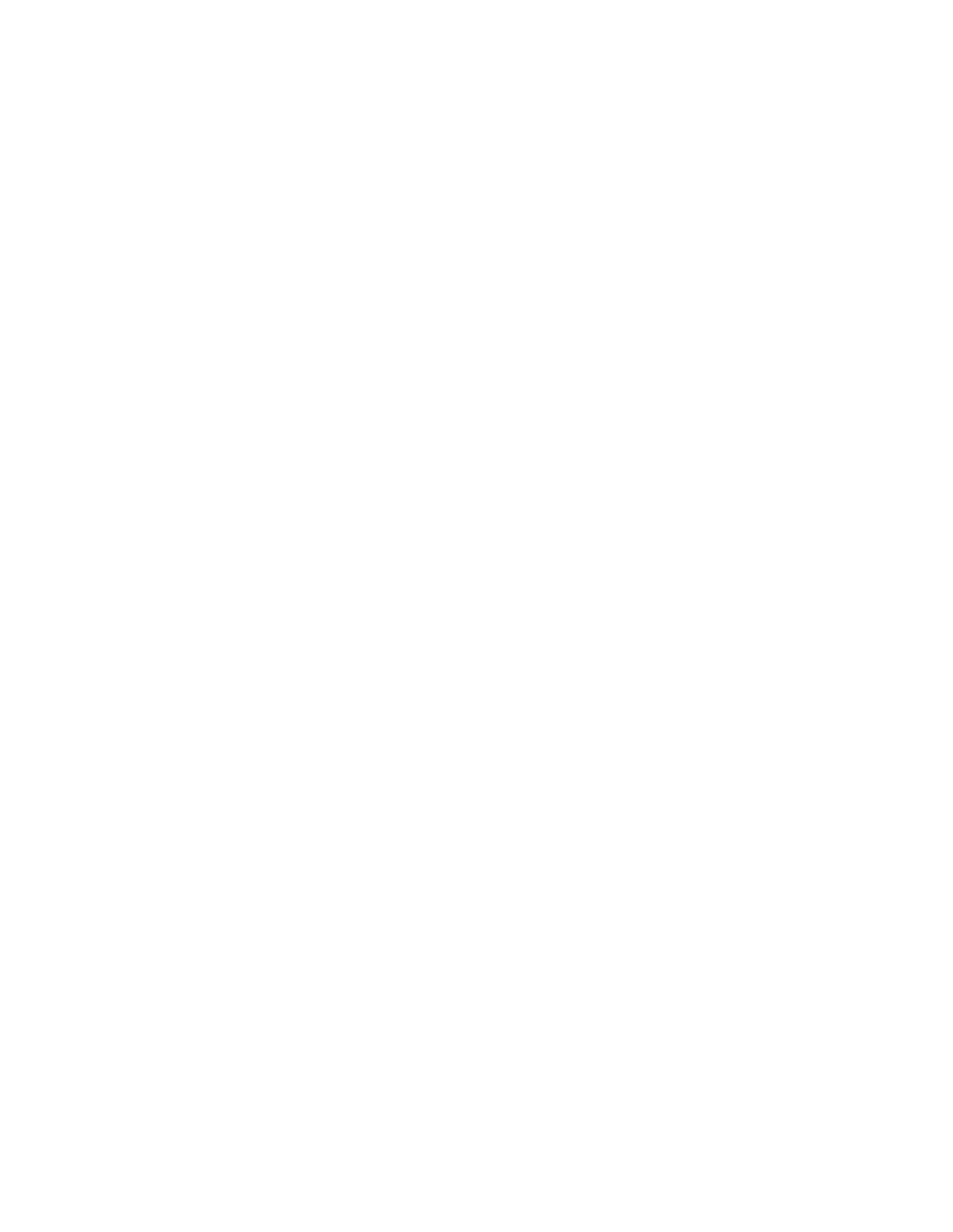# **19**

# **Fonts and Character Attributes on the LA600 MultiPrinter**

This chapter gives information on:

- The built-in font repertory, Section 19.1
- Additional fonts and character sets, Section 19.2
- Font selection, Section 19.3
- Density selection, Section 19.4
- Attribute selection, Section 19.5
- Character size selection, Section 19.6
- Proportional spacing selection, Section 19.7
- Printing control characters, Section 19.8

**Note**

The LA600 MultiPrinter does not support downloaded fonts.

# **19.1 Built-In Font Repertory**

The built-in font repertory of the LA600 MultiPrinter includes the following typestyles:

Courier Roman Sans Serif Prestige Script Orator-C **Orator**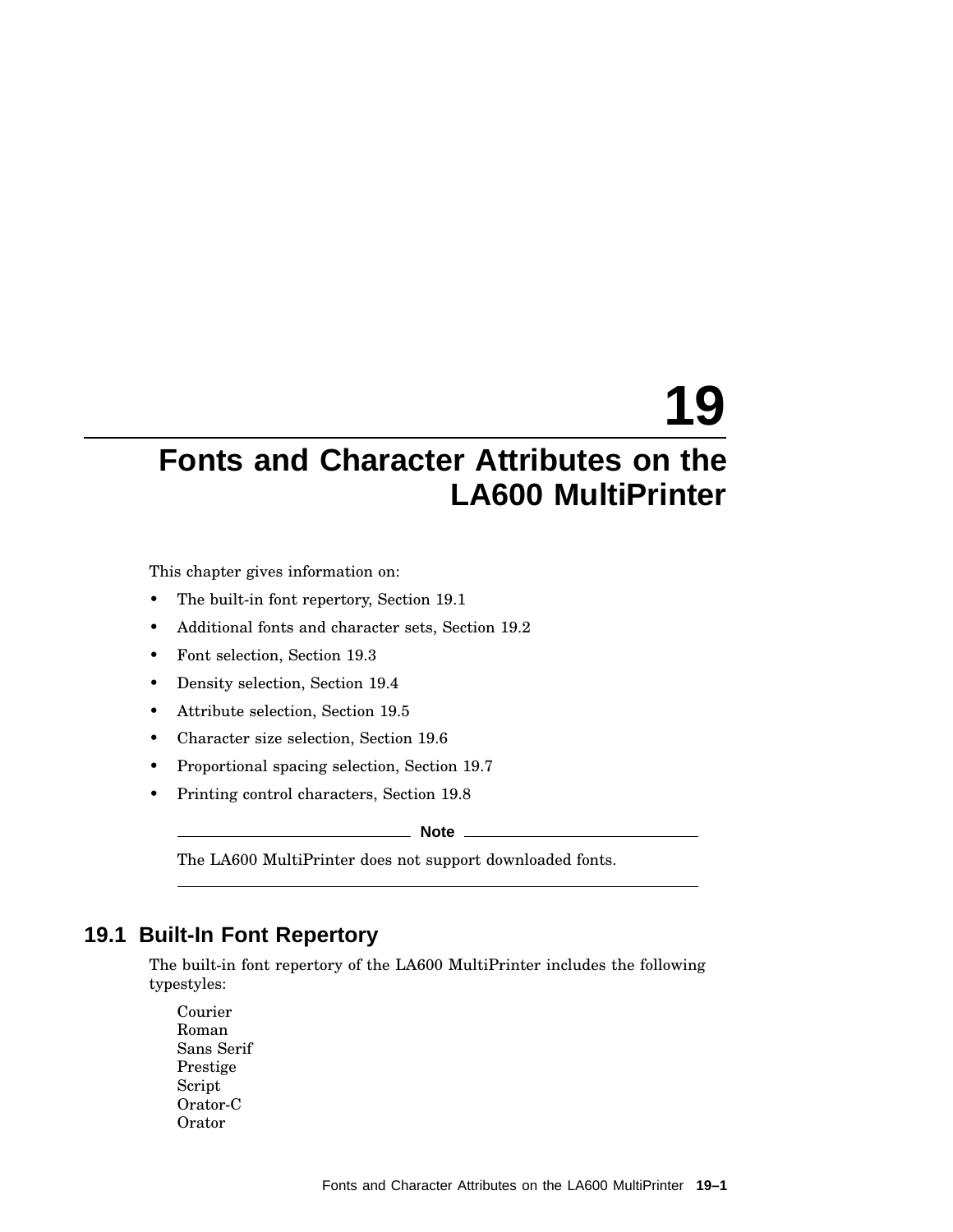#### **Fonts and Character Attributes on the LA600 MultiPrinter 19.1 Built-In Font Repertory**

OCR-A OCR-B Data Block

The built-in font repertory of the LA600 MultiPrinter includes all character sets, selectable by the command Select Character Set (SCS), listed in Table 19–1 (at all pitches and densities), with the following exceptions:

- OCR-A and OCR-B: For characters not addressed by these fonts, the fallback is to Courier.
- Data Block: For characters not addressed by this font, the "dotted square" character is printed.

| <b>Character Set</b>    | I <sub>2</sub> F Designator<br><b>Characters</b> | Code                     |
|-------------------------|--------------------------------------------------|--------------------------|
| 94-Character Sets       |                                                  |                          |
| <b>British</b>          | A                                                | 4/1                      |
| ASCII                   | B                                                | 4/2                      |
| DEC Dutch               | 4                                                | 3/4                      |
| <b>DEC</b> Finnish      | 5                                                | 3/5                      |
| French                  | R                                                | 5/2                      |
| DEC French-Canadian     | 9                                                | 3/9                      |
| German                  | K                                                | 4/11                     |
| DEC Hebrew Supplemental | "4"                                              | 2/2, 3/4                 |
| DEC 7-Bit Hebrew        | $\% =$                                           | 2/5, 3/13                |
| ISO Italian             | Y                                                | 5/9                      |
| Legal                   | %4                                               | 2/5, 3/4                 |
| JIS Katakana            | I                                                | 4/9                      |
| <b>JIS Roman</b>        | J                                                | 4/10                     |
| DEC Norwegian/Danish    | 6                                                | 3/6                      |
| ISO Spanish             | Z                                                | 5/10                     |
|                         |                                                  | (continued on next page) |

#### **Table 19–1 Supported Character Sets**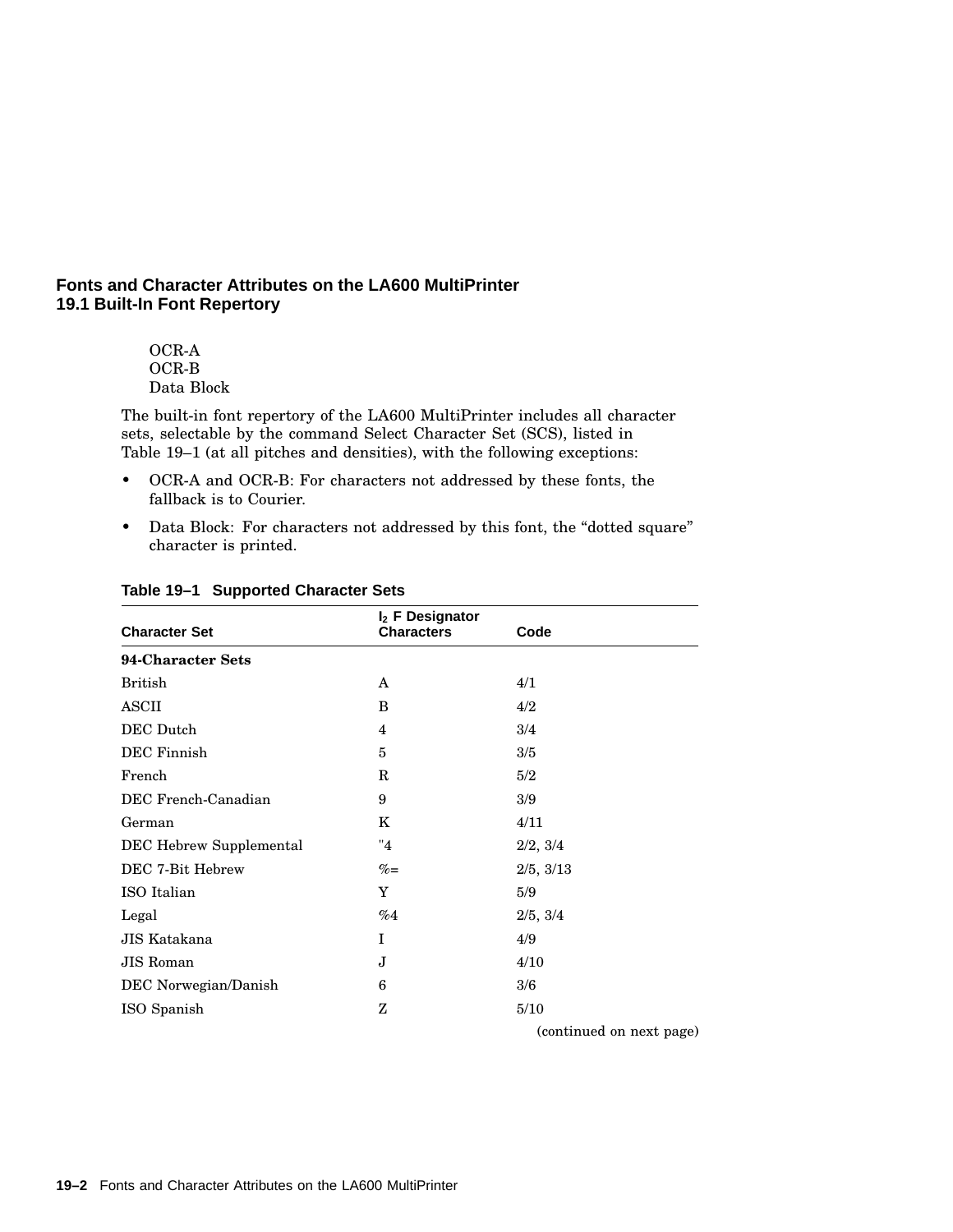#### **Fonts and Character Attributes on the LA600 MultiPrinter 19.1 Built-In Font Repertory**

| <b>Character Set</b>            | $I2$ F Designator<br><b>Characters</b> | Code      |
|---------------------------------|----------------------------------------|-----------|
| DEC Swedish                     | 7                                      | 3/7       |
| DEC Swiss                       | $=$                                    | 3/13      |
| Norwegian/Danish                |                                        | 6/0       |
| DEC Supplemental                | %5                                     | 2/5, 3/5  |
| <b>DEC</b> Technical            | >                                      | 3/14      |
| DEC Special Graphics            | $\Omega$                               | 3/0       |
| <b>DEC</b> Portuguese           | %6                                     | 2/5, 3/6  |
| DEC 7-Bit Turkish(1)            | %2                                     | 2/5, 3/2  |
| DEC 8-Bit Turkish Supplemental  | $\%0$                                  | 2/5, 3/0  |
| DEC Greek Supplementa           | "?                                     | 2/2, 3/15 |
| 96-Character Sets               |                                        |           |
| ISO Latin-1 Supplemental        | A                                      | 4/1       |
| ISO Latin-2 Supplemental        | B                                      | 4/2       |
| ISO Latin-Greek Supplemental    | F                                      | 4/6       |
| ISO Latin-Hebrew Supplemental   | н                                      | 4/8       |
| ISO Latin-Cyrillic Supplemental | L                                      | 4/12      |
| ISO Latin-5 Supplemental        | М                                      | 4/13      |

#### **Table 19–1 (Cont.) Supported Character Sets**

In the LA600 MultiPrinter only these built-in character sets can be selected with SCS. When the combination of a Ps parameter (94 or 96 character set) with an SCS designating sequence does not match with any character set available in the device, the whole sequence is ignored.

**Note** \_

Because the LA600 does not have separate glyphs for diagonal composite characters in different pitches, characters such as large square root signs printed in pitches other than 5 or 10 cpi and 6 lpi many not have contiguous diagonal lines.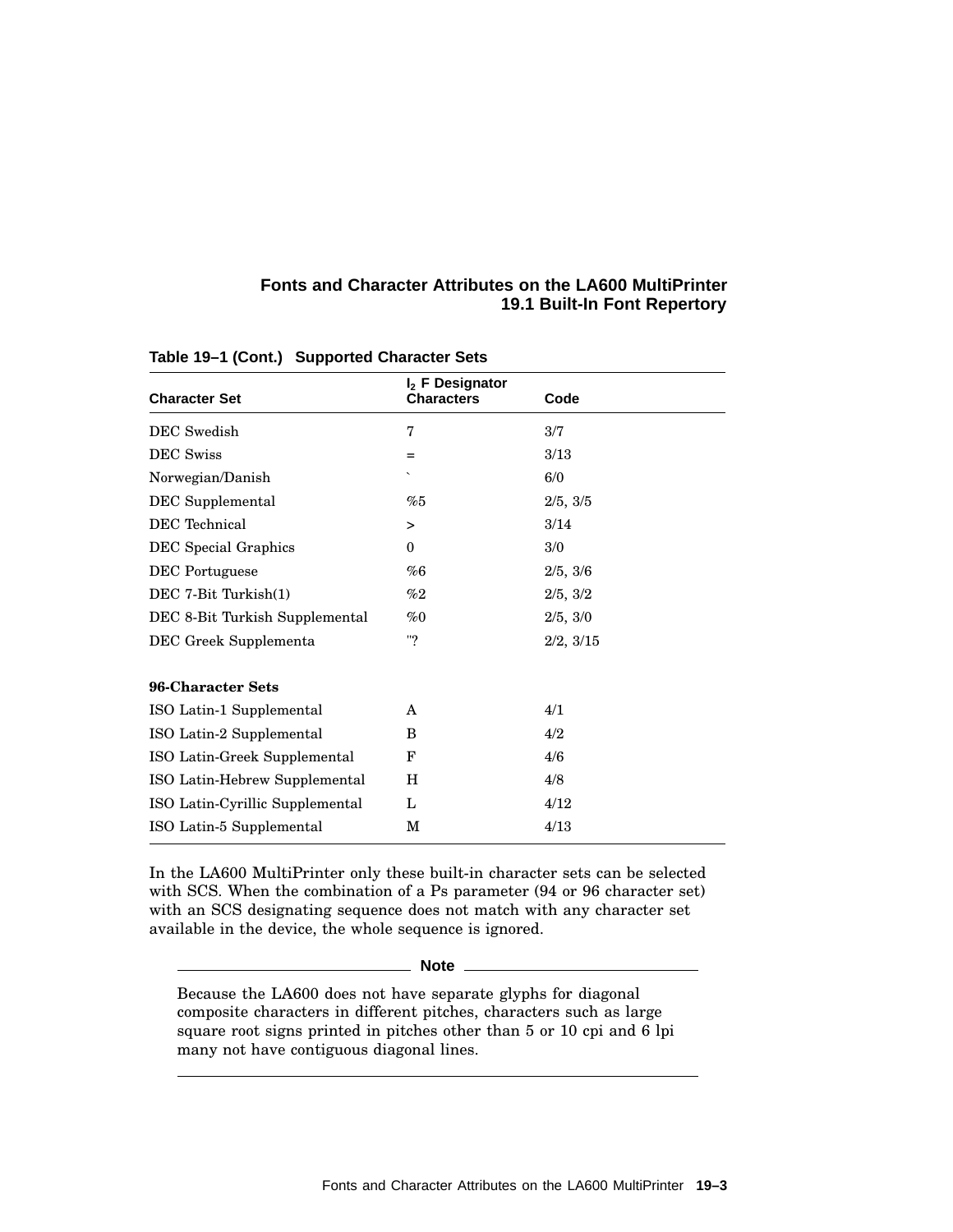#### **Fonts and Character Attributes on the LA600 MultiPrinter 19.2 Additional Cartridge-based Fonts and Character Sets**

# **19.2 Additional Cartridge-based Fonts and Character Sets**

The LA600 can accept cartridges that supply additional fonts or character sets. Cartridge-based fonts are addressable by the Select Graphic Rendition (SGR) command, using parameter Ps17. For details, see Section 19.3.

Additional cartridge-based character sets cannot be selected by the command SCS. Rather, the user selects a character set manually by gaining access to the Character Setup Menu through the LA600 MultiPrinter Operator Panel.

When the user selects a cartridge-based character set and assigns it to the User Preference Supplemental set through the Character Setup Menu, this selection assigns the character set to G2, G3 and GR. And since this character set is designated as the User Preference Supplemental set, it is identified with the character  $\lt$  and thus can be assigned via SCS to any G-set: G0 . . . G3, GL, GR.

Further, if the LA600 MultiPrinter receives an Assign User Preference Supplemental Set (DECAUPSS), this sequence assigns another resident character set to the User Preference Supplemental set. Thus, the selection of the cartridge character set cannot be retrieved through another SCS, and only a Soft Terminal Reset (DECSTR) command or a Reset to Initial State (RIS) command can return the cartridge character set back to the User Preference Supplemental set.

For details of the font and character set cartridges that may be available, contact your Digital sales representative.

# **19.3 Font Selection (SGR)**

The LA600 MultiPrinter supports the font selection command SGR with the parameters in Table 19–2.

| This Ps | selects this typestyle   |
|---------|--------------------------|
| 10      | Courier                  |
| 11      | Roman                    |
| 12      | Sans Serif               |
| 13      | Prestige                 |
| 14      | Script                   |
|         | (continued on next page) |

**Table 19–2 SGR Parameters for Font Selection**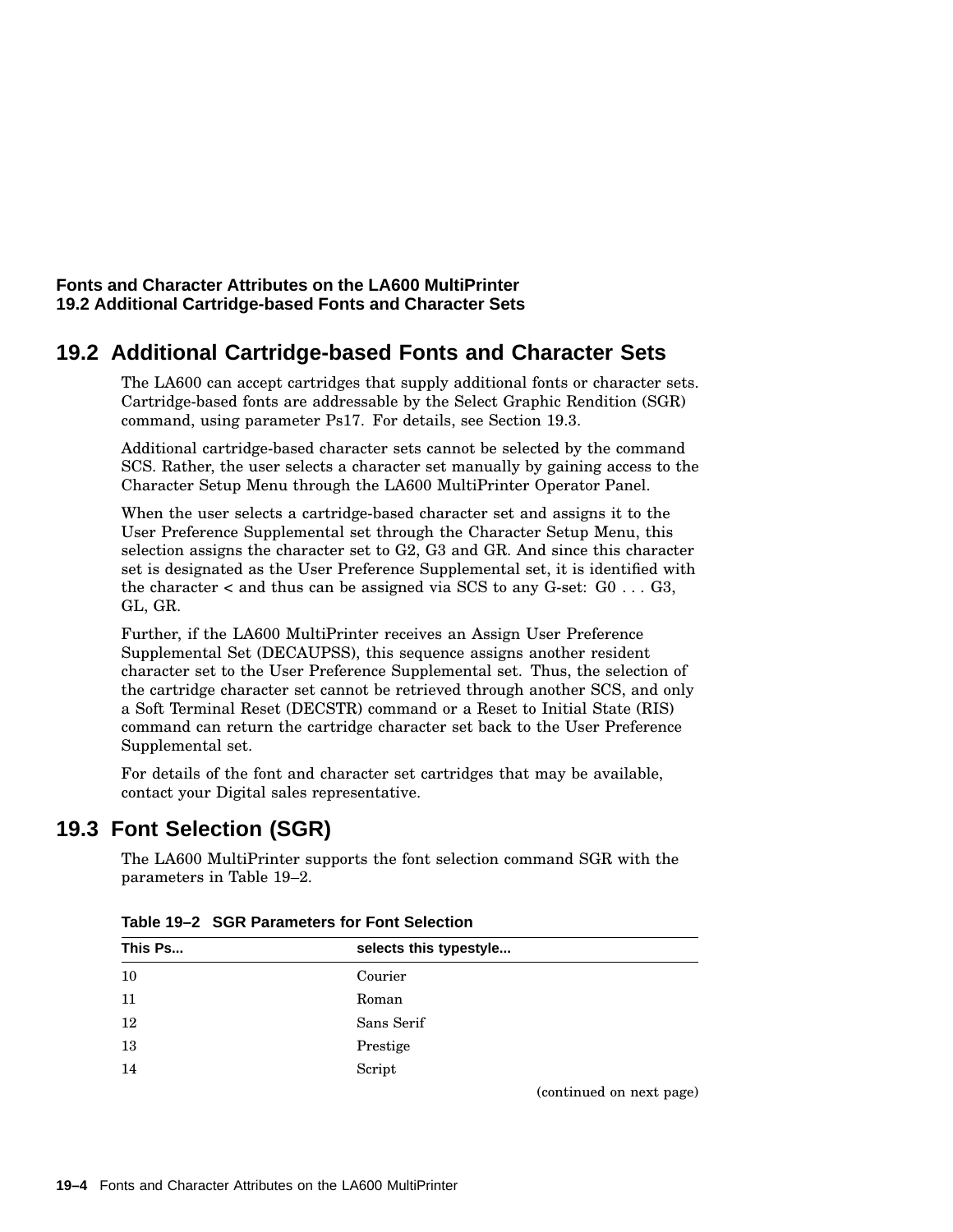#### **Fonts and Character Attributes on the LA600 MultiPrinter 19.3 Font Selection (SGR)**

| selects this typestyle      |  |
|-----------------------------|--|
| Orator-C                    |  |
| Orator                      |  |
| Optional cartridge font $1$ |  |
| OCR-A                       |  |
| $OCR-B$                     |  |
| Data Block                  |  |
|                             |  |

**Table 19–2 (Cont.) SGR Parameters for Font Selection**

<sup>1</sup>When a font cartridge contains more than one font file, the SGR sequence addresses the first font found on the cartridge. All of the cartridge fonts are listed at the end of the print Font menu.

As indicated above, when additional character sets are available in a character set cartridge installed at power-up, the character sets are addressable through Setup (G0 Character set or User Preference Supplemental character set). Therefore, when the cartridge-based character sets are designed in the built-in typestyle, it is not necessary to use the SGR escape sequence.

# **19.4 Density Selection (DECDEN)**

The LA600 MultiPrinter supports built-in fonts for three printing densities: Draft, Near Letter Quality (NLQ), and Letter Quality densities.

Table 19–3 specifies the supported values for the DECDEN command.

| <b>Ps</b>      | selects this print density |
|----------------|----------------------------|
| $\mathbf{0}$   | Draft                      |
| $\mathbf{1}$   | Draft                      |
| $\overline{2}$ | Letter Quality             |
| 3              | <b>NLQ</b>                 |
| $\overline{4}$ | <b>NLQ</b>                 |

**Table 19–3 DECDEN Parameters for LA600**

Table 19–4 provides the available print densities (addressed by DECDEN) for each typestyle (addressed by SGR-fonts). In addition, the table provides the fallback rules that apply when the requested density is not available in the active typestyle.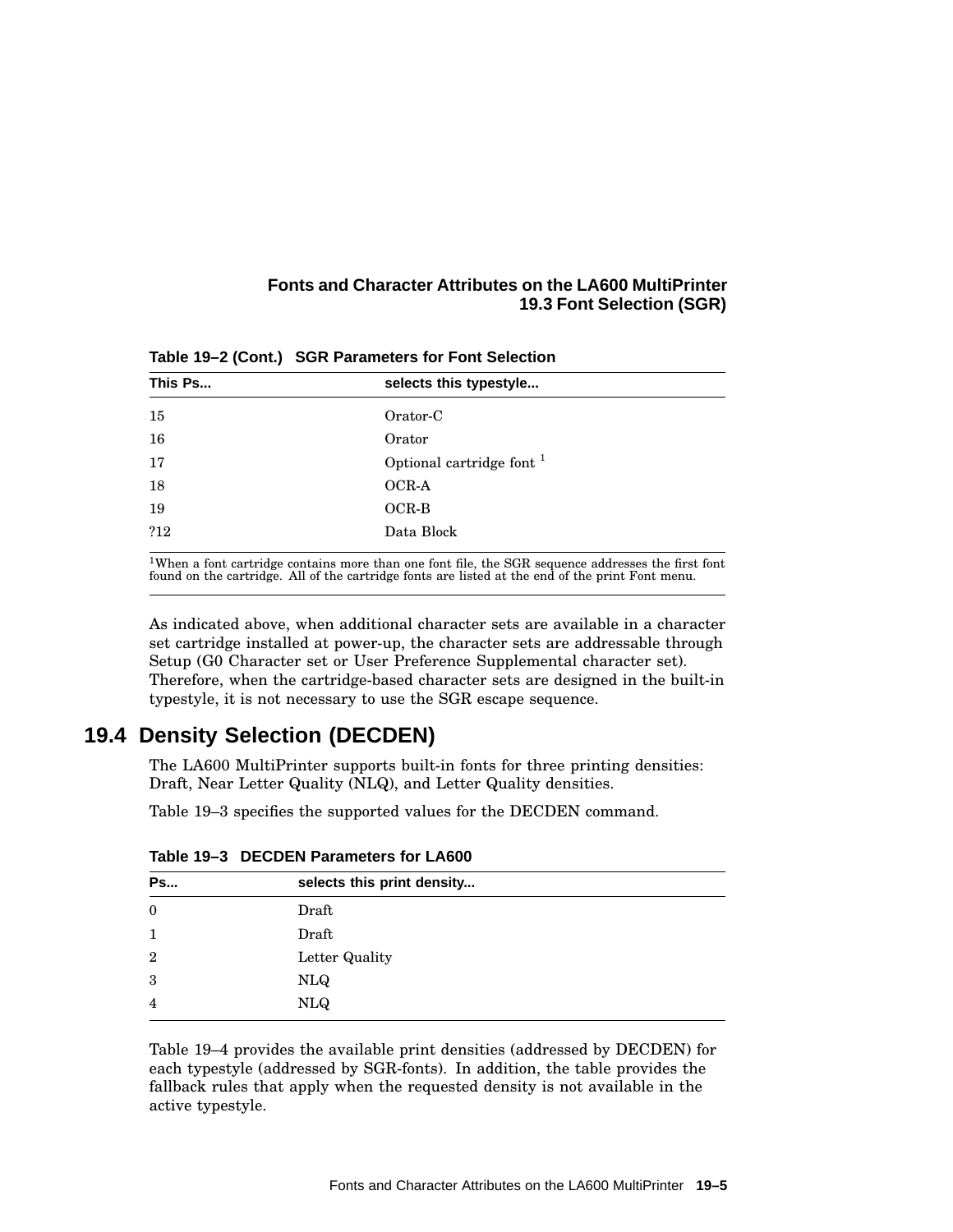#### **Fonts and Character Attributes on the LA600 MultiPrinter 19.4 Density Selection (DECDEN)**

| <b>Typestyle</b>        | <b>Draft</b> | <b>NLQ</b> | LQ     |
|-------------------------|--------------|------------|--------|
| Courier                 | Y            | Y          | Y      |
| Roman                   | See a.       | Y          | Y      |
| Sans Serif              | See a.       | Y          | Y      |
| Prestige                | See a.       | Y          | Y      |
| Script                  | See a.       | Y          | Y      |
| OCR-A                   | See a.       | See b.     | Y      |
| OCR-B                   | See a.       | See b.     | Y      |
| Orator                  | See a.       | Y          | Y      |
| Orator-C                | See a.       | Y          | Y      |
| Data Block <sup>1</sup> | Y            | See c.     | See c. |

**Table 19–4 Typestyles and Print Densities**

<sup>1</sup>Data Block forces proportional spacing, and accepts combinations of attributes (bold, slant, etc.).

Key to Font Selection:

Y: Available combination

a. - Font selection falls back to Courier, draft b. - Font selection falls back to the selected typestyle, LQ c. - Font selection falls back to Data Block, draft

The SGR and DECDEN commands should be used together to produce the fonts described in Table 19–4. For example, to select Roman in the LQ print density send the DECDEN sequence:

CSI 2 " z

and the SGR sequence:

CSI 11 m

To select Script in NLQ print density, send DECDEN sequence:

CSI 3 " z

and the SGR sequence

CSI 14 m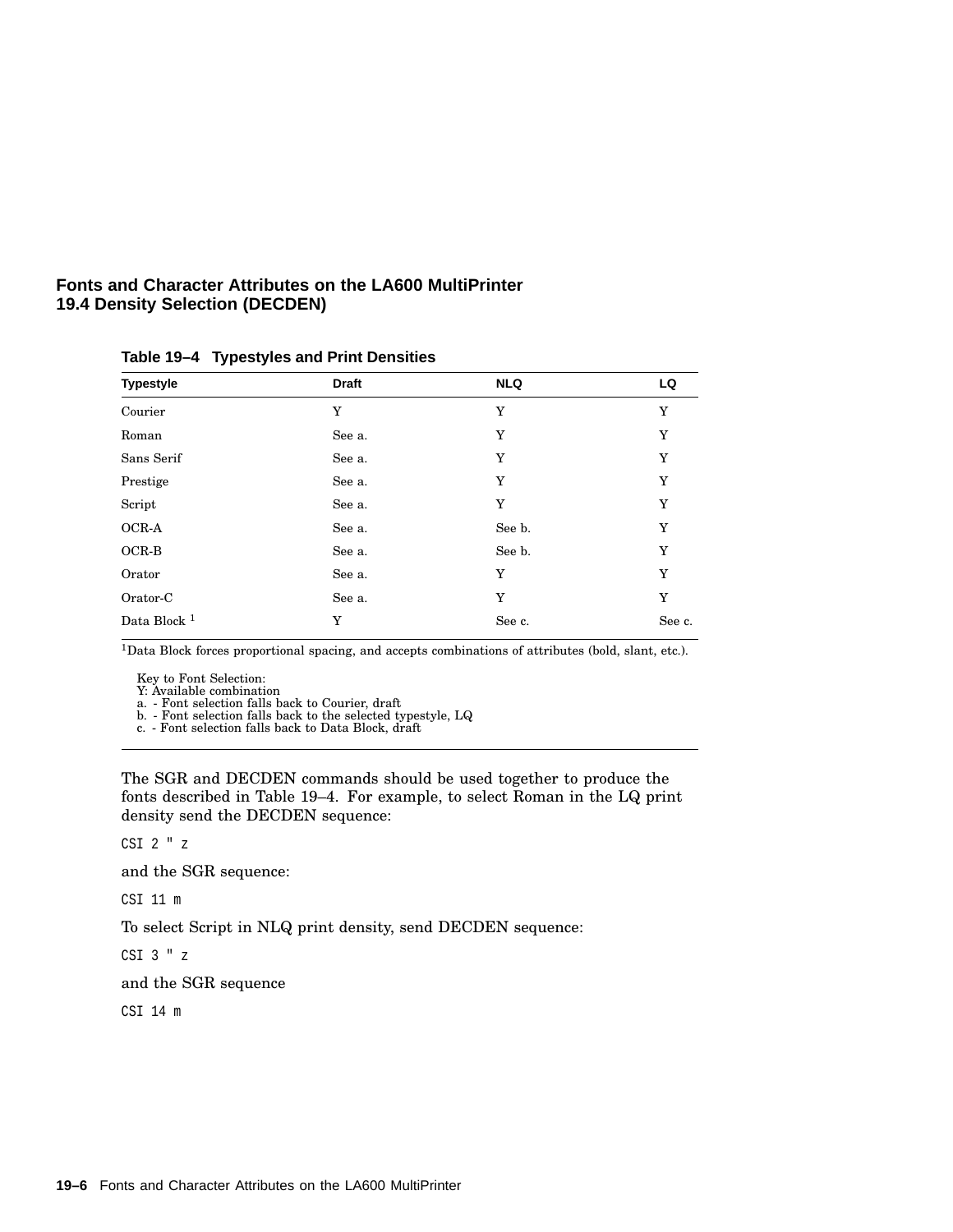#### **Fonts and Character Attributes on the LA600 MultiPrinter 19.5 Attribute Selection**

# **19.5 Attribute Selection**

The LA600 MultiPrinter supports the SGR attributes underline, overline, double underline, strikethrough, superscript and subscript, bold, and slant by algorithmically transforming the characters. The bold attribute, the various line attributes, and the superscript and subscript attributes, are each applied with one pass of the printhead. The combination of these attributes results in multiple passes.

The bold attribute affects the line attributes. The LA600 MultiPrinter does not apply slant or script attributes to full cell or component characters.

**Note**

*Full cell* characters use the whole height of the printhead (all needles are used) to build a character. *Component* characters are used for constructing larger mathematical symbols such as large integral and summation signs (some of which are full cell characters).

See SGR in the Command Dictionary.

#### **19.6 Character Size Selection**

The LA600 MultiPrinter supports characters in point sizes 10, 12 (Orator-C), and 54 (Data Block), a ''point'' being 1/72". Additional character sizes can be produced via the Graphic Size Modification (GSM) command. The GSM command can be used with both fixed and proportional spacing and all typestyles, print densities, and character attributes.

As described in Table 19–5, GSM modifies the size of the characters, including Data Block, by a factor of from 1 to 4 in height and width. The width multiplier affects the horizontal pitch, which is defined by the Set Horizontal Pitch (DECSHORP) command, by the same factor. The height multiplier, however, does not affect the vertical pitch defined by Set Vertical Pitch (DECVERP).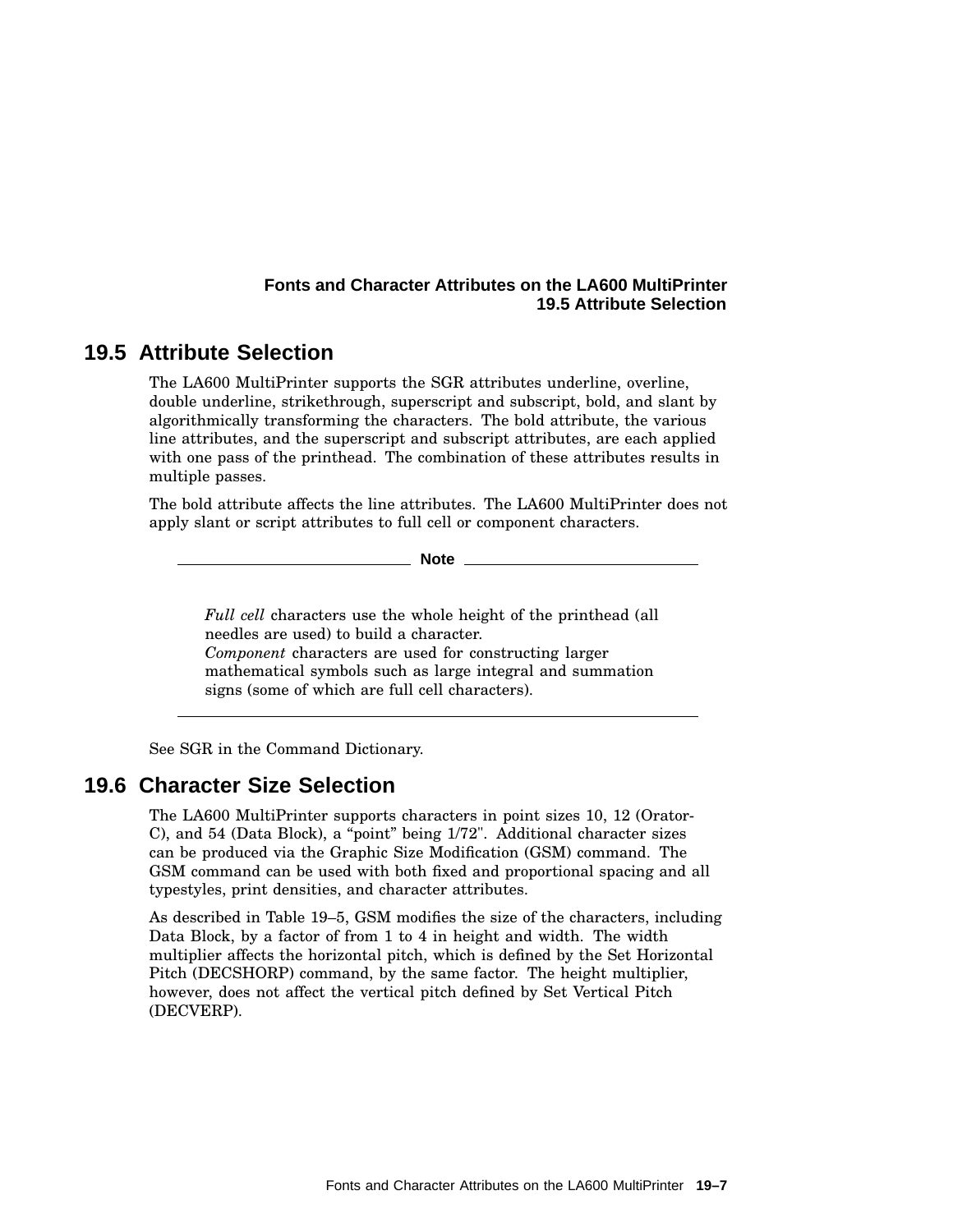|     | <b>Ps1 Height Multiplier</b> |                             |  |
|-----|------------------------------|-----------------------------|--|
|     |                              | <b>Character Scale</b>      |  |
| 100 | 3/13/03/0                    | Normal height               |  |
| 200 | $3/2$ $3/0$ $3/0$            | Double height               |  |
| 300 | $3/3$ $3/0$ $3/0$            | Triple height               |  |
| 400 | $3/4$ $3/0$ $3/0$            | Quadruple height            |  |
|     |                              | <b>Ps2 Width Multiplier</b> |  |
|     |                              | <b>Character Scale</b>      |  |
| 100 | 3/13/03/0                    | Normal width                |  |
| 200 | $3/2$ $3/0$ $3/0$            | Double width                |  |
| 300 | $3/3$ $3/0$ $3/0$            | Triple width                |  |
| 400 | $3/4$ $3/0$ $3/0$            | Quadruple width             |  |

#### **Table 19–5 Graphic Size Modification Parameters**

Table 19–6 shows the varying widths of Data Block characters in proportional spacing.

| <b>Character</b> | <b>Character Description</b> | Wid<br>n/36 |
|------------------|------------------------------|-------------|
| SP               | Space                        | 216         |
| Ţ                | <b>Exclamation Point</b>     | 72          |
| $\mathbf{H}$     | Double Quote                 | 216         |
| #                | Number Sign                  | 252         |
| \$               | Dollar Sign                  | 252         |
| 5                | Percent Sign                 | 216         |

& Ampersand 252  $\bullet$  <br/> Apostrophe  $$72$ ( Left Parenthesis 108 ) Right Parenthesis 108

**Table 19–6 Data Block Proportional Character Width**

(continued on next page)

**Width in n/360"**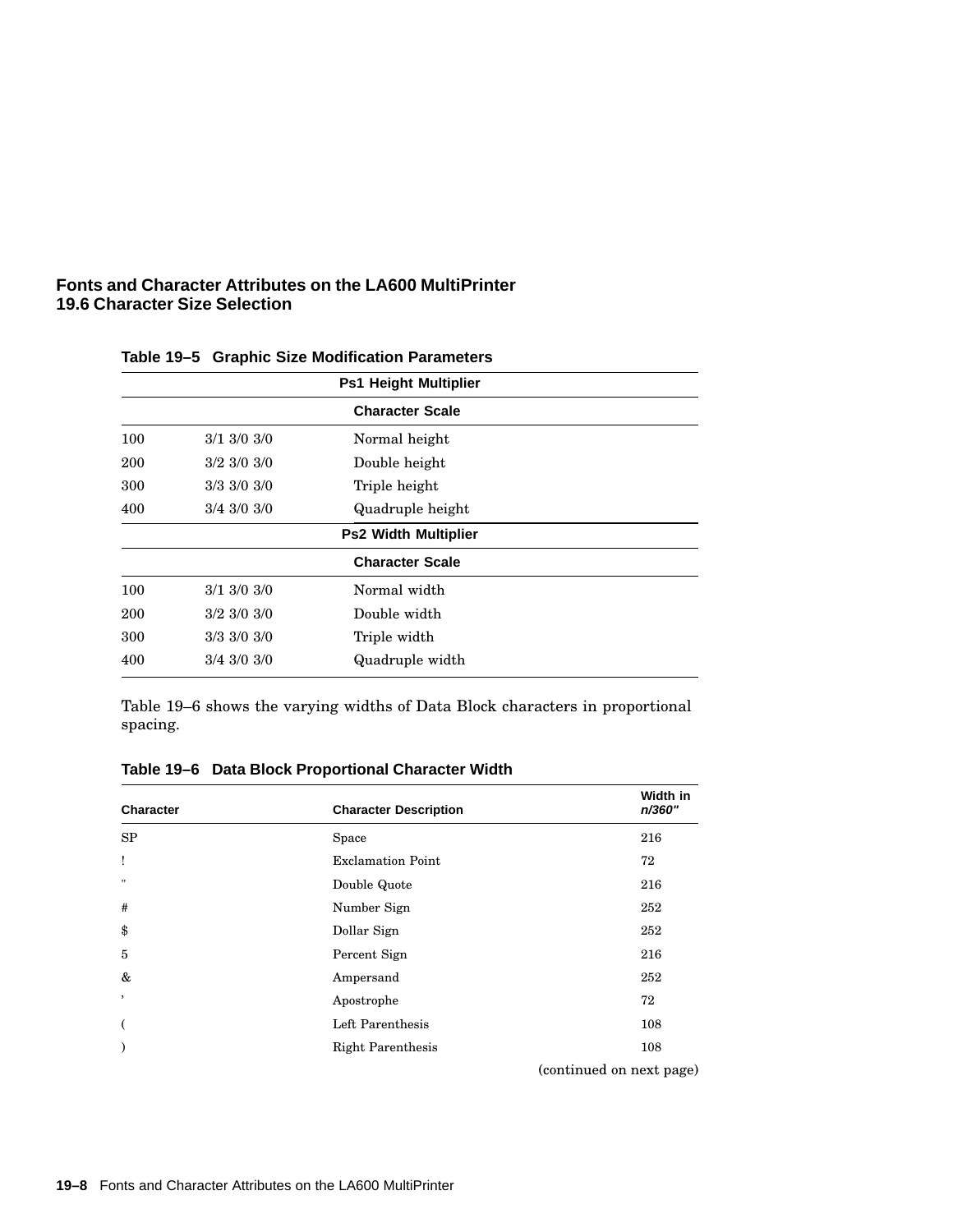| Character          | <b>Character Description</b>  | Width in<br>n/360"          |
|--------------------|-------------------------------|-----------------------------|
| $\star$            | Asterisk                      | 252                         |
| +                  | Plus Sign                     | 216                         |
| ,                  | Comma                         | $\sqrt{72}$                 |
|                    | Minus Sign/Hyphen             | 216                         |
| ٠                  | Period                        | $\sqrt{72}$                 |
| $\prime$           | Slash                         | 216                         |
| 0                  | Zero                          | 216                         |
| 1                  | One                           | 216                         |
| $\overline{2}$     | Two                           | 216                         |
| 3                  | Three                         | 216                         |
| 4                  | Four                          | 216                         |
| $\bf 5$            | Five                          | 216                         |
| 6                  | Six                           | 216                         |
| 4                  | Four                          | 216                         |
| 5                  | Five                          | 216                         |
| 6                  | Six                           | 216                         |
| 7                  | Seven                         | 216                         |
| 8                  | Eight                         | $\bf 216$                   |
| 9                  | Nine                          | 216                         |
| :                  | $\mathop{\rm Colon}\nolimits$ | $\sqrt{72}$                 |
| ;                  | Semicolon                     | 72                          |
| $\,<\,$            | Less Than                     | 180                         |
| $=$                | Equal Sign                    | 216                         |
| >                  | Greater Than                  | 180                         |
| $\overline{\cdot}$ | Question Mark                 | 216                         |
| @                  | At Sign                       | $252\,$                     |
| A                  | Upper Case A                  | 324                         |
| $\bf{B}$           | Upper Case B                  | 216                         |
|                    |                               | $1.444$ and $1.444$<br>$-4$ |

**Table 19–6 (Cont.) Data Block Proportional Character Width**

(continued on next page)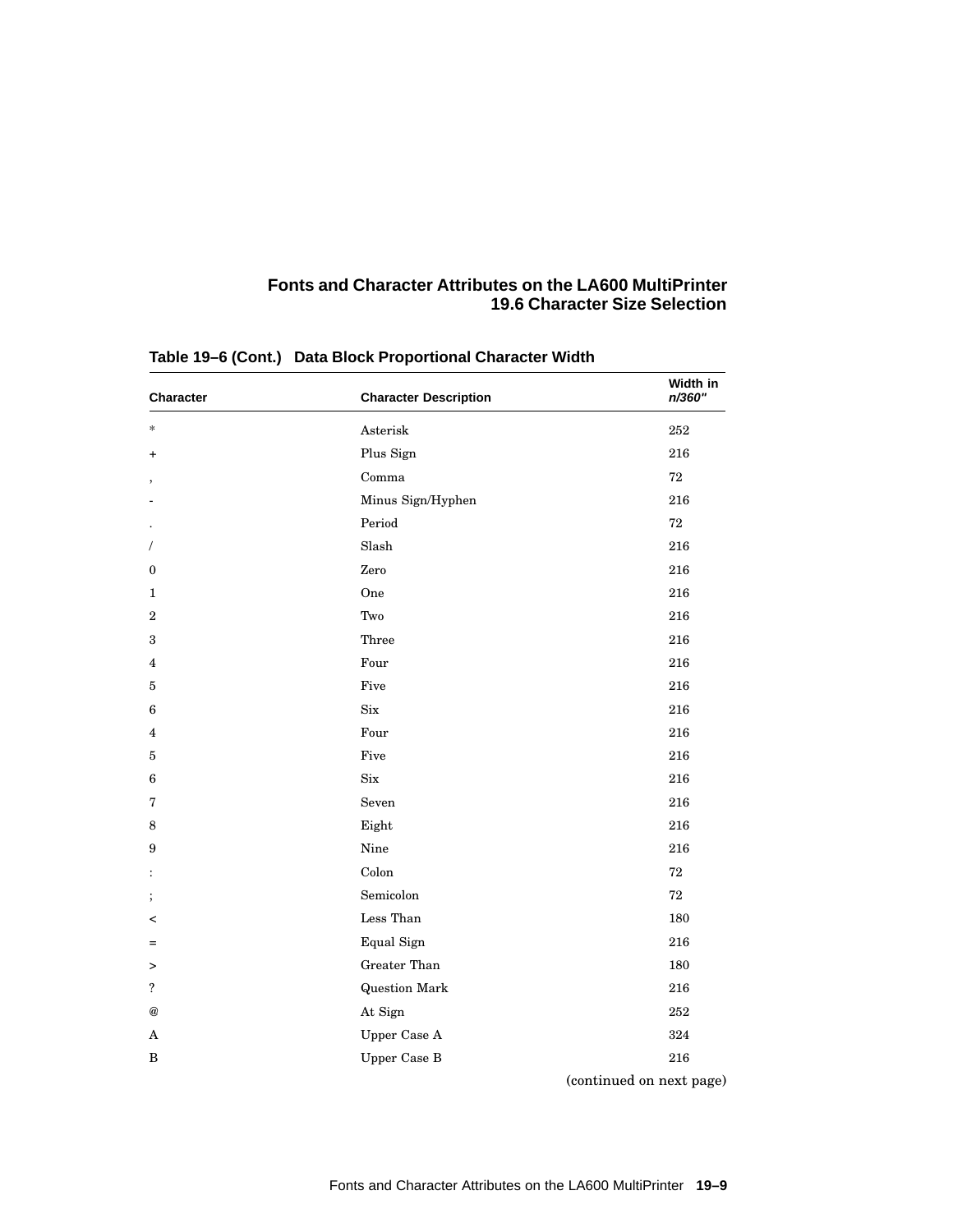| Character | <b>Character Description</b> | Width in<br>n/360"       |
|-----------|------------------------------|--------------------------|
| C         | Upper Case C                 | 252                      |
| D         | Upper Case D                 | 216                      |
| Е         | Upper Case E                 | 216                      |
| F         | Upper Case F                 | 216                      |
| G         | Upper Case G                 | 252                      |
| н         | Upper Case H                 | 252                      |
| I         | Upper Case I                 | 144                      |
| J         | Upper Case J                 | 216                      |
| K         | Upper Case K                 | 252                      |
| L         | Upper Case L                 | 216                      |
| м         | Upper Case M                 | 288                      |
| N         | Upper Case ${\cal N}$        | 252                      |
| O         | Upper Case O                 | 252                      |
| P         | Upper Case P                 | 216                      |
| Q         | Upper Case Q                 | 252                      |
| R         | Upper Case R                 | 252                      |
| S         | <b>Upper Case S</b>          | 252                      |
| т         | Upper Case T                 | 252                      |
| U         | Upper Case U                 | 252                      |
| V         | Upper Case V                 | 324                      |
| W         | Upper Case W                 | 396                      |
| X         | Upper Case X                 | 252                      |
| Y         | Upper Case Y                 | 252                      |
| Ζ         | Upper Case Z                 | 252                      |
| ſ         | Left Square Bracket          | 108                      |
| ╲         | <b>Back Slash</b>            | 216                      |
| 1         | Right Square Bracket         | 108                      |
| Λ         | Circumflex                   | 180                      |
|           |                              | (continued on next page) |

#### **Table 19–6 (Cont.) Data Block Proportional Character Width**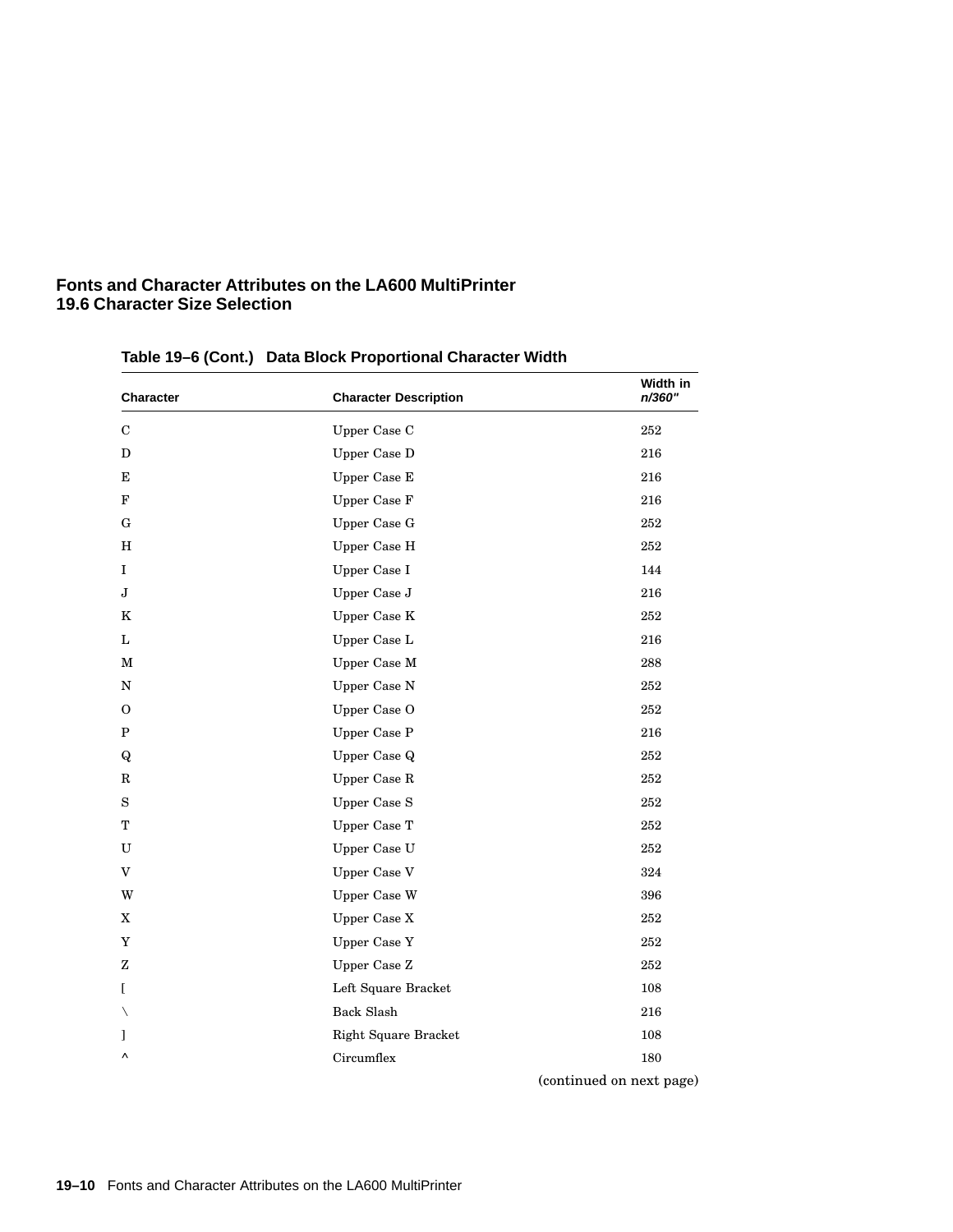| <b>Character</b> | <b>Character Description</b> | Width in<br>n/360"            |
|------------------|------------------------------|-------------------------------|
|                  | Underline                    | 252                           |
|                  | Grave Accent                 | 144                           |
| a                | Lower Case a                 | 216                           |
| $\mathbf b$      | Lower Case b                 | 216                           |
| $\mathbf c$      | Lower Case c                 | 180                           |
| d                | Lower Case d                 | 180                           |
| e                | Lower Case e                 | 216                           |
| f                | Lower Case f                 | 180                           |
| g                | Lower Case g                 | 216                           |
| h                | Lower Case h                 | 216                           |
| i                | Lower Case i                 | 72                            |
| j                | Lower Case j                 | 108                           |
| k                | Lower Case k                 | 216                           |
| 1                | Lower Case 1                 | 72                            |
| m                | Lower Case m                 | 288                           |
| n                | Lower Case n                 | 216                           |
| $\mathbf 0$      | Lower Case o                 | 216                           |
| p                | Lower Case p                 | 216                           |
| q                | Lower Case q                 | 216                           |
| r                | Lower Case r                 | 216                           |
| s                | Lower Case s                 | 180                           |
| t                | Lower Case t                 | 180                           |
| u                | Lower Case u                 | 216                           |
| v                | Lower Case v                 | 252                           |
| W                | Lower Case w                 | 396                           |
| x                | Lower Case x                 | 252                           |
| у                | Lower Case y                 | 252                           |
| z                | Lower Case z                 | 216                           |
|                  |                              | $\lambda$ $\lambda$<br>$\sim$ |

**Table 19–6 (Cont.) Data Block Proportional Character Width**

(continued on next page)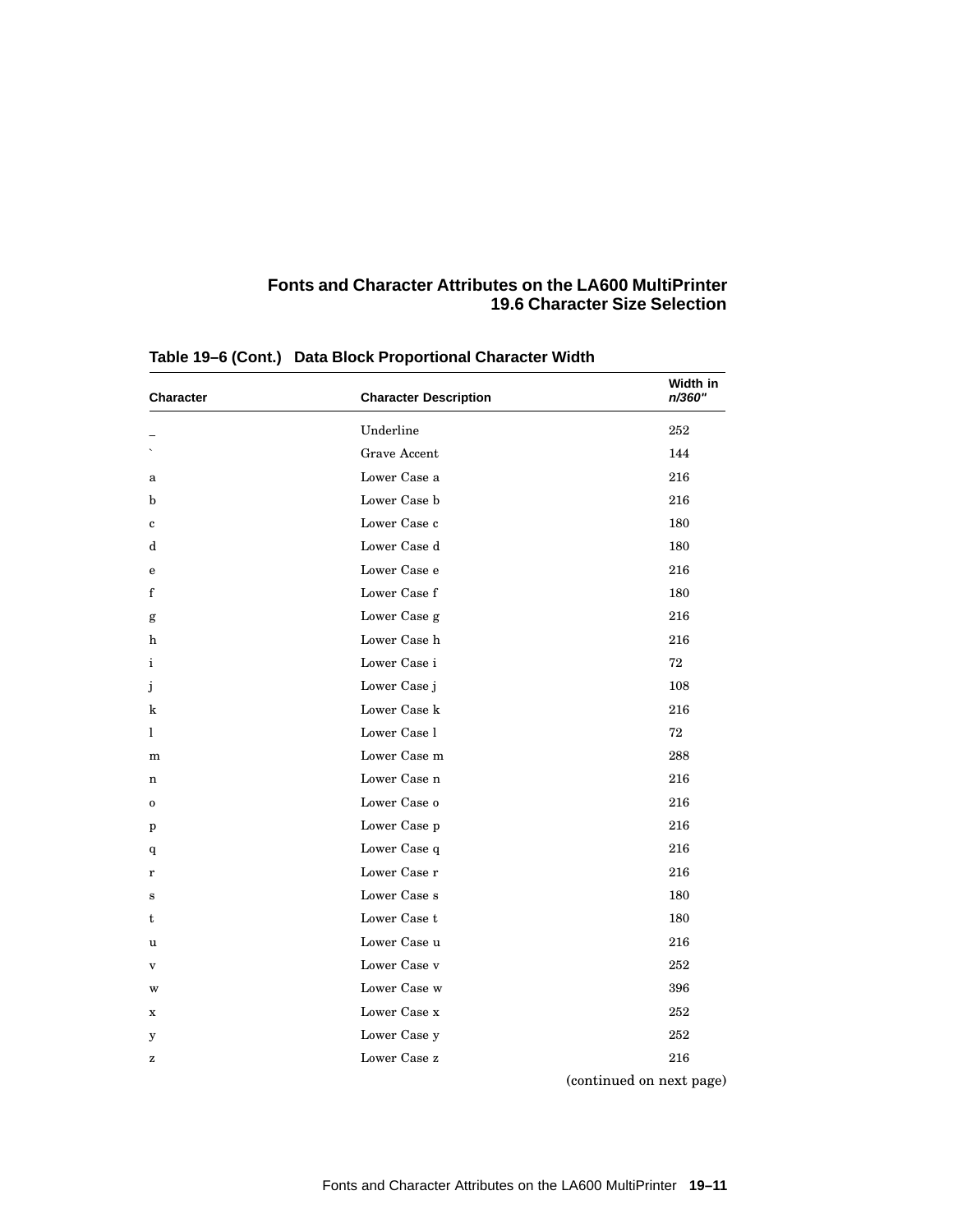| Left Brace<br>144<br>{<br>Vertical Bar<br>72<br>1<br>}<br><b>Right Brace</b><br>144<br>Tilde<br>216<br>$\tilde{ }$<br>Capital C cedilla<br>252<br>Ç<br>Small u umlaut<br>216<br>ü<br>Small e acute accent<br>216<br>é | Width in |
|-----------------------------------------------------------------------------------------------------------------------------------------------------------------------------------------------------------------------|----------|
|                                                                                                                                                                                                                       |          |
|                                                                                                                                                                                                                       |          |
|                                                                                                                                                                                                                       |          |
|                                                                                                                                                                                                                       |          |
|                                                                                                                                                                                                                       |          |
|                                                                                                                                                                                                                       |          |
|                                                                                                                                                                                                                       |          |
| Small a circumflex<br>216<br>â                                                                                                                                                                                        |          |
| Small a umlaut<br>216<br>ä                                                                                                                                                                                            |          |
| Small a grave accent<br>216<br>à                                                                                                                                                                                      |          |
| Small a with ring (angstrom)<br>å<br>216                                                                                                                                                                              |          |
| Small c cedilla<br>180<br>ç                                                                                                                                                                                           |          |
| Small e circumflex<br>216<br>ê                                                                                                                                                                                        |          |
| Small e umlaut<br>216<br>ë                                                                                                                                                                                            |          |
| Small e grave accent<br>216<br>è                                                                                                                                                                                      |          |
| Small i accent<br>ï<br>144                                                                                                                                                                                            |          |
| Small i circumflex<br>î<br>144                                                                                                                                                                                        |          |
| Small i grace accent<br>ì<br>108                                                                                                                                                                                      |          |
| Ä<br>Capital A umlaut<br>324                                                                                                                                                                                          |          |
| Å<br>Capital A with ring (angstrom)<br>324                                                                                                                                                                            |          |
| É<br>Captil E acute accent<br>216                                                                                                                                                                                     |          |
| Small diphthong (ae)<br>360<br>æ                                                                                                                                                                                      |          |
| Capital diphthong (AE)<br>360<br>Æ                                                                                                                                                                                    |          |
| Small o circumflex<br>216<br>ô                                                                                                                                                                                        |          |
| Small o umlaut<br>216<br>ö                                                                                                                                                                                            |          |
| 216<br>Small o grave accent<br>ò                                                                                                                                                                                      |          |
| Small u circumflex<br>216<br>û                                                                                                                                                                                        |          |
| Small u grave accent<br>216<br>ù                                                                                                                                                                                      |          |

#### **Table 19–6 (Cont.) Data Block Proportional Character Width**

(continued on next page)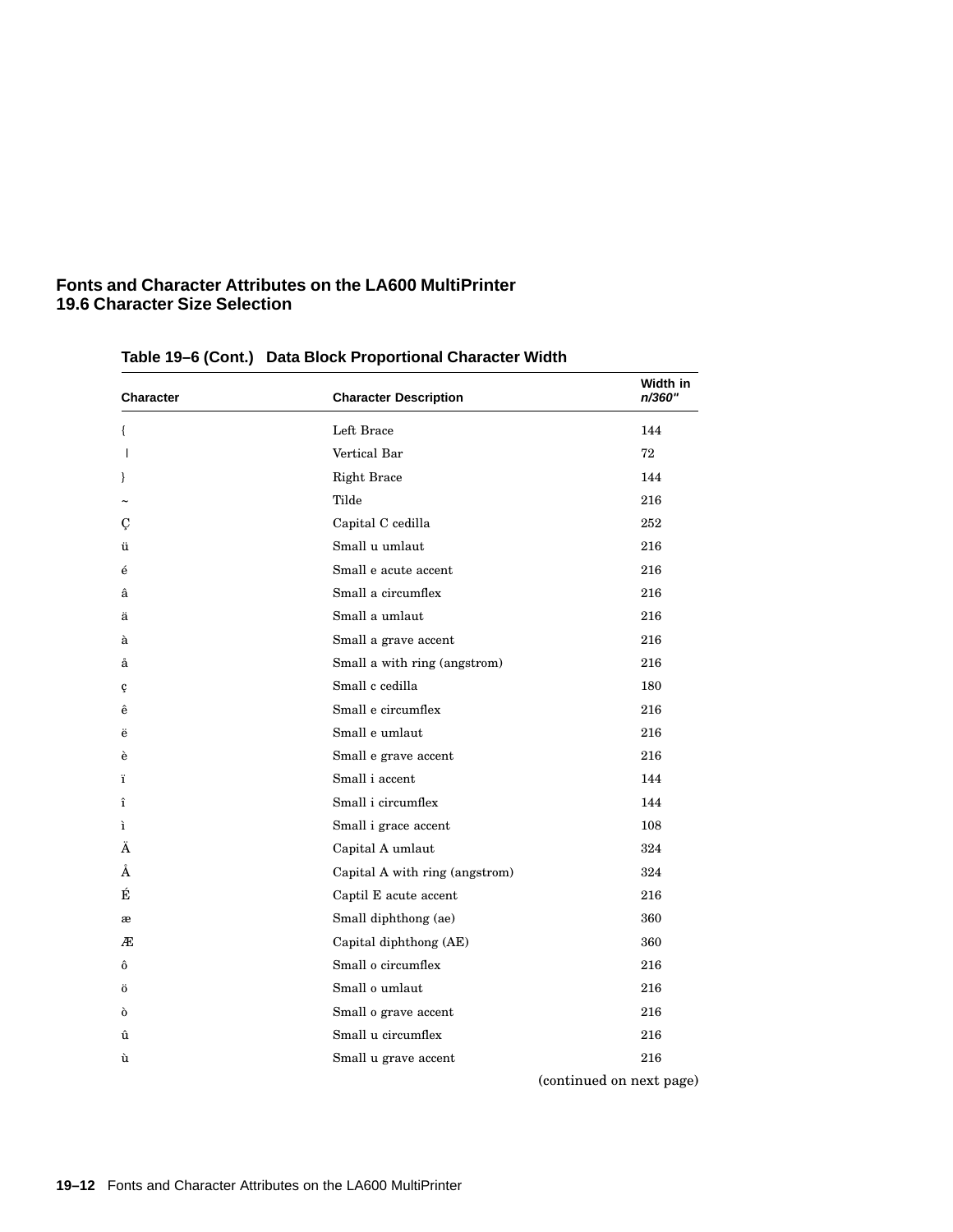| <b>Character</b> | <b>Character Description</b>          | Width in<br>n/360"       |
|------------------|---------------------------------------|--------------------------|
| ÿ                | Small y umlaut                        | 252                      |
| Ő                | Capital O umlaut                      | 324                      |
| Ü                | Capital U umlaut                      | 252                      |
| ¢                | Cent sign                             | 180                      |
| £                | Pound Sterling sign                   | 252                      |
| ¥                | Yen sign                              | 252                      |
|                  | Function sign (curved f)              | 252                      |
| á                | Small a acute accent                  | 216                      |
| í                | Small i acute accent                  | 108                      |
| ó                | Small o acute accent                  | 216                      |
| ú                | Small u acute accent                  | 216                      |
| ñ                | Small n tilde                         | 216                      |
| Ñ                | Capital n tilde                       | 252                      |
| a                | Feminine ordinal (small underline a)  | 216                      |
| $\underline{0}$  | Masculine ordinal (small underline o) | 216                      |
| i                | Inverted question mark                | 216                      |
|                  | Upper left corner (H1 V1)             | 216                      |
| $\frac{1}{2}$    | One half fraction                     | 324                      |
| $\frac{1}{4}$    | One quarter fraction                  | 324                      |
| Ť                | Inverted exclamation point            | 72                       |
| $\ll$            | Double open angle brackets            | 288                      |
| $\mathcal{D}$    | Double close angle brackets           | 288                      |
|                  | Dark grey block                       | 216                      |
|                  | Vertical line (H0 V1)                 | 216                      |
|                  | Left "T" $(H1 V1)$                    | 216                      |
|                  | Upper right corner (H1 V1)            | 216                      |
|                  | Lower right corner (H1 V1)            | 216                      |
|                  | Bottom "T" (H1 V1)                    | 216                      |
|                  |                                       | (continued on next page) |

**Table 19–6 (Cont.) Data Block Proportional Character Width**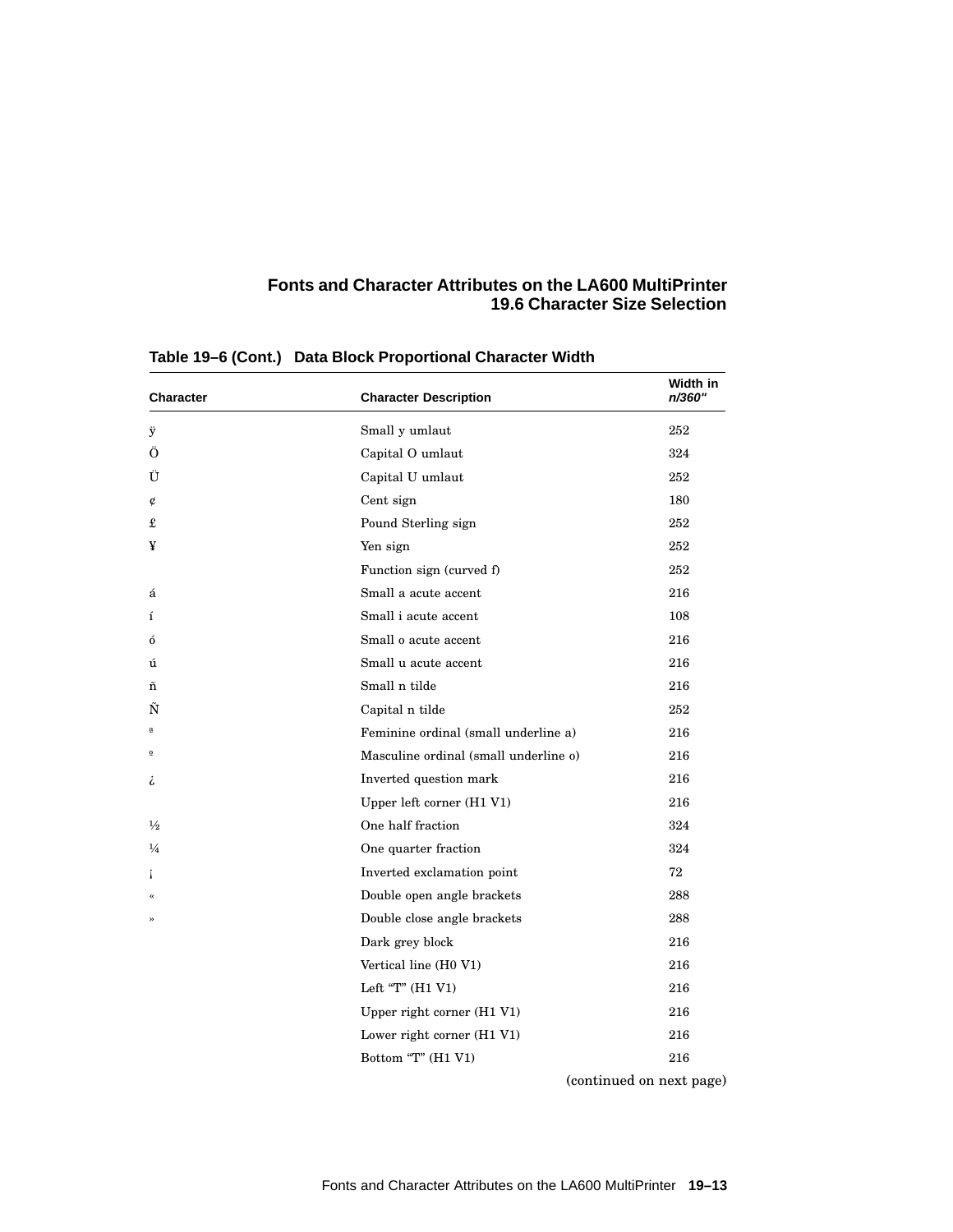| <b>Character</b> | <b>Character Description</b>  | Width in<br>n/360" |  |
|------------------|-------------------------------|--------------------|--|
|                  | Top "T" (H1 V1)               | 216                |  |
|                  | Right "T" (H1 V1)             | 216                |  |
|                  | Horizontal line (H1 V0)       | 216                |  |
|                  | Center cross (H1 V1)          | 216                |  |
|                  | Bottom right corner (H1 V1)   | 216                |  |
|                  | Bottom left corner (H1 V1)    | 216                |  |
| $\pmb{\alpha}$   | Small alpha                   | 252                |  |
| в                | Capital Beta                  | 216                |  |
| Г                | Capital Gamma                 | 180                |  |
| Π                | Capital Pi                    | 288                |  |
| Σ                | Capital Sigma                 | 216                |  |
| σ                | Small sigma                   | 252                |  |
| μ                | Small mu                      | 216                |  |
| T                | Smal tau                      | 216                |  |
| Φ                | Capital Phi                   | 216                |  |
| Θ                | Capital Theta                 | 216                |  |
| Ω                | Captial Omega                 | 252                |  |
| δ                | Small delta                   | 216                |  |
| $\infty$         | Infinity sign                 | 288                |  |
| φ                | Diameter sign (small phi)     | 216                |  |
| $\epsilon$       | Small epsilon                 | 216                |  |
| $\in$            | Intersection sign             | 216                |  |
| Ξ                | Identity sign (equivalence)   | 216                |  |
| 士                | Plus-or-minus sign            | 216                |  |
| ≥                | Greater-than-or-equal-to sign | 216                |  |
| $\leq$           | Less-than-or-equal-to sign    | 216                |  |
|                  | Top half of integral sign     | 144                |  |
|                  | Bottom half of integral sign  | 144                |  |
|                  |                               |                    |  |

#### **Table 19–6 (Cont.) Data Block Proportional Character Width**

(continued on next page)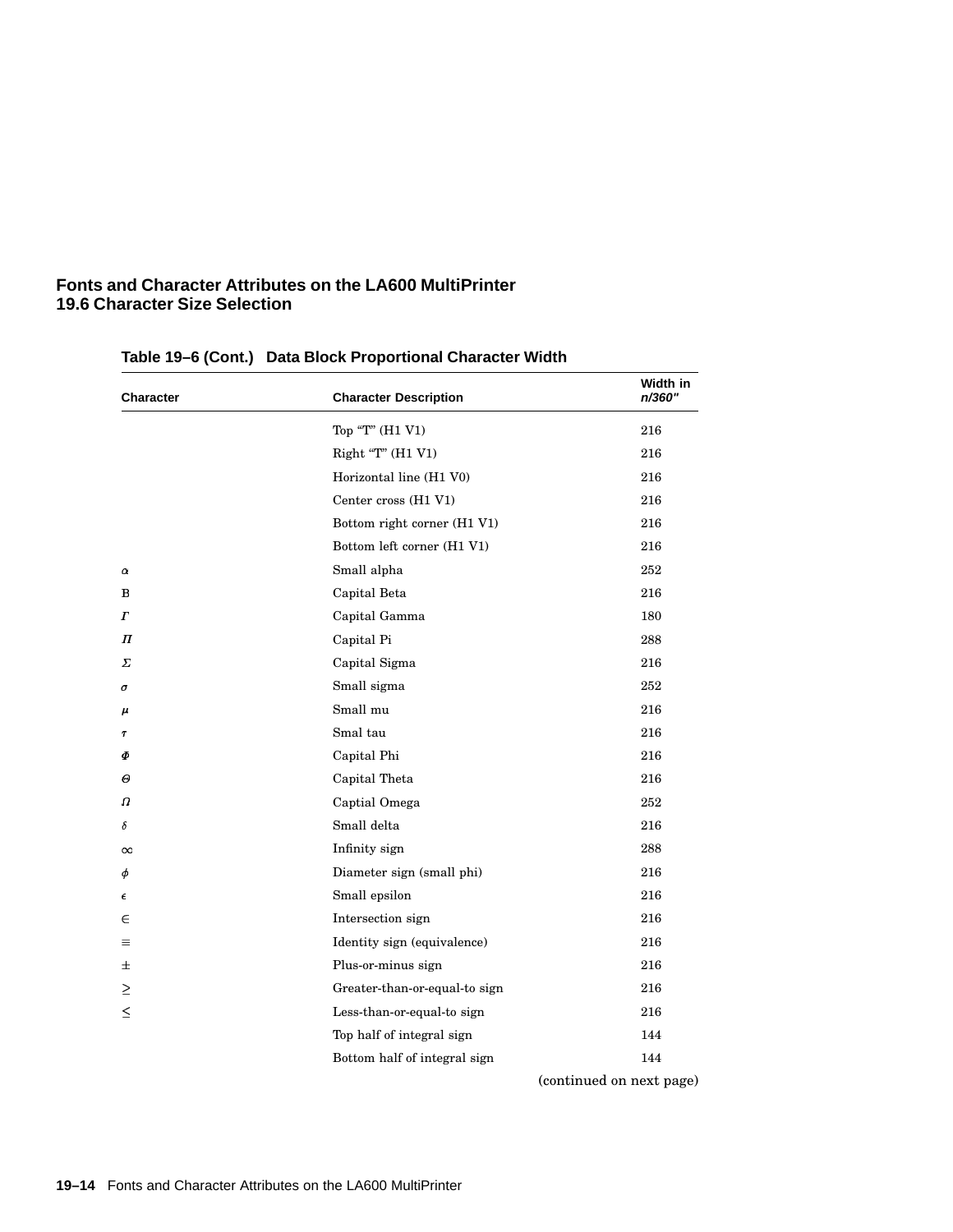| Character    | <b>Character Description</b>      | Width in<br>n/360" |
|--------------|-----------------------------------|--------------------|
| ÷            | Division sign                     | 216                |
| $\approx$    | Approximate (roughly-equals) sign | 216                |
| $\circ$      | Degree sign                       | 180                |
|              | Product sign (middle dot)         | 180                |
|              | Radical sign                      | 252                |
|              | Diaresis                          | 180                |
| $\Omega$     | Currency sign                     | 288                |
| ş            | Section sign                      | 180                |
| $\mathbf{2}$ | Superscript 2                     | 180                |
| $70^{1}$     | Lower Case g with breve           | 216                |
| $7E^1$       | Lower Case s with cedilla         | 180                |
| $5E^1$       | Upper Case S with cedilla         | 252                |

**Table 19–6 (Cont.) Data Block Proportional Character Width**

# **19.7 Proportional Spacing Mode (DECPSP)**

The LA600 MultiPrinter supports proportional spacing by centering a proportional font character within a monospaced character cell. For this purpose each glyph in the font file has right and left bearings specified.

The command DECPSP is used to select proportional spacing. When the LA600 is in proportional spacing mode and receives the command Set Horizontal Pitch (DECSHORP), the new horizontal pitch becomes active when the proportional spacing mode is reset.

In this mode, the space unit for the commands Horizontal Position Absolute (HPA) and Horizontal Position Relative (HPR) and space and backspace depends on the active font.

The DECPSP command can be combined with the commands DECDEN for selecting print density, SGR for selecting attributes (e.g., lining, bold, and slant), and GSM for controlling the size of characters.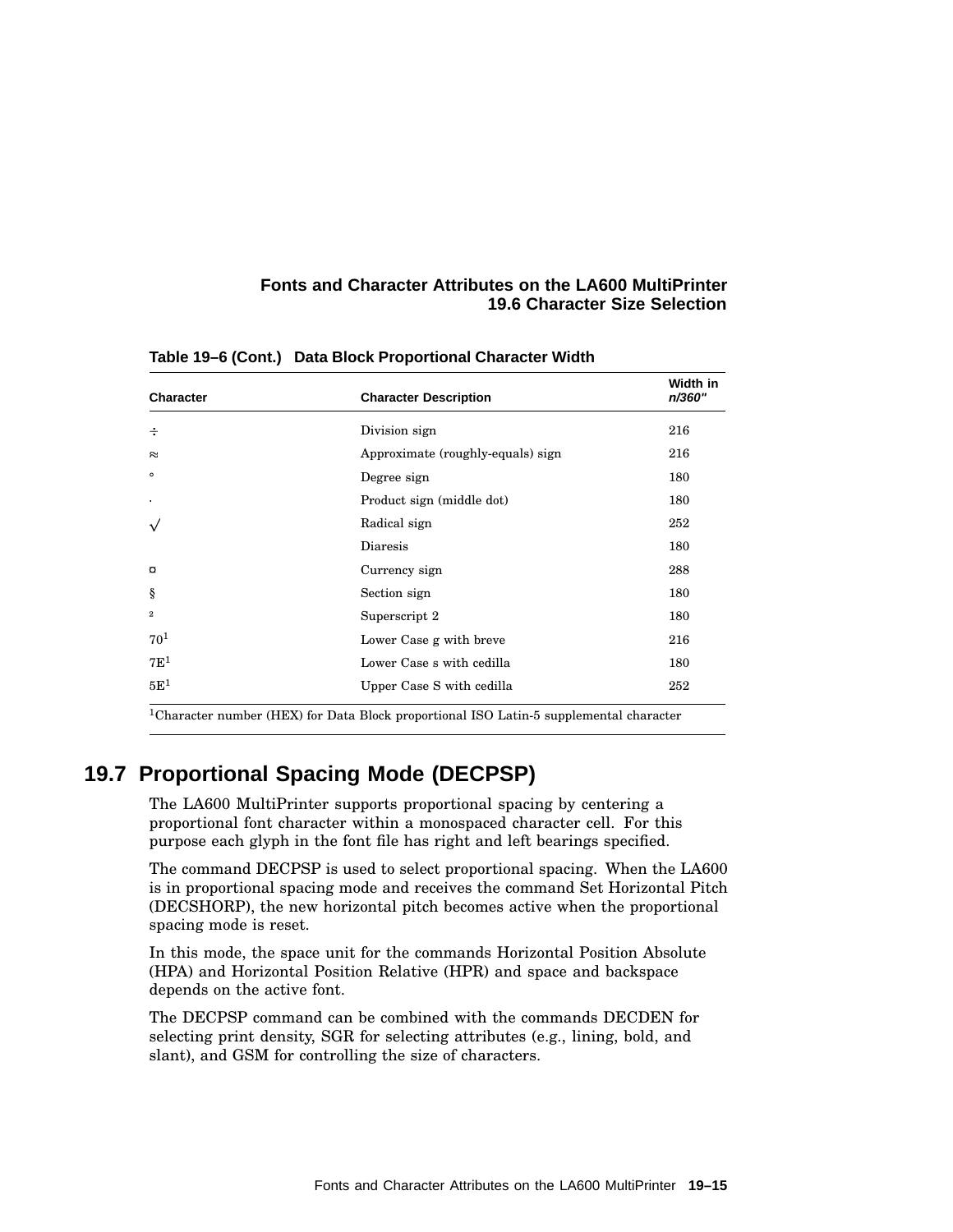#### **Fonts and Character Attributes on the LA600 MultiPrinter 19.8 Printing Control Characters**

# **19.8 Printing Control Characters**

The LA600 MultiPrinter supports Control Representation Mode (CRM), which can be set by the CRM command or by the "HEX DUMP" selection from the Operator's Panel. If CRM is set by command, it can be disabled by command only; likewise, if CRM is set from the Operator's Panel, the mode must be disabled the same way.

With CRM set, the LA600 MultiPrinter provides simultaneously a hexadecimal representation of the data received and the character representation for printable characters, in the format illustrated by Figure 19–1.

#### **Figure 19–1 CRM Output Example**

HEX DUMP MODE Page 01

| aqe Ul |                                                    |  |  |  |  |  |  |                                 |                  |
|--------|----------------------------------------------------|--|--|--|--|--|--|---------------------------------|------------------|
|        |                                                    |  |  |  |  |  |  | 0 1 2 3 4 5 6 7 8 9 A B C D E F |                  |
|        | 00 31 32 33 34 35 36 37 38 39 30 1B 5B 31 6D 41 42 |  |  |  |  |  |  |                                 | 1234567890.[1mAB |
|        | 01 43 44 45 46 47 48 49 4A 4B 4C 4D 4E 4F 50 51 52 |  |  |  |  |  |  |                                 | CDEFGHIJKLMNOPOR |
|        | 02 53 54 55 56 57 58 59 5A 1B 5B 30 6D 0A          |  |  |  |  |  |  |                                 | STUVWXYZ. [Om.   |

When it is set for CRM, the LA600 uses the factory default values for:

Character set Line space Font GSM Proportional mode spacing Attributes Print density Top, bottom, left, and right margins

The printer uses the currently active settings for paper source and paper exit and forces horizontal pitch 12 cpi. When the printer exits CRM, the modified settings return to the values that were active before CRM was initiated.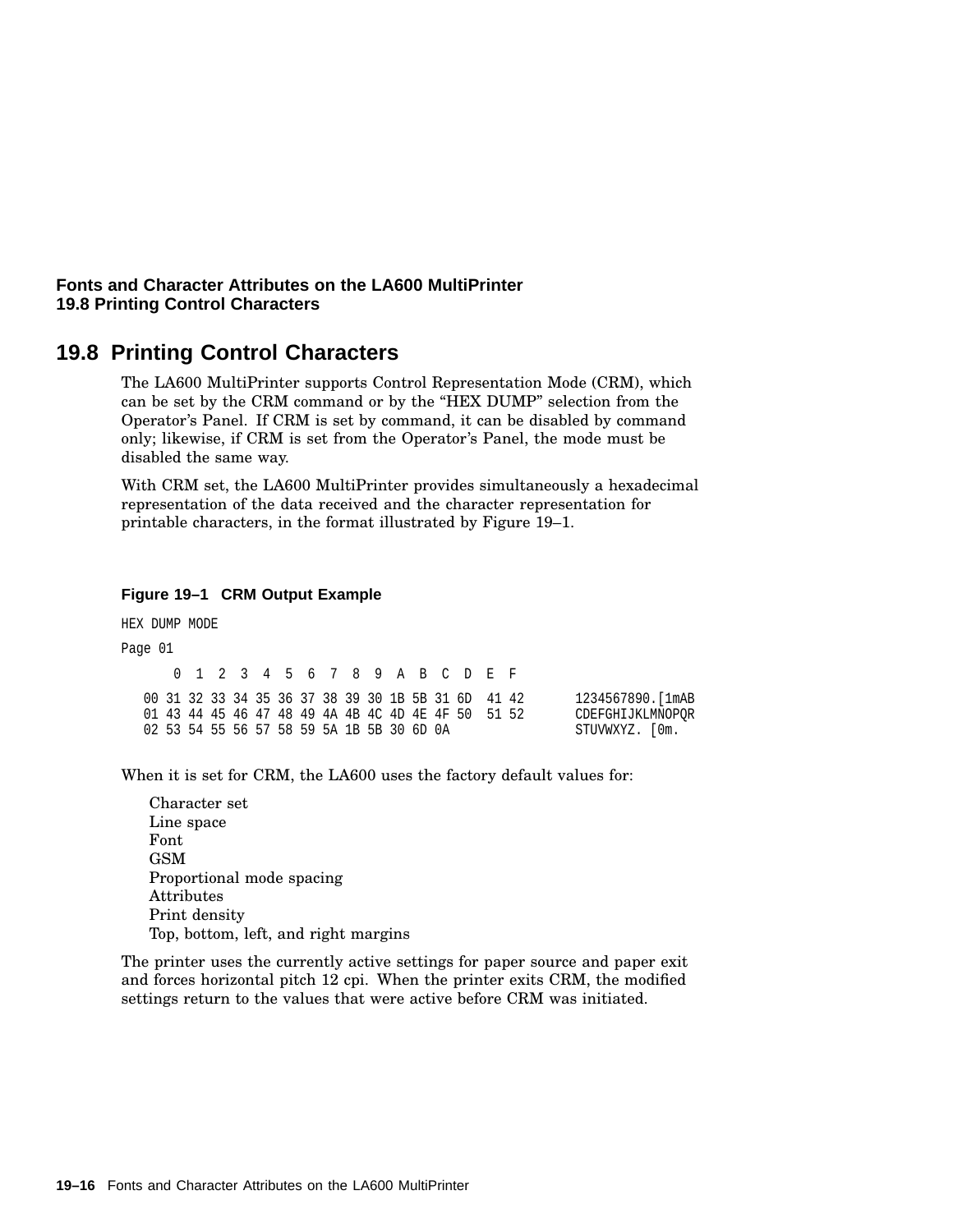# **20 Bar Code Printing on the LA600 MultiPrinter**

This chapter gives information on:

- Bar code styles supported and escape sequences that enable bar code printing, Section 20.1
- Start or Stop Bar Codes (DECBAR) command, Section 20.2
- Select Bar Code Attributes (DECSBCA) command, Section 20.3
- The Active Position (AP) in different printer emulation modes and implications for printing consecutive bar codes, Section 20.4 and Section 20.5
- Bar code characteristics and their support by the LA600 MultiPrinter, Section 20.6
- Particular characteristics of the bar code styles supported by the LA600 MultiPrinter, Section 20.7

# **20.1 Bar Codes Supported**

Through the DECBAR and DECSBCA commands, the LA600 MultiPrinter supports 15 bar code styles:

Code 39 Code 93 Code 128 (EAN 128) Codabar a/t Codabar b/n Codabar c/\* Codabar d/e EAN 8 EAN 13 Industrial 2 of 5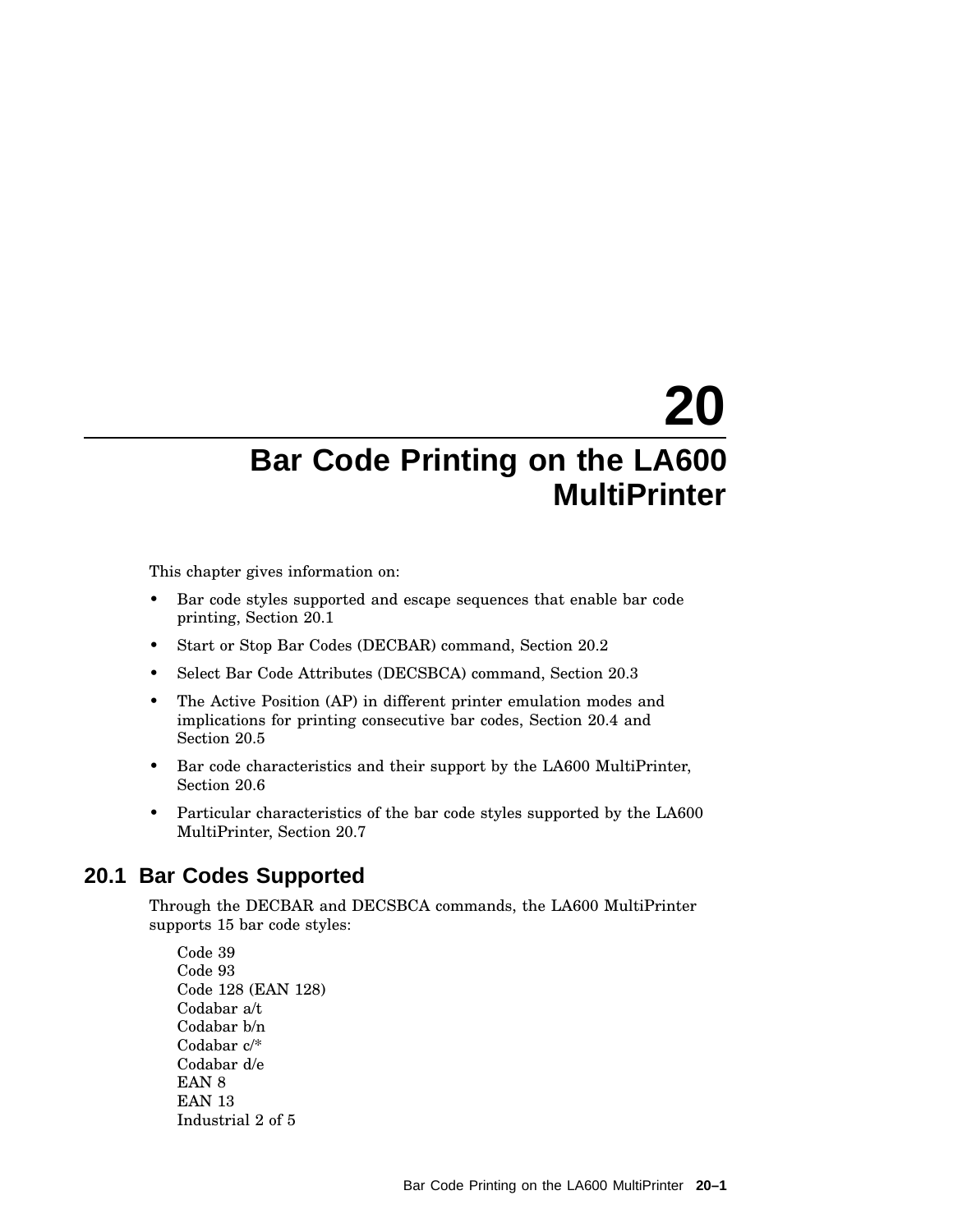#### **Bar Code Printing on the LA600 MultiPrinter 20.1 Bar Codes Supported**

Interleaved 2 of 5 MSI mod 10/10 POSTNET UPC-A UPC-E

Three escape sequences enable the LA600 MultiPrinter to print bar codes:

1. DECSBCA Select Bar Code Attributes

CSI Ps1 ; Pn2 ; . . . ; Ps9 ' q

2. DECBAR Start Bar Coding

ESC % SP 0

3. DECBAR Stop Bar Coding

ESC % @

# **20.2 Start or Stop Bar Codes (DECBAR)**

This command generates bar codes using the data between the Start sequence and the Stop sequence.

# **20.3 Select Bar Code Attributes (DECSBCA)**

Table 20–1 shows the bar code attributes supported by the LA600 MultiPrinter.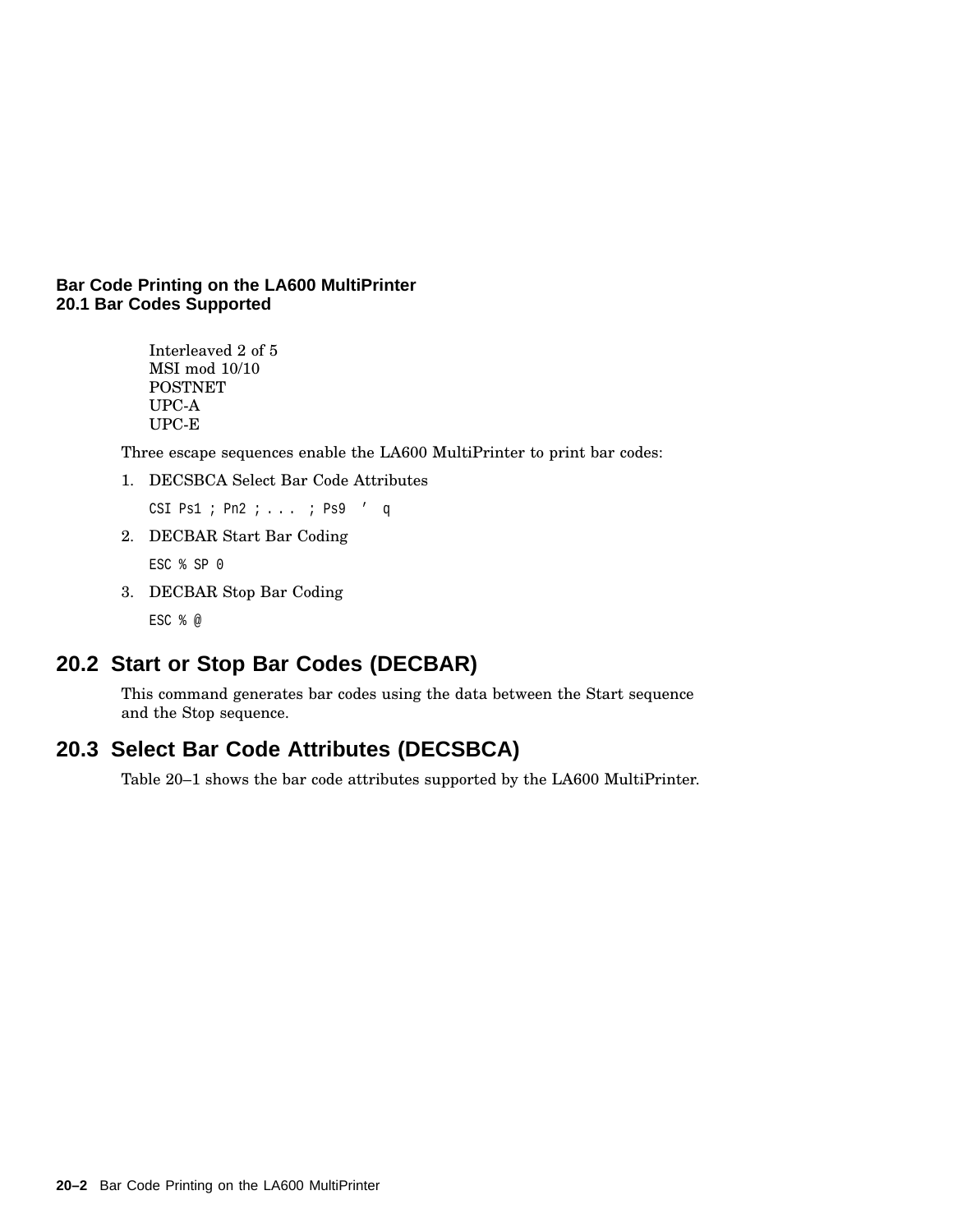#### **Bar Code Printing on the LA600 MultiPrinter 20.3 Select Bar Code Attributes (DECSBCA)**

| <b>Parameter</b> | <b>Description</b>                                                                        | <b>Supported Values</b>                                                                                                                                                                                                                                                                          |
|------------------|-------------------------------------------------------------------------------------------|--------------------------------------------------------------------------------------------------------------------------------------------------------------------------------------------------------------------------------------------------------------------------------------------------|
| Ps1              | Bar code endcoding                                                                        | 0, 2, or none: Code 39<br>1: Interleaved 2 of 5<br>4: EAN 8<br>5: EAN 13<br>7: Codabar a/t<br>8: Codabar b/n<br>9: Codabar $c$ <sup>*</sup><br>10: Codabar $d/e$<br>11: UPC-A<br>12: UPC-E<br>13: POSTNET<br>14: Industrial 2 of 5<br>15: Code 93<br>16: MSI mod 10/10<br>17: Code 128 (EAN 128) |
| Pn2              | Width of narrow bars and spaces                                                           | See Table 20-2.                                                                                                                                                                                                                                                                                  |
| Pn3              | Quiet zone width                                                                          | 180 decipoints                                                                                                                                                                                                                                                                                   |
| Pn4              | Width of wide bars and spaces                                                             | See Table 20-2.                                                                                                                                                                                                                                                                                  |
| P <sub>n</sub> 5 | (Parameter is ignored.)                                                                   |                                                                                                                                                                                                                                                                                                  |
| P <sub>n6</sub>  | Height of bars in decipoints                                                              | $Minimum = 60$<br>$Maximum = 2400$<br>Default = $1201$                                                                                                                                                                                                                                           |
| Pn7              | (Parameter is ignored; the<br>LA600 does not support control<br>characters in bar codes). |                                                                                                                                                                                                                                                                                                  |
| Ps8              | Orientation                                                                               | 0, 1, or none: Horizontal symbol<br>(portrait bars, read left to right)<br>3: Vertical symbol (90" rotation;<br>landscape bars, read bottom to top)<br>Parameter ignored for bar code<br>styles EAN 8, EAN 13, UPC A,<br>UPC E, and POSTNET.                                                     |
| Ps9              | Human-readable characters<br>(HRC)                                                        | $0, 1$ , or none: No HRC<br>2,3 or 4: Print HRC, OCR-B font<br>Parameter ignored for POSTNET.                                                                                                                                                                                                    |

#### **Table 20–1 Bar Code Attributes**

 ${}^{1}$ For EAN and UPC bar code styles, the default=180 when bar code symbols are coded with add-on two and add-on five digits. For details see the EAN and UPC sections in Section 20.7.

Table 20–2 shows the settings, in decipoints, that the LA600 MultiPrinter supports for wide and narrow bars of both landscape and portrait bar code orientations.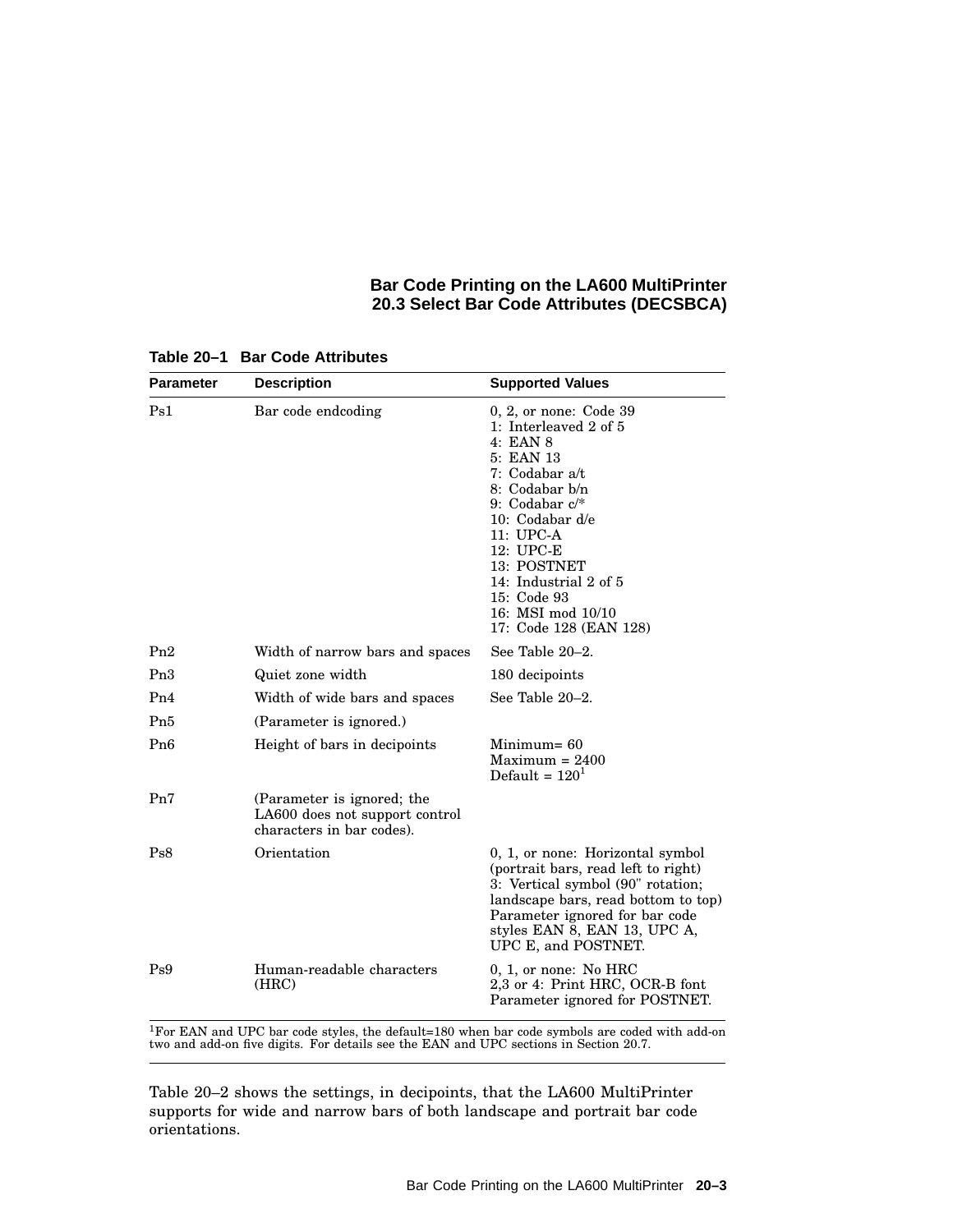#### **Bar Code Printing on the LA600 MultiPrinter 20.3 Select Bar Code Attributes (DECSBCA)**

| Narrow Bars (Pn2) <sup>1</sup>    | Wide Bars $(Ph4)^2$ | <b>Wide Bars</b><br>-Pn4 Missing<br>or Invalid |
|-----------------------------------|---------------------|------------------------------------------------|
| Portrait orientation: $Ps8 = 0,1$ |                     |                                                |
|                                   |                     |                                                |
| $10^3$                            | 20, 25, 30, 35      | 25                                             |
| 15                                | 30, 38, 45, 53      | 38                                             |
| 20                                | 40, 50, 60, 70      | 50                                             |
| 25                                | 50, 63, 75, 88      | 63                                             |
| 30                                | 60, 75, 90, 105     | 75                                             |
| 35                                | 70, 88, 105, 123    | 88                                             |
| 40                                | 80, 100, 120, 140   | 100                                            |
| 45                                | 90, 113, 135, 158   | 113                                            |
| Landscape orientation: Ps8 = 3    |                     |                                                |
| $8^3$                             | 16, 20, 24, 28      | 20                                             |
| 12                                | 24, 30, 36, 42      | 30                                             |
| 16                                | 32, 40, 48, 56      | 40                                             |
| 20                                | 40, 50, 60, 70      | 50                                             |
| 24                                | 48, 60, 72, 84      | 60                                             |
| 28                                | 56, 70, 84, 98      | 70                                             |
| 32                                | 64, 80, 96, 112     | 80                                             |
| 36                                | 72, 90, 108, 126    | 90                                             |

#### **Table 20–2 Supported Values for the Widths of Wide and Narrow Bars**

<sup>1</sup>Pn2 has priority over Pn4.

<sup>2</sup>Pn4 is ignored for Code 93, MSI 10/10, and Code 128.

<sup>3</sup>Default if Pn2 is missing or invalid.

**Note** 2008

The POSTNET bar code style is fixed to 0.0217" for bars, and to 0.0255" for spaces. Pitch is 21.18 bars/inch.

For EAN 8, EAN 13, UPC A, and UPC E, Pn2 is ignored; size values are:

SC3: Pn4=20 SC6: Pn4=25 (default if Pn4 is missing or invalid)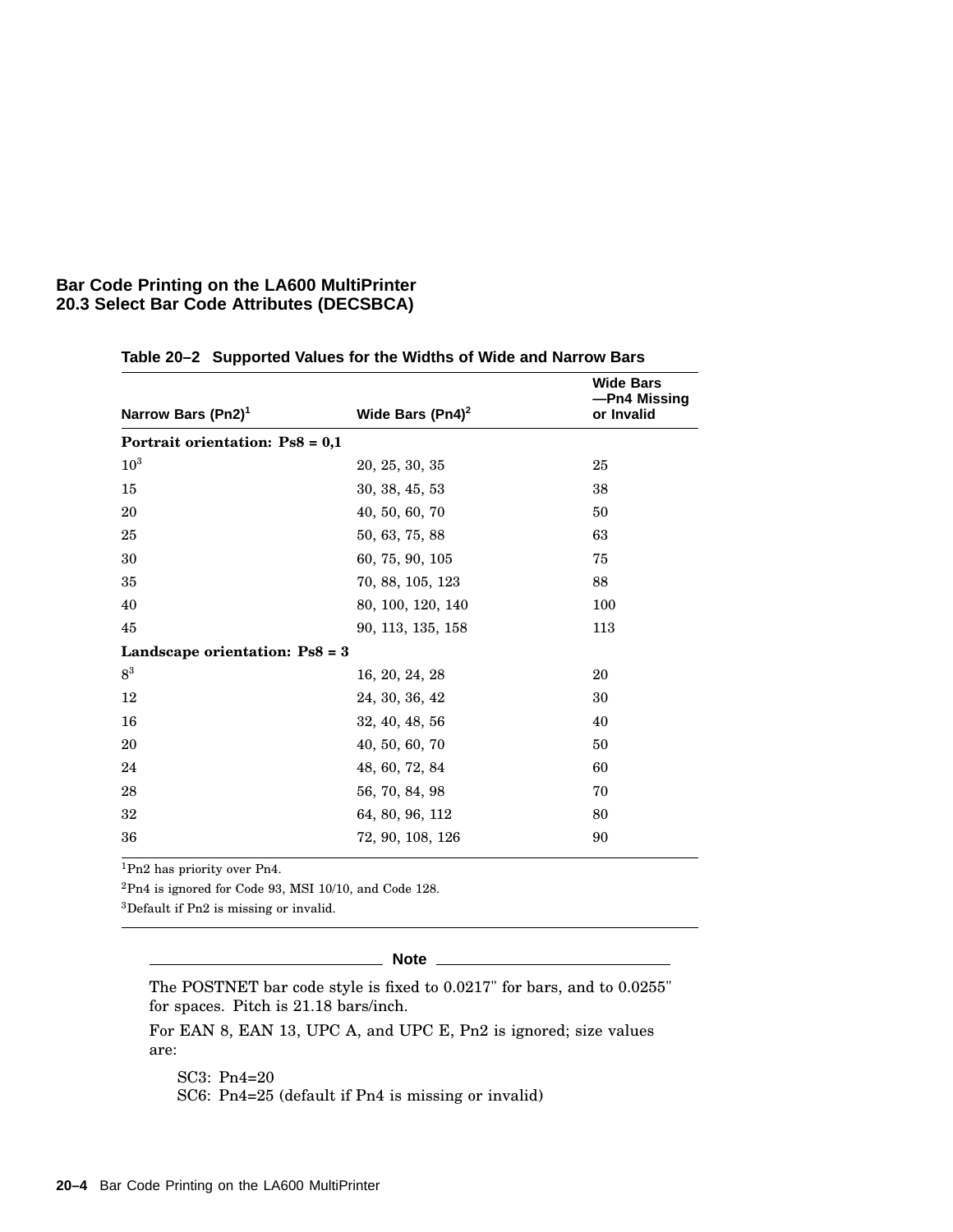#### **Bar Code Printing on the LA600 MultiPrinter 20.3 Select Bar Code Attributes (DECSBCA)**

SC9: Pn4=30

For Code 39 only, the following settings are also supported:

Ps8=0, Pn2=9, Pn4=27 The device defaults to Pn2=10, Pn4=25, Pn6=120. Ps8=0, Pn2=18, Pn4=54 The device defaults to Pn2=20, Pn4=50, Pn6=120.

# **20.4 Active Print Position**

The active position (AP) is the position where the next data will be printed (if no control code or escape sequence is sent). *After* a bar code symbol is printed, the handling of the AP is different depending on the bar code emulation in effect.

The LA600 MultiPrinter supports the Line Printer bar code emulation as well as the DEC PPL2 bar code emulation:

- In Line Printer emulation, the default mode, the AP is the upper right corner of the bar code. After a bar code is printed, when a single LF is sent, the next bar code will be printed one line space down, the line space being defined by the bar code height including the HRC. This technique prevents consecutive bar codes from overlapping.
- In DEC PPL2 emulation, the AP is the same position as before the bar code was printed, and line space is defined by the active Set Vertical Pitch (DECVERP) selection. In this mode, there is a risk of overlapping symbols, depending on the line spacing and symbol height, if two consecutive bar code sequences are separated by CR LF *only*. Instead of using CR LF, use the following commands to position consecutive bar codes:

Vertical Position Absolute (VPA) Vertical Position Relative (VPR) Horizontal Position Absolute (HPA) Horizontal Position Relative (HPR)

For examples of bar code sequences for these two different emulation modes, see Section 20.5.

To set the bar code emulation mode, the user accesses the Setup Menu via the Operator Panel and selects the option ''BARCODE EMULTN'' under ''Change Macro and DEC Modes''.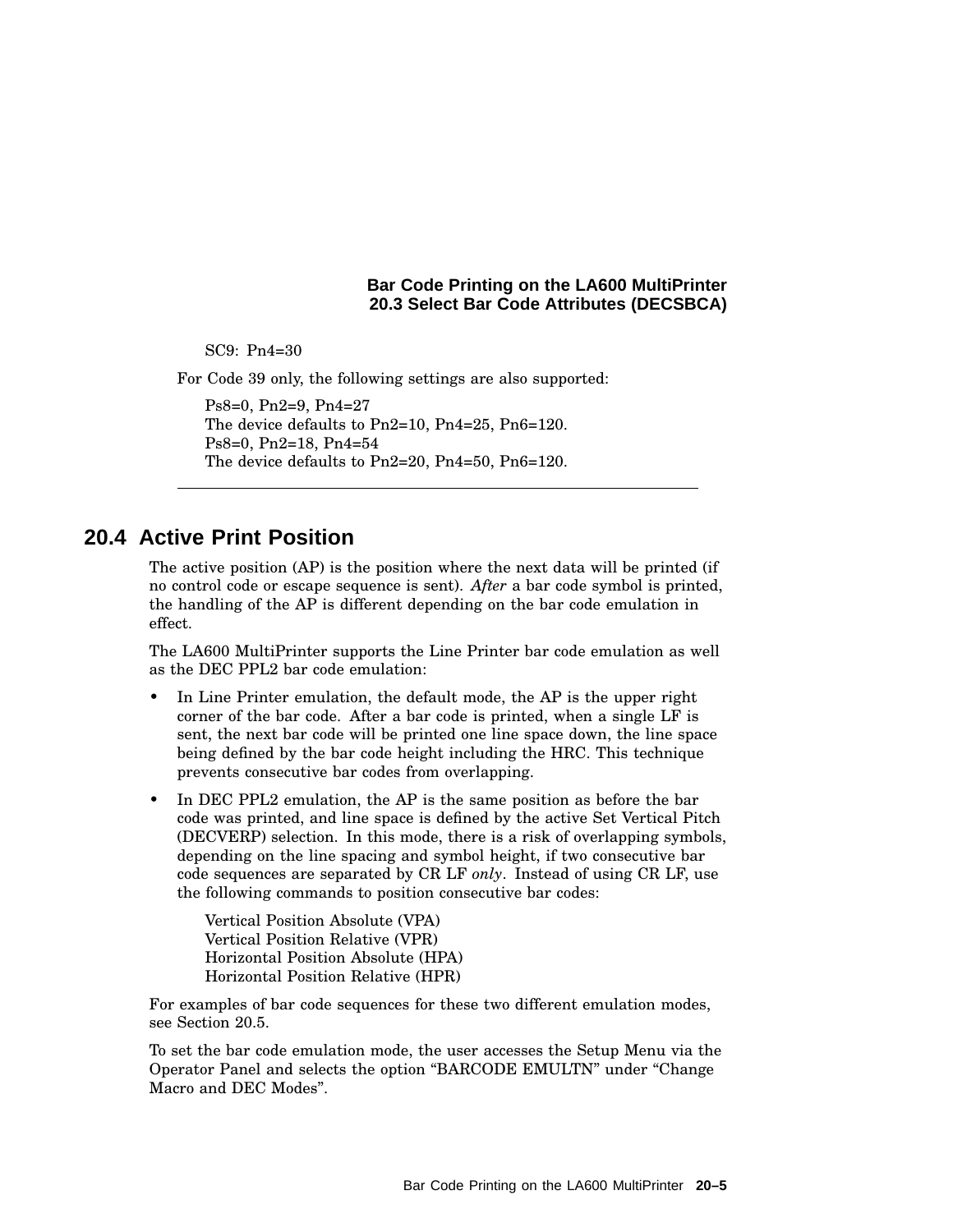# **20.5 Bar Code Examples**

This section provides a comparison of bar code sequences for the two different emulation modes described above in Section 20.4.

#### **20.5.1 Line Printer Emulation**

1. The following sequence

DECSBCA  $(CSI 11; ; ; ; ; ; ;';'q)$ DECBAR (start) data DECBAR (stop) DECBAR (start) data DECBAR (stop)

produces two horizontal bar codes (with portrait bars) in UPC A, side by side, on the same line:

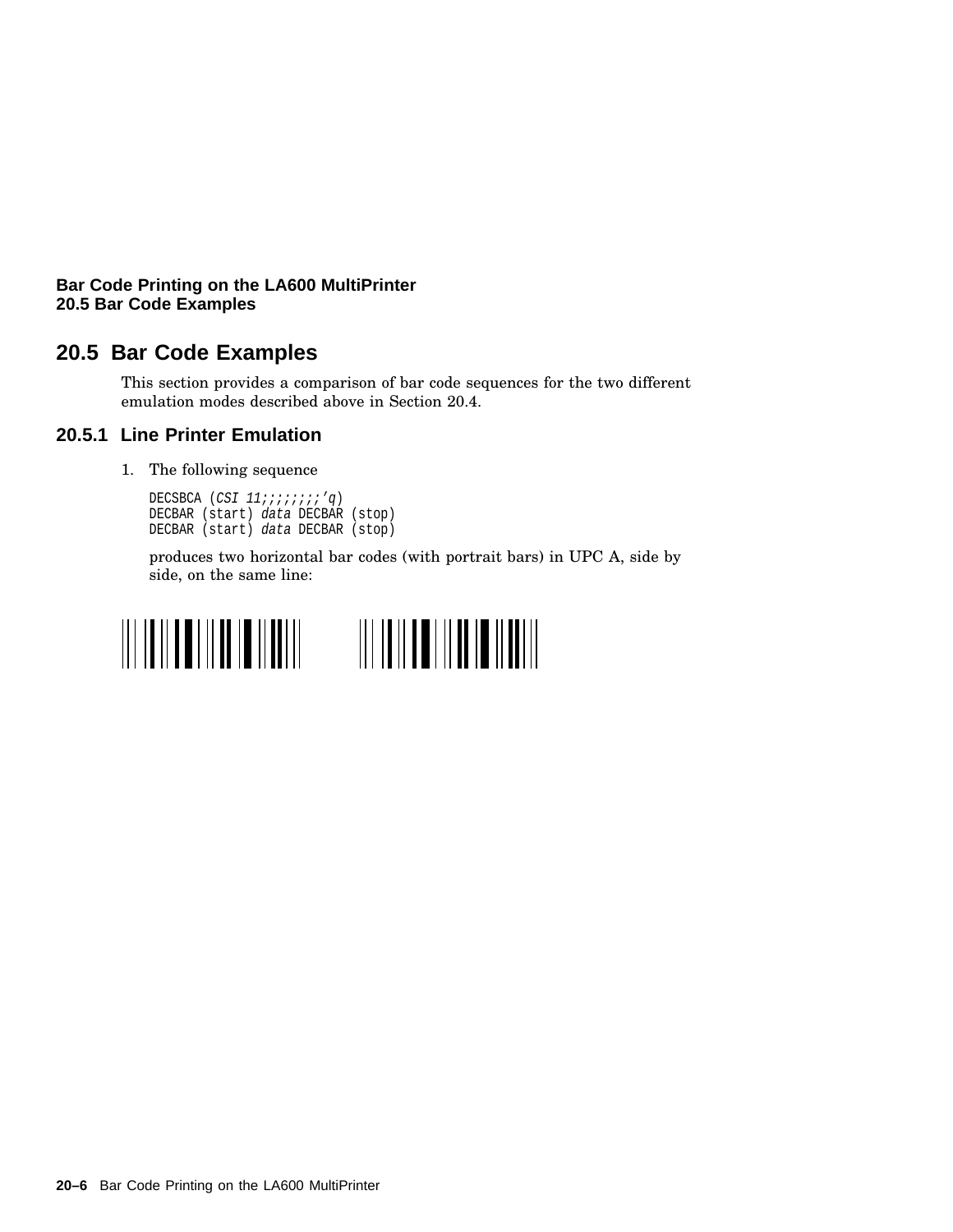2. The following sequence

DECSBCA  $(CSI 4; j; j; j; j'q)$ DECBAR (start) data DECBAR (stop) CR LF DECBAR (start) data DECBAR (stop)

produces two horizontal bar codes (with portrait bars) in EAN 8 one above the other:

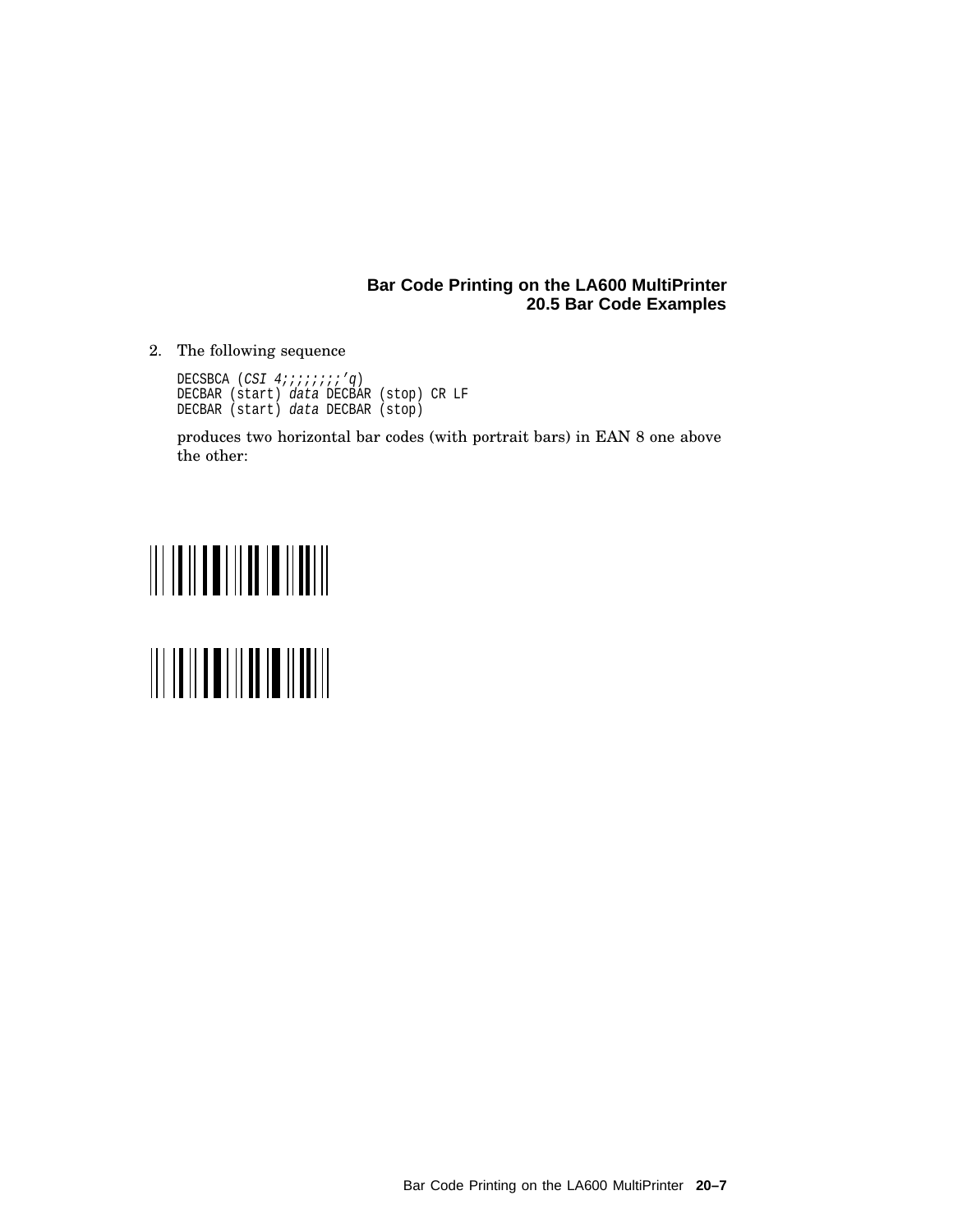3. The following sequence

DECSBCA (CSI 0;;;;;;;3;'q) DECBAR (start) data DECBAR (stop) DECBAR (start) data DECBAR (stop)

produces two vertical bar codes (with landscape bars) in Code 39 side by side:

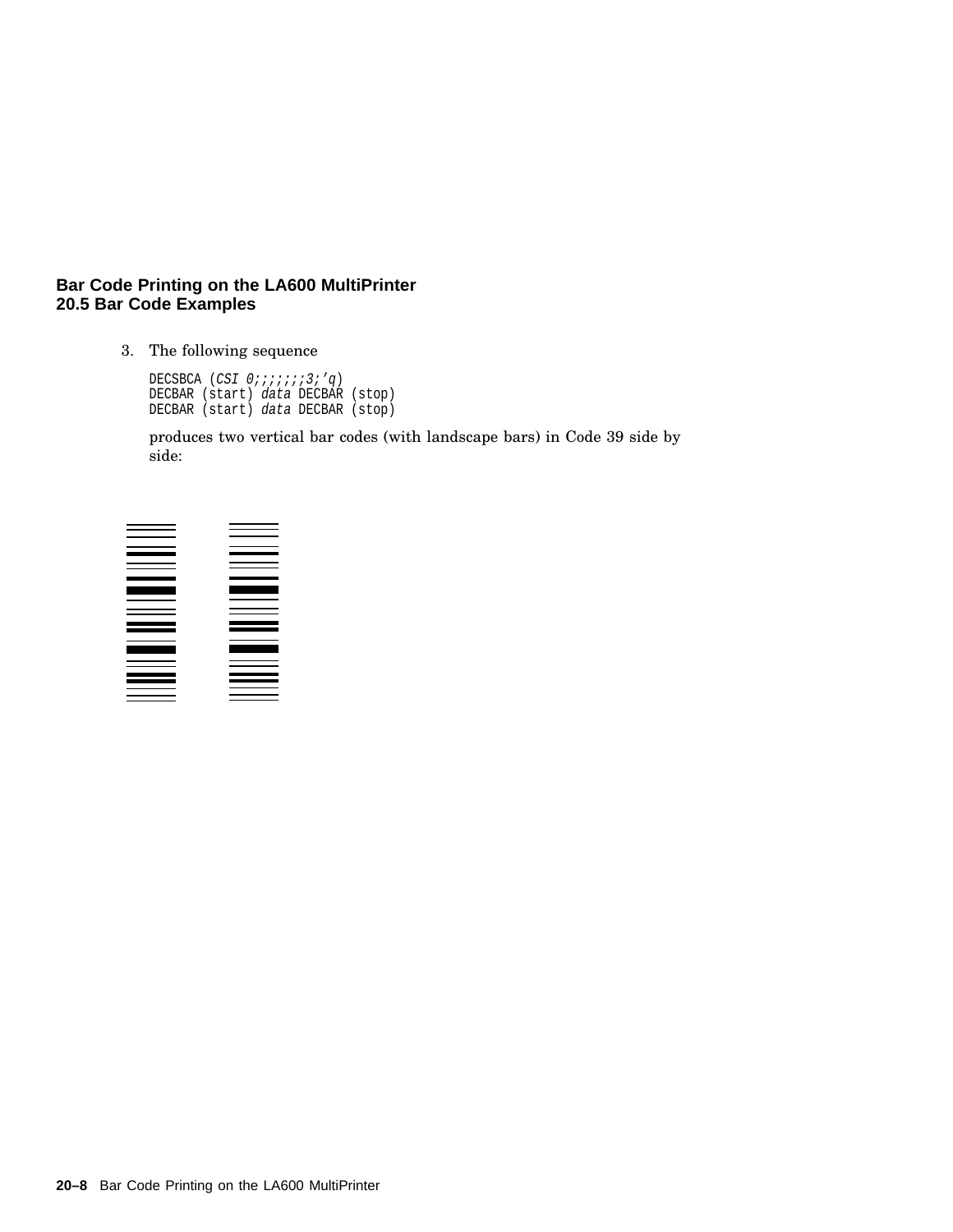4. The following sequence

DECSBCA  $(CSI 1; j; j; j; 3; 'q)$ DECBAR (start) data DECBAR (stop) CR LF DECBAR (start) data DECBAR (stop)

produces two vertical bar codes (with landscape bars) in Interleaved 2 of 5 one above the other:



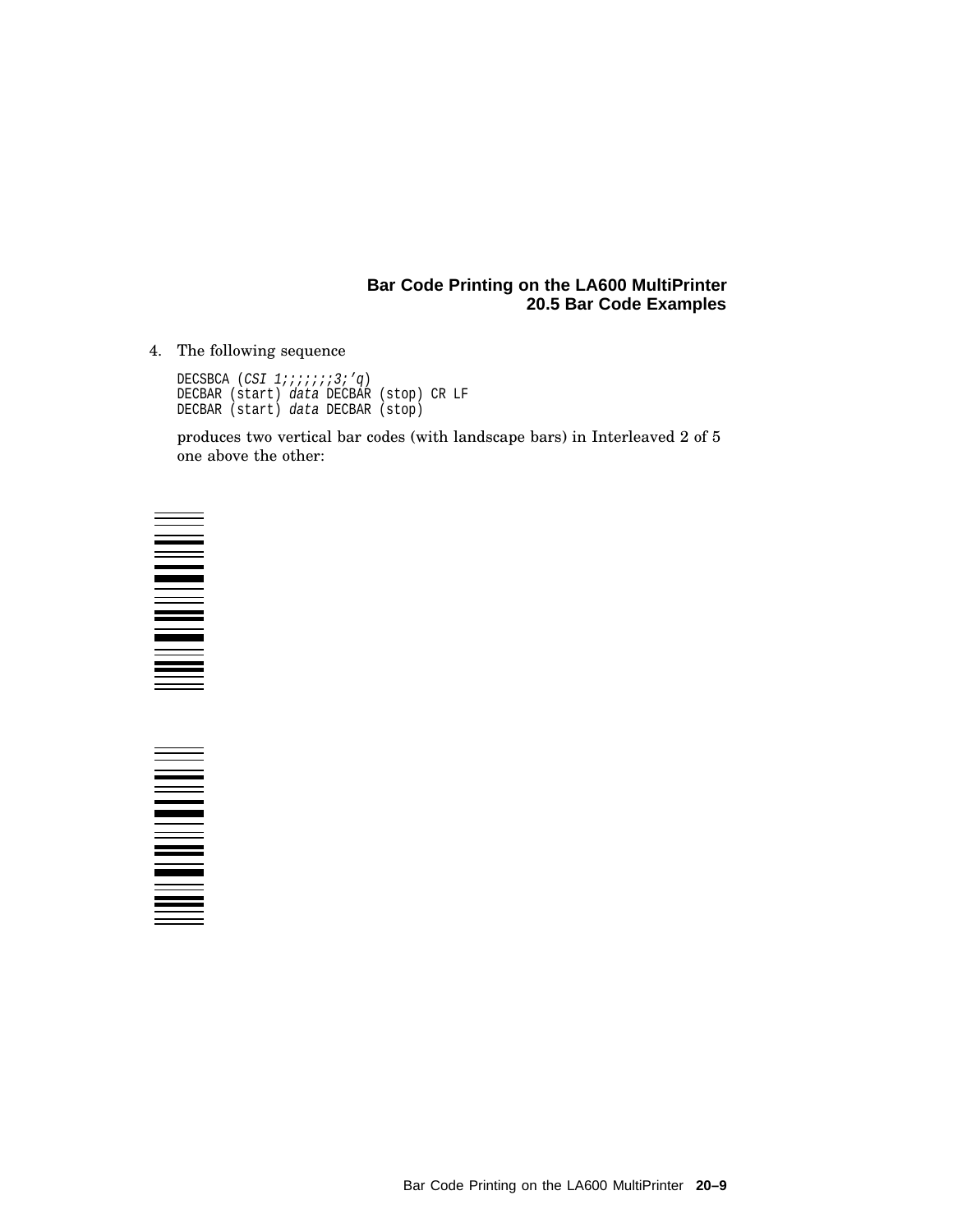#### **20.5.2 DEC PPL2 Emulation**

1. The following sequence

```
DECSBCA (CSI 0; ; ; ; ; ; ; ; 'q)DECBAR (start) data DECBAR (stop) HPA (or HPR) Pn
DECBAR (start) data DECBAR (stop)
```
produces two horizontal bar codes (with portrait bars) in Code 39 on the same line:

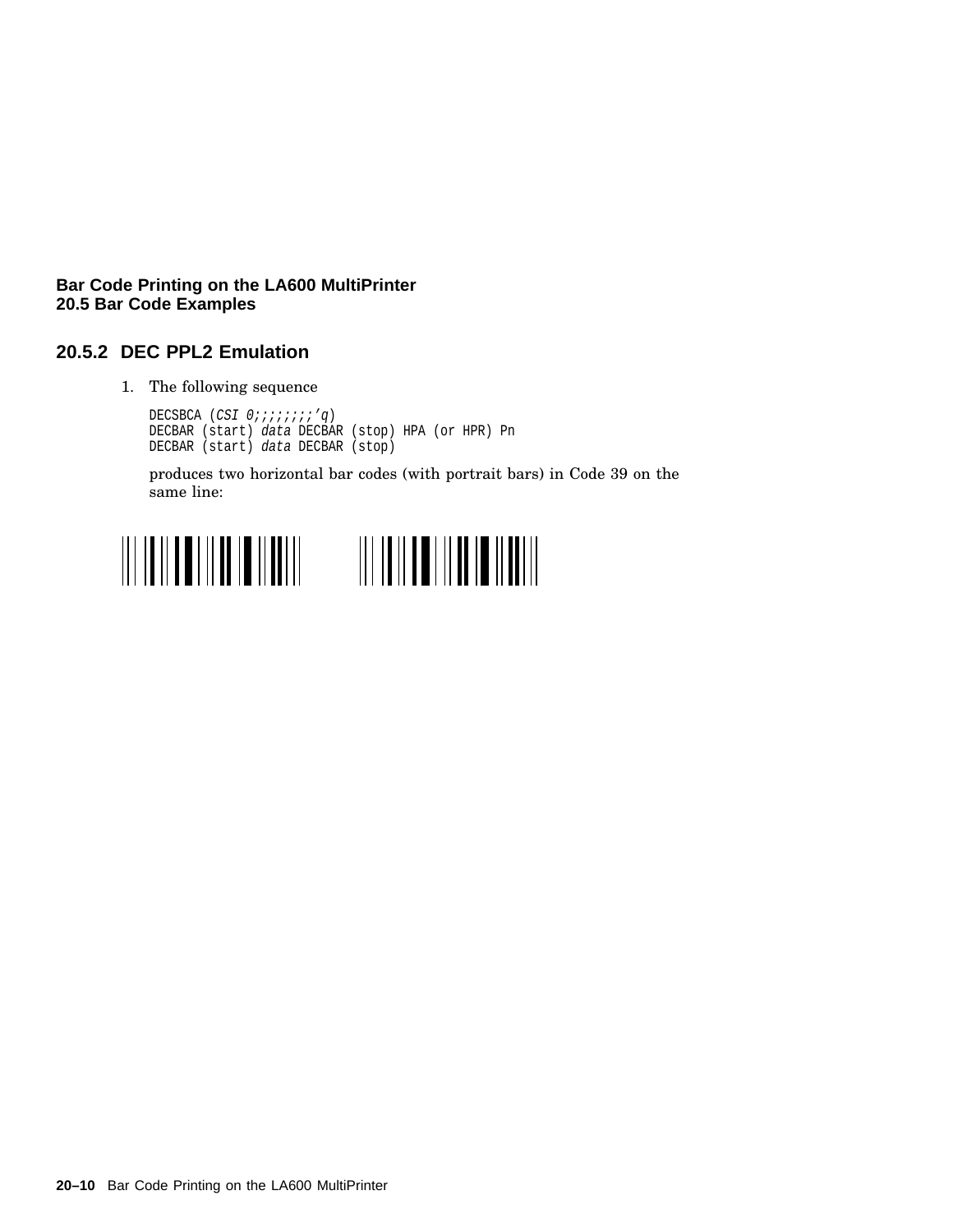2. The following sequence

DECSBCA  $(CSI 12; ; ; ; ; ; ; ; 'q)$ DECBAR (start) data DECBAR (stop) VPA (or VPR) Pn DECBAR (start) data DECBAR (stop)

produces two horizontal bar codes (with portrait bars) in UPC-E one above the other:





3. The following sequence

DECSBCA  $(CSI 17; j; j; j; 3; 'q)$ DECBAR (start) data DECBAR (stop) HPA (or HPR) Pn DECBAR (start) data DECBAR (stop)

produces two vertical bar codes (with landscape bars) in Code 128 side by side:

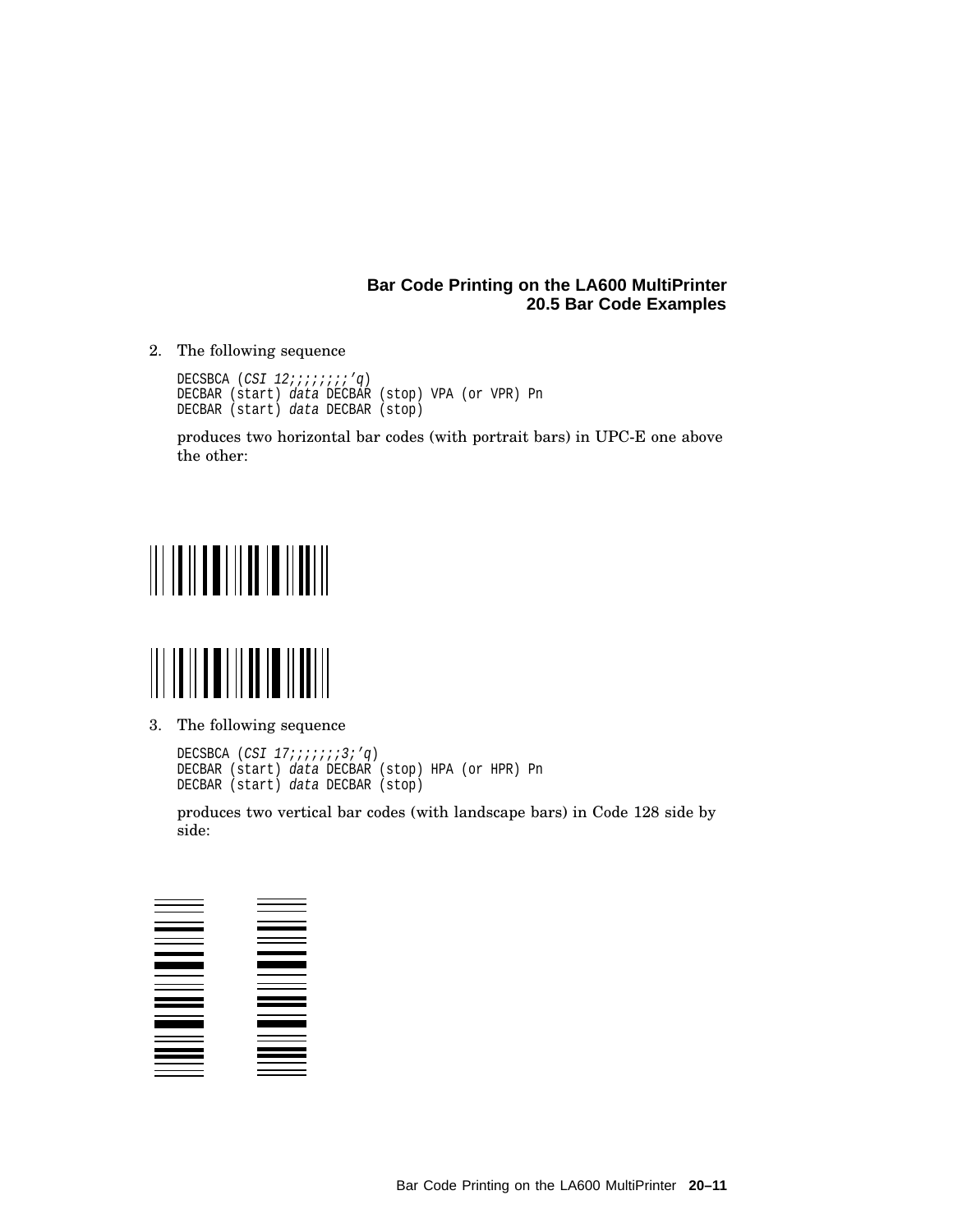4. The following sequence

```
DECSBCA (CSI 17; j; j; j; 3; 'q)DECBAR (start) data DECBAR (stop) VPA (or VPR) Pn
DECBAR (start) data DECBAR (stop)
```
produces two vertical bar codes (with landscape bars) in Code 128 one above the other:



**20–12** Bar Code Printing on the LA600 MultiPrinter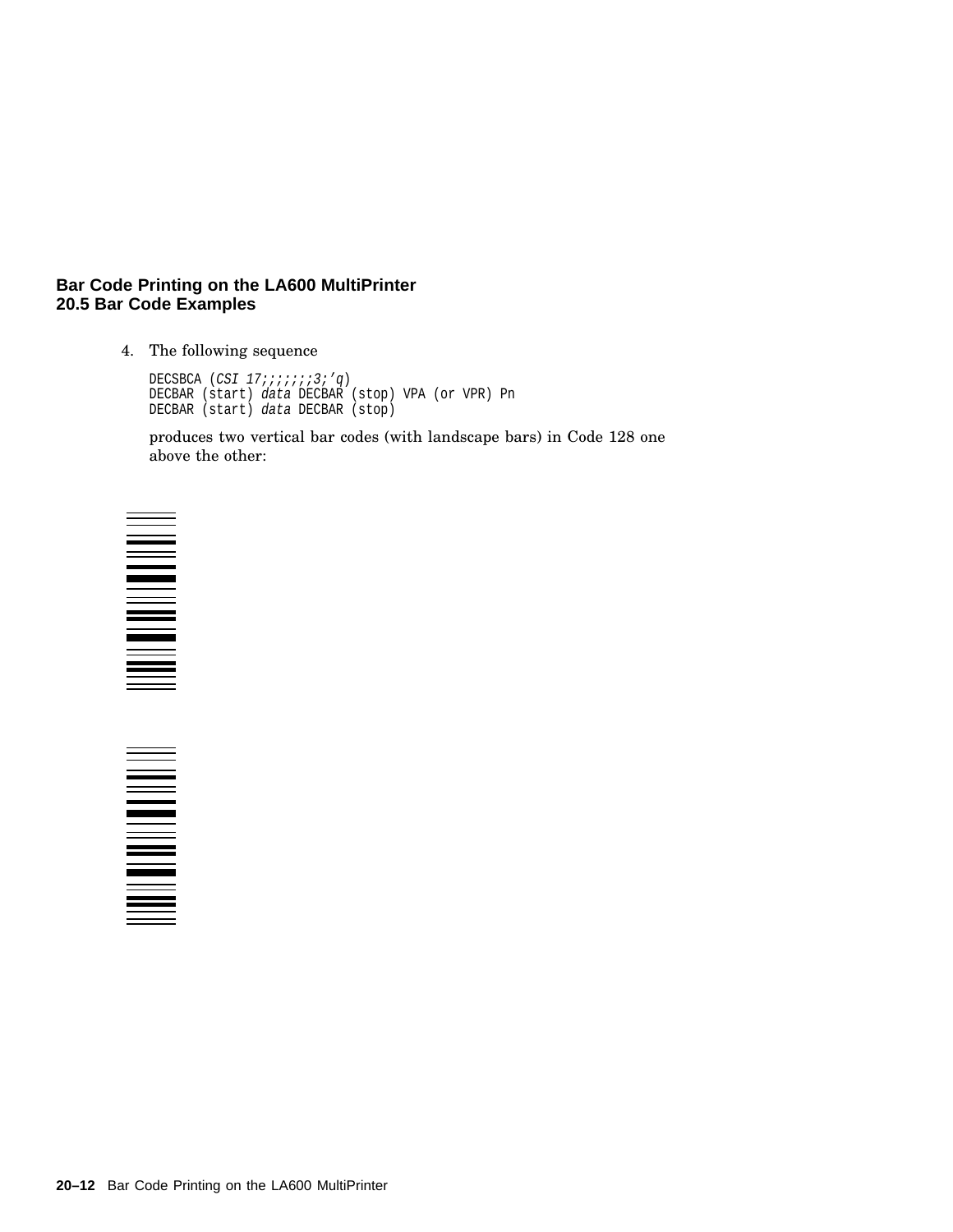#### **Bar Code Printing on the LA600 MultiPrinter 20.6 Bar Code Characteristics**

# **20.6 Bar Code Characteristics**

This section describes how the LA600 MultiPrinter supports the various bar code characteristics.

#### **20.6.1 Start and Stop Codes**

In a bar code, the Start and Stop characters identify, respectively, the beginning and end of the bar code symbol to the bar code reader:

- For horizontal bar codes (composed of individual bars in portrait orientation), the Start code is positioned at the left end of the symbol, before the most significant character of the bar code. The Stop code is positioned at the right end of the symbol, after the least significant character.
- For vertical bar codes (composed of individual bars in landscape orientation), the Start code is at the bottom and the Stop code is at the top.

The LA600 MultiPrinter generates Stop and Start characters automatically, precluding the need to program these codes in the application.

#### **20.6.2 Parity and the Center Code**

In the bar code styles EAN 8, EAN 13, UPC A, and UPC E, which use only the characters 0 through 9, an individual character is sent in either odd or even parity, in order to expand the number of unique patterns possible. In these bar code styles, the Center code is used to divide the characters on the left, typically sent in odd parity, from those on the right, sent in even parity. With this approach, a digit that appears on both sides of the Center code can have a bar code pattern on the left that differs significantly from its bar code pattern on the right.

The LA600 produces the Center code automatically; it does not have to be programmed by the application.

#### **20.6.3 Quiet Zone**

''Quiet zones'' are completely blank areas at least .25 inches wide before and after a bar code structure. Quiet zones ensure the accurate reading of the Start and Stop codes, and prevent adjacent bar codes from overlapping.

The operator is responsible for providing sufficient space on the form for the quiet zones.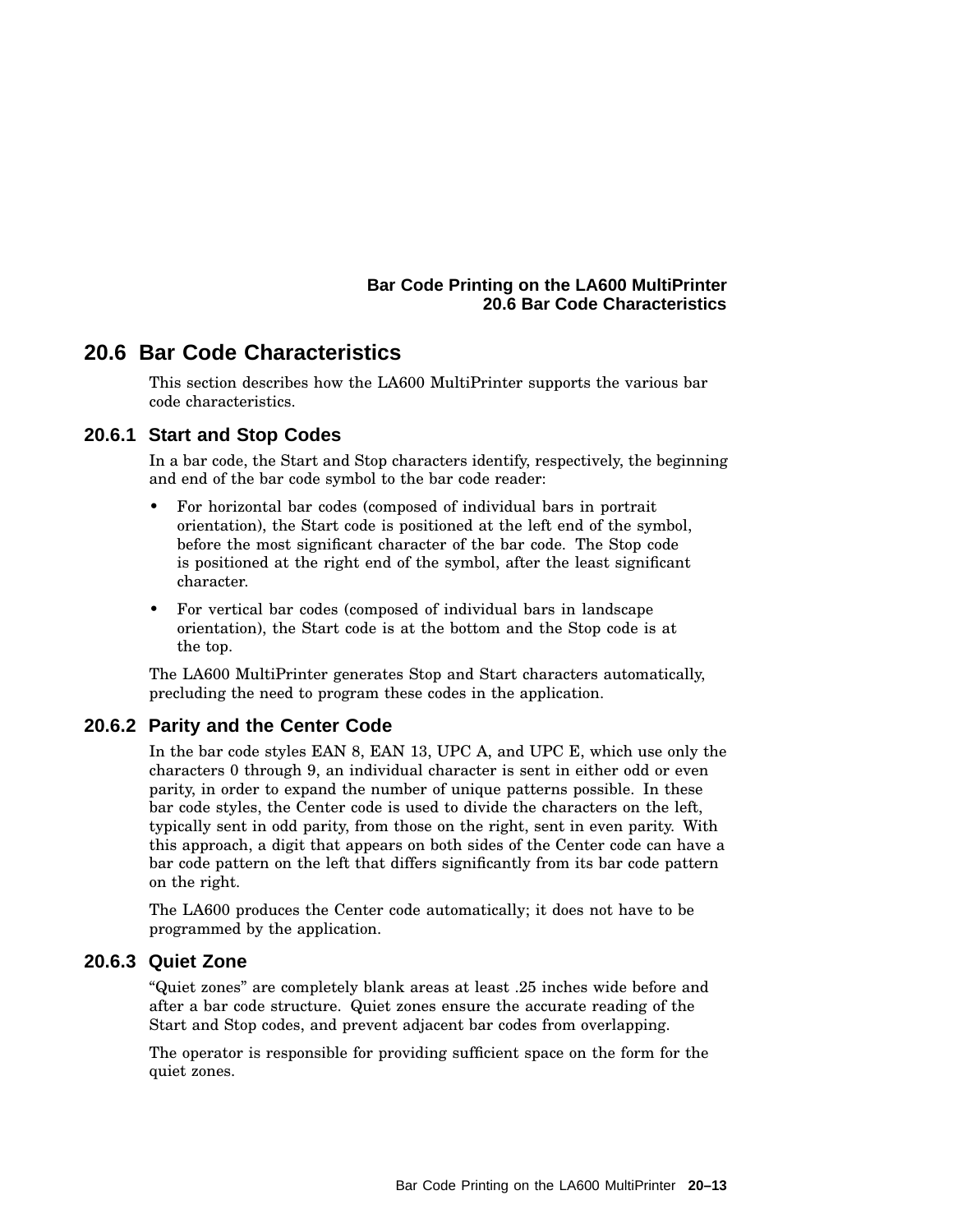#### **Bar Code Printing on the LA600 MultiPrinter 20.6 Bar Code Characteristics**

#### **20.6.4 Intercharacter Gap**

The intercharacter gap separates the last bar in one character from the first bar of the next. The intercharacter gap is required in styles where each character begins and ends with a dark bar.

#### **20.6.5 Number of Characters in a Bar Code**

The number of characters that form the bar code varies among the bar code styles. While some styles specify the number of characters for a bar code structure, others use character symbols of variable length.

While there is no standard number of characters for bar codes among the various styles, each style does specify a maximum data length, and data exceeding it are truncated. Exceeding the maximum data length in POSTNET, EAN 8, EAN 13, UPC A, and UPC E causes the LA600 MultiPrinter to ignore the bar code sequence.

#### **20.6.6 Check Digits**

Check digits, or ''checksums'', are supported by the LA600 MultiPrinter. For the POSTNET and Code 128 bar code styles, the printer automatically computes the check digits and embeds them at the end of the bar code symbols.

# **20.7 Characteristics of the Supported Bar Code Styles**

This section describes the 15 different bar code styles supported by the LA600 MultiPrinter. Below, Table 20–3 summarizes the characteristics of each style. Following sections, arranged alphabetically by style name, provide details.

| <b>Style</b> | Code Range                                                                                                                                                  | Data Length                | <b>Start/Stop</b><br>Code <sup>1</sup> |
|--------------|-------------------------------------------------------------------------------------------------------------------------------------------------------------|----------------------------|----------------------------------------|
| Code 39      | 10 digits: $0-9$<br>Upper case letters: A-Z<br>7 characters: $-$ . $\frac{6}{7}$ / + % SP<br>Control characters for Extended<br>Code 39 ASCII Character Set | Variable<br>$Maximum = 50$ | $*$ / $*$                              |

#### **Table 20–3 Bar Code Styles: Characteristics Summary**

<sup>1</sup>Represented in human readable characters (HRC) in this table.

(continued on next page)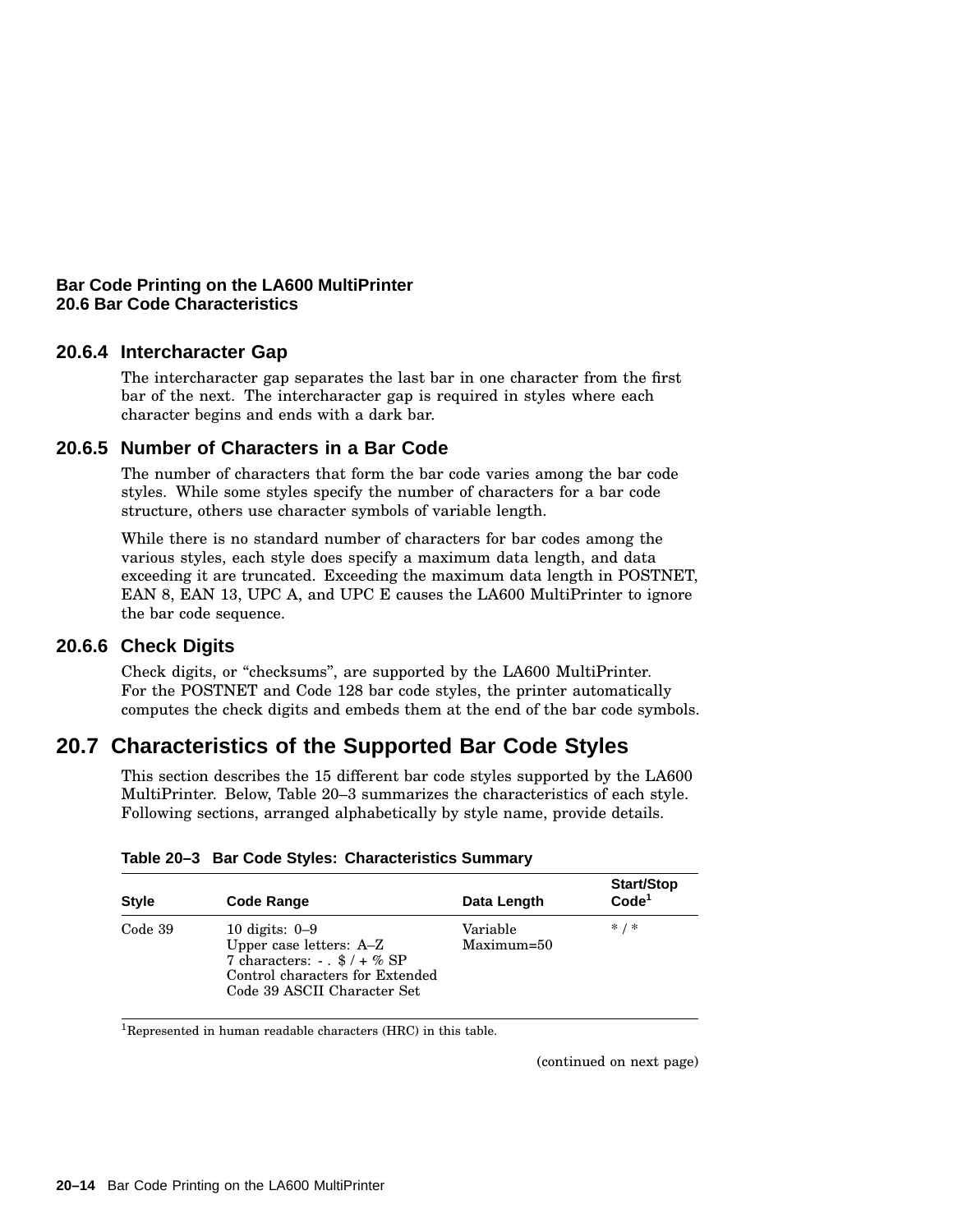| <b>Style</b>             | <b>Code Range</b>                                                                                                                                 | Data Length                 | <b>Start/Stop</b><br>Code <sup>1</sup> |
|--------------------------|---------------------------------------------------------------------------------------------------------------------------------------------------|-----------------------------|----------------------------------------|
| Code 93                  | 10 digits: $0-9$<br>Upper case letters: A-Z<br>7 characters: $-$ . $*/ + \%$ SP<br>Control characters for Extended<br>Code 39 ASCII Character Set | Variable<br>Maximum=50      | Box symbol                             |
| Code 128                 | All characters, plus functions:<br><b>FNC1: 5D4331H</b><br>FNC2: 5D4332H<br>FNC3: 5D4333H<br><b>FNC4: 5D4334H</b>                                 | Variable:<br>$Maximum = 50$ |                                        |
| Codabar a/t              | 10 digits: $0-9$<br>6 characters: $-$ . $\frac{4}{5}$ / + :                                                                                       | Variable<br>$Maximum = 50$  | a/t                                    |
| Codabar b/n              | 10 digits: $0-9$<br>6 characters: $-$ . $\frac{4}{5}$ / + :                                                                                       | Variable<br>Maximum=50      | h / n                                  |
| Codabar $c$ <sup>*</sup> | 10 digits: $0-9$<br>6 characters: $-$ . $\frac{6}{7}$ / + :                                                                                       | Variable<br>Maximum=50      | $c$ / $*$                              |
| Codabar d/e              | 10 digits: $0-9$<br>6 characters: $-$ . $\frac{6}{7}$ / + :                                                                                       | Variable<br>Maximum=50      | d / e                                  |
| EAN 8                    | 10 digits: $0-9$                                                                                                                                  | Fixed to 8                  |                                        |
| EAN <sub>13</sub>        | 10 digits: $0-9$                                                                                                                                  | Fixed to 13                 |                                        |
| Industrial 2<br>of 5     | 10 digits: $0-9$                                                                                                                                  | Variable<br>$Maximum=50$    | $: \mathbin{/}$                        |
| Interleaved 2<br>of 5    | 10 digits: $0-9$                                                                                                                                  | Variable<br>Maximum=50      | $: \mathbin{/}$                        |
| MSI mod<br>10/10         | 10 digits: $0-9$                                                                                                                                  | Variable<br>Maximum=50      | $: \mathbin{/}$                        |
| <b>POSTNET</b>           | 10 digits: $0-9$                                                                                                                                  | Variable<br>$Maximum=11$    |                                        |
| <b>UPC A</b>             | 10 digits: $0-9$                                                                                                                                  | Fixed to 12                 |                                        |
| <b>UPC E</b>             | 10 digits: $0-9$                                                                                                                                  | Fixed to 8                  |                                        |

# **Table 20–3 (Cont.) Bar Code Styles: Characteristics Summary**

Bar Code Printing on the LA600 MultiPrinter **20–15**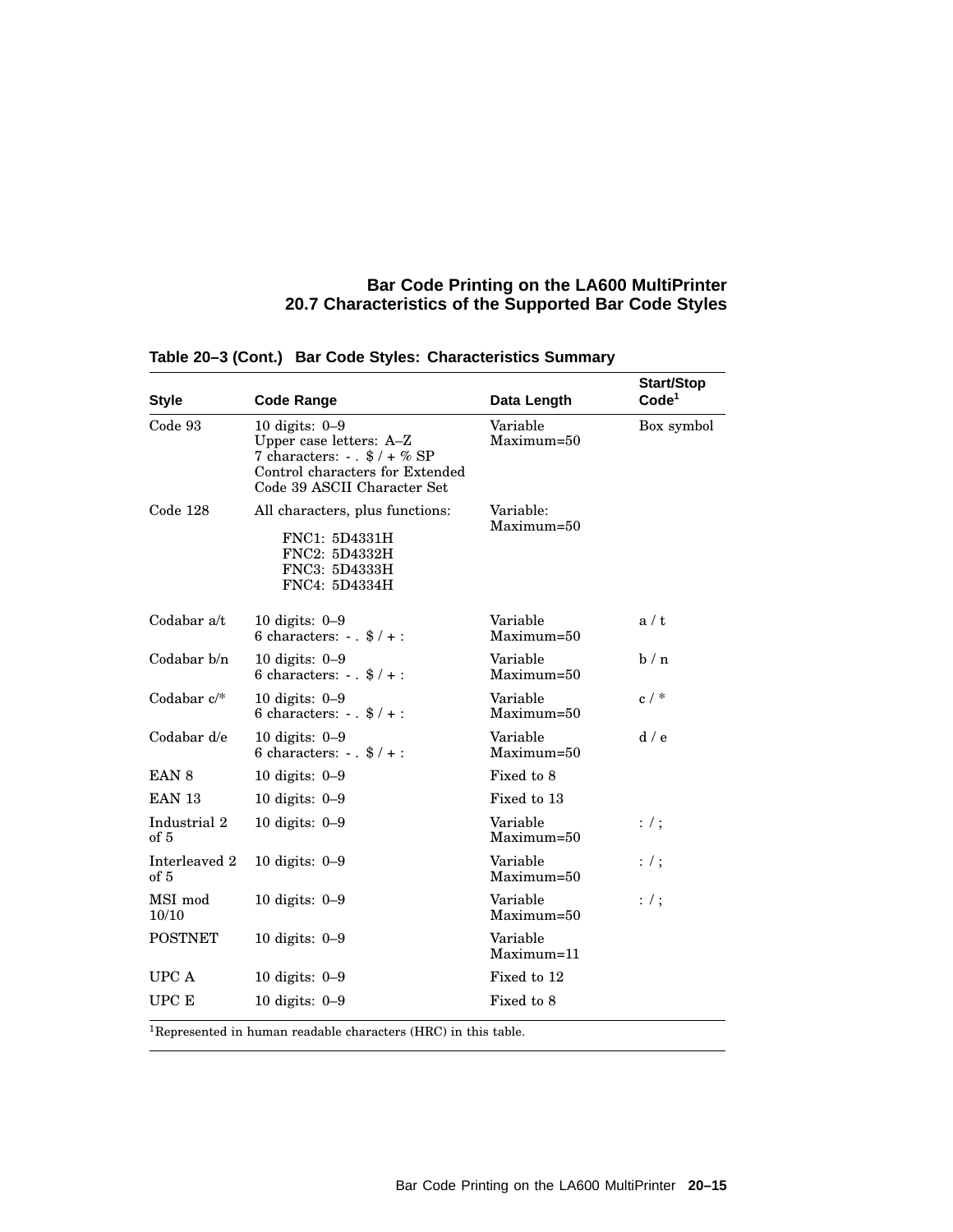#### **20.7.1 Code 39**

As shown in Figure 20–1, the Code 39 bar code style provides the means to encode the entire ASCII character set. This system supports all 128 ASCII characters by using four prefixes for the 26 letters of the alphabet. These four prefixes are the Extended Code 39 symbols:

\$ / % +

Extended Code 39 prints like Code 39. Extended Code 39 decodes and prints the control characters as their combined printable codes.

The following characteristics also apply to Code 39:

- A check digit, though not required, can be calculated by the application based on modulo 43.
- The recommended ratio of wide to narrow elements is 2.5, though the ratio can range from 2.0 to 3.0.
- Minimum symbol height is 25% of symbol length—at least 20 millimeters.
- Maximum number of characters encoded is 20.
- Minimum quiet zone width is 10 times the width of the narrow element.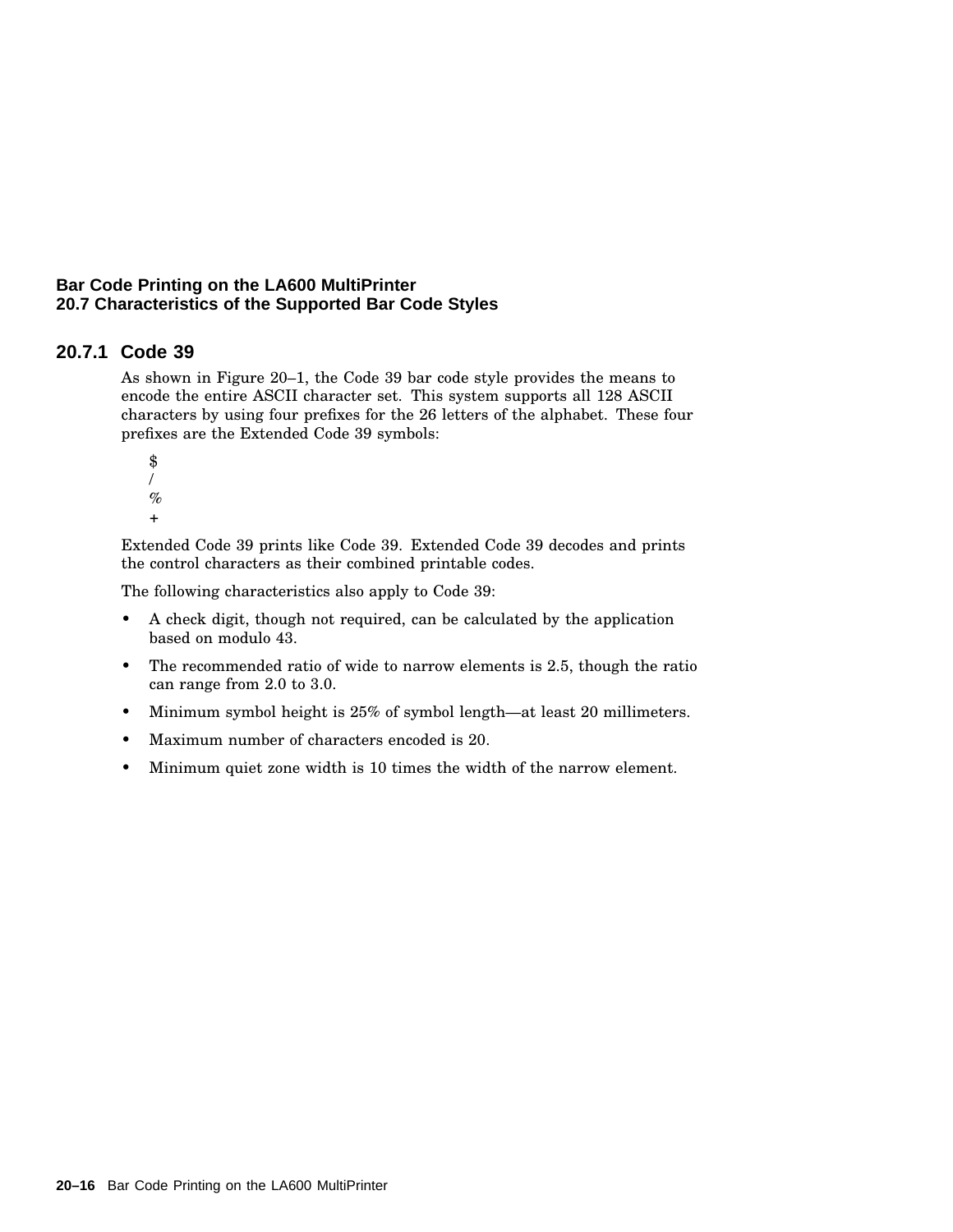| <b>ASCII</b>    | Code 39    | <b>ASCII</b>             | Code 39          | <b>ASCII</b>                    | Code 39            | <b>ASCII</b>             | Code 39                        |
|-----------------|------------|--------------------------|------------------|---------------------------------|--------------------|--------------------------|--------------------------------|
| <b>NUL</b>      | %U         | <b>SP</b>                | Space            | $^{\scriptsize\textregistered}$ | $\%$ V             | $\overline{\phantom{0}}$ | $\%W$                          |
| SOH             | \$A        | ï                        | /A               | A                               | A                  | a                        | $+A$                           |
| <b>STX</b>      | \$B        | 11                       | /B               | $\, {\bf B}$                    | $\, {\bf B}$       | $\mathbf b$              | $+B$                           |
| <b>ETX</b>      | \$C        | #                        | $\overline{C}$   | $\mathcal{C}$                   | $\overline{\rm C}$ | $\mathbf c$              | $+C$                           |
| <b>EOT</b>      | \$D        | $\overline{\mathcal{S}}$ | $\sqrt{D}$       | D                               | $\mathbf D$        | $\mathbf d$              | $+{\bf D}$                     |
| <b>ENQ</b>      | \$Ε        | %                        | /E               | E                               | E                  | $\rm e$                  | $+E$                           |
| <b>ACK</b>      | \$F        | &                        | /F               | ${\bf F}$                       | ${\bf F}$          | $\mathbf f$              | $+F$                           |
| <b>BEL</b>      | \$G        | $\mathbf{r}$             | $\sqrt{G}$       | G                               | G                  | g                        | $+G$                           |
| <b>BS</b>       | \$H        | (                        | /H               | $H_{\rm}$                       | Η                  | $\boldsymbol{\text{h}}$  | $+H$                           |
| HT              | <b>\$I</b> | ∖                        | $\sqrt{1}$       | $\rm I$                         | $\mathbf I$        | $\overline{i}$           | $+{\rm I}$                     |
| $\rm LF$        | \$J        | $\ast$                   | $\sqrt{J}$       | $\bf J$                         | $\bf J$            | $\overline{\mathbf{j}}$  | $\!+\!J$                       |
| <b>VT</b>       | \$Κ        | $^{+}$                   | /K               | K                               | $\bf K$            | $\bf k$                  | $+K$                           |
| FF              | \$L        | $\bullet$                | L                | L                               | L                  | $\mathbf{l}$             | $+L$                           |
| CR              | \$M        | ÷,                       | $\blacksquare$   | M                               | M                  | m                        | $+M$                           |
| SO <sub>1</sub> | \$N        | $\bullet$                |                  | ${\bf N}$                       | ${\bf N}$          | n                        | $\boldsymbol{+N}$              |
| SI              | \$Ο        | $\overline{1}$           | $\overline{O}$   | $\overline{O}$                  | $\mathbf{O}$       | $\mathbf O$              | $+\mathbf{O}$                  |
| <b>DLE</b>      | \$Ρ        | $\boldsymbol{0}$         | $\boldsymbol{0}$ | ${\bf P}$                       | ${\bf P}$          | p                        | $\boldsymbol{+}\boldsymbol{P}$ |
| DC1             | \$Q        | $\mathbf{1}$             | $\mathbf{1}$     | Q                               | Q                  | q                        | $+Q$                           |
| DC <sub>2</sub> | \$R        | $\overline{c}$           | $\overline{2}$   | $\mathbb{R}$                    | $\mathbb{R}$       | $\mathbf{r}$             | $+R$                           |
| DC3             | <b>\$S</b> | 3                        | 3                | S                               | S                  | ${\bf S}$                | $+S$                           |
| DC4             | <b>\$T</b> | $\overline{4}$           | $\overline{4}$   | $\overline{T}$                  | T                  | $\mathbf t$              | $+\mathbf{T}$                  |
| <b>NAK</b>      | \$U        | 5                        | 5                | U                               | U                  | u                        | $+ \mathbf{U}$                 |
| <b>SYN</b>      | \$V        | 6                        | 6                | $\mathbf V$                     | V                  | $\mathbf{V}$             | $+\mathbf{V}$                  |
| <b>ETB</b>      | \$W        | $\overline{7}$           | $\overline{7}$   | W                               | W                  | W                        | $\boldsymbol{+}\mathbf{W}$     |
| CAN             | \$X        | 8                        | 8                | X                               | X                  | $\mathbf X$              | $+{\bf X}$                     |
| EM              | \$Y        | 9                        | 9                | Y                               | Y                  | y                        | $+Y$                           |
| <b>SUB</b>      | \$Ζ        | $\vdots$                 | /Z               | Z                               | Z                  | $\mathbf Z$              | $+{\bf Z}$                     |
| <b>ESC</b>      | %A         | $\vdots$                 | %F               |                                 | $\% K$             |                          | %P                             |
| ${\rm FS}$      | $\% B$     | $\,<\,$                  | %G               |                                 | $\%L$              |                          | %Q                             |
| <b>GS</b>       | $\%C$      |                          | %H               |                                 | $\% M$             |                          | $\%R$                          |
| <b>RS</b>       | %D         | $\geq$                   | %I               | Λ                               | $\%N$              |                          | $\%S$                          |
| <b>US</b>       | $\%E$      | $\overline{?}$           | $\% J$           |                                 | %O                 | <b>DEL</b>               | %T%X%Y%Z                       |

## **Figure 20–1 Extended Code 39 ASCII Character Set**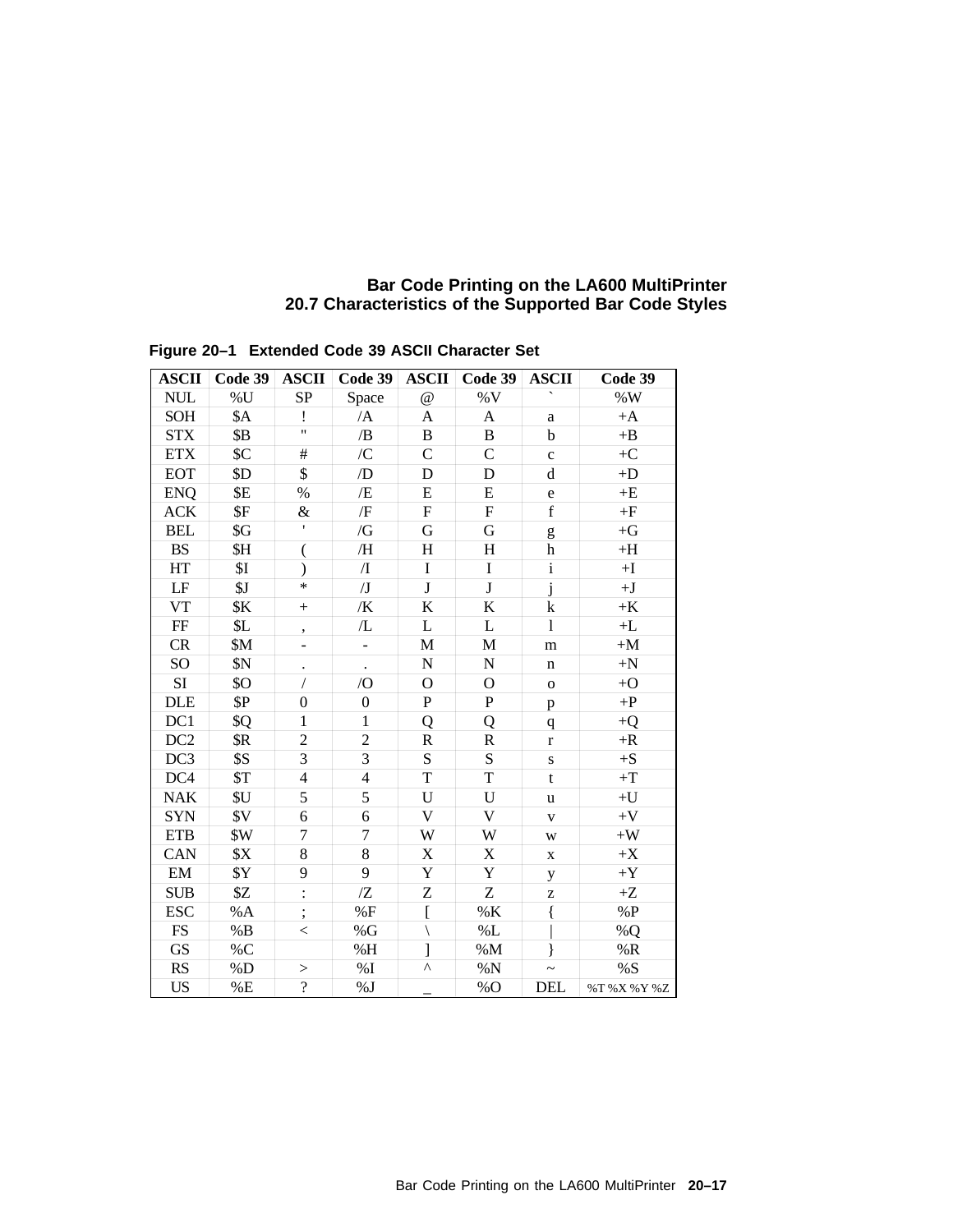#### **20.7.2 Code 93**

As shown in Figure 20–2, the Code 93 bar code style provides the means to encode the entire ASCII character set. This system supports all 128 ASCII characters by using prefixes for the 26 letters of the alphabet. These prefixes include seven characters:

- . \$ / +  $\%$ SP

and four Extended Code 93 symbols:

(\$) (/)  $(\% )$ (+)

Extended Code 93 prints like Code 93. Extended Code 93 decodes and prints the control characters as their combined printable codes.

The following characteristics also apply to Code 93:

- Two symbol check characters, "C" and "K", are required and must be programmed in the application. Figure 20–3 and Figure 20–4 together illustrate how to encode the required check characters for Code 93.
- Minimum symbol height is 15% of symbol length—at least 0.25 inches.
- Minimum quiet zone width is 10 times the width of the narrow element.

Figure 20–3 and Figure 20–4 together illustrate how to encode the required check characters for Code 93.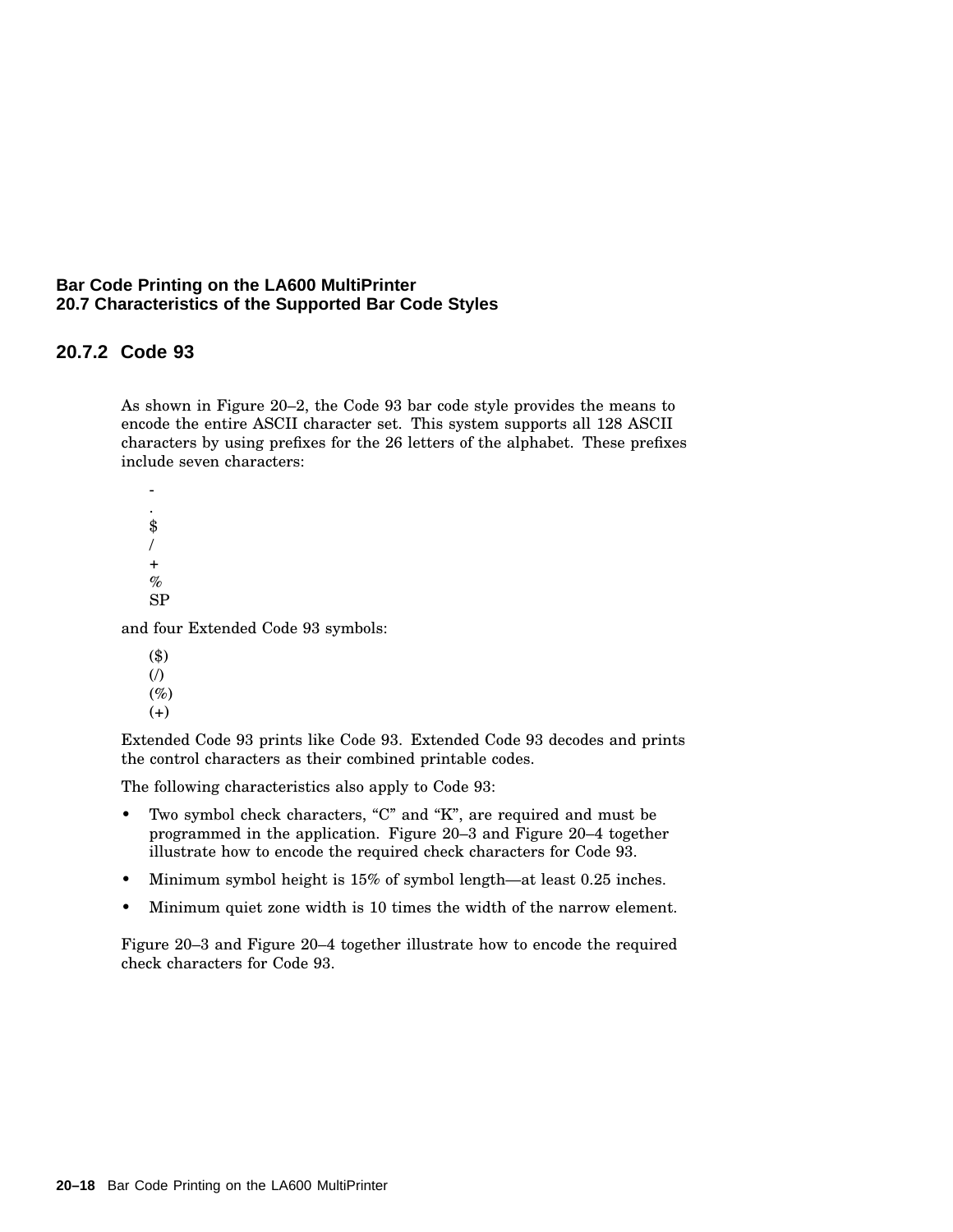| <b>ASCII</b>               | Code 93        | <b>ASCII</b>             | Code 93                      | <b>ASCII</b>   | Code 93        | <b>ASCII</b>              | Code 93                       |
|----------------------------|----------------|--------------------------|------------------------------|----------------|----------------|---------------------------|-------------------------------|
| <b>NUL</b>                 | $(\%)$ U       | SP                       | Space                        | $\omega$       | $(\%)V$        |                           | $(\%)$ W                      |
| <b>SOH</b>                 | $(\$)$ A       | Ţ                        | $($ / $)$ A                  | A              | A              | a                         | $(+)$ A                       |
| <b>STX</b>                 | $(\$)B$        | $\pmb{\mathsf{H}}$       | $($ / $)$ B                  | B              | $\, {\bf B}$   | b                         | $(+)B$                        |
| <b>ETX</b>                 | \$C\$          | #                        | $($ / $)C$                   | $\overline{C}$ | $\overline{C}$ | $\mathbf c$               | $(+)C$                        |
| $_{\rm EOT}$               | $(\$)D$        | \$                       | \$                           | D              | D              | $\rm d$                   | $(+)D$                        |
| <b>ENQ</b>                 | \$E\$          | $\%$                     | $\%$                         | E              | E              | $\mathbf e$               | $(+)E$                        |
| <b>ACK</b>                 | $($ \$)F       | &                        | $($ /)F                      | ${\bf F}$      | ${\bf F}$      | $\mathbf f$               | $(+)F$                        |
| <b>BEL</b>                 | \$)G           | $\bar{1}$                | $($ / $)$ G                  | G              | G              | g                         | $(+)G$                        |
| $\mathbf{B}\mathbf{S}$     | $($ \$)H       | $\overline{(}$           | $(V)$ H                      | H              | H              | $\boldsymbol{\mathrm{h}}$ | $H(+)$                        |
| HT                         | (S)I           | $\mathcal{E}$            | $I(\wedge)$                  | $\mathbf I$    | $\mathbf I$    | $\mathbf i$               | $(I(+)$                       |
| LF                         | $(\$)$ J       | $\ast$                   | $($ / $)$ J                  | $\bf J$        | $\bf J$        |                           | $(+)$ J                       |
| <b>VT</b>                  | $(\text{S})$ K | $^{+}$                   |                              | K              | K              | $\bf k$                   | $(+)K$                        |
| FF                         | $(S)$ L        | $\overline{\phantom{a}}$ | $($ /)L                      | L              | L              | $\mathbf{1}$              | $(+)$ L                       |
| CR                         | $(\$)$ M       | $\overline{\phantom{0}}$ | $\qquad \qquad \blacksquare$ | M              | M              | m                         | $(+)$ M                       |
| SO <sub>1</sub>            | $(\$)N$        |                          |                              | ${\bf N}$      | ${\bf N}$      | n                         | $(+)N$                        |
| <b>SI</b>                  | (S)O           | $\sqrt{2}$               | $(1)$ O                      | O              | $\mathcal{O}$  | $\mathbf{o}$              | $O(+)$                        |
| <b>DLE</b>                 | $(\$)P$        | $\boldsymbol{0}$         | $\boldsymbol{0}$             | ${\bf P}$      | $\mathbf P$    | p                         | $(+)P$                        |
| DC1                        | $($ \$)Q       | $\mathbf{1}$             | $\mathbf{1}$                 | Q              | Q              | q                         | $Q(+)$                        |
| DC <sub>2</sub>            | $(\$)R$        | $\overline{c}$           | $\overline{2}$               | $\mathbb R$    | $\mathbb{R}$   | $\bf r$                   | $(+)R$                        |
| DC <sub>3</sub>            | $(\$)$ S       | 3                        | 3                            | ${\bf S}$      | S              | ${\bf S}$                 | $(+)S$                        |
| DC4                        | (T(3))         | $\overline{\mathcal{L}}$ | $\overline{\mathbf{4}}$      | $\overline{T}$ | $\overline{T}$ | $\mathbf t$               | $T(+)$                        |
| <b>NAK</b>                 | $($ \$)U       | $\overline{5}$           | $\overline{5}$               | U              | U              | u                         | $U(+)$                        |
| <b>SYN</b>                 | $($ \$)V       | 6                        | 6                            | V              | V              | $\mathbf{V}$              | $(+)$ V                       |
| <b>ETB</b>                 | $(\text{\$})W$ | $\overline{7}$           | $\overline{7}$               | W              | W              | W                         | $(+)W$                        |
| CAN                        | $(\$)X$        | 8                        | 8                            | X              | X              | $\mathbf X$               | $(+)X$                        |
| $\boldsymbol{\mathrm{EM}}$ | $(\$)Y$        | 9                        | 9                            | Y              | Y              | y                         | $(+)Y$                        |
| <b>SUB</b>                 | (S)Z           | $\vdots$                 | $($ / $)Z$                   | Z              | Z              | Z                         | $(+)Z$                        |
| <b>ESC</b>                 | $(\%)A$        | $\vdots$                 | $(\%)F$                      | ſ              | $(\%)K$        | ſ                         | $(\%)P$                       |
| <b>FS</b>                  | $(\%)B$        | $\,<$                    | $(\% )G$                     |                | $(\%)$ L       |                           | $(\%)Q$                       |
| GS                         | $(\%)C$        |                          | $(\%)H$                      |                | $(\%)M$        | ∤                         | $(\%)R$                       |
| <b>RS</b>                  | $(\%)$ D       | >                        | $(\% )I$                     | Λ              | $(\%)N$        | $\tilde{\phantom{a}}$     | $(\% )S$                      |
| <b>US</b>                  | $(\%)E$        | $\overline{?}$           | $(\% )J$                     |                | (%)O           | <b>DEL</b>                | $(\% )T (\% )X (\% )Y (\% )Z$ |

#### **Figure 20–2 Extended Code 93 ASCII Character Set**

Note: (\$)=6/7 Hex (%)=6/8 Hex (/)=6/9 Hex (+)=6/10 Hex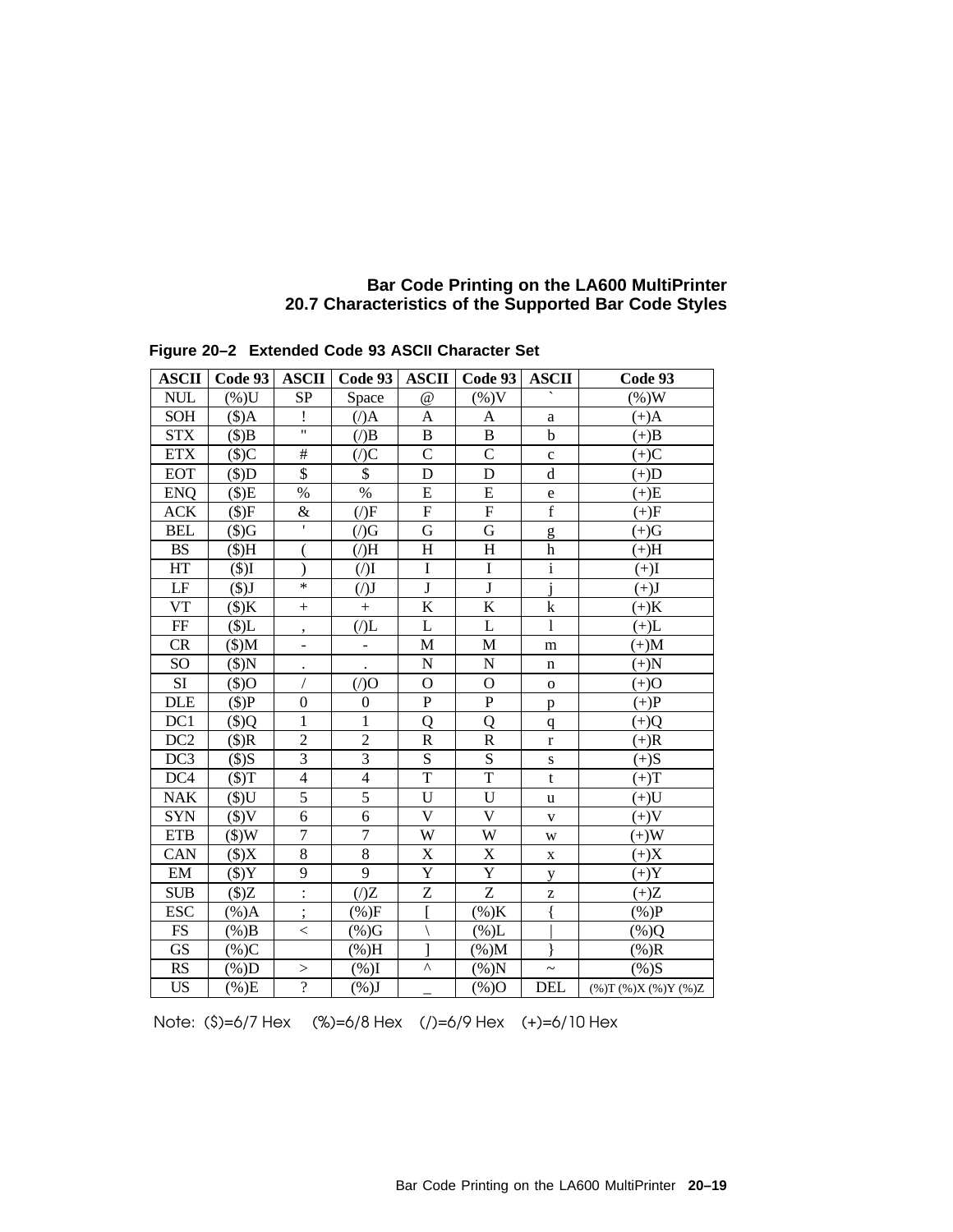**Figure 20–3 Reference Table for Code 93 Check Character Calculation**

 1 2 3 4 5 6 7 8 9 A B C D E F 1 2 3 4 5 6 7 8 9 10 11 12 13 14 15 G H I J K L M N O P Q R S T U V 17 18 19 20 21 22 23 24 25 26 27 28 29 30 31 W X Y Z -- . SP \$ / + % (\$) (%) (/) (+) 33 34 35 36 37 38 39 40 41 42 (43) (44) (45) (46)

| Figure 20-4 Example: Code 93 Characters for "Code 93" |  |  |  |  |  |  |
|-------------------------------------------------------|--|--|--|--|--|--|
|-------------------------------------------------------|--|--|--|--|--|--|

| Check Character<br>Check Character C       | W (weighted $1, 2, 3$ $, 20, 1, 2$<br>from right to left                                |  |  |  |  |
|--------------------------------------------|-----------------------------------------------------------------------------------------|--|--|--|--|
| Check Character K                          | I (weighted $1,2,3$ , $15, 1,2$<br>from right to left)                                  |  |  |  |  |
| Original number                            | $C + O + D + E SP 9 3$                                                                  |  |  |  |  |
| Reference values                           | 12 41 24 41 13 41 14 38 9 3                                                             |  |  |  |  |
| Weight multiplier for<br>Check Character C | 10 9 8 7 6 5 4 3 2 1                                                                    |  |  |  |  |
| Weight multiplier for<br>Check Character K | 11 10 9 8 7 6 5 4 3 2 1                                                                 |  |  |  |  |
| Check Character C                          | Sum of the products for $(12*10) + (41*9) +  + (3*1) = 1442$                            |  |  |  |  |
| Modulo 47<br>Reference Number              | 1442 Mod. 47 = 32 $(1442/47 = 30$ remainder 32)<br>32 (represents W)                    |  |  |  |  |
| Check Character K                          | Sum of the products for $(12*11) + (41*10) +  + (3*2) + (32*1)$<br>$= 1 \, 7 \, 1 \, 0$ |  |  |  |  |
| Modulo 47<br>Reference Number              | 1710 Mod. $47 = 18$ (1710/47 = 36 remainder 18)<br>18 (represents I)                    |  |  |  |  |
| Final Number                               | $C + O + D + E$ SP 9 3 W I                                                              |  |  |  |  |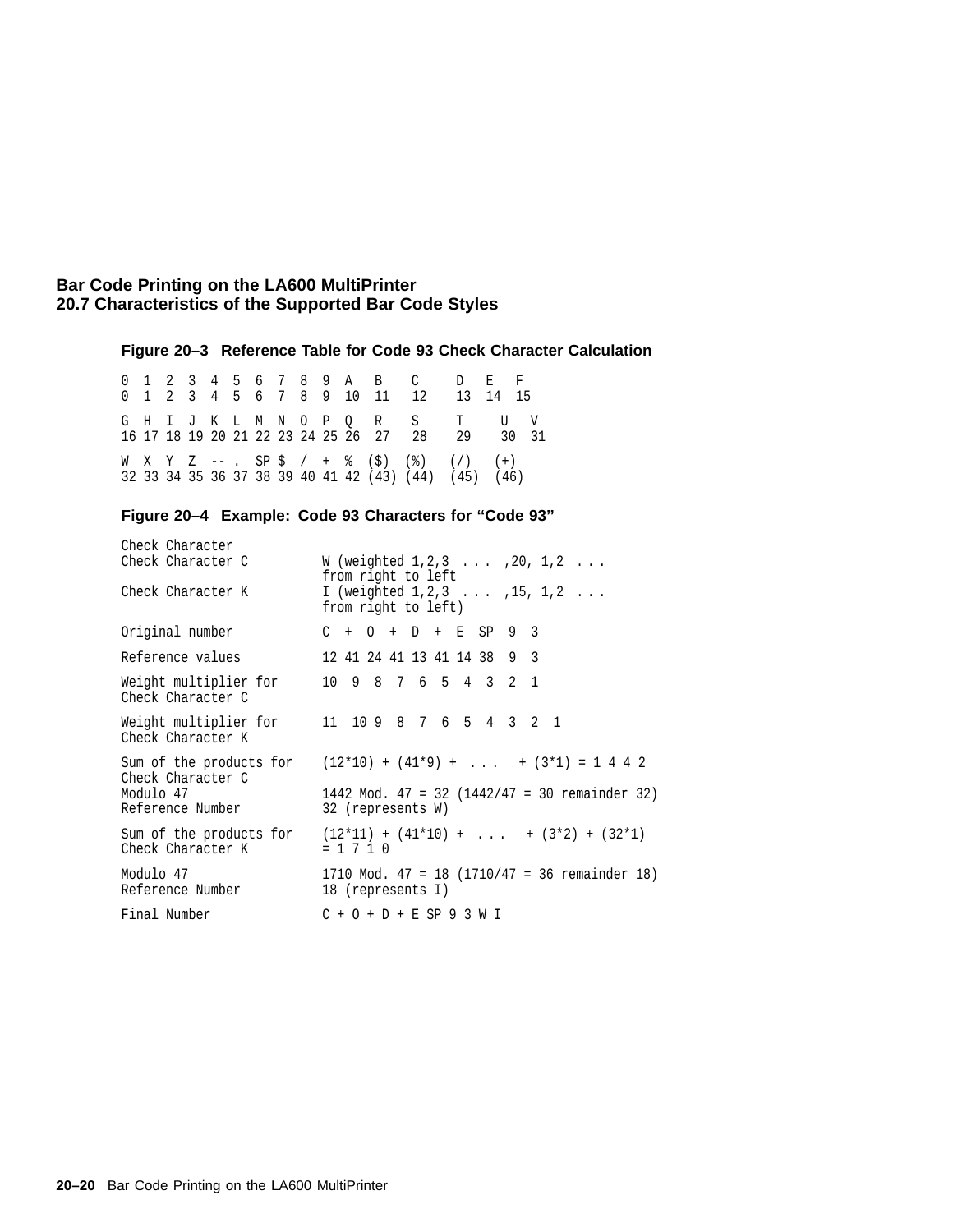#### **20.7.3 Code 128**

As shown by Figure 20–5, Code 128 encodes a character repertoire of 128 ASCII characters, 4 control characters (FNC1, FNC2, FNC3, FNC4), and 4 special characters (CODE A, CODE B, CODE C, SHIFT).

Code 128 includes three character subsets:

- Subset A provides standard alphanumeric keyboard characters, control, and special characters.
- Subset B includes all standard alphanumeric keyboard characters, lower case alphabetical characters, and special characters.
- Subset C provides 100 digit pairs from 00 to 99 inclusive, plus special characters. Code 128-UCC/EAN uses subset C only.

Three start characters and one stop character are automatically printed. All printable ASCII characters may be printed as HRC. The following codes at the beginning of a Code 128 bar code symbol have special meaning:

- FNC1 (5D 43 31 hex) identifies a Code 128-UCC/EAN.
- FNC2 (5D 43 32 hex) may control the reader equipment for multiple read operations.
- FNC3 (5D 43 33 hex) is reserved for special functions of the reader equipment.
- FNC4 (5D 43 34 hex) is reserved for special advanced applications.

The following characteristics also apply to Code 128:

- Check digit for Code 128 is a modulo 103 check digit, as illustrated by Figure 20–6, automatically calculated and inserted in the bar code symbol. The start code is included in the modulo 103 check digit algorithm.
- Check digit for Code 128-UCC/EAN is a modulo 10 check digit that must be programmed by the application.
- Minimum symbol height is 15% of symbol length—at least 0.25 inches.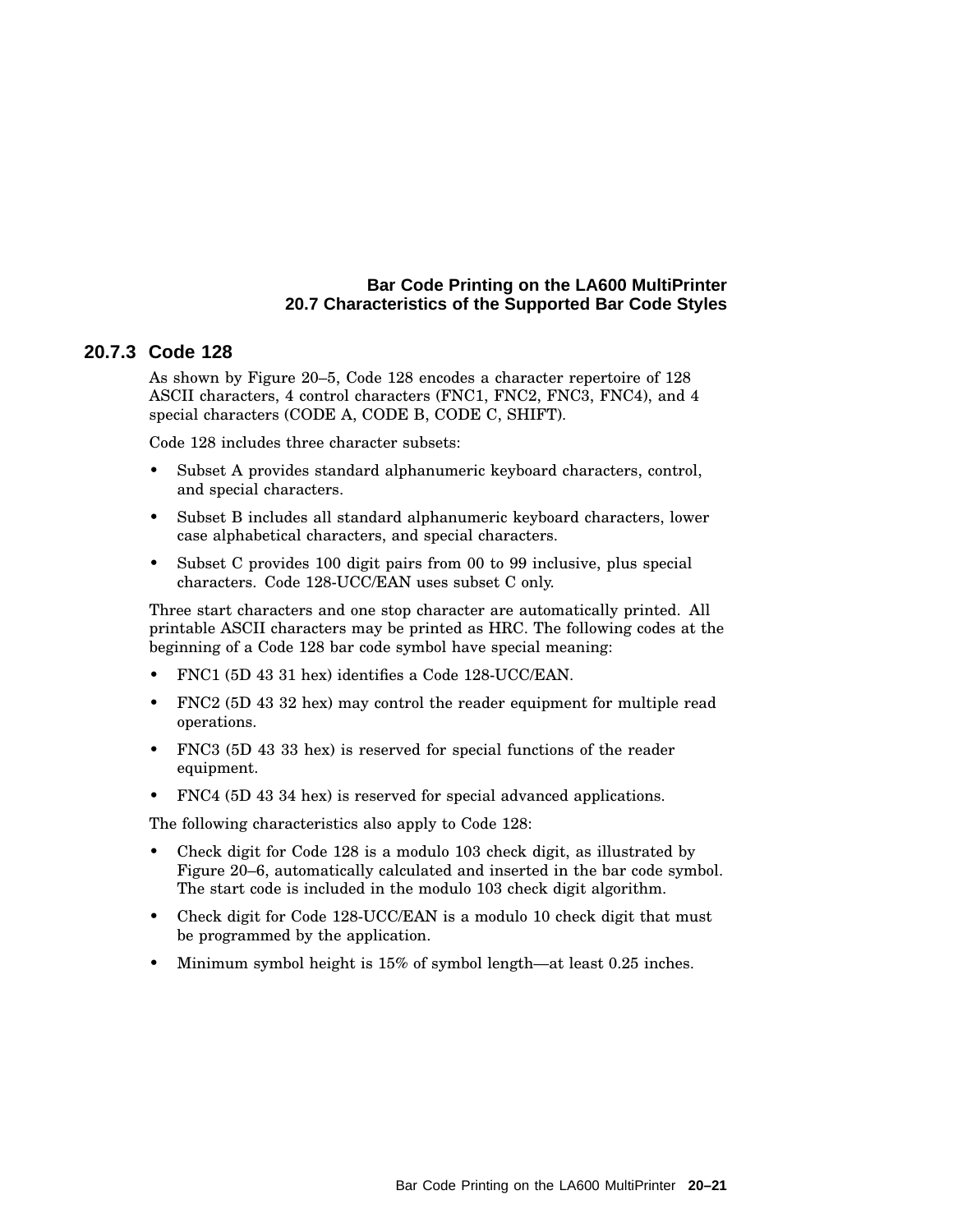#### **Value Subset A Subset B Subset C Value Subset A Subset B Subset C Value Subset A Subset B Subset C** 0 SP SP 00 35 C C 35 70 ACK f 70 1 | ! | 01 | 36 | D | 26 | 71 | BEL | g | 71 2 | " | " | 02 | 37 | E | E | 37 | 72 | BS | h | 72 3 # # 03 38 F F 38 73 HT i 73 4 \$ \$ 04 39 G G 39 74 LF j 74 5 % % 05 40 H H 40 75 VT k 75 6 & & 06 41 I I 41 76 FF l 76 7 | ' | ' | 07 | 42 | J | J | 42 | 77 | CR | m | 77 8 ( ( 08 43 K K 43 78 SO n 78 9 ) ) 09 44 L L 44 79 SI o 79 10 \* \* 10 45 M M 45 80 DLE p 80  $11 + | + | 11 | 46 | N | N | 46 | 81 | DCl | q | 81$ 12 , , 12 47 0 0 47 82 DC2 r 82 13 - | - | 13 | 48 | P | 7 | 48 | 83 | DC3 | s | 83 14 . . 14 49 Q Q 49 84 DC4 t 84 15 / / | 15 | 50 | R | R | 50 | 85 | NAK | u | 85 16 0 0 16 51 S S 51 86 SYN v 86 17 | 1 | 1 | 17 | 52 | T | T | 52 | 87 | ETB | w | 87 18 2 2 18 53 U U 53 88 CAN x 88 19 3 3 19 54 V V 54 89 EM y 89 20 4 4 20 55 W W 55 90 SUB z 90 21 | 5 | 5 | 21 | 56 | X | X | 56 | 91 | ESC | { | 91 22 | 6 | 6 | 22 | 57 | Y | Y | 57 | 92 | FS | | | 92 23 | 7 | 7 | 23 | 58 | Z | Z | 58 | 93 | GS | } | 93 24 | 8 | 8 | 24 | 59 | [ | | | | 59 | 94 | RS | ~ | 94 25 9 9 25 60 \ \ \ 60 95 US DEL 95 26 : : 26 61 ] ] 61 96 FNC3 FNC3 96 27 ; ; ; 27 62 ^ 62 97 FNC2 FNC2 97  $28$   $\vert$   $<$   $\vert$   $<$   $\vert$   $28$   $\vert$   $63$   $\vert$   $\vert$   $\vert$   $\vert$   $\vert$   $63$   $\vert$   $98$   $\vert$   $\rm SHIFT$   $\vert$   $\rm SHIFT$   $\vert$   $98$  $\begin{array}{|c|c|c|c|c|c|c|c|c|}\n\hline\n 29 & = & 29 & 64 & \text{NUL} & ^ & 64 & 99 & \text{CODE C (CODE C} & 99 \\
\hline\n 30 & > & > & 30 & 65 & \text{SOH} & a & 65 & \text{100 (CODE B FNC4 (COD) } \\\hline\n\end{array}$  $30$  >  $>$  30 65 SOH a 65 100 CODE B FNC4 CODE B  $31 \mid ? \mid ? \mid 31 \mid 66 \mid 5TX \mid b \mid 66 \mid 101 \mid FNC4 \mid CODE A|CODE A$  $32 \mid \text{ } @ \mid \text{ } @ \mid 32 \mid 67 \mid \text{ } \text{FTX} \mid \text{ } c \mid 67 \mid 102 \mid \text{FNC1} \mid \text{FNC1} \mid \text{FNC1}$ 33 A A 33 68 EOT d 68 103 START CODE A 34 B B 34 69 ENQ e 69 104 START CODE B 105 START CODE C

#### **Figure 20–5 Extended Code 128 ASCII Character Set**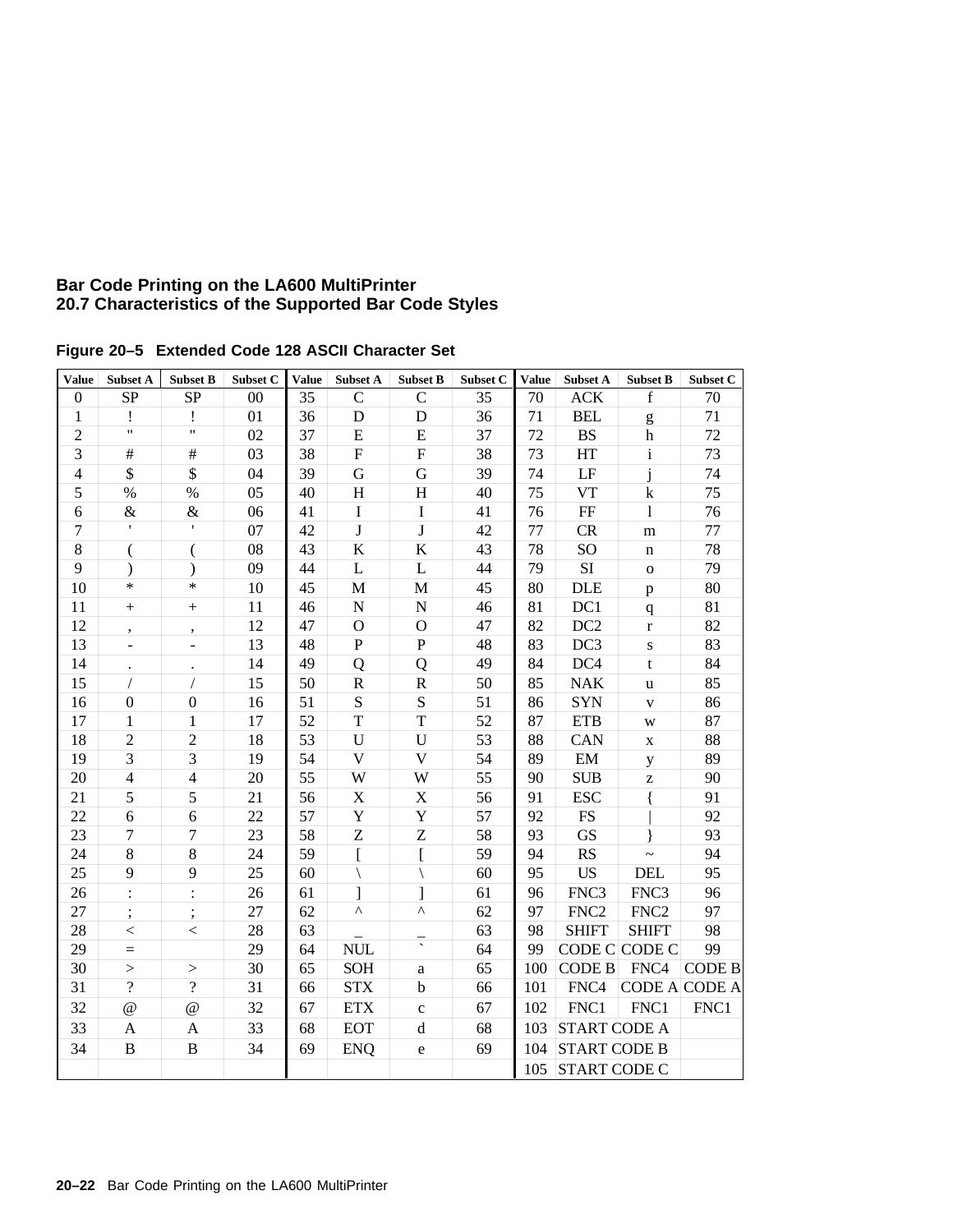**Figure 20–6 Example: Code 128 Characters for ''0034012345123456789''**

| Original number                                             |     |              |  |                                |  |  |  |  |  | 0 0 3 4 0 1 2 3 4 5 1 2 3 4 5 6 7 8 9   |  |  |
|-------------------------------------------------------------|-----|--------------|--|--------------------------------|--|--|--|--|--|-----------------------------------------|--|--|
| Weight factor 3 1 3 1 3 1 3 1 3 1 3 1 3 1 3 1 3 1 3         |     |              |  |                                |  |  |  |  |  |                                         |  |  |
| (Product digit)                                             |     |              |  |                                |  |  |  |  |  |                                         |  |  |
| x (Weight factor) 0 0 9 4 0 1 6 3 12 5 3 2 9 4 15 6 21 8 27 |     |              |  |                                |  |  |  |  |  |                                         |  |  |
| Sum                                                         | 135 |              |  |                                |  |  |  |  |  |                                         |  |  |
| Modulo 10                                                   |     |              |  | 135 Modulo 10 = 13 remainder 5 |  |  |  |  |  |                                         |  |  |
| Check character                                             |     | $10 - 5 = 5$ |  |                                |  |  |  |  |  |                                         |  |  |
| Final number                                                |     |              |  |                                |  |  |  |  |  | 0 0 3 4 0 1 2 3 4 5 1 2 3 4 5 6 7 8 9 5 |  |  |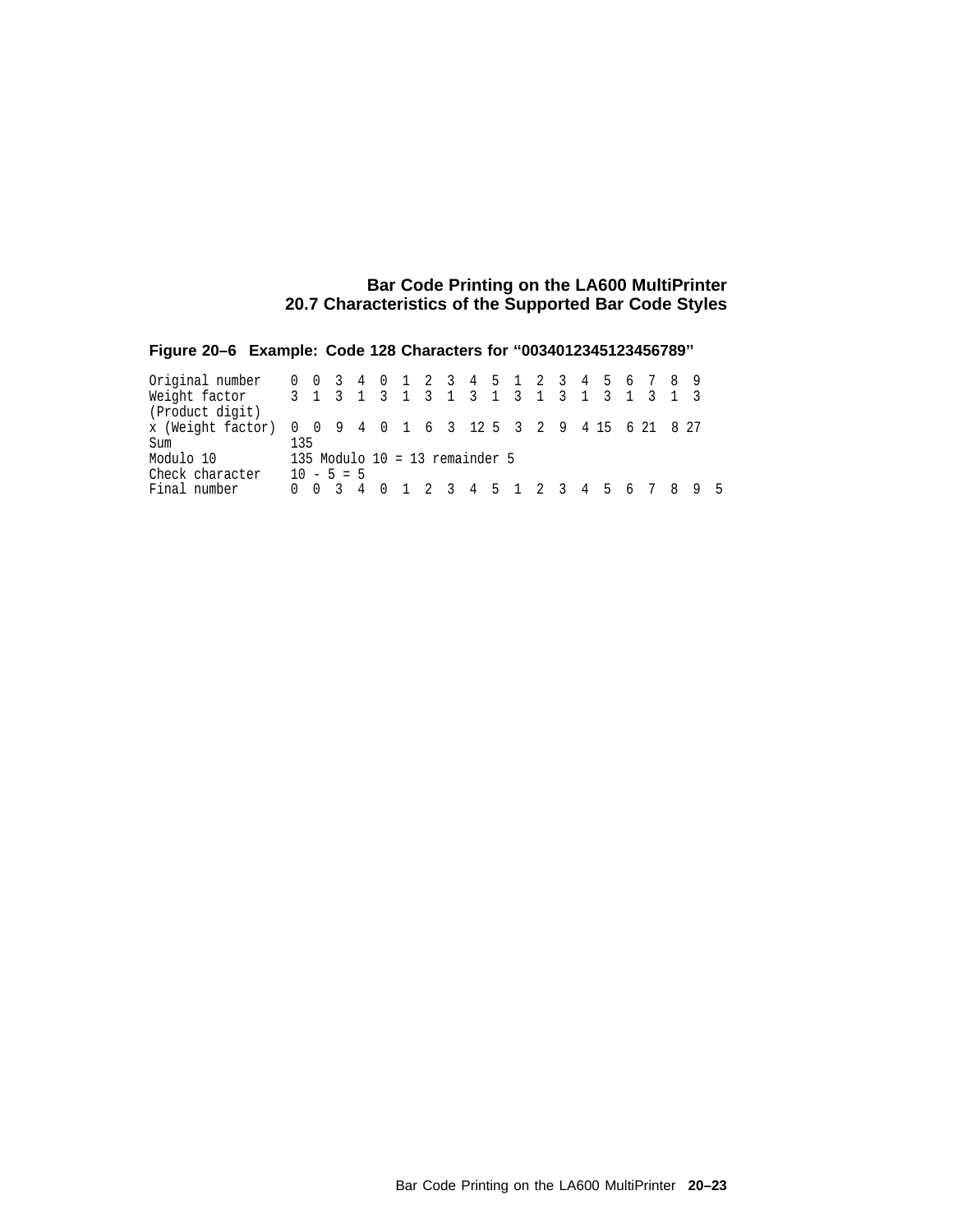#### **20.7.4 Codabar**

The bar code styles Codabar a/t, Codabar b/n, Codabar c/\*, and Codabar d/e all share the following characteristics:

- A check digit, though not required, can be calculated if needed by the application based on modulo 10 weighted by 3.
- The recommended ratio of wide to narrow elements is 2.5, though the ratio can range from 2.0 to 3.0.
- Minimum symbol height is 25% of symbol length—at least 20 millimeters.
- Minimum quiet zone width is 10 times the width of the narrow element.

#### **20.7.5 EAN 8**

In bar code style EAN 8, bar code symbols are structured as follows:

- First digit is the code for this bar code style.
- Next six digits are the data.
- Final digit is the check digit. (For an illustration of its calculation, refer to Figure 20–7. While this figure provides an example of check digit calculation for an EAN 13 bar code symbol, EAN 8 takes exactly the same approach.)

The first four digits are coded to the left of the Center code in odd parity, and the final four are coded to the right in even parity.

The bar code symbol is ignored if more or fewer characters are used or if any are illegal. In publishing applications, however, two or five digits may be added to the basic eight. In these applications, when the data is equal to 10 or 13 digits, the additional digits are encoded automatically and are not considered in the calculations for the check digit.

EAN 8 bar code symbols are printed in three sizes, each of which requires a different minimum quiet zone, as shown in the table below. While the symbol height is thus variable, it should be about the same as the symbol length.

| Symbol<br><b>Size</b> | <b>Minimum Quiet Zone</b> |  |
|-----------------------|---------------------------|--|
| SC3                   | 0.1023"                   |  |
| SC <sub>6</sub>       | 0.1417"                   |  |
| SC <sub>9</sub>       | 0.1850"                   |  |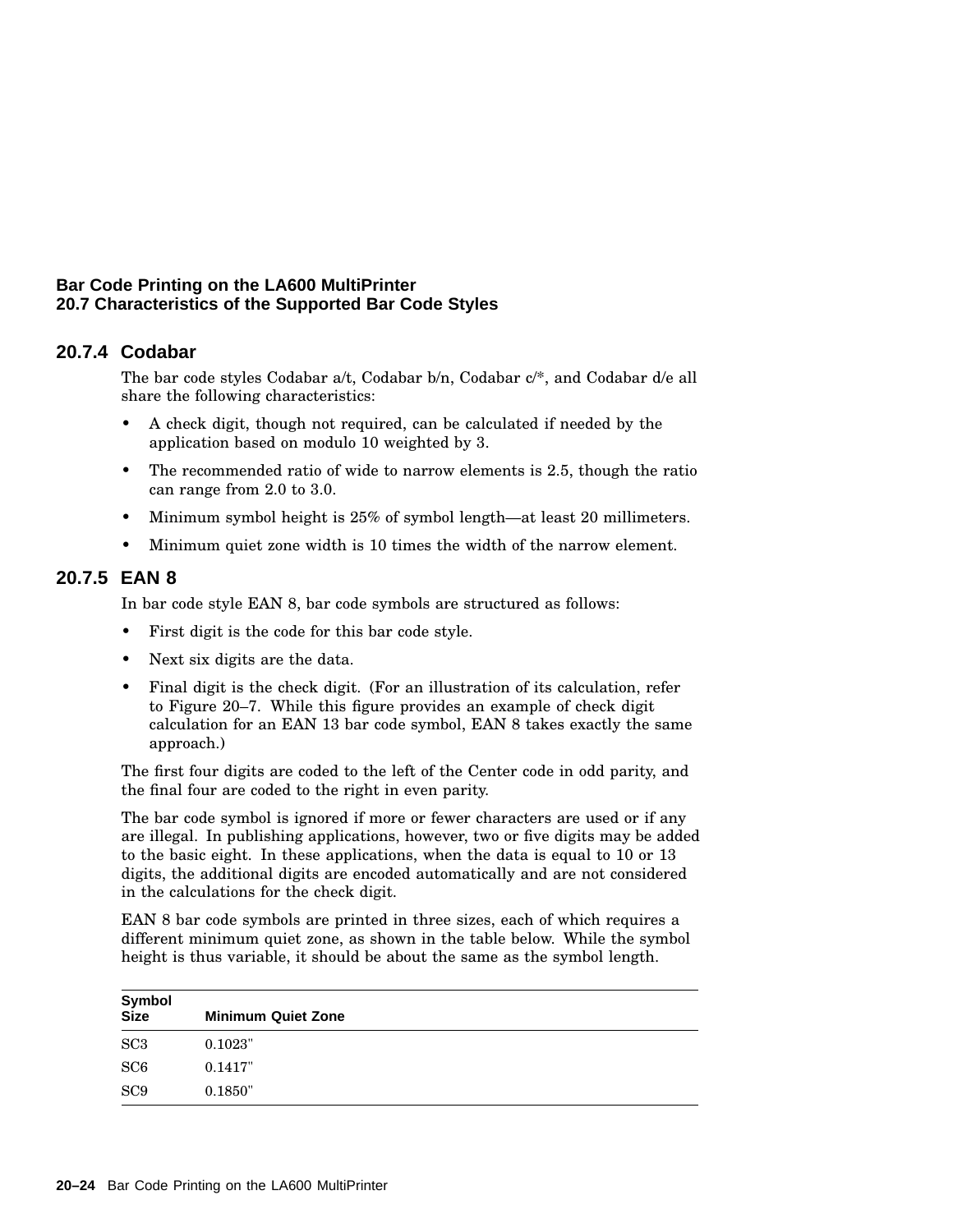#### **Figure 20–7 Example: EAN 13 Characters for ''401234598765''**

| Original number                                               |     |              |  | 4 0 1 2 3 4 5 9 8 7 6 5        |  |  |  |  |
|---------------------------------------------------------------|-----|--------------|--|--------------------------------|--|--|--|--|
| Weight factor                                                 |     |              |  | 1 3 1 3 1 3 1 3 1 3 1 3        |  |  |  |  |
| (Product digit) x (Weight factor) 4 0 1 6 3 12 5 27 8 21 6 15 |     |              |  |                                |  |  |  |  |
| Sum                                                           | 108 |              |  |                                |  |  |  |  |
| Modulo 10                                                     |     |              |  | 108 Modulo 10 = 10 remainder 8 |  |  |  |  |
| Check character                                               |     | $10 - 8 = 2$ |  |                                |  |  |  |  |
| Final number                                                  |     |              |  | 4 0 1 2 3 4 5 9 8 7 6 5 2      |  |  |  |  |

#### **20.7.6 EAN 13**

In bar code style EAN 13, bar code symbols are structured as follows:

- First digit is the country code.
- Second digit is the code for this bar code style.
- Next ten digits are the data.
- Final digit is the check digit, which must be calculated by the application. (For an illustration of its calculation, refer to Figure 20–7.)

Of the symbol's thirteen digits, the first stands at the left of the symbol, then six digits to the left of the Center code followed by six to the right. All thirteen digits are printable in the HRC line.

The bar code symbol is ignored if more or fewer characters are used or if any are illegal. In publishing applications, however, two or five digits may be added to the basic thirteen. In these applications, when the data is equal to 15 or 18 digits, the additional digits are encoded automatically and are not considered in the calculations for the check digit.

EAN 13 bar code symbols are printed in three sizes, each of which requires a different minimum quiet zone, as shown in the table below. While the symbol height is thus variable, it should be about the same as the symbol length.

| Symbol<br><b>Size</b> | <b>Minimum Quiet Zone</b> |  |
|-----------------------|---------------------------|--|
| SC <sub>3</sub>       | 0.1574"                   |  |
| SC <sub>6</sub>       | 0.2165"                   |  |
| SC <sub>9</sub>       | 0.2874"                   |  |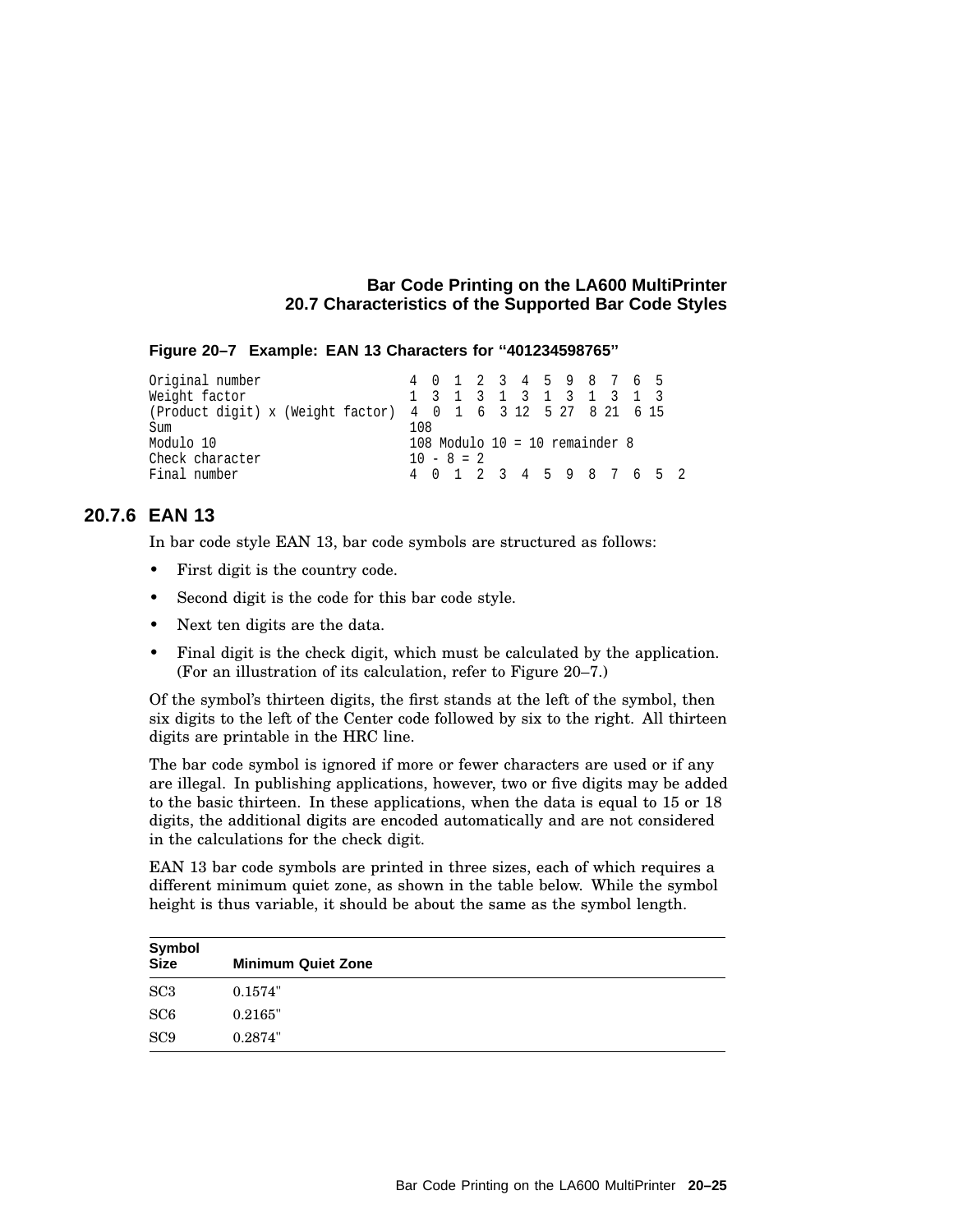#### **20.7.7 Industrial 2 of 5**

The bar code style Industrial 2 of 5 allows for large tolerances, ranging from plus or minus 15% to 20%. Specifically, the style has the following characteristics:

Start and Stop characters are:

: / ;

- A check digit, thought not required, can be calculated by the application if needed based on modulo 10 weighted by 3.
- The recommended ratio of wide to narrow elements is 2.5, though the ratio can range from 2.0 to 3.0.
- Minimum quiet zone width is 10 times the width of the narrow element.

#### **20.7.8 Interleaved 2 of 5**

The bar code style Interleaved 2 of 5 has the following characteristics:

Start and Stop characters are:

: / ;

- A check digit, thought not required, can be calculated by the application if needed based on modulo 10 weighted by 3.
- The recommended ratio of wide to narrow elements is 2.5, though the ratio can range from 2.0 to 3.0.
- Minimum quiet zone width is 10 times the width of the narrow element.

#### **20.7.9 MSI mod 10/10**

For this bar code style, a modulo 10-based check digit is required, and it must be programmed by the application. Figure 20–8 illustrates the calculation of a check digit for a number encoded in MSI mod 10/10.

#### **20.7.10 POSTNET**

The POSTNET bar code style has the following characteristics:

- The check digit is calculated automatically and embedded at the end of the bar code symbol.
- The HRC line is not printed.
- All bars and spaces have the same width.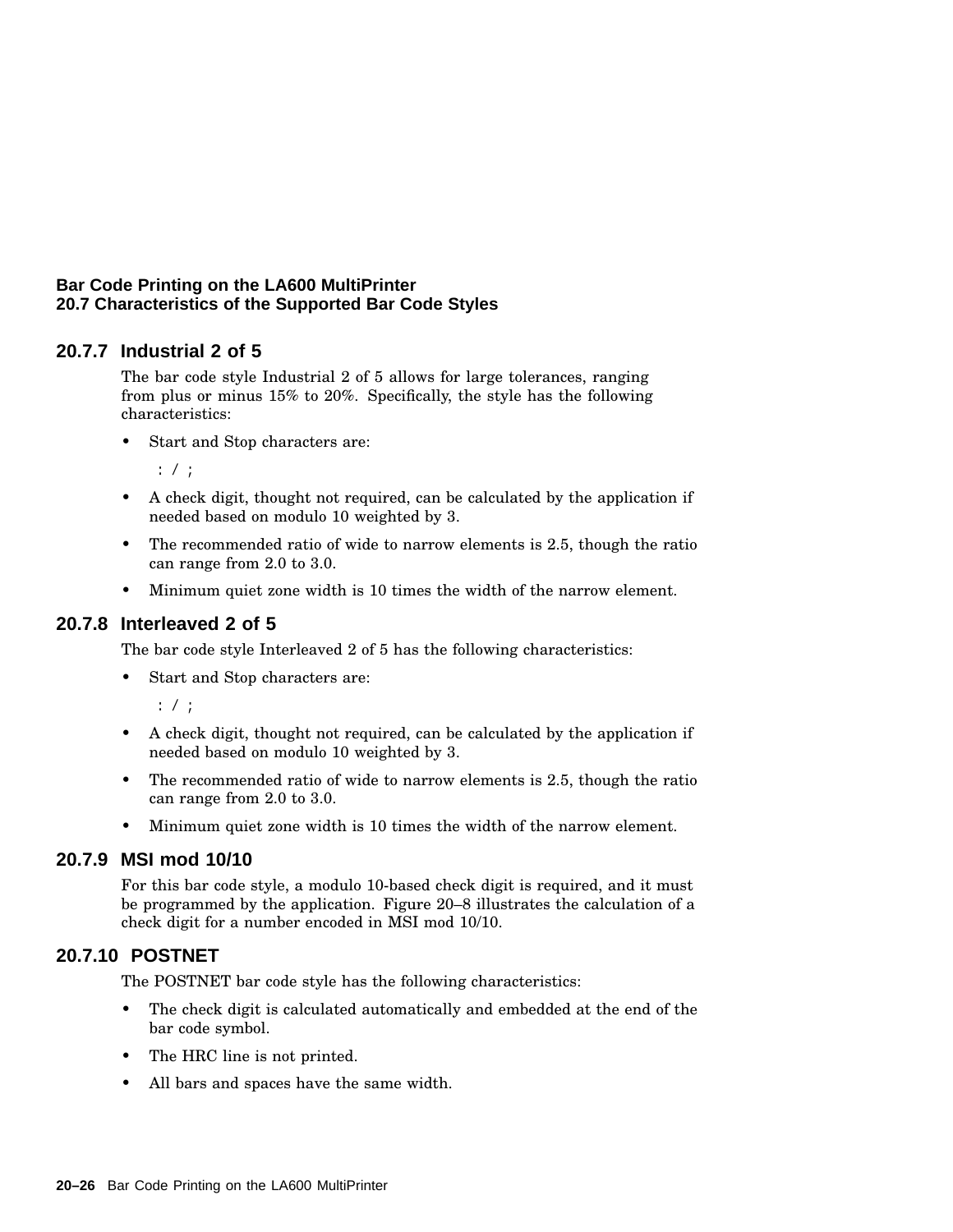#### **Figure 20–8 Example: MSI mod 10/10 Characters for ''987654''**

| 9 8 7 6 5 4                      |
|----------------------------------|
| 8 6 4                            |
| 1728                             |
| $1 + 7 + 2 + 8 = 18$             |
|                                  |
| $18 + 9 + 7 + 5 = 39$            |
| $39$ Modulo $10 = 3$ remainder 9 |
| $10 - 9 = 1$                     |
| 9 8 7 6 5 4 1                    |
|                                  |

• Pitch is fixed to 21.18 bars per inch. The bar width is nominal 0.021 inch, and the space is nominal 0.0255 inch.

#### **20.7.11 UPC A**

In bar code style UPC A, bar code symbols are structured as follows:

- First digit is the code for this bar code style.
- Next five digits form the vendor number.
- Second set of five digits is, typically, the product number.
- Final digit is the check digit, which must be calculated by the application. For a sample calculation, see Figure 20–9.

Of the symbol's twelve digits, six stand to the left of the Center code in odd parity and six to the right in even parity. Digits in the second through the eleventh position are printed on an HRC line.

The bar code symbol is ignored if more or fewer characters than 12 are used or if any are illegal. In publishing applications, however, two or five digits may be added. In these applications, when the data is equal to 14 or 17 digits, the additional digits are encoded automatically and are not considered in the calculations for the check digit. UPC A bar code symbols are printed in three sizes, each of which requires a different minimum quiet zone, as shown in the table below. While the symbol height is thus variable, it should be about the same as the symbol length.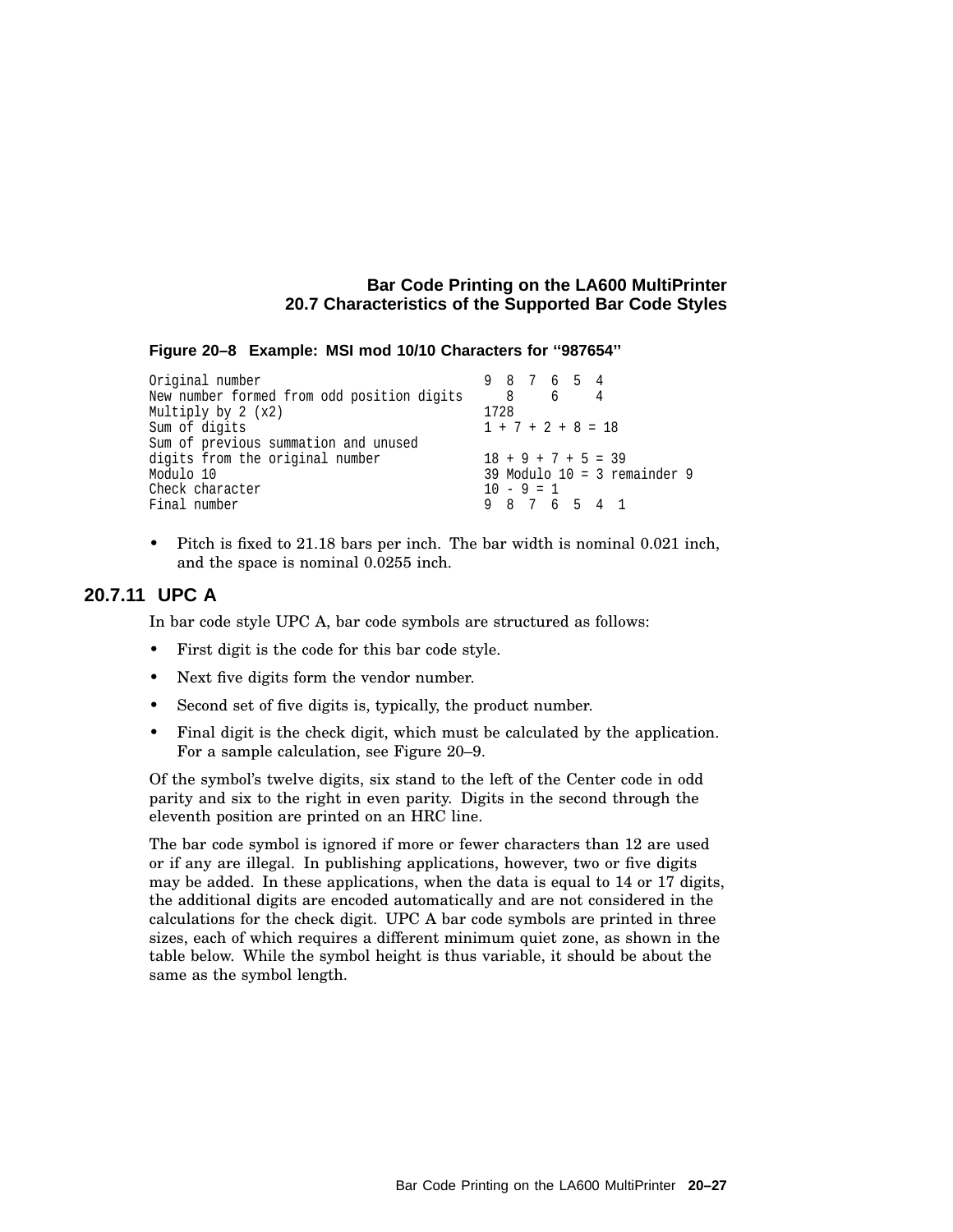| Symbol<br><b>Size</b> | <b>Minimum Quiet Zone</b> |  |
|-----------------------|---------------------------|--|
| SC3                   | 0.1287"                   |  |
| SC <sub>6</sub>       | 0.1755"                   |  |
| SC <sub>9</sub>       | 0.234"                    |  |

#### **Figure 20–9 Example: UPC A Characters for ''01234567890''**

| 85 |  |              |  |  |                              |                                                                                                                                         |
|----|--|--------------|--|--|------------------------------|-----------------------------------------------------------------------------------------------------------------------------------------|
|    |  |              |  |  |                              |                                                                                                                                         |
|    |  |              |  |  |                              |                                                                                                                                         |
|    |  |              |  |  |                              |                                                                                                                                         |
|    |  | $10 - 5 = 5$ |  |  | 85 Modulo 10 = 8 remainder 5 | 0 1 2 3 4 5 6 7 8 9 0<br>3 1 3 1 3 1 3 1 3 1 3<br>(Product digit) x (Weight factor) 0 1 6 3 12 5 18 7 24 9 0<br>0 1 2 3 4 5 6 7 8 9 0 5 |

#### **20.7.12 UPC E**

Bar code style UPC E, consisting of eight digits, is a shorter version of UPC A, with the following characteristics:

- The first digit is always null (0), and the final digit is the check digit.
- Digits in the second through the seventh positions are printed on the HRC line.
- The symbol height is variable but should be about the same as the length.
- The check digit must be calculated by the application, according to the method that bar code style UPC A uses. (For an illustration of this calculation, refer to Figure 20–9.)

The bar code symbol is ignored if more or fewer than eight characters are used or if any are illegal. In publishing applications, however, two or five digits may be added. In these applications, the additional digits are encoded automatically and are not considered in the calculations for the check digit.

For code sizes, see Section 20.7.11.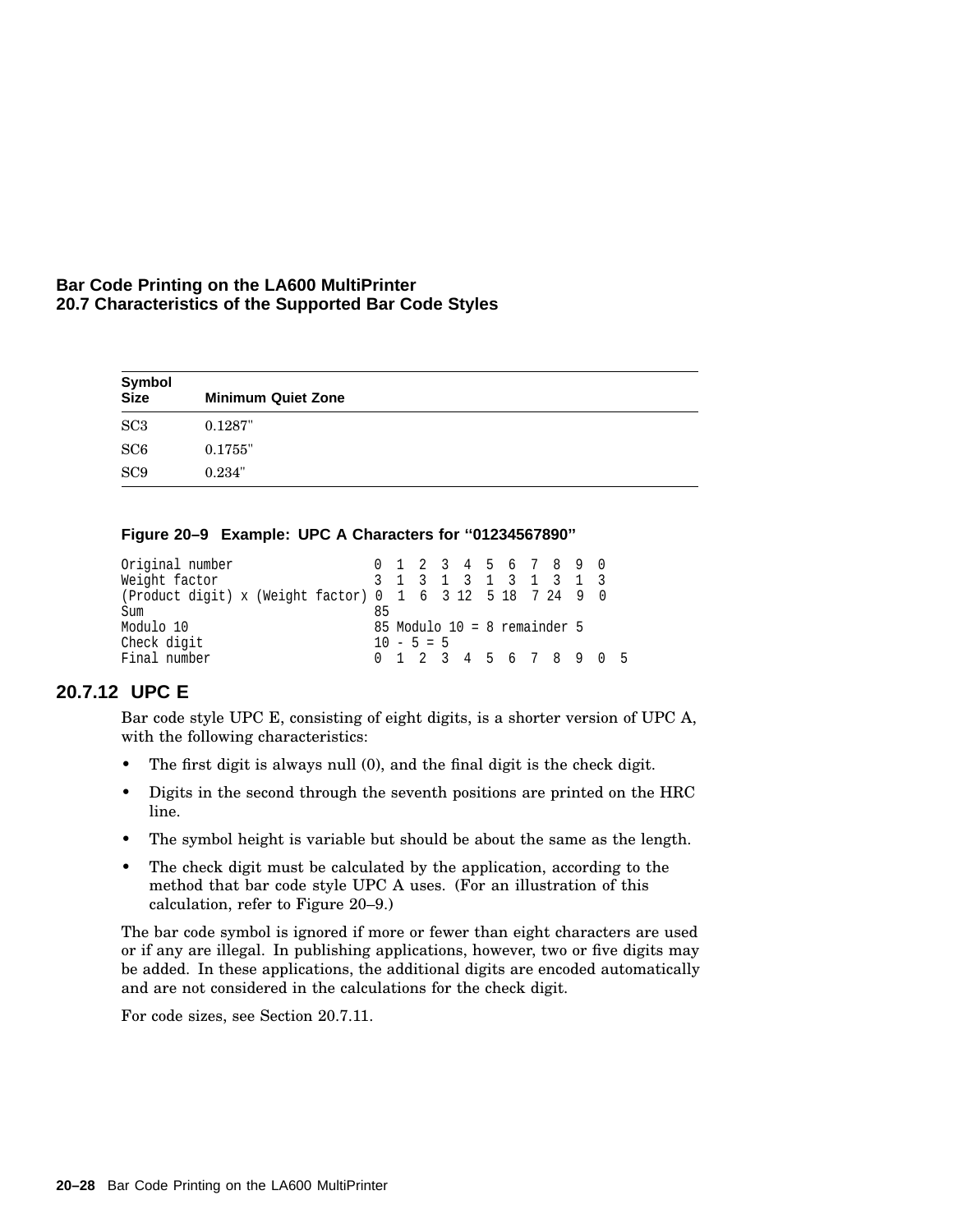# **21**

# **Sixel Graphics Considerations on the LA600 MultiPrinter**

This chapter explains the graphics resolution capability of the LA600 MultiPrinter.

# **21.1 Graphics Resolution**

Since the LA600 MultiPrinter does not support a physical horizontal resolution of 1/720", it needs to ''fall back'' to a different grid size when some grid sizes are requested. Table 21–1 shows the values that the LA600 uses for the macro parameter (Ps1) of the Sixel Graphics mode protocol selector.

| <b>Macro Value</b> | <b>Horizontal Grid</b><br>Size (inches) | <b>Actual Aspect Ratio (Vert</b><br>pixels:horiz pixels) | <b>Target Aspect</b><br>Ratio |
|--------------------|-----------------------------------------|----------------------------------------------------------|-------------------------------|
| 0 or None          | $1/144$ " $(.0069)$                     | 200:100                                                  | 200:100                       |
| 1                  | $1/144$ " $(.0069)$                     | 200:100                                                  | 200:100                       |
| 2, fallback to:    | $1/180$ " (.0056)                       | 250:100                                                  | 450:100                       |
| 3, fallback to:    | $1/180$ " (.0056)                       | 250:100                                                  | 300:100                       |
| 4,                 | $1/180$ " (.0056)                       | 250:100                                                  | 250:100                       |
| 5, fallback to:    | $1/144$ " $(.0069)$                     | 200:100                                                  | 183:100                       |
| 6, fallback to:    | $1/144$ " $(.0069)$                     | 200:100                                                  | 150:100                       |
| 7, fallback to:    | $1/144$ " $(.0069)$                     | 200:100                                                  | 130:100                       |
| 8, fallback to:    | $1/144$ " $(.0069)$                     | 200:100                                                  | 112:100                       |
| 9 fallback to:     | $1/72$ " (.0139)                        | 100:100                                                  | 100:100                       |
| >9                 | $1/144$ " (.0069)                       | 200:100                                                  | 200:100                       |

**Table 21–1 Graphics Pitch Fallbacks**

Table 21–2 shows the horizontal grid size (HGS) and vertical grid size (VGS) fallbacks relative to the requested horizontal grid size and the aspect ratio.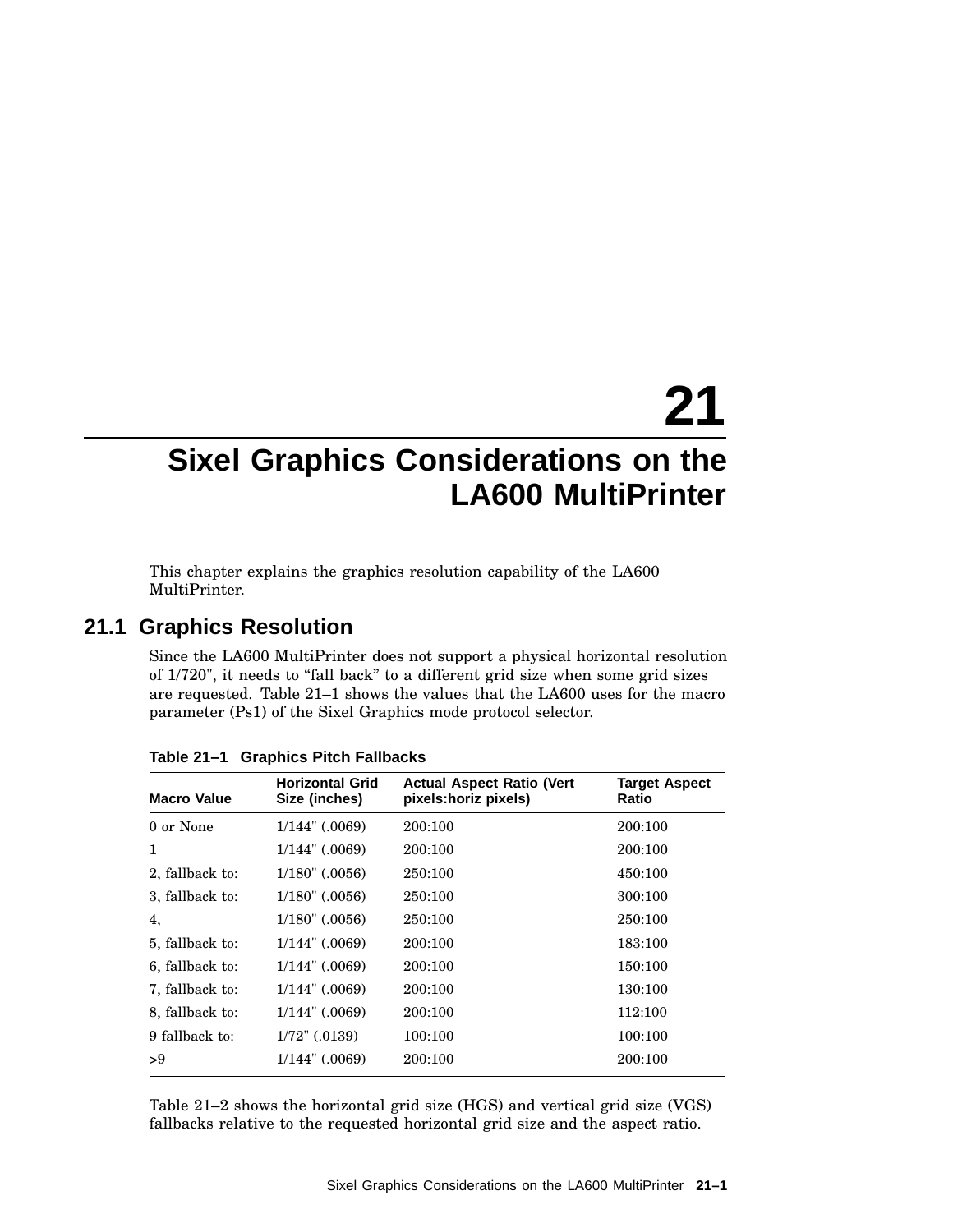#### **Sixel Graphics Considerations on the LA600 MultiPrinter 21.1 Graphics Resolution**

The printer attempts to preserve the requested aspect ratio without exceeding the requested horizontal grid size (as defined by Pn3 of the protocol selector).

The aspect ratio is provided by Ps1 or Set Raster Attributes (DECGRA).

First the printer ensures that the aspect ratio is one of the supported values (1:1, 2:1, 2.5:1):

- If aspect ratio is less than 1.5:1, fall back to 1:1
- If aspect ratio is greater than or equal to 1.5:1 and less than 2.25:1, fall back to 2:1
- If aspect ratio is greater than or equal to 2.25:1, fall back to 2.5:1

Then the printer computes the HGS and VGS values that best match the aspect ratio and requested Pn3 value.

|                                      |                                       |                                                             | <b>Vertical Grid Size by Aspect</b><br>Ratio with HGS Fallbacks (If Any) |                                                          |  |  |  |  |  |  |  |
|--------------------------------------|---------------------------------------|-------------------------------------------------------------|--------------------------------------------------------------------------|----------------------------------------------------------|--|--|--|--|--|--|--|
| Pn <sub>3</sub><br><b>Decipoints</b> | <b>Horizontal</b><br><b>Grid Size</b> | 1:1                                                         | 2:1                                                                      |                                                          |  |  |  |  |  |  |  |
| 0 or none                            |                                       | No change to HGS and VGS defined by Ps1                     |                                                                          |                                                          |  |  |  |  |  |  |  |
| $1 - 3$                              | Fallback to 4 decipoints              |                                                             |                                                                          |                                                          |  |  |  |  |  |  |  |
| $\overline{4}$                       | 1/180"                                | 1/180"                                                      | 1/90"                                                                    | 1/72"                                                    |  |  |  |  |  |  |  |
| 5                                    | 1/144"                                | VGS fallback<br>to $1/180"$<br>HGS fallback<br>to $1/180$ " | 1/72"                                                                    | VGS fallback<br>to 1/72"<br>HGS fallback<br>to $1/180$ " |  |  |  |  |  |  |  |
| 6, 7                                 | Fallback to 5 decipoints              |                                                             |                                                                          |                                                          |  |  |  |  |  |  |  |
| 8                                    | 1/90"                                 | 1/90"                                                       | 1/45"                                                                    | 1/36"                                                    |  |  |  |  |  |  |  |
| 9                                    | Fallback to 8 decipoints              |                                                             |                                                                          |                                                          |  |  |  |  |  |  |  |
| 10                                   | 1/72"                                 | 1/72"                                                       | 1/36"                                                                    | VGS fallback<br>to 1/36"<br>HGS fallback<br>to 1/72"     |  |  |  |  |  |  |  |
| $11 - 19$                            | Fallback to 10 decipoints             |                                                             |                                                                          |                                                          |  |  |  |  |  |  |  |
| 20                                   | 1/36"                                 | 1/36"                                                       | VGS fallback<br>to 1/36"<br>HGS fallback<br>to 1/72"                     | VGS fallback<br>to 1/36"<br>HGS fallback<br>to 1/90"     |  |  |  |  |  |  |  |
| >20                                  | Fallback to 20 decipoints             |                                                             |                                                                          |                                                          |  |  |  |  |  |  |  |

#### **Table 21–2 Graphics Grid Size Fallbacks**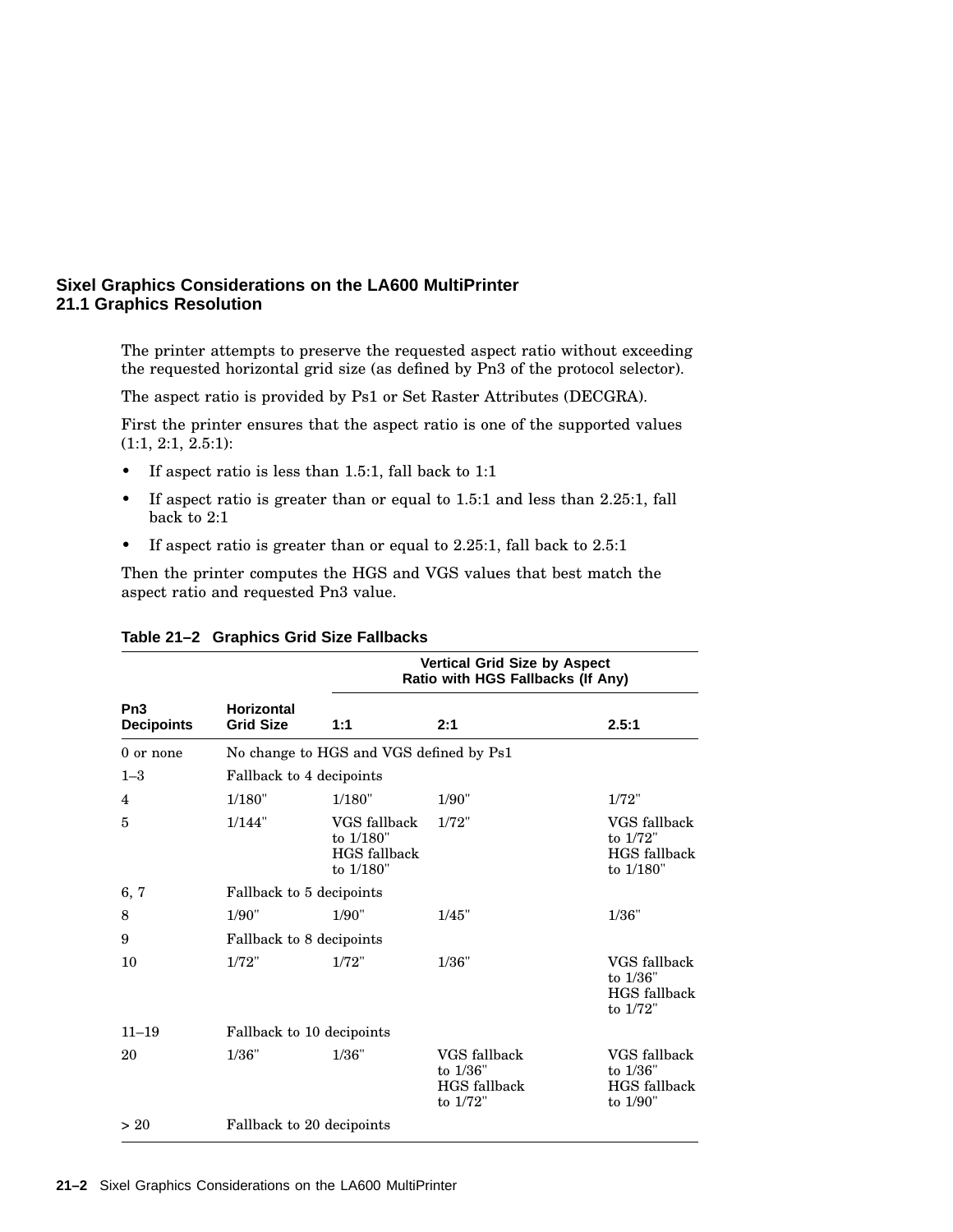# **22 Control Characters for the LA600 MultiPrinter**

This chapter describes the control characters for the LA600 MultiPrinter and their functions. The control characters are:

- EOT, described in Section 22.1
- ENQ, described in Section 22.2

**Note**

Although the LA600 MultiPrinter has an audio indicator, the device ignores the bell (0/7) command received from the host.

### **22.1 EOT**

When "EOT DISCONNECT" is enabled by the setup facility, the DTR signal on the serial port is dropped for 5 seconds when the End of Transmission (EOT) control code is received. This feature applies only if the serial port is active.

#### **22.2 ENQ**

When "ANSWERBACK/ENQ" is enabled by the setup facility, the answerback message is sent by the printer on receipt of the Enquire (ENQ) character. This feature only applies when the serial port is active. See the Load Answerback (DECLANS) command in Appendix C.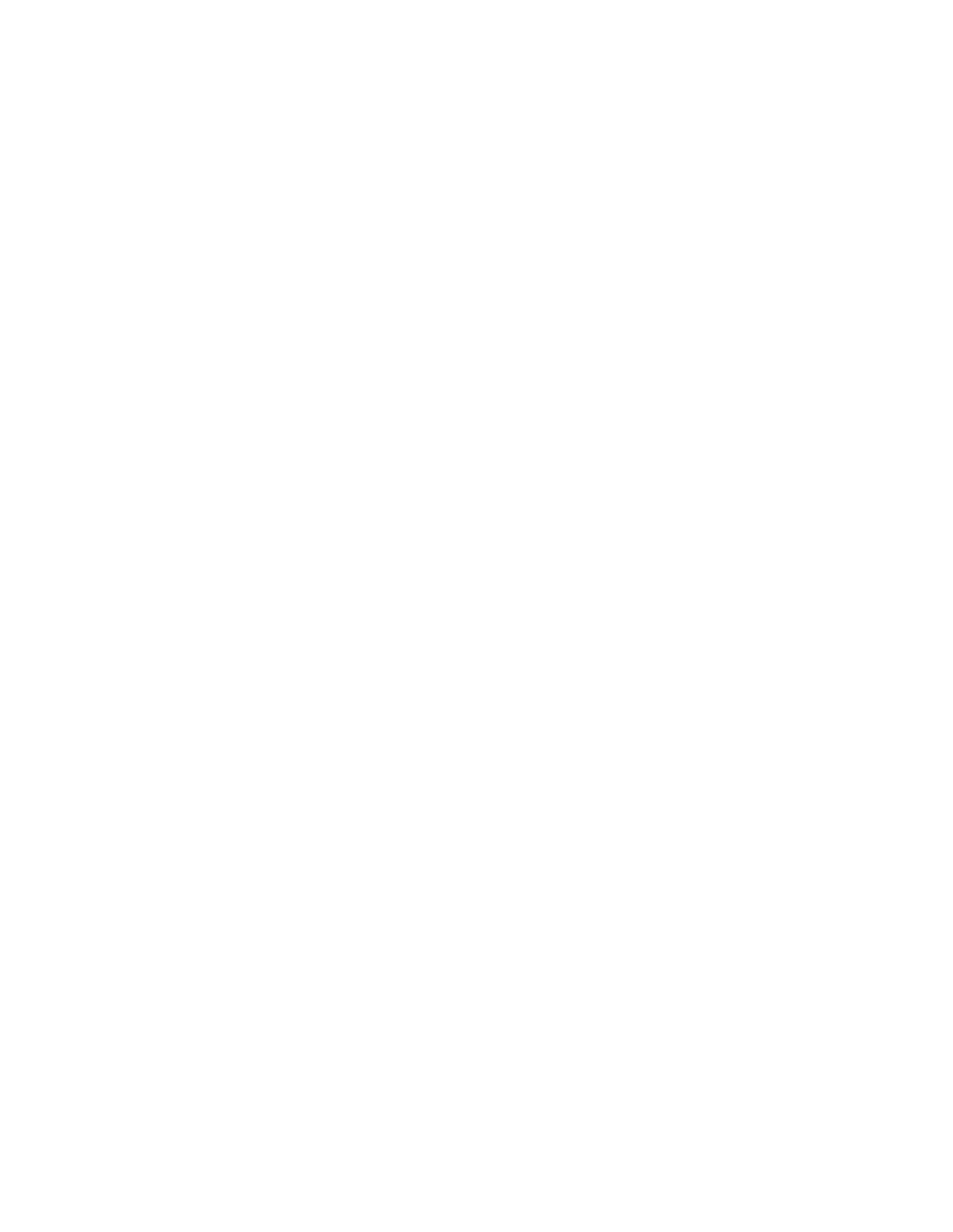# **Part IV Appendixes**

Part IV of the *Digital ANSI-Compliant Printing Protocol Level 2 Programming Supplement* contains reference information about the DEC PPL2 protocol as implemented on Digital's printers.

- Appendix A describes the printer communication interfaces.
- Appendix B contains a list of DEC PPL2 commands and compares the implementation of each command on each of the Digital printers.
- Appendix C describes additional commands that are not described in the *Digital ANSI-Compliant Printing Protocol Level 2 Programming Reference Manual*.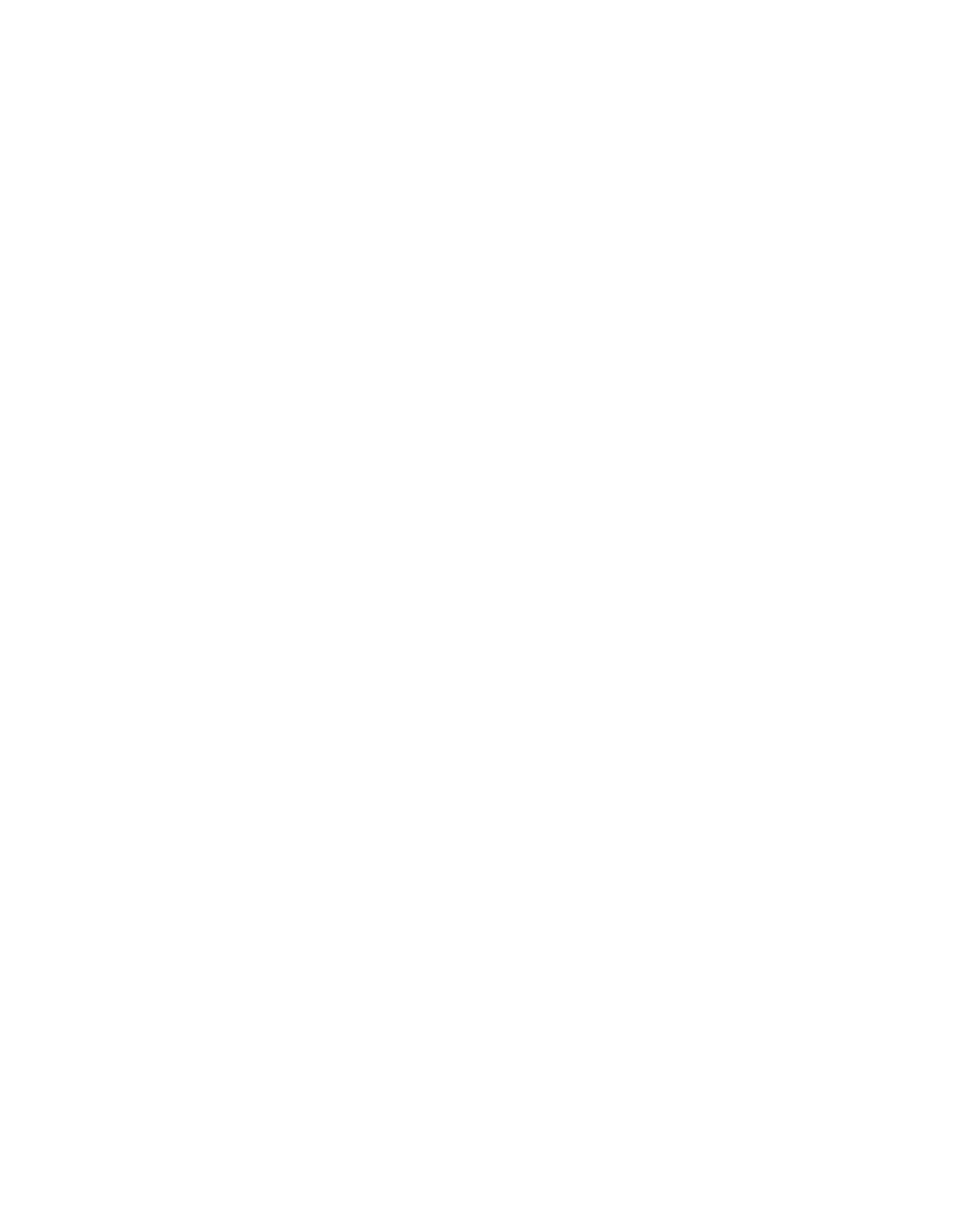# **A Printer Communication Interfaces**

This appendix provides information on the serial and parallel interfaces of the printer and describes the mechanism for the automatic port selection. Sections include:

- Data communication interfaces, Section A.1
- The serial port, Section A.2
	- $\equiv$ Serial data character format, Section A.2.1
	- $\blacksquare$ Serial data synchronization, Section A.2.2
- The parallel port, Section A.3
- Automatic port selection, Section A.4

### **A.1 Data Communication Interfaces**

The printer works as part of your computer system, providing hardcopy output of text and graphics. You connect the printer to the computer through either the serial or parallel data communication interface at the rear of the printer. The interface is typically referred to as the "serial port" or the "parallel port."

# **A.2 The Serial Port**

The serial port used by the printer conforms to the CCITT X21 and X23 standards. The interface cables needed to make the communication link depend on the system to which your printer is connected. See the printer installation guide for details.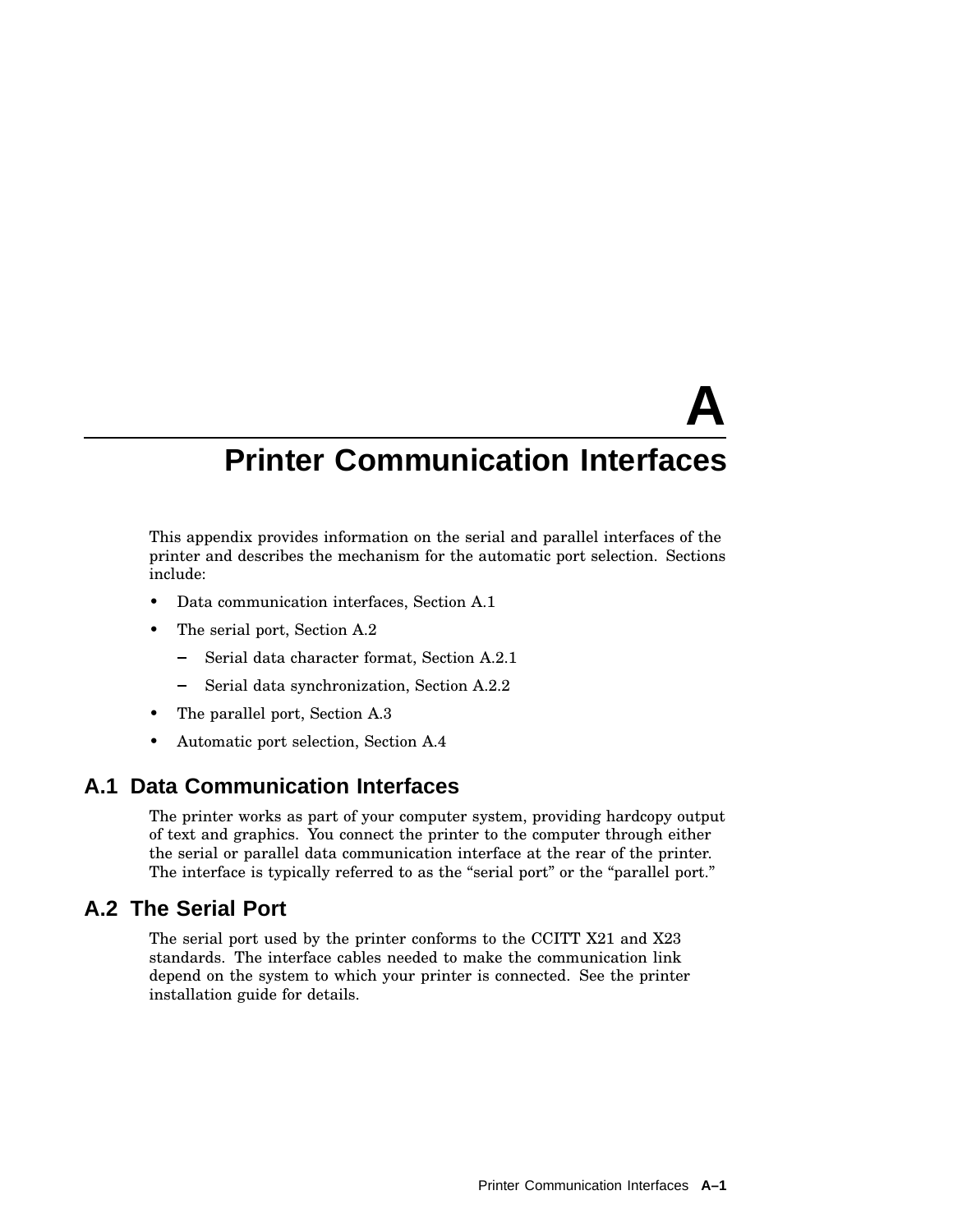#### **Printer Communication Interfaces A.2 The Serial Port**

#### **A.2.1 Serial Data Character Format**

The serial data character format used by the printer is the format used for normal asynchronous transmission, that is:

- A start bit (space)
- 7 or 8 data bits  $(1 = mark, 0 = space)$
- A parity bit (selectable)
- One or more stop bits

During setup, the use of the parity bit (on or off) and the number of data bits (7 or 8) that you assign must agree with the computer to which the printer is connected.

The stop bits do not need to be modified during setup:

- In the printer-to-computer direction, at least 2 stop bits of idle time are guaranteed, so the printer can send to a computer that requires either 1, 1.5, or 2 stop bits.
- In the computer-to-printer direction, the printer requires only 1 stop bit of idle time and can handle data sent to it with 1, 1.5, or 2 stop bits.

#### **A.2.2 Serial Data Synchronization**

Serial data synchronization is achieved by the printer continuously monitoring the number of characters in its input buffer and controlling the data flow when the number of characters reaches a predefined upper or lower threshold value.

During setup, either the XON/XOFF protocol or DTR handshake protocol can be selected to perform the data flow control function. The protocol selected must be the same as that used by the data source.

**Note**

Only the LA600 MultiPrinter supports the communication protocol XON/XOFF + DTR.

#### **Input Buffer Size and Threshold Values**

The input buffer size is selectable during setup.

The input buffer threshold values are the character counts in the buffer at which data flow control is triggered. Threshold values are usually as follows:

• Normal Upper Level = 128 (number of characters short of the buffer size)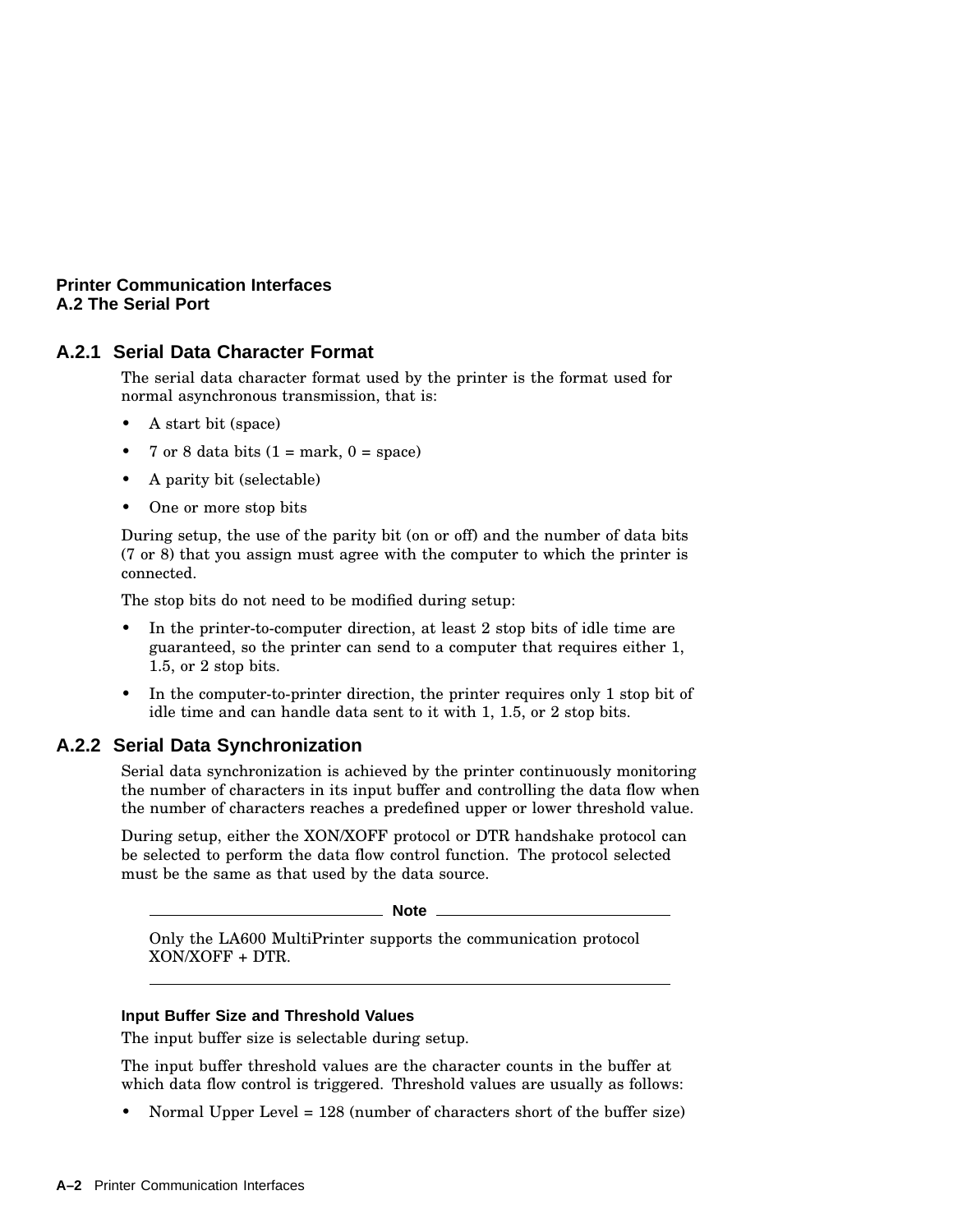#### **Printer Communication Interfaces A.2 The Serial Port**

- Emergency Upper Level = 64
- Lower Level  $= 256$

Input buffer sizes are listed in Table A–1.

| <b>LA75 Companion</b><br><b>Printer</b> | <b>LA310 MultiPrinter</b> | <b>LA600 MultiPrinter</b> |
|-----------------------------------------|---------------------------|---------------------------|
| 8K                                      | 16K                       | $1K^1$                    |
|                                         |                           | $8K^1$                    |
|                                         |                           | $16K^1$                   |
|                                         |                           | $32K^1$                   |
| 32K                                     | 32K                       | $47K^2$                   |
|                                         |                           |                           |

#### **Table A–1 Input Buffer Values**

<sup>1</sup>Select this feature through setup.

<sup>2</sup>This value is the default.

#### **XON/XOFF Control**

While XON/XOFF is enabled, DTR remains high. Data flow control is then achieved as follows:

- When just powered up and ready, the printer sends one XON character to signal to the data source that transmission may begin.
- When the number of characters in the input buffer reaches the upper threshold, the printer sends an XOFF character, signaling the data source to stop transmitting.
- When the number of characters in the input buffer falls to the lower threshold, the printer sends the XON character to signal that transmission may resume.
- If the first XOFF character from the printer is missed by the data source and the input buffer continues to fill, a second XOFF character is sent when the input buffer fills to its emergency upper threshold.

No special action occurs with XON/XOFF (or XON/XOFF + DTR for the LA600 printer) in the event of an error condition such as "out of paper" or "cover open." XOFF is sent as usual after the input buffer reaches the upper threshold.

Similarly, the printer does not send XON after the error condition is corrected until the input buffer reaches the lower threshold.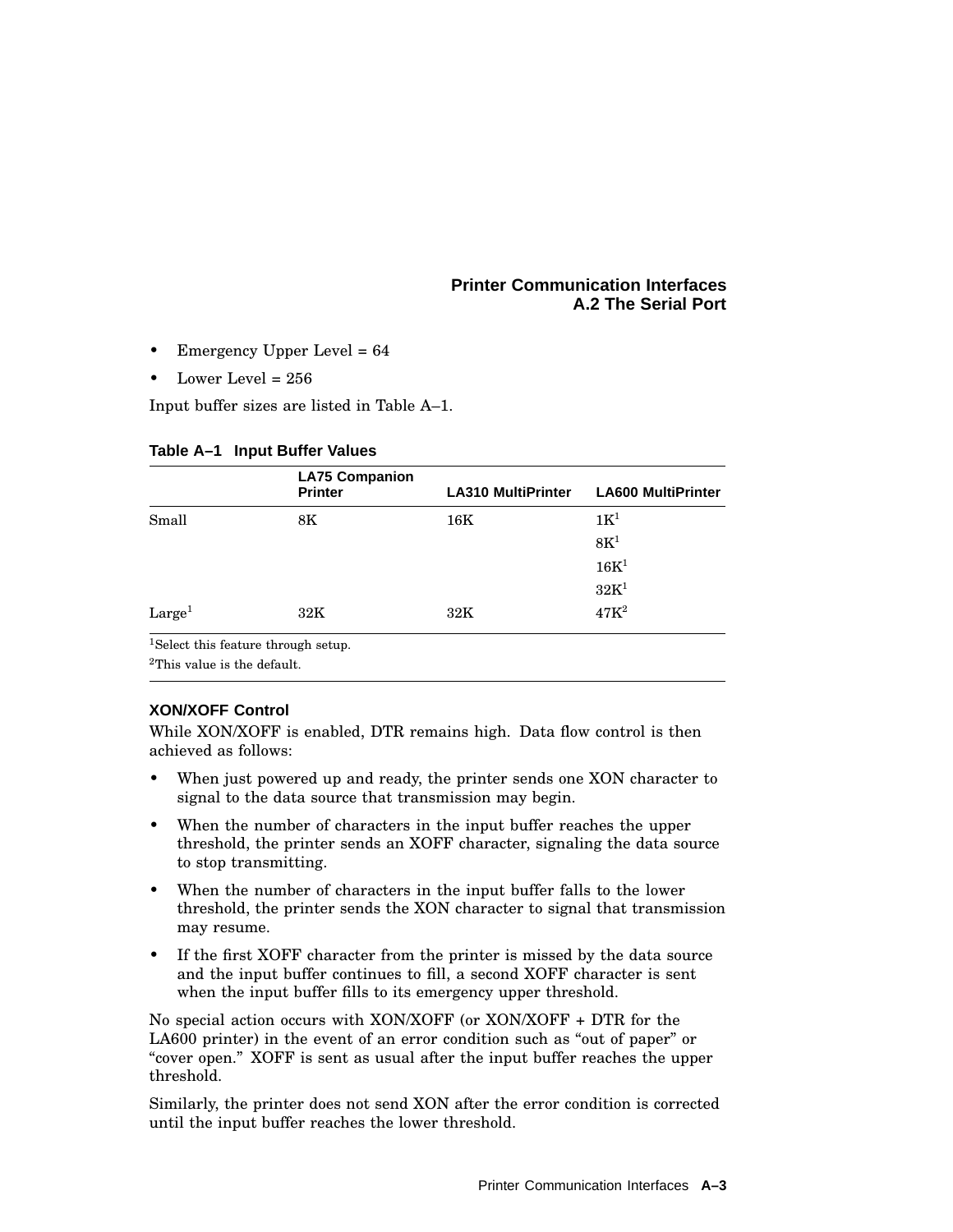#### **Printer Communication Interfaces A.2 The Serial Port**

#### **DTR Handshaking Control**

When DTR handshaking protocol is selected, the DTR (Data Terminal Ready) signal of the serial interface is raised and lowered to control data flow, as follows:

- When just powered up and ready, the printer forces DTR high, signaling to the data source that transmission may begin.
- When the number of characters in the input buffer reaches its upper threshold, the printer forces DTR low, signaling the data source to stop transmitting.
- When the number of characters in the input buffer falls to the lower threshold, the printer forces DTR high again so that transmission may resume.

If the Disconnect on Fault setup feature is set to ''Not selected,'' no special action occurs with DTR in the event of an error condition, such as ''out of paper'' or ''cover open.'' DTR is forced low (turned off) after the input buffer reaches the upper threshold.

Similarly, when the error condition is removed, DTR will not be raised (turned on) until the input buffer reaches the lower threshold.

When the Disconnect on Fault setup feature is selected, any condition that brings up the fault indicator causes the DTR signal on the serial interface to be dropped (turned off) until the fault is cleared.

#### **XON/XOFF + DTR Handshaking Control**

While XON/XOFF + DTR protocol is enbabled, DTR toggles between high and low states at the same time that XON and XOFF characters are sent to the host.

**Note** \_\_

This protocol applies to the LA600 MultiPrinter only.

# **A.3 The Parallel Port**

The parallel port of the printer uses a Centronics type, 36-pin connector, and the interface signals conform to the Centronics handshaking protocol. If you intend to use only the parallel interface, the Communication Port Selection feature should be set to "Parallel" by means of the setup facility.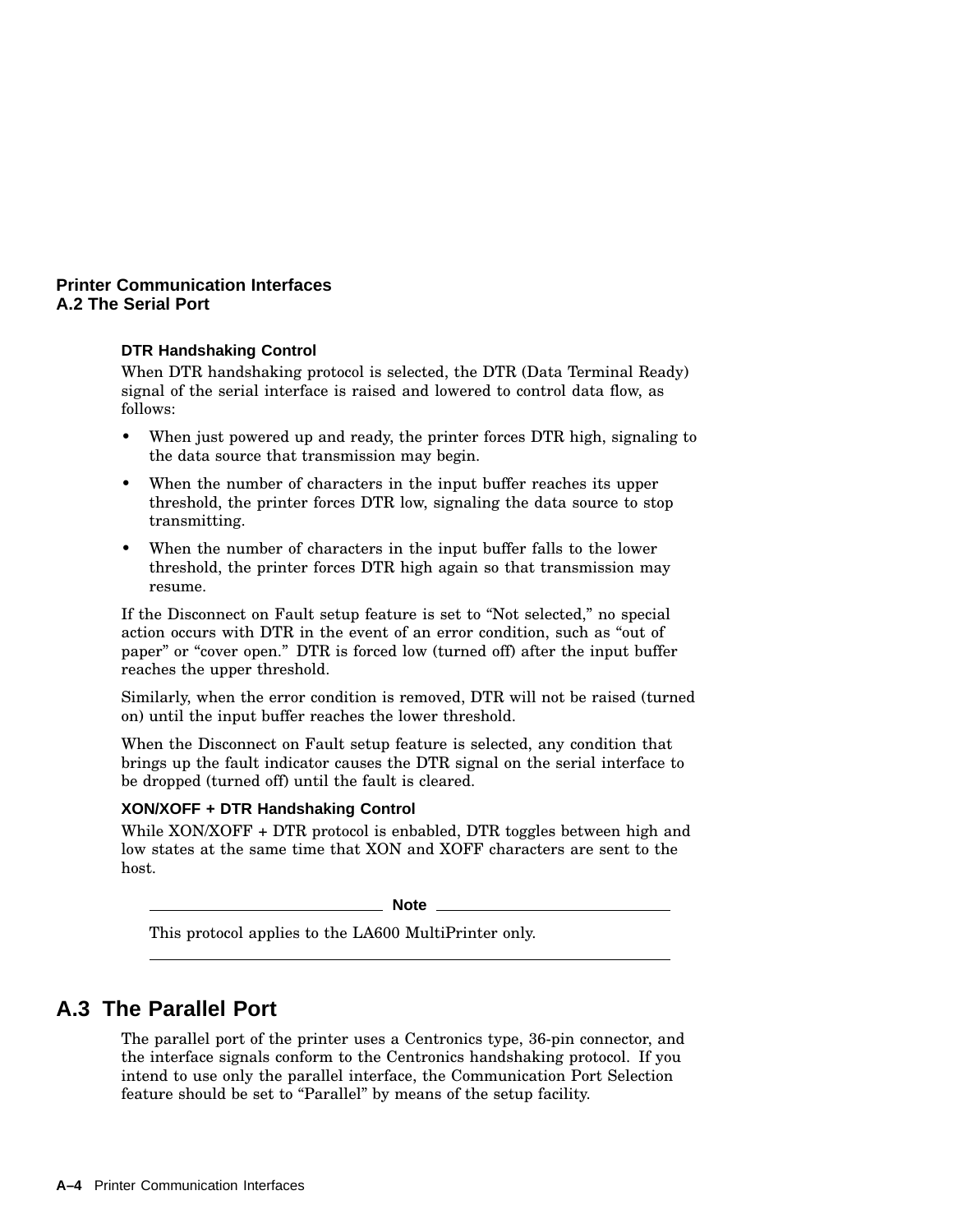#### **Printer Communication Interfaces A.4 Automatic Port Selection**

# **A.4 Automatic Port Selection**

When the Communication Port Selection feature is set to "automatic" (for the LA75 Plus and the LA310 MultiPrinter) or to "shared" (for the LA600 MultiPrinter) during setup, either the serial or parallel port automatically becomes active when valid data is received on it. In the case of the serial port, valid data means data without a parity error.

At completion of the automatic power-up self-test, both the serial and parallel ports are disabled. Communication then takes place according to the following rules:

- Communication on the serial port is enabled by any of the following events, after which it enters the standby state:
	- XON is sent by the printer, if XON/XOFF (or XON/XOFF + DTR for the LA600) control is selected.
	- If DEC PPL2 protocol is selected, the Answerback message (when autoanswerback is enabled in setup) and then the power-up initialization message (when enabled in setup) are sent.
	- The DTR signal is set high by the printer.
- Communication on the parallel port is enabled by any of the following events, after which it enters the standby state:
	- An ACKNLG (pin 10) pulse is sent.
	- BUSY (pin 11) is set low.
	- SLCT (pin 13) is set high.
- When one port becomes active, data flow on the other port is disabled. This control is achieved as follows:
	- When the parallel port becomes active, an XOFF code is sent from the serial port (if XON/XOFF control is enabled during setup, or XON/XOFF + DTR for the LA600 printer) and the DTR signal is set low. As long as the parallel port is active, the DTR signal remains low and data flow on the serial port is inhibited.
	- When the serial port becomes active, the parallel port is disabled by setting the following signals :

ACKNLG (pin 10) is set high BUSY (pin 11) is set high SLCT (pin 13) is set low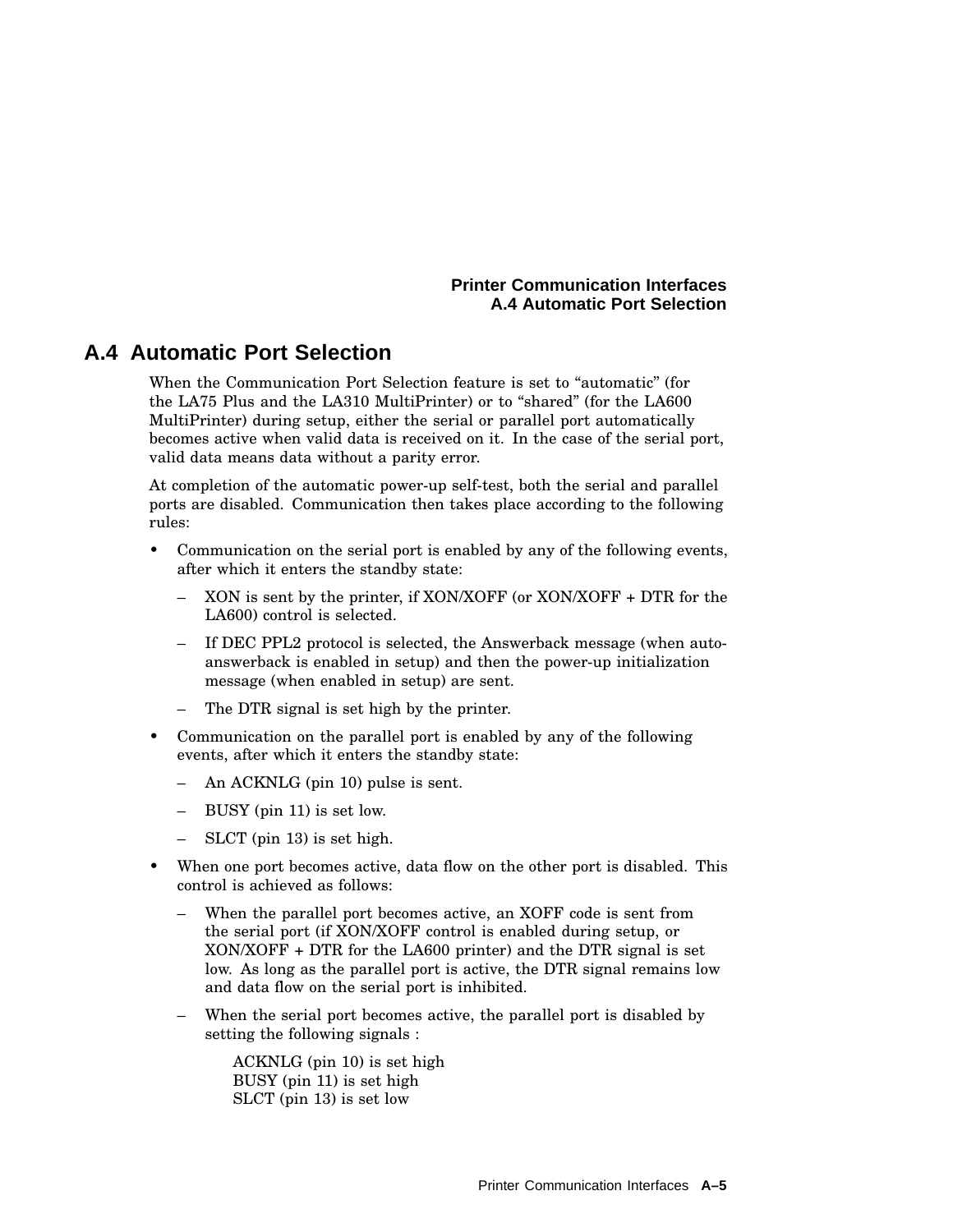#### **Printer Communication Interfaces A.4 Automatic Port Selection**

- As long as there is data in the printer's input buffer, the currently active port remains active.
- If the input buffer of the active port remains empty for 2 seconds, the port is disabled by placing it in the standby state. At this time the other port is enabled.
- When the parallel port has just been put into the standby state, the serial port is enabled as follows:
	- XON is sent by the printer, if XON/XOFF control is enabled (or XON /XOFF + DTR for the LA600 printer).
	- The DTR signal is set high by the printer.
	- If DEC PPL2 protocol is selected, the Answerback message (when autoanswerback is enabled in setup) and then the power-up initialization message (when enabled in setup) are sent.
- When the serial port has just been put into the standby state, the parallel port is enabled as follows:
	- An ACKNLG (pin 10) pulse is sent by the printer.
	- BUSY (pin 11) is set low.
	- SLCT (pin 13) is set high.

**Note** \_\_\_\_\_\_\_

Please note the following:

- The Data Set Ready (DSR) signal from the serial port is not monitored for the purpose of automatic port selection.
- During self-tests (including the automatic power-up test) and when the printer is in setup mode, both ports are disabled.
- The Answerback function is not supported by the LA75 Plus printer.
- In the LA310 MultiPrinter, the Answerback and power-up initialization messages (when enabled) are sent when the serial port becomes active, not when it enters the standby state.
- When the Answerback function is used with the LA600 MultiPrinter, set the interface communications to the serial port.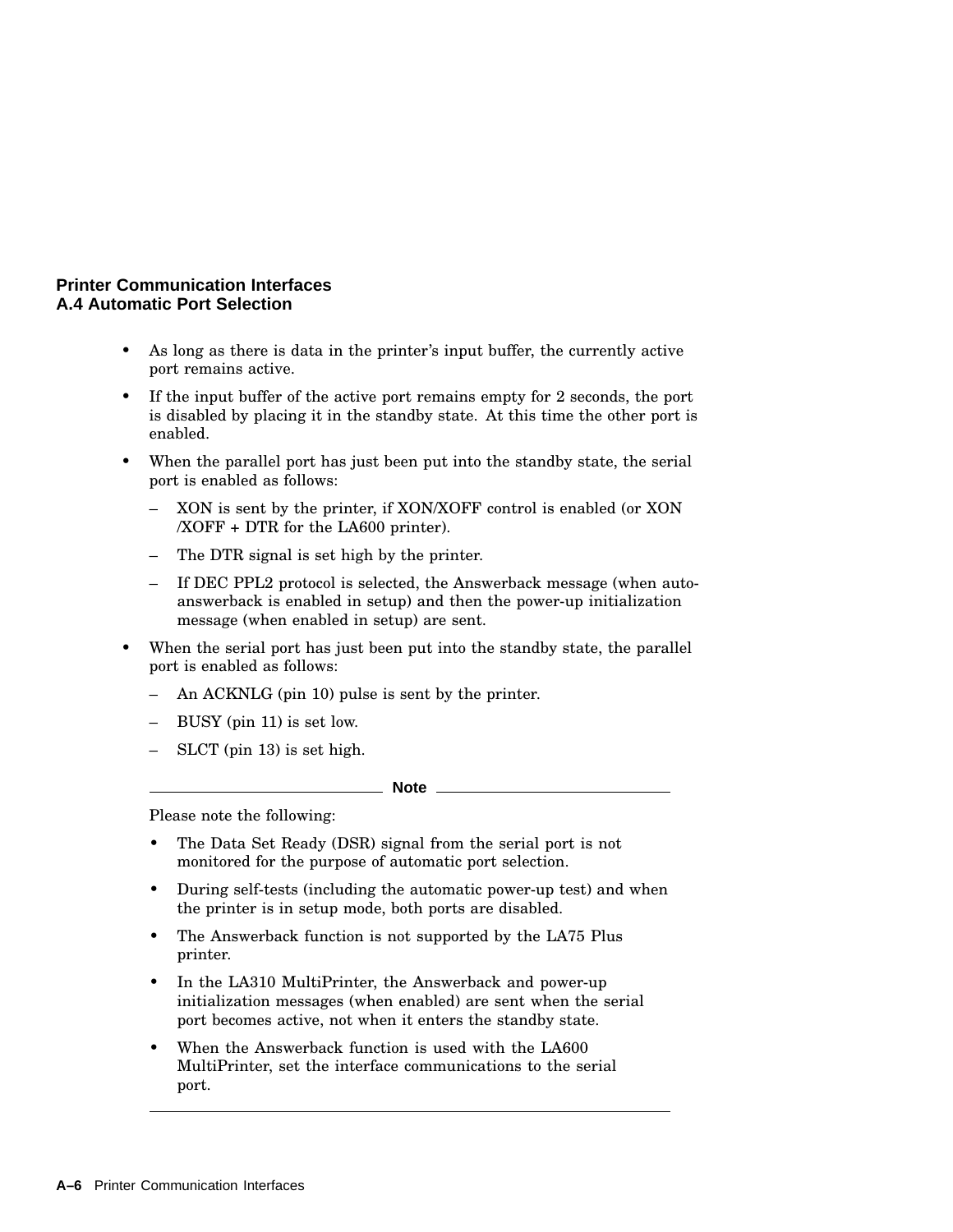# **B**

# **Comparison of DEC PPL2 Commands by Printer**

Appendix B compares the DEC PPL2 commands supported by the Digital Level 2 printers. The LA50, a Level 1 printer, is included for reference.

Each command is described as belonging to a level of the protocol or an extension to the protocol.

Each level of the protocol includes the commands of the lower-numbered levels of the protocol. Therefore, level 2 of the protocol (DEC PPL2) includes the commands of level 1 (DEC PPL1).

- Table B–1 compares the DEC PPL2 commands as implemented on each type of printer.
- Table B–2 compares commands that are extensions to the protocol.
- Table B–3 compares commands that are exceptions to the protocol.
- Table B-4 compares the printers' alternative protocol capabilities.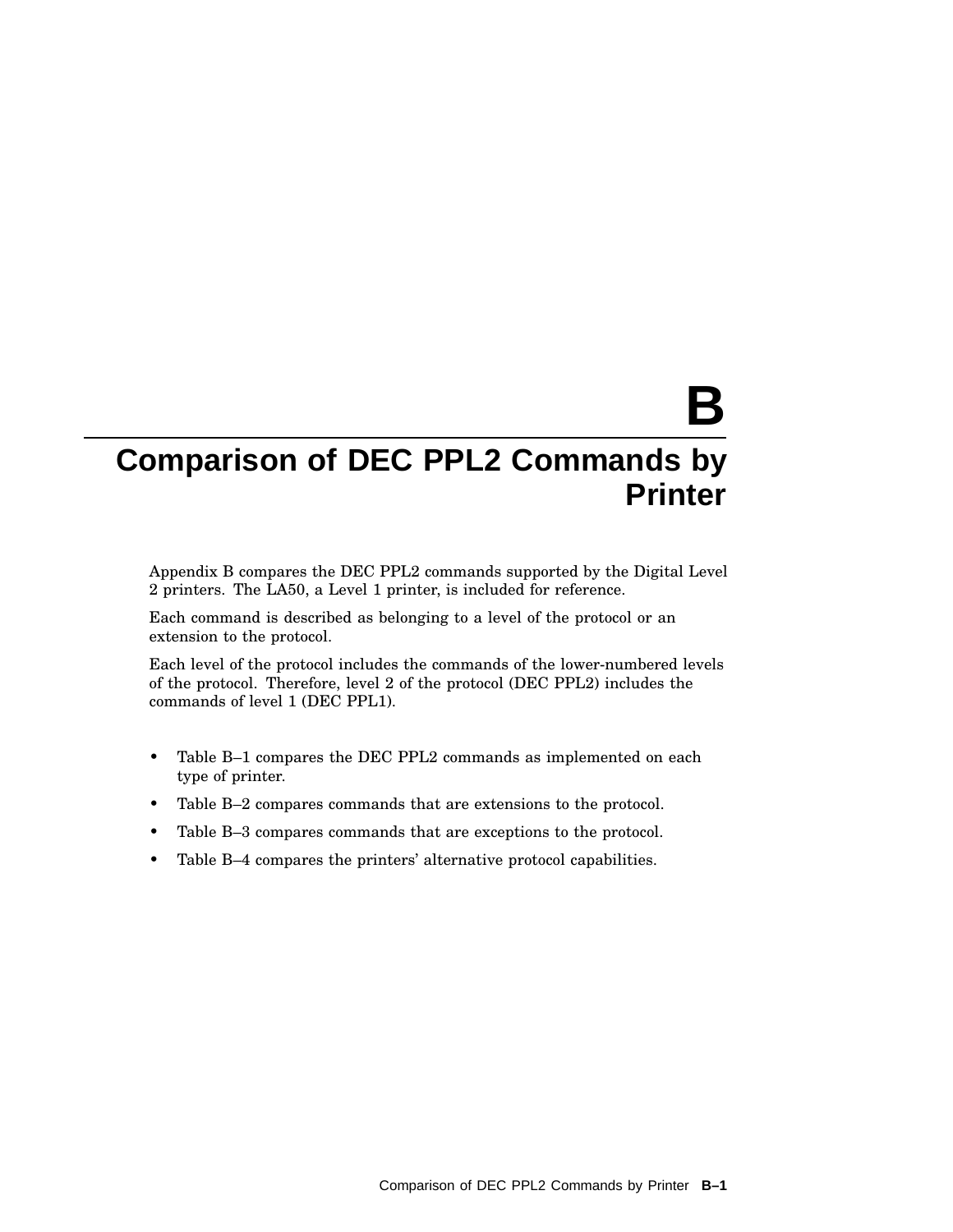|                                               |              |              | <b>LA75</b>          |              |              |                 |              |
|-----------------------------------------------|--------------|--------------|----------------------|--------------|--------------|-----------------|--------------|
| Command                                       | <b>LA50</b>  | <b>LA70</b>  | /LA75<br><b>Plus</b> | <b>LA210</b> | LA310        | LA324<br>/LA424 | <b>LA600</b> |
| <b>DEC PPL1 Commands</b>                      |              |              |                      |              |              |                 |              |
| <b>C0 Control Characters</b>                  |              |              |                      |              |              |                 |              |
| $BEL - Bell$                                  | $\bf{0}$     | $\mathbf 0$  | $\mathbf 0$          | $\bf{0}$     | 0            | $\mathbf 0$     |              |
| $BS - Backspace$                              | $\mathbf 0$  | $\bf{0}$     | $\mathbf 0$          | $\mathbf 0$  | 0            | 0               | $\mathbf 0$  |
| $CAN - C$                                     | $\mathbf 0$  | $\bf{0}$     | $\mathbf{o}$         | $\mathbf 0$  | 0            | $\mathbf 0$     | $\mathbf 0$  |
| $CR$ — Carriage Return                        | $\mathbf 0$  | $\mathbf{o}$ | $\mathbf 0$          | $\bf{0}$     | 0            | $\mathbf 0$     | $\mathbf 0$  |
| FF - Form Feed                                | $\mathbf 0$  | $\bf{0}$     | $\mathbf{o}$         | $\mathbf 0$  | $\mathbf{o}$ | $\mathbf 0$     | $\mathbf 0$  |
| HT - Horizontal Tab                           | $\mathbf 0$  | $\bf{0}$     | $\mathbf{o}$         | $\mathbf 0$  | $\mathbf{o}$ | $\mathbf{o}$    | $\mathbf 0$  |
| $LF - Line$ Feed                              | $\mathbf 0$  | $\bf{0}$     | $\mathbf 0$          | $\bf{0}$     | $\mathbf 0$  | $\mathbf 0$     | $\mathbf 0$  |
| $LS0(SI)$ —<br>Locking Shift 0 (Shift<br>In)  | $\mathbf{o}$ | $\bf{0}$     | $\mathbf{o}$         | $\mathbf 0$  | $\bf{0}$     | $\mathbf{o}$    | $\mathbf 0$  |
| $LS1(SO)$ —<br>Locking Shift 1 (Shift<br>Out) | $\mathbf{o}$ | $\mathbf{o}$ | $\mathbf{o}$         | $\mathbf 0$  | $\mathbf{o}$ | $\mathbf{o}$    | $\mathbf{o}$ |
| $NUL - Null$                                  | $\mathbf 0$  | $\mathbf{o}$ | $\mathbf{o}$         | $\mathbf{o}$ | $\mathbf 0$  | $\mathbf 0$     | $\mathbf 0$  |
| $SUB - Substitute$                            | $\mathbf 0$  | $\mathbf{o}$ | $\mathbf 0$          | $\bf{0}$     | $\mathbf 0$  | $\mathbf 0$     | $\mathbf 0$  |
| VT - Vertical Tab                             | $\mathbf{o}$ | $\mathbf{o}$ | $\mathbf{o}$         | $\mathbf 0$  | $\mathbf 0$  | $\mathbf 0$     | $\mathbf 0$  |
| <b>C1 Control Characters</b>                  |              |              |                      |              |              |                 |              |
| PLD - Partial Line<br>Down                    | $\mathbf{o}$ | $\bf{0}$     | $\mathbf{o}$         | $\mathbf{o}$ | $\mathbf{o}$ | $\mathbf 0$     | $\mathbf 0$  |
| PLU - Partial Line Up                         | $\bf{0}$     | 0            | $\mathbf 0$          | $\bf{0}$     | 0            | $\mathbf 0$     | $\mathbf 0$  |
| $SS2$ - Single Shift 2                        | $\mathbf 0$  | $\bf{0}$     | $\mathbf 0$          | $\bf{0}$     | 0            | 0               | $\mathbf 0$  |
| $SS3$ - Single Shift 3                        | $\mathbf{o}$ | $\mathbf{o}$ | $\mathbf 0$          | $\mathbf 0$  | $\mathbf 0$  | $\mathbf 0$     | $\mathbf 0$  |

#### **Table B–1 Comparison of DEC PPL2 Commands**

#### **Table Key:**

 $\text{o}$  — Command present

 ${\bf n}$  — Command present, partial implementation

 $--$  Command not present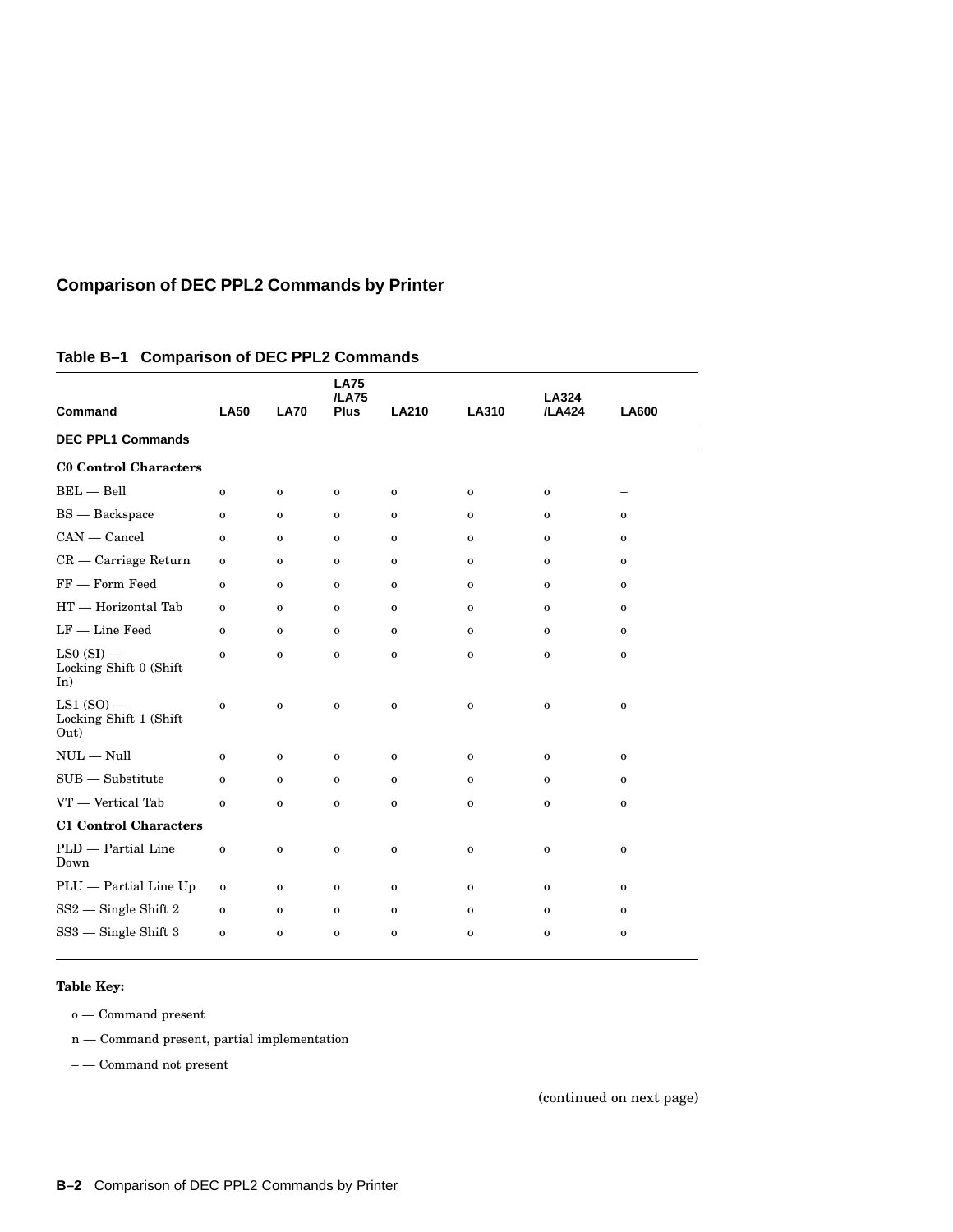|                                                    |                          |              | <b>LA75</b>          |                          |              |                        |              |  |  |  |
|----------------------------------------------------|--------------------------|--------------|----------------------|--------------------------|--------------|------------------------|--------------|--|--|--|
| Command                                            | <b>LA50</b>              | <b>LA70</b>  | /LA75<br><b>Plus</b> | <b>LA210</b>             | LA310        | <b>LA324</b><br>/LA424 | <b>LA600</b> |  |  |  |
| <b>DEC PPL1 Commands</b>                           |                          |              |                      |                          |              |                        |              |  |  |  |
| Understanding 8-bit<br>C1 characters               | $\mathbf{o}$             | $\mathbf{o}$ | $\mathbf{o}$         | $\mathbf 0$              | $\mathbf{0}$ | $\mathbf{o}$           | $\mathbf{o}$ |  |  |  |
| Understanding 7-bit<br>ESC Fe form of C1           | $\mathbf{o}$             | $\mathbf 0$  | $\mathbf{o}$         | $\mathbf{o}$             | $\mathbf{o}$ | $\mathbf 0$            | $\mathbf 0$  |  |  |  |
| Ignore unimplemented<br>control strings            | $\mathbf{o}$             | $\mathbf 0$  | $\mathbf{o}$         | $\mathbf 0$              | $\mathbf{o}$ | $\mathbf 0$            | $\mathbf 0$  |  |  |  |
| <b>Character Set Repertoire</b><br>and Designation |                          |              |                      |                          |              |                        |              |  |  |  |
| <b>ASCII</b>                                       | $\mathbf 0$              | $\mathbf 0$  | $\mathbf{o}$         | $\mathbf 0$              | $\mathbf 0$  | $\mathbf 0$            | $\mathbf 0$  |  |  |  |
| <b>British</b>                                     | $\mathbf{o}$             | $\mathbf 0$  | $\mathbf{o}$         | $\mathbf 0$              | $\mathbf{o}$ | $\mathbf 0$            | $\mathbf 0$  |  |  |  |
| French                                             | $\mathbf{o}$             | $\mathbf 0$  | $\mathbf{o}$         | $\mathbf{o}$             | $\mathbf 0$  | $\mathbf 0$            | $\mathbf 0$  |  |  |  |
| German                                             | $\mathbf{o}$             | $\mathbf 0$  | $\mathbf{o}$         | $\mathbf{o}$             | $\mathbf 0$  | $\mathbf 0$            | $\mathbf 0$  |  |  |  |
| Norwegian/Danish                                   | $\overline{\phantom{0}}$ | $\mathbf{o}$ | $\mathbf{o}$         | $\overline{\phantom{0}}$ | $\mathbf 0$  | $\mathbf 0$            | $\mathbf 0$  |  |  |  |
| DEC Finnish                                        | $\Omega$                 | $\mathbf 0$  | $\mathbf{o}$         | $\mathbf 0$              | $\mathbf 0$  | $\mathbf 0$            | $\Omega$     |  |  |  |
| DEC French-Canadian                                | $\mathbf{o}$             | $\mathbf 0$  | $\mathbf{o}$         | $\mathbf 0$              | $\mathbf{o}$ | $\mathbf 0$            | $\mathbf{o}$ |  |  |  |
| DEC Dutch                                          | $\overline{\phantom{0}}$ | $\mathbf 0$  | $\mathbf 0$          | -                        | $\mathbf 0$  | $\mathbf 0$            | $\mathbf 0$  |  |  |  |
| DEC Norwegian/Danish                               | $\mathbf{o}$             | $\mathbf 0$  | $\mathbf{o}$         | $\mathbf{o}$             | $\mathbf{o}$ | $\mathbf 0$            | $\mathbf 0$  |  |  |  |
| DEC Swedish                                        | $\Omega$                 | $\mathbf 0$  | $\mathbf 0$          | -                        | $\mathbf 0$  | $\mathbf 0$            | $\Omega$     |  |  |  |
| <b>DEC Swiss</b>                                   | -                        | $\mathbf{o}$ | $\mathbf{o}$         | $\qquad \qquad -$        | $\mathbf{o}$ | $\mathbf{o}$           | $\mathbf 0$  |  |  |  |
| DEC Portuguese                                     | -                        | $\mathbf 0$  | $\mathbf{o}$         | -                        | $\mathbf 0$  | $\mathbf 0$            | $\mathbf 0$  |  |  |  |
| ISO Italian                                        | $\mathbf{o}$             | $\mathbf{0}$ | $\mathbf{o}$         | $\mathbf 0$              | $\mathbf{0}$ | $\mathbf 0$            | $\mathbf 0$  |  |  |  |
| ISO Spanish                                        | $\mathbf 0$              | $\mathbf 0$  | $\mathbf{o}$         | $\mathbf{o}$             | $\mathbf 0$  | $\mathbf 0$            | $\mathbf 0$  |  |  |  |
| JIS Roman                                          | $\mathbf 0$              | $\mathbf 0$  | $\mathbf 0$          |                          | $\mathbf 0$  | $\mathbf 0$            | $\mathbf 0$  |  |  |  |

#### **Table B–1 (Cont.) Comparison of DEC PPL2 Commands**

#### **Table Key:**

o — Command present

 $\mathbf{n}-\mathbf{Command}$  present, partial implementation

 $--$  Command not present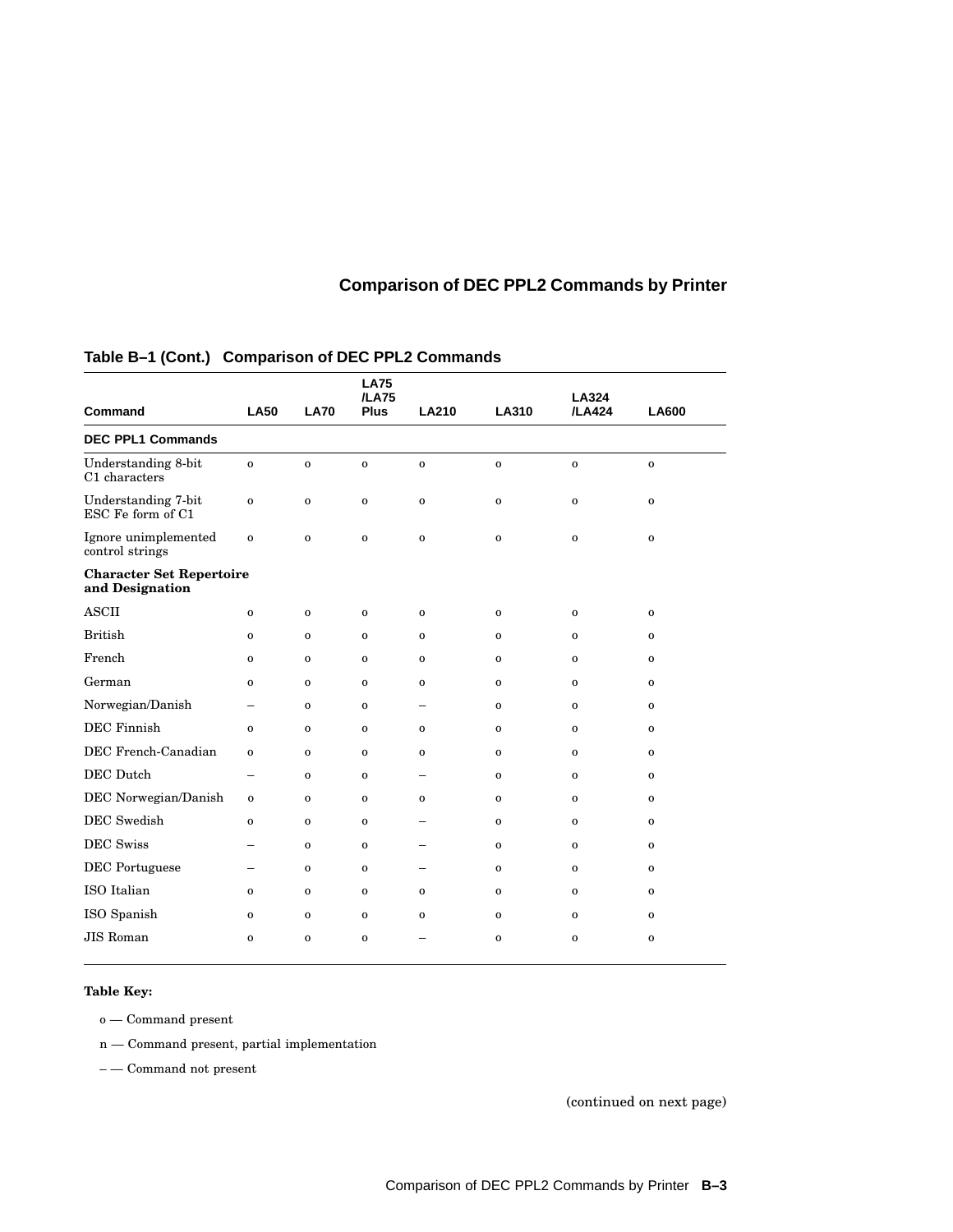| Command                                          | <b>LA50</b>    | <b>LA70</b>  | <b>LA75</b><br>/LA75<br><b>Plus</b> | <b>LA210</b> | LA310       | <b>LA324</b><br>/LA424 | <b>LA600</b> |
|--------------------------------------------------|----------------|--------------|-------------------------------------|--------------|-------------|------------------------|--------------|
| <b>DEC PPL1 Commands</b>                         |                |              |                                     |              |             |                        |              |
| DEC Special Graphics                             | $\mathbf 0$    | $\mathbf{0}$ | $\mathbf{o}$                        | $\mathbf{o}$ | $\mathbf 0$ | $\mathbf 0$            | $\mathbf{o}$ |
| DEC Supplemental                                 | $\mathbf 0$    | $\mathbf 0$  | $\mathbf{o}$                        | $\mathbf{o}$ | $\mathbf 0$ | $\mathbf 0$            | $\mathbf 0$  |
| DEC Technical                                    | -              | $\mathbf{o}$ | $\mathbf 0$                         | -            | $\mathbf 0$ | $\mathbf 0$            | $\mathbf 0$  |
| LA120 fallback<br>DEC Finnish                    | $\mathbf{o}$   | $\mathbf 0$  | $\mathbf 0$                         | $\bf{0}$     | $\mathbf 0$ | $\mathbf{o}$           | $\mathbf 0$  |
| LA120 fallback<br>DEC French-Canadian            | $\mathbf{o}$   | $\mathbf{o}$ | $\mathbf 0$                         | $\mathbf{o}$ | $\mathbf 0$ | $\mathbf{o}$           | $\mathbf{o}$ |
| LA120 fallback<br>DEC Norwegian/Danish           | $\mathbf{o}$   | $\mathbf 0$  | $\mathbf{o}$                        | $\bf{0}$     | $\mathbf 0$ | $\mathbf{o}$           | 0            |
| LA120 fallback<br>DEC Swedish                    | $\mathbf{o}$   | $\mathbf 0$  | $\mathbf 0$                         | $\bf{0}$     | $\mathbf 0$ | $\mathbf{o}$           | $\mathbf 0$  |
| <b>Command Dictionary</b>                        |                |              |                                     |              |             |                        |              |
| $DECSCL -$<br>Reset to Digital defaults          |                | $\mathbf 0$  | $\mathbf 0$                         |              | $\mathbf 0$ | $\mathbf{o}$           | $\mathbf 0$  |
| $DECSHORP$ $-$<br>Set $HAI1$ to desired<br>value | 0 <sup>3</sup> | $\mathbf{o}$ | $\mathbf{o}$                        | $n^3$        | $\mathbf 0$ | $\mathbf{o}$           | $\mathbf 0$  |
| DECSLPP<br>Set Lines Per Page                    | $\mathbf{o}$   | $\mathbf 0$  | $\mathbf{o}$                        | $\bf{0}$     | $\mathbf 0$ | $\mathbf{o}$           | $\mathbf 0$  |
| $DECSTR -$<br>Soft Terminal Reset<br>(RIS)       |                | $\mathbf{o}$ | $\mathbf 0$                         |              | $\mathbf 0$ | $\mathbf{o}$           | $\mathbf 0$  |

#### **Table B–1 (Cont.) Comparison of DEC PPL2 Commands**

 $\overline{\hbox{1}$  Horizontal Advance Increment.

 ${}^{3}$ For specific information on the implementation of this command, refer to the documentation for the device.

#### **Table Key:**

- o Command present
- n Command present, partial implementation
- — Command not present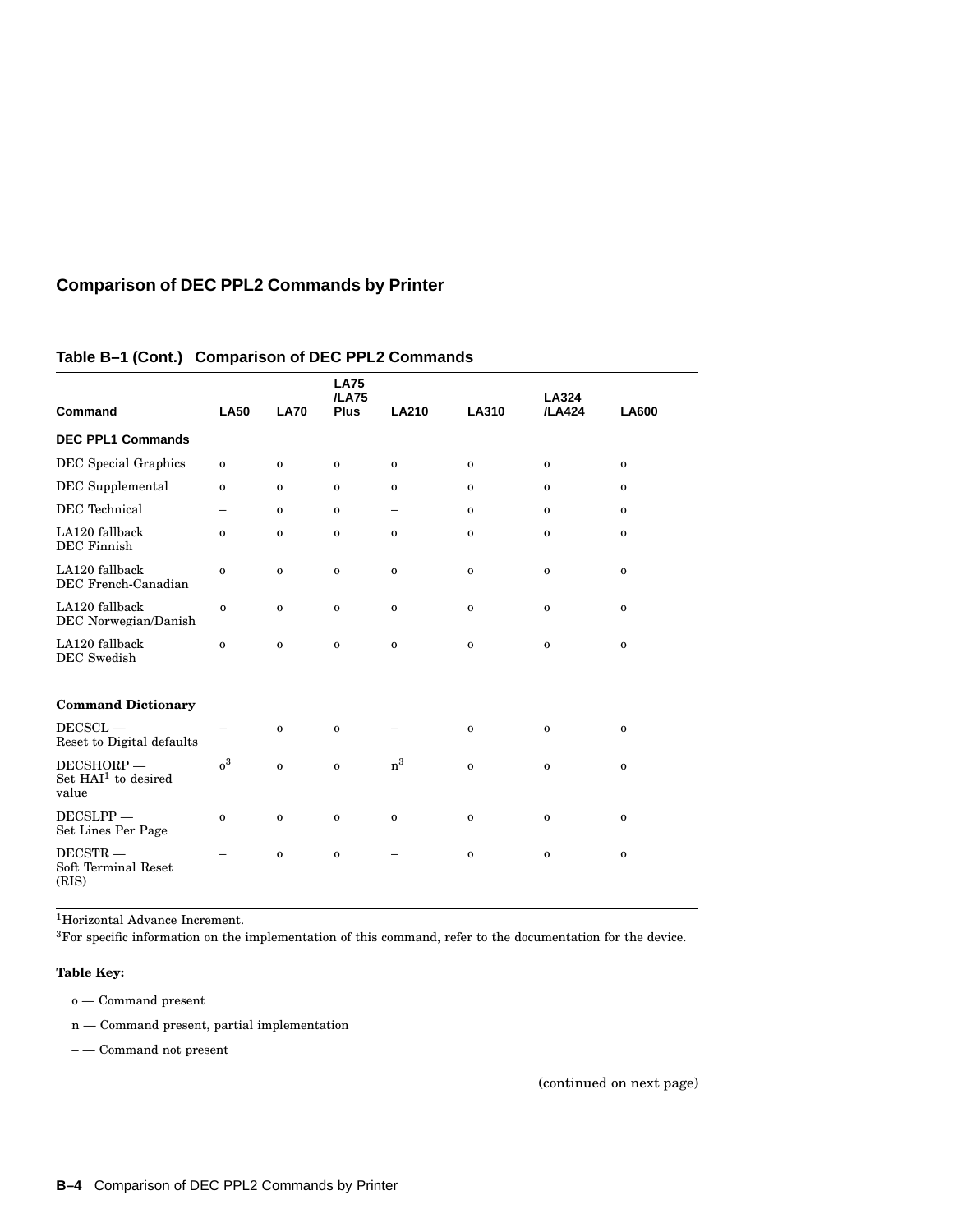|                                                           |              |              | <b>LA75</b>          |              |              |                 |              |
|-----------------------------------------------------------|--------------|--------------|----------------------|--------------|--------------|-----------------|--------------|
| Command                                                   | <b>LA50</b>  | <b>LA70</b>  | /LA75<br><b>Plus</b> | <b>LA210</b> | LA310        | LA324<br>/LA424 | <b>LA600</b> |
| <b>DEC PPL1 Commands</b>                                  |              |              |                      |              |              |                 |              |
| $DECVERP -$<br>Set $\mathrm{VAI}^{2}$ to desired<br>value | $0^3$        | $\mathbf{o}$ | $\mathbf{o}$         | $\rm n^3$    | $\mathbf{o}$ | $\mathbf{o}$    | $\mathbf 0$  |
| $LS2 -$<br>Locking Shift for G2                           | $\mathbf{o}$ | $\mathbf 0$  | $\mathbf 0$          | $\mathbf 0$  | $\mathbf{o}$ | $\bf{0}$        | $\mathbf 0$  |
| $LS3 -$<br>Locking Shift for G3                           | $\mathbf{o}$ | $\mathbf 0$  | $\mathbf{o}$         | $\mathbf 0$  | $\bf{0}$     | 0               | $\mathbf 0$  |
| $LS1R -$<br>Locking Shift for G1<br>Right                 | $\mathbf{o}$ | $\mathbf 0$  | $\mathbf 0$          | $\mathbf 0$  | $\mathbf{o}$ | $\mathbf{o}$    | $\mathbf 0$  |
| $LS2R -$<br>Locking Shift for G2<br>Right                 | $\mathbf 0$  | $\mathbf 0$  | $\mathbf{o}$         | $\mathbf 0$  | $\mathbf 0$  | $\mathbf{o}$    | $\mathbf 0$  |
| $LS3R -$<br>Locking Shift for G3<br>Right                 | $\mathbf{o}$ | $\mathbf 0$  | $\mathbf{o}$         | $\mathbf 0$  | $\mathbf{o}$ | $\mathbf{o}$    | $\mathbf 0$  |
| $RIS -$ Reset to<br>Initial State (DECSTR)                |              | $\mathbf 0$  | $\mathbf 0$          |              | $\mathbf 0$  | $\mathbf{o}$    | $\mathbf 0$  |
| SGR - Off, bold,<br>underline $-$ Ps = 0,1,22,<br>4,24    | $\mathbf{o}$ | $\mathbf 0$  | $\mathbf 0$          | $n^3$        | $\mathbf{o}$ | $\mathbf{o}$    | $\mathbf 0$  |
| $SP - Space$                                              | $\mathbf{o}$ | $\mathbf 0$  | $\mathbf{o}$         | $\mathbf 0$  | $\mathbf{o}$ | $\bf{0}$        | $\mathbf 0$  |
| Interrogation                                             |              |              |                      |              |              |                 |              |
| $DA - Request$<br><b>Device Attributes</b>                | $\mathbf 0$  | $\mathbf 0$  | $\mathbf 0$          | $\mathbf 0$  | $\mathbf 0$  | $\mathbf 0$     | $\mathbf 0$  |

#### **Table B–1 (Cont.) Comparison of DEC PPL2 Commands**

<sup>2</sup>Vertical Advance Increment.

<sup>3</sup>For specific information on the implementation of this command, refer to the documentation for the device.

#### **Table Key:**

- o Command present
- $\mathbf{n}-\mathbf{Command}$  present, partial implementation

– — Command not present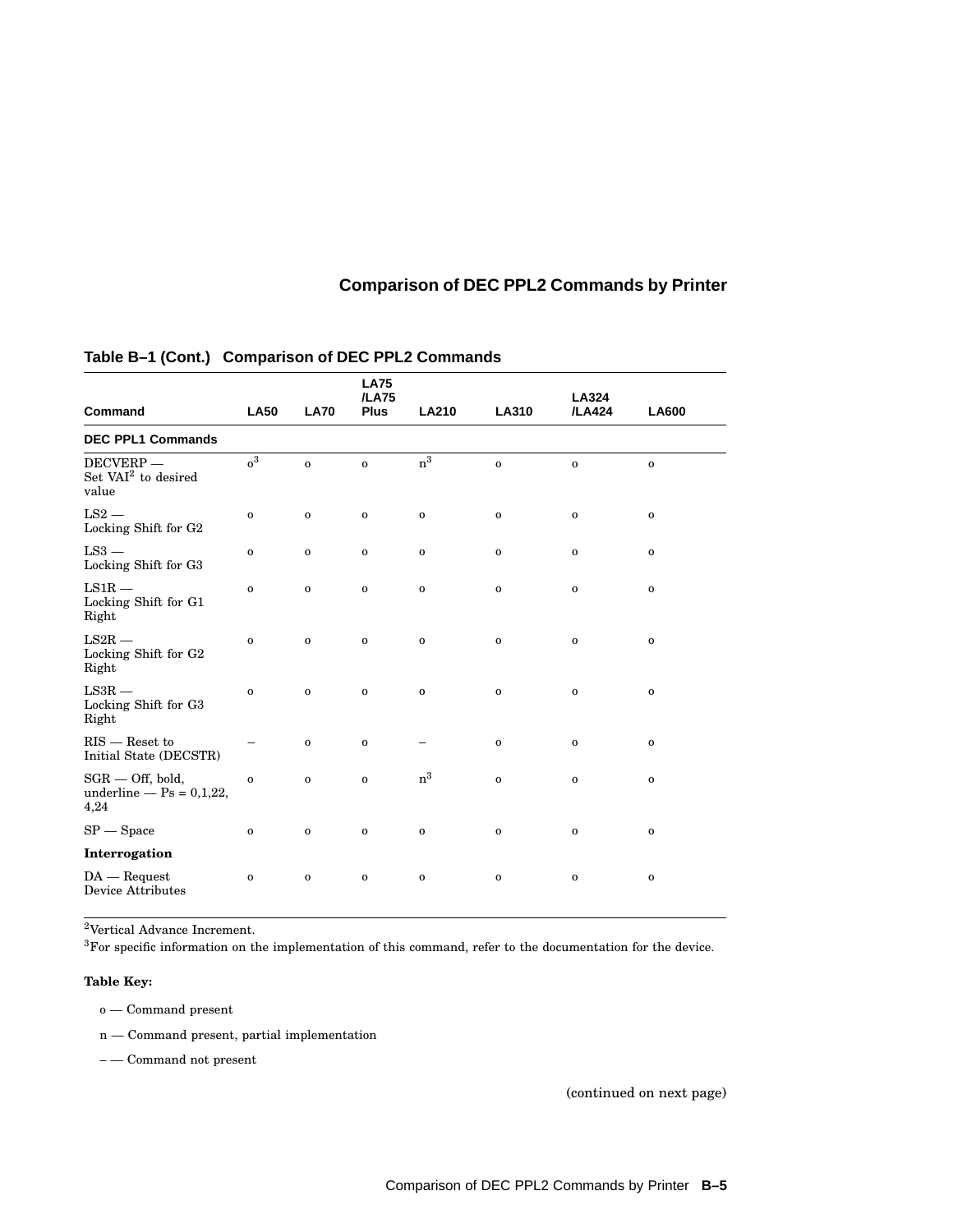#### **Command LA50 LA70 LA75 /LA75 Plus LA210 LA310 LA324 /LA424 LA600 DEC PPL1 Commands** DAR — Report CSI?71c — Level 1 Printer n<sup>3</sup> 3 – – – – – – – – – DA2 — Request Device Attributes (Secondary)  $-$  0 0 0  $-$  0 0 0 0 DA2R — Report Device Attributes (Secondary)  $-$  0 0 0  $-$  0 0 0 0 DSR — Request Device Status Report o o o – o o o DSR — Base solicited responses — Ps  $= 0,3,5$ o o o – o o o DSR — Unsolicited/ generic format — Ps = ?1,2,3  $0$   $0$   $0$   $0$   $0$   $0$ **DEC PPL2 Commands C1 Control Characters** HTS — Horizontal Tab Set  $-$  0 0 0 0 0 0 0 0 IND — Forward Index – o o o o o o NEL — Next Line  $\qquad \qquad - \qquad \qquad$  0 0 0 0 0 0 0 0 VTS — Vertical Tab Set – o o o o o o o o

#### **Table B–1 (Cont.) Comparison of DEC PPL2 Commands**

<sup>3</sup>For specific information on the implementation of this command, refer to the documentation for the device.

#### **Table Key:**

o — Command present

n — Command present, partial implementation

– — Command not present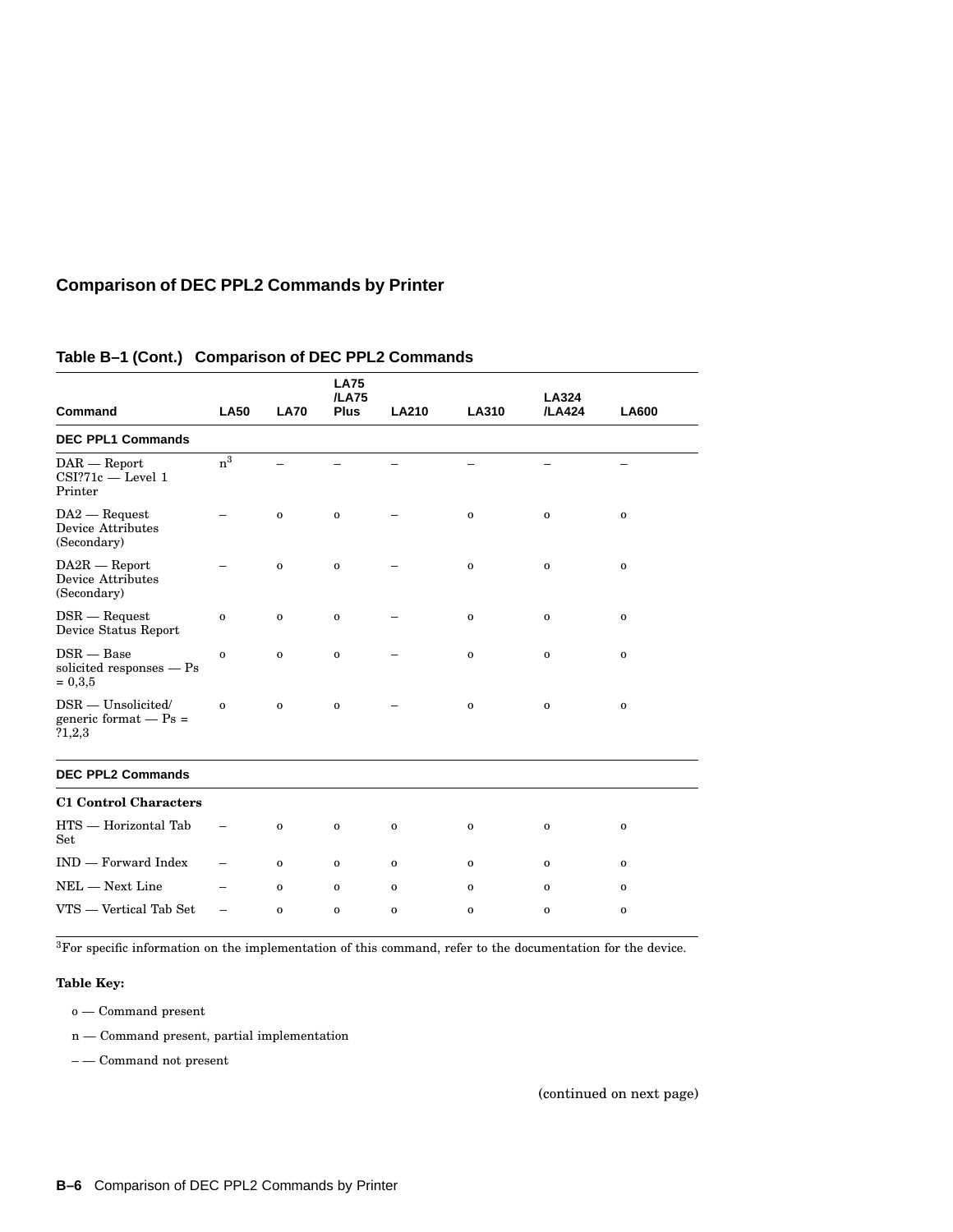|                                                                                 |             |              | <b>LA75</b>          |                          |              |                 |              |
|---------------------------------------------------------------------------------|-------------|--------------|----------------------|--------------------------|--------------|-----------------|--------------|
| Command                                                                         | <b>LA50</b> | <b>LA70</b>  | /LA75<br><b>Plus</b> | <b>LA210</b>             | LA310        | LA324<br>/LA424 | <b>LA600</b> |
| <b>DEC PPL2 Commands</b>                                                        |             |              |                      |                          |              |                 |              |
| <b>Character Set Repertoire</b><br>and Designation (DEC PPL2)                   |             |              |                      |                          |              |                 |              |
| DEC Supplemental [new<br>sequence]                                              |             | $\mathbf 0$  | $\mathbf 0$          |                          | $\mathbf 0$  | $\mathbf 0$     | $\mathbf 0$  |
| ISO Latin-1 Supplemental -<br>$[96]$                                            |             | $\mathbf 0$  | $\mathbf{o}$         |                          | $\mathbf{o}$ | $\mathbf{o}$    | $\mathbf 0$  |
| User-Preference<br>Supplemental                                                 |             | $\mathbf 0$  | $\mathbf 0$          |                          | $\mathbf{o}$ | 0               | $\mathbf 0$  |
| Legal                                                                           |             | $\mathbf 0$  | $\mathbf{o}$         |                          | $\mathbf{o}$ | $\mathbf{o}$    | $\mathbf 0$  |
| <b>Command Dictionary</b>                                                       |             |              |                      |                          |              |                 |              |
| $ASCEF - Announce$<br>Subset of<br>Code Extension<br>Facilities $(F = L, M, N)$ |             | $\mathbf{o}$ | $\mathbf{o}$         |                          | $\mathbf 0$  | $\mathbf{o}$    | $\mathbf 0$  |
| $CUU - Cursor Up$                                                               |             |              |                      | 0 <sup>4</sup>           |              |                 |              |
| $DECAUPSS - Assign$<br>User<br>Preference Supplemental<br>Set                   |             | $\mathbf 0$  | $\mathbf{o}$         | $\overline{\phantom{0}}$ | $\mathbf{o}$ | $\mathbf 0$     | $\mathbf 0$  |
| $DECAWM - Autowrap$<br>Mode                                                     |             | $\mathbf 0$  | $\mathbf{o}$         | $\mathbf 0$              | $\mathbf 0$  | 0               | $\mathbf 0$  |
| $DECCAHT$ -<br>Clear All Horizontal<br>Tabs $(TBC = 3)$                         |             | $\mathbf 0$  | $\mathbf{o}$         | $\mathbf 0$              | $\mathbf{o}$ | 0               | $\mathbf 0$  |

# **Table B–1 (Cont.) Comparison of DEC PPL2 Commands**

<sup>4</sup>Not recommended for DEC PPL2.

#### **Table Key:**

- o Command present
- $\mathbf{n}-\mathbf{Command}$  present, partial implementation
- $--$  Command not present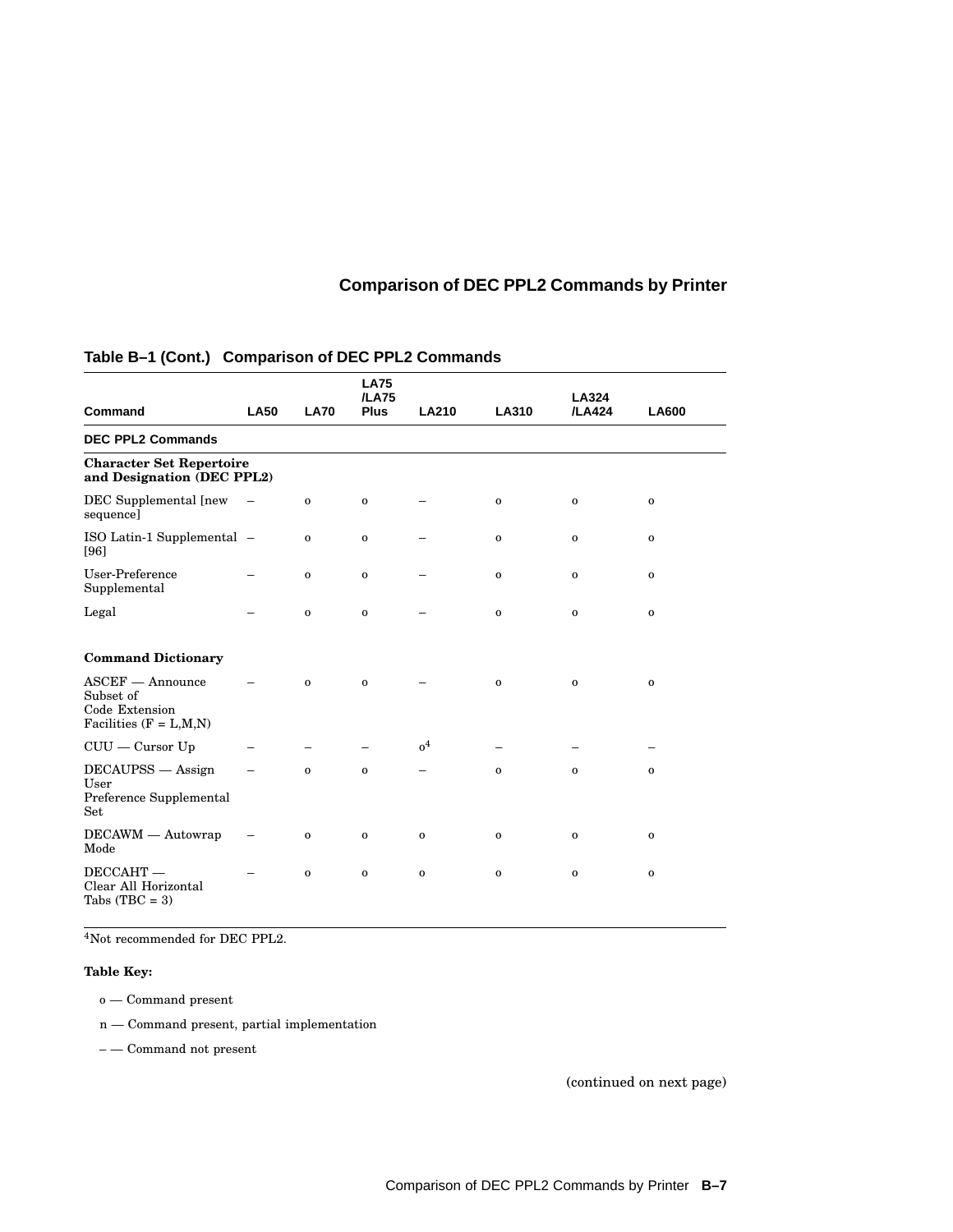#### **Table B–1 (Cont.) Comparison of DEC PPL2 Commands**

| Command                                               | <b>LA50</b>              | <b>LA70</b>     | <b>LA75</b><br>/LA75<br><b>Plus</b> | <b>LA210</b> | LA310           | LA324<br>/LA424 | <b>LA600</b>    |
|-------------------------------------------------------|--------------------------|-----------------|-------------------------------------|--------------|-----------------|-----------------|-----------------|
| <b>DEC PPL2 Commands</b>                              |                          |                 |                                     |              |                 |                 |                 |
| $DECCAVT$ –<br>Clear All Vertical Tabs<br>$(TBC = 4)$ | $\equiv$                 | $\mathbf{o}$    | $\mathbf{o}$                        | $\mathbf 0$  | $\mathbf{o}$    | $\mathbf{0}$    | $\mathbf{o}$    |
| $DECCRNLM -$<br>Carriage Return/New<br>Line Mode      |                          | $\mathbf 0$     | $\mathbf{o}$                        | $\mathbf 0$  | $\mathbf{o}$    | $\mathbf 0$     | $\mathbf{o}$    |
| $DECHTS - Horizontal$<br>Tab Set (HTS)                |                          | $\mathbf 0$     | $\mathbf 0$                         | $\mathbf 0$  | $\mathbf 0$     | $\mathbf 0$     | $\mathbf{o}$    |
| DECPSM - Horizontal<br><b>Pitch Select Mode</b>       |                          | NA <sup>5</sup> | NA <sup>5</sup>                     | $\mathbf 0$  | NA <sup>5</sup> | NA <sup>5</sup> | NA <sup>5</sup> |
| $DECSHTS - Set$<br>Horizontal Tab Stops               |                          | $\mathbf 0$     | $\mathbf{o}$                        | $\mathbf 0$  | $\mathbf{o}$    | $\mathbf 0$     | $\mathbf{o}$    |
| DECSLRM - Set Left<br>and Right Margins               | $\overline{\phantom{0}}$ | $\mathbf 0$     | $\mathbf{o}$                        | $\mathbf 0$  | $\mathbf{o}$    | $\mathbf 0$     | $\mathbf 0$     |
| $DECSTBM - Set Top$<br>and Bottom Margins             | $\overline{\phantom{0}}$ | $\mathbf 0$     | $\mathbf{o}$                        | $\mathbf 0$  | $\mathbf{o}$    | $\mathbf{O}$    | $\mathbf{o}$    |
| $DECSVTS$ $-$ Set<br>Vertical Tabs                    |                          | $\mathbf 0$     | $\mathbf{o}$                        | $\mathbf 0$  | $\mathbf{o}$    | $\mathbf 0$     | $\mathbf{o}$    |
| DECVTS - Vertical Tab<br>Set (VTS)                    | -                        | $\mathbf 0$     | $\mathbf{o}$                        | $\mathbf 0$  | $\mathbf 0$     | $\mathbf 0$     | $\mathbf 0$     |
| $LMM$ — Line Feed/New<br>Line Mode                    |                          | $\mathbf 0$     | $\mathbf{o}$                        | $\mathbf 0$  | $\mathbf 0$     | $\mathbf 0$     | $\mathbf 0$     |
| HPA - Horizontal<br><b>Position Absolute</b>          | ÷,                       | $\mathbf 0$     | $\mathbf{o}$                        | $\mathbf 0$  | $\mathbf{o}$    | $\mathbf{O}$    | $\mathbf{o}$    |
| $HPR - Horizontal$<br><b>Position Relative</b>        |                          | $\mathbf{o}$    | $\mathbf{o}$                        | $\mathbf{o}$ | $\mathbf{o}$    | $\mathbf{o}$    | $\mathbf{o}$    |

<sup>5</sup>Not applicable

#### **Table Key:**

o — Command present

 $\mathbf{n}-\mathbf{Command}$  present, partial implementation

 $--$  Command not present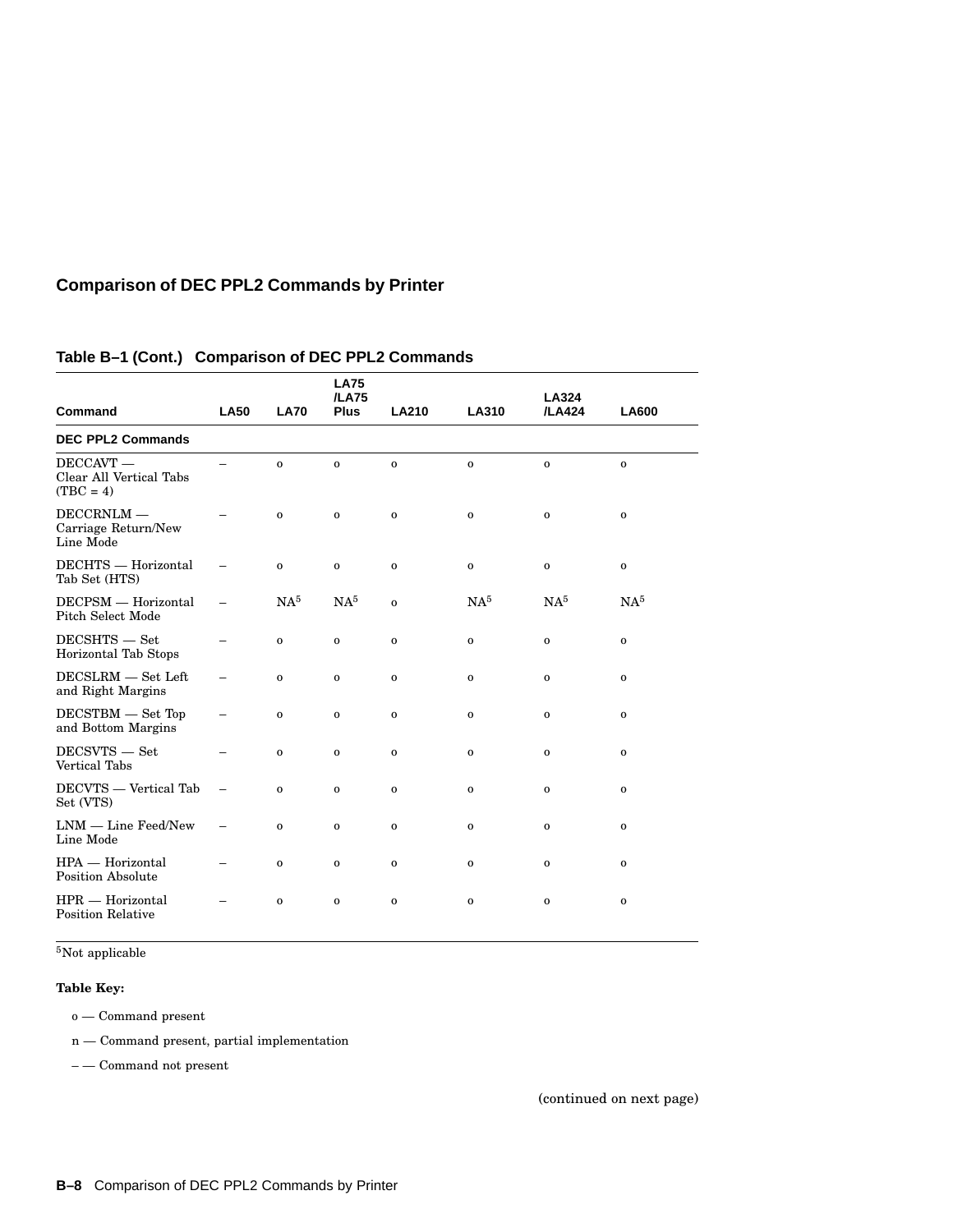| Command                                                       | <b>LA50</b>              | <b>LA70</b>  | <b>LA75</b><br>/LA75<br><b>Plus</b> | <b>LA210</b> | LA310        | LA324<br>/LA424 | <b>LA600</b> |  |  |
|---------------------------------------------------------------|--------------------------|--------------|-------------------------------------|--------------|--------------|-----------------|--------------|--|--|
| <b>DEC PPL2 Commands</b>                                      |                          |              |                                     |              |              |                 |              |  |  |
| $STC1R$ - Select 7-bit $C1$<br>Receive                        | $\overline{\phantom{0}}$ | $\mathbf{o}$ | $\mathbf{o}$                        | $\mathbf 0$  | $\mathbf 0$  | $\mathbf 0$     | $\mathbf{o}$ |  |  |
| $S8C1R$ - Select 8-bit $C1$<br>Receive                        |                          | $\mathbf{o}$ | $\mathbf 0$                         | $\mathbf 0$  | $\mathbf 0$  | $\mathbf 0$     | $\mathbf 0$  |  |  |
| $SGR$ — Italics — Ps =<br>3,23                                |                          | $\mathbf{o}$ | $\mathbf 0$                         |              | $\mathbf{o}$ | $\mathbf 0$     | $\mathbf 0$  |  |  |
| $SGR = Strike-throught$<br>$-$ Ps = 9,29                      |                          | $\mathbf{o}$ | $\mathbf 0$                         |              | $\mathbf 0$  | $\mathbf 0$     | $\mathbf 0$  |  |  |
| $SGR$ – Font selection –<br>$Ps = 10 - 19$                    |                          | $\mathbf 0$  | $\mathbf 0$                         | $\mathbf 0$  | $\mathbf 0$  | $\mathbf 0$     | $0^3$        |  |  |
| $SGR$ $-$ Subscript<br>/superscript<br>$Ps = ?0, ?4, ?5, ?24$ |                          | $\mathbf{o}$ | $\mathbf 0$                         |              | $\mathbf 0$  | $\mathbf 0$     | $\mathbf 0$  |  |  |
| $SGR$ — Overline — Ps =<br>53, 55, ?0, ?6, ?26                | $\overline{\phantom{m}}$ | $\mathbf{o}$ | $\mathbf 0$                         |              | $\mathbf 0$  | $\mathbf 0$     | $\mathbf 0$  |  |  |
| $SGR$ - Double-<br>underline $-$ Ps =<br>21,24                |                          | $\mathbf{o}$ | $\mathbf 0$                         |              | $\mathbf 0$  | $\mathbf 0$     | $\mathbf 0$  |  |  |
| TBC — Tabulation Clear<br>$-Ps = 0,1,2,3,4$                   |                          | $\mathbf 0$  | $\mathbf 0$                         | $\mathbf 0$  | $\mathbf 0$  | $\mathbf 0$     | $\mathbf 0$  |  |  |
| VPA — Vertical Position<br>Absolute                           |                          | $\mathbf{o}$ | $\mathbf 0$                         | $\mathbf 0$  | $\mathbf 0$  | $\mathbf 0$     | $\mathbf 0$  |  |  |
| VPR — Vertical Position<br>Relative                           |                          | $\mathbf{o}$ | $\mathbf 0$                         | $\mathbf 0$  | $\mathbf{o}$ | $\mathbf 0$     | $\mathbf 0$  |  |  |

#### **Table B–1 (Cont.) Comparison of DEC PPL2 Commands**

<sup>3</sup>For specific information on the implementation of this command, refer to the documentation for the device.

#### **Table Key:**

- o Command present
- $\mathbf{n}-\mathbf{Command}$  present, partial implementation
- $--$  Command not present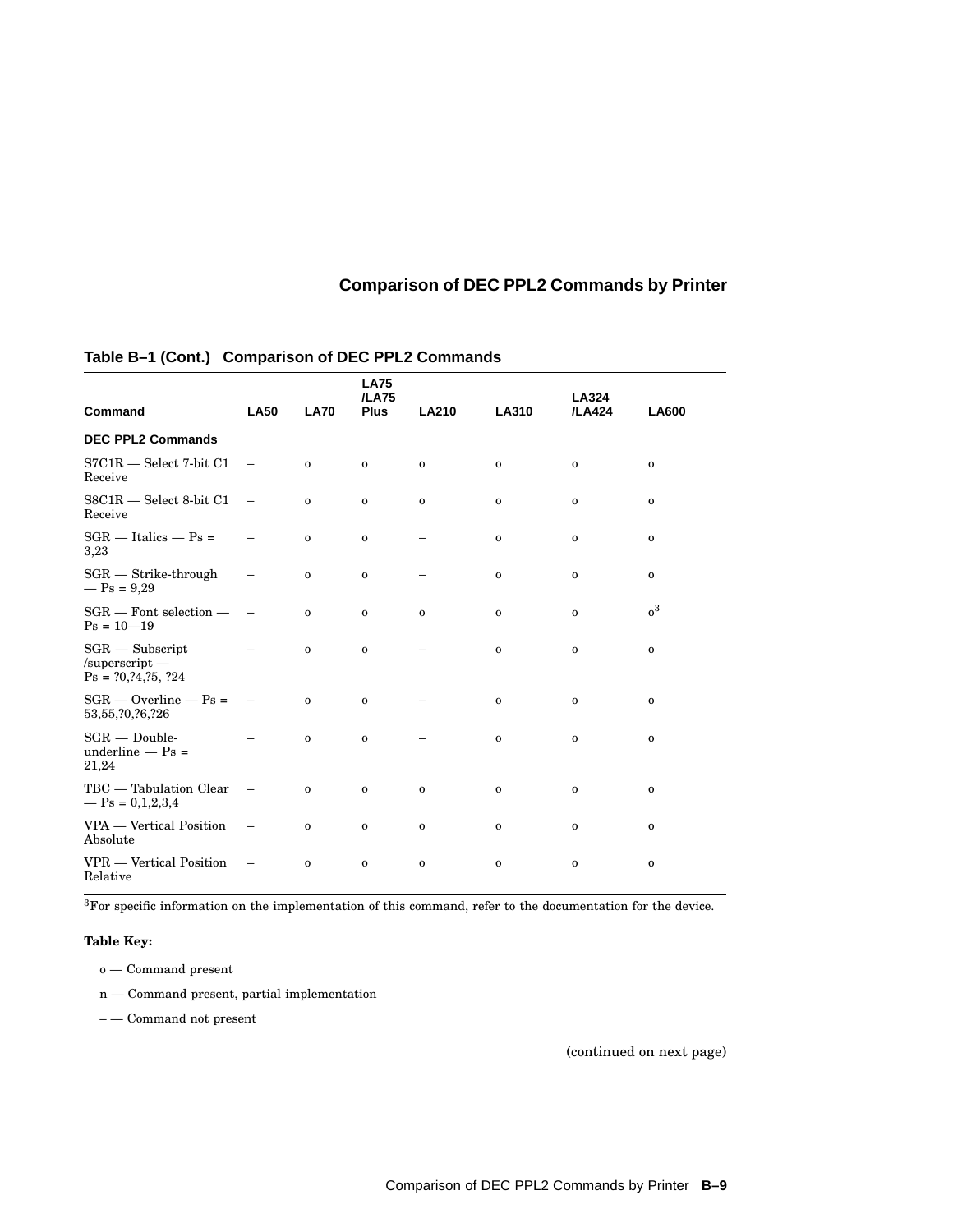#### **Command LA50 LA70 LA75 /LA75 Plus LA210 LA310 LA324 /LA424 LA600 DEC PPL2 Commands Interrogation** DAR — Report CSI?72c — Level 2 Printer  $-$  0 0 0  $-$  0 0 0 0 DECFSR — Font Status Report —  $Ps = 3$ (cartridge)  $-$  0 0 0  $-$  0 0 0 0 DECRFS — Request Cartridge Font Status  $-$  0 0 0  $-$  0 0 0 0

#### **Table B–1 (Cont.) Comparison of DEC PPL2 Commands**

#### **Table Key:**

o — Command present

n — Command present, partial implementation

 $--$  Command not present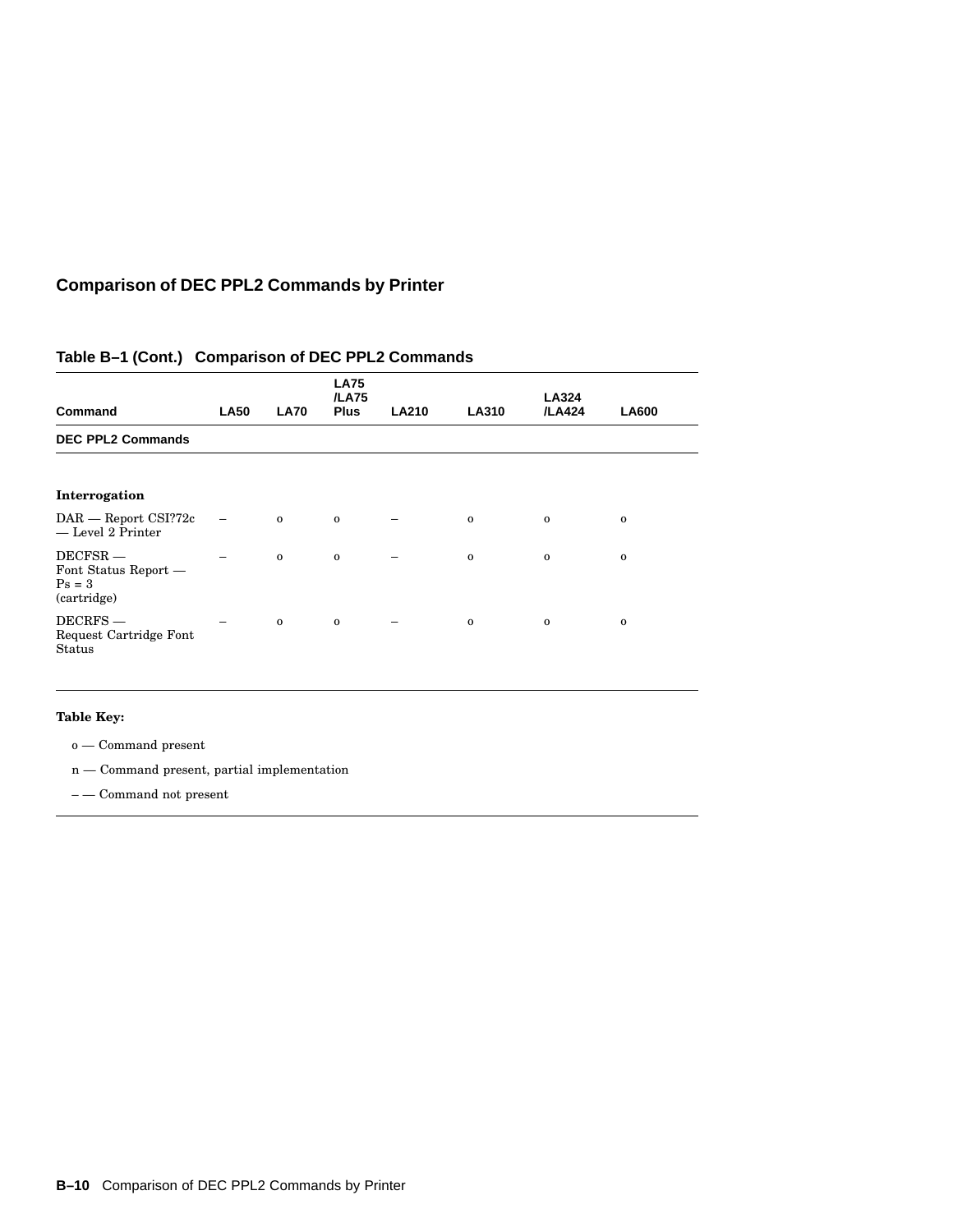|                                                 |              |              | <b>LA75</b>          |              |             |                 |              |
|-------------------------------------------------|--------------|--------------|----------------------|--------------|-------------|-----------------|--------------|
| Command                                         | <b>LA50</b>  | <b>LA70</b>  | /LA75<br><b>Plus</b> | <b>LA210</b> | LA310       | LA324<br>/LA424 | <b>LA600</b> |
| <b>Color Extension (1)</b>                      |              |              |                      |              |             |                 |              |
| $SGR$ — Color printing<br>$-Ps = 30 - 37,39$    |              |              | 0 <sup>1</sup>       |              |             | $\mathbf{o}$    | $\mathbf 0$  |
| Interrogation                                   |              |              |                      |              |             |                 |              |
| $DA$ - Report extension<br>$parameter - 1$      |              |              | 0 <sup>1</sup>       |              |             | $\mathbf 0$     | $\mathbf 0$  |
| Sixel Extension (4)                             |              |              |                      |              |             |                 |              |
| <b>Command Dictionary</b>                       |              |              |                      |              |             |                 |              |
| DCS-Sixel Graphics<br>Mode $-q(7/01)$           | $n^2$        | $\mathbf{o}$ | $\mathbf{o}$         | $n^2$        | $\mathbf 0$ | $\mathbf 0$     | $\mathbf 0$  |
| Interrogation                                   |              |              |                      |              |             |                 |              |
| DA - Report extension<br>$parameter - 34$       |              | $\mathbf 0$  | $\mathbf{o}$         |              | $\mathbf 0$ | $\mathbf 0$     | $\mathbf 0$  |
| Katakana Extension (5)                          |              |              |                      |              |             |                 |              |
| Character Set Repertoire and Designation        |              |              |                      |              |             |                 |              |
| JIS Katakana                                    | $\mathbf{o}$ | $\mathbf 0$  | $\mathbf 0$          |              | $\mathbf 0$ | $\mathbf 0$     | $\mathbf 0$  |
| Interrogation                                   |              |              |                      |              |             |                 |              |
| $DAR$ - Report<br>extension parameter<br>$-$ ;5 |              | $\mathbf 0$  | $\mathbf{o}$         |              | $\mathbf 0$ | $\mathbf 0$     | $\mathbf 0$  |

#### **Table B–2 Comparing Extensions to the DEC PPL2 Protocol**

 $^1\rm{LA}75$  Plus only

 ${}^{2}$ For specific information on the implementation of this command, refer to the documentation for the device.

#### **Table Key:**

- o Command present
- $\mathbf{n}-\mathbf{Command}$  present, partial implementation
- — Command not present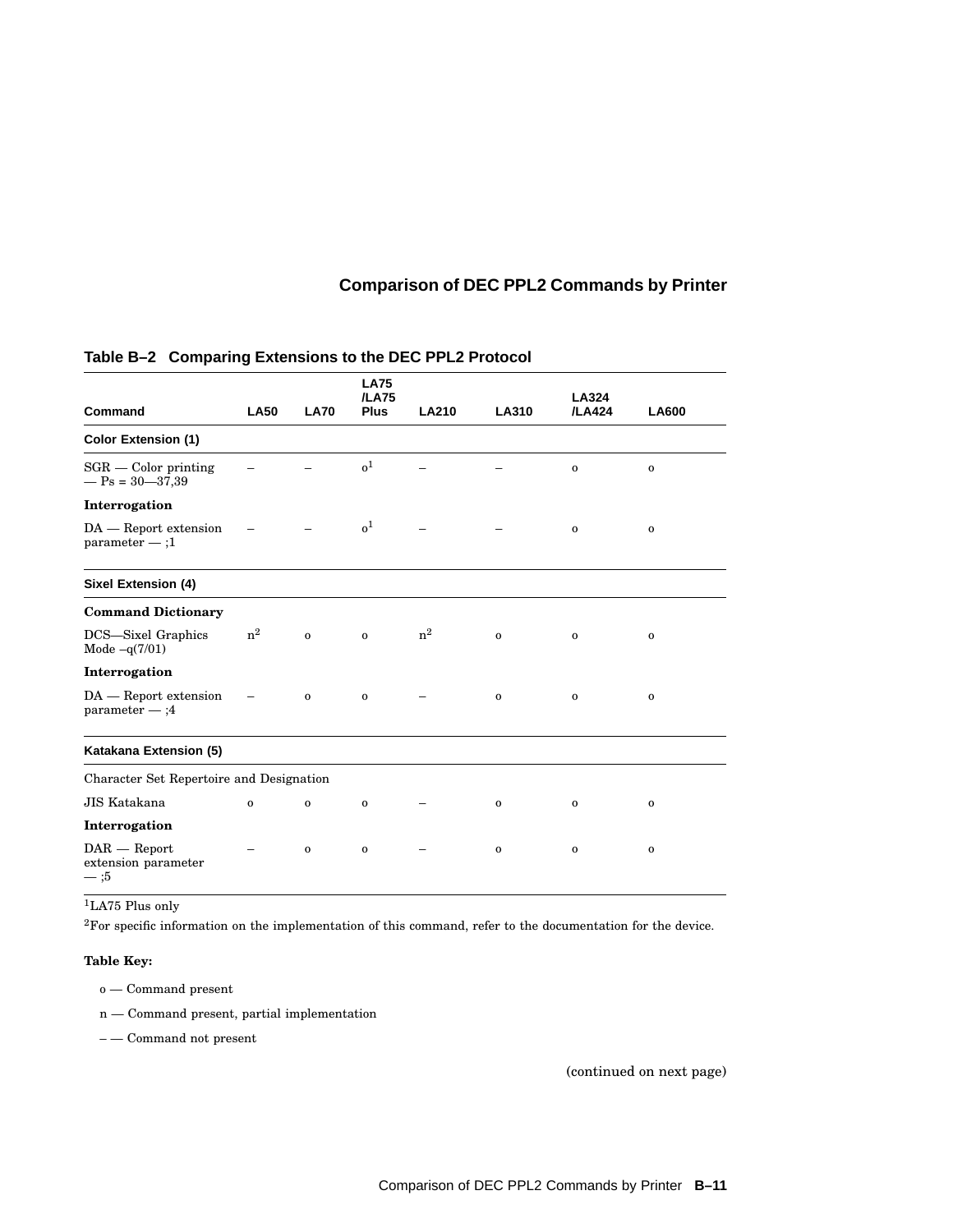|                                                            |             |              | <b>LA75</b>          |              |              |                        |              |
|------------------------------------------------------------|-------------|--------------|----------------------|--------------|--------------|------------------------|--------------|
| Command                                                    | <b>LA50</b> | <b>LA70</b>  | /LA75<br><b>Plus</b> | <b>LA210</b> | <b>LA310</b> | <b>LA324</b><br>/LA424 | <b>LA600</b> |
| <b>Sheetfeed Extension (6)</b>                             |             |              |                      |              |              |                        |              |
| <b>Command Dictionary</b>                                  |             |              |                      |              |              |                        |              |
| $DECASTC$ $-$ Sheet<br>Feeder (one tray) $-$<br>$Ps = 0.1$ |             | $\mathbf 0$  | $\mathbf{o}$         |              |              | $\mathbf 0$            | $\mathbf 0$  |
| $DECASTC - Two-tray$<br>control<br>$Ps = 2$                |             |              |                      |              |              | $\mathbf 0$            | $\mathbf 0$  |
| $DECASTC - Three-tray$<br>control<br>$Ps = 3$              |             |              |                      |              |              | $\mathbf 0$            | $\mathbf 0$  |
| DECASFC - Manual<br>feed<br>$Ps = 99$                      |             |              | $\mathbf{o}$         |              |              |                        | $\mathbf 0$  |
| $DECASTC - Tractor$<br>control<br>$Ps = 4$                 |             |              |                      |              |              |                        | $\mathbf 0$  |
| Interrogation                                              |             |              |                      |              |              |                        |              |
| $DAR$ - Report<br>extension parameter<br>$-;6$             |             |              | $\mathbf{o}$         |              |              | $\mathbf 0$            | $\mathbf 0$  |
| <b>Download Extension (7)</b>                              |             |              |                      |              |              |                        |              |
| <b>Command Dictionary</b>                                  |             |              |                      |              |              |                        |              |
| DECDLD-Download<br>Font                                    |             | $\mathbf{o}$ | $\mathbf 0$          |              | $\mathbf 0$  |                        |              |

#### **Table B–2 (Cont.) Comparing Extensions to the DEC PPL2 Protocol**

#### **Table Key:**

 $\text{o}$  — Command present

 $\mathbf{n}-\mathbf{Command}$  present, partial implementation

 $--$  Command not present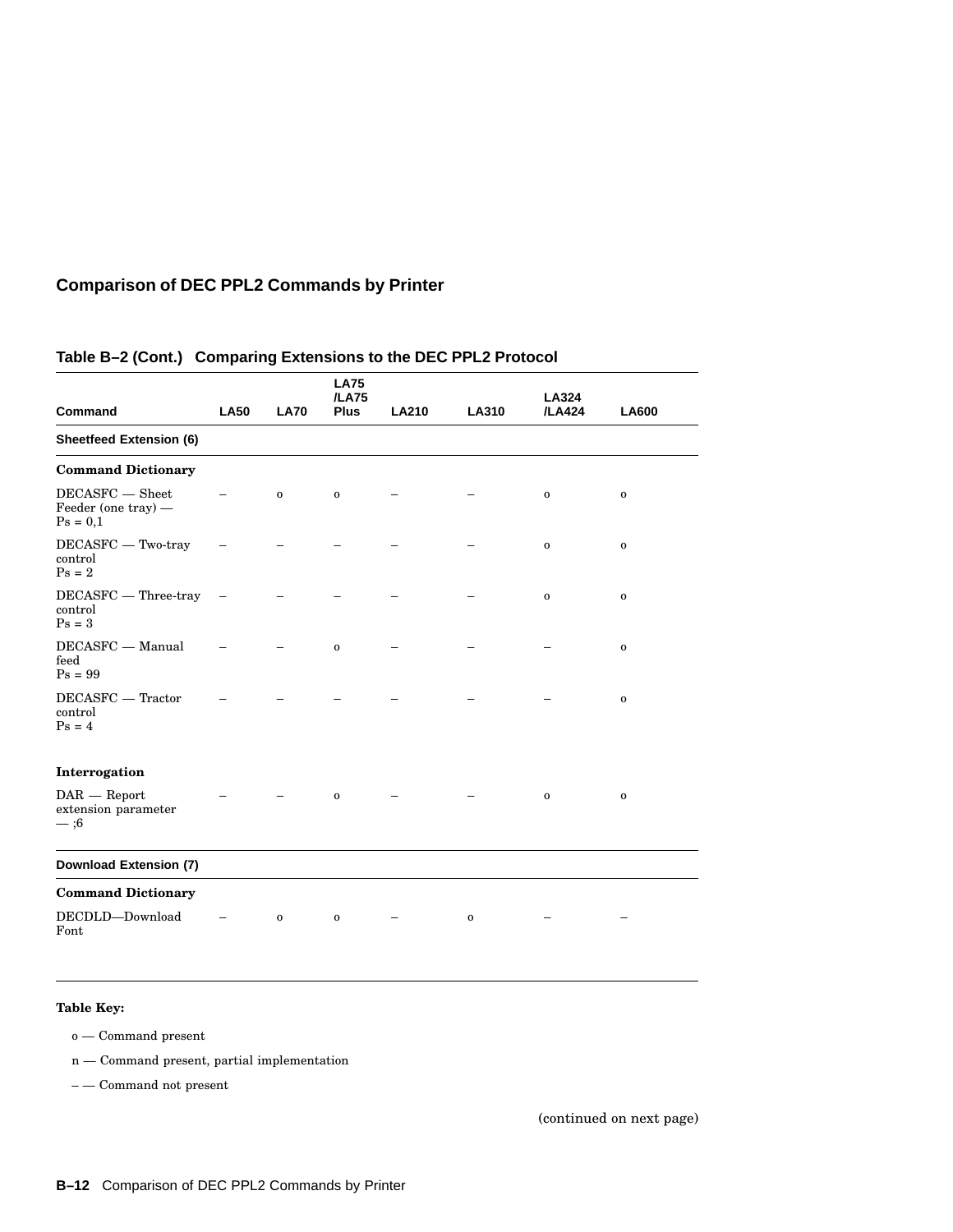| Command                                         | <b>LA50</b> | <b>LA70</b>  | <b>LA75</b><br>/LA75<br><b>Plus</b> | <b>LA210</b> | <b>LA310</b> | LA324<br>/LA424 | <b>LA600</b> |
|-------------------------------------------------|-------------|--------------|-------------------------------------|--------------|--------------|-----------------|--------------|
| <b>Download Extension (7)</b>                   |             |              |                                     |              |              |                 |              |
| Interrogation                                   |             |              |                                     |              |              |                 |              |
| $DAR$ - Report<br>extension parameter<br>$-$ ;7 |             | $\mathbf{O}$ | $\mathbf 0$                         |              | $\mathbf 0$  |                 |              |
| <b>Hebrew Extension (12)</b>                    |             |              |                                     |              |              |                 |              |
| <b>Character Set Repertoire and Designation</b> |             |              |                                     |              |              |                 |              |
| DEC Hebrew-7                                    |             | $\mathbf{0}$ | $\mathbf 0$                         |              | $\mathbf{o}$ | $\mathbf 0$     | $\mathbf{o}$ |
| DEC Hebrew Supplemental -                       |             | $\mathbf{O}$ | $\mathbf{O}$                        |              | $\mathbf{o}$ | $\mathbf{O}$    | $\mathbf 0$  |
| ISO Latin-Hebrew<br>Supplemental                |             | $\mathbf{0}$ | $\mathbf{o}$                        |              | $\mathbf 0$  | $\mathbf 0$     | $\mathbf 0$  |
| Interrogation                                   |             |              |                                     |              |              |                 |              |
| $DAR$ - Report<br>extension parameter<br>$-;12$ |             | $\mathbf{0}$ | $\mathbf 0$                         |              | $\mathbf 0$  | $\mathbf 0$     | $\mathbf 0$  |
| <b>Metric Line Spacing (23)</b>                 |             |              |                                     |              |              |                 |              |
| <b>Command Dictionary</b>                       |             |              |                                     |              |              |                 |              |
| DECVERP-<br>Ps=21-23, 31-33                     |             |              | 0 <sup>1</sup>                      |              | $\mathbf{o}$ |                 | $\mathbf 0$  |
| Interrogation                                   |             |              |                                     |              |              |                 |              |

# **Table B–2 (Cont.) Comparing Extensions to the DEC PPL2 Protocol**

<sup>1</sup>LA75 Plus only

#### **Table Key:**

- o Command present
- n Command present, partial implementation

 $--$  Command not present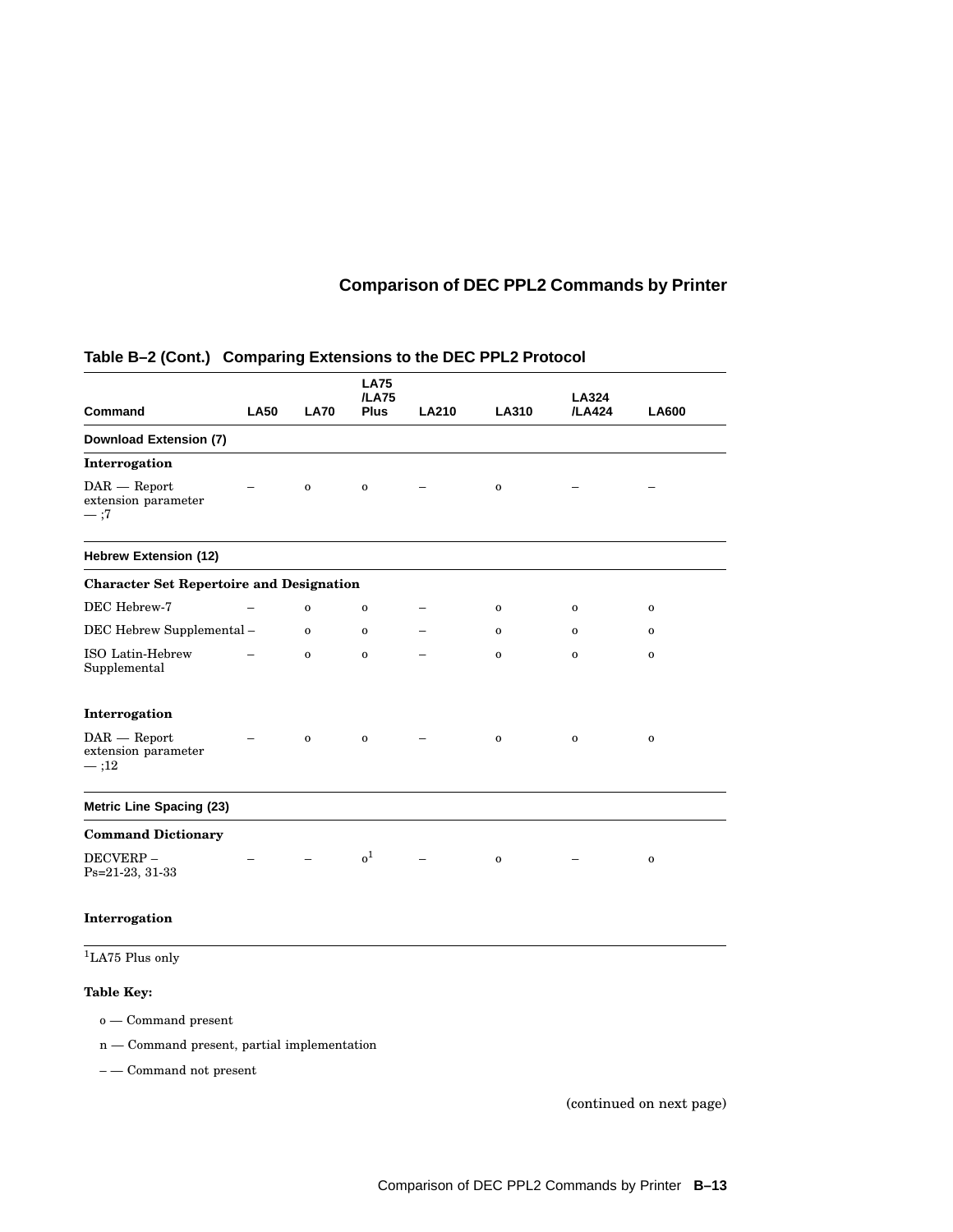|                                                  |             |             | <b>LA75</b>          |              |              |                        |              |
|--------------------------------------------------|-------------|-------------|----------------------|--------------|--------------|------------------------|--------------|
| Command                                          | <b>LA50</b> | <b>LA70</b> | /LA75<br><b>Plus</b> | <b>LA210</b> | LA310        | <b>LA324</b><br>/LA424 | <b>LA600</b> |
| <b>Metric Line Spacing (23)</b>                  |             |             |                      |              |              |                        |              |
| $DAR$ - Report<br>extension parameter<br>$-$ ;23 |             |             | 0 <sup>1</sup>       |              | $\mathbf{o}$ |                        | $\mathbf{o}$ |
| <b>Greek Extension (24)</b>                      |             |             |                      |              |              |                        |              |
| <b>Character Set Repertoire and Designation</b>  |             |             |                      |              |              |                        |              |
| DEC Greek Supplemental –                         |             |             | 0 <sup>1</sup>       |              | $\mathbf 0$  |                        | $\mathbf 0$  |
| ISO Latin-Greek<br>Supplemental                  |             |             | 0 <sup>1</sup>       |              | $\mathbf 0$  |                        | $\mathbf 0$  |
| Interrogation                                    |             |             |                      |              |              |                        |              |
| $DAR$ - Report<br>extension parameter<br>$-$ ;24 |             |             | 0 <sup>1</sup>       |              | $\mathbf 0$  |                        | $\mathbf 0$  |
| <b>Turkish Extension (26)</b>                    |             |             |                      |              |              |                        |              |
| <b>Character Set Repertoire and Designation</b>  |             |             |                      |              |              |                        |              |
| DEC 7-bit Turkish                                |             |             | 0 <sup>1</sup>       |              | $\mathbf 0$  |                        | $\mathbf 0$  |
| DEC 8-bit Turkish                                |             |             | 0 <sup>1</sup>       |              | $\mathbf 0$  |                        | $\Omega$     |
| ISO Latin-5 Supplemental -                       |             |             | 0 <sup>1</sup>       |              | $\mathbf 0$  |                        | $\mathbf 0$  |

#### **Table B–2 (Cont.) Comparing Extensions to the DEC PPL2 Protocol**

#### **Interrogation**

 $1$ LA75 Plus only

#### **Table Key:**

- $\text{o}$  Command present
- n Command present, partial implementation

– — Command not present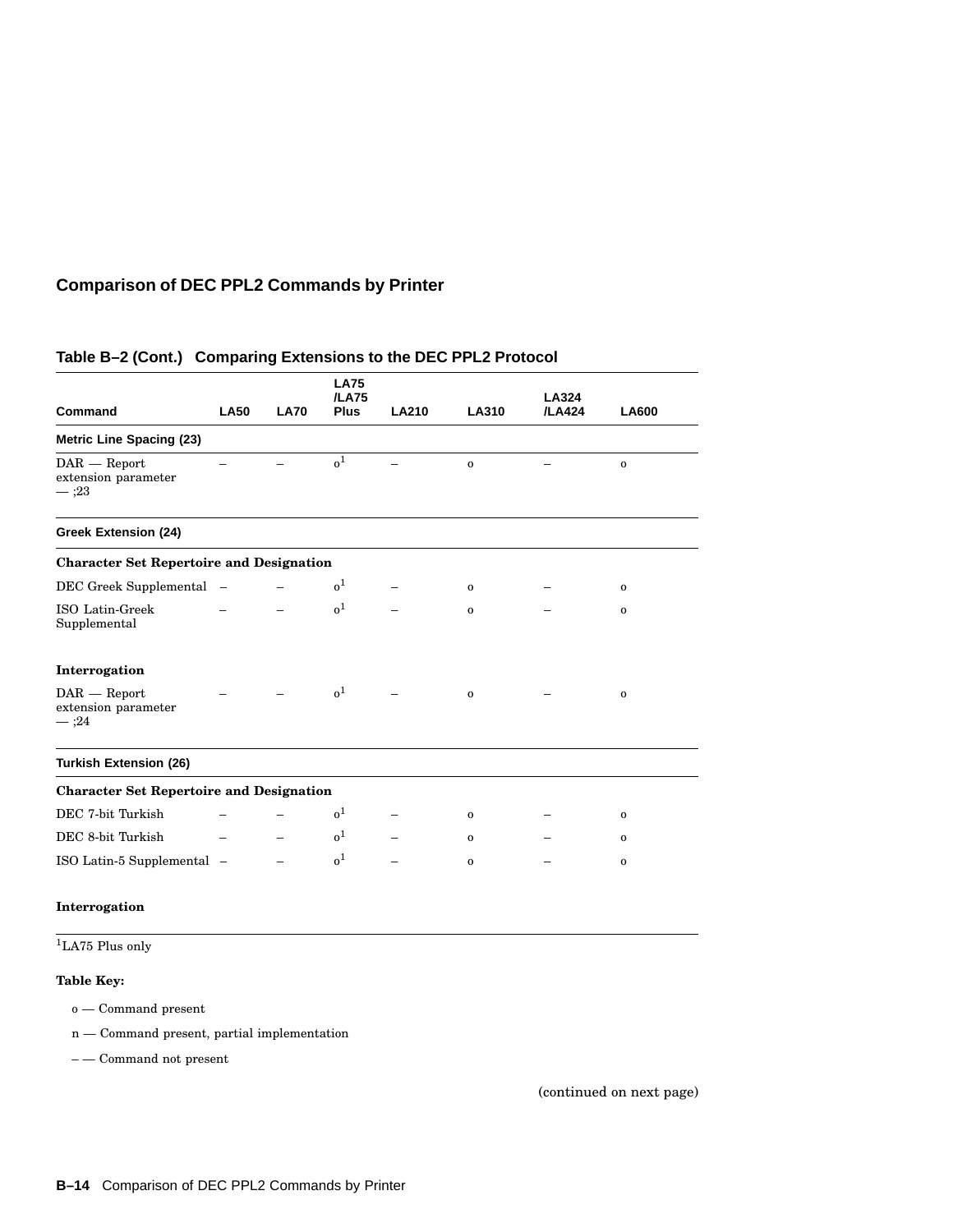| Command                                                       | <b>LA50</b> | <b>LA70</b> | <b>LA75</b><br>/LA75<br><b>Plus</b> | <b>LA210</b> | <b>LA310</b> | <b>LA324</b><br>/LA424 | <b>LA600</b> |
|---------------------------------------------------------------|-------------|-------------|-------------------------------------|--------------|--------------|------------------------|--------------|
| <b>Turkish Extension (26)</b>                                 |             |             |                                     |              |              |                        |              |
| $\text{DAR} - \text{Report}$<br>extension parameter<br>$=:26$ |             |             | 0 <sup>1</sup>                      |              | $\mathbf 0$  | $\mathbf{o}$           | $\mathbf 0$  |
| $1$ LA75 Plus only                                            |             |             |                                     |              |              |                        |              |
| <b>Table Key:</b>                                             |             |             |                                     |              |              |                        |              |

#### **Table B–2 (Cont.) Comparing Extensions to the DEC PPL2 Protocol**

 $\text{o}$  — Command present

 $\mathbf{n}-\mathbf{Command}$  present, partial implementation

– — Command not present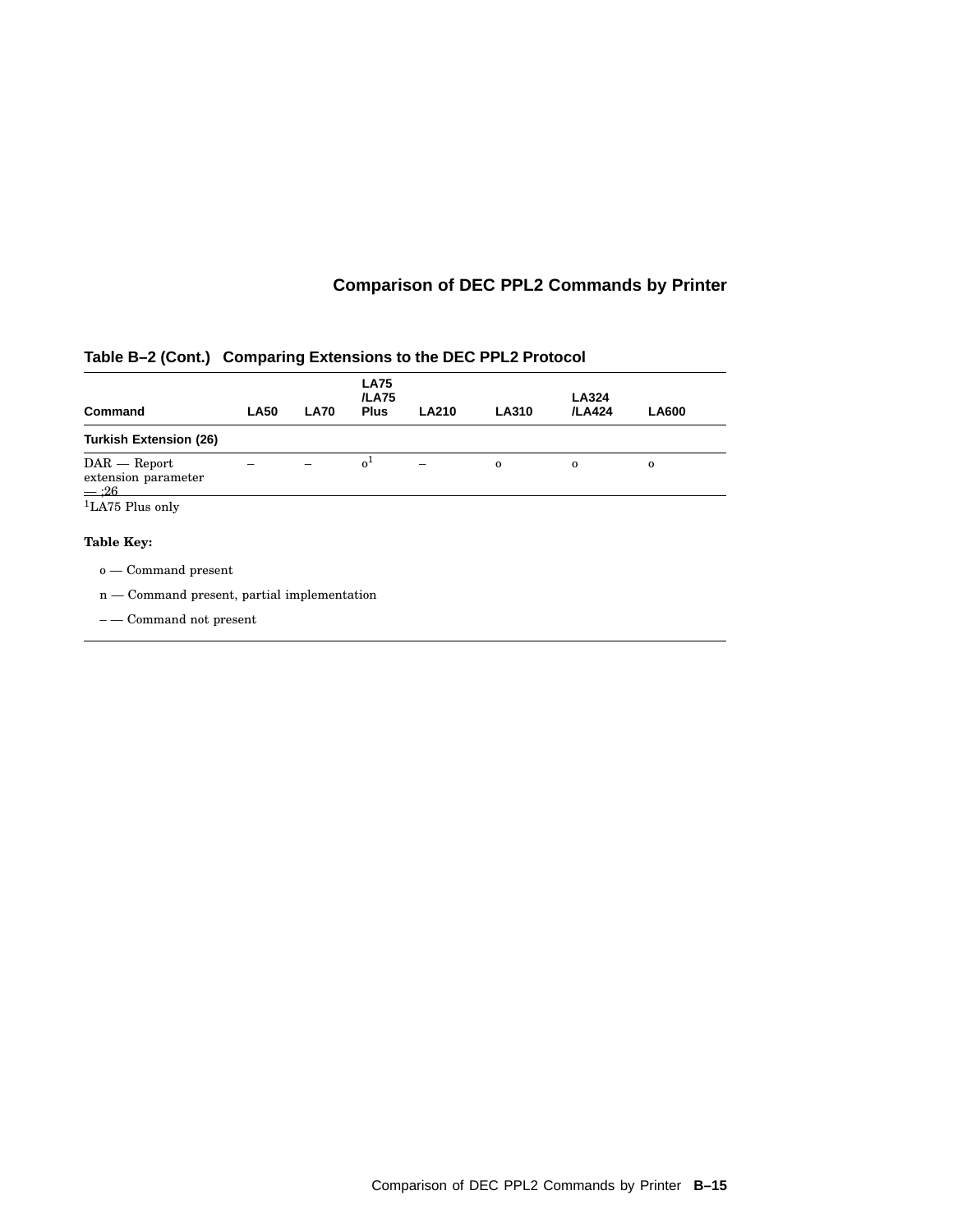| Command                                | <b>LA50</b>              | <b>LA70</b>  | <b>LA75</b><br>/LA75<br><b>Plus</b> | <b>LA210</b>   | LA310        | <b>LA324</b><br>/LA424 | <b>LA600</b>   |
|----------------------------------------|--------------------------|--------------|-------------------------------------|----------------|--------------|------------------------|----------------|
| <b>DAR</b> - Compatibility Reports     |                          |              |                                     |                |              |                        |                |
| $CSI$ ? 17 c $-$ LA50                  | $\mathbf{o}$             | $\mathbf{o}$ | $\mathbf 0$                         |                | $\bf{0}$     | $\mathbf 0$            | $\mathbf 0$    |
| $CSI$ ? 2 c — LA120                    | -                        | $\mathbf 0$  | $\mathbf 0$                         |                | $\mathbf 0$  | $\mathbf 0$            | $\mathbf 0$    |
| $CSI$ ? 10;3 c - LA100                 | $\overline{\phantom{0}}$ | $\mathbf 0$  | $\mathbf 0$                         | $\mathbf 0$    | $\mathbf{o}$ | $\mathbf 0$            | $\mathbf 0$    |
| DECID — Request ID                     |                          |              |                                     | $\mathbf 0$    |              |                        |                |
| <b>Character Sets</b>                  |                          |              |                                     |                |              |                        |                |
| DEC APL                                |                          |              |                                     | 0 <sup>1</sup> |              |                        |                |
| DEC Symbol 10                          |                          |              |                                     | 0 <sup>1</sup> |              |                        |                |
| <b>Command Dictionary</b>              |                          |              |                                     |                |              |                        |                |
| $CRM = Control$<br>Representation Mode |                          | $\mathbf{o}$ | $\Omega$                            |                | $\mathbf{o}$ | $\mathbf 0$            | $\mathbf 0$    |
| Request Font Configuration -           |                          |              |                                     | 0 <sup>1</sup> |              |                        |                |
| DECLANS-Load<br>Answerback             |                          |              |                                     | n <sup>1</sup> | $\mathbf{o}$ |                        | $\mathbf 0$    |
| DECHPWA-Set Page<br>Width Alignment    |                          | $\mathbf{o}$ | $\mathbf 0$                         | $\mathbf 0$    | $\mathbf{o}$ | $\mathbf 0$            | $\mathbf 0$    |
| DECBAR-Bar Code<br>Printing            |                          |              | o <sup>2</sup>                      |                |              | $\mathbf 0$            | 0 <sup>1</sup> |

#### **Table B–3 Comparing Exceptions to the Protocol**

<sup>1</sup>For specific information on the implementation of this command, refer to the documentation for the device.  $^2\rm{LA}75$  Plus only

#### **Table Key:**

- o Command present
- n Command present, partial implementation
- — Command not present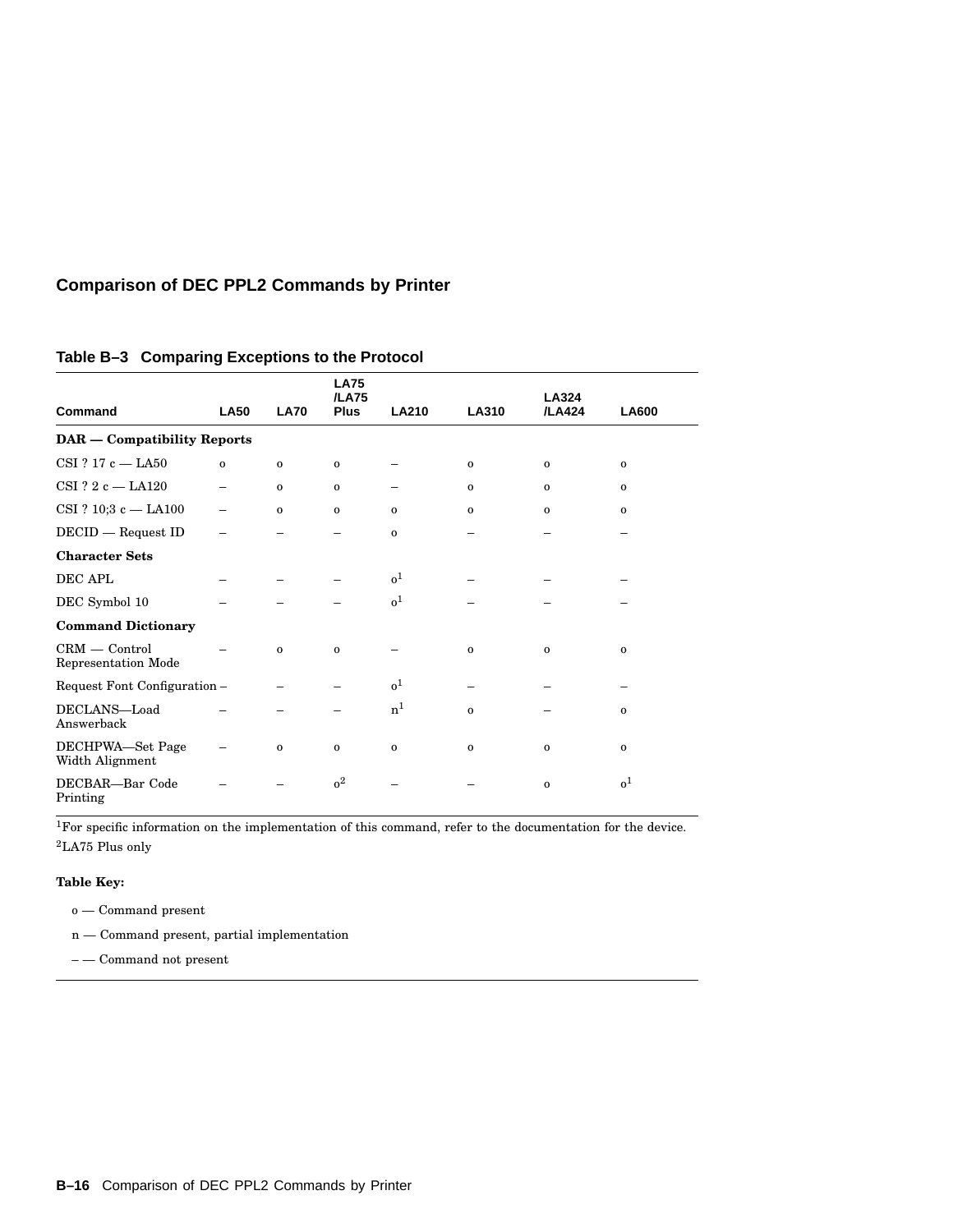# **Comparison of DEC PPL2 Commands by Printer**

|                                                               |             |              | <b>LA75</b><br>/LA75 |               |              | LA324        |              |
|---------------------------------------------------------------|-------------|--------------|----------------------|---------------|--------------|--------------|--------------|
| Command                                                       | <b>LA50</b> | <b>LA70</b>  | <b>Plus</b>          | <b>LA210</b>  | <b>LA310</b> | /LA424       | <b>LA600</b> |
| $DECIPEM$ -<br><b>IBM</b> Proprinter<br><b>Emulation Mode</b> |             | $\mathbf{o}$ | $\mathbf{o}$         | $\mathbf{-1}$ | $\mathbf{o}$ | $\bf{0}$     | $\mathbf 0$  |
| $SOCS -$<br>Select Other Coding<br>System<br>(IBM Proprinter) |             | $\mathbf{o}$ | $0^2$                |               | $\mathbf 0$  | $\mathbf{o}$ | $\mathbf 0$  |
| $SOCS -$<br>Select Other Coding<br>System<br>(EPSON)          |             |              |                      |               | $\mathbf 0$  |              | $\mathbf 0$  |
| $ROCS -$<br>Return from Other<br>Coding System                |             | $\mathbf{o}$ | $\rm o^2$            |               | $\mathbf 0$  | $\mathbf 0$  | $\mathbf 0$  |
| DECPSP — Proportional<br>Spacing Mode                         |             |              |                      |               |              |              | $\mathbf 0$  |
| $GSM$ - Graphic Size<br>Modification                          |             |              |                      |               |              |              | $\mathbf 0$  |
| $DECSITF - Select$<br><b>Input Tray Failover</b>              |             |              |                      |               |              |              | $\mathbf 0$  |
| DECPEC — Paper Exit<br>Control                                |             |              |                      |               |              |              | $\mathbf 0$  |
| $DECPHGC$ — Printhead<br>Gap Control                          |             |              |                      |               |              |              | $\mathbf 0$  |
|                                                               |             |              |                      |               |              |              |              |

#### **Table B–4 Alternative Protocols**

 $\rm ^1Only$  from Set-up.

 $^2\rm{LA}75$  Plus only

#### **Table Key:**

 $\text{o}$  — Command present

 $--$  Command not present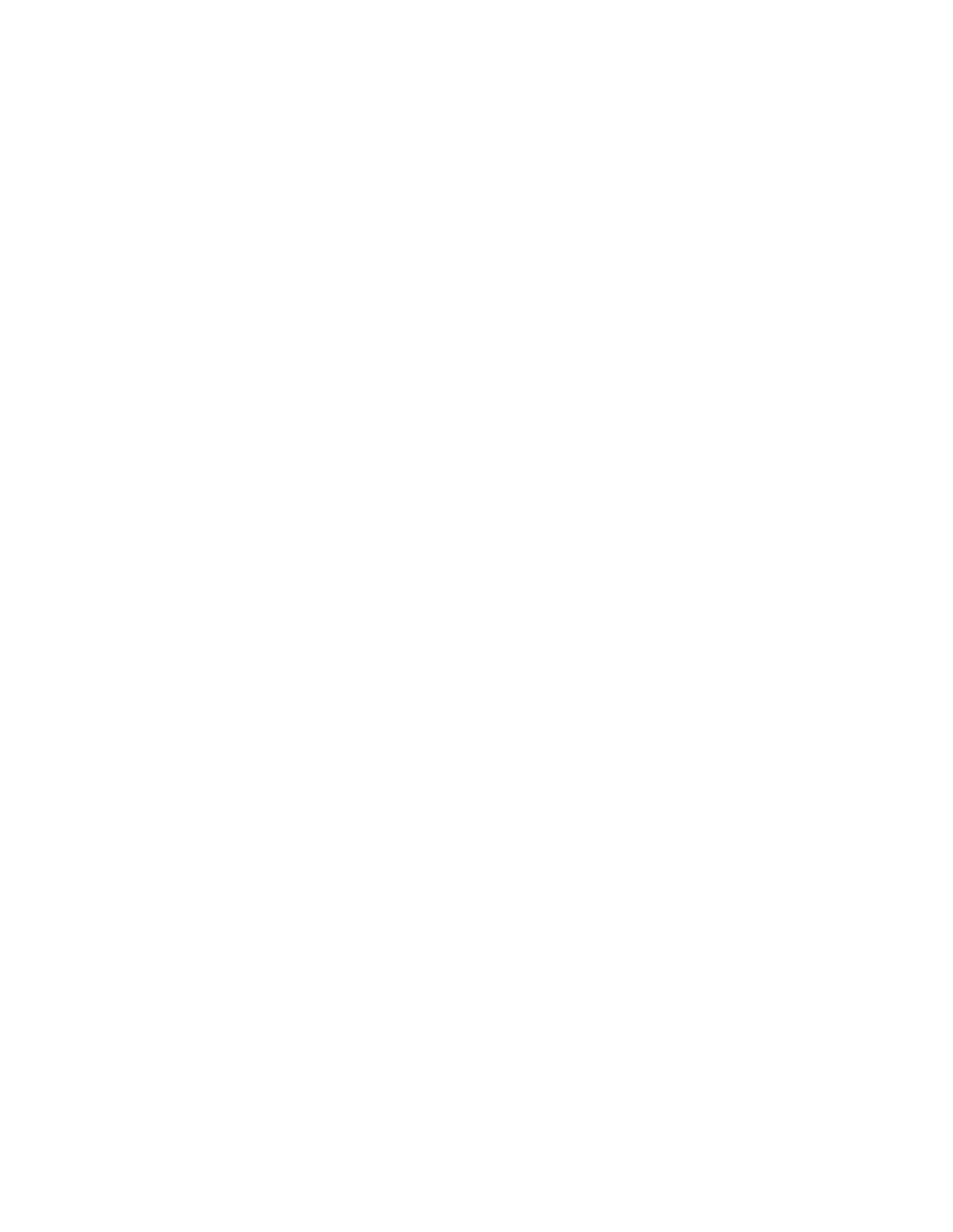# **C DEC PPL2 Command Dictionary Supplement**

This appendix provides the definition of new DEC PPL2 commands not listed in the *Digital ANSI-Compliant Printing Protocol Level 2 Programming Reference Manual*. These commands are implemented on some DEC PPL2 printers only (see Appendix B).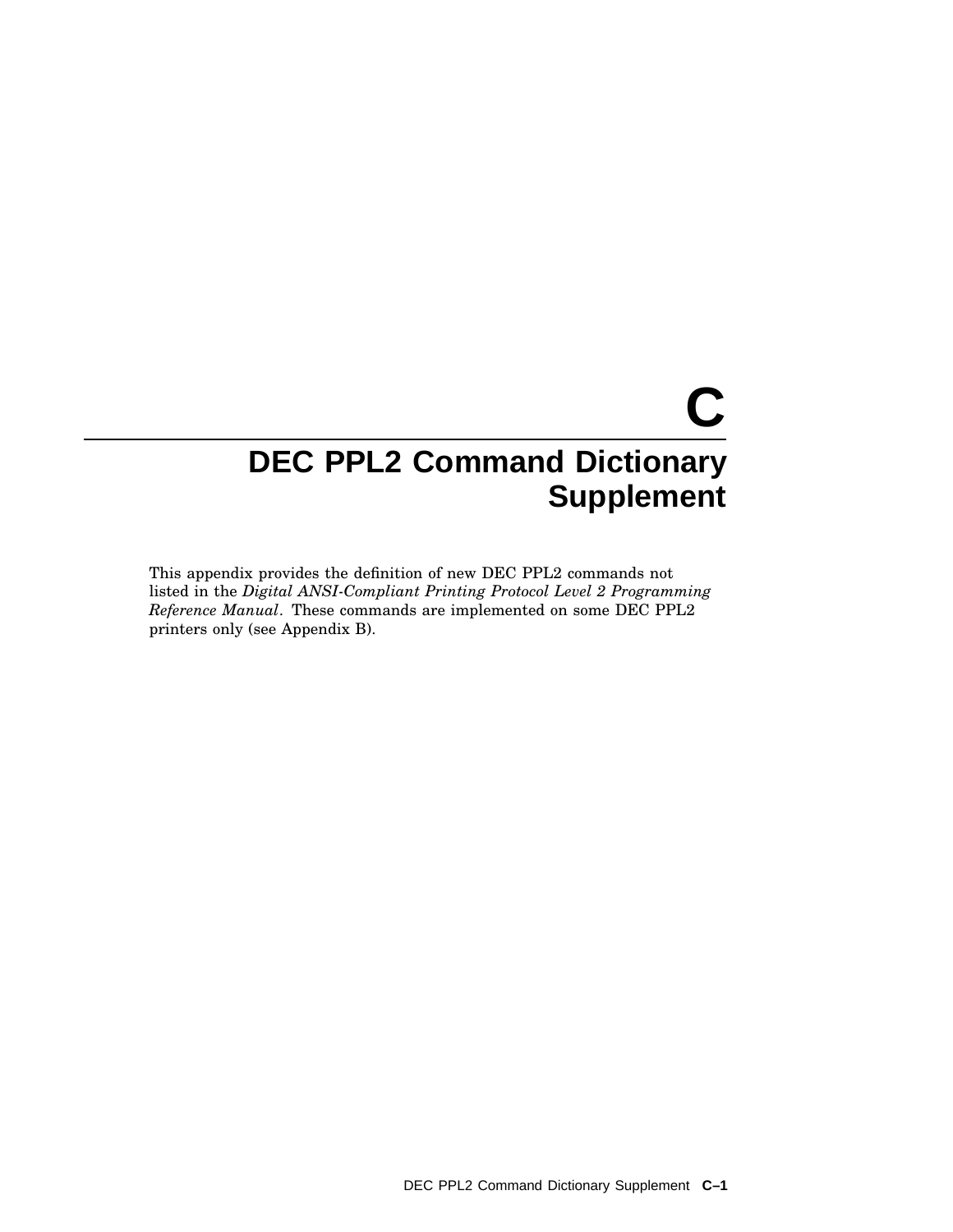**DECLANS — Load Answerback**

### **DECLANS — Load Answerback**

Loads a coded string as the Answerback message and optionally stores it into nonvolatile RAM (NVRAM).

**Source:** Symbiont **Destination:** Levels 1, 2, 3 Exception

#### **Format**

Without password:

```
DCS Ps1 v D \ldots D ST
9/0 *** 7/6 encoded message string 9/12
```
With password:

DCS Ps1 ; Pn2 ; Pn3 v  $D \ldots D$  ST 9/0 \*\*\* 3/11 \*\*\* 3/11 \*\*\* 7/6 encoded\_message\_string 9/12

#### **Description**

Selective parameters for DECLANS are as follows:

| Ps | <b>Action</b>                                                  |
|----|----------------------------------------------------------------|
| 1  | Hex encoded message; do not store into nonvolatile RAM (NVRAM) |
| 2  | Hex encoded message; store into NVRAM                          |
| 3  | Hex encoded message and password; store into NVRAM             |

The message, once decoded, must contain 30 or fewer characters. It may contain any combination of 7-bit or 8-bit control and graphic characters.

Any of the following circumstances may cause transmission of the answerback message. Not all circumstances may be supported by the device. See Appendix B for the availability of auto-answerback and for the interaction with setup or the front panel, if any.

- Receipt of an Enquire (ENQ, 0/5) control character
- Direct user request through the front panel (For example, the "Here Is" key)
- Automatically (if auto-answerback is enabled) 500 ms after a full-duplex modem connection is established
- Automatically (if auto-answerback is enabled) 500 ms after power up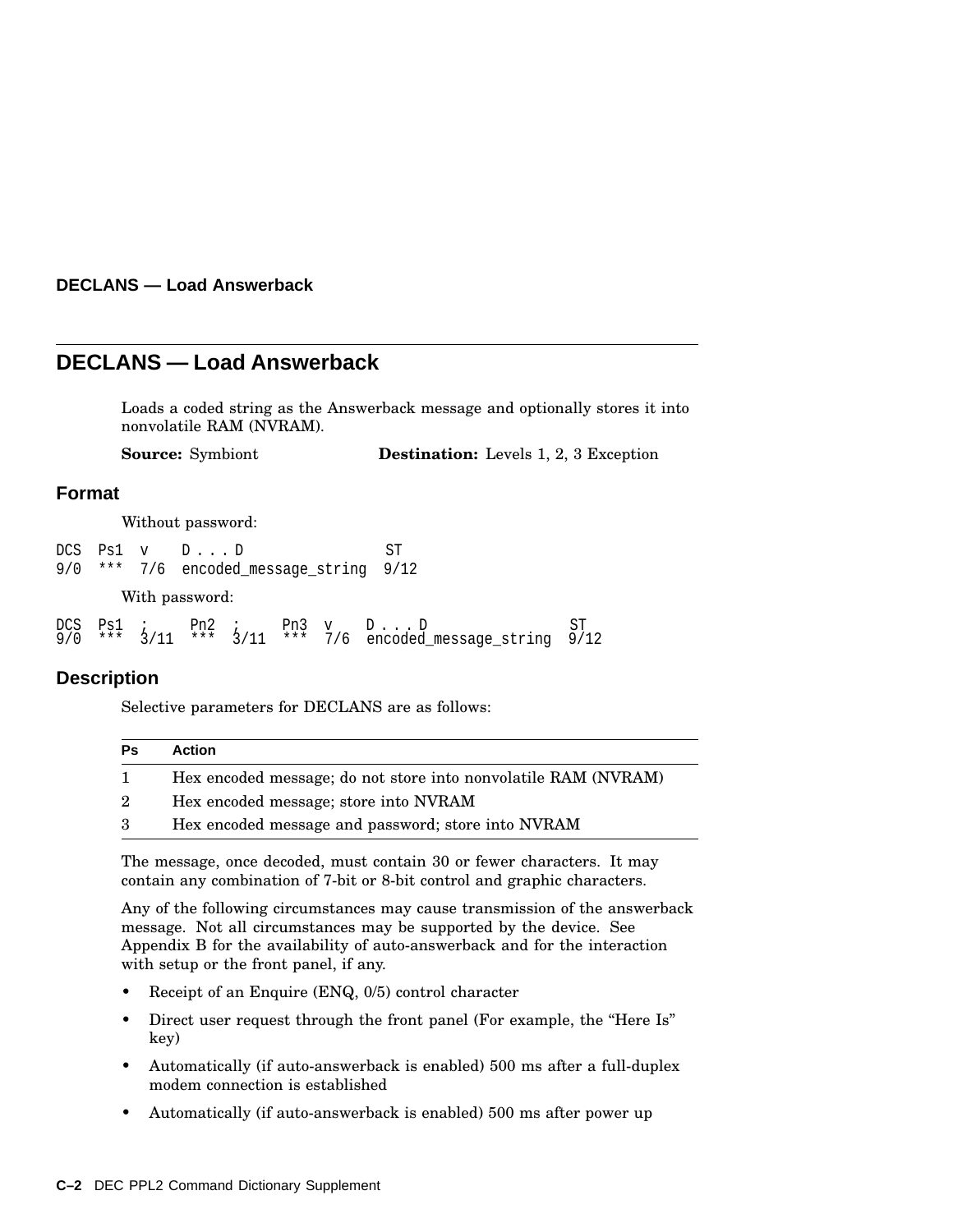#### **DECLANS — Load Answerback**

The printer supports a method to lock the answerback message via the DEC PPL2 protocol. A decimal password can be given along with the answerback message being loaded. When a password is loaded into the printer, it must be specified in a subsequent DECLANS command in order to change the answerback message in the future. The password as well as the answerback are stored in non-volatile memory. This feature is selected with a Ps1 value of 3.

When this parameter value is specified, two additional numeric parameters must be provided in the introducer of the control string. Pn2 specifies the previous password and Pn3 specifies the new password. The encoding of these passwords are the same as for normal parameter values.

The value of Pn2 is checked against the password stored in non-volatile memory. If they match, the answerback message and the new password, given by Pn3, are written into non-volatile memory. These fields may have the same value.

The factory default password is 0 (zero). When this password is active—either from the factory default or set through a subsequent DECLANS command any DECLANS command may alter the answerback message. When the password is set to anything other than this value, only a DECLANS command with a value of 3 for Ps1 and the correct password for Pn2 can alter the answerback message.

#### **Error Handling**

If Ps is an unsupported value, the printer ignores the DECLANS control string.

See the *Digital ANSI-Compliant Printing Protocol Level 2 Programming Reference Manual* for special handling of control and GR characters. The device ignores all printable characters in *Encoded Message String* other than the ASCII digits 0–9 and A–F. Space (2/0 or 10/0) is also ignored.

If *encoded\_message\_string* contains an odd number of digits, the device processes the last digit individually (as a low order nibble). If the decoded string is longer than 30 characters, the device processes the first 30 and ignores the rest.

If Pn2 or Pn3 are omitted when Ps1 has a value of 3, they are treated as a value of 0.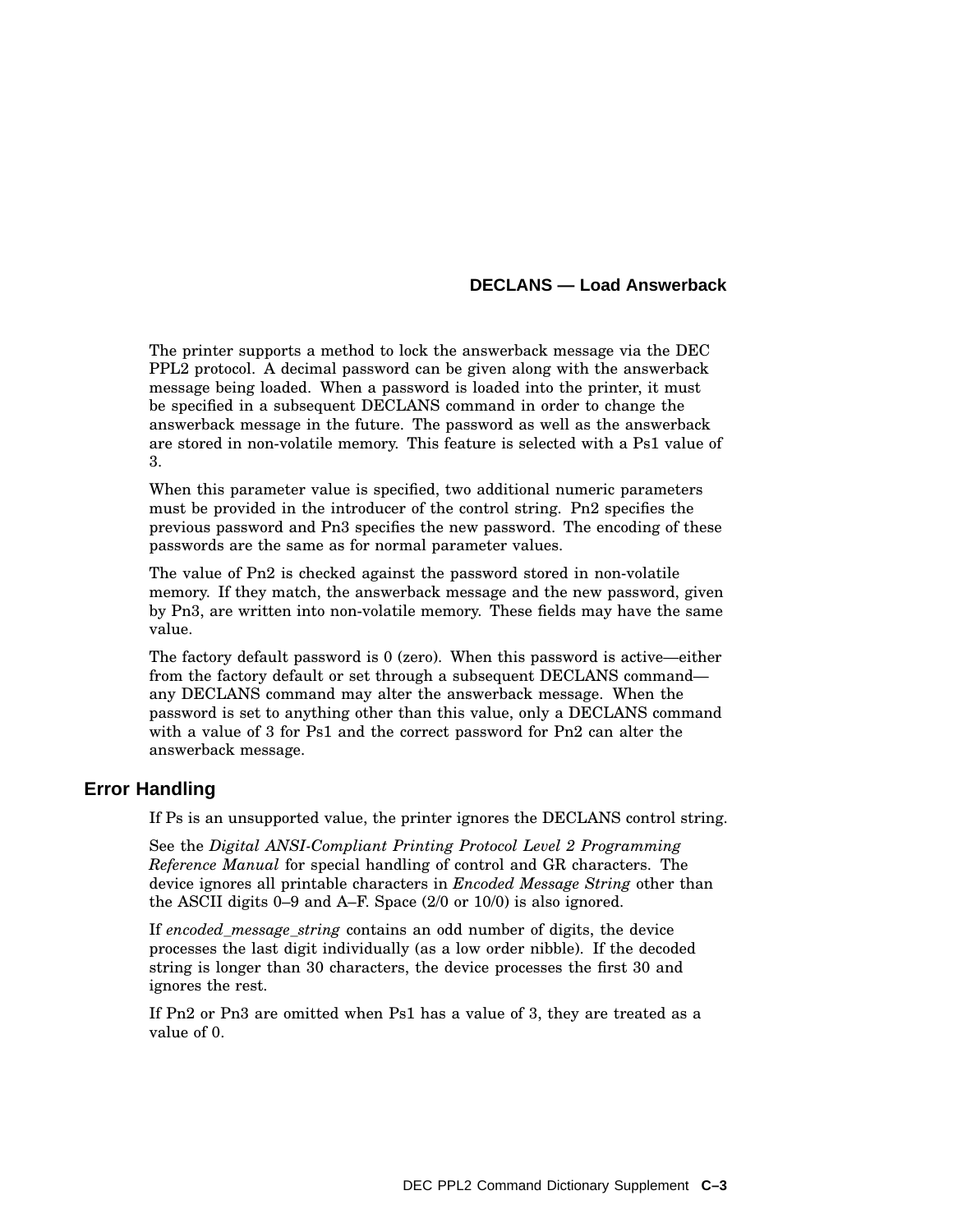#### **DECPSP — Proportional Spacing Mode**

# **DECPSP — Proportional Spacing Mode**

When set, enables proportional spacing of characters. When reset, selects monospaced printing.

| <b>Source:</b> Application<br><b>Destination:</b> Level 2 Extension, Level 3 |  |
|------------------------------------------------------------------------------|--|
|------------------------------------------------------------------------------|--|

#### **Format**

| $CST$ ? 2 7                   |  |  | Sets Proportional Spacing Mode.   |
|-------------------------------|--|--|-----------------------------------|
| $9/11$ $3/15$ $3/2$ $3/7$ 6/8 |  |  |                                   |
| $CST$ ? 2 7 1                 |  |  | Resets Proportional Spacing Mode. |
|                               |  |  |                                   |

#### **Description**

When a proportional font is in use and DECPSP is reset, the device prints characters on a monospaced grid.

DECPSP has no effect on tab settings.

When a proportional font is in use, and DECPSP is reset (monospaced), each character should be centered in the character cell. If the device absolutely *cannot* do centering, left-aligned is acceptable.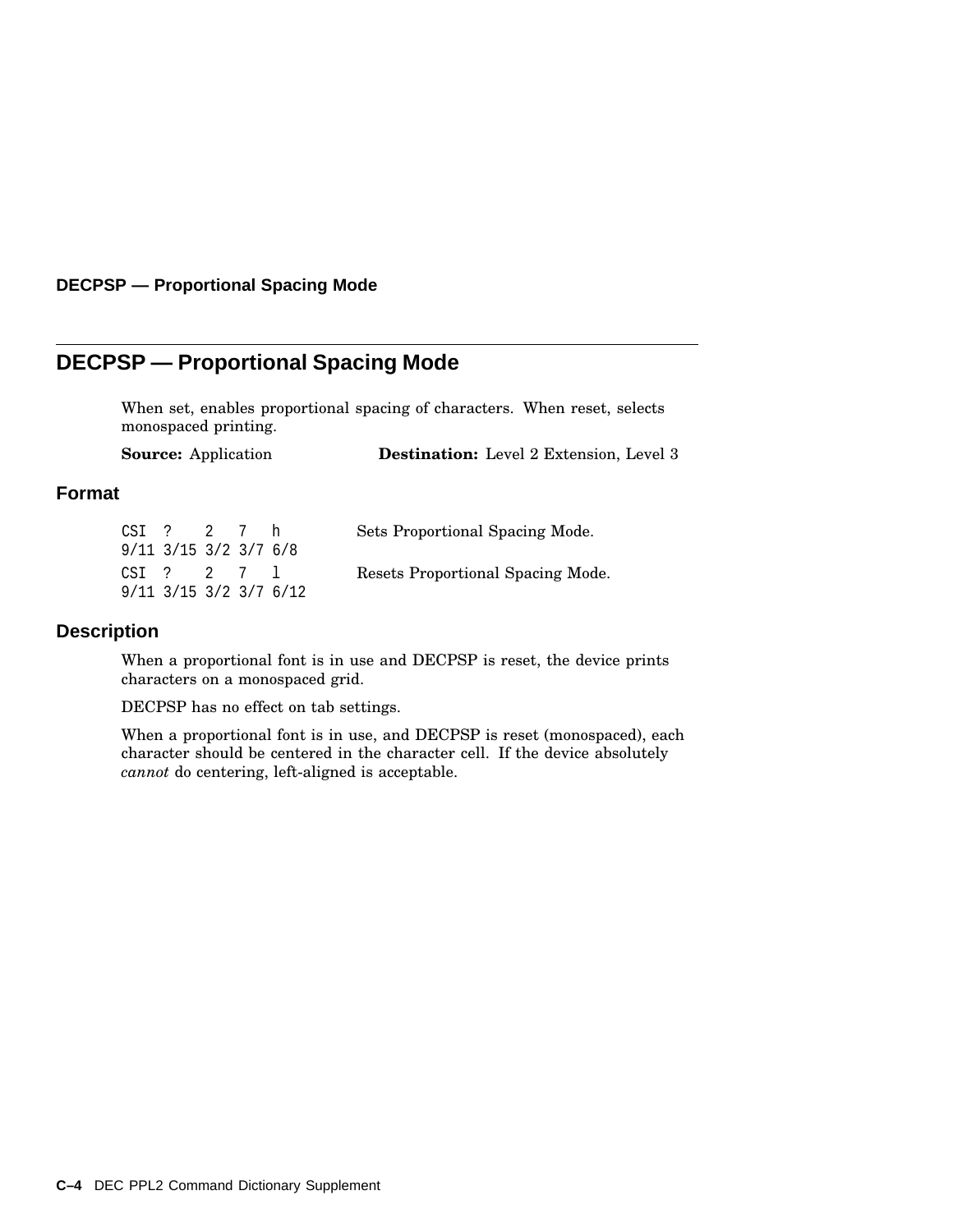#### **DECPEC — Paper Exit Control**

# **DECPEC — Paper Exit Control**

Selects the paper exit path for cut sheets.

**Source:** Symbiont **Destination:** Level 2 Exception

#### **Format**

CSI Ps - t 9/11 \*\*\* 2/13 7/4

#### **Description**

The selective parameters are as follows:

| Ps | <b>Meaning</b>                                 |
|----|------------------------------------------------|
|    | Paper exits stacker                            |
|    | Paper exits stacker                            |
| 2  | Paper exits front side (confirmed by user)     |
|    | Paper exits front side (not confirmed by user) |

This command applies to cut sheets only. Paper source is selected by the DECASFC command.

When confirmation by user is selected  $(Ps= 2)$ , the printer stops operations after each page is printed and ejected through the front exit. Printing is resumed when the confirmation is provided by the user through a dedicated key on the device front panel.

When confirmation by the user is not selected  $(Ps=3)$ , the printer does not stop printing after each page is printed and ejected through the front exit. Thus, the application software shall control whether a next page can be printed after each page is printed and ejected.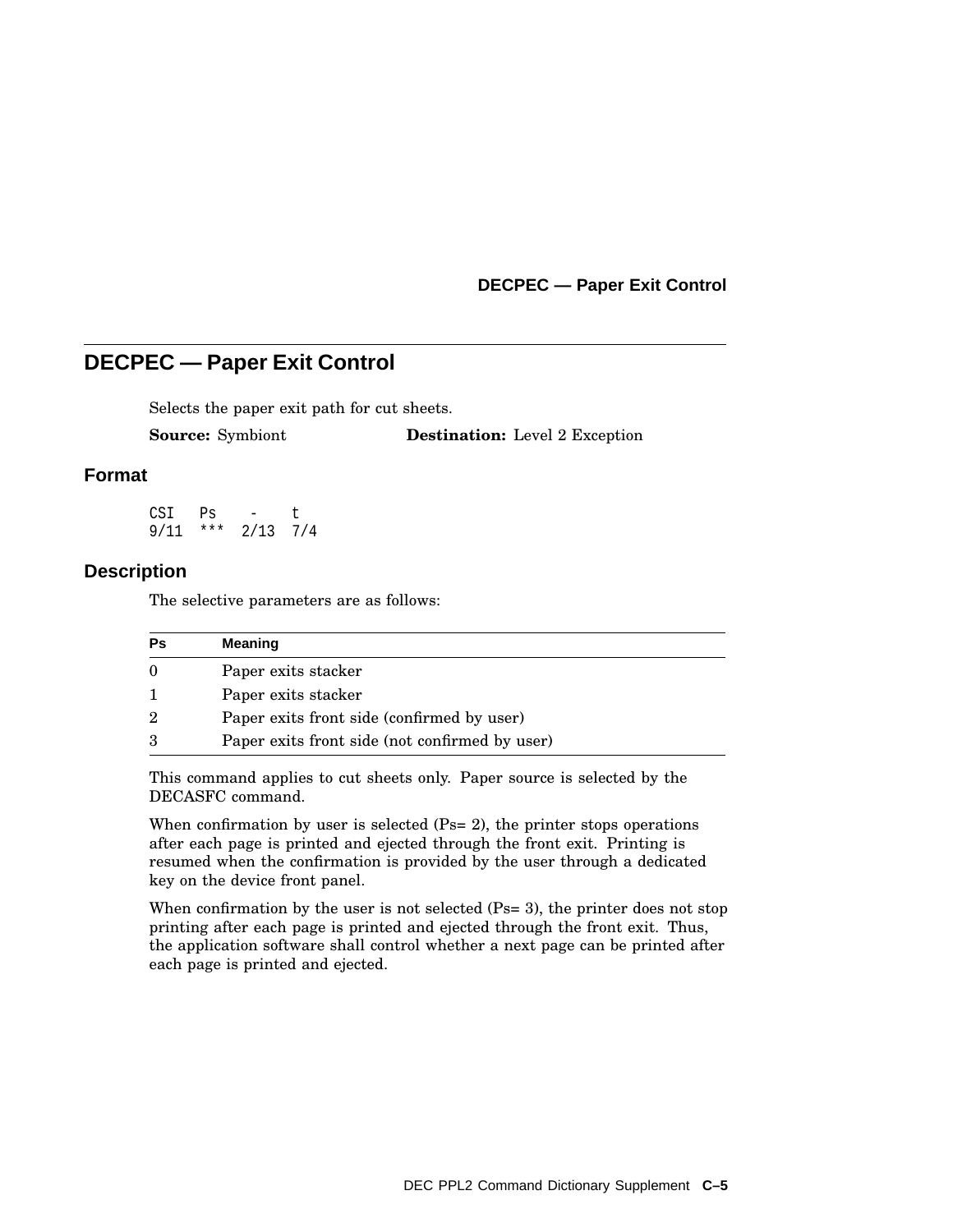**DECPHGC — Printhead Gap Control**

# **DECPHGC — Printhead Gap Control**

Controls the distance between the printhead and the platen.

| <b>Source:</b> Symbiont | <b>Destination:</b> Level 2 Exception |
|-------------------------|---------------------------------------|
|-------------------------|---------------------------------------|

#### **Format**

CSI Ps - s 9/11 \*\*\* 2/13 7/3

### **Description**

The selective parameters are as follows:

| Ps       | <b>Meaning</b>                                                                      |
|----------|-------------------------------------------------------------------------------------|
| $\Omega$ | Automatic Gap Control mode (AGC)                                                    |
| n        | Programmable Copy Control mode (PCC)— $n=$ distance measured in<br>number of copies |

In AGC mode, the gap between the printhead and the platen is controlled by the device automatically.

In PCC mode, the gap between the printhead and the platen is proportional to *n*.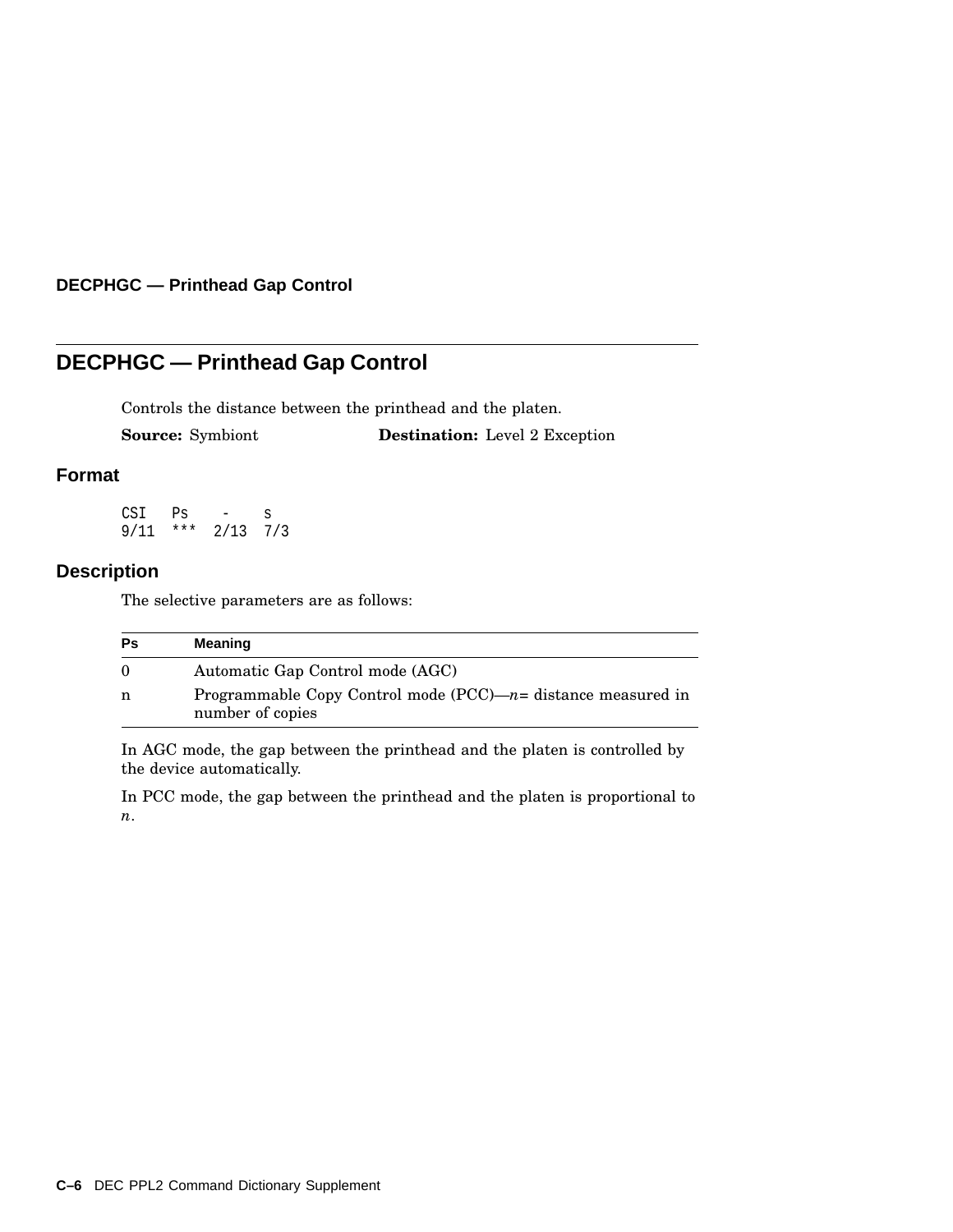**DECSITF — Select Input Tray Failover**

# **DECSITF — Select Input Tray Failover**

Designates the input trays used for failover.

**Source:** Symbiont **Destination:** Level 2 Exception, Level 3 Extension

#### **Format**

CSI Ps1 ; Ps2 ; ... Psn SP w 9/11 \*\*\* 3/11 \*\*\* 3/11 \*\*\* \*\*\* 2/0 7/7

#### **Description**

This command defines the paper tray failover rules for the printer. A **composite tray** may be defined by the DECSITF command, across which paper tray failover may occur. When a paper tray that is part of a composite tray becomes empty, the printer will failover to the next tray in the composite tray definition, instead of reporting a "paper out" error condition.

Selective parameters for DECSITF are as follows:

| Ps1      | <b>Action</b>                     |
|----------|-----------------------------------|
| $\Omega$ | Disable all composite input trays |
|          | Define composite tray 1           |

Subsequent parameters identify the trays that comprise the composite tray specified by Ps1. The value of these parameters is equal to the input tray selection parameter value for the Automatic Sheet Feeder Control (DECASFC) command.

| $Ps2-$<br>Psn | <b>Action</b>                                        |
|---------------|------------------------------------------------------|
| n             | Designates the tray as a member of a composite tray. |

The number of composite trays and the specific paper trays that may be part of a composite tray are device-dependent settings. The trays comprising a composite tray must all have the same paper size. This is determined at the time of failover, not when the command is received.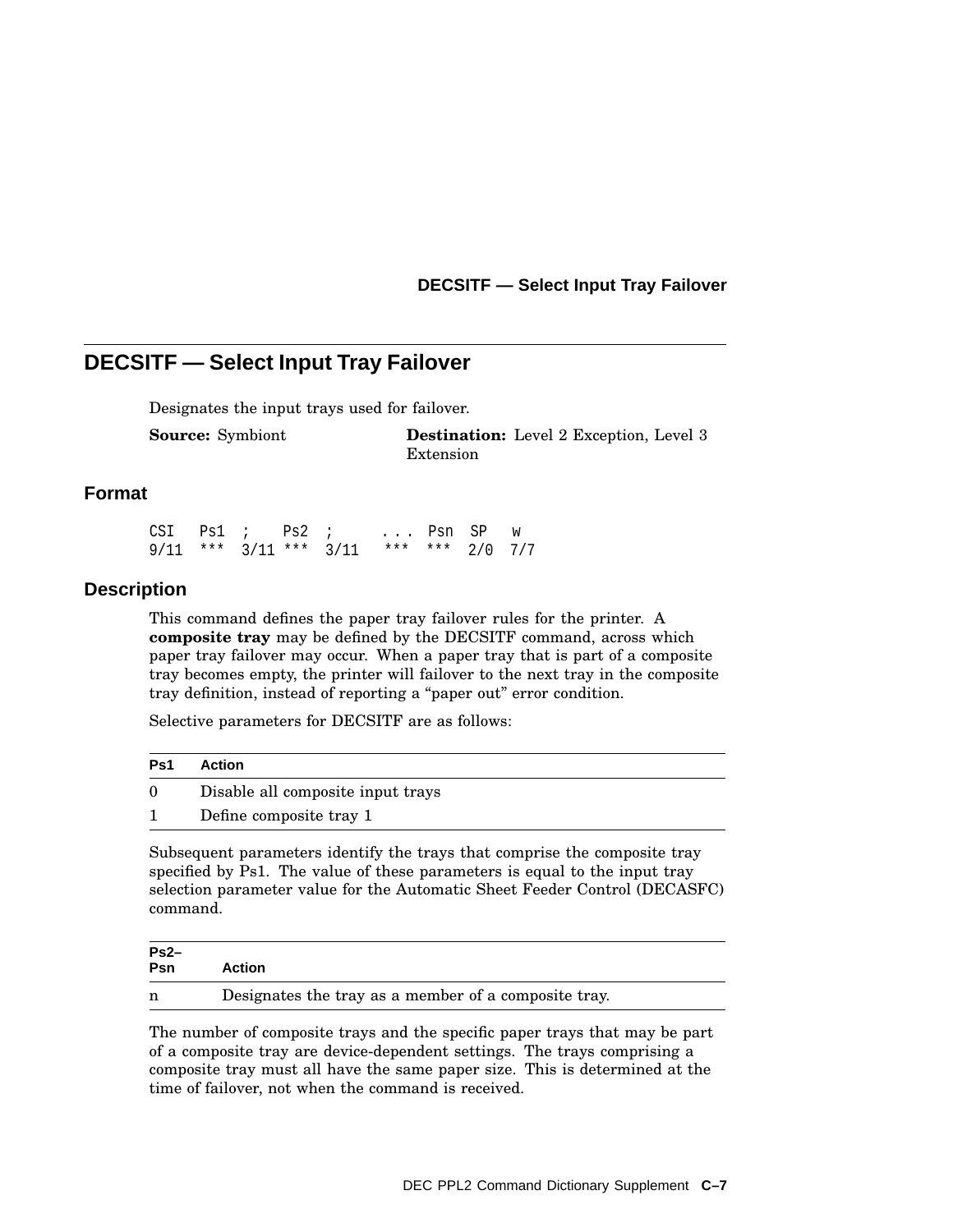

This command only affects sheets printed subsequent to the receipt of this command. DECSITF cannot be used to clear a ''paper out'' condition. A member of the composite tray need not be present when the command is received, but must be present at the time of failover, or the device considers the next tray in the composite tray definition.

When all of the paper trays in the composite tray definition are empty, a "paper out'' condition occurs. Printing resumes when any of the trays in the composite tray definition are reloaded. If multiple trays are reloaded, the device resumes printing from the same tray the last page was printed from.

#### **Side Effects**

When the printer receives a DECSITF sequence, it performs a conditional sheet feed.

The Automatic Sheet Feeder Control (DECASFC) command and DECSITF interact as follows:

- The device always attempts to print the first page after DECASFC (n) from tray (n). If tray (n) is empty, the device checks the composite tray definition for possible failover.
- DECSITF (a, b...) changes the composite tray definition. The device always attempts to print the first page after DECSITF from tray (n) (established by DECASFC). If tray n is empty at imaging time, the device checks the new composite tray definition (a, b...) for failover possibilities.
- The device images all other pages from the same tray as the previous page. If there is a paper out condition in that tray, the device checks the composite tray definition (a, b...) for failover possibilities.

#### **Error Handling**

If an unsupported Ps1 is received, the command is ignored and a conditional Sheet Feed is performed.

If a subsequent parameter is received that is not associated with an input tray, or with an input tray that is not supported for failover, only that parameter is ignored.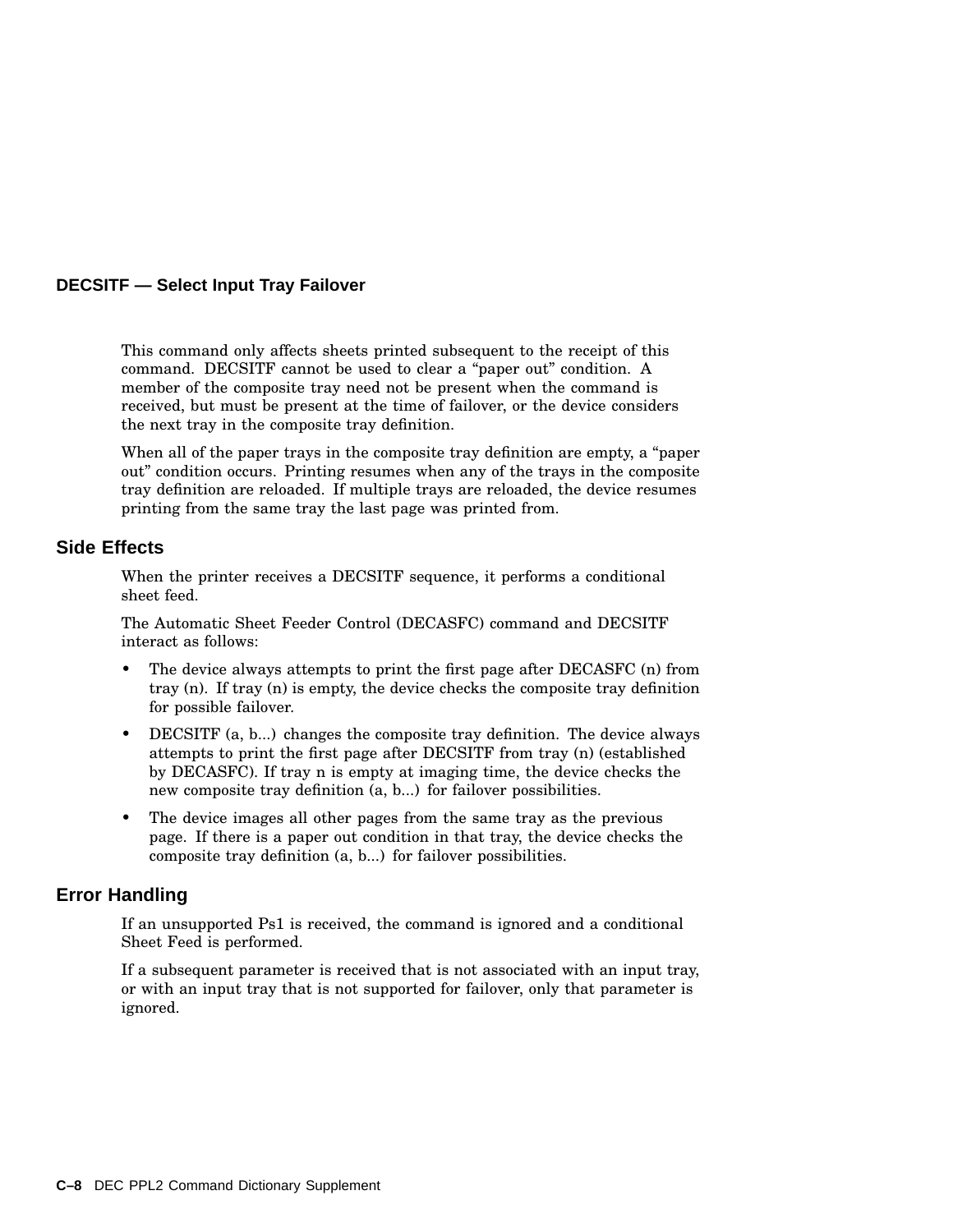#### **GSM — Graphic Size Modification**

# **GSM — Graphic Size Modification**

Expands the character height and width to a defined multiplication factor. **Source:** Symbiont **Destination:** Level 2 Exception

#### **Format**

CSI Pn1 ; Pn2 SP B<br> $9/11$  \*\*\*  $3/11$  \*\*\*  $2/0$   $4/2$  $9/11$  \*\*\*  $3/11$  \*\*\*

#### **Description**

The numeric parameters are as follows:

| <b>Pn</b> | Meaning           |
|-----------|-------------------|
| Pn1       | Height multiplier |
| Pn2       | Width multiplier  |

For the supported parameters, and the interaction with the horizontal pitch (defined by DECSHORP) and the vertical pitch (defined by DECVERP), refer to information in the section of the Programming Supplement for the LA600 printer.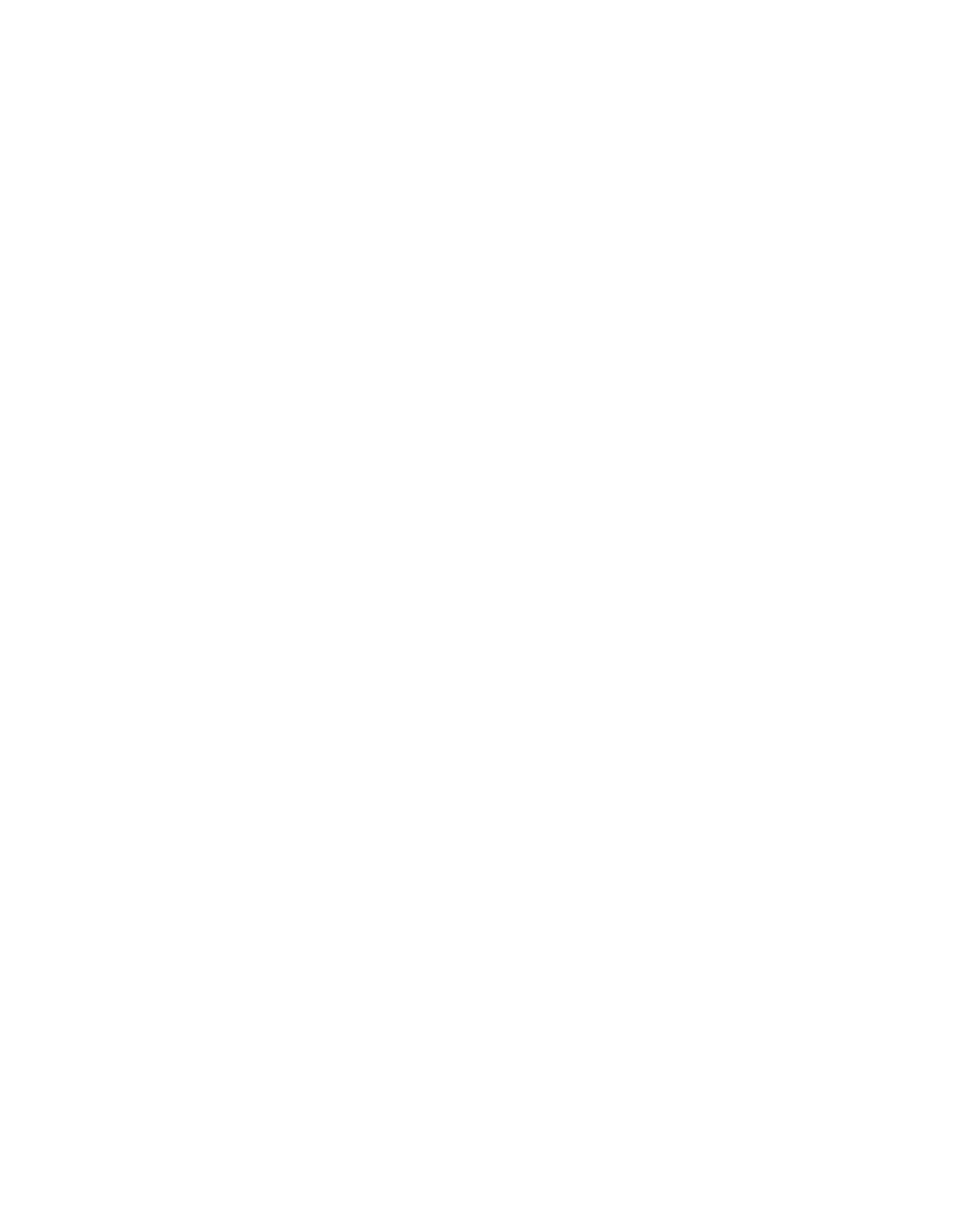# **Index**

# **A**

Addressing additional character sets, 5–3 Alias response from DAR LA310, 11–2 LA600, 18–2 LA75 Plus, 4–2 Alternate protocols LA310, 8–3 LA600, 15–3 LA75 Plus, 1–3 Answerback loading, C–2 requesting, C–2 Aspect ratio, 6–3 LA310, 13–2 LA600, 21–2 Automatic port selection, A–5 Automatic sheet feeder LA75 Plus, 2–4 Automatic Sheet Feeder Control (DECASFC) command, 2–4

# **B**

Bar code printing human-readable characters, 5–9 LA600, 20–1 LA75 Plus, 5–8 Bell LA310, 14–1 LA600, 22–1 LA75 Plus, 7–1

Bold attribute LA600, 19–7 Built-in font repertory LA310, 12–1 LA600, 19–1 LA75 Plus, 5–1

# **C**

Cartridge optional LA310, 12–3 Cartridge font repertory LA75 Plus, 5–3 selection LA75 Plus, 5–5 Cartridges character sets LA75 Plus, 5–1 LA310, 8–4 LA600, 15–4 LA75 Plus, 1–4 Character sets additional LA310, 12–3 LA600, 19–4 LA75 Plus, 5–3 LA310, 12–1 LA75 Plus, 5–1 supported, 5–2 Color printing, 1–3 Commands comparison by printer, B–1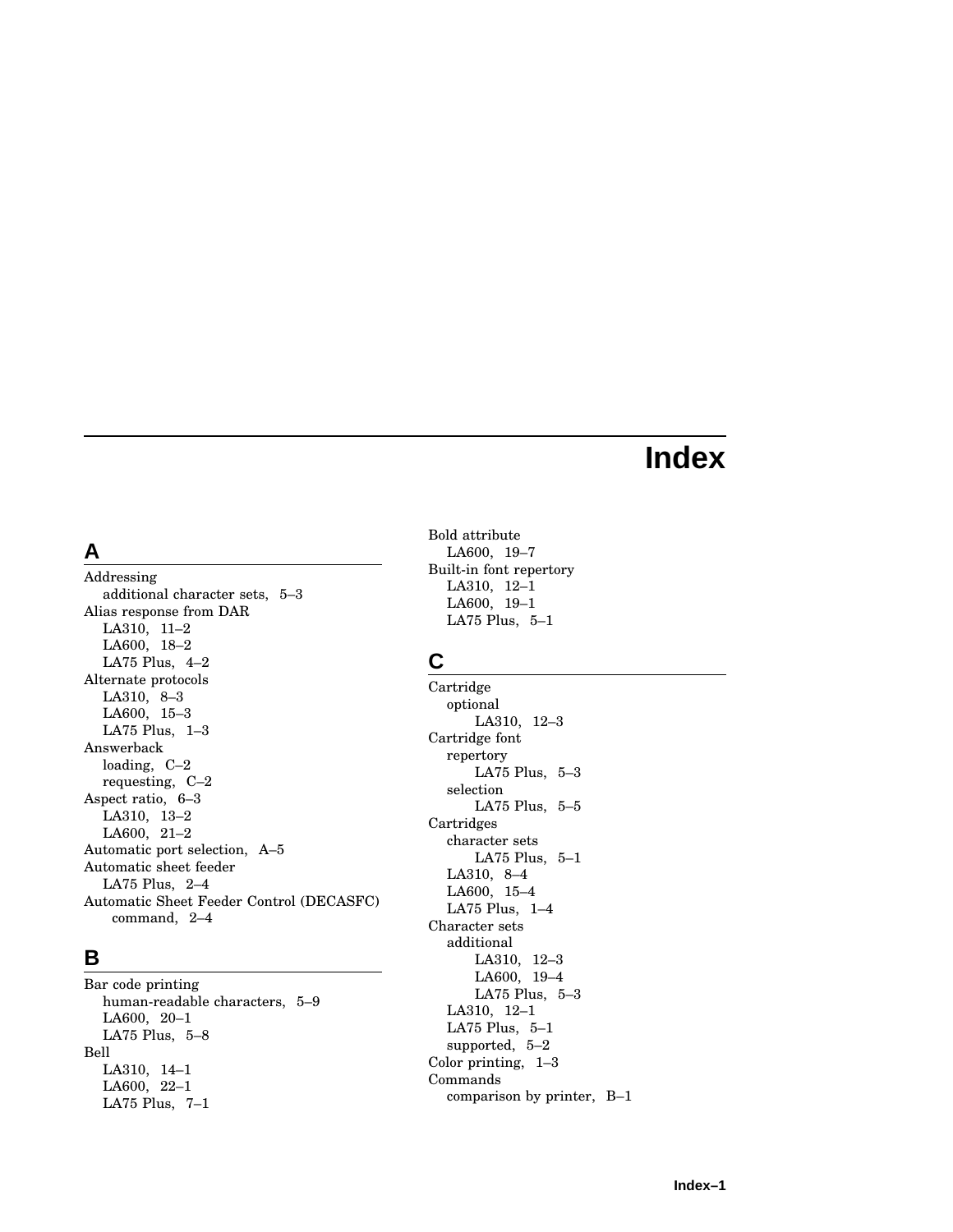Commands (cont'd) DA2R (Secondary Device Attributes Report), 4–2, 11–2, 18–2 DAR (Device Attributes Report), 4–1, 11–1, 18–1 DECASFC (Automatic Sheet Feeder Control), 2–4 DECAUPSS (Assign User Preference Supplemental Set), 5–1 DECBAR (Start or Stop Bar Codes), 20–2 DECDEN (Density Selection), 5–6, 12–4, 19–5 DECDLD (Download Font), 5–6, 12–5 DECFSR (Font Status Report), 5–6 DECGRA (Set Raster Attributes), 6–2, 13–2, 21–2 DECSBCA (Select Bar Code Attributes), 5–8, 20–2 DECSCL (Select Conformance Level), 3–1, 10–1, 17–1 DECSLPP (Set Lines per Physical Page), 2–1, 9–1, 16–1 DECSTR (Soft Terminal Reset), 3–1, 10–1, 17–1 DECVERP (Set Vertical Pitch), 2–4, 9–3, 16–6 DSR (Device Status Report), 4–3, 11–3, 18–3 RIS (Reset to Initial State), 3–1, 10–1, 17–1 SGR (Select Graphic Rendition), 5–5, 12–4, 19–4 Control characters LA310, 14–1 LA600, 22–1 LA75 Plus, 7–1

# **D**

Data character format, A–2 Data communication interfaces, A–1 Data synchronization, serial, A–2 DECASFC, response to LA75 Plus, 2–5

DECAUPSS (Assign User Preference Supplemental Set) command LA75 Plus, 5–1 DECDLD (Download Font) command LA310, 12–5 LA75 Plus, 5–6 DECLANS (Load Answerback) command,  $C-2$ DECPEC (Paper Exit Control) command,  $C-5$ DECPHGC (Printhead Gap Control) command, C–6 DECPSP (Proportional Spacing Mode) command, C–4 DECSCL (Select Conformance Level) command LA310, 10–1 LA600, 17–1 LA75 Plus, 3–1 DECSITF (Select Input Tray Failover) command, C–7 DECSLPP (Set Lines per Physical Page) command LA310, 9–1 LA600, 16–1 LA75 Plus, 2–1 DECSTR (Soft Terminal Reset) command LA310, 10–1 LA600, 17–1 LA75 Plus, 3–1 Density Selection (DECDEN) command LA310, 12–4 LA600, 19–5 LA75 Plus, 5–6 Device Attributes Report (DAR) LA75 Plus, 4–1 Device Attributes Report (DAR) command LA310, 11–1 LA600, 18–1 Device Status Report (DSR) LA75 Plus, 4–3 Device Status Report (DSR) command LA310, 11–3 LA600, 18–3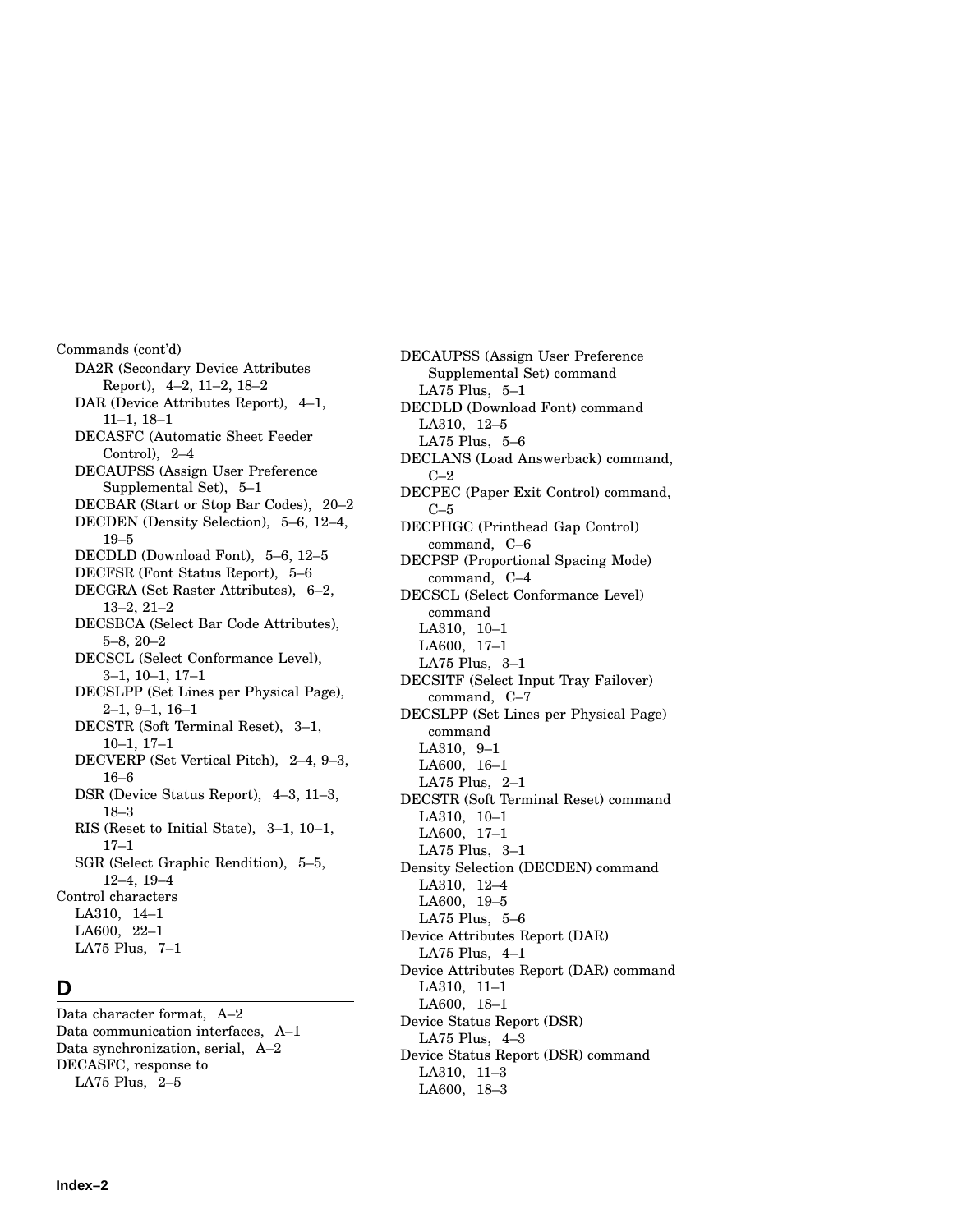DTR handshaking control, A–4 DTR—Data Terminal Ready, A–2

#### **E**

ENQ LA310, 14–1 LA600, 22–1 EOT LA310, 14–1 LA600, 22–1 LA75 Plus, 7–1 Error codes LA310, 11–4 LA600, 18–4 LA75 Plus, 4–3 Event, DSR LA310, 11–4 LA600, 18–4 LA75 Plus, 4–3 Extensions comparison by printer, B–1 Extensions and exceptions LA310, 8–2 LA600, 15–2 LA75 Plus, 1–2

#### **F**

Fallbacks density LA310, 12–4 LA600, 19–5 LA75 Plus, 5–6 graphics grid size LA310, 13–2 LA600, 21–2 LA75 Plus, 6–3 graphics pitch LA75 Plus, 6–1 horizontal pitch LA310, 9–3 LA600, 16–5 LA75 Plus, 2–3 vertical pitch

Fallbacks vertical pitch (cont'd) LA75 Plus, 2–4 Font Status Report (DECFSR) command LA75 Plus, 5–6 Fonts downline-loaded LA310, 12–5 LA75 Plus, 5–6 from cartridges LA75 Plus, 5–3 Form Feed, response to LA310, 9–2 LA600, 16–2 LA75 Plus, 2–2

# **G**

Generic response from DAR LA310, 11–2 LA600, 18–2 LA75 Plus, 4–2 Graphic Size Modification (GSM) command, C–9 Graphics grid size fallback values LA310, 13–2 LA600, 21–2 LA75 Plus, 6–3 Graphics pitch fallback values LA75 Plus, 6–1 Graphics resolution LA310, 13–1 LA600, 21–1 LA75 Plus, 6–1 GSM (Graphic Size Modification) command, C–9

# **H**

Horizontal pitch LA310, 9–3 LA600, 16–5 LA75 Plus, 2–3 Horizontal text resolution LA310, 9–3 LA600, 16–5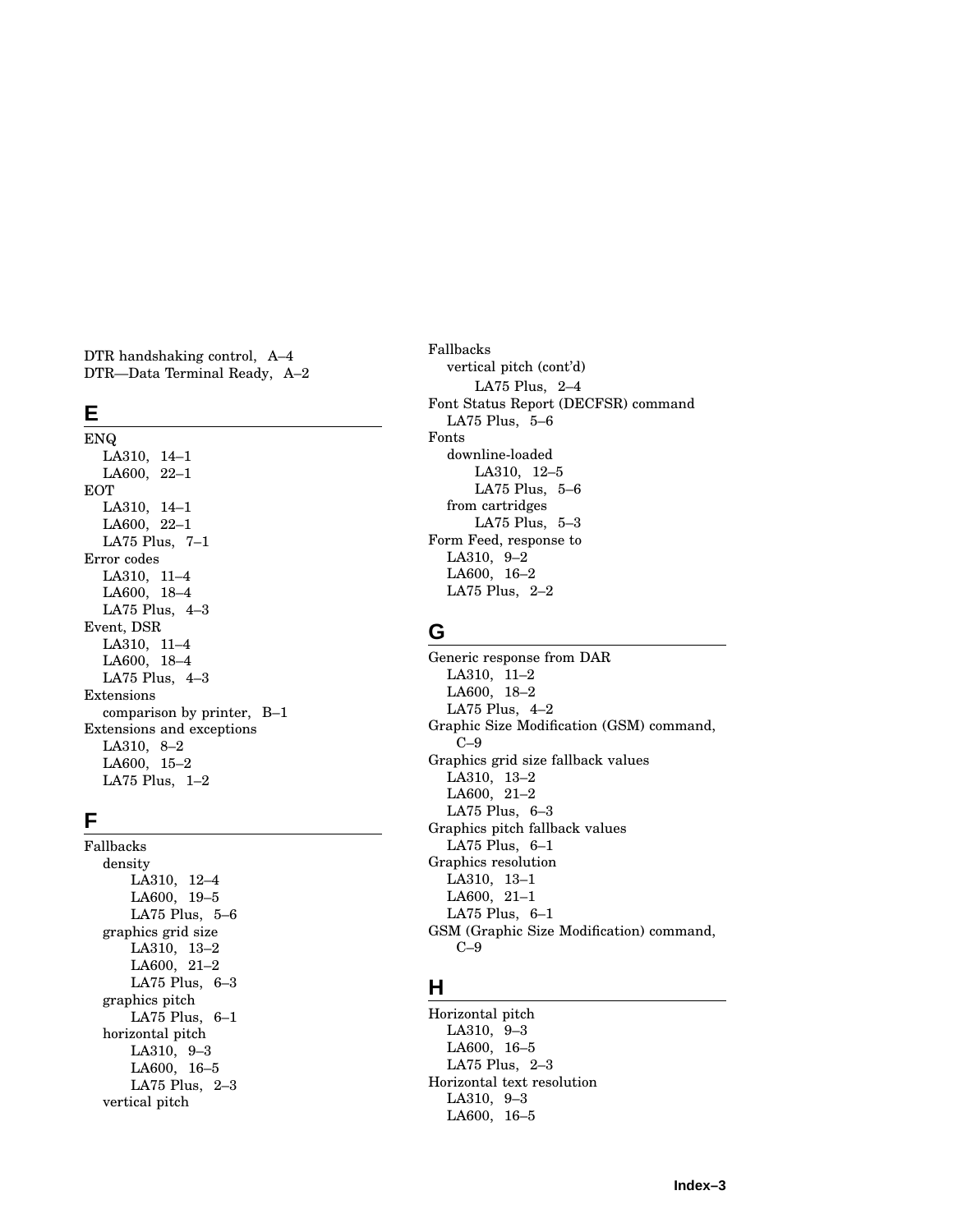Horizontal text resolution (cont'd) LA75 Plus, 2–3 Human-readable characters in bar codes, 5–9

### **I**

Initial state values LA75 Plus, 3–1 Initialization messages LA310, 11–5 LA600, 18–5 LA75 Plus, 4–4 Input trays LA75 Plus, 2–4

#### **L**

LA310 printer description, 8–1 LA310 protocols, 8–3 LA600 printer description, 15–1 LA600 protocols, 15–3 LA75 Plus printer description, 1–1 protocols, 1–3 Line attributes LA600, 19–7 Load Answerback (DECLANS) command,  $C-2$ 

#### **M**

Metric line spacing LA310, 9–3 LA600, 16–6 LA75 Plus, 2–4 Model name from DA2R LA310, 11–2 LA600, 18–2 LA75 Plus, 4–2

# **P**

Paper Exit Control (DECPEC) command, C–5 Paper feed modes LA310, 9–1 LA600, 16–1 LA75 Plus, 2–1 Paper handling LA310, 9–1 LA600, 16–1 LA75 Plus, 2–1 Paper positioning LA310, 9–1 LA600, 16–1 LA75 Plus, 2–1 Paper tray failover, C–7 Parallel port, A–4 Partial line motion, limits (PLU and PLD) LA310, 9–4 LA600, 16–7 LA75 Plus, 2–4 Physical sheet size LA310, 9–2 LA600, 16–2 LA75 Plus, 2–2 Pitch vertical LA310, 9–3 LA600, 16–6 Pitch, horizontal LA310, 9–3 LA600, 16–5 LA75 PLUS, 2–3 Pitch, vertical LA75 Plus, 2–4 PLU limitations with ASF LA310, 9–4 LA75 Plus, 2–4 Port selection, A–5 Printable Area LA600, 16–7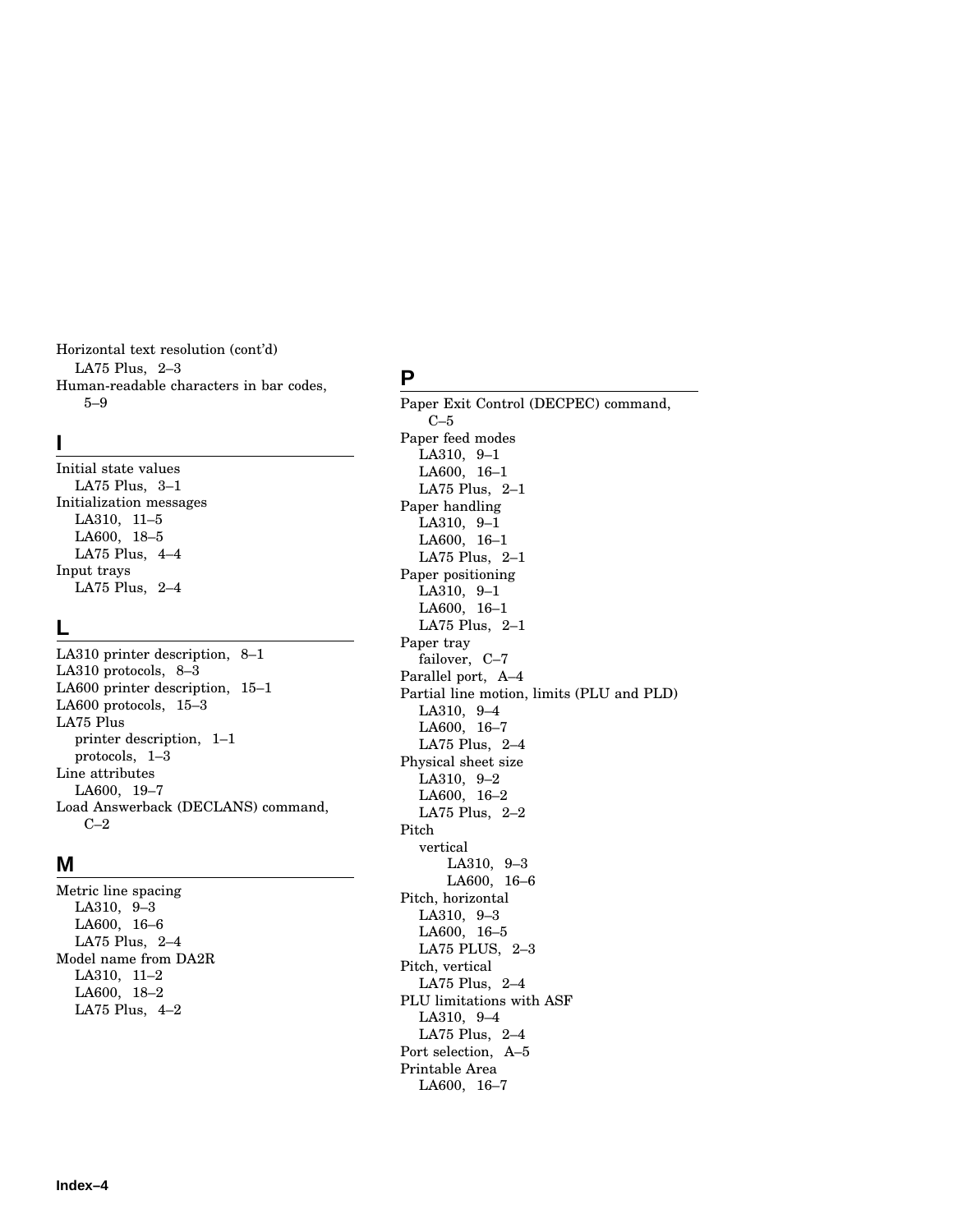Printer commands compared by, B–1 Printer communication and controls, A–1 Printhead Gap Control (DECPHGC) command, C–6 Proportional Spacing Mode (DECPSP) command, C–4 Protocols supported by the LA310, 8–3 Protocols supported by the LA600, 15–3 Protocols supported by the LA75, 1–3

# **R**

Reports, font status LA75 Plus, 5–6 RIS (Reset to Initial State) command LA310, 10–1 LA600, 17–1 LA75 Plus, 3–1

# **S**

Secondary Device Attributes Report (DA2R) LA75 Plus, 4–2 Secondary Device Attributes Report (DA2R) command LA310, 11–2 LA600, 18–2 Select Bar Code Attributes (DECSBCA) command, 5–8, 20–2 Select Graphic Rendition (SGR) command LA310, 12–4 LA600, 19–4 LA75 Plus, 5–5 Select Graphic Rendition (SGR) command, slant LA75 Plus, 2–4 Select Input Tray Failover (DECSITF) command, C–7 Serial data synchronization, A–2 Serial port, A–1 Set Raster Atributes (DECGRA) command LA75 Plus, 6–2

Set Raster Attributes (DECGRA) command LA310, 13–2 LA600, 21–2 Set Vertical Pitch (DECVERP) LA310, 9–3 LA600, 16–6 LA75 Plus, 2–4 SGR (Select Graphic Rendition) command slant LA75 Plus, 2–4 SGR (Select Graphics Rendition) slant LA310, 12–7 LA600, 19–7 LA75 Plus, 5–8 Shared port feature, A–5 Sheet feeder, C–7 Sixel Graphics, 1–3 Slant attribute LA310, 12–7 LA600, 19–7 LA75 Plus, 2–4, 5–8 Start or Stop Bar Code (DECBAR) command, 20–2 State, DSR LA310, 11–4 LA600, 18–4 LA75 Plus, 4–3 Status codes LA310, 11–4 LA600, 18–4 LA75 Plus, 4–3 Status reporting LA310, 11–3 LA600, 18–3 LA75 Plus, 4–3 Superscript and subscript attributes LA600, 19–7

#### **T**

Tabs LA310, 9–4 LA600, 16–8 LA75 Plus, 2–4